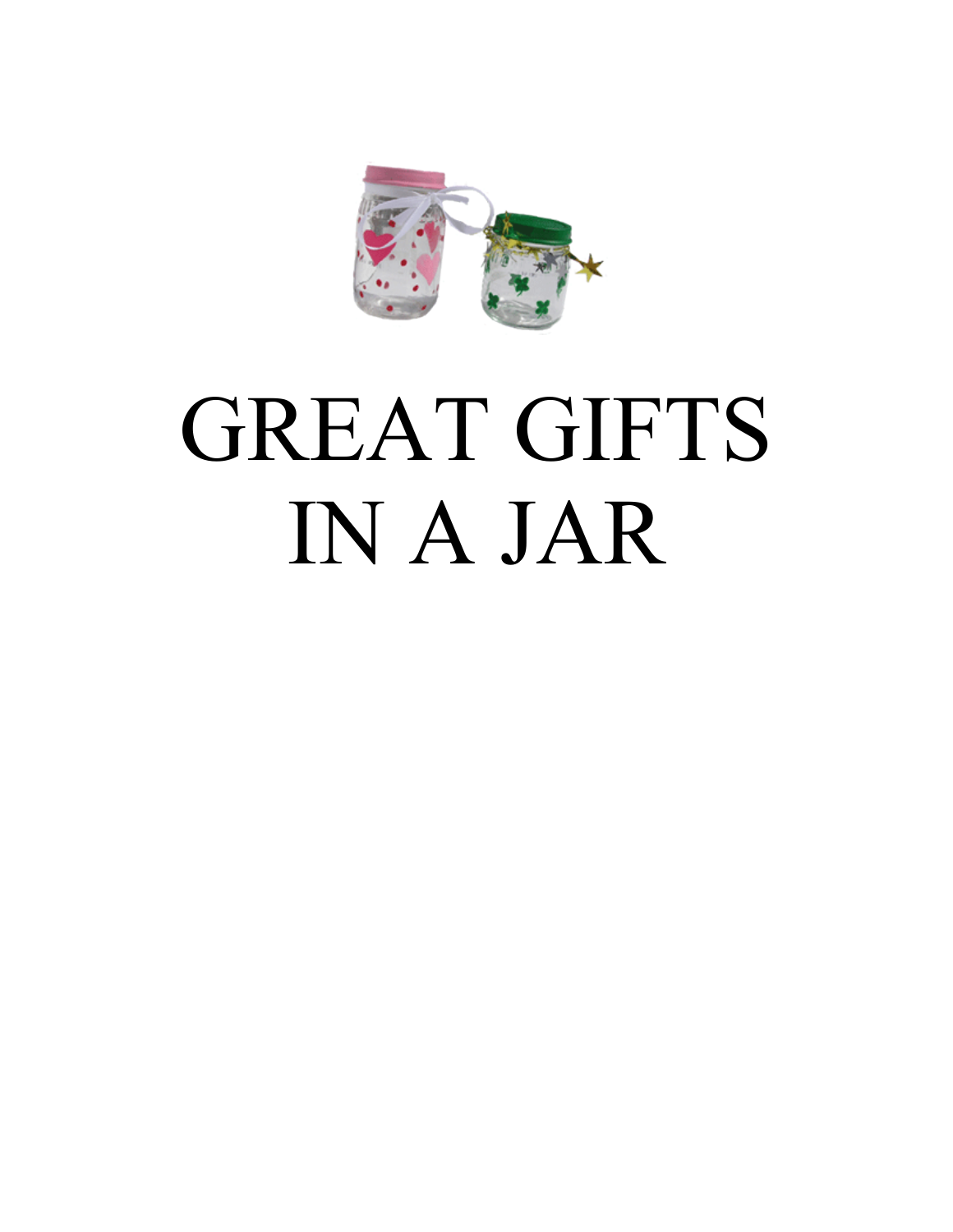## **INTRODUCTION & IDEAS**

Most of the following recipes require a quart jar, large or small mouth opening. I find though a large mouth works easier to get the ingredients in. Besides a quart jar with lids, you will need a large rubber band. A piece of material 8x8 square. Ribbon to decorate. After filling the jars, place the material on the lid and put the rubber band around it to secure it in place. Tie with decorative ribbon and tie the recipe card to the ribbon for the directions on how to bake the ingredients. If you have a printer, print out the tag onto a colorful piece of paper or onto adhesive paper.

When putting in the ingredients, make sure to pack them down tightly. If you have loose ingredients like nuts, M&M, raisins, etc. make sure they are the next ingredient on top of packed brown sugar. If the next layer is to be white sugar or flour, the white sugar or flour will seep through the nuts, M&M, etc some what. Also when using cocoa, wipe inside of jar before adding another ingredient to keep jar looking nice. Have fun and give the filled jar to a friend!

# **SOME IDEAS TO MAKE YOUR GIFT OF COFFEE OR COCOA MIX MORE SPECIAL:**

Get some plastic spoons and dip the spoon end only in melted chocolate chips; sprinkle with non-pareils or colored sugar sprinkles if desired. Let the chocolate set up. Wrap a spoon or two (depending on who the gift is for) in a piece of cellophane and tie with a pretty ribbon. Include this with a gift jar of cocoa mix or coffee mix.

Make some homemade biscotti. After biscotti is cooled, dip half of each stick into melted chocolate chips (or melted vanilla candy coating also known as chocolate bark). Let chocolate set up. Wrap and add as you would the above spoons. Sew up a pretty gift bag from a festive fabric of your favorite holiday calico or

even a shiny lame to wrap your gift jar in. Decorate with twigs of silk holly and a pretty ribbon

Place the wrapped jar of mix in a basket and include the recipe if desired so the recipient may make more when their supply runs out. Add a bag of home made cookies, a couple of coffee mugs and a CD of holiday music.

# **SOME IDEAS FOR MAKING YOUR GIFT OF COOKIE MIX MORE SPECIAL:**

Wrap your jar in a fabric bag as described above, but add a cookie cutter or a wooden spoon to the jar instead of the chocolate spoons. Place the jar in a mixing bowl and add a new digital timer.

Place a jar of cookie mix and a jar of cocoa mix in a basket together to give to a young family with children.

Put cookie mix in a cookie jar, wrap the jar containing the mix with a couple of new kitchen towels so it won't rattle inside the cookie jar.

Make a basket with three different cookie mixes in it and give to a family with school aged kids who will be on vacation during the holidays.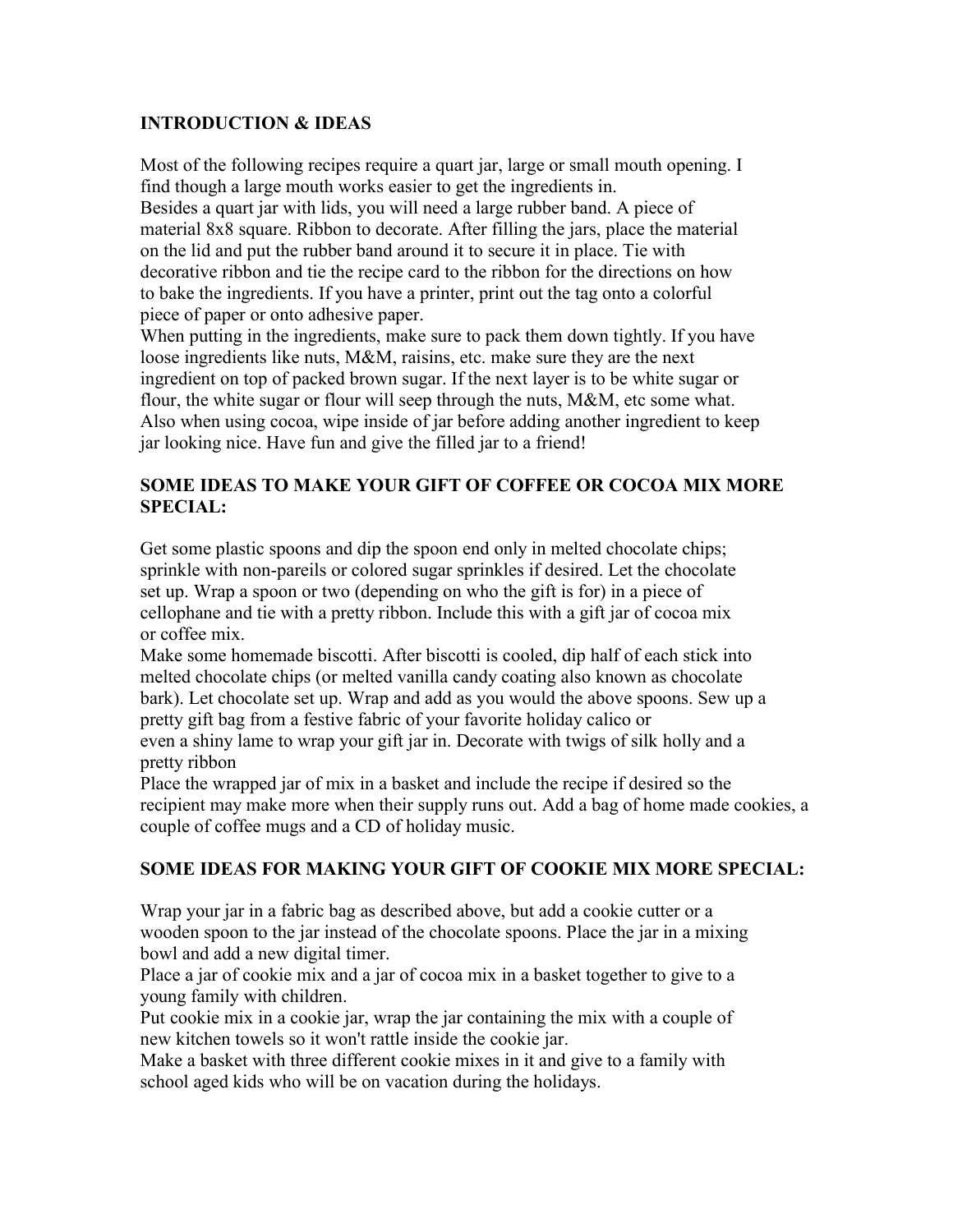# **MASTER MIX:**

# **Master Mix**

4 cups unsifted, all purpose white flour (spoon lightly into cup and level off)

1 cup butter flavor or solid white shortening

1/3 cup double-acting baking powder

1 cup nonfat dry milk powder

4 cups whole wheat flour

3 tablespoons sugar

2 teaspoons salt

1. Into a large bowl, sift together 4 cups white flour, the baking powder, sugar and salt. This removes lumps and helps mix ingredients.

2. Cut in shortening with 2 knives, pastry blender, or fingers until it looks like coarse oatmeal.

3. Stir in the dry milk.

4. Stir in the 4 cups of whole wheat flour; mix well.

5. Store in covered container at room temperature.

Yield: 11 cups. Keeps about 2 months. For longer storage refrigerate or freeze. Notes:

To measure Master Mix: stir lightly and pile into cup (do not shake) and level off. You may use less whole wheat flour and more white flour if you wish. Just be sure the total flour used is 8 cups.

Variations

Margarine or Butter Master Mix. Reduce salt to 1 1/2 teaspoons. Use 1 1/4 cups margarine in place of shortening. Choose a margarine which lists a liquid vegetable oil as first ingredient for more polyunsaturates. Keep refrigerated. The Master Mix can be used to make many dishes easily. Unlike a purchased mix, this homemade mix allows you to choose your own combination of ingredients. The recipe may be doubled if desired.

The Master Mix is lower in fat than some but gives very good results. Sugar has been reduced in some of the recipes, but other ingredients have been used to enhance flavor. Thus in banana bread only 1/4 cup of sugar is used but more banana is called for than in traditional recipes.

Simple meals and leftovers can be sparked up by adding a homemade hotbread or other food made from the Master Mix.

How to Use Dried Eggs in the Master Mix recipes If you have dried eggs on hand you can use them in the Master Mix recipes instead of fresh ones. The table below shows how to reconstitute the dried eggs. If you prefer, you may add the dried eggs to the dry ingredients and the water to the liquid in the recipe.

Dried Egg Substitutions

Dried Eggs +Water=Eggs

 $1/4$  cup +  $1/4$  = cup 1

 $1/2$  cup  $+1/2$  = cup2

Note: Use the dried eggs only in recipes requiring thorough cooking.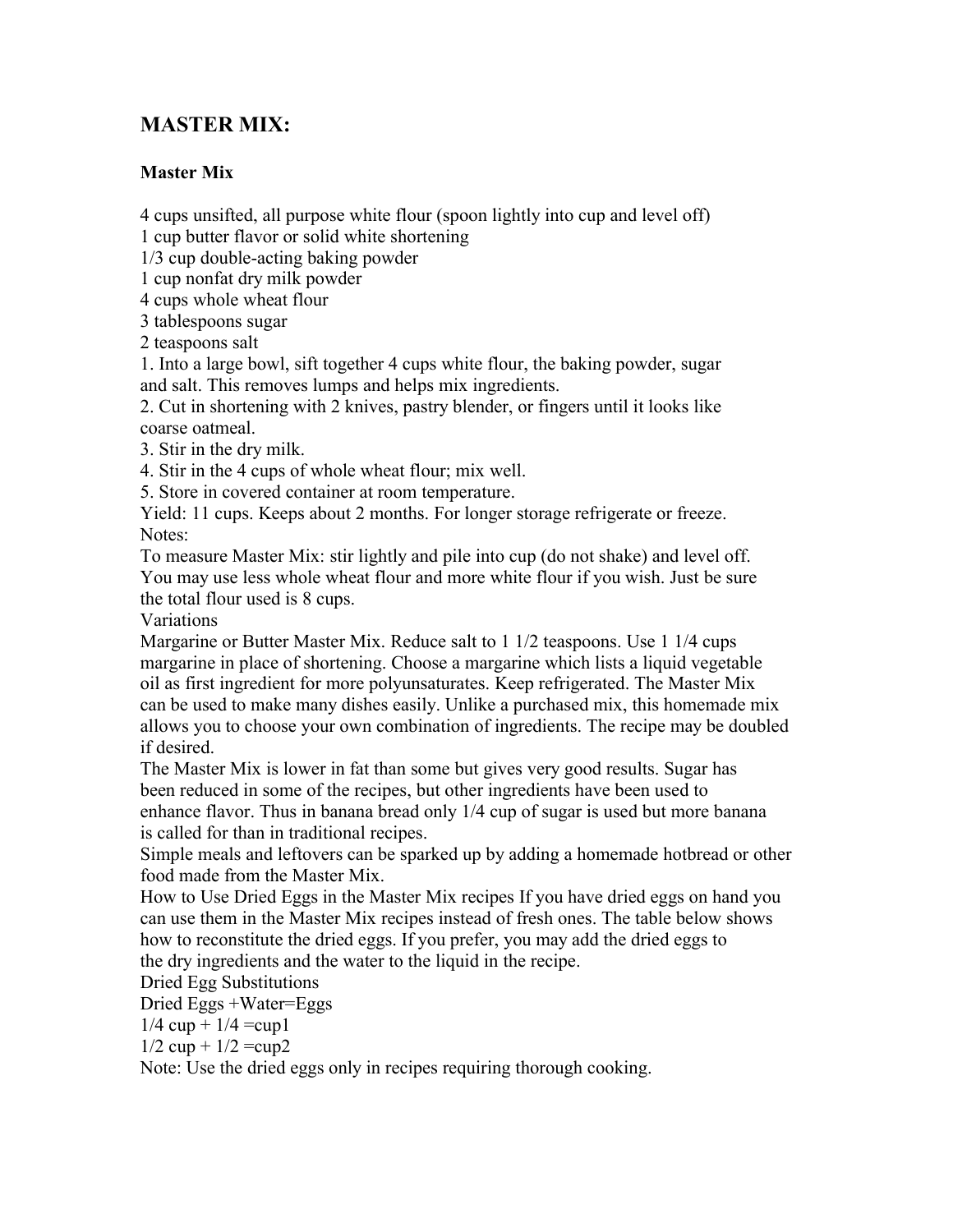# **THE RECIPES . . .**

# **1001 COOKIE MIX**

Makes 10 cups.

5 cups all-purpose flour

3 3/4 cups sugar

2 tablespoons double acting baking powder

2 teaspoons salt

1 1/2 cups PLUS 2 tablespoons butter, softened

Spoon flour into measuring cup and level with spatula. Put in large bowl with at least a 4-quart capacity. Measure sugar, baking powder and salt into flour. Stir until mixture is thoroughly blended. Add butter and use pastry blender or clean hands to work into dry ingredients until mixture resembles coarse meal.

Store covered in airtight container in refrigerator or freezer. Do NOT press down. Use mix at room temperature. Spoon lightly into measuring cup, level with sptaula. Tips.

When using margarine, do not use diet, whipped or soft.

\* Have all ingredients at room temperature.

\* Do not sift flour -- spoon lightly into measuring cup and level off.

\* Use standard measuring cups and spoons.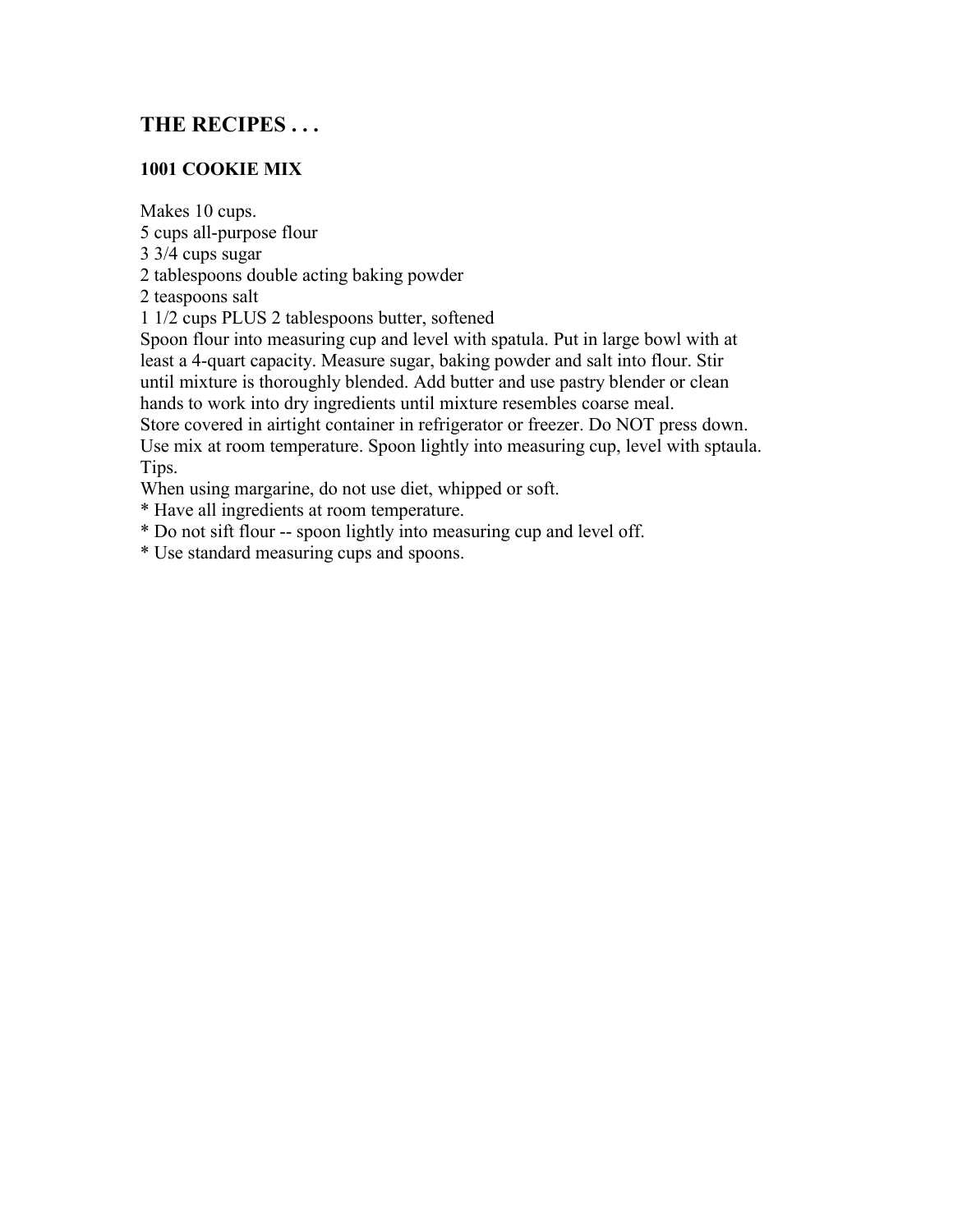# **AMARETTO COFFEE CREAMER**

3/4 cup non-dairy coffee creamer 1 tsp. almond extract 1 tsp. ground cinnamon 3/4 cup confectioners sugar Combine all ingredients in a container with a tight fitting lid. Shake well to blend. Store in airtight container and give creamer with the recipe for Amaretto Coffee. Yields 12 servings. Attach to the jar: Amaretto Coffee: In a mug, combine 2 tablespoons of creamer with 6 ounces of coffee.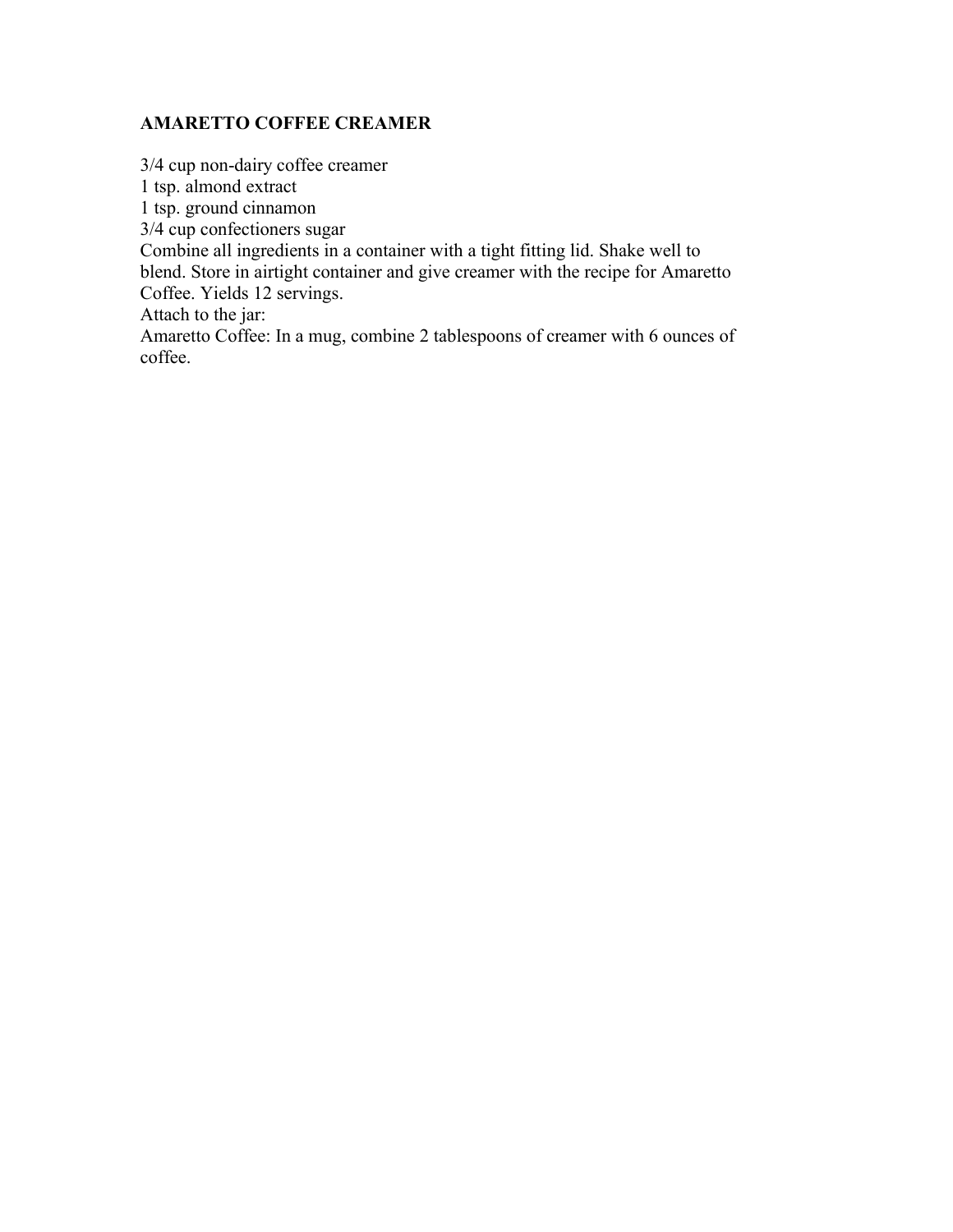#### **APPLE, CINNAMON, WALNUT OATMEAL MIX**

1 package {7 oz.} dried apples

1 container {18 oz.} quick-cooking oats

1 jar {3 oz.} non-dairy creamer

1/2 cup firmly-packed brown sugar

1/2 cup chopped walnuts

1 teaspoon salt

2 teaspoons ground cinnamon

Place dried apples in a processor; process until finely chopped. Add remaining ingredients and process until well blended. Store in airtight container. Give with serving instructions. Makes 7 1/2 cups mix; about 15 servings.

ATTACH TO JAR OR CONTAINER: Stir 2/3 cup boiling water into 1/2 cup oatmeal mix until well blended. Let stand until thickened.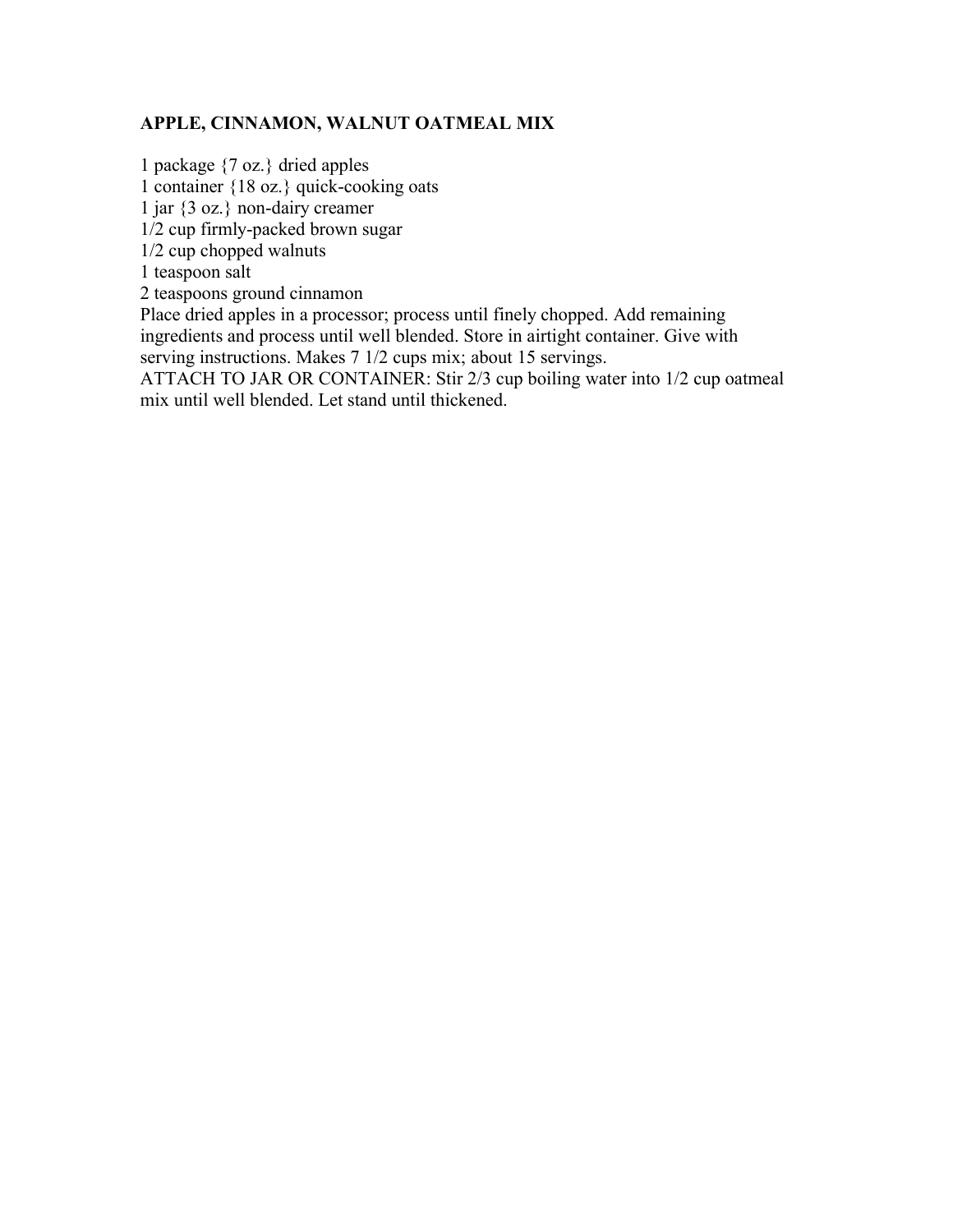#### **APPLE CAKE IN A JAR**

2/3 cup shortening 2 2/3 cups white sugar 4 eggs 1 teaspoon ground cinnamon 1/2 teaspoon ground nutmeg 1 1/2 teaspoons salt 2 teaspoons baking soda 3 cups all-purpose flour 2/3 cup water 3 cups grated apple 2/3 cup raisins 2/3 cup chopped walnuts 8 straight-sided wide-mouth pint canning jars Preheat oven to 325 degrees F (165 degrees C). Lightly grease the insides of 8 straight-sided wide-mouth pint canning jars. Sift together flour, baking soda, salt, nutmeg and cinnamon. Set aside. Cream shortening and sugar until fluffy. Add eggs and beat in well. Add flour alternately with water and mix until smooth. Fold in apples, raisins and nuts. Fill jars 1/2 full of batter, being careful to keep the rims clean. Wipe off any batter that gets on the rims. Bake at 325 degrees F (165 degrees C) for 45 minutes. Meanwhile, sterilize the lids and rings in boiling water. As soon as cake is done, remove from oven one at a time, wipe rims of jars and put

on lid and ring. Jars will seal as cakes cool. Place the jars on the counter and listen for them to "ping" as they seal. If you miss the "ping", wait until they are completely cool and press on the top of the lid. If it doesn't move at all, it's sealed.

Unsealed jars should be eaten or kept in refrigerator for up to a week. Sealed jars can be stored with other canned food for up to a year.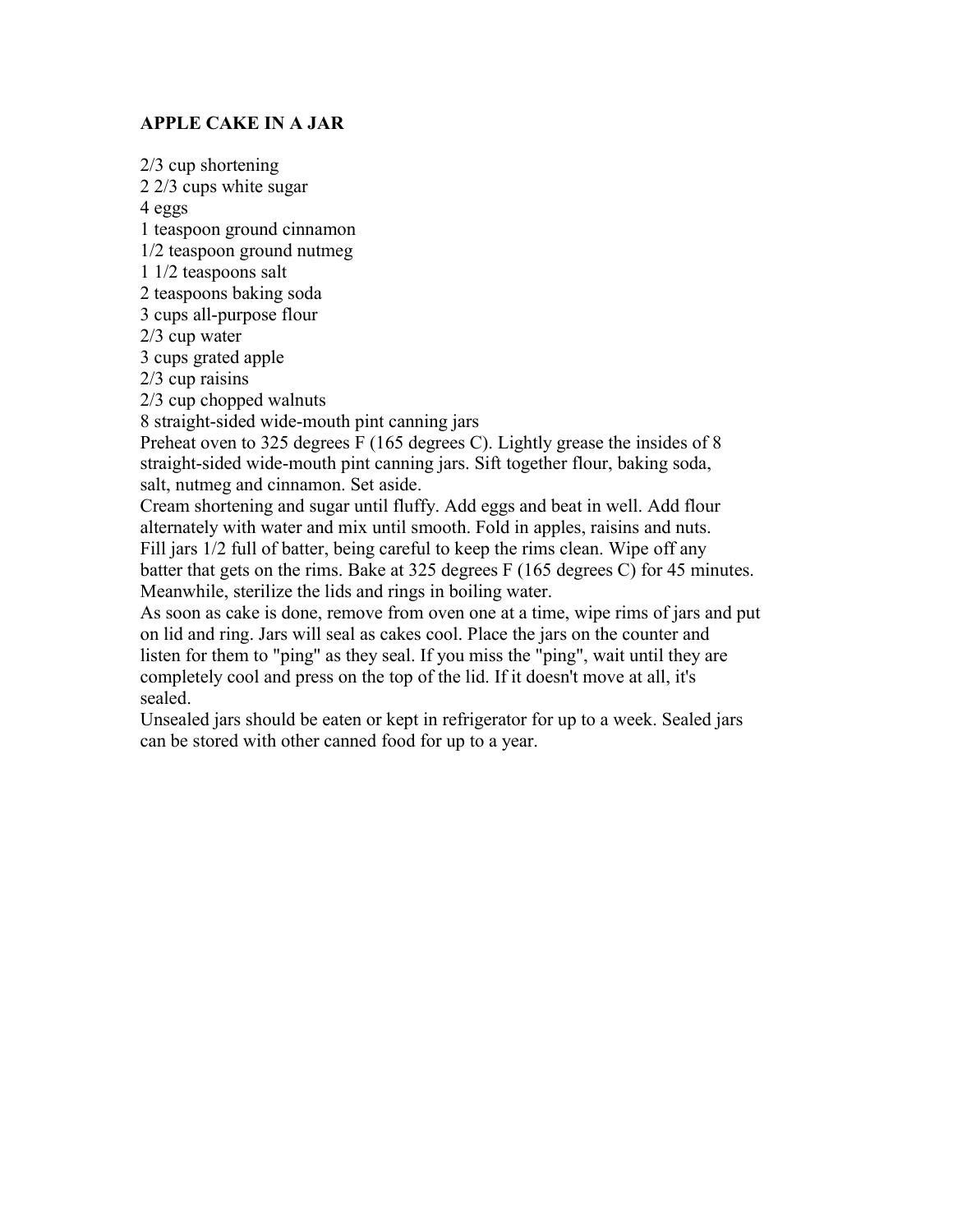#### **APPLE MUFFIN MIX**

2 c Self rising flour 1/2 c Sugar 1/4 c Brown sugar 1 ts Cinnamon 1/4 ts Nutmeg 1 c Chopped dried apple Mix: Combine and store in an airtight container. Attach this to the Jar: 1 pk Mix  $1 \mathrm{Egg}$ 3/4 c Milk 1/4 c Vegetable oil Preheat oven to 400. Mix all ingredients just until moistened. Fill greased muffin cups 3/4 full. Bake 15-18 minutes, or until golden brown.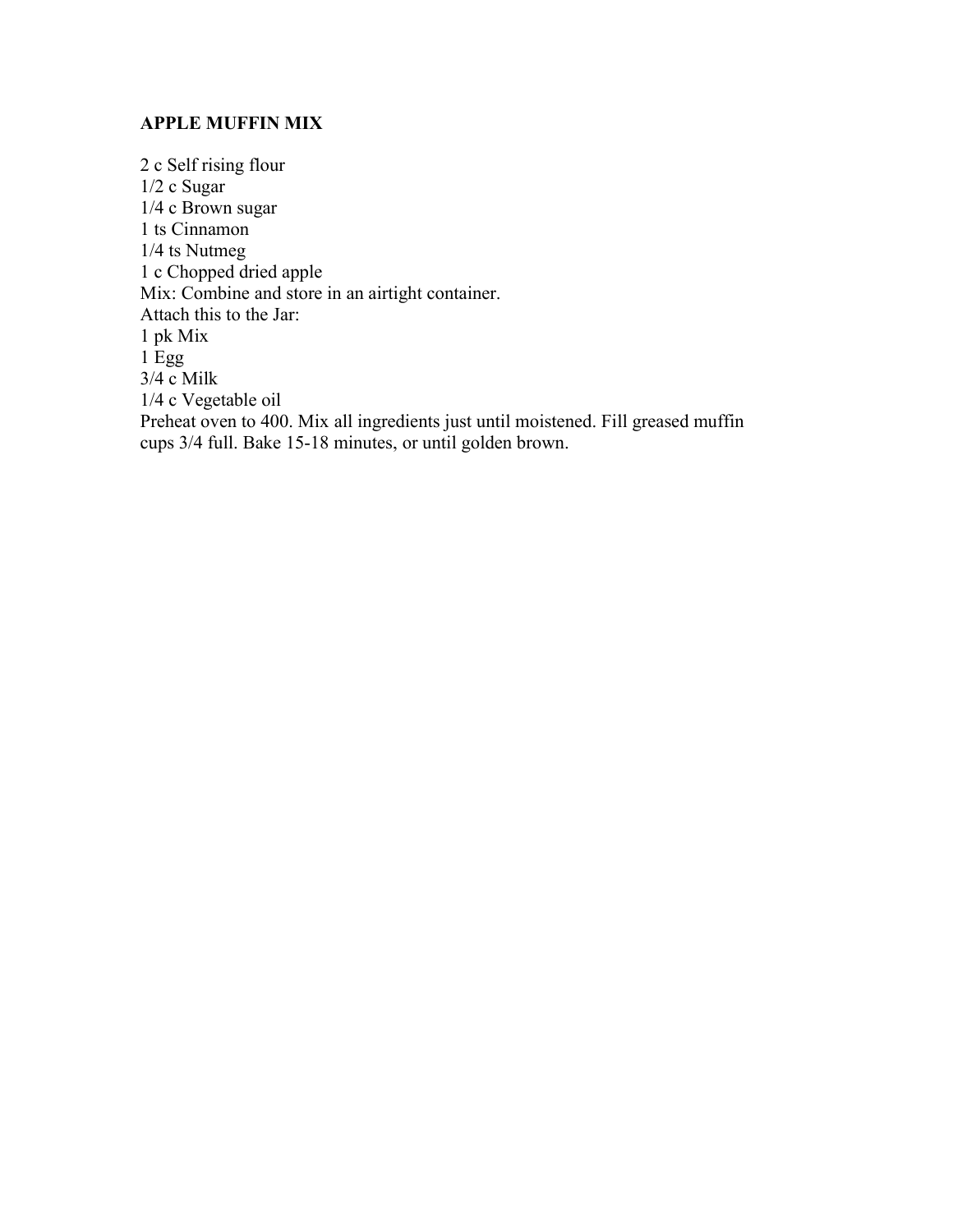#### **APPLE NUT PANCAKES**

3 cups nonfat dry milk 2 1/2 cups all-purpose flour 1 cup whole wheat flour 1 cup coarsely ground pecans 1/3 cup sugar 1/4 cup baking powder 1 1/2 teaspoons salt 1/2 teaspoon ground cinnamon 1 package dried apples -- cut into small pieces Combine dry milk, flours, pecans, sugar, baking powder, salt and cinnamon in large bowl. Stir in dried apples. Store in a jar. Attach the following instructions to the jar: (Makes 8 1/2 cups pancake mix) Combine 2 3/4 cups pancake mix, 1 1/4 cups water, 1 egg, and 2 Tbsp. vegetable oil

in a medium bowl. Stir just until moistened. Grease and preheat griddle. For each pancake, pour about 1/4 cup batter onto griddle. Cook until top of pancake is full of bubbles and underside is golden brown. Turn with spatula and cook until remaining side is golden brown. Makes about 14 pancakes To make the gift extra special, place it in a basket lined with a holiday cloth place mat, and add a jar of Apple Butter.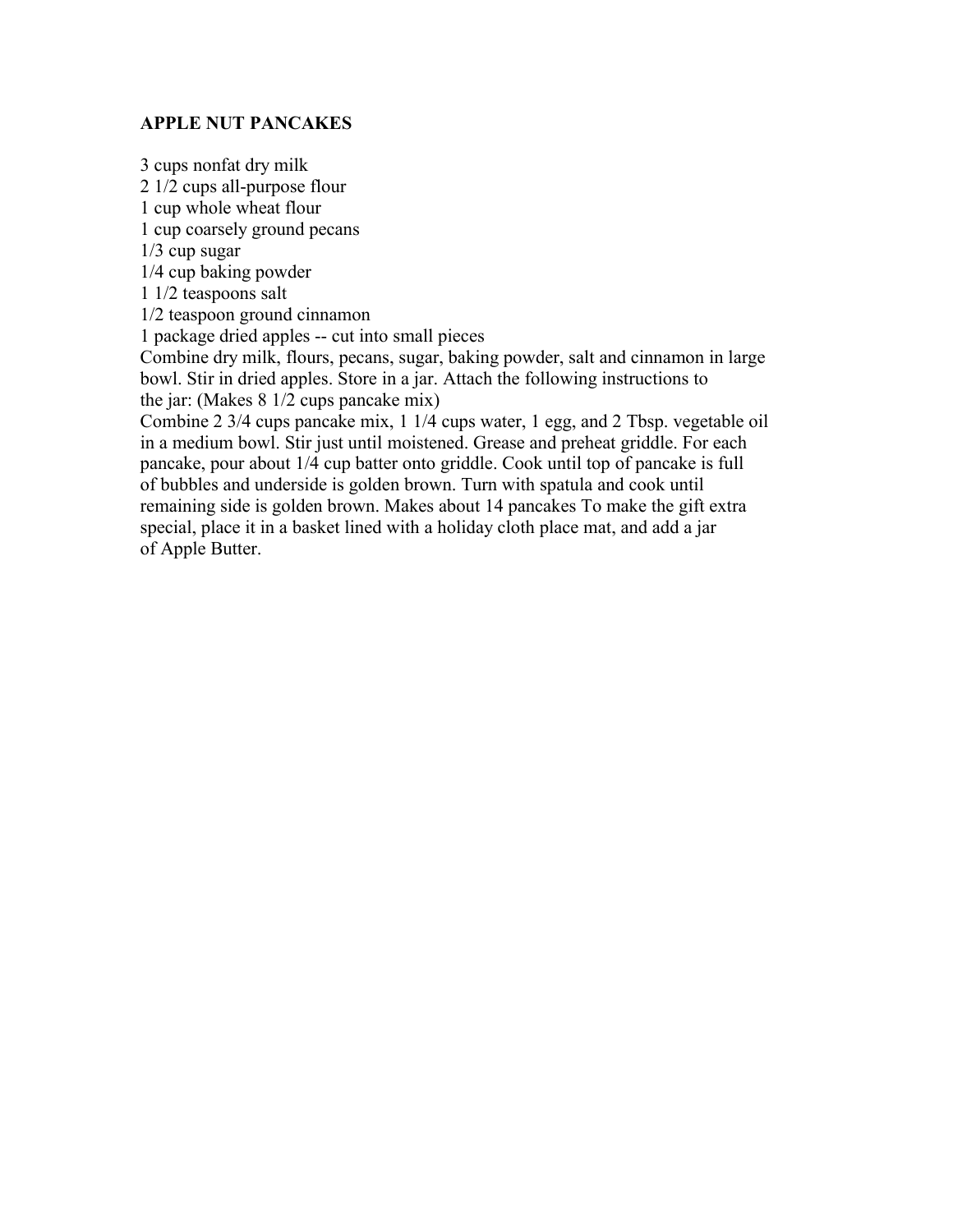#### **APPLE PIE IN A JAR**

4 1/2 cups white sugar

1 cup cornstarch

2 teaspoons ground cinnamon

1/4 teaspoon ground nutmeg

1 teaspoon salt

10 cups water

3 tablespoons lemon juice

7 quarts peeled, cored and sliced apples

Place a rack in the bottom of a large stock pot. Fill pot with hot water. Sterilize 7 1-quart canning jars, 7 lids, and 7 rings by placing on rack, jars upright. Bring water to a boil. Boil 10 minutes. Remove with a holder and allow jars to air-dry. Save water for processing apples.

Combine sugar, cornstarch, cinnamon, nutmeg, salt, and water in a large saucepan. Place over high heat and cook until thick and bubbly, stirring frequently. Remove from heat and stir in lemon juice.

Tightly pack apples into sterilized jars. Slowly pour syrup over apples, covering them completely. Gently tap jars on countertop to allow air bubbles to rise. Screw lids on jars.

Carefully lower jars into pot using a holder. Leave a 2 inch space between jars. Add more boiling water if necessary, until tops of jars are covered by 2 inches of water. Bring water to a full boil, then cover and process for 30 minutes.

Remove jars from pot and place on cloth-covered or wood surface, several inches apart, until cool. Once cool, press top of each lid with finger, ensuring that seal is tight (lid doesn't move up or down at all). Sealed jars can be stored for up to a year.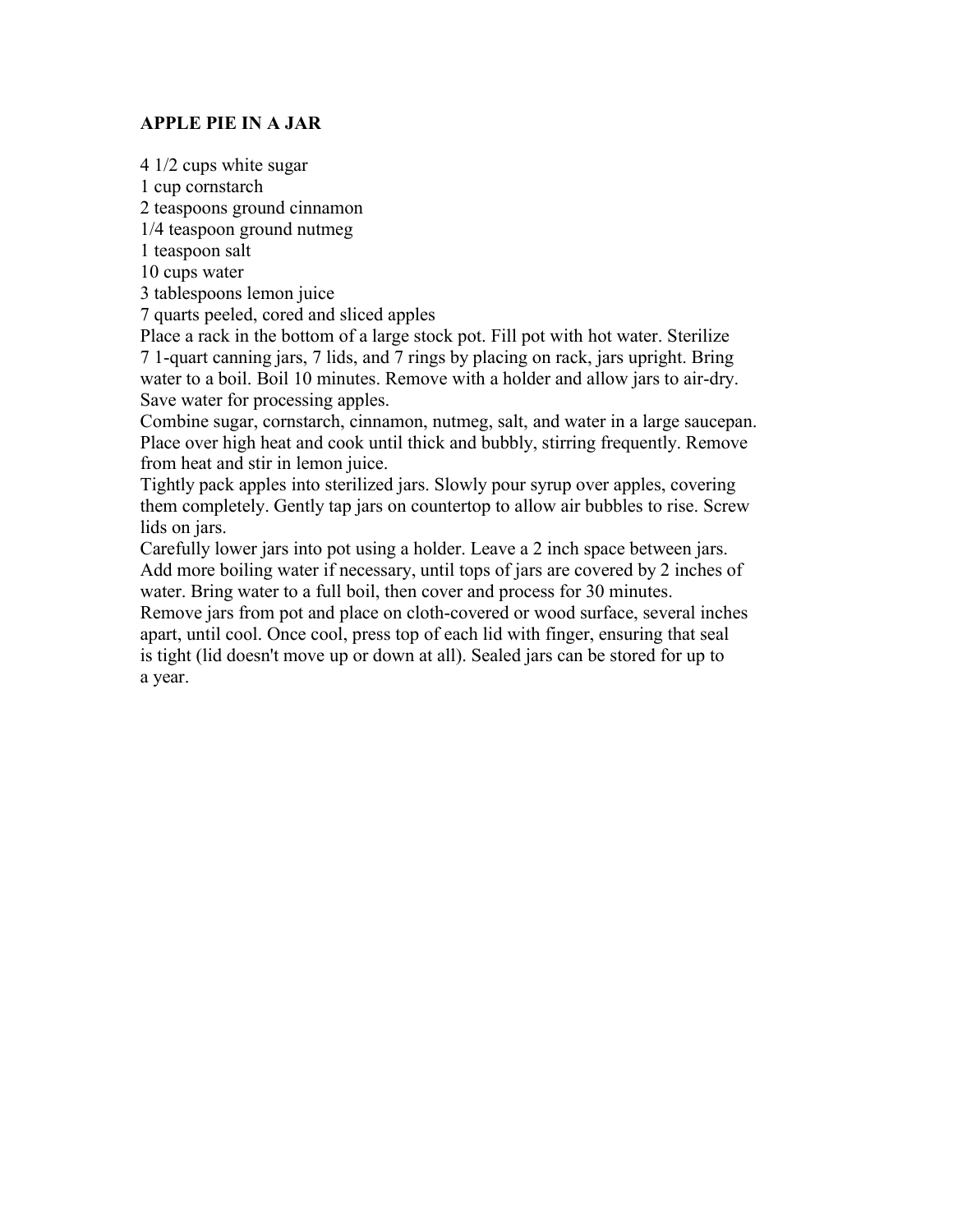#### **APPLESAUCE CAKE IN A JAR**

2/3 c Shortening 2 2/3 c Granulated sugar 4 ea Large eggs 2 c Applesauce 2/3 c Water 3 1/3 c All-purpose flour, sifted 1/2 ts Baking powder 2 ts Baking soda 1 1/2 ts Salt 1 ts Ground cinnamon 2 ts Ground cloves 2/3 c Nuts; chopped,optional Sterilize 8 (12 oz Ball Quilted Crystal - #14400-81400) canning jars, lids and rings by boiling for 10 minutes. Remove the jars and allow to air-dry and cool. Leave the lids and rings in the hot water until ready to use. Once the jars are cool enough to handle, grease them (use a pastry brush) with shortening (DO NOT use Pam or Baker's Secret); set aside. Cream together the shortening and sugar. Beat in the eggs, one at a time, until the mixture is light and fluffy. Add the applesauce and water; set aside. In another bowl, sift together the flour, baking powder, baking soda, salt, cinnamon and cloves. Blend dry ingredients into the applesauce mixture. Fold in the nuts. Pour batter into the jars, filling them about 1/2 full. Place jars onto a cookie sheet or they'll fall over. Bake in a preheated 325-degree oven for 35-40 minutes or until a pick inserted deep into the center of each cake comes out clean. Remove jars from the oven, one-at-a-time (use HEAVY-DUTY MITTS, the jars ARE HOT!); place a lid, then a ring on top and screw down tightly. Place jars onto your counter top to cool. You'll know when the jars have sealed, you'll hear a plinking sound. If you missed the sound, test them by pressing down on the lids once the jars have cooled--they shouldn't move at all. Store jars in a cool, dry place. They should keep for about a year.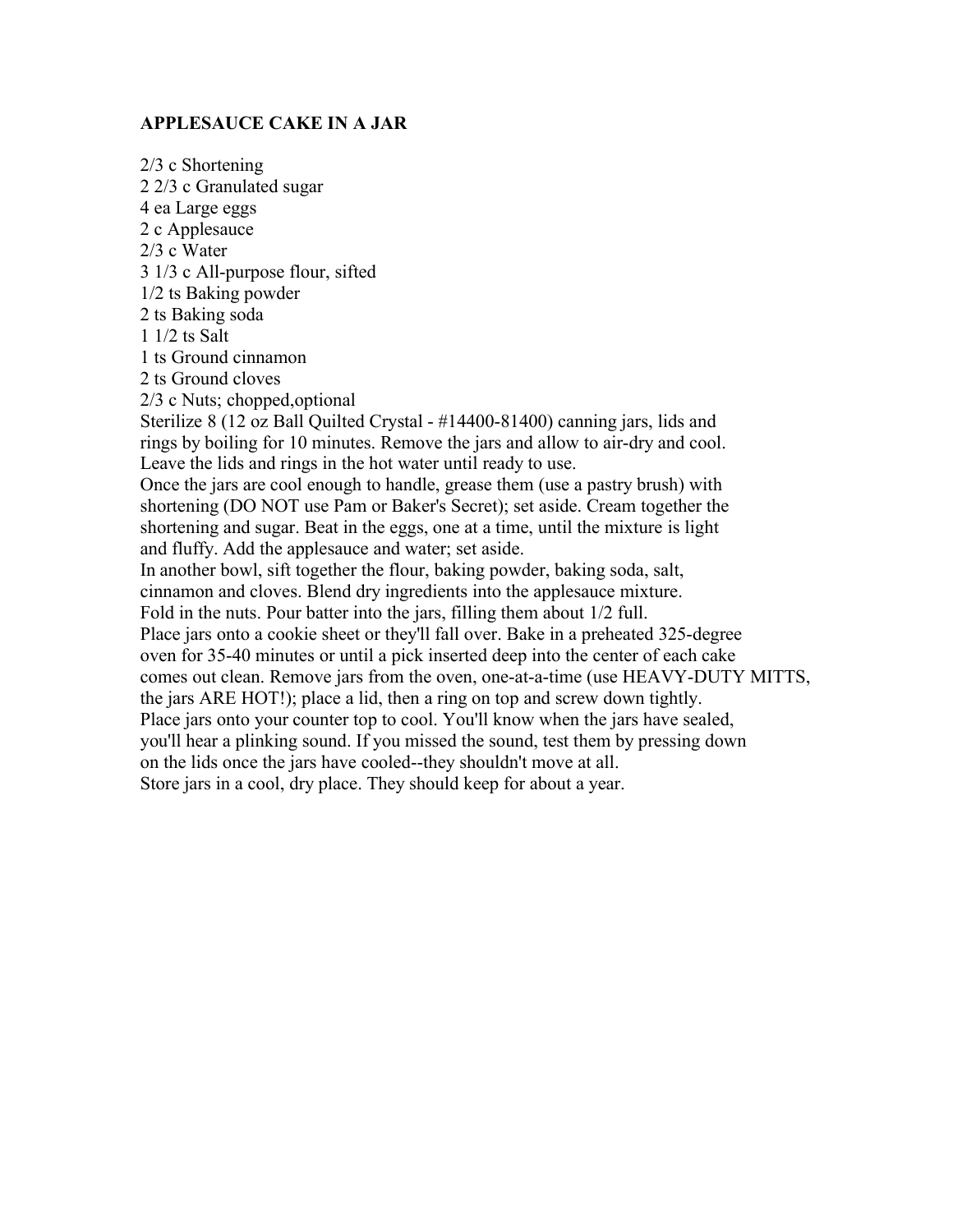#### **BACON-FLAVOURED DIP MIX**

2 tb Instant Bacon Bits 1 tsp Instant Beef Bouillon 1 tb Instant Minced Onion 1/8 tsp Minced Garlic Combine all ingredients in a small bowl; blend well. Spoon mixture onto a 6-inch square of aluminum foil and fold to make airtight. Label as Bacon-Flavored Dip Mix. Store in a cool, dry place and use within 6 months. Makes 1 package (about 3 T) of mix. Bacon Flavored Dip: Combine 1 cup of sour cream and 1 package of mix. Chill at least 1 hour before serving. Makes about 1 cup of dip. VARIATIONS: Substitute 1 cup yogurt, 1 cup cottage cheese or 1 (8 oz) package of softened cream cheese for sour cream. BANANA BREAD 2 1/2 cups Master Mix Attach this to the Jar: 2 eggs 1 1/4 cups mashed banana (about 3) 1/4 cup sugar 1 teaspoon banana or vanilla flavoring 1/4 cup water 1/2 teaspoon baking soda Beat eggs and sugar together in a bowl until well blended. Mix in flavoring, soda,

mashed banana, and water. Stir in the Master Mix just until all dry ingredients are coated. Pour into a greased 9x5x3-inch loaf pan. Bake in a 350oF oven for 45 to 55 minutes or until brown.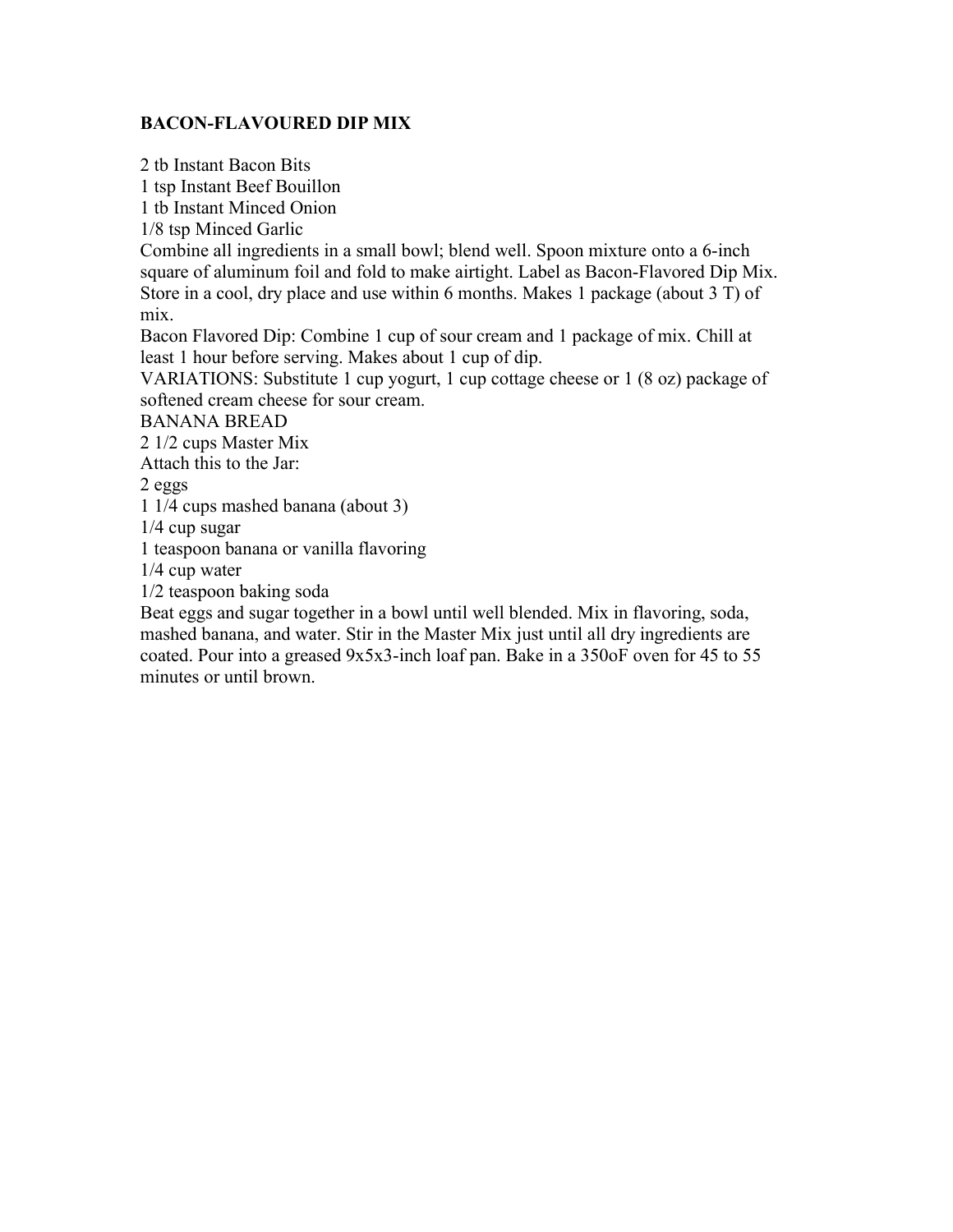# **BANANA NUT BREAD BAKED IN A JAR**

2/3 cup shortening 2 2/3 cups white sugar 4 eggs 2 cups mashed bananas 2/3 cup water 3 1/3 cups all-purpose flour 1/2 teaspoon baking powder 2 teaspoons baking soda 1 1/2 teaspoons salt 1 teaspoon ground cinnamon 1 teaspoon ground cloves 2/3 cup chopped pecans Cream shortening and sugar. Beat in eggs, bananas, and water.

Sift together flour, baking powder, soda, salt, cinnamon, and cloves. Add to banana mixture. Stir in nuts. Pour mixture into greased WIDE MOUTH pint jars, filling 1/2 full of batter. Do NOT put lids on jars for baking. Be careful to keep the rims clean, wiping off any batter that gets on the rims.

Bake at 325 degrees F (165 degrees C) for 45 minutes. Meanwhile, sterilize the lids and rings in boiling water.

As soon as cake is done, remove from oven one at a time, wipe rims of jars and put on lid and ring. Jars will seal as cakes cool. Place the jars on the counter and listen for them to "ping" as they seal. If you miss the "ping", wait until they are completely cool and press on the top of the lid. If it doesn't move at all, it's sealed.

Unsealed jars should be eaten or kept in refrigerator for up to a week. Sealed jars can be stored in a cool dry place for up to 6 weeks.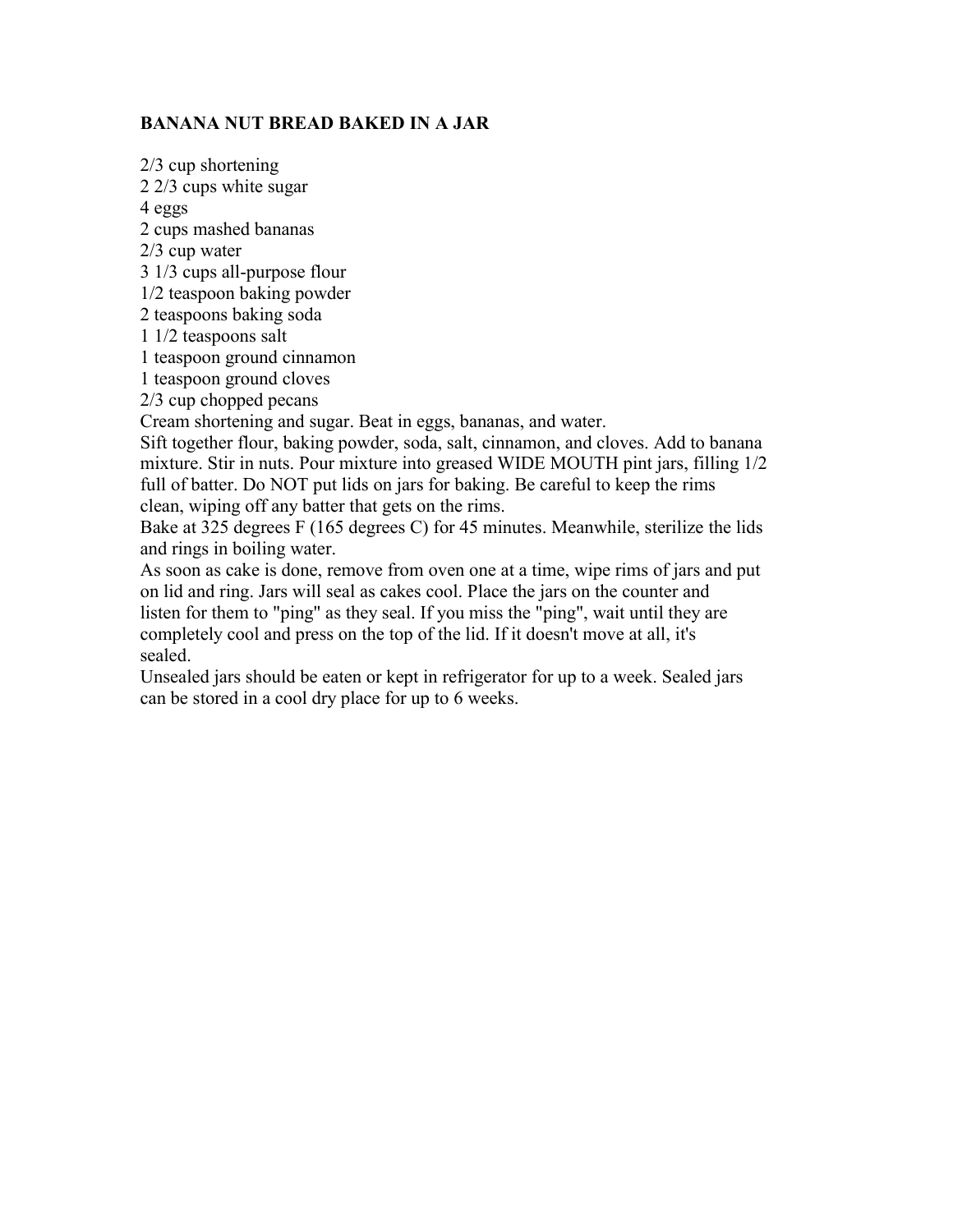# **BASIC CAKE MIX**

8 c Cake Flour 1/4 c Baking Powder 2 1/2 c Vegetable Shortening 6 c Sugar 1 1/2 ts Salt

In a large bowl, sift together cake flour, sugar, baking powder and salt. Mix well With a pastry blender, cut in shortening until the mixture is as fine as cornmeal. Put in a large airtight container. Label as Basic Cake Mix and store in a cool dry place. Use with 10 to 12 weeks.

Makes about 16 cups of mix.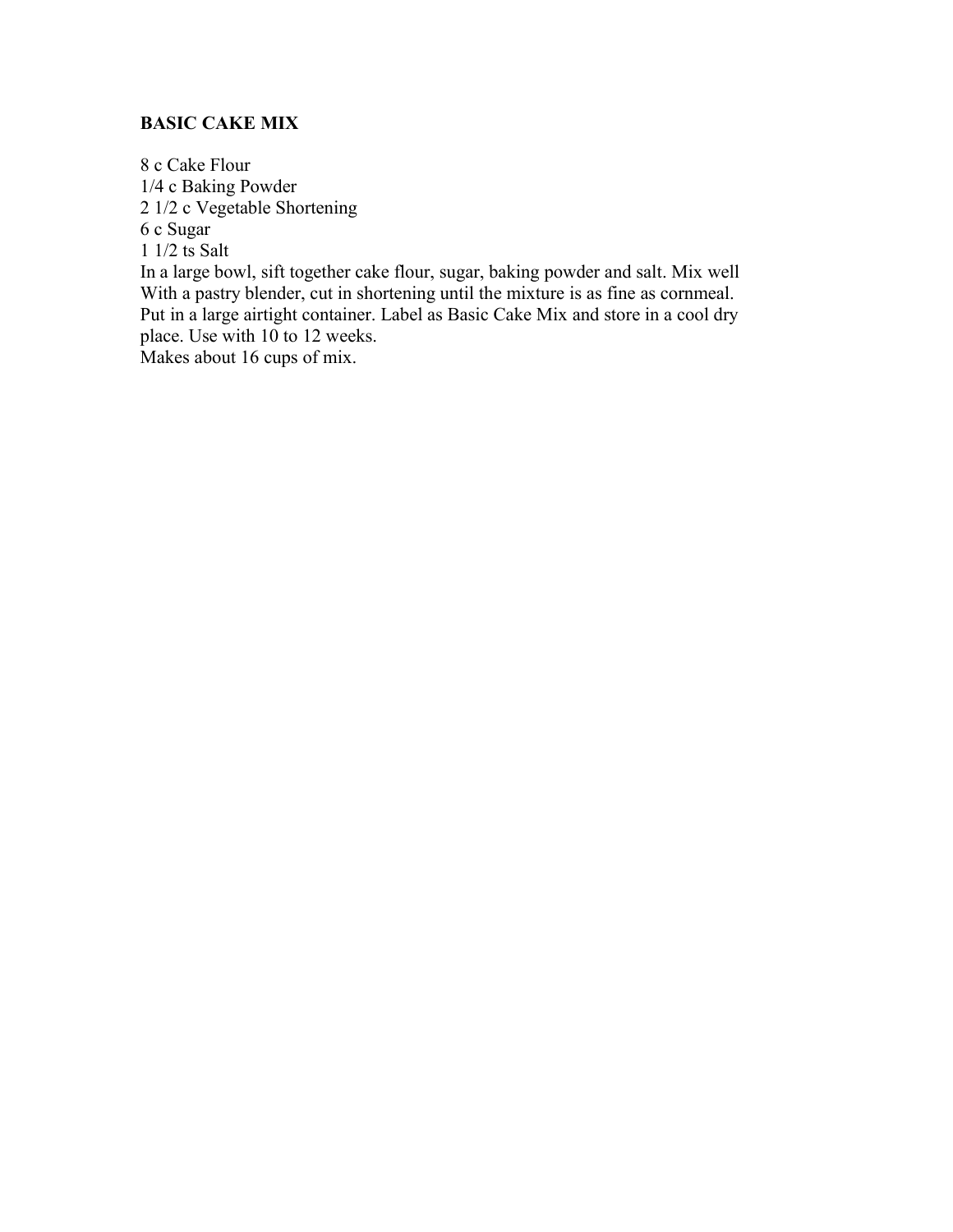# **BASIC COFFEE CAKE**

2 cups Master Mix 1 egg 1/4 cup sugar 1/2 cup water Combine Master Mix and sugar. Mix egg and water and stir into dry ingredients until just blended. Spread in 8-inch square pan and sprinkle with topping. Bake at 375oF for about 20 minutes.

#### **Cinnamon Topping**

1/3 cup brown sugar (or white) 1 teaspoon cinnamon 2 tablespoons 2 tablespoons Master Mix margarine or butter Combine dry ingredients and cut in margarine. Spread over batter before baking.

#### **Apple Cake:**

Top Basic Coffee Cake with apple slices arranged in a pretty design. Sprinkle with a mixture of 2 tablespoons sugar and 1 teaspoon cinnamon.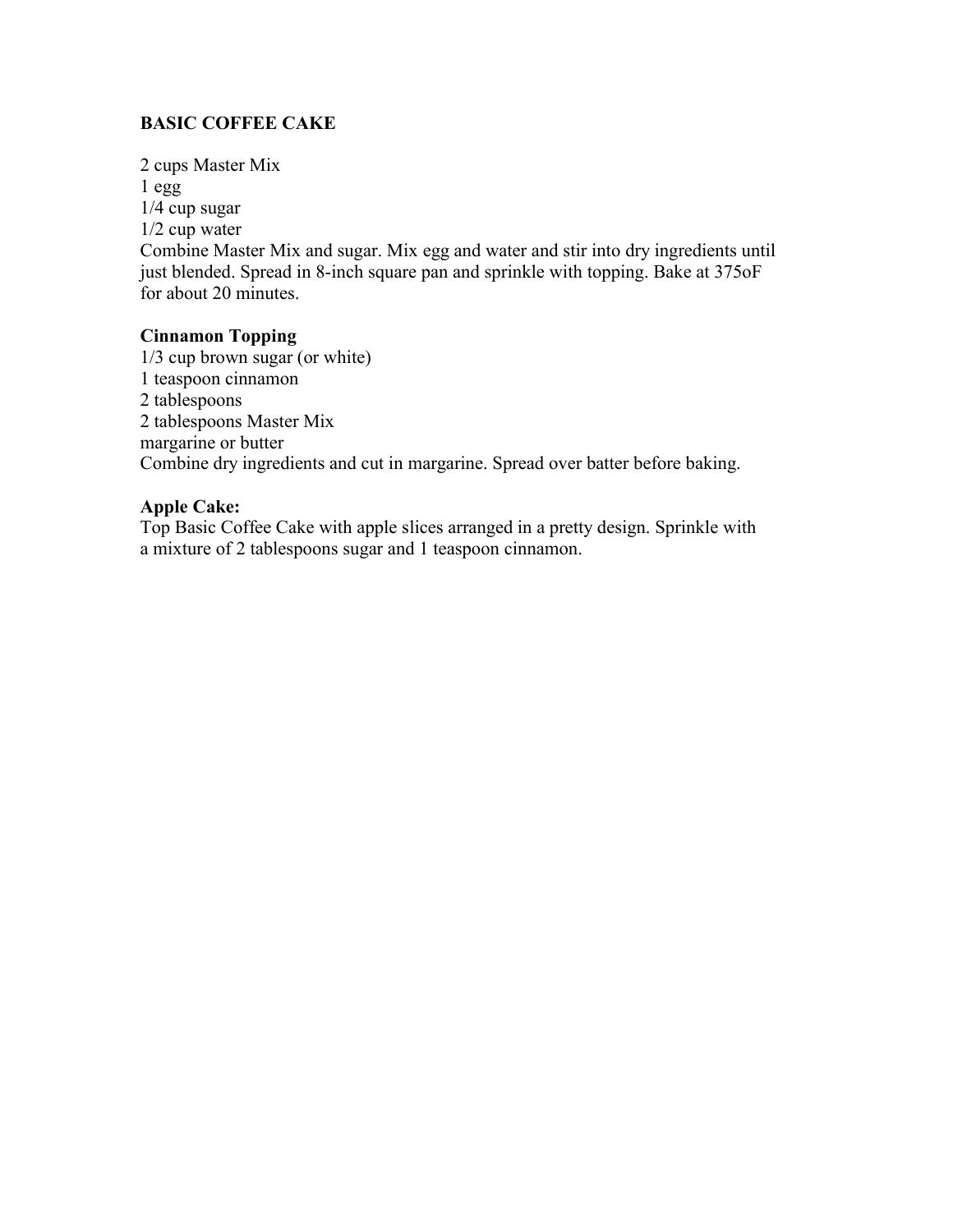# **BASIC COOKIE MIX**

4 cups sifted all-purpose flour

4 cups white sugar

1 1/2 cups dry milk powder

1 1/2 tablespoons baking powder

1 1/2 teaspoons salt

Place all ingredients in a large bowl and mix well with a spoon. Sift mixture twice. Store in a tightly covered container as it keeps well for several weeks at room temperature.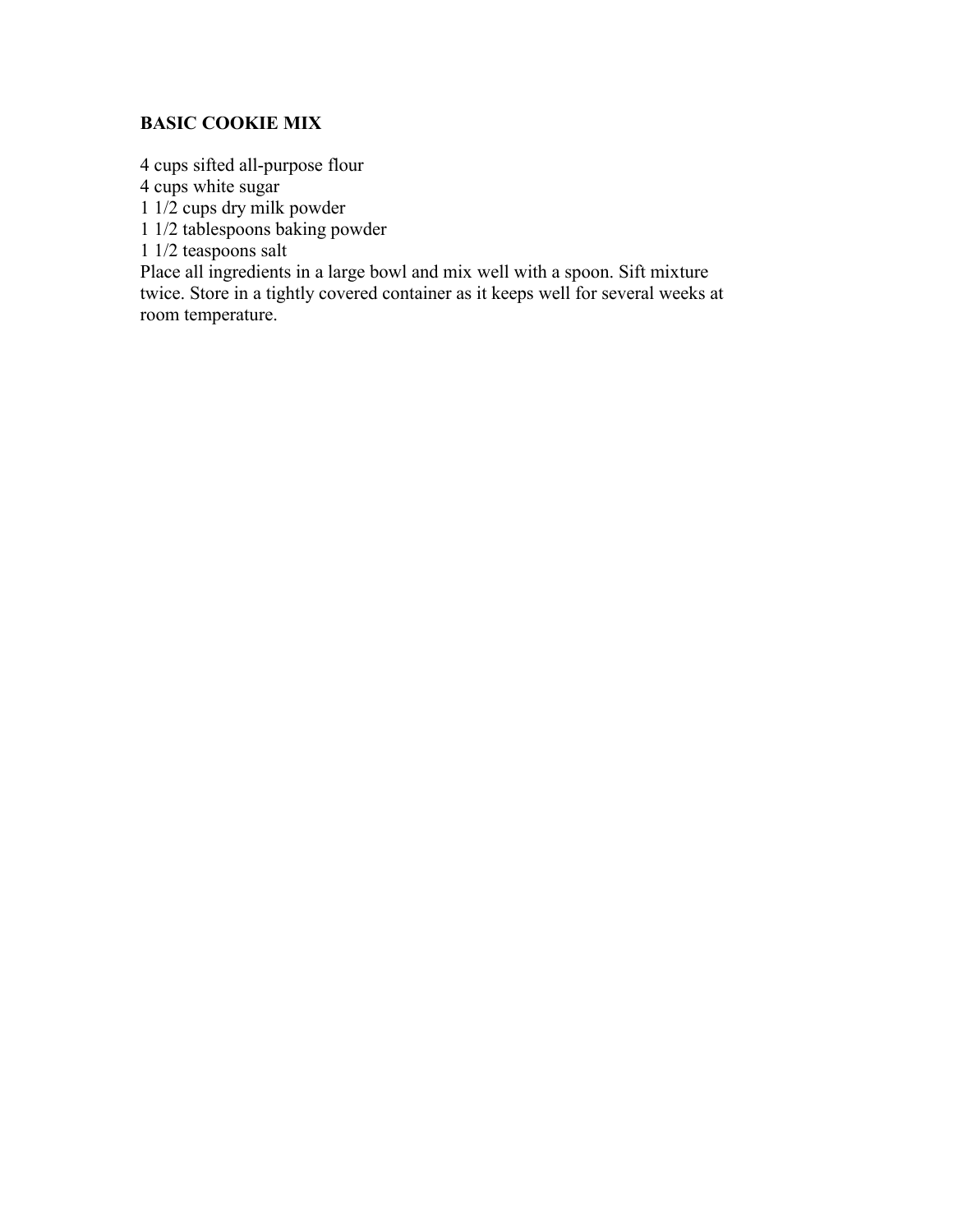#### **BASIC PANCAKE MIX**

10 cups all-purpose flour 2 1/2 cups nonfat dry milk 1/2 cup granulated sugar 1/4 cup baking powder 2 tablespoons salt Combine all ingredients in a mixing bowl. Stir together to blend well. Place in a large container until ready to use or place in individual storage bags (1 1/2 cups in each bag). Store in cool, dry place for up to 8 months. Makes 13 cups of dry mix. 2 cups of Basic Pancake Mix Attach this to the Jar: 1 egg, beaten 1 1/4 cups water or milk Combine all ingredients; stirring just enough to moisten dry ingredients. Drop by

spoonfuls onto a hot non-stick or greased griddle or fry pan. Turn when bubbles appear on the surface of the cakes. Cook until well browned. Makes about 12 to 16 pancakes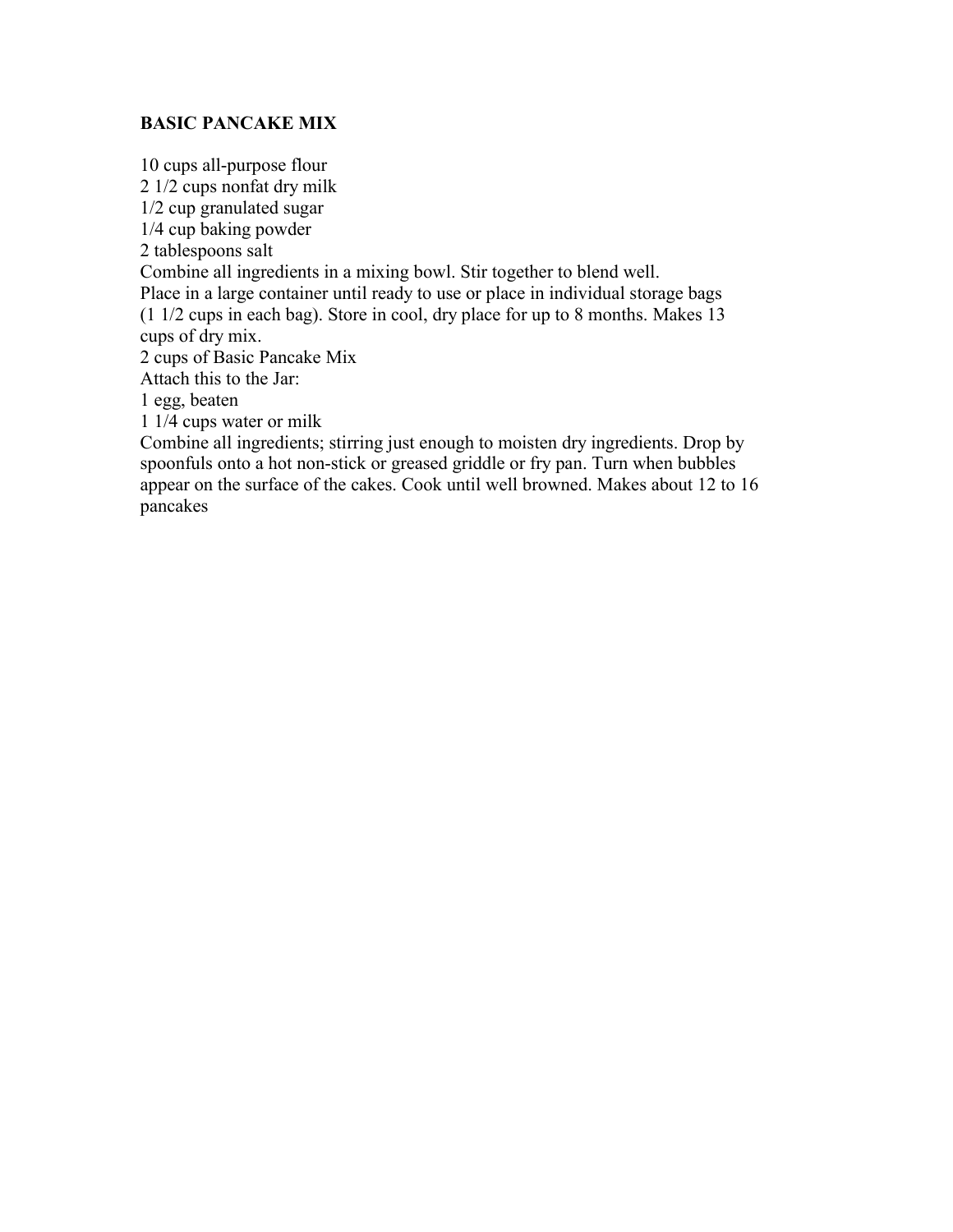# **BAVARIAN MINT COFFEE CREAMER**

3/4 cup non-dairy coffee creamer

1/2 cup Dutch process cocoa

3/4 cup confectioners sugar

1/2 tsp. peppermint extract

Combine all ingredients in a container with a tight fitting lid. Shake well to

blend. Store in airtight container and give creamer with the recipe for Bavarian

Mint Coffee. Yields 15 servings. To make Bavarian Mint Coffee: In a mug, combine 2 tablespoons of creamer with 6 ounces of coffee.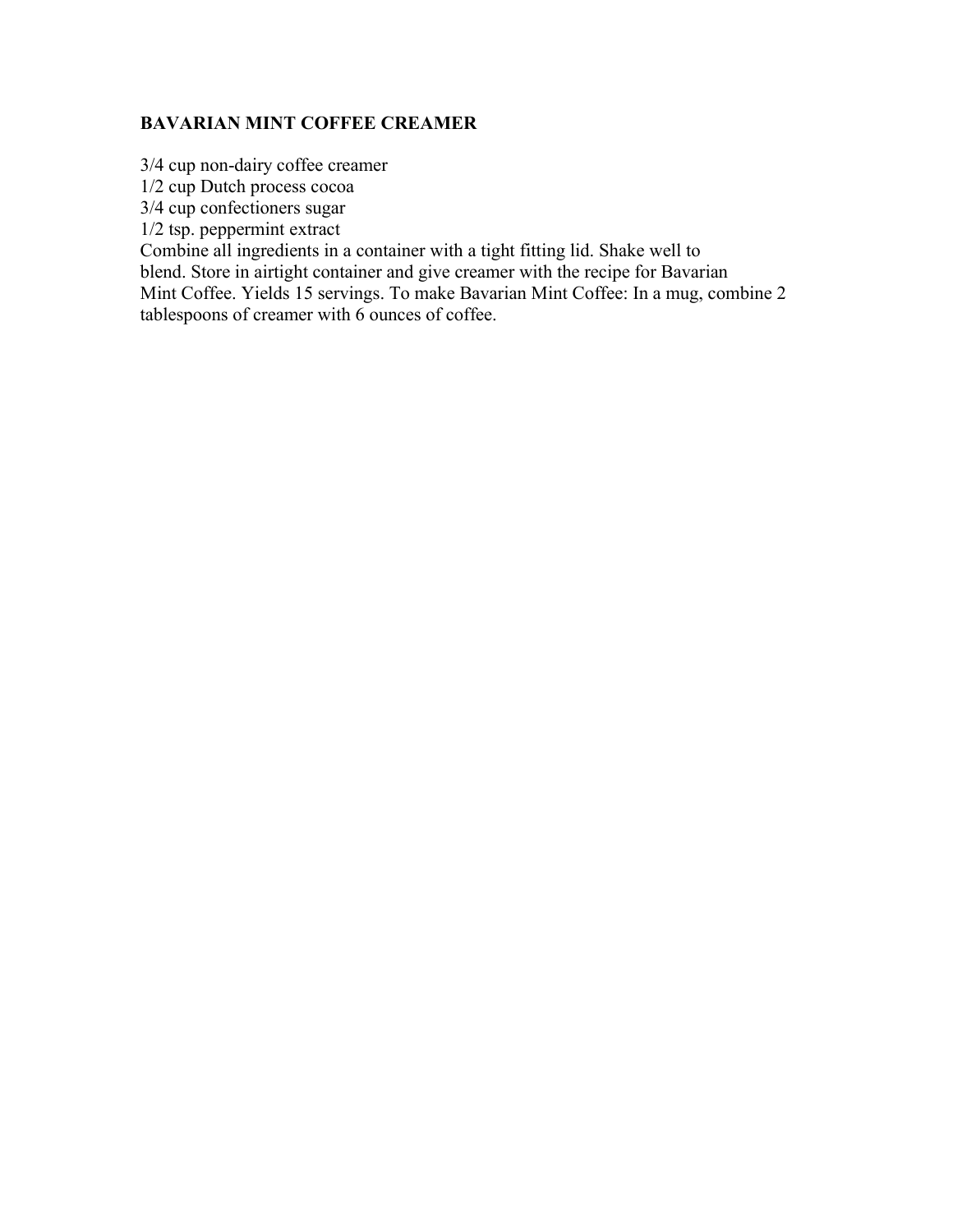#### **BEAN SOUP MIX**

#### \*\*\*MIX AND POUR INTO JAR\*\*\*

1/4 cup dried garbanzo beans

1/4 cup dried navy beans -- black beans or lima beans

1/4 cup dried red kidney beans -- soy beans or pinto beans

1/4 cup dried whole or split peas

3 tablespoons minced dried onion

2 tablespoons whole wheat berries

2 tablespoons pearl barley

2 tablespoons dried celery flakes

2 teaspoons instant beef bouillon granules

1/2 teaspoon dried basil -- crushed

1 bay leaf

Attach to the jar:

To make Bean Soup:

Combine contents of package with 7 cups water in a 3-quart saucepan. Bring to boiling; reduce heat. Cover and simmer 2 minutes. Remove from heat, cover, and let stand 1 hour. (Or soak bean mixture in the water overnight in a covered pan.) Do not drain. Bring beans and liquid to boiling, reduce heat. Cover and simmer 1-1/2 to 2 hours or until beans are tender. Stir in one cup diced ham or 1 pound Italian sausage which has been cooked, crumbled and drained. Remove bay leaf. Season to taste with salt or seasoned salt.

Variation: Add one 16-oz. can tomatoes, cut up and undrained and one medium carrot, chopped. Cover and simmer for 30 more minutes. Season to taste.

To give these soups as gifts, use canning jars for the mixes. Cut a piece of fabric in a circle which is several inches larger than the jar lid and place the flat lid on the jar . (Pinking shears make a nice edge.) Secure the fabric to the lid with a rubber band or use the canning jar ring. Attach the directions to the jar with a ribbon or raffia. These soups would be nice grouped in baskets with bread mixes for a gift of a complete meal.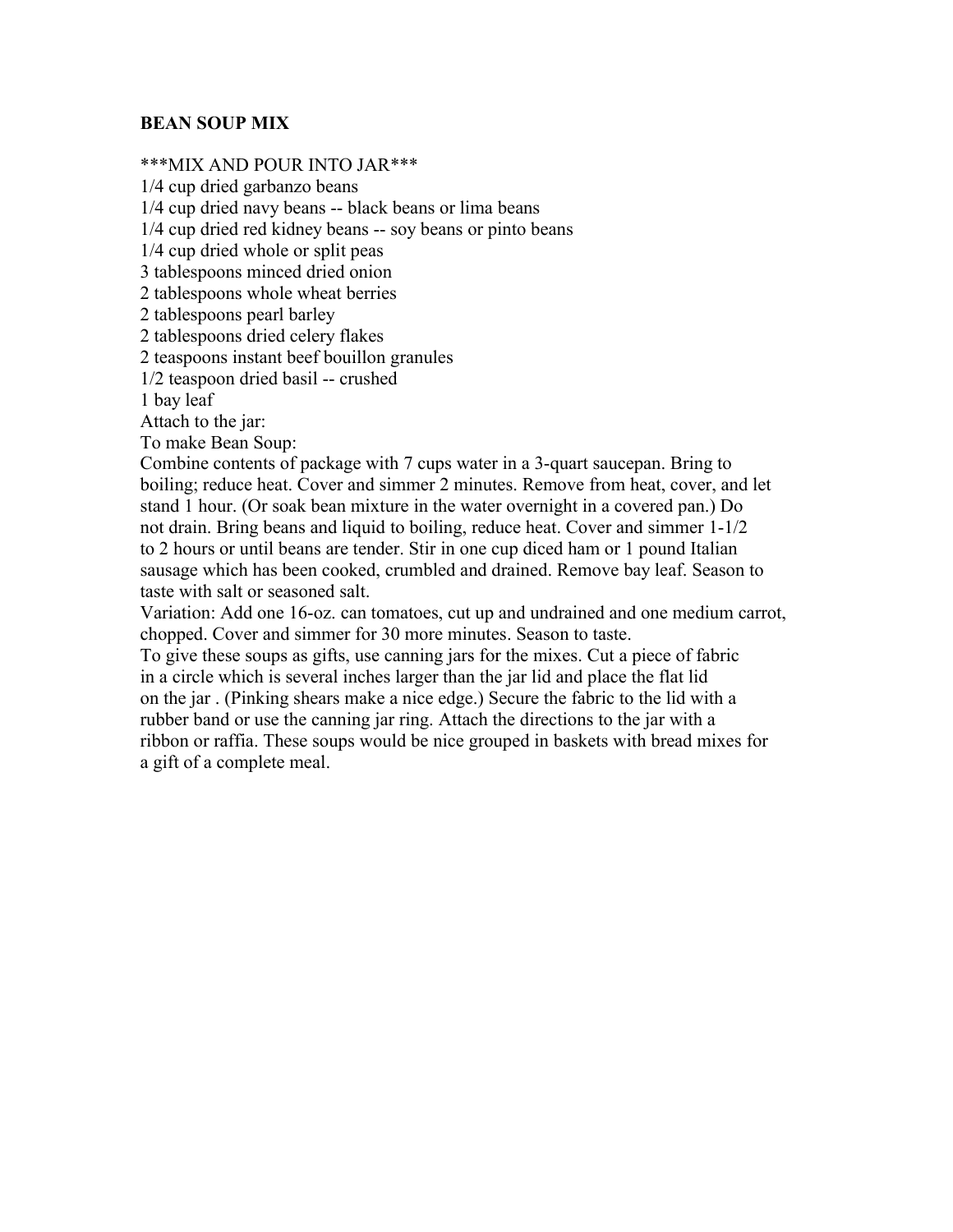#### **BEEF GRAVY MIX**

1-1/3 cups instant nonfat milk powder

3/4 cup flour

3 tablespoons instant beef bouillon granules

1/8 teaspoon ground thyme

1/4 teaspoon onion powder

1/8 teaspoon ground sage

1/2 cup butter or margarine

3 teaspoons brown sauce for gravy

Combine milk powder, instant flour, bouillon granules, thyme, onion powder and sage. Stir with a wire whisk to blend. Cut in butter or margarine until evenly distributed. Drizzle brown sauce for gravy over mixture. Stir with wire whisk until blended. Spoon into a 3-cup container with a tight-fitting lid. Label with date and contents; store in the refrigerator. Use with in 4-6 weeks.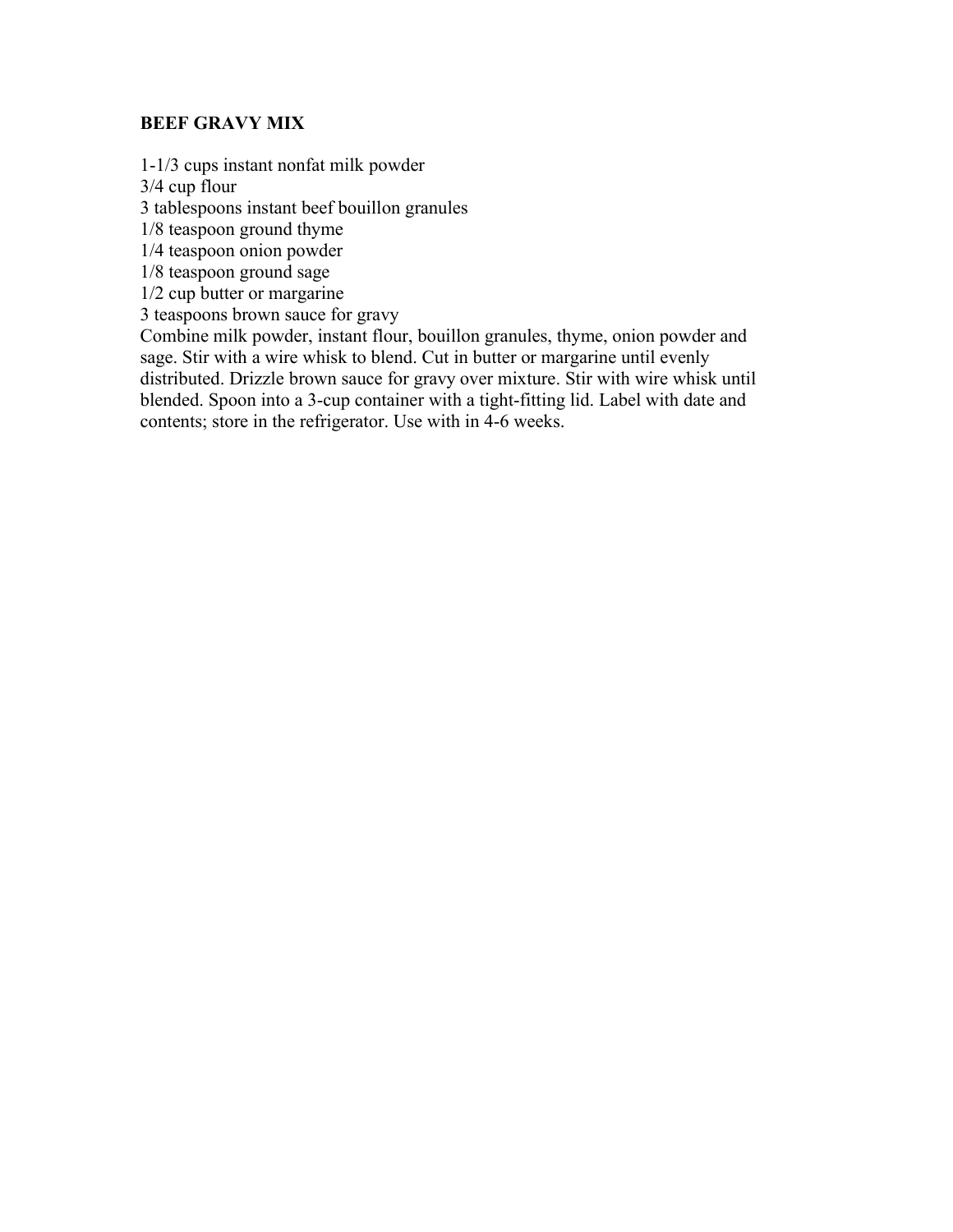#### **BEIGNET MIX**

1 cup all purpose flour 1/2 cup sugar 1/4 teaspoon cinnamon 1/8 teaspoon nutmeg 1/4 teaspoon salt In a medium mixing bowl, combine all the ingredients. Store the mix in jar. Attach a label to the jar with the following instructions: Beignets 1/4 cup butter or margarine 3/4 cup water 3 teaspoons sugar 1 package Beignet mix 4 large eggs vegetable oil for frying In a medium saucepan, combine the butter, water, and sugar. Bring the mixture to a boil and remove the pan from the heat. Add the Beignet mix and beat with a wooden spoon until the mixture leaves the sides of the pan. Add the eggs, one at a time, and beat until the mixture is smooth. Heat 4 inches of oil in a heavy 5 to 6 quart

saucepan to 360 degrees. Drop the dough by tablespoonfuls into the oil, and cook about 3 minutes until each is puffed and golden. Drain the beignets on paper towels and sift powdered sugar over each one. Serve iwth French Roast coffee. Makes 2 dozen.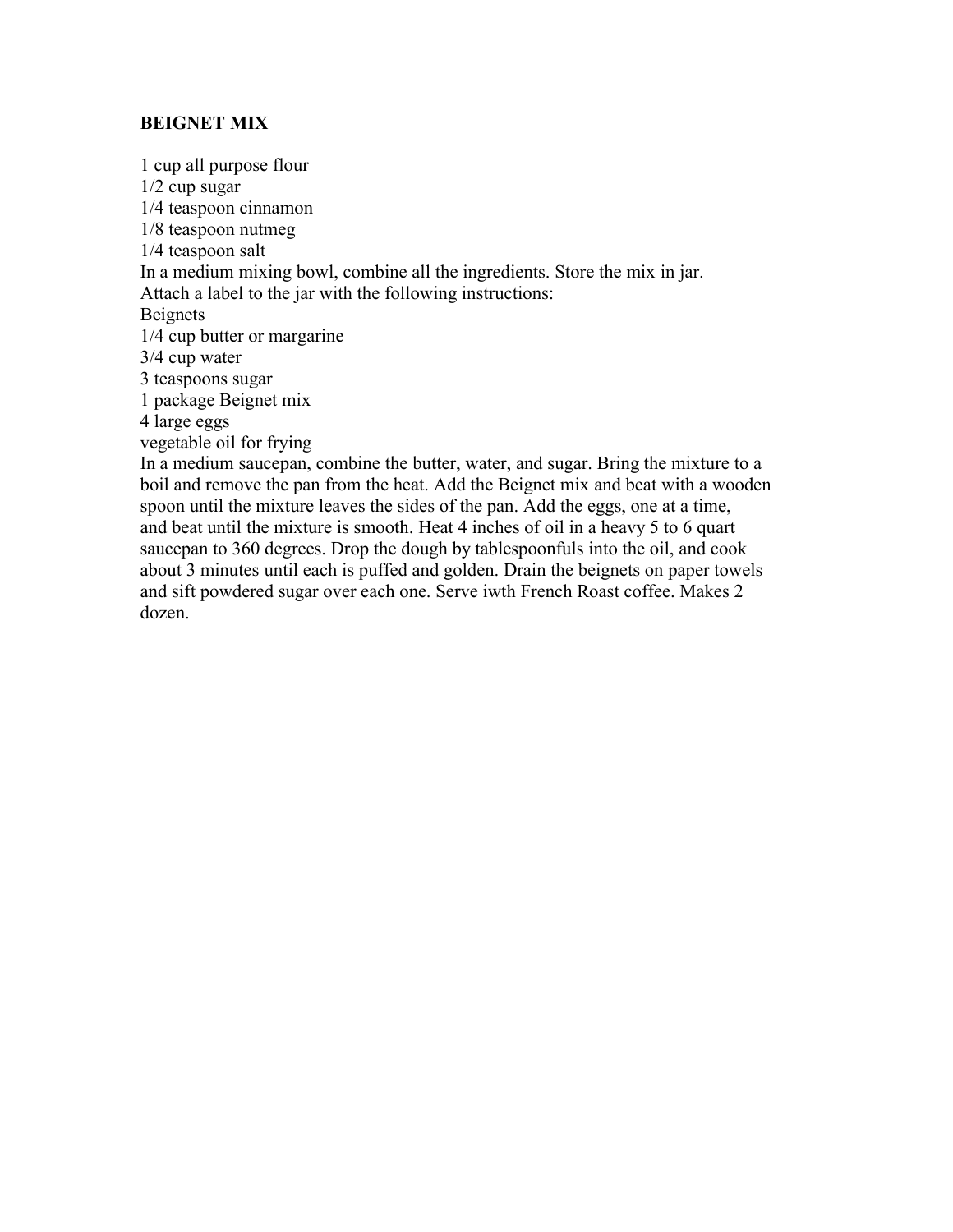#### **BISCUIT MIX**

.

4 cups unbleached white flour 2/3 cup instant non fat dry milk 1 tsp salt 3 tbsp double acting baking powder 1/2 cup good vegetable oil Mix flour, milk, salt and baking powder together in blender or food processor. Mix well, then blend in the oil. Empty into covered container, and store in fridge until needed. This yields about 5 cups of mix. Each cup of mix makes about six biscuits. Attach this to the Jar: Add 1/2 cup water to each 1 cup of mix.

Roll out dough 1/2 inch thick on lightly floured board, cut into biscuits & bake on a greased cookie sheet in a pre heated 425 deg. oven for approx. 10 minutes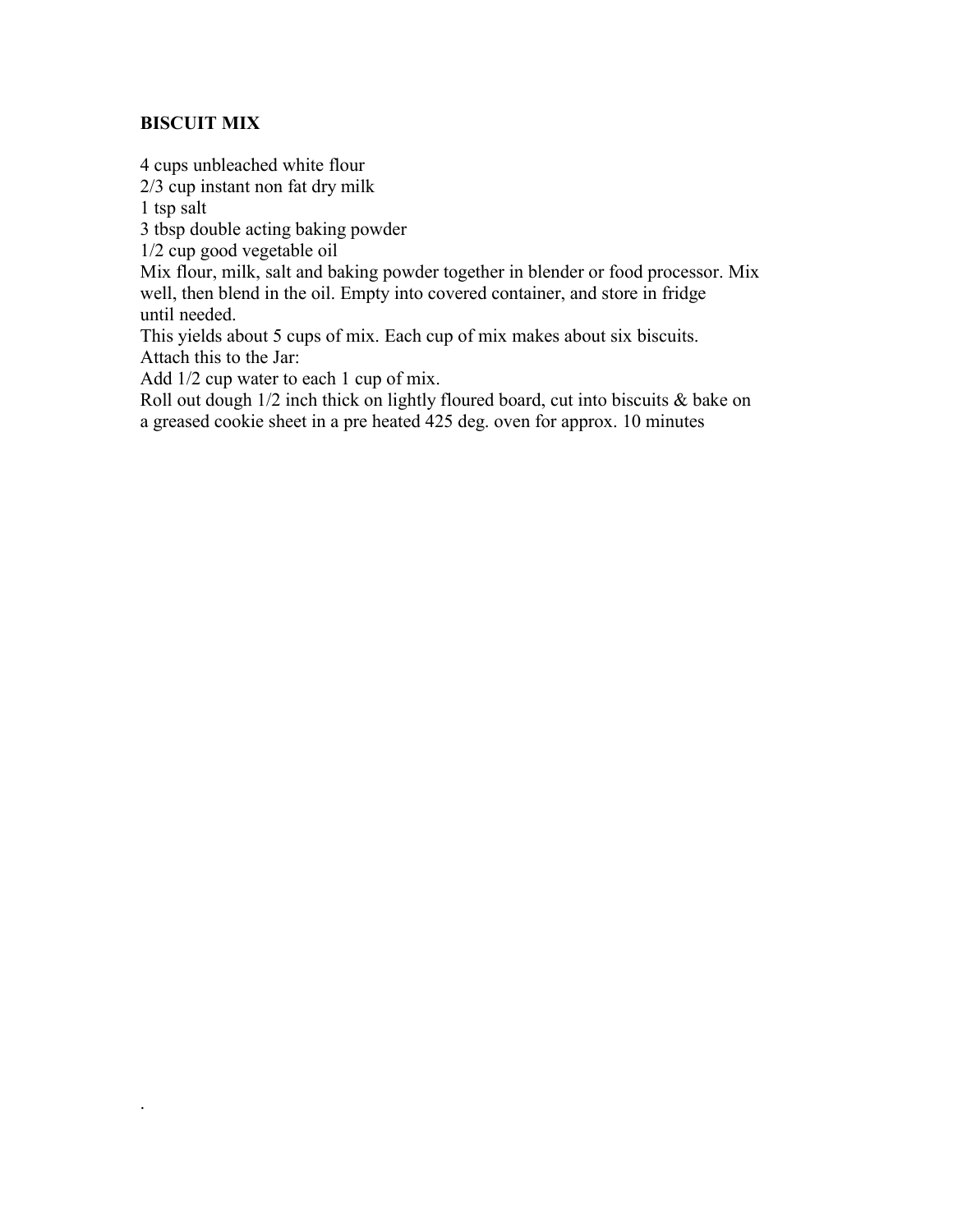# **BISCUITS**

2 cups Master Mix Attach this to the Jar:  $1/3$  to  $1/2$  cup water Add 1/3 cup water and stir. Add a little more water if needed to form a soft dough. Knead gently about 12 times in a bowl or on a surface sprinkled with Master Mix. Roll or pat into 1/2 inch thickness. Cut into circles using a floured biscuit cutter, or cut into squares or triangles with a knife.

Brush tops of biscuits with milk. Bake at 425oF for 10 to 15 minutes. Makes 8 to 12 biscuits**.**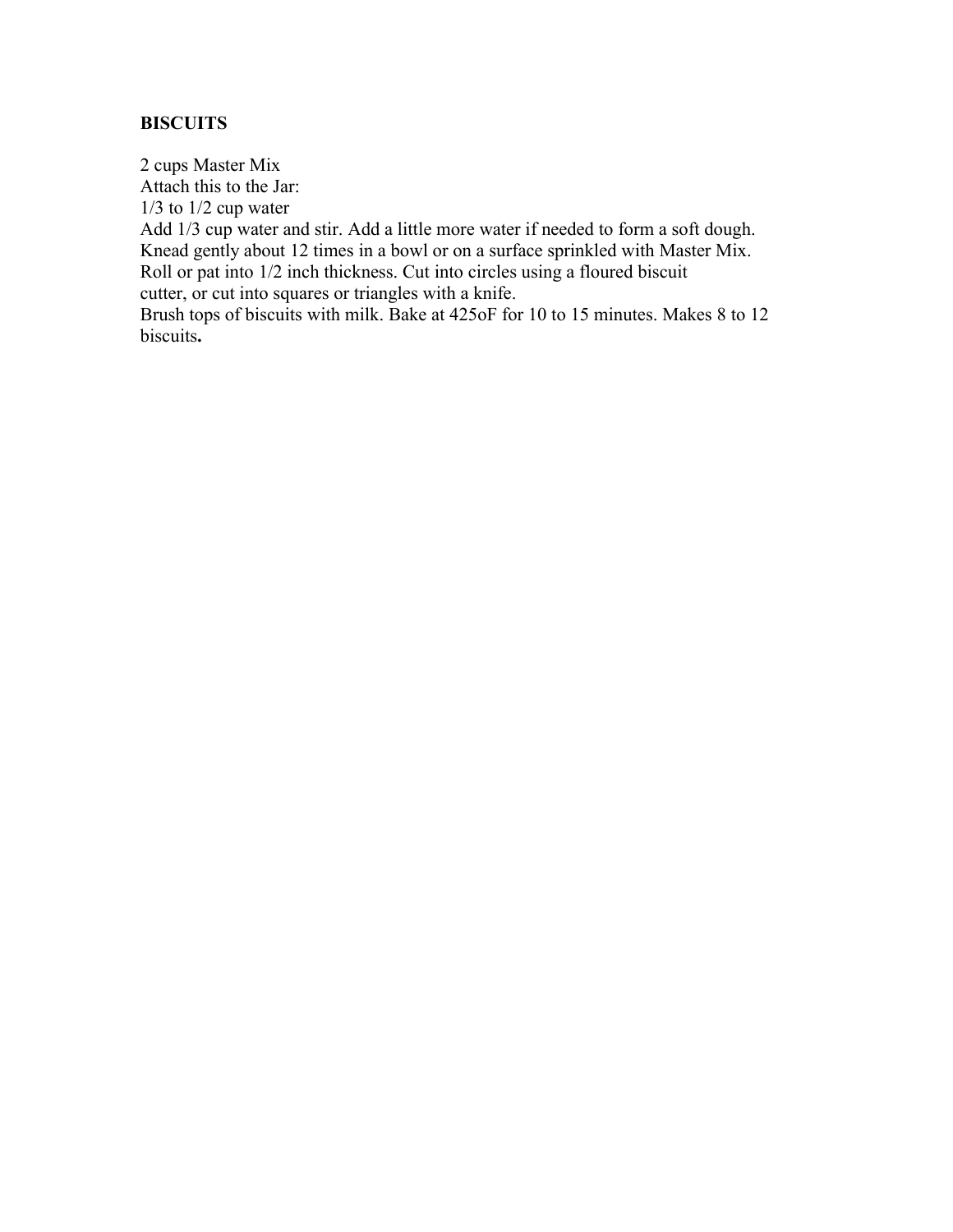#### **BLUEBERRY MUFFINS**

3 cups Muffin Mix 2 tablespoons brown sugar 1 teaspoon ground cinnamon Attach this to the Jar: 1 1/4 cups fresh or frozen blueberries 1 cup milk 2 eggs 1/4 cup applesauce 1 teaspoon vanilla extract Combine dry mix and stir in blueberries. In another bowl, beat milk, eggs, applesauce and vanilla. Stir into blueberry mixture just until moistened. Fill greased or paper-lined muffin cups two-thirds full. Bake at 425'F for 15-18 minutes or until muffins test done. Cool in pan 10 minutes before removing to a wire rack. (Can substitute other kinds of berries for blueberries and/or add nuts.) Yield: about 1 dozen.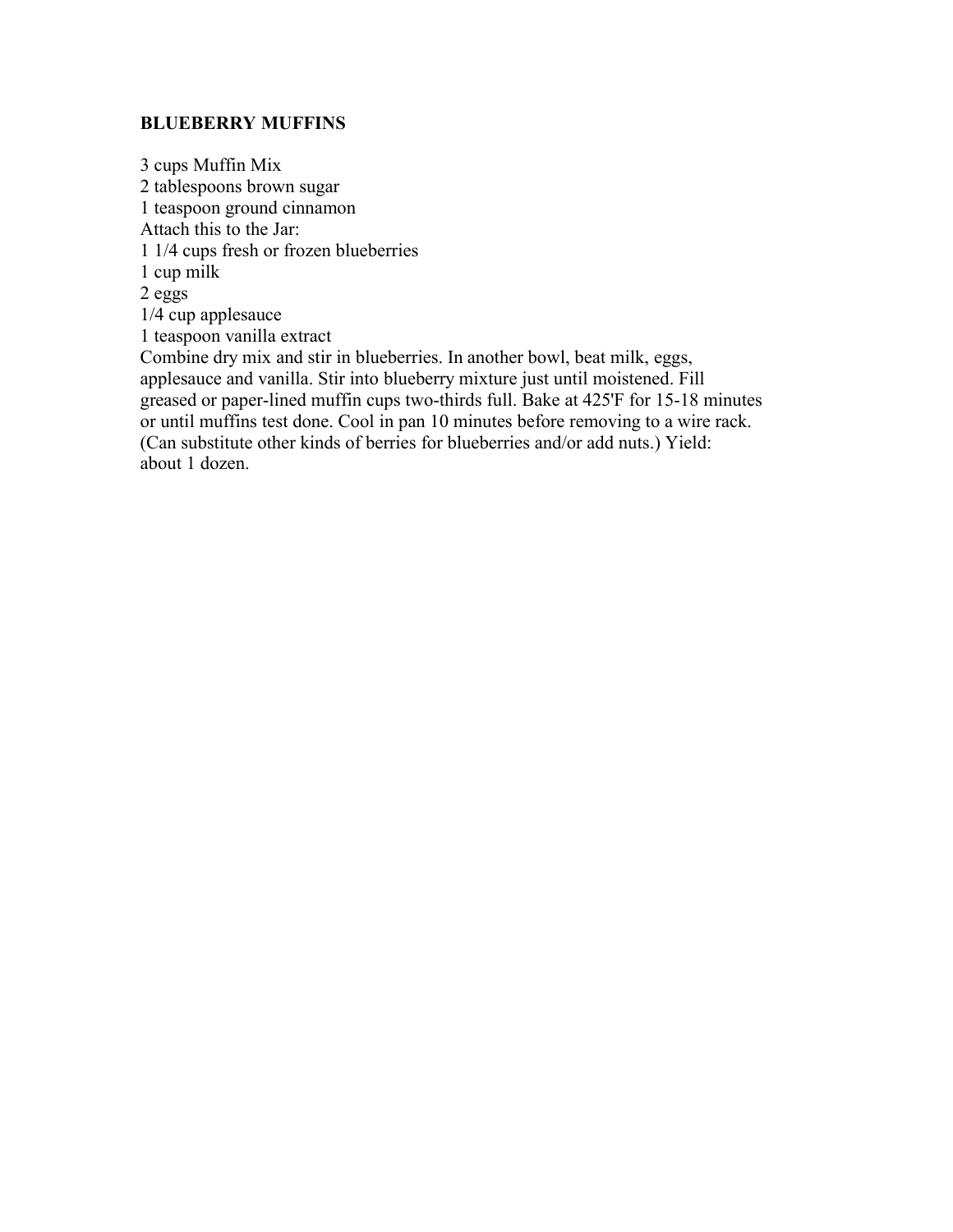# **BAVARIAN MINT FLAVORED COFFEE**

1/4 C. Powdered Creamer 1/3 C. Sugar 1/4 C. Instant Coffee 2 T. Powdered Baking Cocoa 2 hard candy Peppermints Process in a blender on liquefy until well blended. Store in an air tight container. Use by tablespoonfuls according to taste.Spoon in cup and add hot water.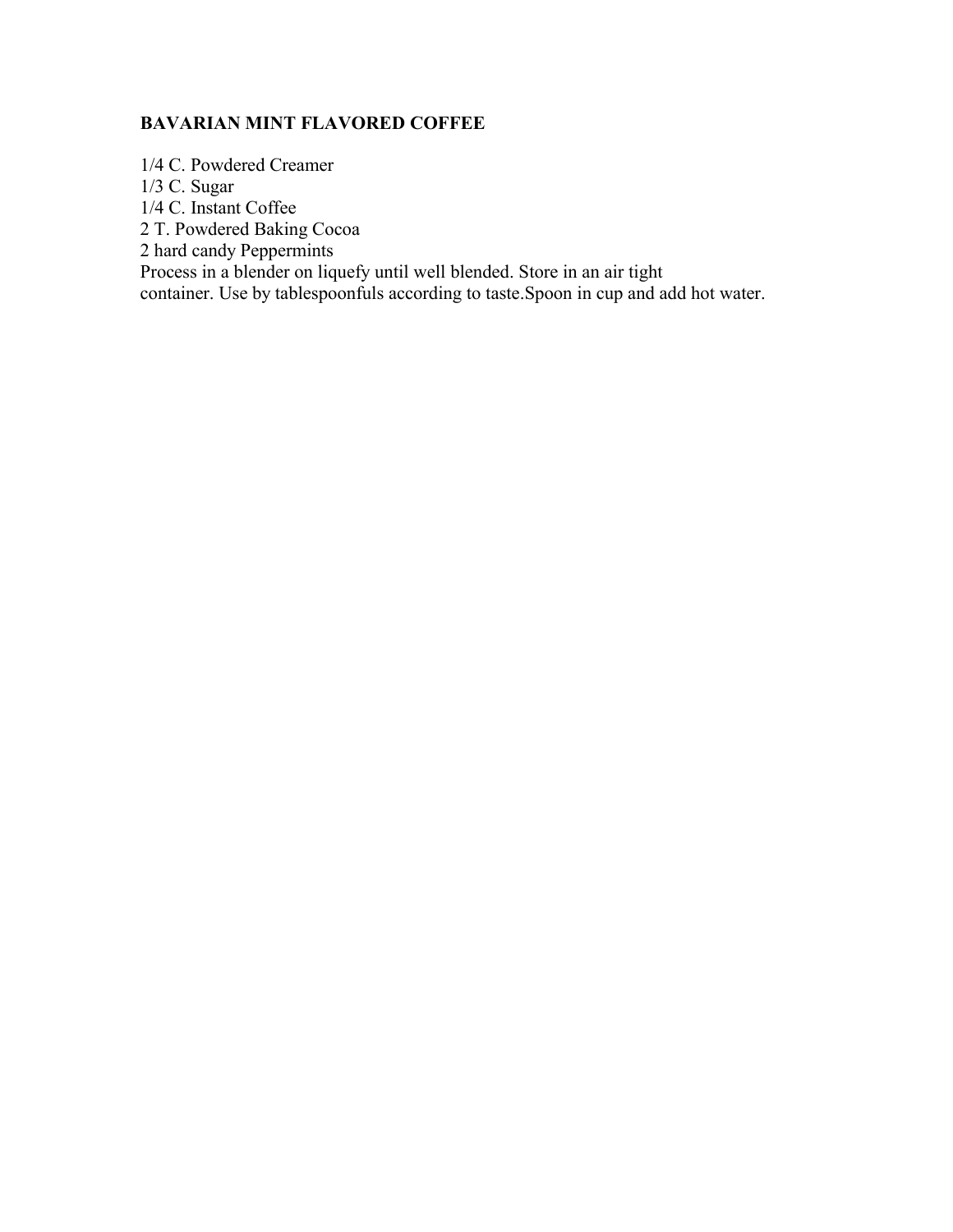# **BEST EVER CHOCOLATE CHIP COOKIES**

1 2/3 cups all-purpose flour 3/4 teaspoon baking soda 1/2 cup white sugar 2 cups semisweet chocolate chips 1/2 cup packed brown sugar Combine the flour, baking soda, white sugar, and the chocolate chips. Place 1/2 of the mixture in a clean quart sized glass jar, and pack firmly. Place the brown sugar on top, again packing firmly. Place the remaining flour mixture on top. Cover with a lid. Attach an index card with the following directions: Empty contents of jar into a large bowl. In separate bowl combine 3/4 cup of butter, 1 1/2 eggs, and 1 teaspoon vanilla. Beat until creamy. Add to dry mixture.

Drop by tablespoonful onto an ungreased cookie sheet, and bake in a preheated 375 degrees F (190 degrees C) oven for 8 to 10 minutes. Makes 2 dozen.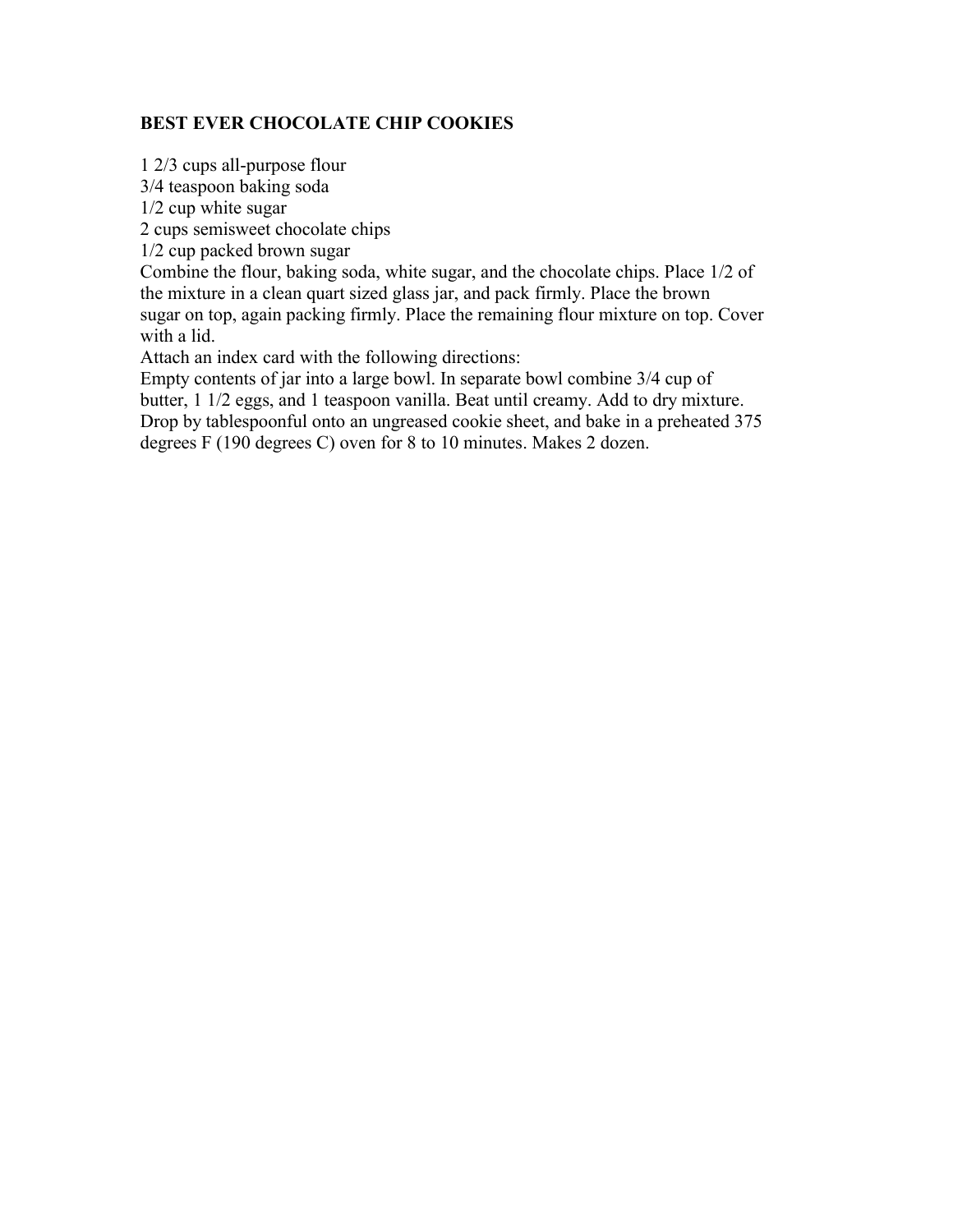#### **BOUQUET GARNI SEASONING BUNDLES**

2 tablespoons dried parsley flakes 1 bay leaf 2 tablespoons dried instant minced onion 1 tablespoon dried celery leaves 1/2 teaspoon thyme 1/2 teaspoon marjoram leaves 10 whole black pepper corns Cheesecloth twine Cut cheesecloth into 6 inch double squares. Place above ingredients in center, bring up sides of cheesecloth and wrap twice and tie securely with the twine. Make

several at a time and store in air tight container. Drop into soups and stews for a wonderful flavor. Makes a wonderful gift in a decorative jar.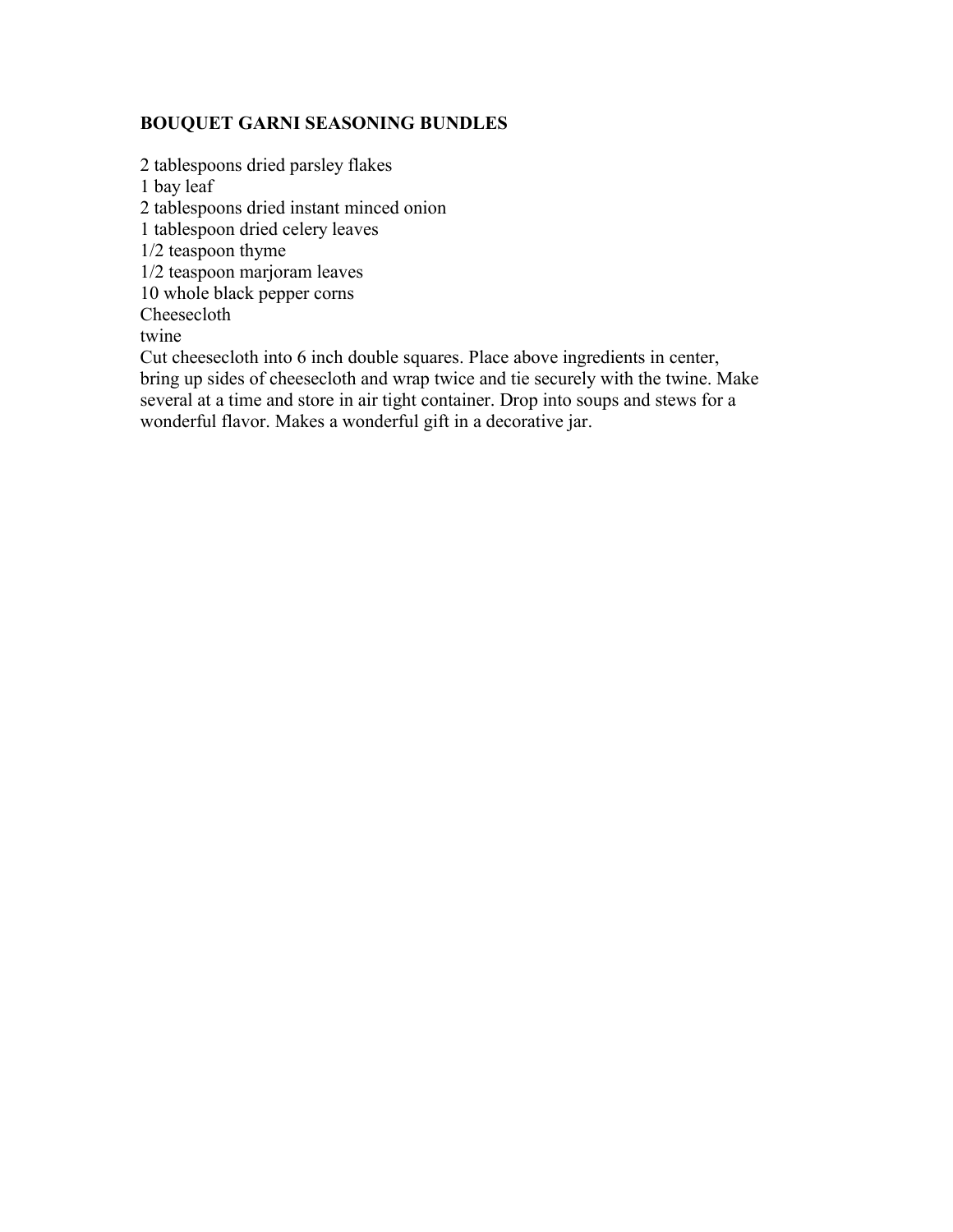#### **BRAN MUFFINS**

1 1/2 c All bran cereal 1 1/4 c Self rising flour 1/2 c Sugar 1 c Golden raisins Mix all together. Store in jar. Attach this to the Jar: 1 pk Mix 1/2 c Butter, melted 1/2 c Milk 1 Egg, beaten Mix: Combine all ingredients and store in an airtight container. Variation: Bran Muffins: Preheat oven to 400. Combine all ingredients just till moistened. Grease muffin cups and fill 2/3 full. Bake 16-18 minutes. -MAKES 1 DOZEN Variation: Pineapple Bran Muffins: Add 1 (8 oz) can drained crushed pineapple to the batter.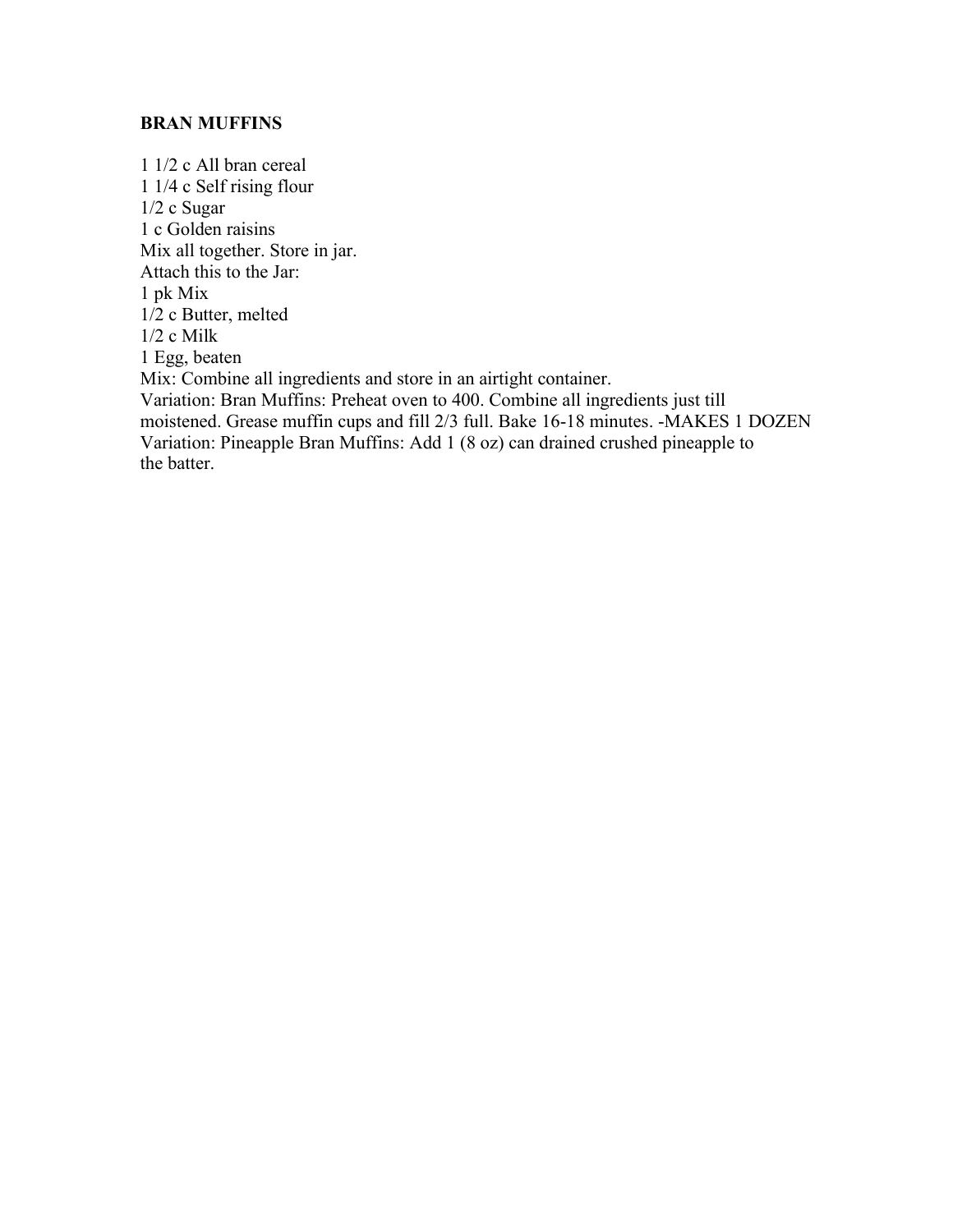#### **BRANDIED PINEAPPLE**

2 fresh -- ripe pineapples

1 3/4 cups sugar

1 fifth -- (3 3/4 cups) brandy

Trim the pineapple, cut off the rind and cut vertically into fourths. Cut off the core. Cut the pineapple into 1/2-inch chunks. Pack into sterilized jars. Pack tightly, because the pineapple will shrink.

Place sugar and brandy in a saucepan. Stir over low heat until sugar dissolves. Do not bring brandy to a boil.

Pour the hot brandy mixture over the fruit in the jars. Cover tightly with lids and store in a cool place for 6 weeks or longer. Serve over ice cream or cake.

Makes about  $1 \overline{1/2}$  to 2 quarts, depending on the size of the pineapple chunks and the shape and size of the jars.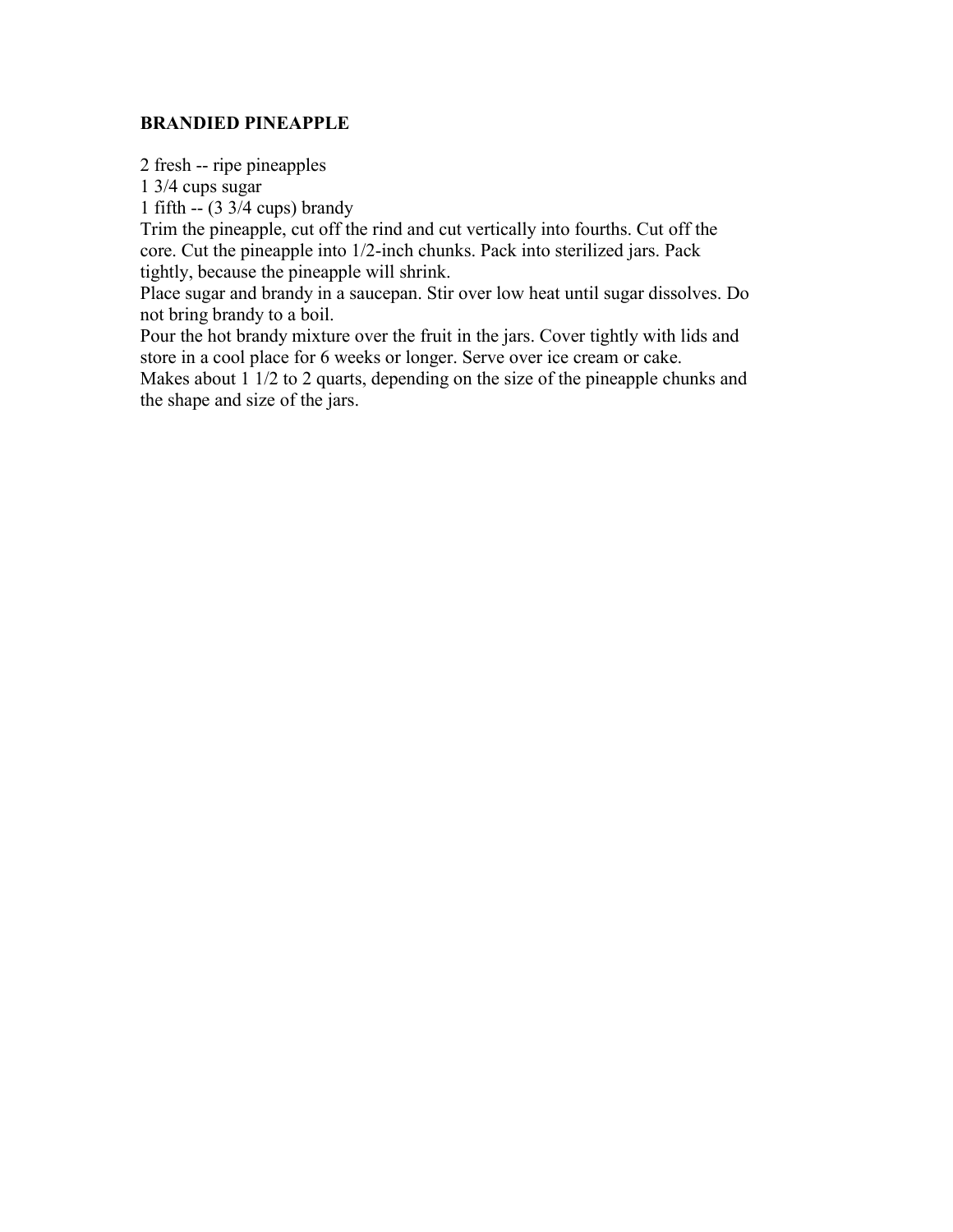## **BREAD COATING FOR CHICKEN, PORK CHOPS OR FISH**

2 c. dry bread crumbs 1/4 c. flour 3 Tbsp. paprika 4 tsp. salt 2 tsp. each: sugar, onion powder and ground oregano 1 tsp. ground red pepper 1/2 tsp. garlic powder 1/4 c. solid shortening Mix dry ingredients well together. Cut in shortening until mixture is crumbly. Store in tightly covered container. Makes about 2-2/3 cups, enough for 4 chickens. Use about 2/3 cup per chicken. Attach this to the Jar: Dip chicken pieces into milk then into coating. Arrange in single layer in ungreased shallow baking dish. Bake in preheated 400 degrees oven for 50 to 60 minutes or until tender and brown. Use same method for coating pork chops or fish

and bake until done.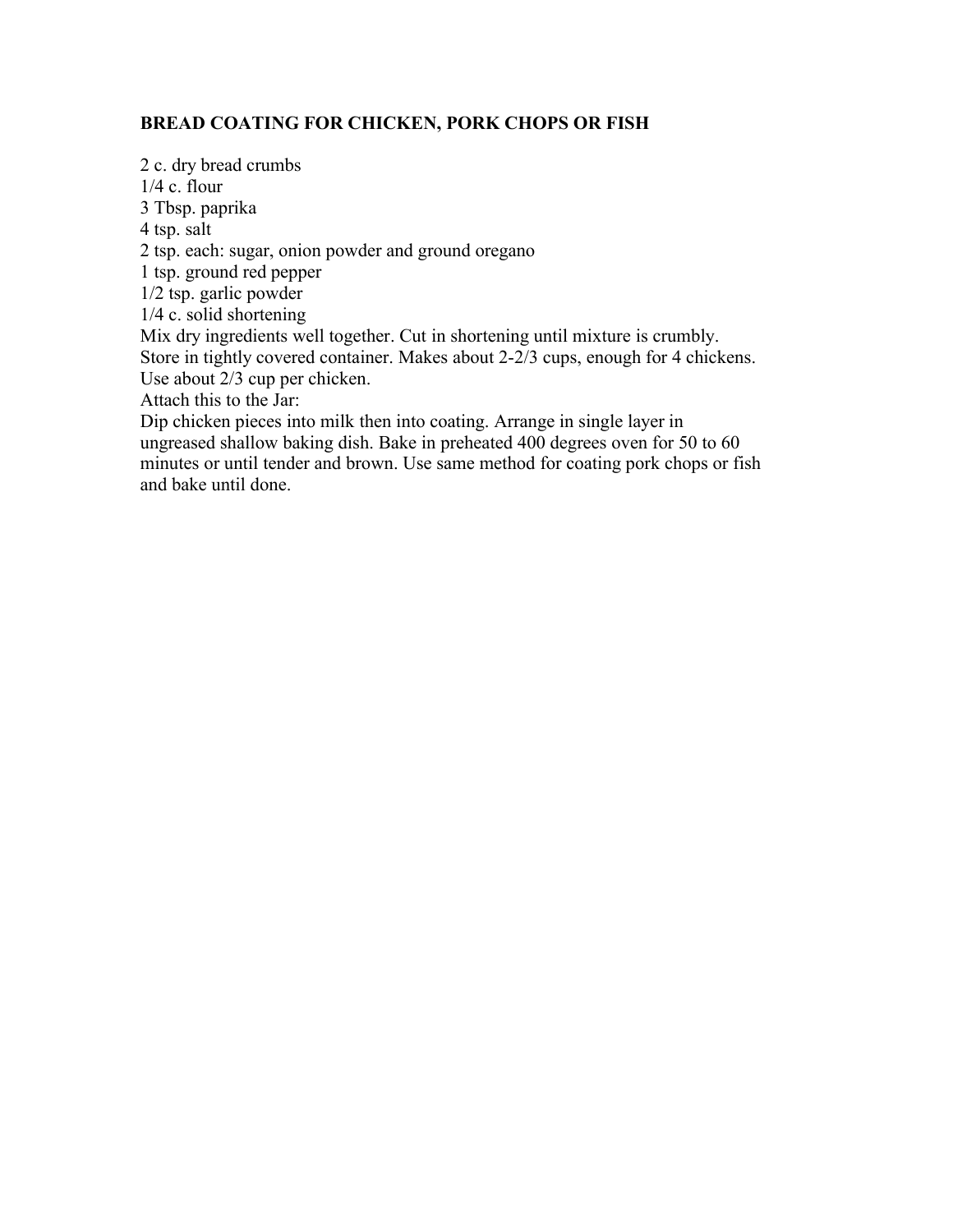#### **BREADSTICKS**

1 cup Master Mix 1/4 cup water (about) 1/4 cup cornmeal or flour sesame or caraway seeds 1/4 teaspoon salt Combine mix and additional ingredients and store in jar. Attach this to the Jar: Add water to form dough. Knead 12 times. Shape into pencil-like strands 1/2 inch thick. Cut into 3-inch lengths. Roll in sesame or caraway seeds if desired. Bake at 400oF for about 20 minutes or until brown and crisp. For extra crispness, when sticks are brown, turn off oven and leave sticks in oven for 10 minutes or so.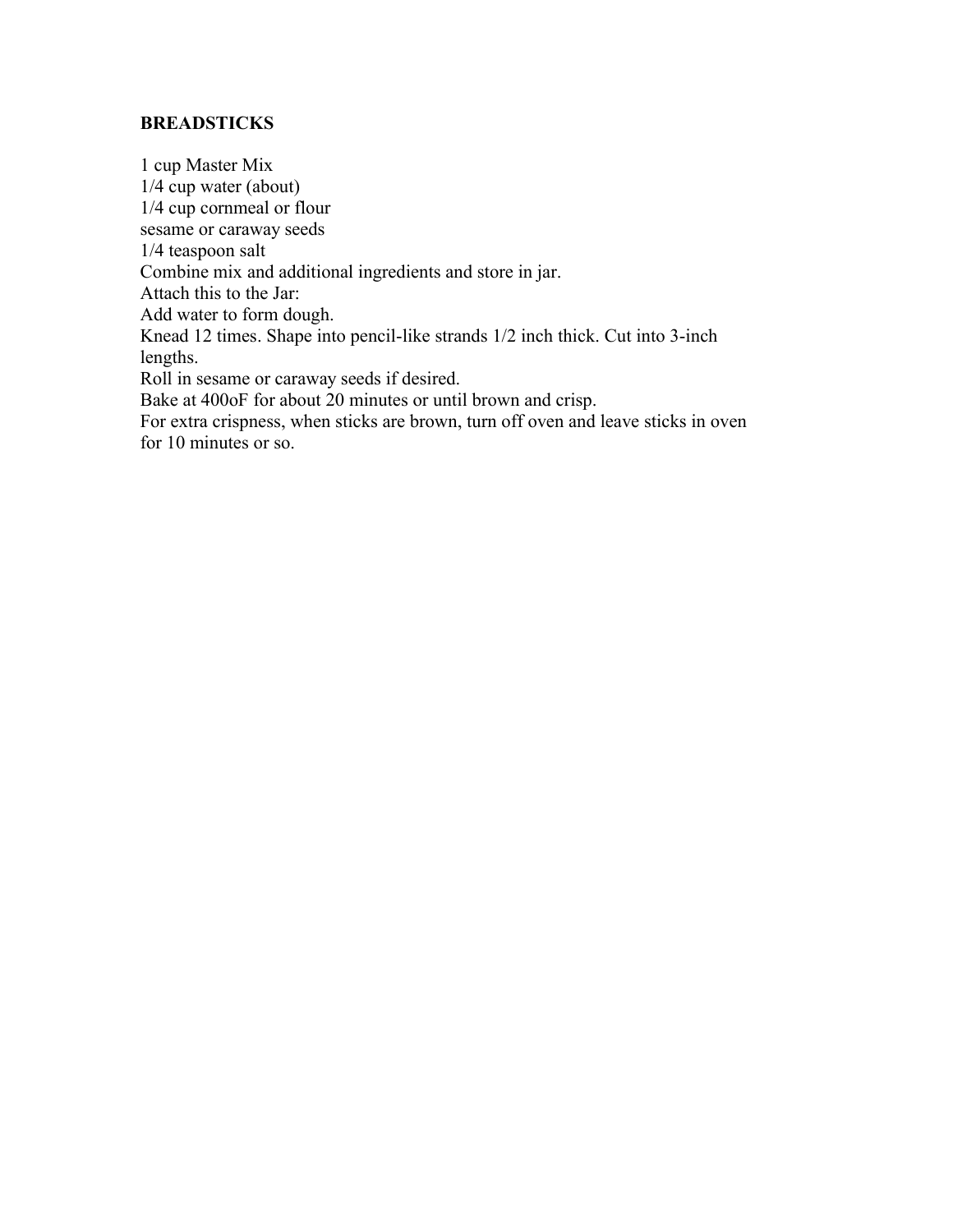#### **BROWNIE CAKES**

2 Canning jars (wide mouth) 1 c All-purpose flour 1 c Sugar 1/2 ts Baking soda 1/4 ts Ground cinnamon (optional) 1/3 c Butter or Margarine  $1/4$  c -Water 3 tb Unsweetened cocoa powder 1/4 c Buttermilk 1 Egg beaten 1/2 ts Vanilla extract 1/4 c Walnuts finely chopped Here's one you can start out with, it makes 2 jars. Every recipe technique is the

same, just different ingredients.. Sterilize, two 1-pint straight-sided wide-mouth canning jars specifically made for canning jams and jellies lids and rings by boiling for 10 minutes (keep the lids and rings in the hot water until ready to use) set aside. In a small bowl stir together flour, sugar, baking soda and cinnamon, if desired. Set aside. In a medium saucepan combine butter or margarine, water and cocoa powder; heat and stir until butter or margarine is melted and mixture is well blended.

Remove from heat; stir in flour mixture. Add buttermilk, egg and vanilla, beat by hand until smooth. Stir in nuts. Pour mixture into the prepared canning jars; place jars onto a cookie sheet. Preheat oven to 325-degrees.

Bake for 35-40 minutes or until a pick inserted deep into each cake comes out clean. Remove cakes from the oven, one at a time. Place a lid, then a ring onto the jars and screw down tightly. USE HEAVY-DUTY MITTS, the jars ARE HOT!! Place jars onto your counter to cool. You'll hear a plinking sound. If you miss the sound, wait until the cakes are cool and press on the lids, they shouldn't move at all, that means they've sealed.

Store cakes in a cool, dark place. They should last up to a year--I don't know, they've never lasted that long around here! If you'd like to decorate them, place a wad of cotton in the center of each lid, then place a piece of decorative cloth, about 3-inches larger in circumference than the lid, (cut with pinking shears) on top of the cotton. Screw the ring back on (by this time the rings can be removed as the lids should be sealed). Use your imagination when decorating--a hot glue gun works wonders (dried flowers, ribbon, etc). These make WONDERFUL Christmas gifts.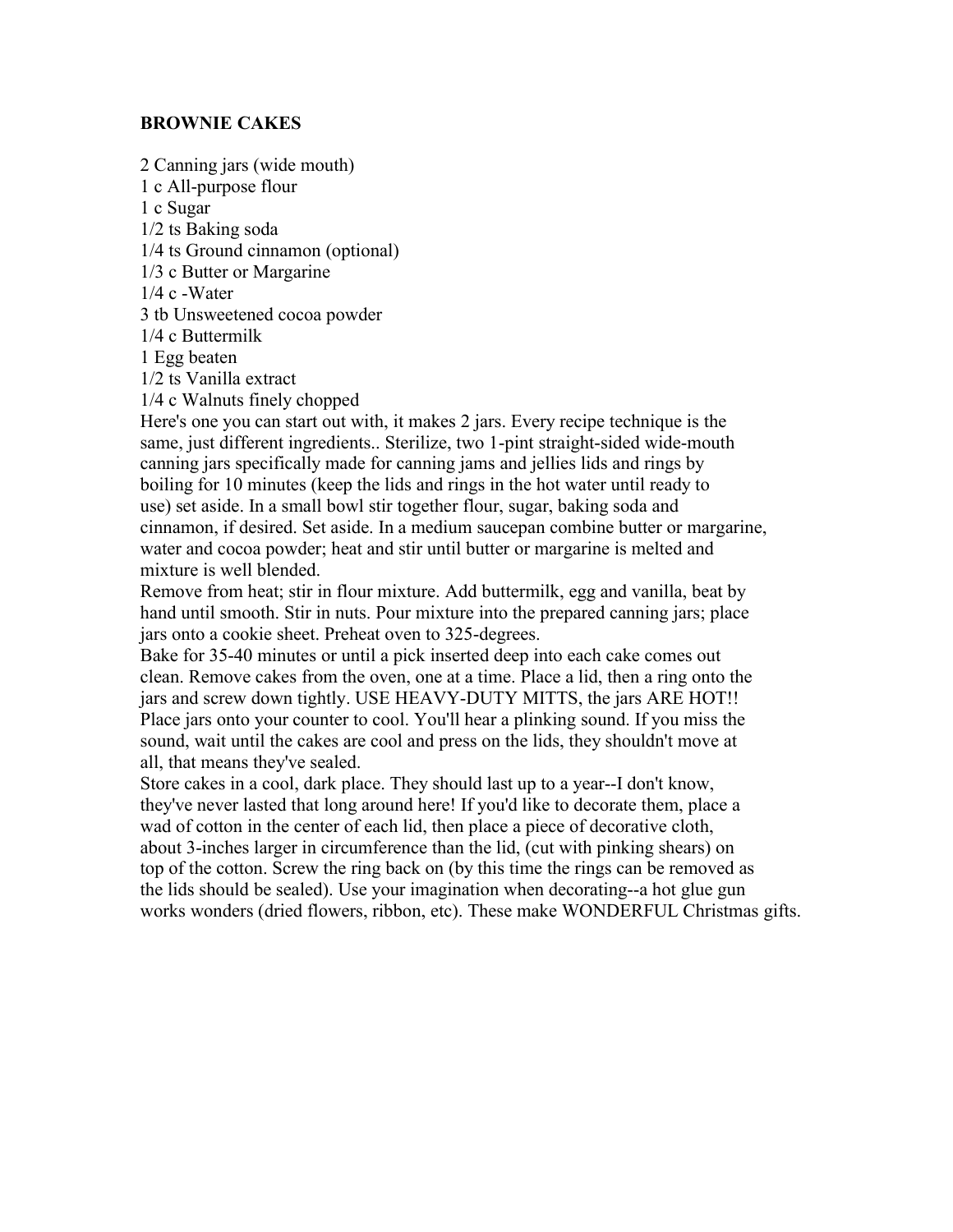#### **BROWNIES**

6 cups all-purpose flour 4 teaspoons baking powder 4 teaspoons salt 8 cups sugar 1 can (8 ounces) baking cocoa 2 cups vegetable shortening In a large bowl, combine first five ingredients. With a pastry blender, cut in shortening until evenly distributed. Store in a large airtight container in cupboard. Keeps 10-12 weeks. Yield: about 17 cups of mix. Attach to the jar: Brownies 2 eggs 1 cup sugar 1/4 cup water 1/3 cup cocoa 2 tablespoons soft margarine 1 1/3 cups Master Mix 1/2 cup chopped nuts (optional) 1 teaspoon vanilla Beat eggs, water and margarine together until fluffy. Stir in vanilla, sugar and cocoa. Add Master Mix and blend well. Fold in nuts. Spread in a greased 8x8x2 inch

pan. Bake in 350oF oven for about 30 minutes. Makes 16.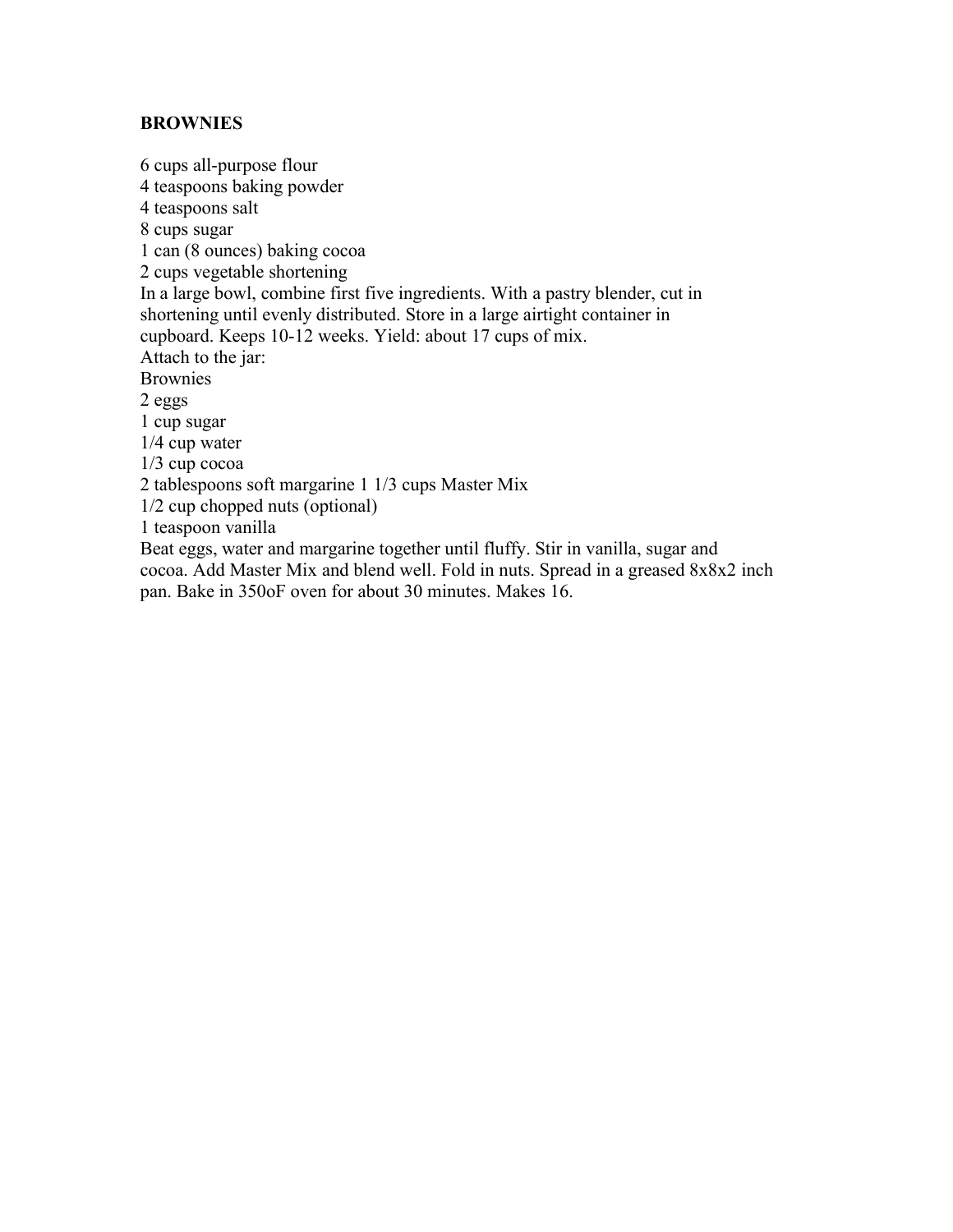# **BROWNIE MIX IN A JAR**

2 1/4 cups sugar

2/3 cup cocoa powder { be sure to wipe out inside of jar with a dry paper towel after adding the cocoa powder}

2/4 cup chopped pecans

1 1/4 cups flour mixed with 1 tsp. baking powder and 1 teaspoon salt Layer ingredients in a 1 quart wide mouth canning jar. press each layer firmly in place before adding the flour mixture.

Instructions to attach to jar:

1.} Empty jar of brownie mix into a large mixing bowl. Use your hands to thoroughly blend mix.

2.} Add: 1 1/2 sticks butter or margarine melted, DO NOT USE DIET MARGARINE 4 eggs, slightly beaten

3.} Mix until completely blended.

4.} Spread batter into a sprayed 9''x 13'' inch baking pan.

5.} Bake at 350% for 30 minutes. Cool completely in pan. Cut into 2 '' squares. Makes 2 dozen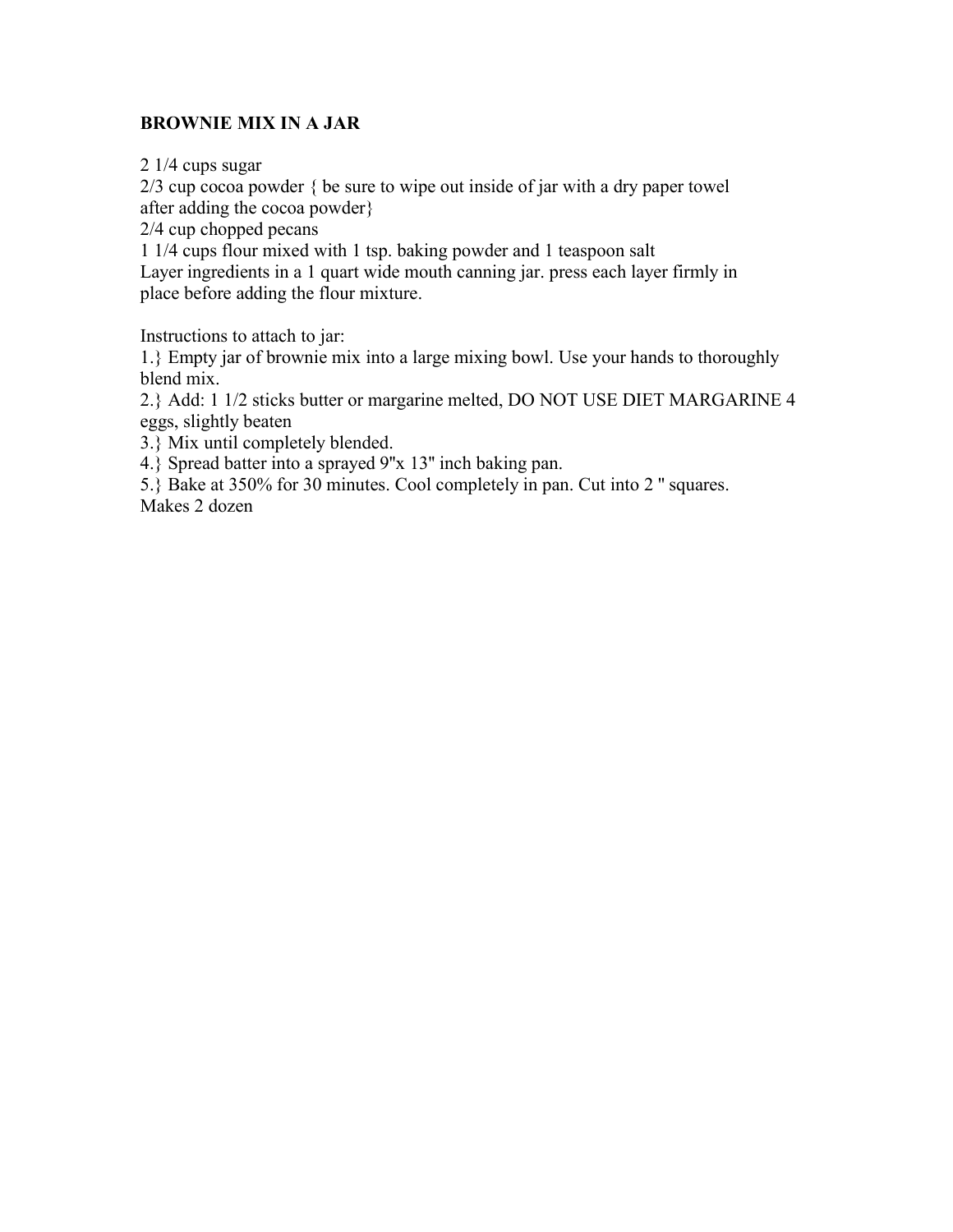# **BROWNIE MIX IN A JAR II**

2 1/4 cups white sugar

2/3 cup cocoa

1/2 cup chopped pecans

1 1/4 cups all-purpose flour

1 teaspoon baking powder

1 teaspoon salt

Mix together flour, baking powder, and salt. Set aside.

Layer ingredients in a 1 quart "wide mouth" canning jar. Press each layer firmly in place before adding the flour mixture. NOTE: Be sure to wipe out the inside of the jar with a dry paper towel after adding the cocoa powder.

#### **Instructions to attach to jar:**

Brownie Mix in a Jar II

1. Empty jar of brownie mix into a large mixing bowl. Use your hands to thoroughly blend mix.

2. Add 3/4 sup butter or margarine melted. DO NOT USE DIET MARGARINE. Add 4 eggs, slightly beaten.

3. Mix until completely blended.

4. Spread batter into a sprayed 9 x 13 inch baking pan.

5. Bake at 350 degrees F (175 degrees C) for 30 minutes. Cool completely in pan.

Cut into 2 inch squares. Makes 2 dozen Brownies. Makes 2 dozen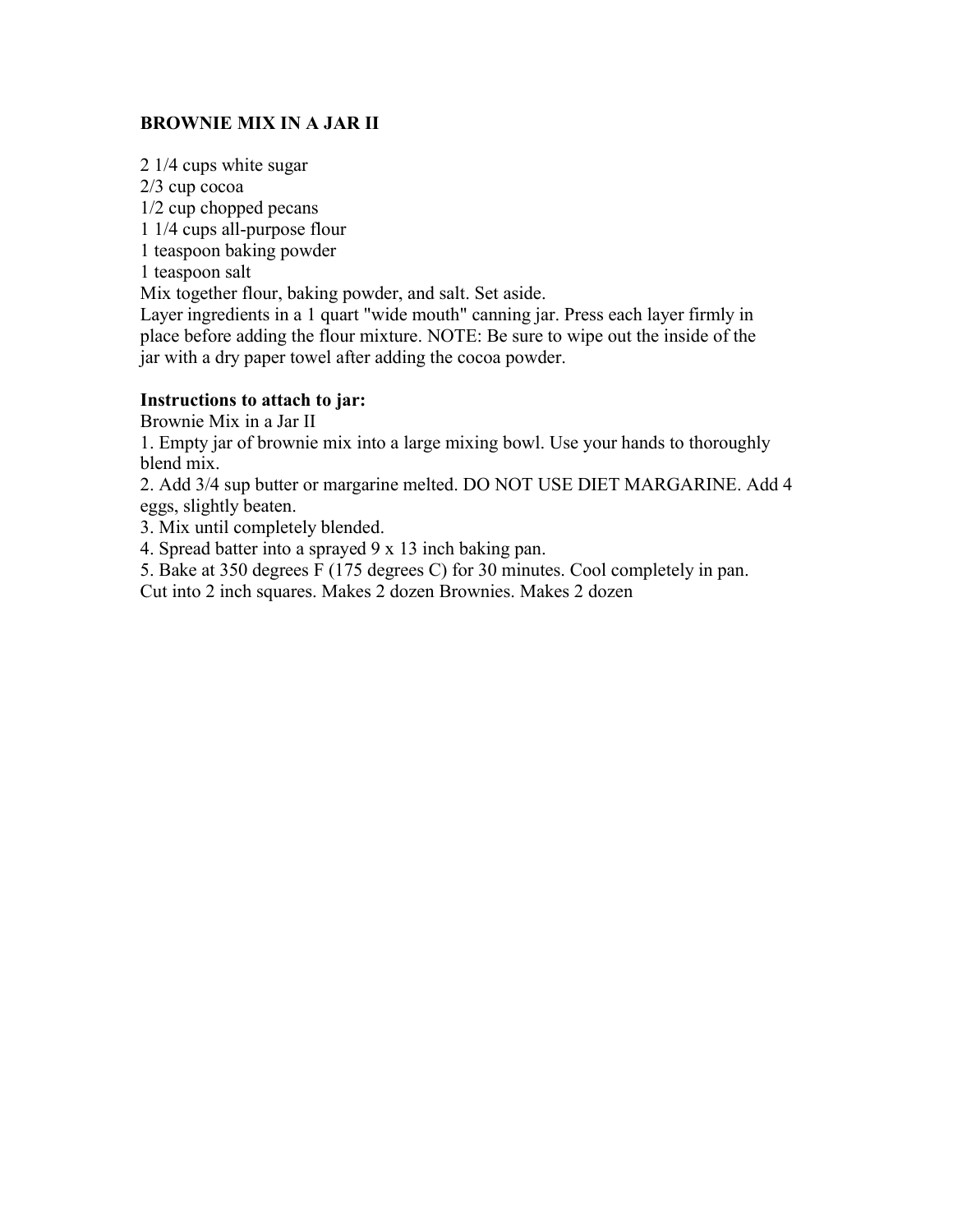#### **BUTTER MILK RANCH DIP**

\*\*\*MIX TOGETHER IN A SMALL BAGGIE\*\*\*

2 tablespoons Saco cultured buttermilk blend

3 tablespoons nonfat dry milk

1/4 teaspoon garlic powder

1/2 teaspoon Italian seasoning

For dip: With a wire whisk, mix 1/2 cup water with 2 tablespoons fat-free mayonnaise and the bag of dip mix. Combine well. Chill for a few hours to thicken before serving. \*always store mixes in a cool, dry place. Dip for veggies & pretzels. Marinade & glaze for grilled chicken. Spread on toasted bagels. Slather on baked potatoes stuffed with broccoli. Use like a barnaise sauce over cooked green veggies.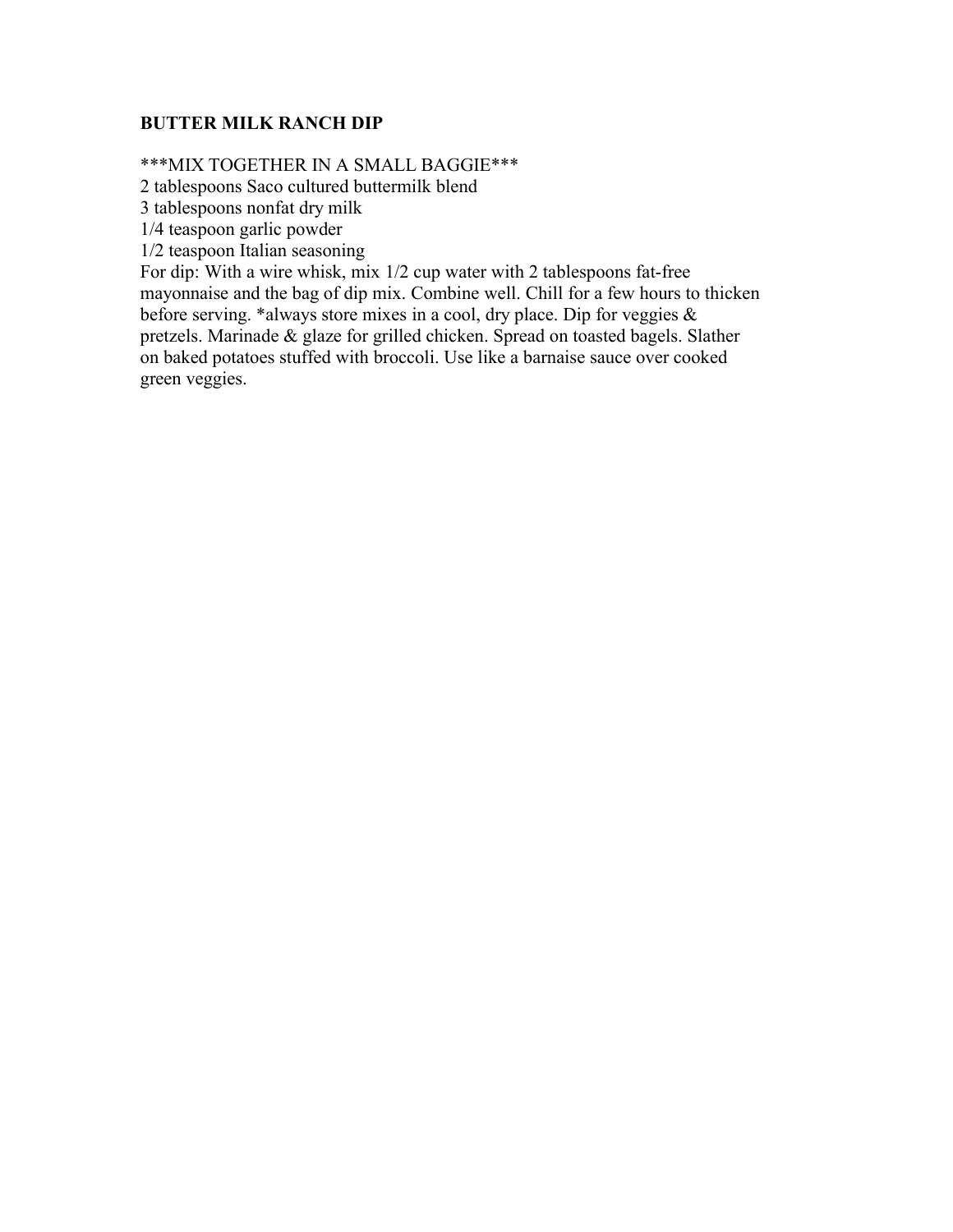#### **BUTTERSCOTCH BROWNIE MIX**

1/2 cup firmly packed flaked coconut 3/4 cup chopped pecans 2 cups firmly packed brown sugar 2 cups flour mixed with 1 1/2 Tbsp. baking powder and 1/4 tsp. salt Layer ingredients in order given in a 1-quart wide-mouth canning jar. Press each layer firmly in place before adding next ingredient. Attach this to the Jar Butterscotch Brownies

1. Empty jar of brownie mix into large mixing bowl. Use your hands to thoroughly blend mix.

2. Add: 3/4 cup (1 1/2 sticks) butter or margarine, not diet, very soft 2 eggs,

slightly beaten and 2 tsp. vanilla (opt.) 3. Mix until completely blended.

4. Spread batter into a sprayed 9x13 metal pan.

5. Bake at 375 degrees F for 25 minutes. Cool 15 minutes in baking pan. Cut brownies into 1 1/2 inch squares.

Makes 2 dozen brownies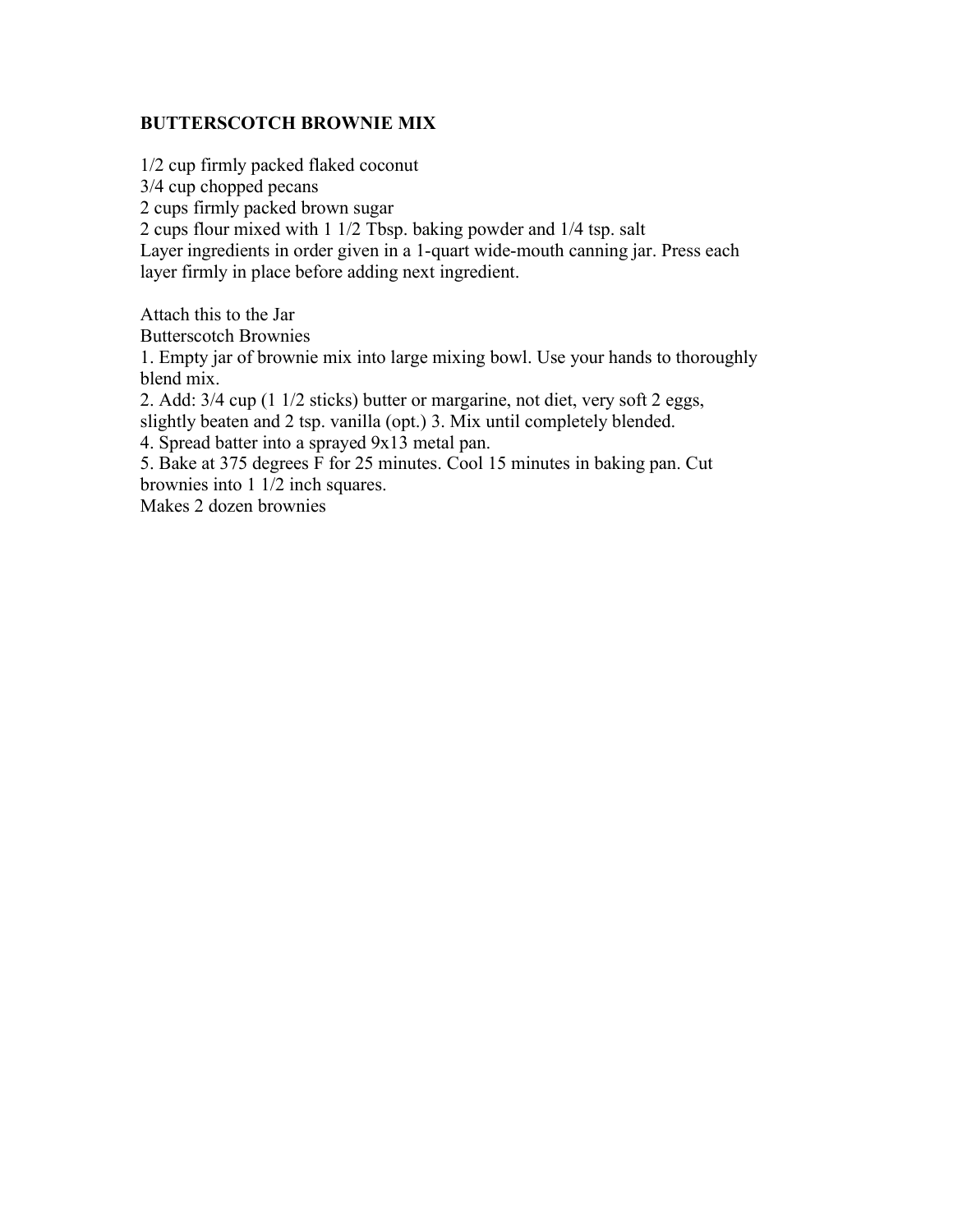# **BUTTERY BUTTERMILK SCONE MIX**

9 to 11 scones per batch 9 cups unbleached all purpose flour 3/4 cup buttermilk powder 2 1/4 cups sugar 1 3/4 teaspoons salt 3 tablespoons baking powder 1 1/2 teaspoons baking soda 3 cups (1 1/2 lbs.) very cold, unsalted butter - cut into chunks In a large bowl, place flour, buttermilk powder, sugar, salt, baking powder and baking soda. Using a large whisk, stir dry ingredients together very well. By hand, or using a pastry blender, cut butter into ingredients to form a grainy, uneven mixture (it doesn't have to be perfect - some larger chunks are fine). You may also do this with a food processor. Process about one-third of the mix at a time, pulsing the processor to cut the fat into the flour.

#### ATTACH TO JAR:

To make scones:

3 cups scone mix

 $1$  egg

1/3 - 1/2 cup water or one of the following: orange juice, lemonade, ginger ale, seltzer

1 teaspoon vanilla

Garnish:

1 beaten egg white

coarse sugar

Preheat oven to 425 F. Line a baking sheet with parchment paper.

Place mix in a bowl and make a well in center. Stir together egg, water and vanilla and gently blend in with fork to make a soft mass. Turn out onto a lightly floured work surface and knead about 15 seconds. Pat into an 8-inch round and cut into wedges. Brush with egg white and sprinkle with sugar. Bake on upper third of oven. After 10 minutes, reduce heat to 400 F. Bake until nicely golden - 15 to 18 minutes.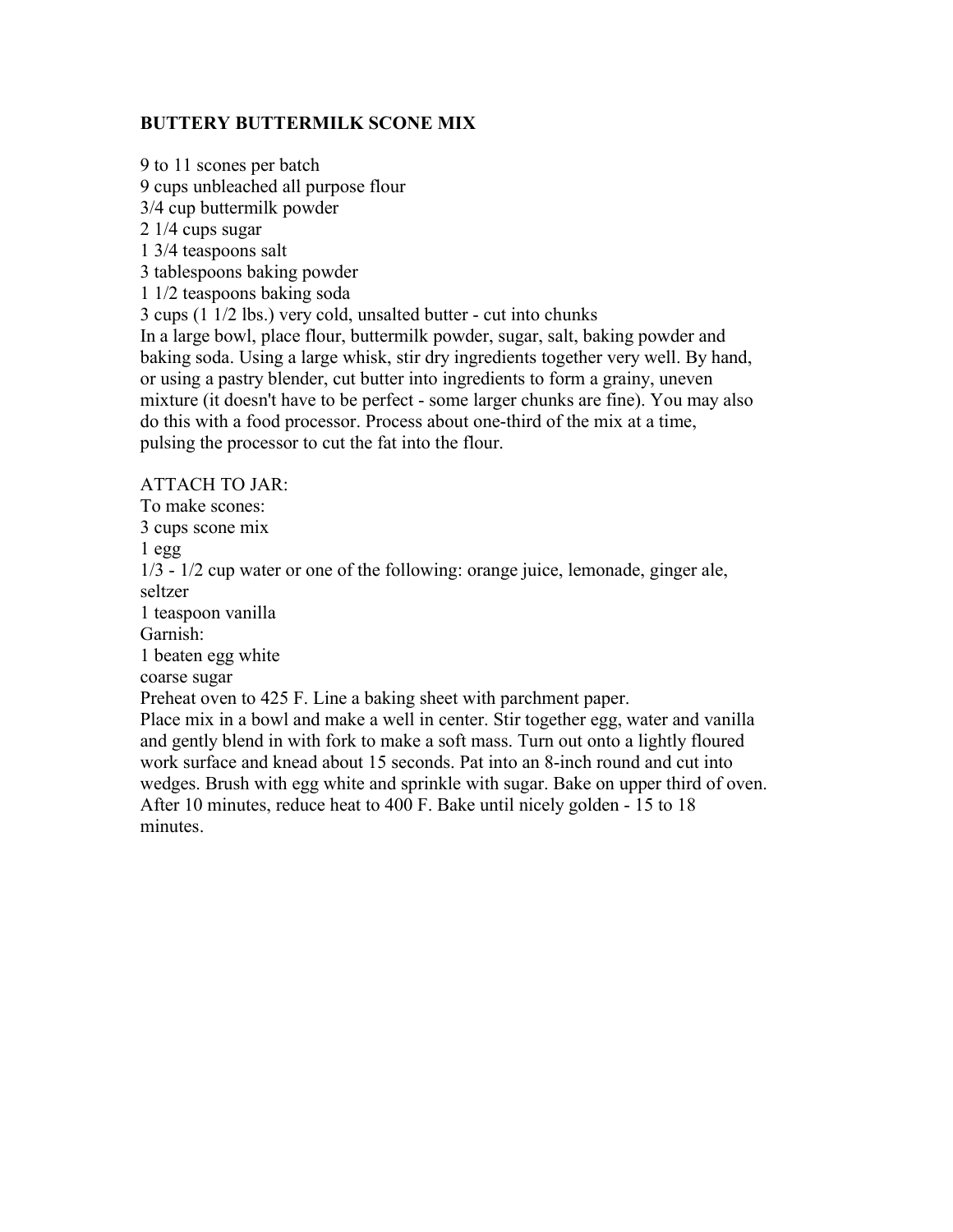### **CAFE CAPPUCCINO FLAVORED COFFEE**

1/4 C. Powdered Creamer 1/3 C. Sugar 1/4 C. Instant Coffee 1 Orange flavored piece of hard candy Process in a blender on liquefy until well blended. Store in an air tight container. Use by tablespoonfuls according to taste. Spoon in cup and add hot water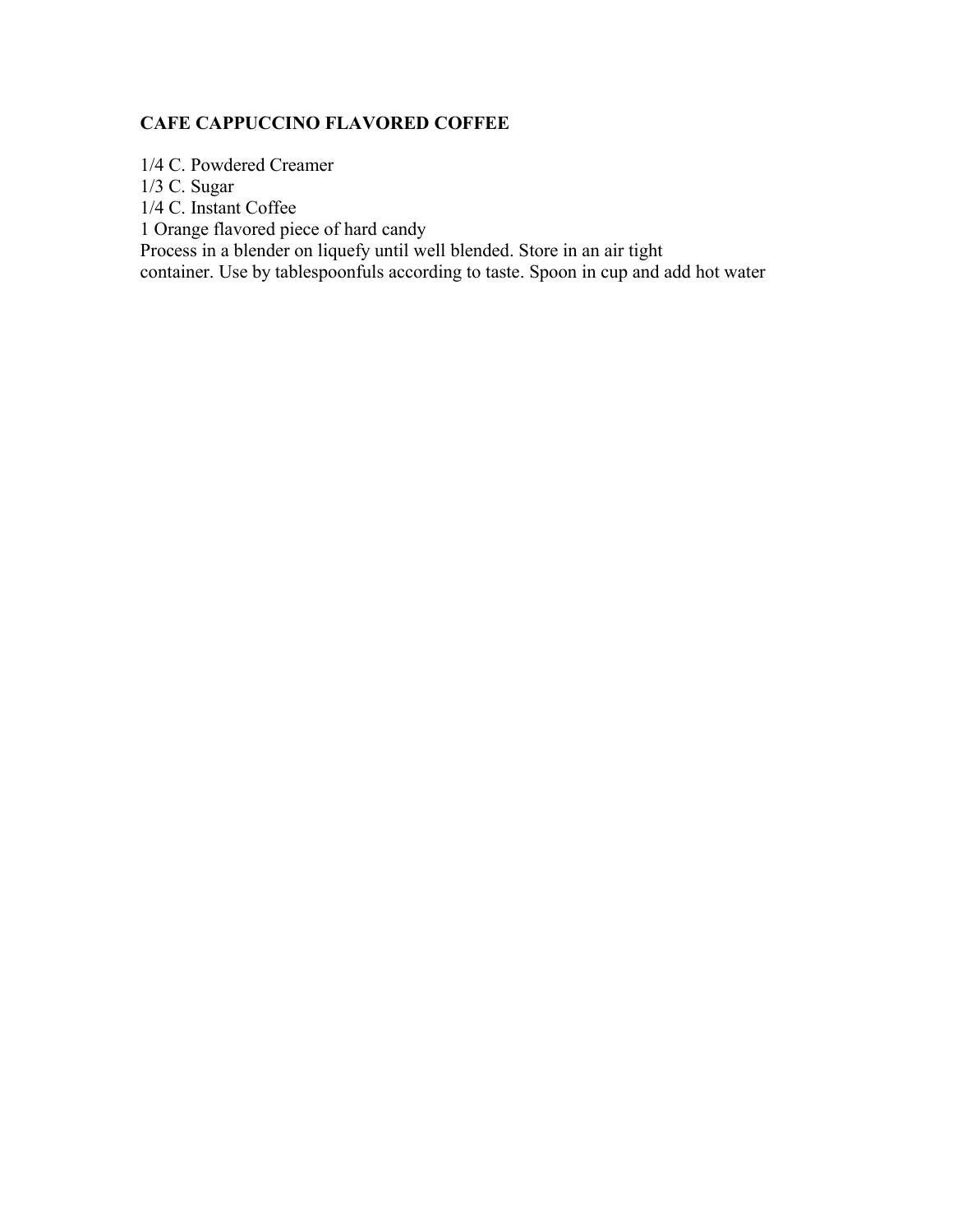## **CAFE SWISS MOCHA FLAVORED COFFEE**

1/4 C. Powdered Creamer 1/3 C. Sugar 1/4 C. Instant Coffee 2 T. Powdered Baking Cocoa Process in a blender on liquefy until well blended. Store in an air tight container. Use by tablespoonfuls according to taste. Spoon in cup and add hot water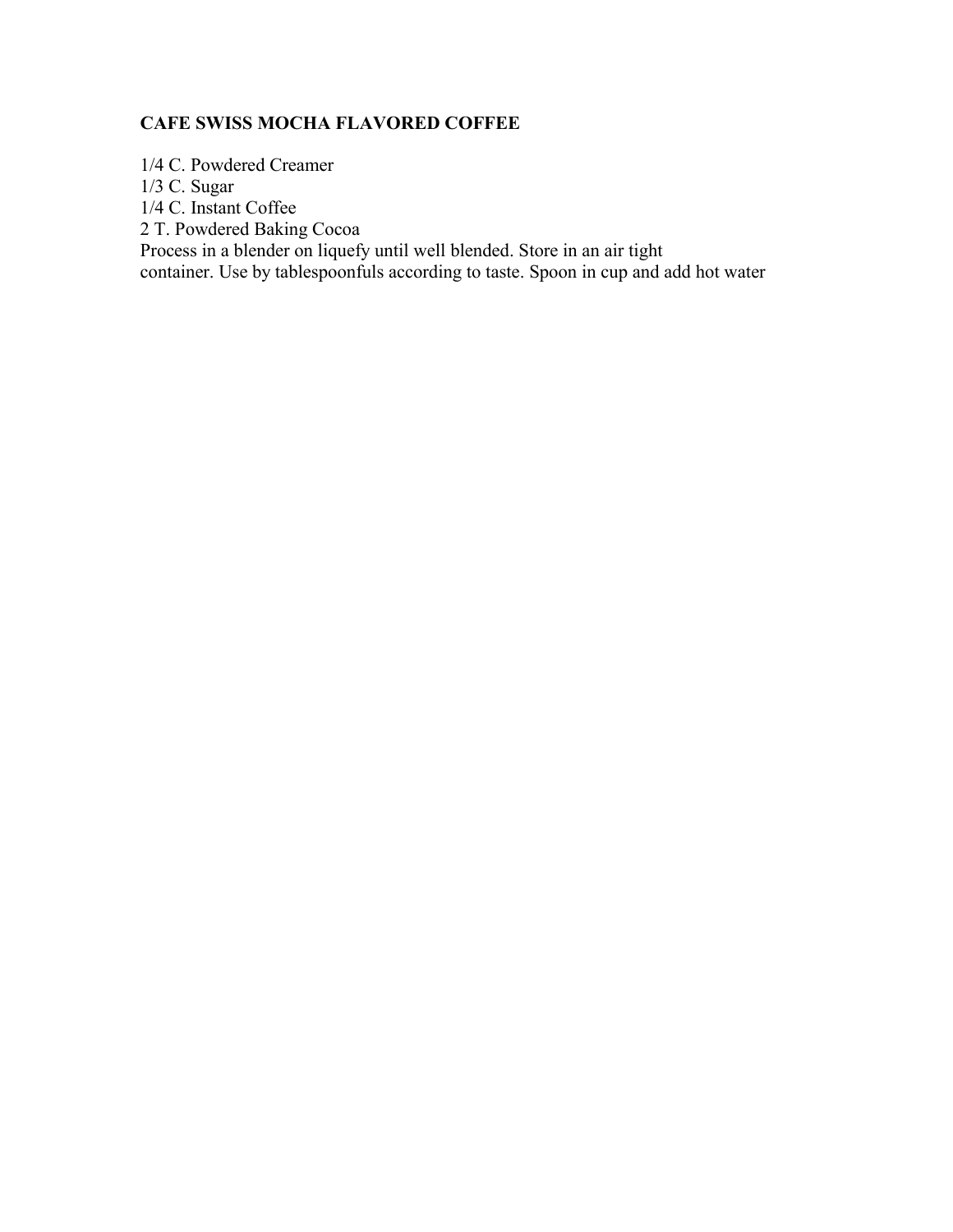# **CAFE VIENNA--INTERNATIONAL COFFEE**

1/2 cup Instant coffee 2/3 cup Sugar 2/3 cup Nonfat dry milk 1/2 teaspoon Cinnamon Layer all in jar. Attach to the jar: Use 2 teaspoons per cup of hot water.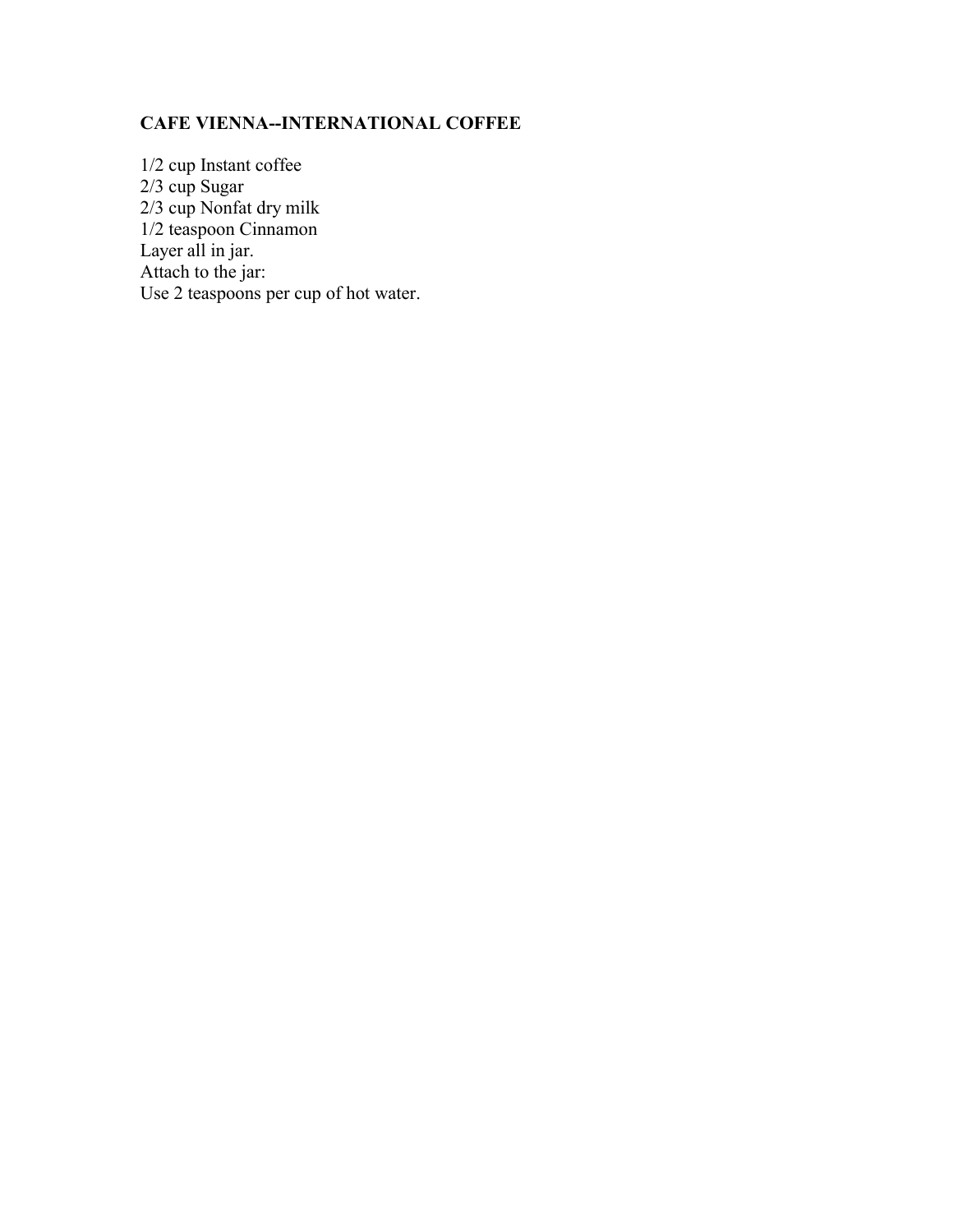# **CAFE VIENNESE FLAVORED COFFEE**

1/4 C. Powered Creamer 1/3 C. Sugar 1/4 C. Instant Coffee 1/2 tsp. Cinnamon Process in a blender on liquefy until well blended. Store in an air tight container. Use by tablespoonfuls according to taste. Spoon in cup and add hot water.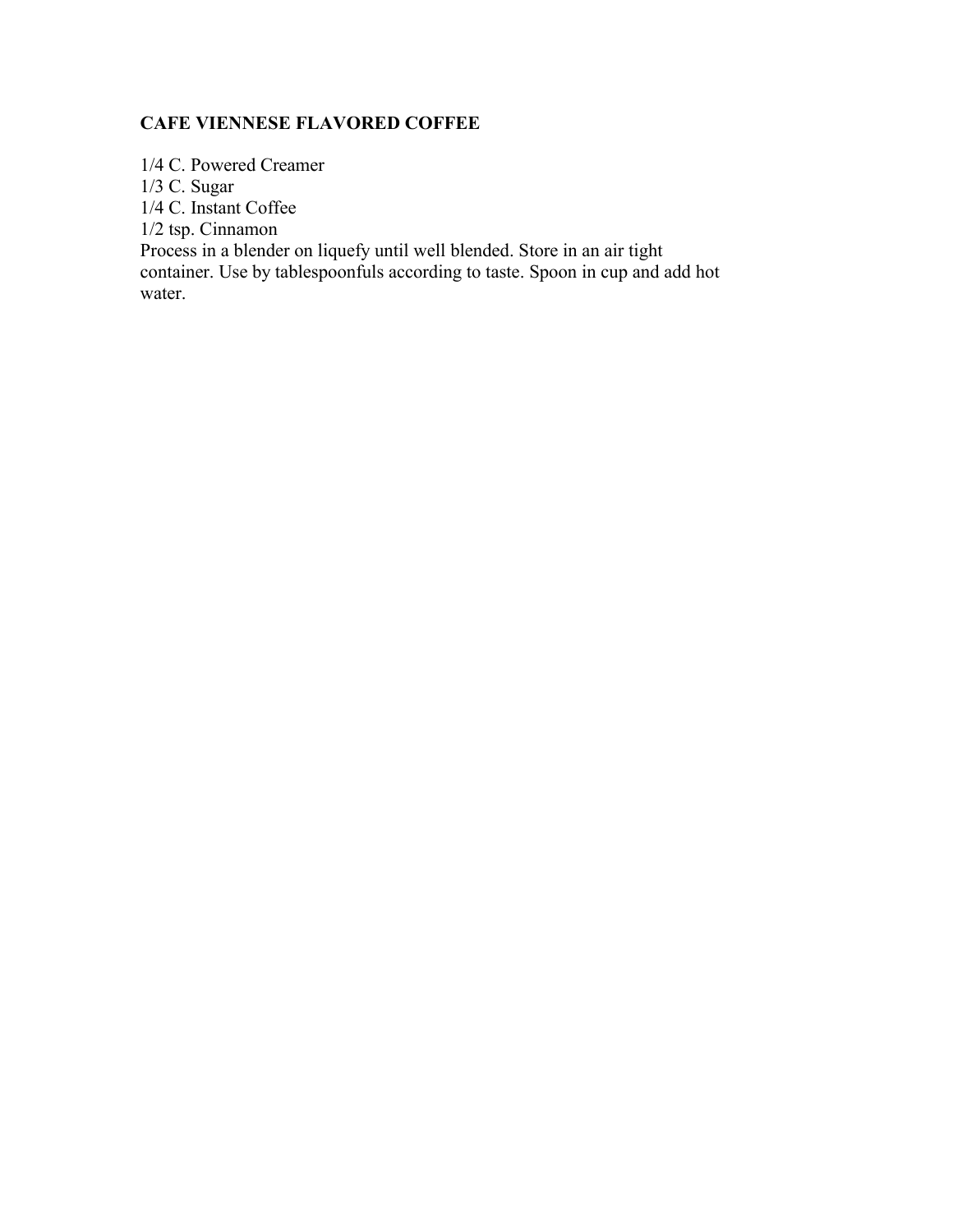# **CAJUN SPICE SEASONING MIX**

3/4 cup salt

1/4 cup ground cayenne pepper

2 tablespoons ground white pepper

2 tablespoons ground black pepper

2 tablespoons paprika

2 tablespoons onion powder

2 tablespoons garlic powder

While holding a pint canning jar at an angle, add ingredients to create a "sand art" look. The salt and cayenne may be divided into smaller portions and used to separate other spices. I found it simplest to use 7 cups--one with each spice in it--and add them to my jar with a spoon, as I want to create the special look.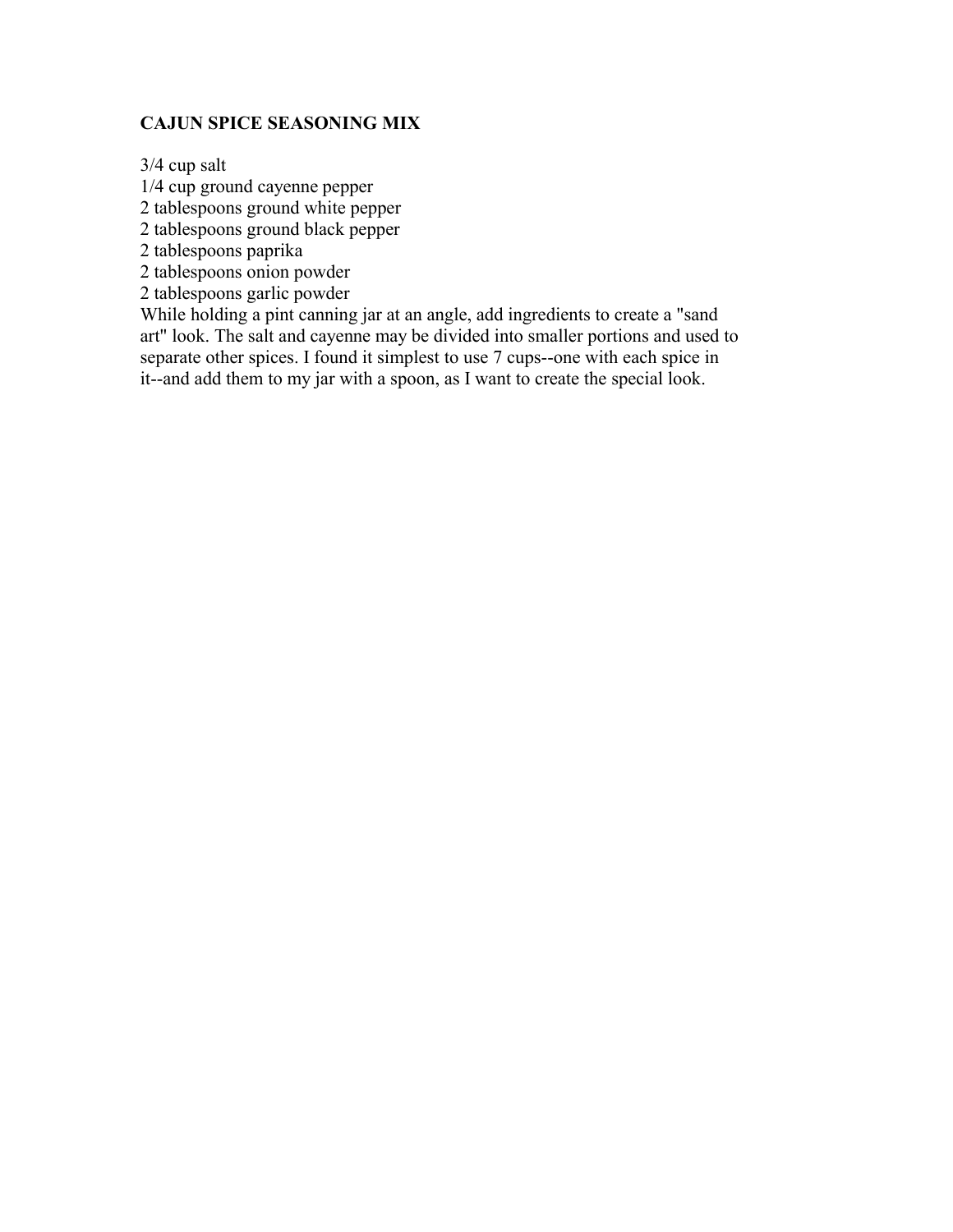## **CALIFORNIA CORN BREAD MIX**

This is a sweet, cake-like corn bread that is delicious with honey butter. 2 cups Bisquick baking mix 1/2 cup cornmeal 1/2 cup sugar 1 Tbsp. baking powder In a large glass or ceramic bowl, stir all the ingredients together. Store in jar. Attach this to the Jar California Corn Bread 1 package California Corn Bread Mix 2 eggs 1 cup milk 1/2 cup butter, melted Preheat the oven to 350 degrees F. Place the corn bread mix in a large mixing bowl and add the eggs, milk and butter. Blend until the mixture is smooth. Poor into a greased 8-inch baking pan and bake for 30 minutes.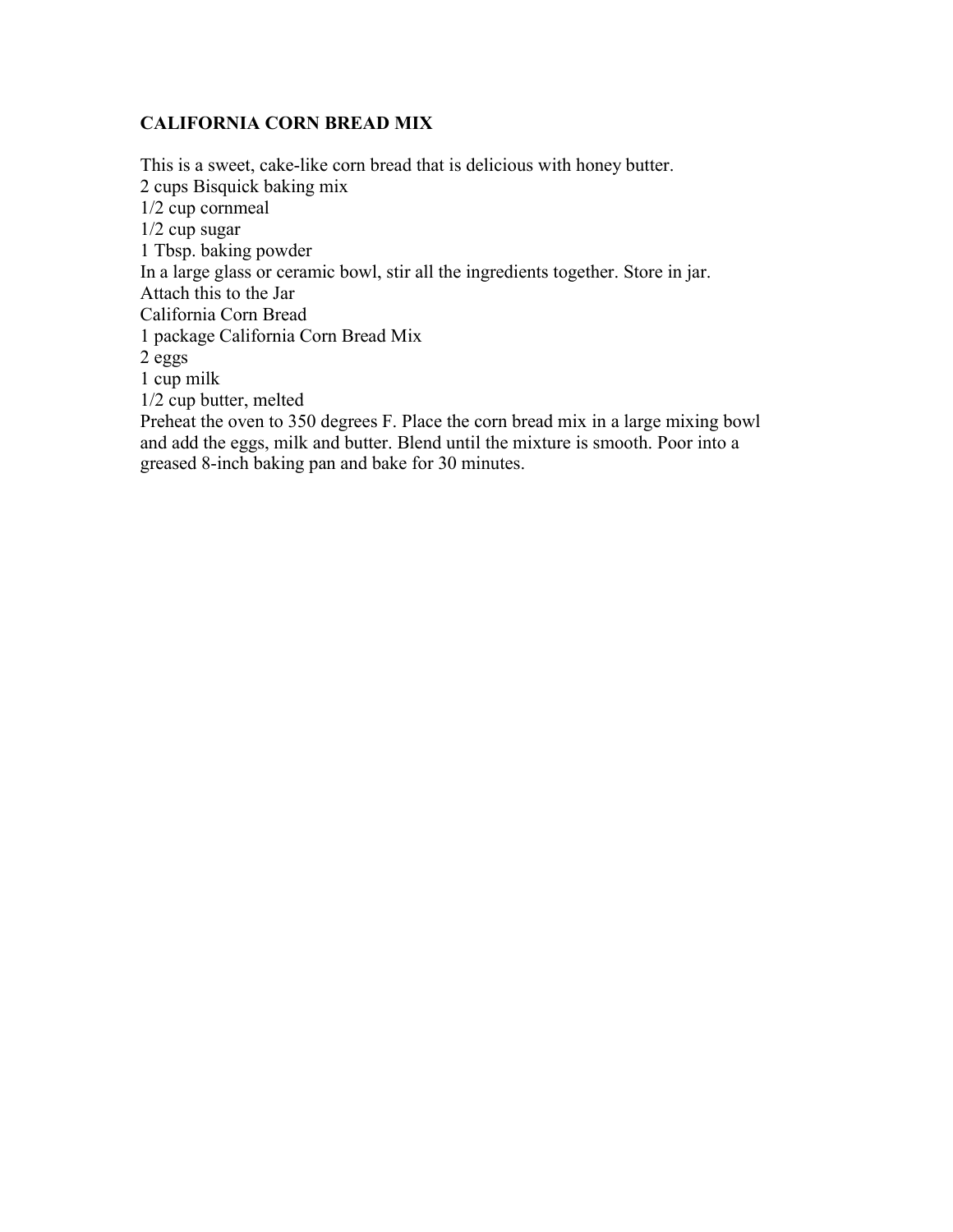# **CANDY COATED CHOCOLATES GIFT JAR COOKIE MIX**

3/4 cup all-purpose flour 1/2 teaspoon baking soda 1/2 teaspoon salt 1/2 teaspoon ground cinnamon 1/2 cup chopped walnuts 1 cup mini candy-coated chocolate pieces 1/2 cup raisins 3/4 cup packed brown sugar 1 1/4 cups quick cooking oats In a medium bowl, stir together the flour, baking soda, salt and cinnamon. In a 1 quart glass jar, layer the ingredients in the following order: Flour mixture, walnuts, 1/2 cup of the mini candy coated chocolates, oats, remaining candies, and brown sugar. pack down well after each addition and attach a tag with the instructions.

Preheat oven to 350 degrees F (175 degrees C). Grease cookie sheets. In a large bowl, cream together 3/4 cup of butter, 1 egg and 3/4 teaspoon of vanilla until light and fluffy. Stir int he contents of the jar until well blended. Roll dough into 1 inch balls and place them 2 inches apart onto the prepared cookie sheets.

Bake for 8 to 10 minutes in the preheated oven. Allow cookies to cool on baking sheet for 5 minutes before removing to a wire rack to cool completely.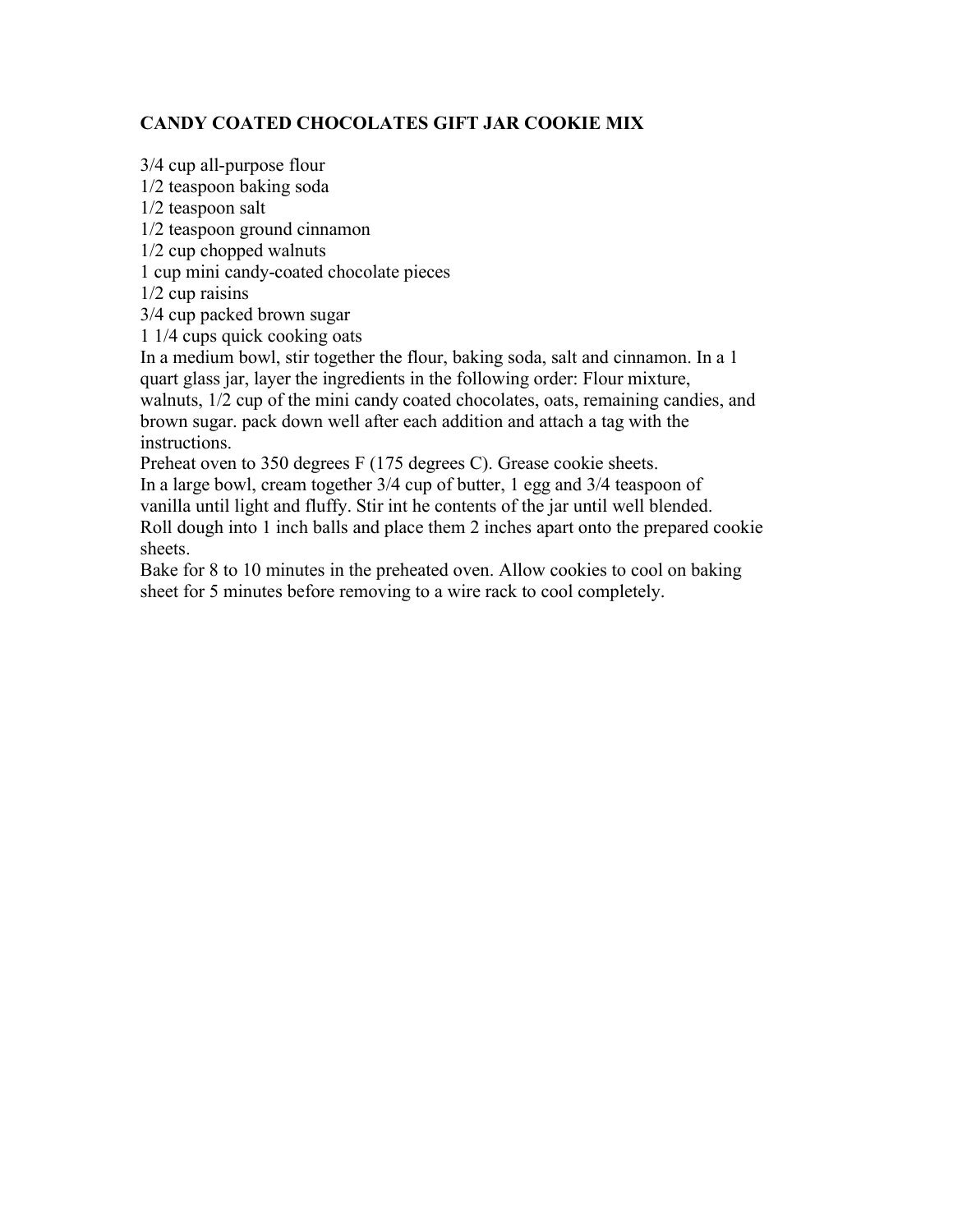# **CANDY COOKIE MIX**

1/2 cup sugar 1/2 cup brown sugar, firmly packed 1 tsp. powdered vanilla 1 tsp. baking soda 2 cups flour Combine all ingredients in a medium bowl. Whisk the ingredients together until they are evenly distributed, making sure all brown sugar lumps are crushed. Store in an airtight container Attach this to the Jar

Candy Cookies Makes 3 dozen cookies 1 cup unsalted butter or margarine, softened 1 large egg 1 package Candy Cookie Mix 1 cup candy bar chunks (Reese's peanut butter cups, Butterfinger bars, white or milk chocolate chunks) Preheat oven to 350 degrees F. In the large bowl of an electric mixer, beat the butter until it is smooth. Add the egg, and continue beating until the egg is combined. Add the Candy Cookie Mix and candy bar chunks and blend on low just until the cookie mix is incorporated. Form the cookies into 1 1/2-inch balls & place them 2 inches apart on an ungreased cookie sheet. Bake for 10 to 12 minutes, until golden on the edges. Remove from oven, and cool on cookie sheet for 2 minutes.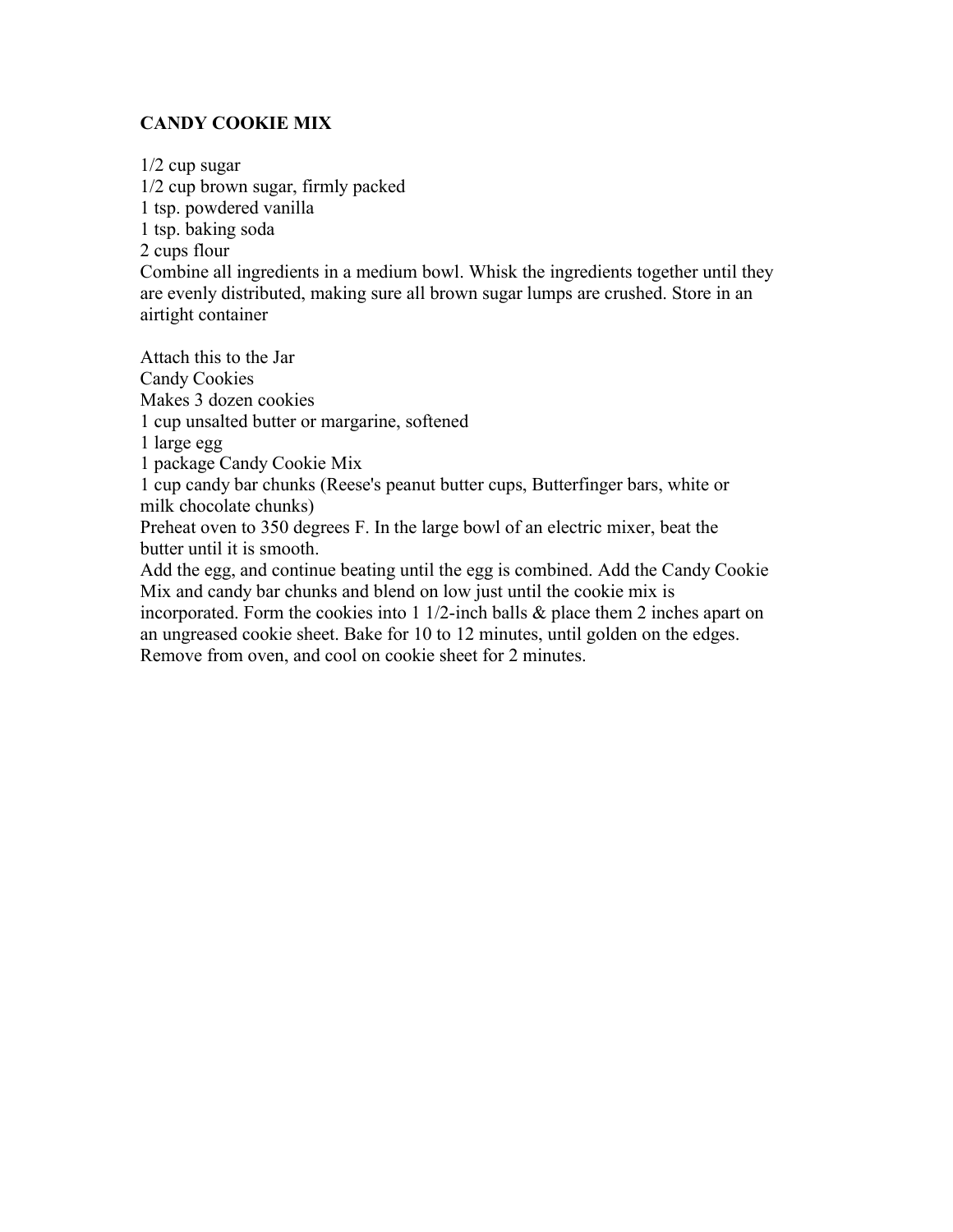#### **CANNED APPLE CAKE JAR CAKE**

2/3 c Shortening 1/2 ts Baking powder 3 1/3 c Sugar 2 ts Baking soda 4 Eggs 1 1/2 ts Salt 2 c Applesauce 1 ts Cinnamon (ground) 3 1/3 c Flour 1 ts Cloves (ground) 1 c Raisins 1/2 c Pecans (chopped)

Grease 8 WIDE-MOUTH pint canning jars with melted shortening. Use a brush and avoid getting grease on the jar rims. Cream shortening and sugar. Beat in eggs and applesauce. Sift together the dry ingredients and blend them into the applesauce mixture. Add the raisins and nuts and divide the batter evenly between 8 widemouth pint jars. The jars will be more than half full. Bake open jars about 60 minutes in an oven at 325 degrees. When done, quickly remove one hot jar at a time and clean its sealing edge. Immediately apply and firmly tighten a two-piece wide-mouth canning lid. The lid will form a vacuum seal as the jar cools. Jars of cooled bread may be stored on the pantry shelf with other canned foods or may be placed in a freezer. The bread is safe to eat as long as jars remain vacuum sealed and free of mold growth.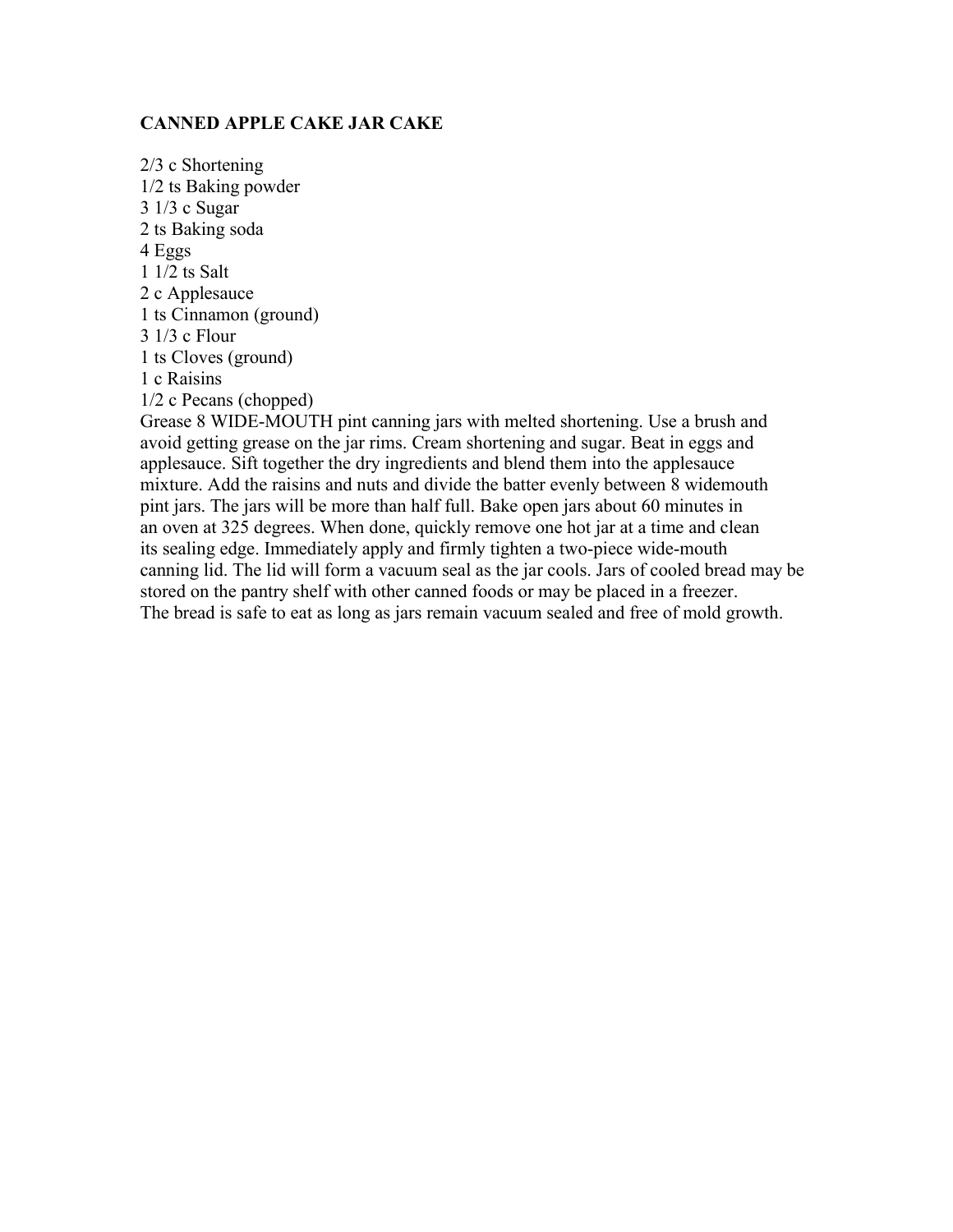# **CAPPUCCINO MOCHA MIX**

6 Tablespoons plus 2 teaspoons instant espresso coffee powder

3 Tablespoons plus 1 teaspoon unsweetened cocoa

1-1/4 cups powdered nondairy creamer, plain or Irish cream

1/2 cup plus 2 Tablespoons granulated sugar

2 teaspoons ground cinnamon

In a medium bowl, stir together espresso coffee powder, cocoa, nondairy creamer, sugar and cinnamon. Store tightly covered.

For the gift label: "For each cup of cappuccino, measure 4 tablespoons mix into a coffee mug and stir in 6 oz. of boiling water." Makes 2 1/2 cups of mix ( enough to 10 servings).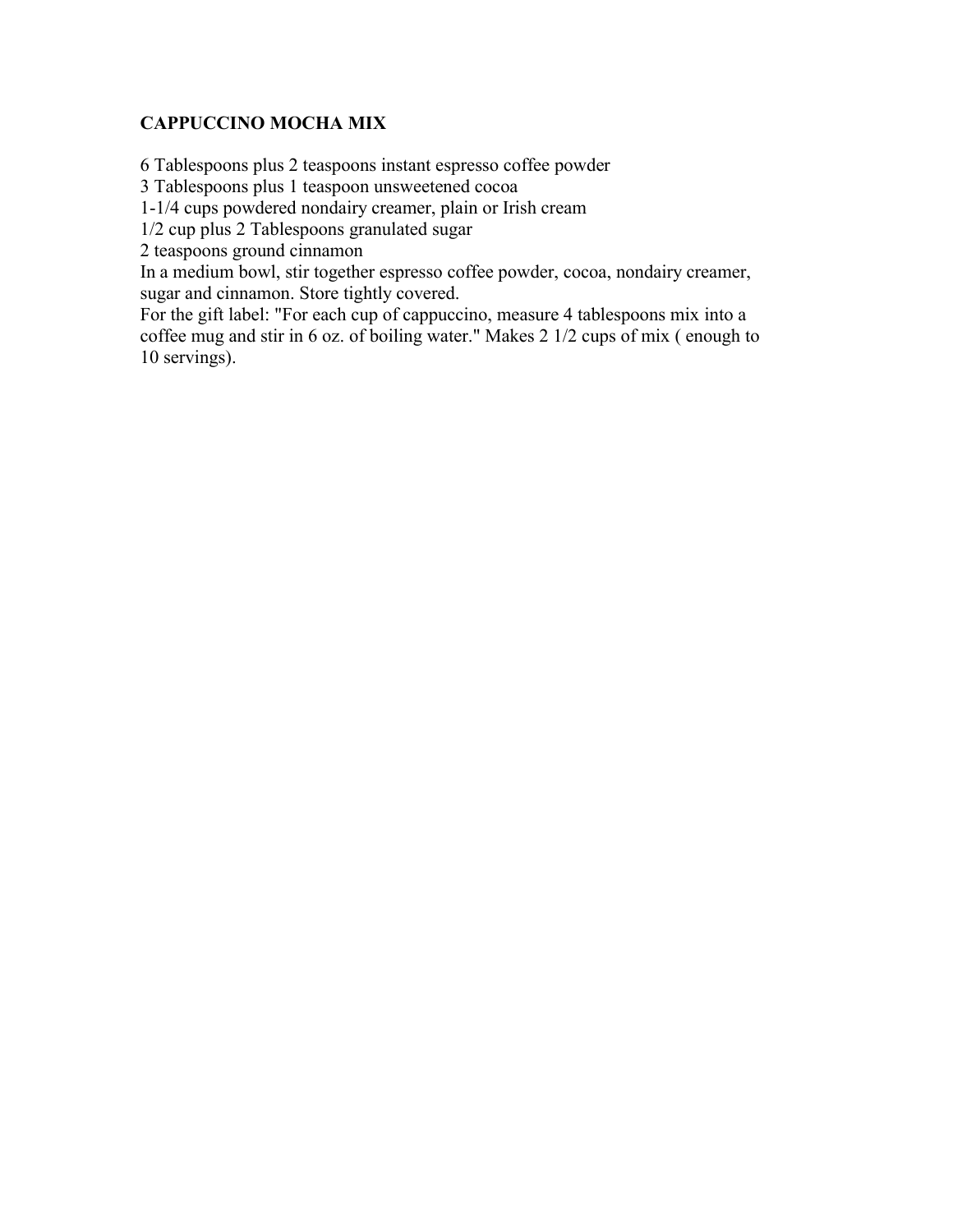#### **CARAMEL NUT CAKE IN A JAR**

2 cups packed brown sugar 2/3 cup white sugar 1 cup butter, softened 4 eggs 2/3 cup milk 1 tablespoon vanilla extract 3 1/2 cups all-purpose flour 1 teaspoon baking powder 2 teaspoons baking soda 1 teaspoon salt 1 cup chopped walnuts 6 straight-sided wide-mouth pint canning jars with lids **Directions** 1) Sterilize 6 (1 pint) straight sided wide mouth canning jars, lids and rings by boiling for 10 minutes. Keep the lids and rings in the hot water until needed. Preheat oven to 325 degrees F (165 degrees C). Dry jars and let them come to room temperature. Grease insides of jar well. 2) In a medium bowl, sift together the flour, baking powder, soda and salt. Set aside. 3) In a large bowl, cream sugars and butter with electric mixer. Add eggs and mix well. Add milk and vanilla and mix well. 4) Add flour mixture and blend with a large spoon. Gently fold in nuts. 5) Place 1 cup batter into each of the greased one pint wide mouth canning jars. Wipe any batter from rim. Place jars on baking sheet. Bake at 325 degrees F (165 degrees C) for 50 minutes or until toothpick inserted deep of center of cake comes out clean. 6) Make sure jar rims are clean. (If they're not, jars will not seal correctly). While jars are still hot, place lids on jars, and screw rings on tightly. Jars will seal as they cool. Place the jars on the counter and listen for them to "ping" as they seal. If you miss the "ping", wait until they are completely cool and press on the top of the lid. If it doesn't move at all, it's sealed. 7) Keep in refrigerator for prolonged storage.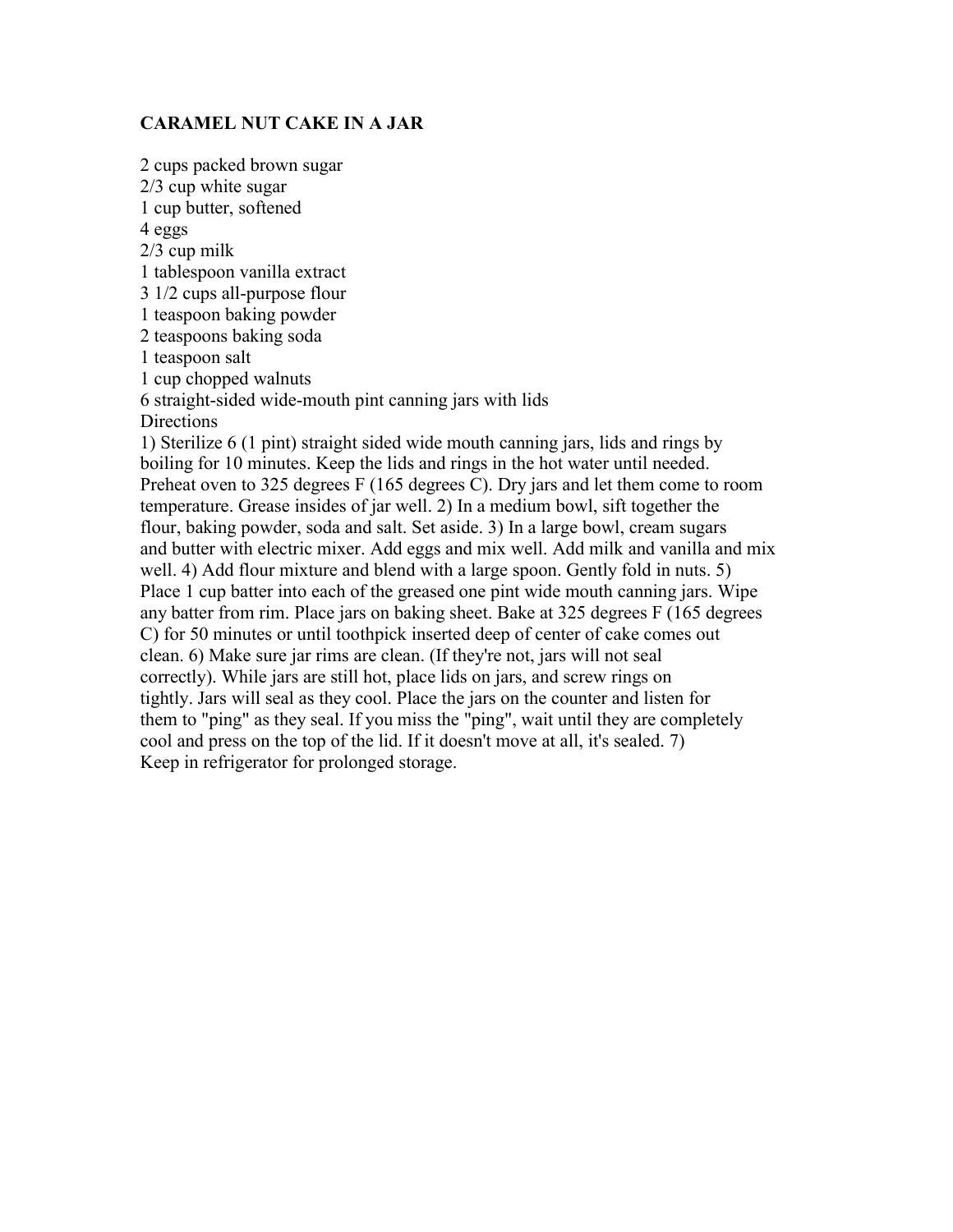#### **CARAMEL SQUARES**

1 (14 ounce) package individually wrapped caramels, unwrapped 1 (18.25 ounce) package German chocolate cake mix 1 cup chopped peanuts 1 cup semisweet chocolate chips Layer the cake mix, peanuts, and chocolate chips in a jar and seal. Attach the unwrapped caramels in a plastic bag to the jar. Attach the following to the jar: Caramel Squares 3/4 cup shortening 2/3 cup evaporated milk Preheat oven to 350 degrees F. Grease 9 inch square baking pan. Mix shortening and cake mix until smooth. Add in 1/3 of a cup of the milk and peanuts and mix well. Mixture will be crumbly. Press half of mixture into baking pan and bake for 8 minutes. Over low heat, melt caramels and 1/3 cup of the evaporated milk in top of a double boiler. Stir until smooth. Remove from heat. Sprinkle chocolate chips over warm dough. Spread the caramel mixture over the chips. Add the rest of the cake mixture over the caramel. Bake for 18 to 20 minutes. Let cool before cutting into bars. Makes 2 dozen.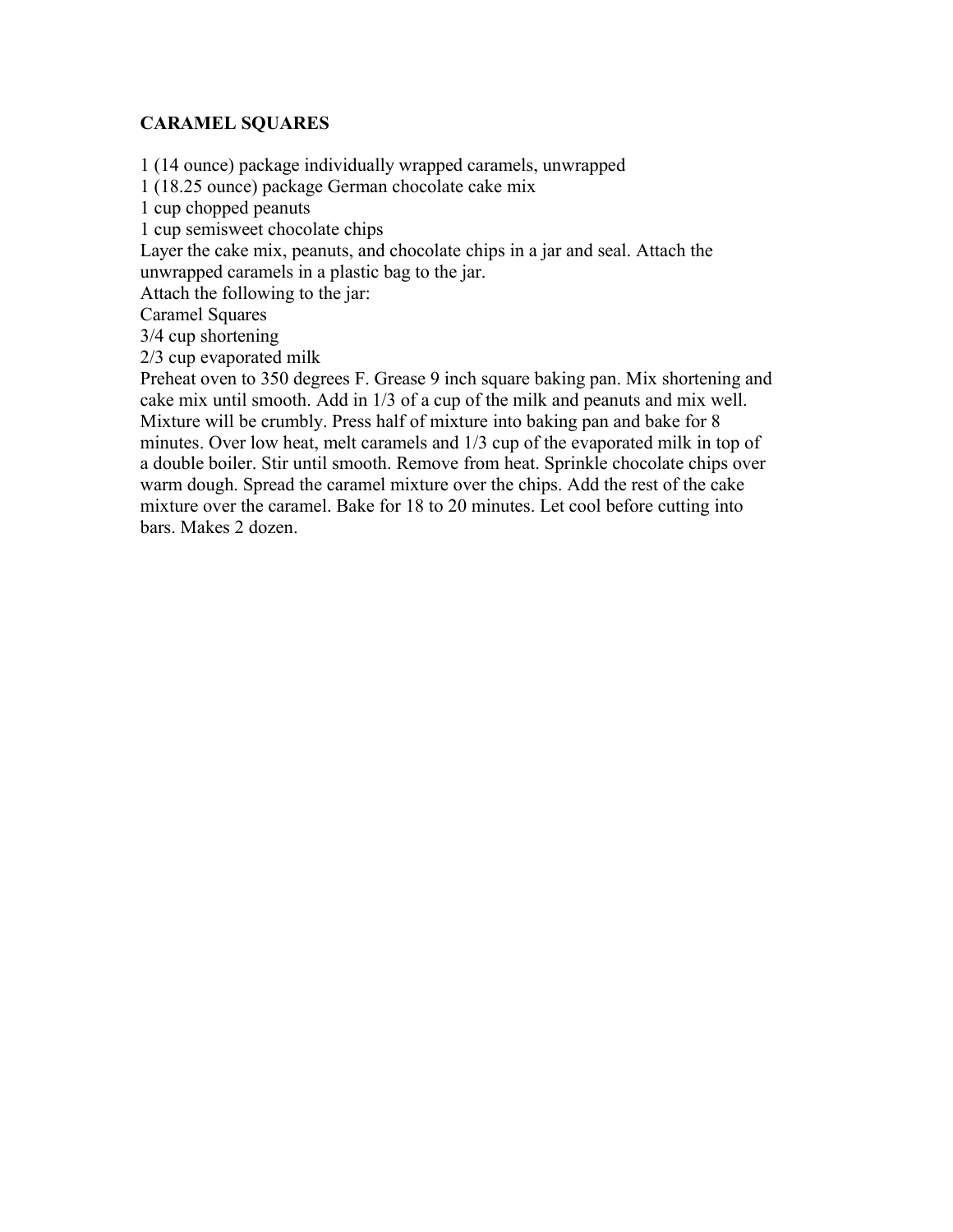#### **CARROT CAKE MIX**

2 cups sugar 2 tsp. powdered vanilla 1/2 cup chopped pecans 3 cups all-purpose flour 2 tsp. baking soda 1 Tbsp. cinnamon 1/4 tsp. nutmeg Combine and blend ingredients in a small bowl. Store in an airtight container. Attach this to the Jar Carrot Cake Makes 1 13x9-inch cake 1 package Carrot Cake Mix 1 1/2 cups vegetable oil 3 large eggs 3 cups grated carrots 1 (8-ounce) can crushed pineapple Preheat oven to 350 degrees F & grease 13x9 inch pan. Place Carrot Cake Mix in large mixing bowl. Make a well in the center of the mix  $\&$  add the oil, eggs, carrots  $\&$  pineapple. Blend until smooth. Pour into the prepared pan  $\&$  bake for 40 to 50 minutes, or until a toothpick inserted into center comes out clean. Cool the

cake and frost if desired or dust with powdered sugar.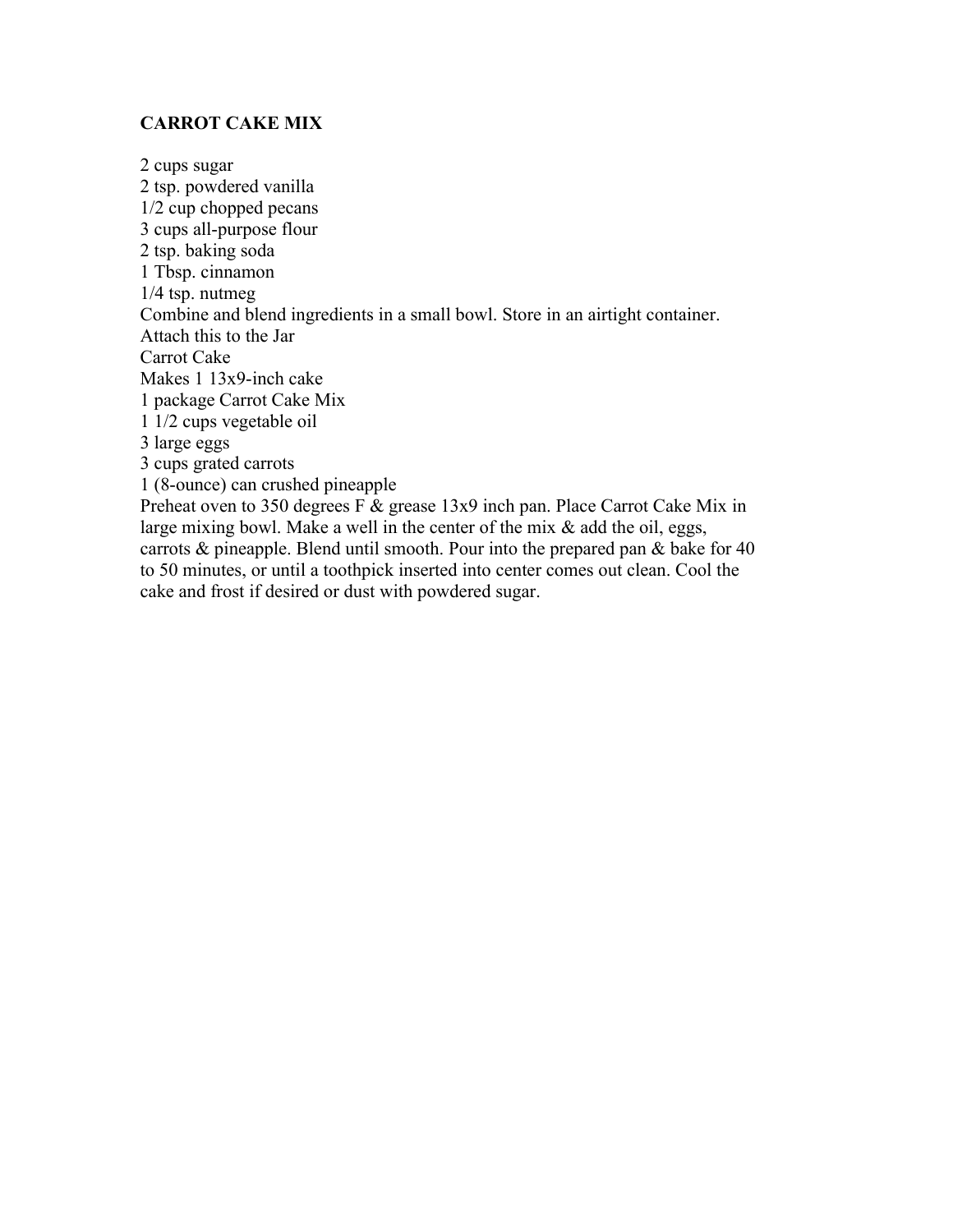#### **CARROT-RAISIN BREAD IN A JAR**

2- 2/3 cups White Sugar 2/3 cup Vegetable Shortening 4 Eggs 2/3 cup Water 2 cups shredded Carrots 3 1/2 cups all-purpose Flour 1/4 tsp. Cloves 1 tsp. Cinnamon 1 tsp. Baking Powder 2 tsp. Baking Soda 1 tsp. Salt 1 cup Raisins

You will need 6 wide-mouth pint-size canning jars, metal rings and lids. Don't use any other size jars. Sterilize jars, lids and rings according to manufacturer's directions. Grease inside, but not the rim of jars.

Attach this to the Jar:

Cream sugar and shortening, beat in eggs and water, add carrots. Sift together flour, cloves, cinnamon, baking powder, baking soda and salt; add to batter. Add raisins and mix.

Pour one cup of batter into prepared jars. Do not use more than one cup or batter will overflow and jar will not seal. Place jars evenly spaced on a cookie sheet. Place in a pre-heated 325-degree oven for 45 minutes. While cakes are baking, bring a saucepan of water to a boil and carefully add jar lids.

Remove pan from heat and keep hot until ready to use. Remove jars from oven one at a time keeping remaining jars in oven. Make sure jar rims are clean. (If they're not, jars will not seal correctly) Place lids on jars and screw rings on tightly. Jars will seal as they cool. Cakes will slide right out when ready to serve.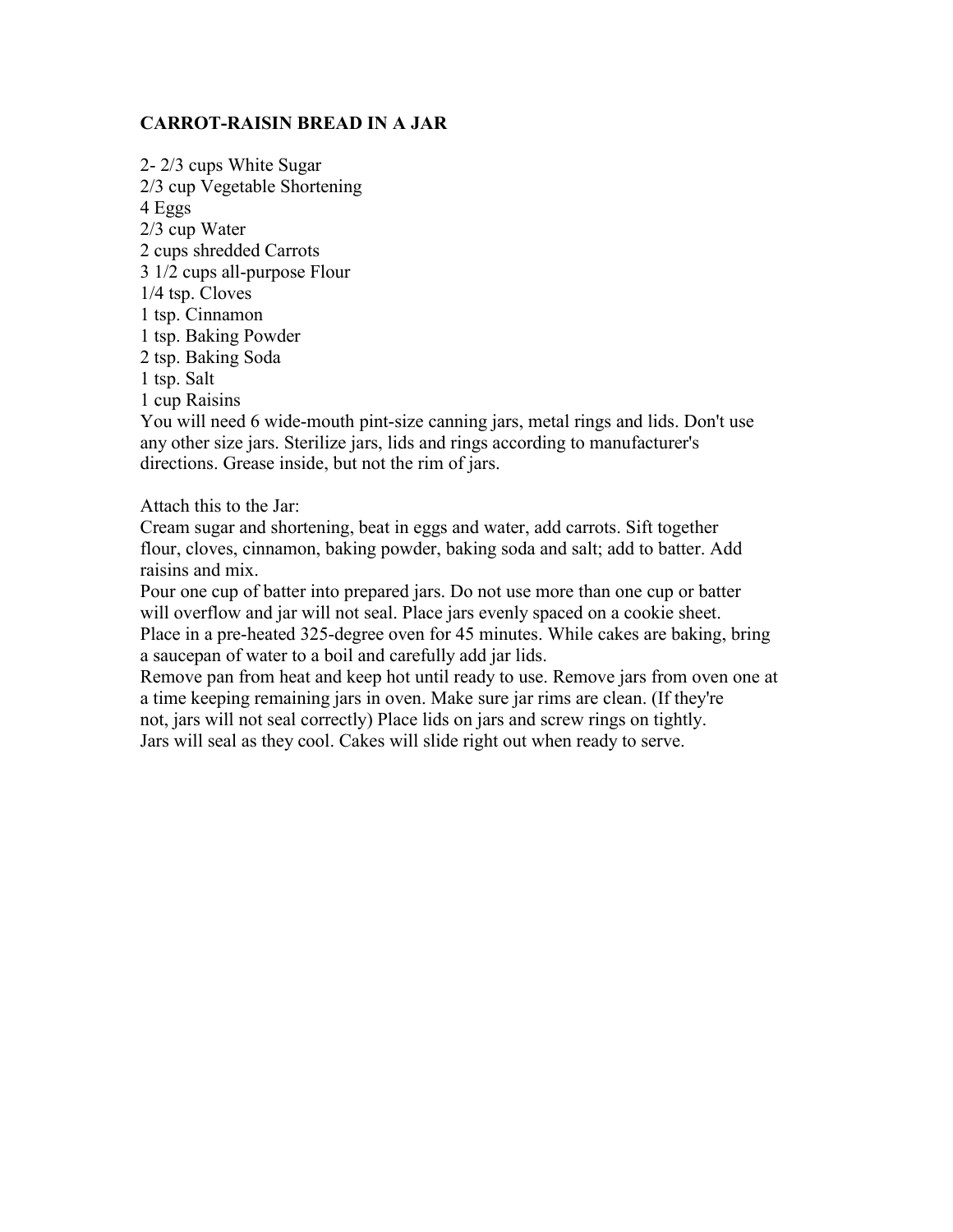#### **CHEESE AND PEPPER MUFFINS**

2 1/2 cups all-purpose flour 1/4 cup yellow cornmeal 1/4 cup sugar 1 tablespoon baking powder 1 teaspoon baking soda 1/2 teaspoon salt 1/4 teaspoon red pepper 1/2 cup grated Parmesan cheese 1/3 cup cultured buttermilk powder 1 tablespoon dried shredded green onion 1 1/2 teaspoons dried red pepper flakes -- up to 2 Layer ingredients a jar and attach the following on a label: 2 eggs 1 1/2 c. water 1/4 c. vegetable oil

Place muffin mix in a large bowl; make a well in center of mixture. Combine eggs, water and oil, add to dry ingredients, stirring just until moistened. Spoon into greased muffin pans, filling 3/4 full. Bake at 400 degrees for 20 minutes. Remove from pan immediately. Yield: 2 dozen.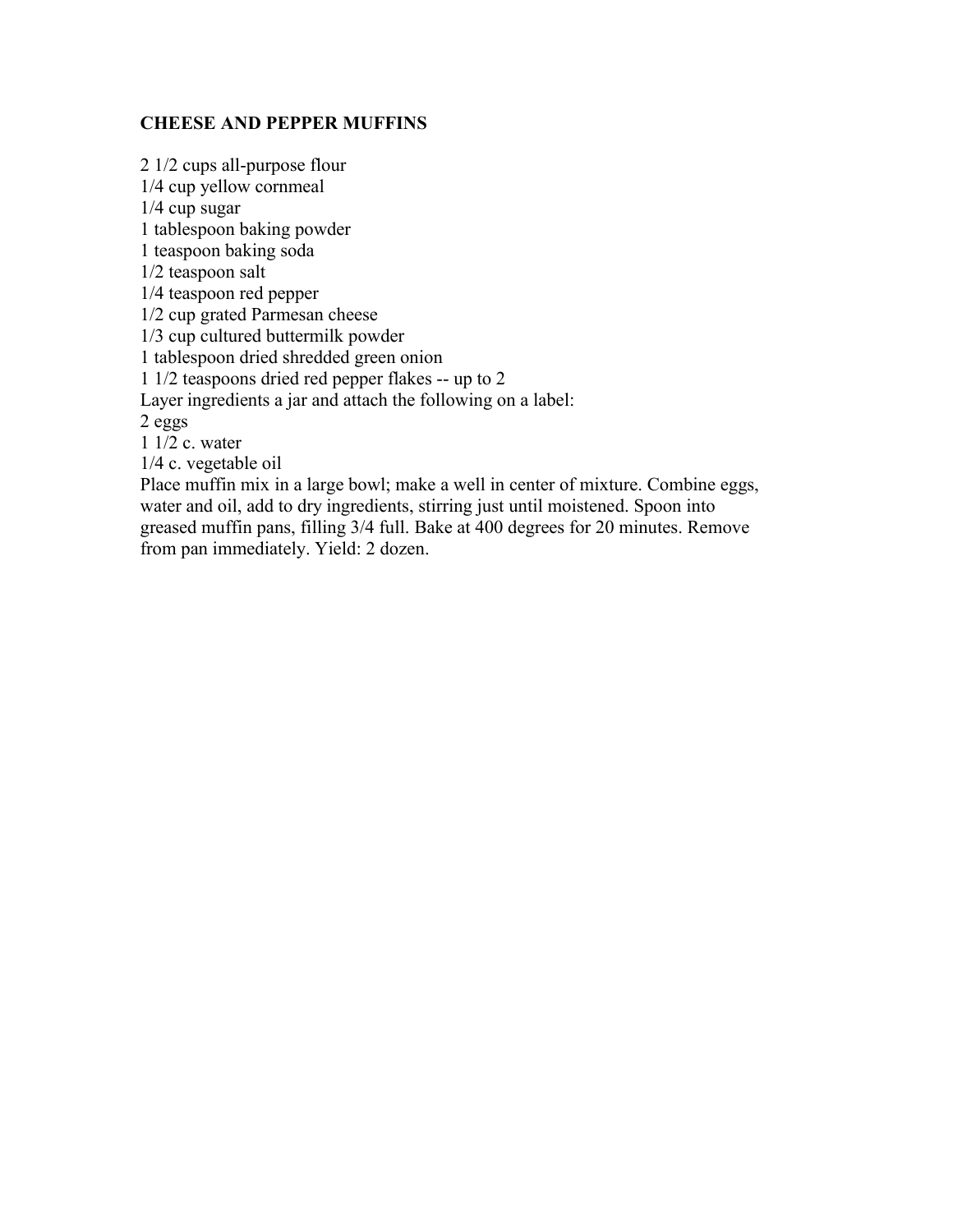# **CHEESE WAFERS**

2 cups flour 1/4 teaspoon salt 1 pinch red pepper 2 cups Rice Krispies Layer the ingredients in a jar and attach the following instructions: 2 sticks oleo -- softened 1/2 pound cheese -- grated Cream oleo and cheese. Add other ingredients. Mix well. Roll into small balls. Press with fork. Bake for about 12 minutes at 350 deg. Makes about 12 dozen.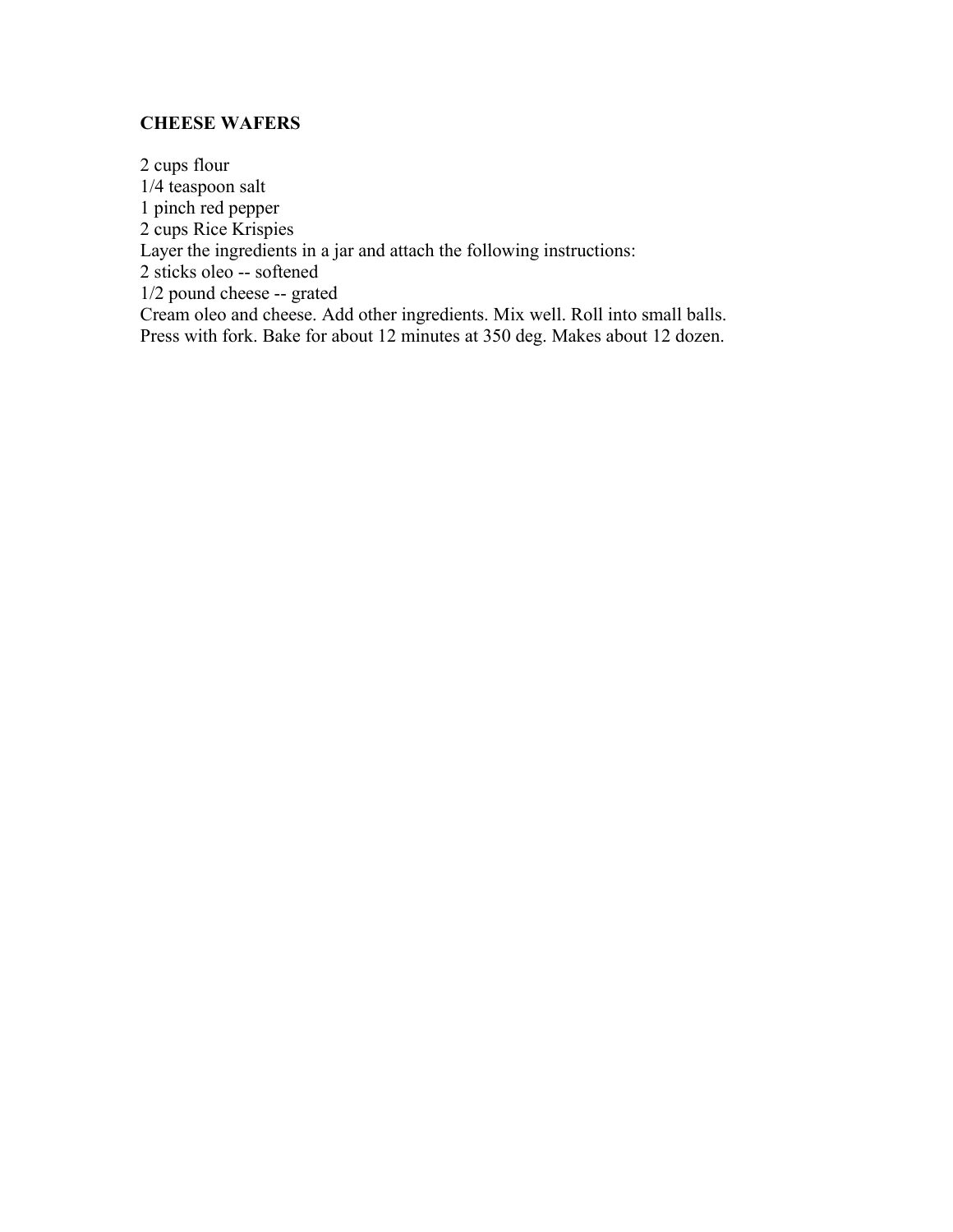# **CHICKEN COATING MIX**

2 tb Parsley Flakes 1 tb Ground Marjoram 2 ts Ground Rosemary 1 ts Onion Salt 1 tb Ground Ginger 1 ts Ground Sage 1 tb Ground Oregano 1 tb Ground Thyme 1 ts Garlic Salt 1 tb Celery Salt 1 ts Pepper 1 tb Paprika Combine all ingredients in a small bowl and blend well. Spoon mixture into a small airtight container and label as Chicken Coating Mix. Store in a cool dry place and use within 6 months. Makes about 1/2 Cup of mix. Oven-Fried Chicken: Combine 1-1/2 t of mix 3/4 cups Unbleached Flour 1/4 cup Instant Non-fat dry milk 2 t sugar  $1/2$  t salt

2/3 cup of hot water

2 T vegetable oil in a medium bowl.

Preheat the oven to 425 degrees F. (220 degrees C.). Dip cut up fryer (2 1/2 to 3 lbs total weight) chicken in the batter that has been well blended. Place coated chicken pieces on a baking sheet and bake uncovered 40 to 50 minutes, until golden brown and tender.

VARIATIONS: Coat chicken with mix and 1 cup of flour, that has been well blended, and fry in hot oil.

Substitute 1 cup packaged pancake mix for flour, dry milk, sugar, baking powder and salt.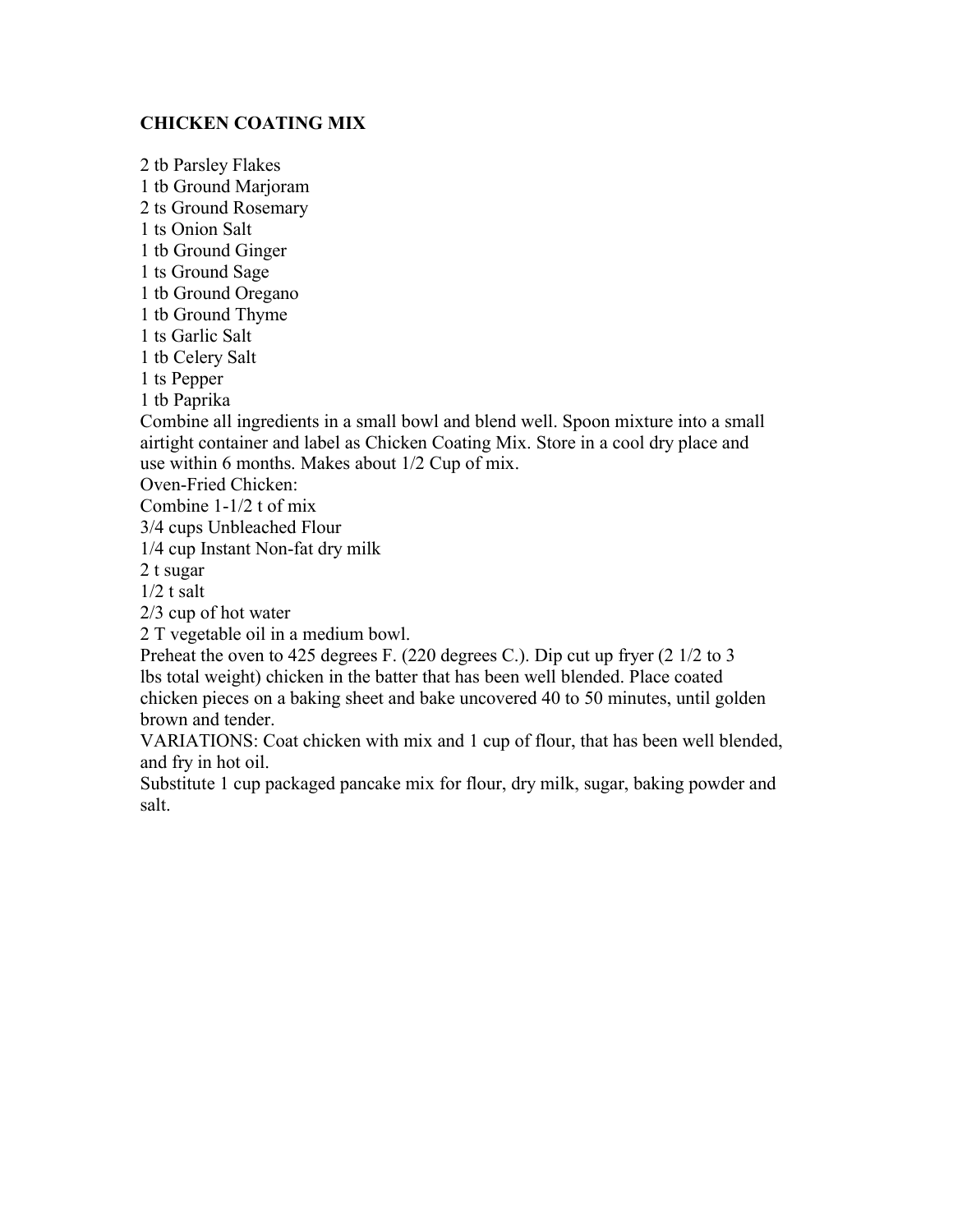# **CHICKEN GRAVY MIX**

1 1/3 cups instant nonfat dry milk powder

3/4 cup flour

3 tablespoons instant chicken bouillon granules

1/4 teaspoon ground sage

1/8 teaspoon ground thyme

1/8 teaspoon ground pepper

1/2 cup butter or margarine

Combine milk powder, instant flour, bouillon granules, thyme, sage and pepper. Stir with a wire whisk to blend. Cut in butter or margarine until evenly distributed. Spoon into a 3-cup container with a tight-fitting lid. Label with date and contents; store in the refrigerator. Use with 4-6 weeks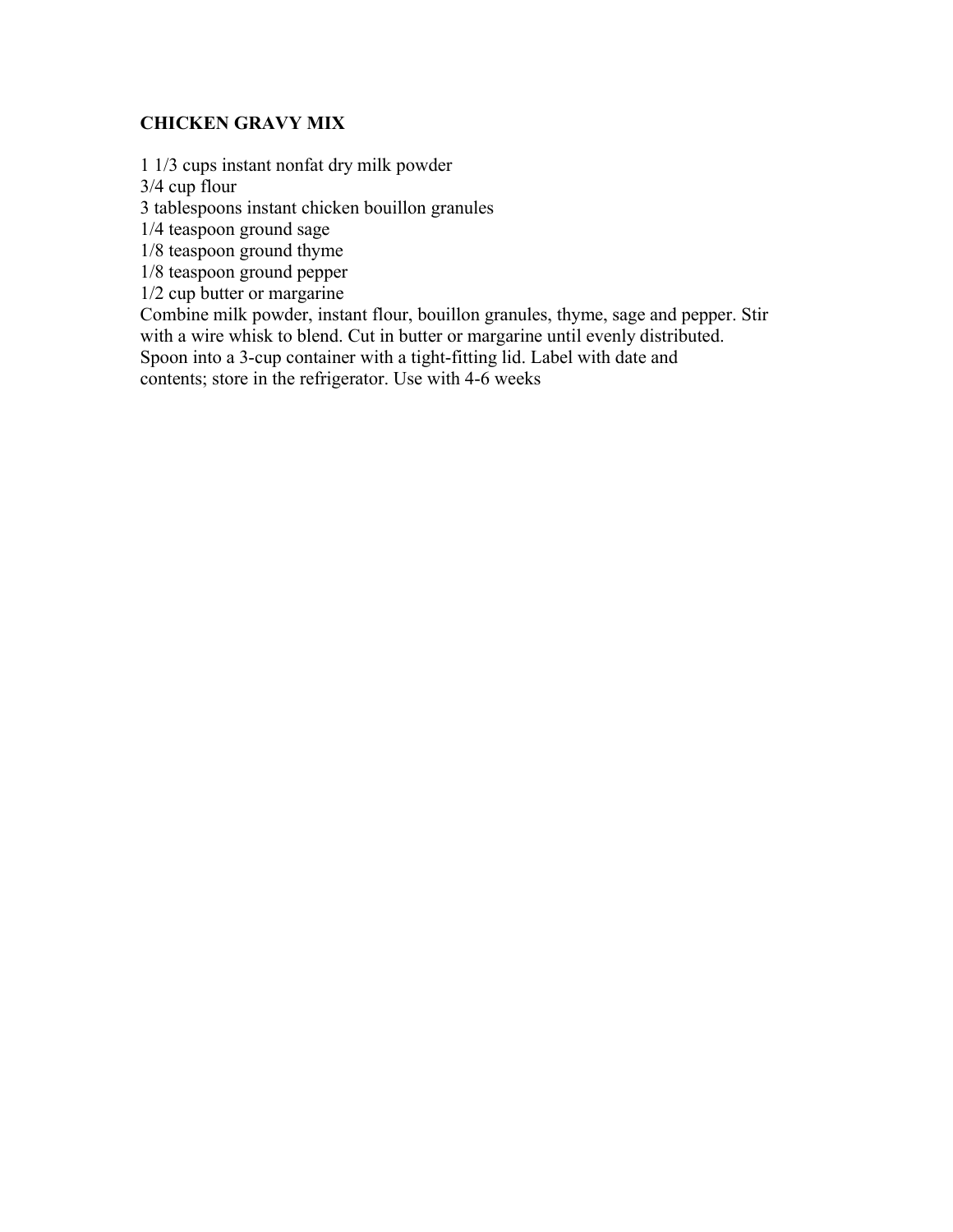### **CHILI NUTS**

2 - -- (12-ounce) cans cocktail peanuts

1/4 cup margarine or butter -- melted

1 package chili seasoning mix -- (1 5/8- oz)

Add nuts to a slow cooker. Pour margarine or butter over nuts and sprinkle with dry chili mix. Toss until well mixed. Cover and heat on LOW 2 to 2-1/2 hours. Turn control on high, remove top and cook on High 10-15 minutes. Serve warm or cool in small nut dishes. This spicy snack is just the thing for the nest time you sit down to watch a television event. Have lots of cold drinks available too!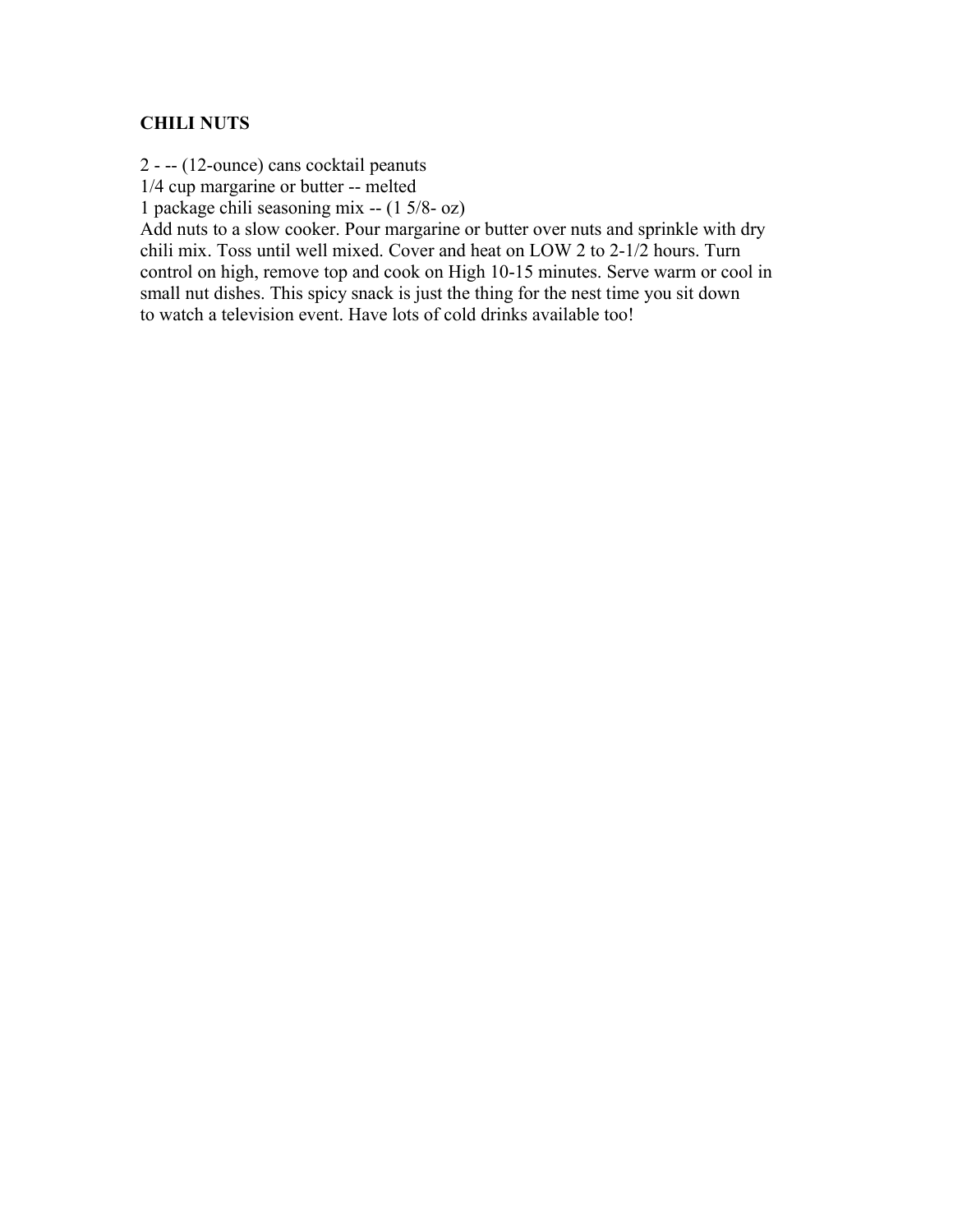#### **CHOCOLATE APPLESAUCE**

1 c margarine -- softened 3 c granulated sugar 4 egg whites -- whipped 1 tbsp vanilla 1 tsp almond extract 2 c applesauce -- at room temperature 3 c unbleached flour 3/4 c cocoa powder -- sifted 1 tsp baking soda 1/2 tsp baking powder 1/8 tsp salt

Preheat oven at 325. Place a baking sheet onto middle rack and remove top rack from oven. Before starting batter, wash 8 (1 pint) wide mouth canning jars with lids in hot soapy water and let drain, dry, and cool to room temperature. Generously prepare jars with margarine.

In a mixing bowl, combine margarine, sugar, egg whites, vanilla, almond extract, and applesauce. In another mixing bowl, combine flour, cocoa powder, baking powder, baking soda, and salt. Mix wet ingredients with dry ingredients just until moistened. Spoon 1 level cupful of batter into each jar. Carefully wipe rims clean, then place jars on baking sheet (or they'll tip over) in the center of oven. Bake 40 minutes. Keep lids in hot water until they're used. When cakes are done, remove jars which are HOT from oven one at a time. If rims need cleaning, use moistened paper towel. Carefully put lids and rings in place, then screw tops on tightly shut. Place jars on a wire rack; they will seal as they cool.

Once jars are cool, decorate with round pieces of cloth and then glue on flowers, ribbons, etc. on lid, ring and side of jar. Unscrew the ring (the lid should be sealed by now) and place a few cotton balls on top of the lid (makes it poofy on top), then a piece of cloth (about 3" larger than the lid) on top and screw the ring back on. Decorate as desired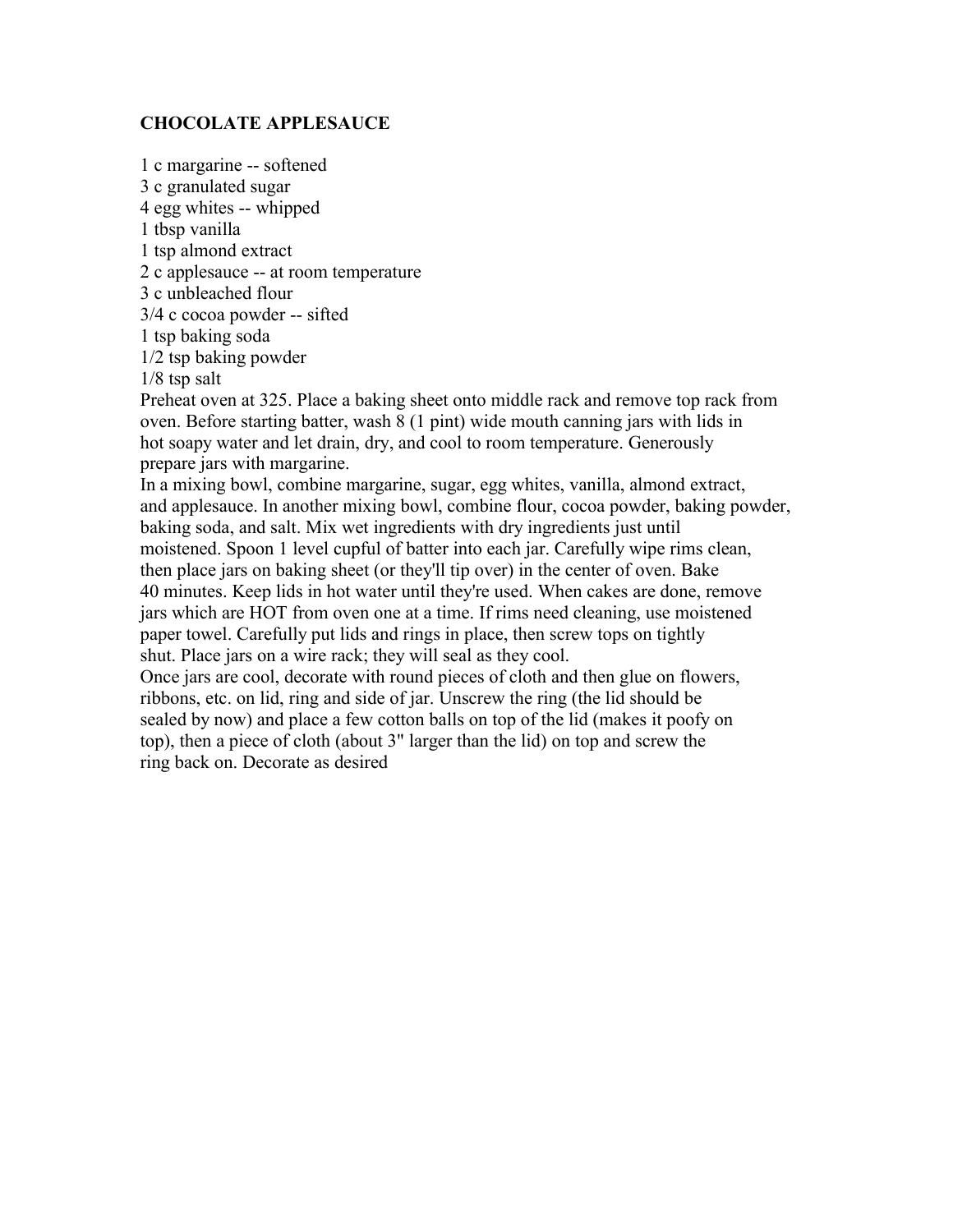### **CHOCOLATE CAKE IN A JAR**

1 stick plus 3 Tbsp. Butter or Margarine

3 cups White Sugar

4 Eggs

1 Tbsp. Vanilla

2 cups Applesauce, unsweetened

3 cups White Flour

3/4 cup unsweetened Cocoa powder

1 tsp. Baking Soda

1/2 tsp. Baking Powder

1/8 tsp. Salt

Prewash 8 pint-sized wide mouth canning jars (be sure to use the kind that have no shoulders) in hot, soapy water. Rinse well, dry and let them come to room temperature. Grease insides of jar well.

Beat together butter and half of sugar until fluffy. Add eggs and remaining sugar, vanilla and applesauce. Sift dry ingredients together and add to the applesauce mixture a little at a time: beat well after each addition .

Pour one cup of batter into each jar and carefully remove any batter from the rims. Place jars in a preheated 325-degree oven and bake for 40 minutes. While cakes are baking, bring a saucepan of water to a boil and carefully add jar lids. Remove pan from heat and keep lids hot until ready to use.

When the cakes have finished baking, remove jars from oven. Make sure jar rims are clean. (If they're not, jars will not seal correctly) Place lids on jars, and screw rings on tightly. Jars will seal as they cool. Cakes will slide right out when ready to serve.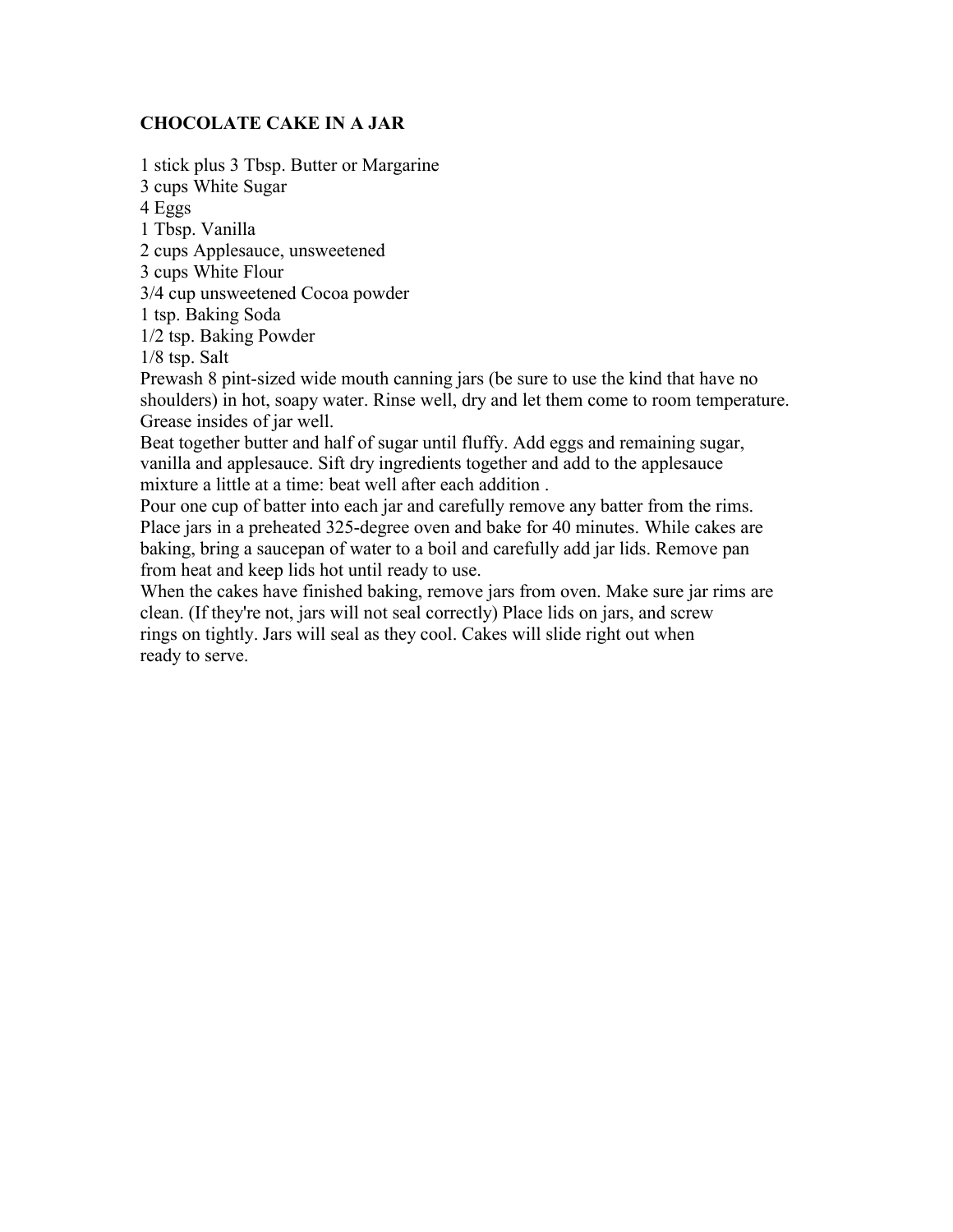# **CHOCOLATE CHIP COOKIE MIX**

9 c. flour

4 tsp. baking soda

2 tsp. salt

3 c. firmly packed dark brown sugar

3 c. granulated sugar

4 c. vegetable shortening\*

2 c. chopped pecans

2 (12 oz.) pkg. semi-sweet real chocolate chips

Cookies:

1 bag mix and thaw slightly.

1/2 teaspoon vanilla

1 egg slightly beaten

\*You can use butter instead of shortening, but then mix must be kept in the refrigerator or freezer.

Combine dry ingredients in large bowl. Mix in shortening, using fingers. Then stir in nuts and chocolate chips. Store in airtight container in cool dry place or measure 3 1/2 cups mix into freezer bags, seal and freeze. Will keep up to 6 months in freezer.

Attach to Jar:

To make cookies:

Remove 1 bag mix and thaw slightly. Mix 1/2 teaspoon vanilla with 1 egg slightly beaten. Mix in cookie mix. This batter is slightly heavy. Drop by teaspoonfuls or tablespoonfuls onto greased cookie sheet. Bake in 375 degrees oven for 10 to 12 minutes for larger cookies and 8 to 10 minutes for smaller cookies. Pat down mix if flatter cookies are desired. Cool slightly, then remove. Cookies may be frozen after baking. Each 3 1/2 cups of mix makes approximately 2 to 2 1/2 dozen cookies.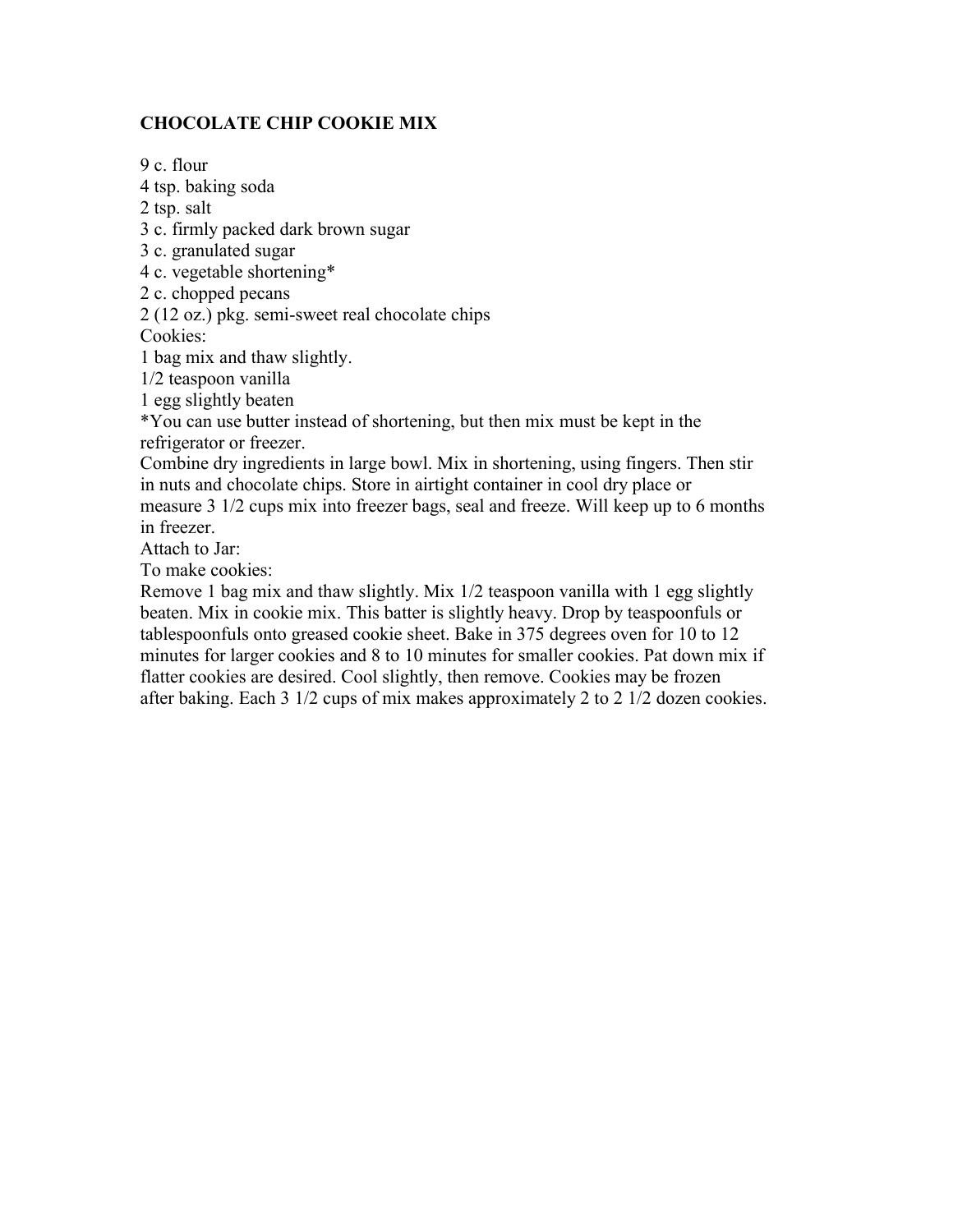# **CHOCOLATE CHIP COOKIE MIX IN A JAR**

1 cup brown sugar 1/2 cup white sugar 1-1/2 cups semisweet chocolate chips 2 cups all-purpose flour 1 teaspoon salt 1 teaspoon baking soda 1 Mix the salt and baking soda in with the flour, then layer the ingredients into the jar. Use scissors to cut a 9 inch-diameter circle from calico. Place over lid and secure with rubber band. Tie on a raffia or ribbon bow to cover rubber band. 2 Enclose a card with the following mixing and baking directions: 3 Chocolate Chip Cookies Preheat oven to 375 degrees F (190 degrees C).

4 Sift dry ingredients through a colander to separate the chocolate chips from other ingredients.

5 Beat 1 cup of unsalted butter or margarine in a medium bowl. Beat sifted ingredients into butter until blended.

6 In a small bowl, beat 1 egg with 1 teaspoon of vanilla.

7 Mix beaten egg mixture into butter mixture until blended. Stir in chocolate chips.

8 Drop teaspoonfuls of batter, spaced well apart, onto a greased cookie sheet. Bake for 8 minutes or until lightly browned. Makes 4 dozen cookies.

It helps to pack each layer down to make all the contents fit in the jar. These make great gifts!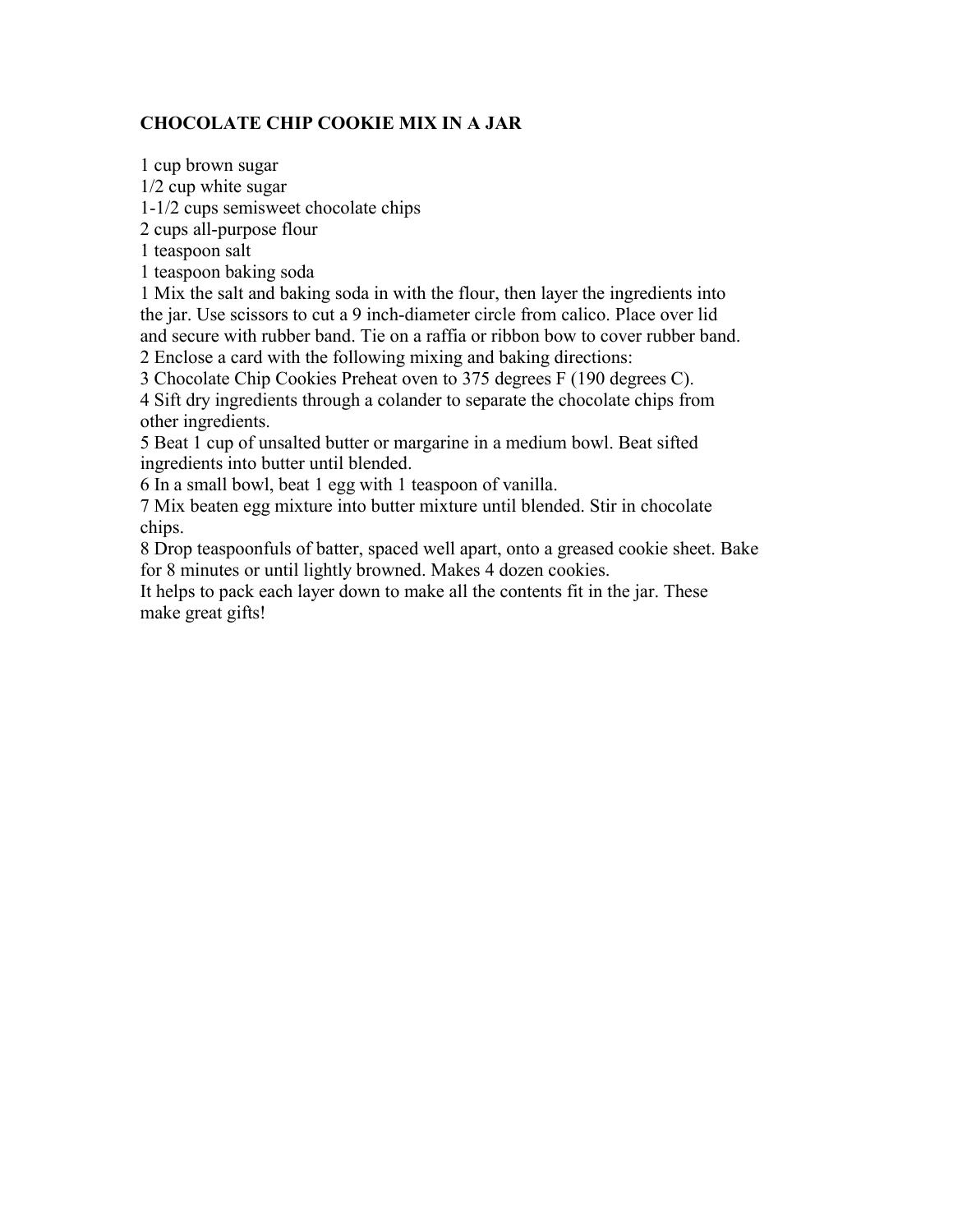# **CHOCOLATE CHIP COOKIE MIX IN A JAR II**

1 cup all-purpose flour 1/2 teaspoon baking powder 1/2 teaspoon baking soda 1-1/4 cups rolled oats 1 (5.5 ounce) chocolate bar 1/2 cup white sugar 1/2 cup brown sugar 1/2 cup chopped nuts 1/2 cup semisweet chocolate chips 1 (Use a funnel that has a 2-inch opening, to layer nicely in jar.) With wire whisk, mix flour, baking powder, and baking soda. Pour into jar, pack down level with heavy object.

2 Mix oatmeal in a blender. Grate chocolate bar and mix into the oatmeal. Pack on top of flour in jar.

3 Add white sugar and pack down. Add brown sugar and pack down. Layer chopped nuts on top of brown sugar. Finish layering jar with mini or regular chocolate chips until even with the top (no more than 1/2 cup).

#### RECIPE TO ATTACH TO JAR:

Preheat oven to 375 degrees F (190 degrees C). Spoon chocolate chips and nuts into small bowl, set aside. Spoon brown and white sugar into mixing bowl, add 1/2 cup margarine or butter, cream well. Add 1 egg and 1/2 teaspoon vanilla, mix well. Pour oatmeal and flour mixture from jar into bowl, mix thoroughly. Roll into walnut size balls, place on slightly greased cookie sheet 2 inches apart. Bake for 8 to 10 min. Makes 3 dozen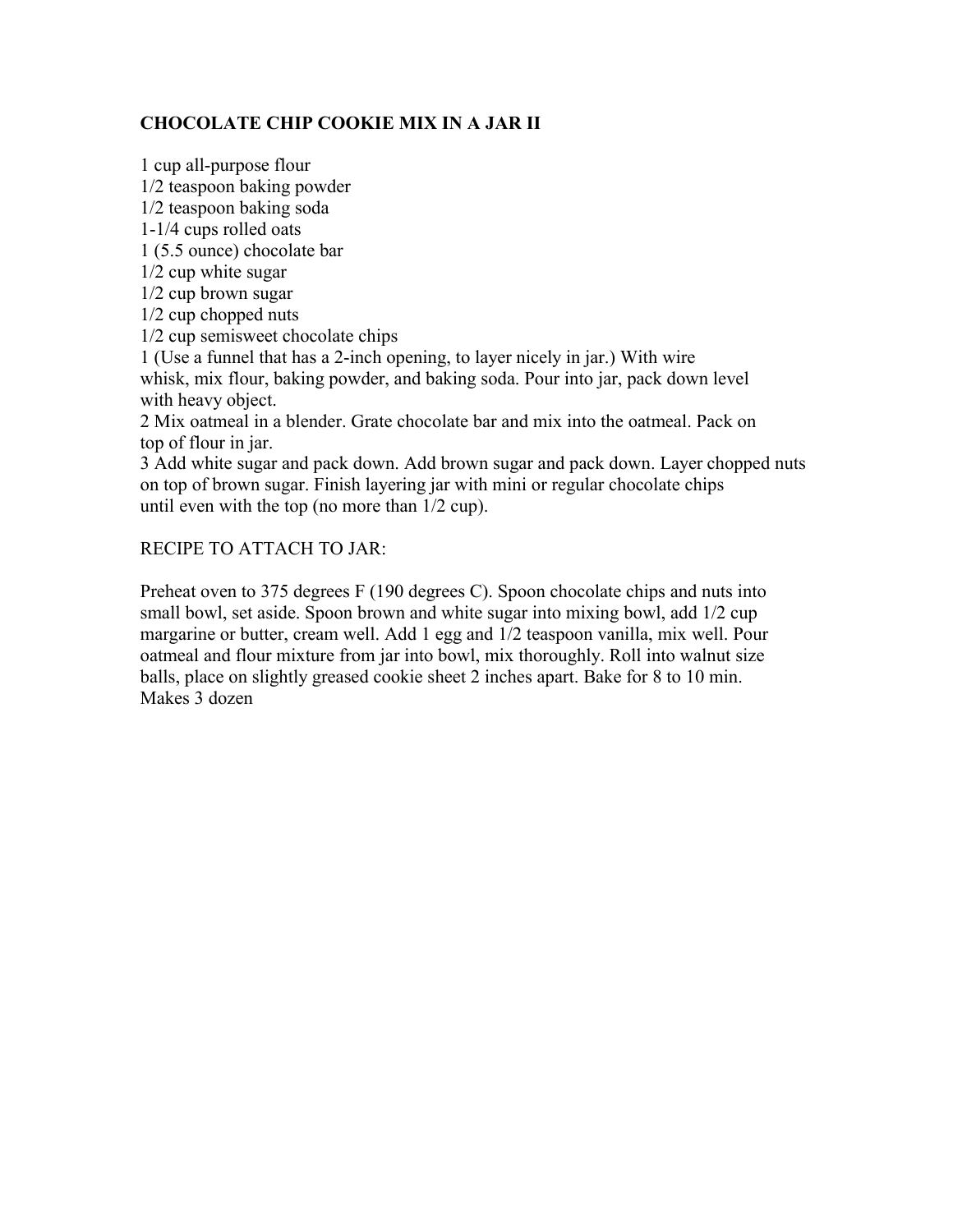# **CHOCOLATE COVERED RAISIN COOKIE MIX**

In the following recipes use only 1 quart wide mouth canning jars. Also use only Butter or Margarine DO NOT USE DIET MARGARINE it will not work in the recipe. Be sure to line your cookie sheets with parchment paper which you can find at a baking supply store, DO NOT USE WAXED PAPER of course you can also lightly grease or spray your cookie sheets with pam or whatever you desire. Store in a cool dry place away from heat so that condensation does not occur and contents do not melt and clump together.

# **Chocolate Covered Raisin Cookie mix in a Jar**

3/4 Cup Sugar

1/2 cup firmly packed dark brown sugar

1 cup chocolate covered raisins

1/2 cup milk chocolate chip morsels

1 3/4 cups flour mixed with 1 tsp. baking powder and 1/2 tsp. baking soda

Layer ingredients in order given in a quart size " wide mouth " canning jar.

Press each layer firmly in place making sure you really pack it down before you add the flour mixture, it will be a tight fit but it will work.

Attach these instructions to the jar:

Chocolate Covered Raisin Cookies

1.} Empty cookie mix into large mixing bowl..Use your hands to thoroughly blend mix.

2.} Add: 1 stick butter or margarine, softened at room temp.

1 egg, slightly beaten

1 tsp.vanilla

3.} Mix until completely blended. You will need to finish mixing with your hands.

4.} Shape into walnut sized balls. Place 2'' apart on a parchment lined cookie sheet. DO NOT USE WAXED PAPER

5.} Bake at 375\* 13 to 15 minutes until tops are very lightly browned. cool 5 minutes on baking sheet. Remove cookies to racks to finish cooling. Yeld: 2 1/2 dozen cookies.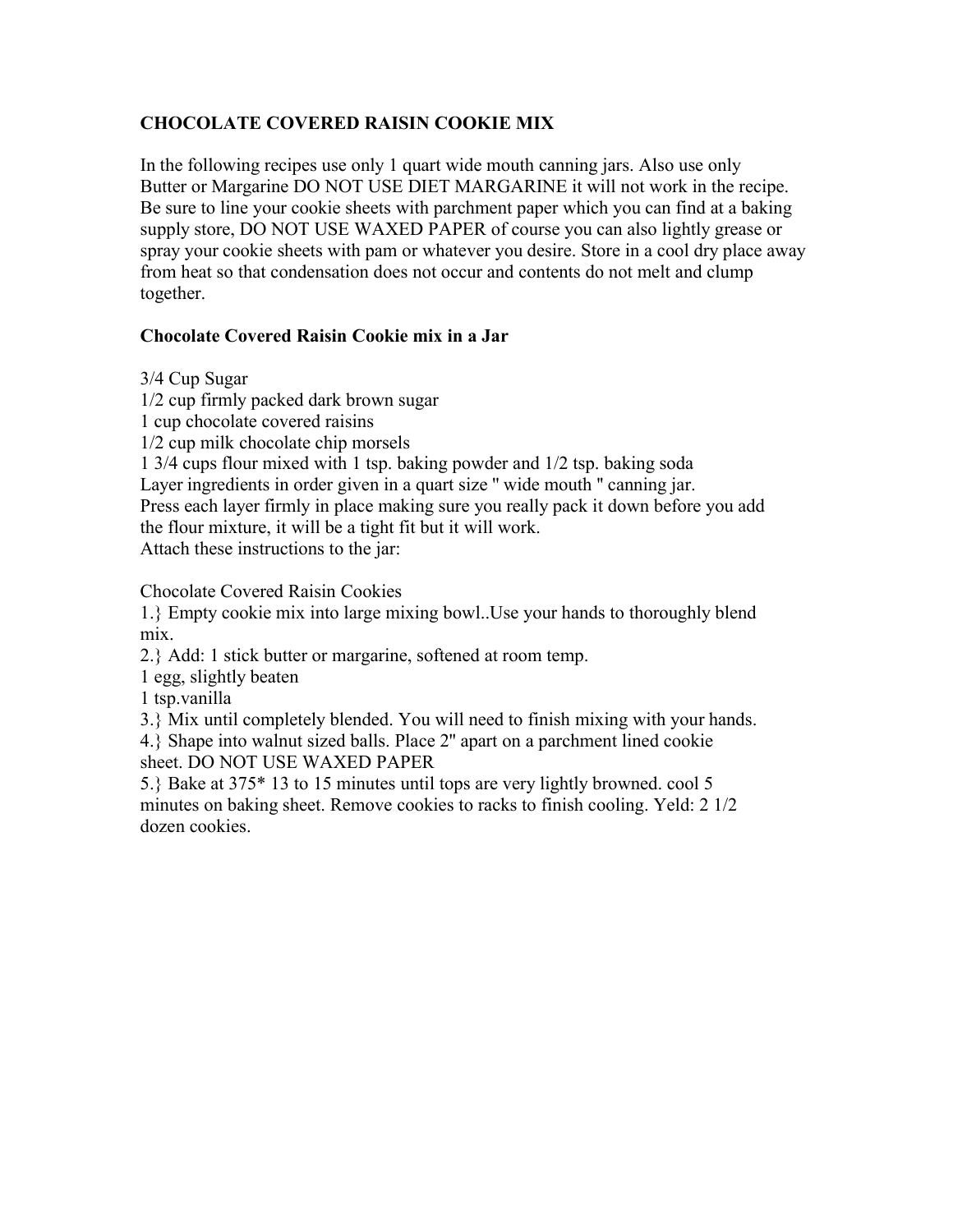# **CHOCOLATE COVERED RAISIN COOKIE MIX**

3/4 cup white sugar 1/2 cup packed brown sugar 1 cup chocolate covered raisins down before you add the flour mixture, it will be a tight fit but it will work. Instructions: 1/2 cup milk chocolate chips 1 3/4 cups flour 1 teaspoon baking powder 1/2 teaspoon baking soda Mix together the flour, baking powder and baking soda. Layer ingredients in order given in a quart size wide mouth canning jar. Press each layer firmly in place making sure you really pack it Attach instructions to the jar: Chocolate Covered Raisin Cookies: Empty cookie mix into large mixing bowl. Use your hands to thoroughly blend mix. Add 1/2 cup butter or margarine, softened at room temperature. DO NOT USE DIET MARGARINE Add 1 egg, slightly beaten and 1 teaspoon vanilla Mix until completely blended. You will need to finish mixing with your hands. Shape into walnut sized balls. Place 2 inches apart on a parchment lined cookie sheet.

DO NOT USE WAXED PAPER.

Bake at 375 degrees F (190 degrees C) 13 to 15 minutes until tops are very lightly browned. Cool 5 minutes on baking sheet.Remove cookies to racks to finish cooling. Makes 2 1/2 dozen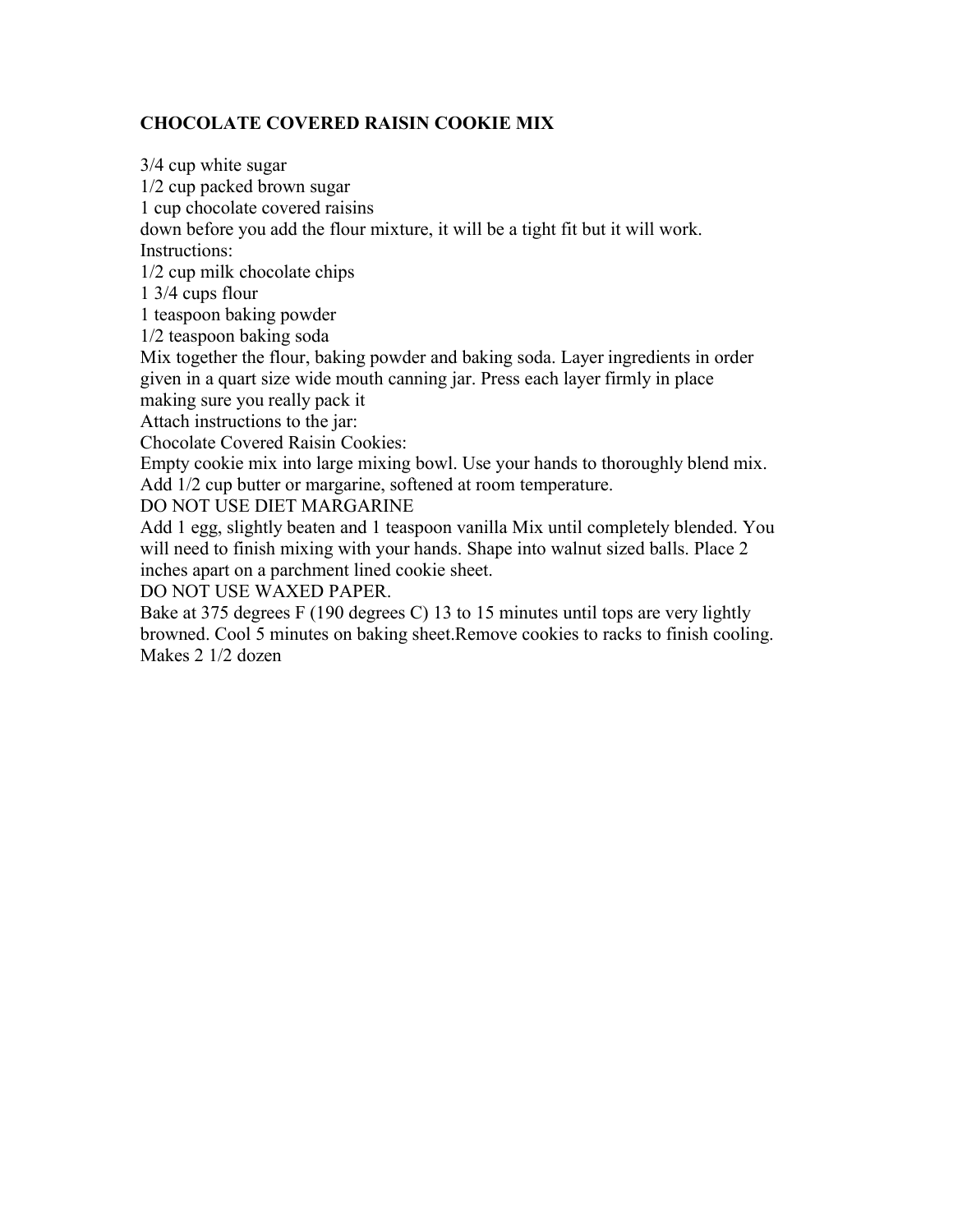## **CHOCOLATE PUDDING MIX**

2 1/2 cups instant nonfat dry milk

5 cups sugar

3 cups cornstarch

1 teaspoon salt

2 1/2 cups unsweetened cocoa

Mix all ingredients together until they are well blended. Store in a large airtight container or jar.

Attach to the jar:

To make Chocolate Pudding:

Make sure you stir mix before using - then measure out 2/3 cup of mix in a medium saucepan. Add 2 cups milk, one teaspoon vanilla and one tablespoon butter and cook over low heat stirring constantly until mixture comes to a boil. Continue cooking and stirring for one minute. Remove from heat - cool. May be placed in individual serving bowls then cooled.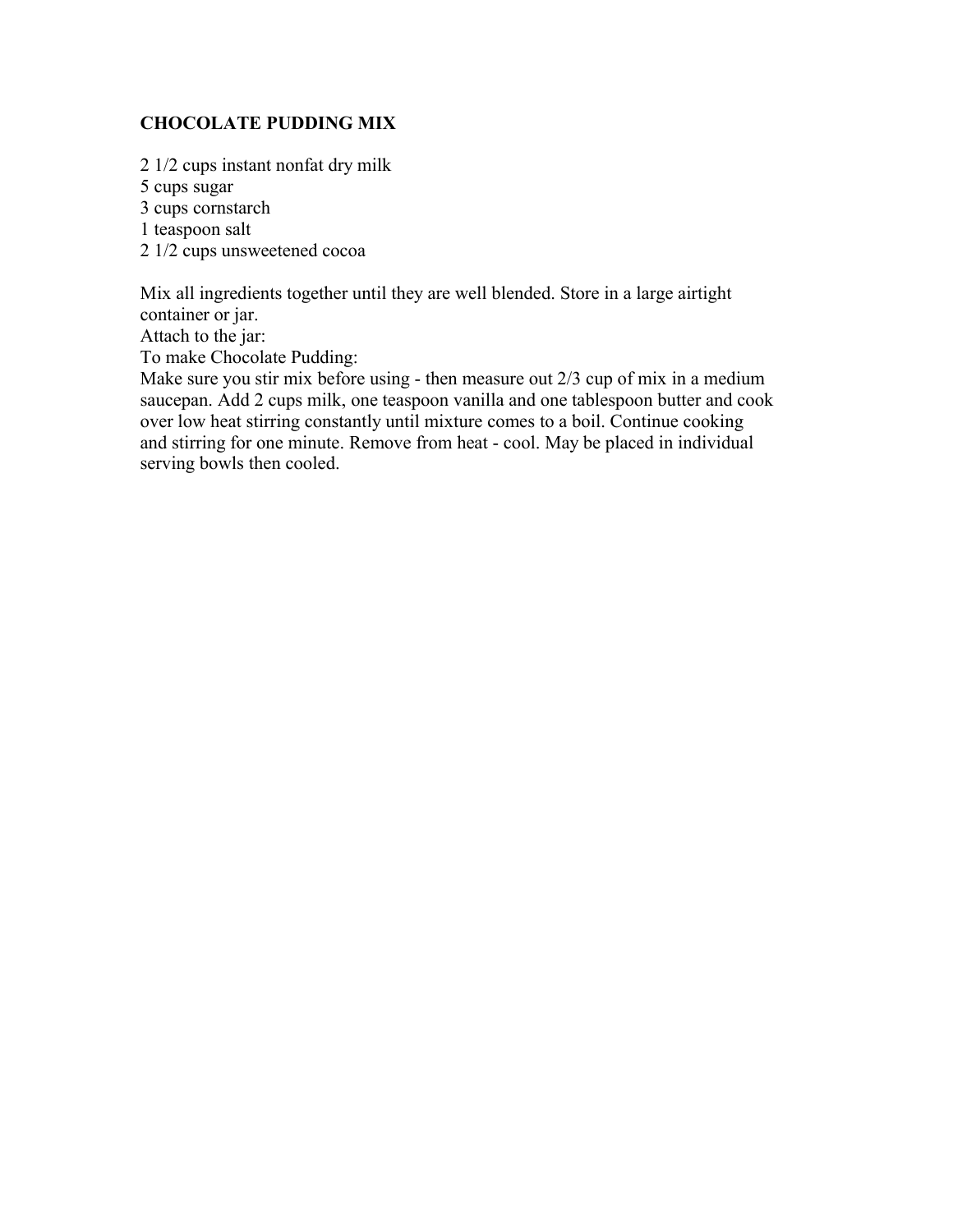### **CHOCOLATE TRUFFLE POUND CAKE**

3 cups sugar 3 cups flour 1/2 teaspoon salt 1 teaspoon baking soda 1/2 cup cocoa In a medium mixing bowl, combine the ingredients and stir with a wire whisk. Store the mix in an airtight container. To make Chocolate Truffle Pound Cake 3/4 cup butter or margarine 5 eggs 1 cup milk 1 tsp. vanilla extract 1 package CTPC mix Preheat the oven to 325 degrees. Butter an 8 to 9 cup Bundt pan. In the large bowl of an electric mixer, cream the butter until it is smooth. Add the eggs one at a time, beating after each addition. Add the milk and vanilla and beat the mixture until it is thoroughly blended. Add the CTPC mix and continue to beat for 3 minutes until smooth. Pour into prepared Bundt pan, and bake for 1 hour and 5 minutes, or until a toothpick inserted into the middle comes out clean. Cool for 25 minutes in the pan. Remove from the pan and cool on a wire rack. Serves 8.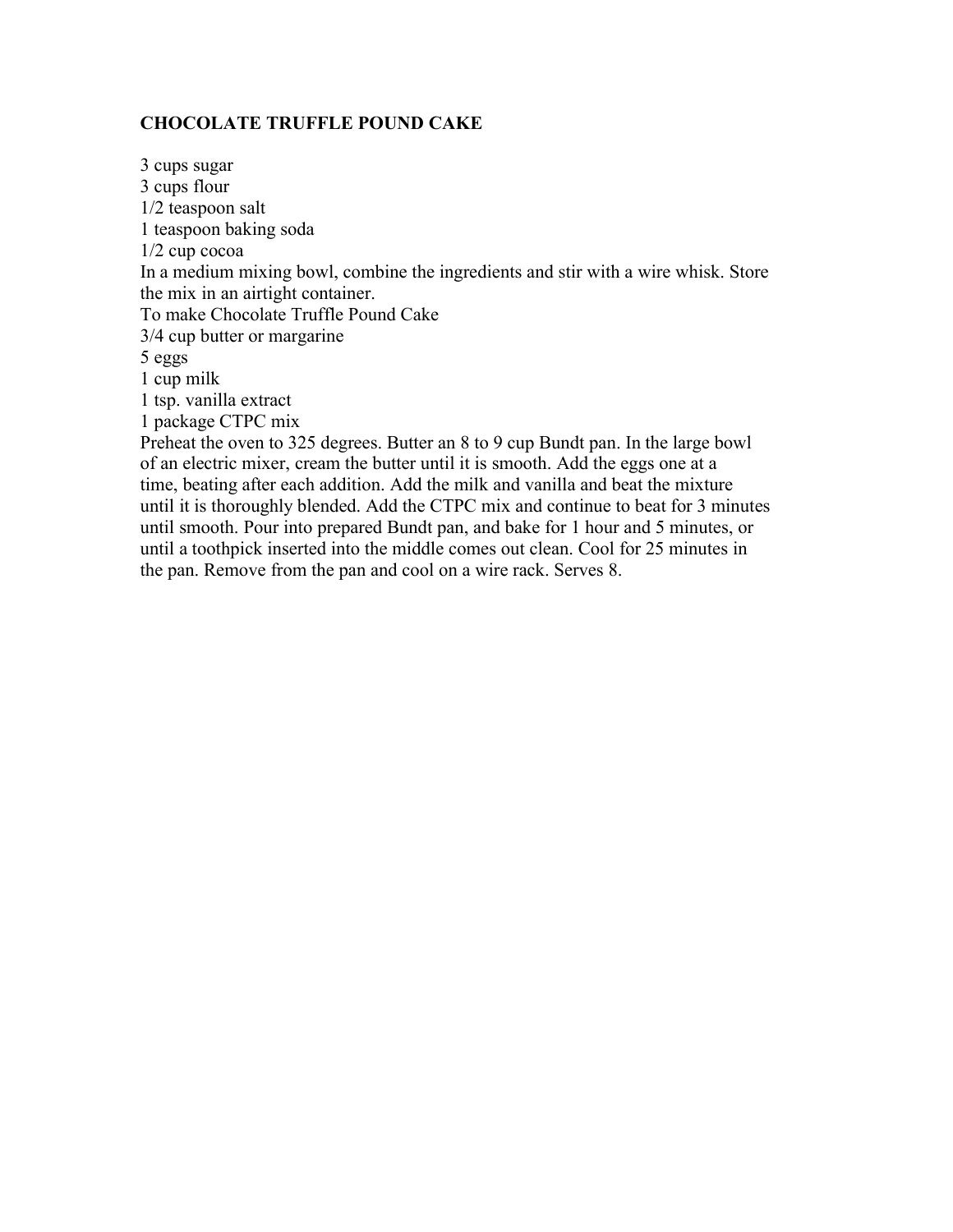# **CHUNKY CHOCOLATE COOKIE MIX IN A JAR:**

3/4 cup firmly packed dark brown sugar

1/2 cup sugar

 $1/4$  cup cocoa powder { clean inside of jar with dry paper towel after this layer }

1/2 cup chopped pecans

1 cup jumbo chocolate chip morsels

1 3/4 cups flour mixed with

1 tsp. baking soda,

1 tsp. baking powder and

1/4 tsp. salt

Layer ingredients in order in a 1 quart wide mouth canning jar. Make sure you pack all down firmly before adding the flour mixture it will be a tight fit.

Instructions to attach to jar:

1.} Empty jar of cookie mix into a large mixing bowl. Use your hands to thoroughly blend mix.

2.} Add: 1 1/2 sticks butter or margarine softened at room temp.

1 egg, slightly beaten

1 tsp. vanilla

3.} Mix until completely blended. The dough is sticky. you will need to finish mixing with your hands.

4.} Shape into walnut size balls and place 2''inches apart on parchment lined baking sheets, DO NOT USE WAXED PAPER

5.} Bake at 350\* for 11 to 13 minutes . Cool 5 minutes on baking sheet. Remove to racks to finish cooling. Makes 3 dozen cookies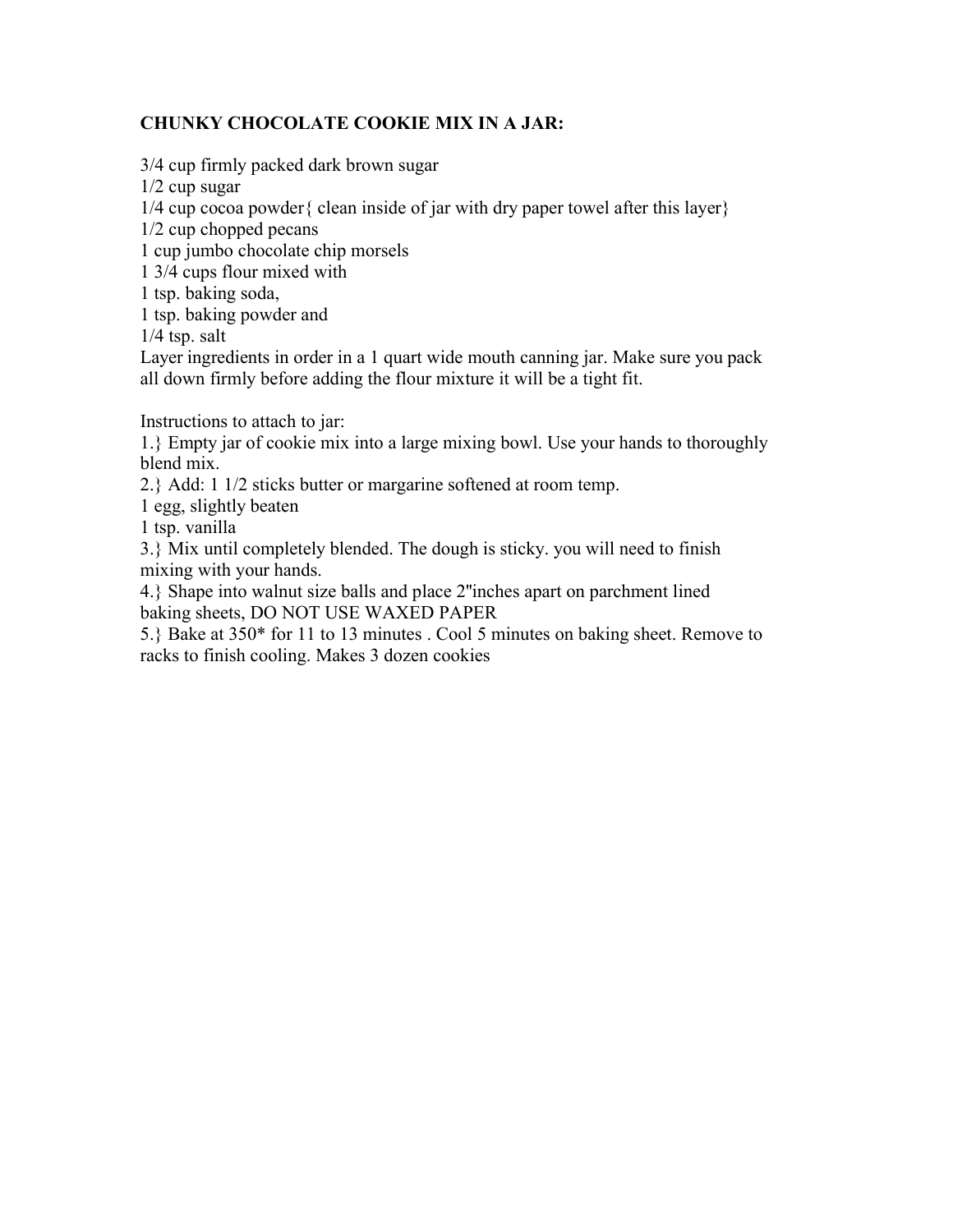#### **CIDER BEETLES**

6 oranges brown sugar cinnamon sticks whole allspice whole cloves

Cut in half crosswise and scoop out pulp from 6 oranges. Place orange peel, cut side up on wire rack on baking sheet. Bake in 250 degree gas oven 2 hours or until dry and hard. Cool. Pack firmly into orange halves, mounding slightly, 1 pound brown sugar (about 2 1/4 cups). Arrange in sugar, pressing in slightly, to resemble beetle: 24 lg. whole allspice berries 12 short cinnamon sticks 96 whole cloves Cover tightly with plastic wrap. To use: Unwrap cider bug and drop into 1 1/2 quart apple cider in saucepan. Simmer over low flame 30 minutes. If desired, add 1/4-1/2 cup brandy. Heat well. Remove orange peel and spices before serving. Makes about 8 servings, 6 ounces each. Nestle a Cider Bug in shredded cellophane in the bowl of a ladle as a gift for a neighbor. Add a bow and greenery at the top of the handle.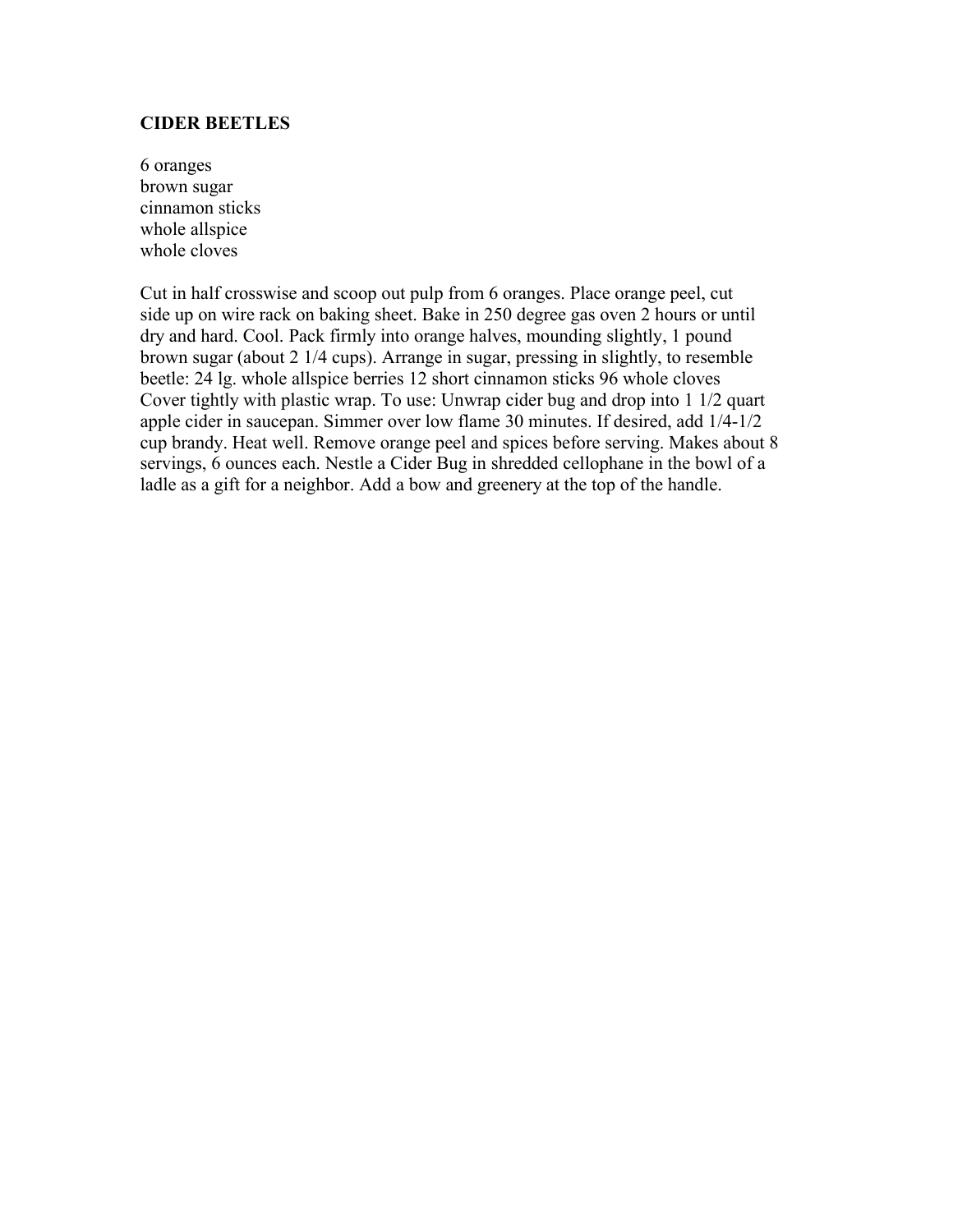#### **CIDER SPICE BUNDLE**

6 whole cloves

6 whole allspice berries

1 tsp dried orange rind

1 cinnamon stick, crushed

Cut two 4-inch squares of cheesecloth, place 1 on top of each other. Place cloves, allspice berries, orange rind and cinnamon on top, pull up corners and tie into bundle with string. Place in jar or mug. Makes 1 bundle, enough for 2 cups cider or apple juice.

To make: Pour 2 cups cider or apple juice in saucepan or microwaveable container. Place Cider Spice Bundle in cider. Heat just until boiling. Serve hot.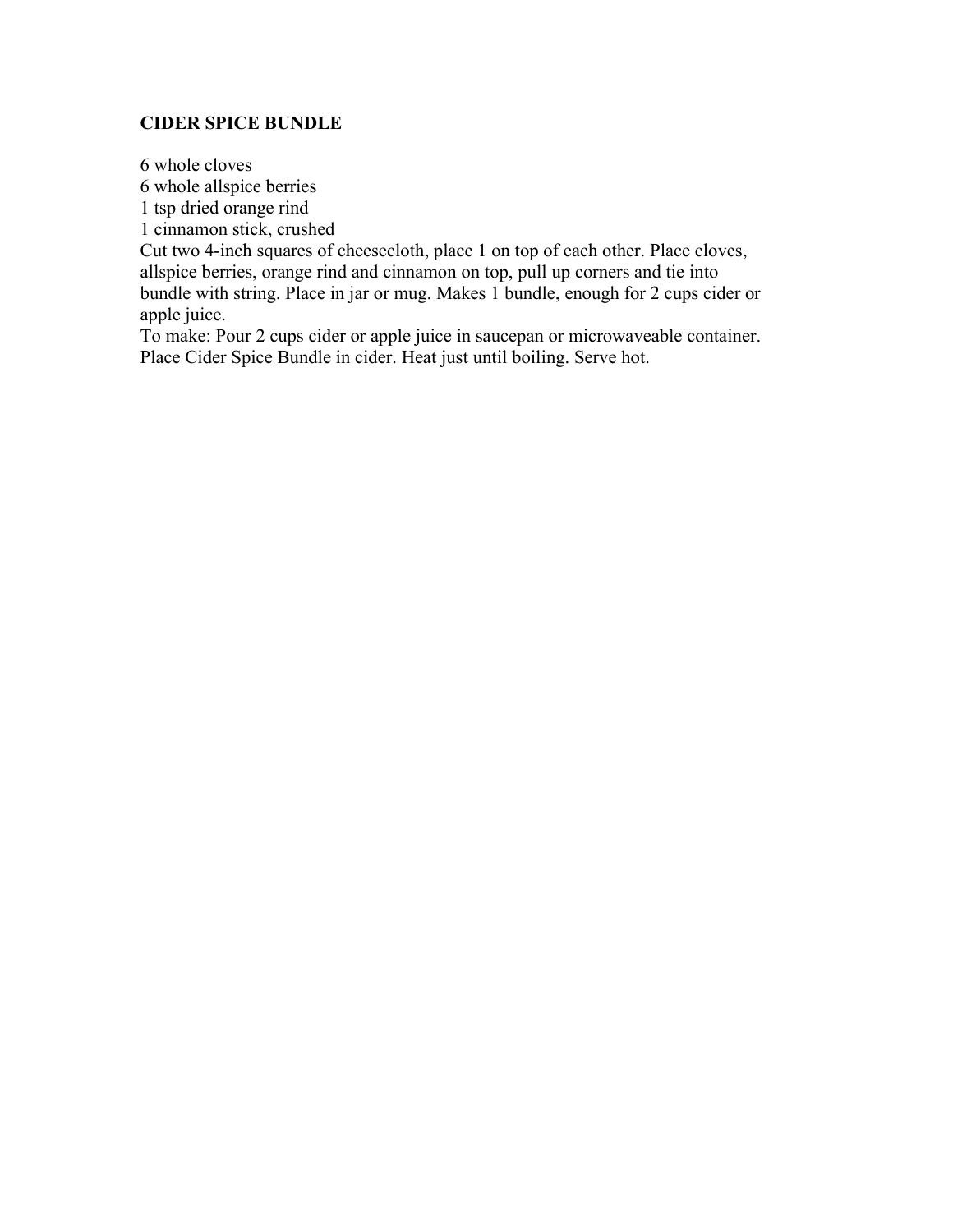#### **CINNAMON PANCAKE MIX**

3 cups all-purpose flour

3 Tblsp. sugar

2 Tblsp. baking powder

4-1/2 tsps. ground cinnamon

 $1-1/4$  tsp. salt

In brown bag or 1 quart jar, combine all ingredients; seal bag or jar, adding dried fruits (apples are especially good!) if necessary to fill small gaps.

Attach this to the Jar:

In medium bowl, combine 3/4 c. milk, 1 egg, and 2 T. salad oil. With fork, blend in 1-1/3 c. pancake mix until moistened but still lumpy. Cook on lightly greased griddle or skillet. Makes about 10 5" pancakes.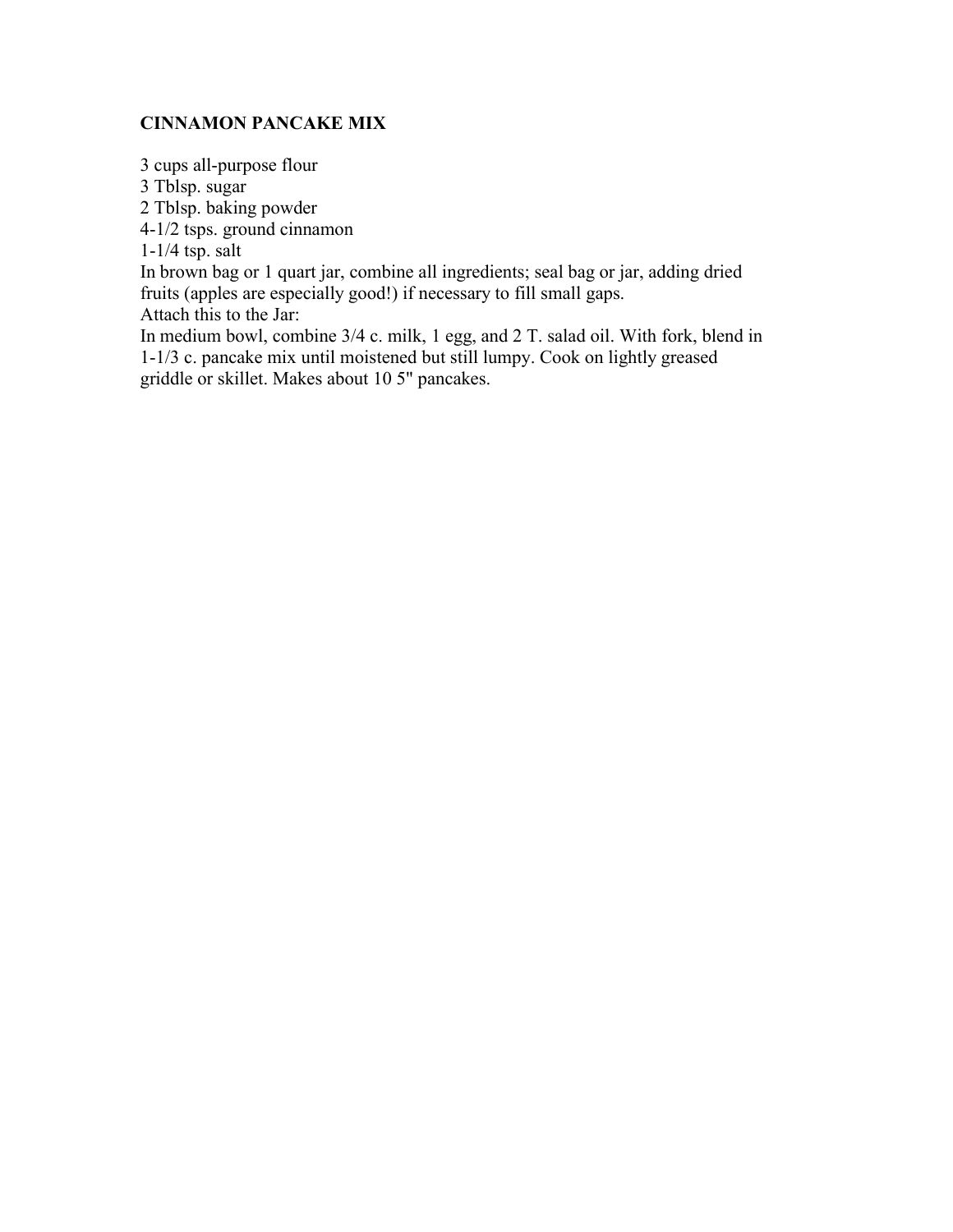# **CINNAMON SUGAR**

1/4 cup granulated sugar 4 tsp cinnamon Spice bottle with shaker lid Stir sugar with cinnamon. Place funnel over spice bottle; carefully pour in cinnamon sugar. Makes 1/4 cup. Attach instructions to jar: Sprinkle about 1 teaspoon on hot buttered toast or as desired on cappuccino.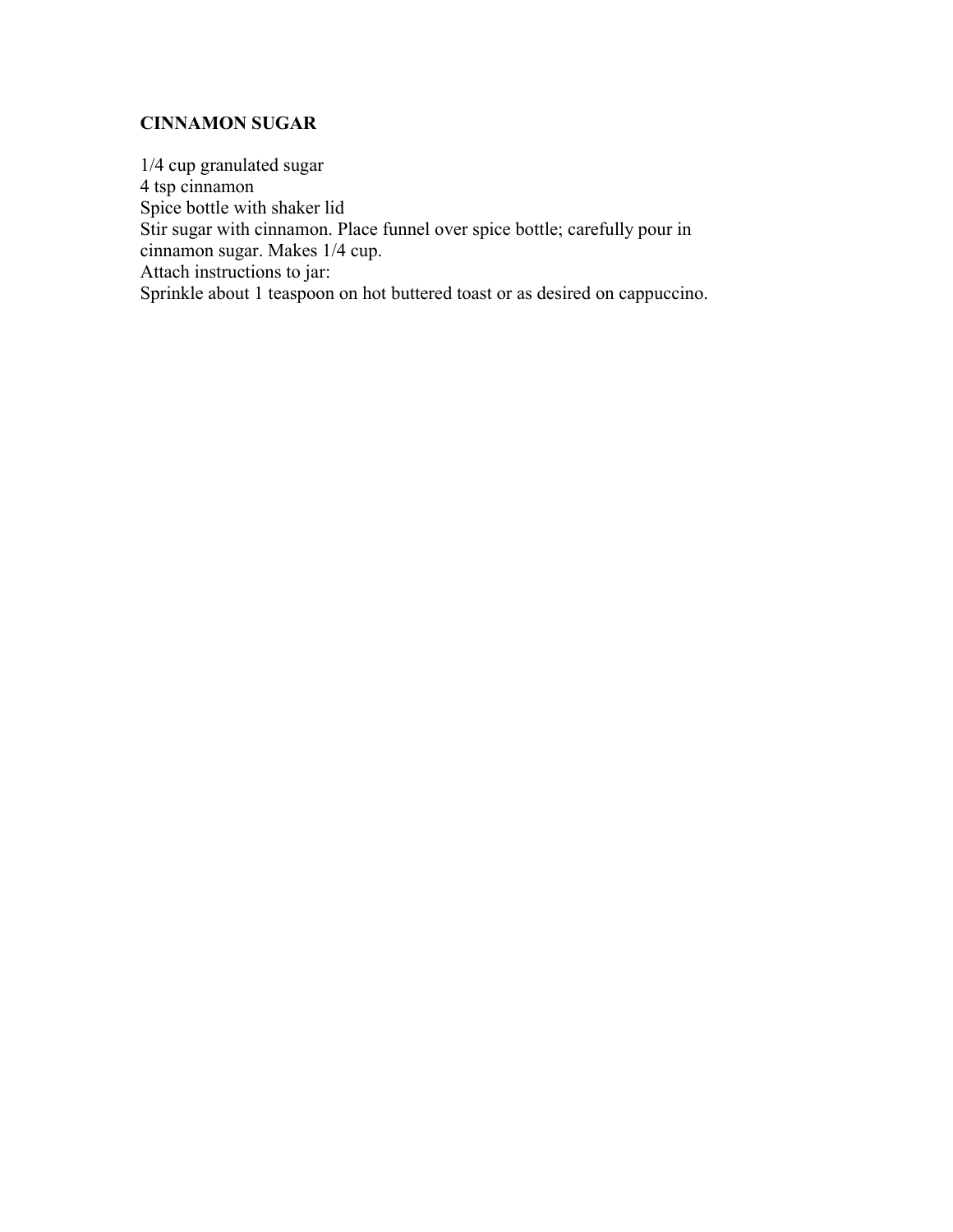# **CLASSIC BUTTERMILK BISCUIT MIX**

This makes for light, tender biscuits. Make sure your baking powder is fresh (check the date on the can) and don't twist the biscuit cutter around as you cut - the biscuits will topple when they bake.

Makes about 2 3/4 lbs. dry mix

7 cups unbleached all-purpose flour

1 cup cake or pastry flour

1 cup Saco buttermilk powder

4 teaspoons salt

4 teaspoons sugar

4 tablespoons double acting baking powder

4 teaspoons baking soda

1 1/2 cups (12 ounces) shortening

1/2 cup (4 ounces) unsalted butter

Place all purpose flour, pastry flour, buttermilk powder, salt, sugar, baking powder and baking soda in a large bowl. Whisk to combine dry ingredients. Cut in the shortening and butter to form a coarse, crumbly mixture. You can also do this in a large food processor - do it in two half batches - pulsing the processor to cut the fat into the flour. Store in jar.

ATTACH INSTRUCTIONS TO JAR:

To make biscuits:

3 cups biscuit mix

3/4 - 1 cup ice water

Preheat oven to 425 F.

Each batch makes 10-12 2-inch biscuits

Place three cups of biscuit mix in a medium sized bowl. In a well in the center, stir in almost all the ice water. Form a soft dough by briskly stirring with a fork, adding reserved ice water if required. Gently knead on a lightly floured board about 8 times - do not overwork dough. Roll or pat out to a thickness of 1/2 inch.

Cut into rounds (2 to 2 1/2 inches). Place on un-greased baking sheet and bake until lightly golden brown - about 12 minutes. Brush generously with melted butter or lightly with cream or milk before baking. Bake until lightly golden - about 10- 12 minutes. Serve hot.

These can also be patted into an 8 inch square baking pan or a 9 inch cast iron pan. Bake until golden, then cut into squares.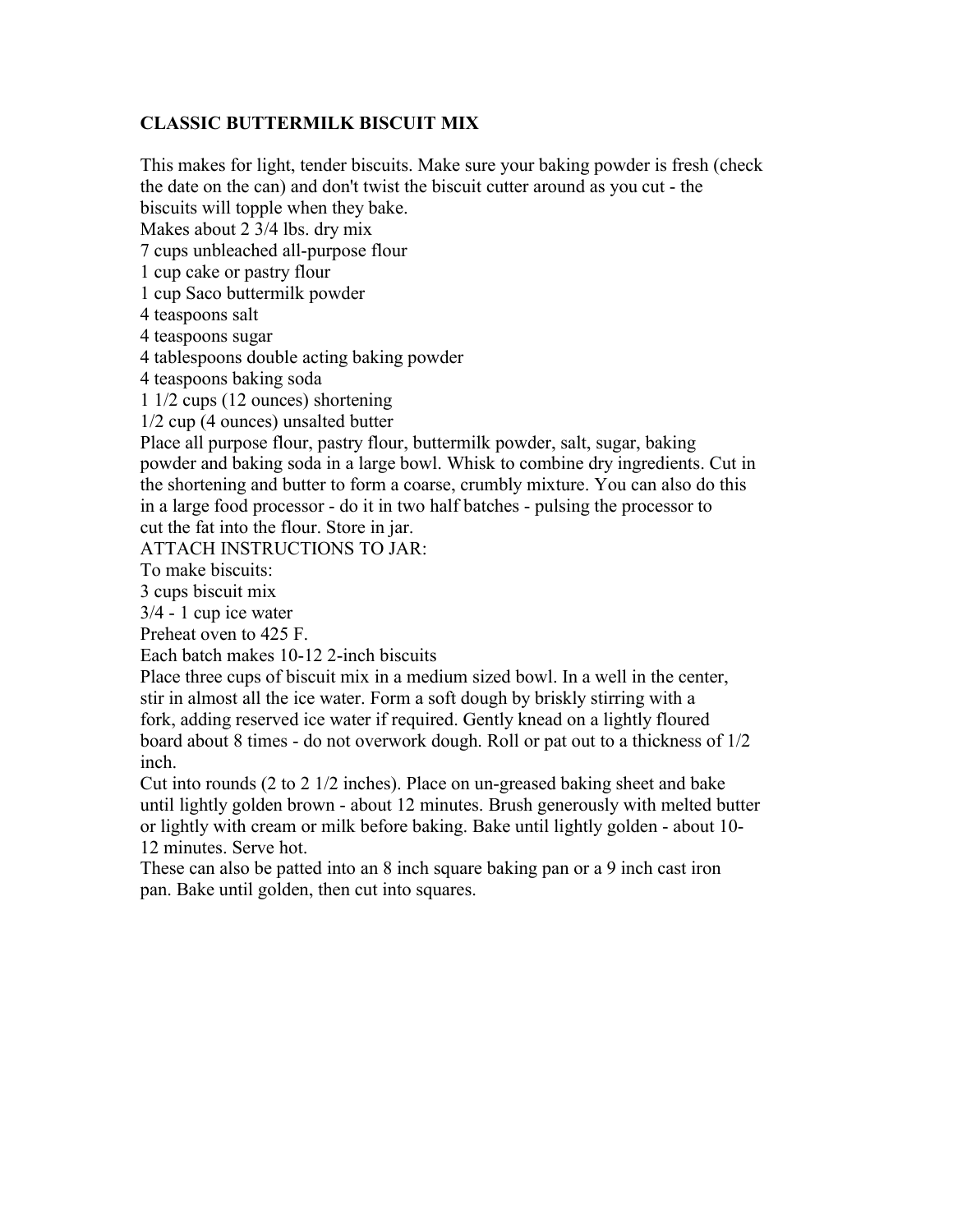# **COBBLER MIX**

1 cup all-purpose flour 1 tsp. baking powder 1 cup sugar 1 tsp. powdered vanilla Combine and blend the ingredients in a small bowl. Store in an airtight container. Attach this to the Jar Berry Cobbler 4 cups fresh berries (blueberries, raspberries or boysenberries) 1/4 cup orange juice 1/4 cup sugar 1 tsp. cinnamon 1 cup unsalted butter, melted 1 egg 1 package Cobbler Mix Preheat oven to 375 degrees F. In large mixing bowl combine berries, juice, sugar and cinnamon. Place berries in a 13x9-inch pan. In small mixing bowl blend the butter with the egg. Add the Cobbler Mix  $\&$  stir until the mixture sticks together. Drop the cobbler topping by tablespoonfuls on top of the berry filling. Bake for 35

to 45 minutes or until the topping is golden brown and the filling is bubbling. Allow to cool for 15 minutes before serving.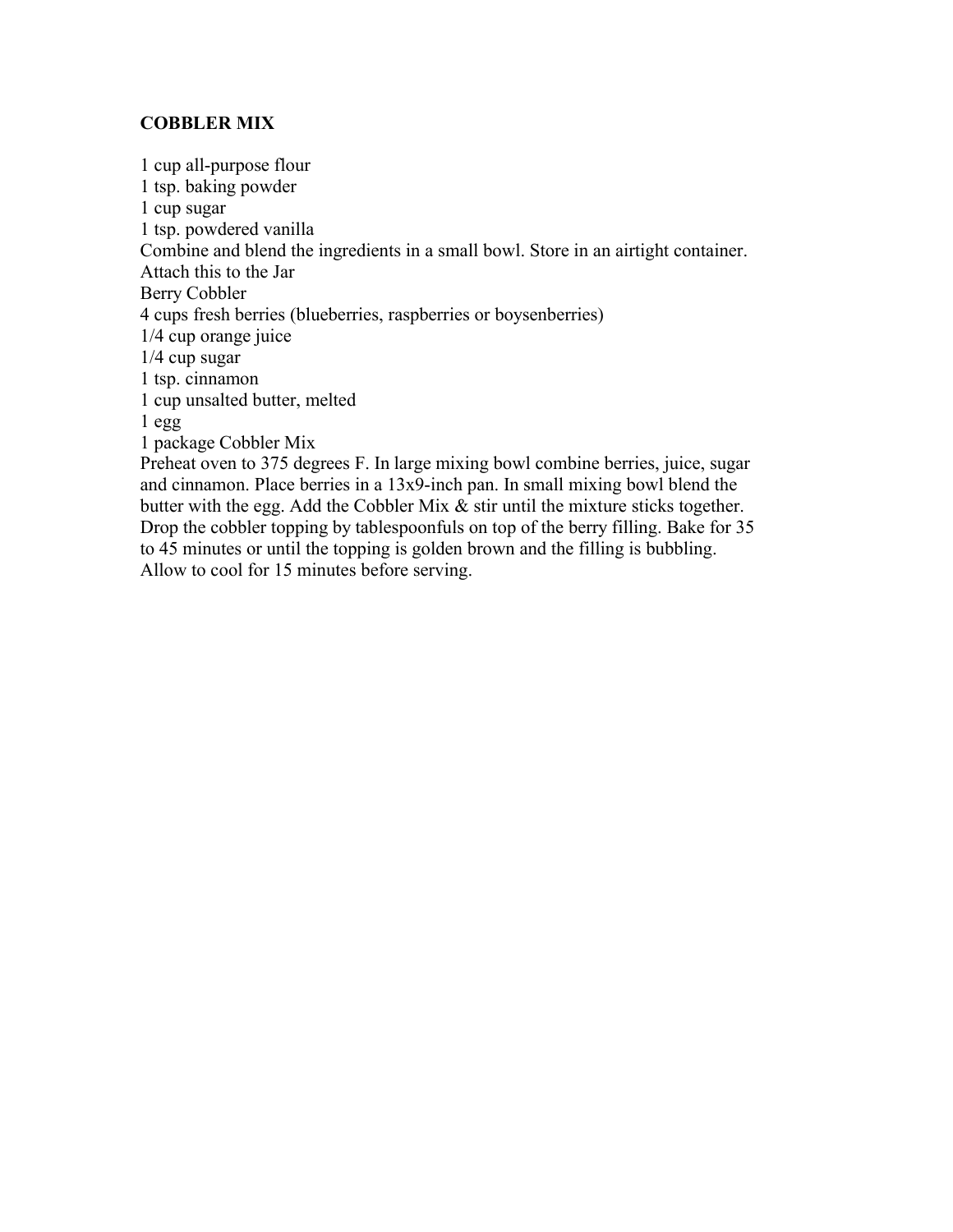# **COCOA PEANUT BUTTER COOKIE MIX**

1 cup packed brown sugar

1 1/2 cups packed confectioners' sugar

3/4 cup cocoa

1 1/2 cups all-purpose flour

1 teaspoon baking powder

1/4 teaspoon salt

In a separate bowl, mix together the flour, baking powder and salt. Layer ingredients in order given in a 1 quart ''wide mouth'' canning jar. Clean the inside of the jar with a dry paper towel after adding the confectioners' sugar and after adding the cocoa powder. Be sure to pack everything down firmly before adding the flour mixture, it will be a tight fit.

Instructions to attach to Jar:

To make Cocoa Peanut Butter Cookies:

Empty jar of cookie mix into large mixing bowl. Use your hands to thoroughly blend mix. Add: 1/2 cup butter or margarine, softened at room temperature.

DO NOT USE DIET MARGARINE.

Add 1/2 cup creamy peanut butter, 1 egg, slightly beaten, and 1 teaspoon of vanilla. Mix until completely blended. You will need to use your hands to finish mixing. Shape into walnut sized balls and place 2 inches apart on a parchment lined baking sheets.

DO NOT USE WAXED PAPER.

Press balls down with a fork. Bake at 350 degrees F (175 degrees C) for 9 to 11 minutes until edges are browned. Cool 5 minutes on baking sheet then transfer to a cooling rack to finish cooling. Makes 3 dozen cookies.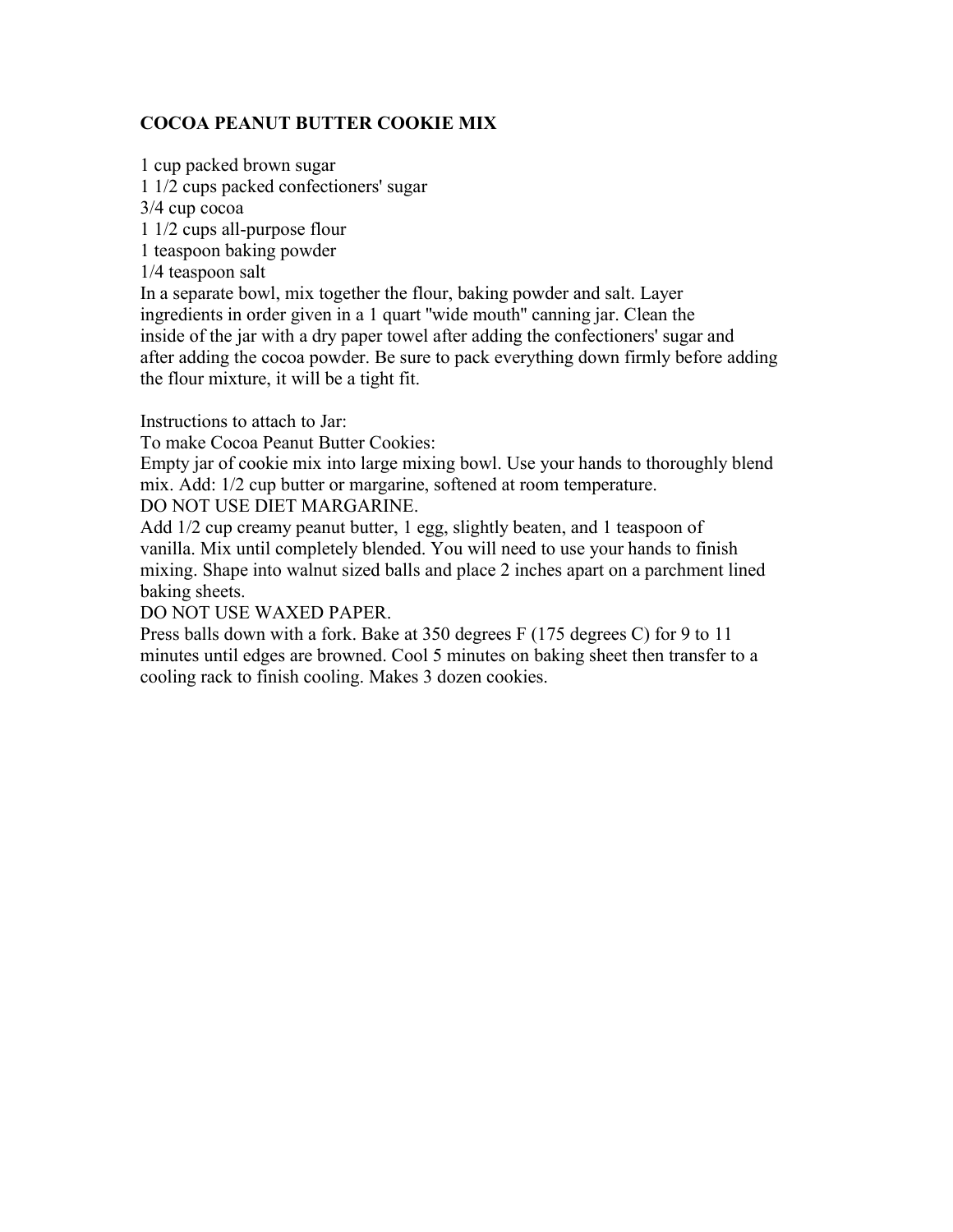# **CORNBREAD**

1 cup Master Mix 1 cup cornmeal 2 tablespoons sugar Blend dry ingredients thoroughly and place in jar. Attach this to the Jar: 1 egg, beaten 2/3 cup milk Combine beaten egg and milk; stir into dry ingredients. Pour into greased 8-inch square pan. Bake at 425oF for 25 to 30 minutes. Makes 9 pieces.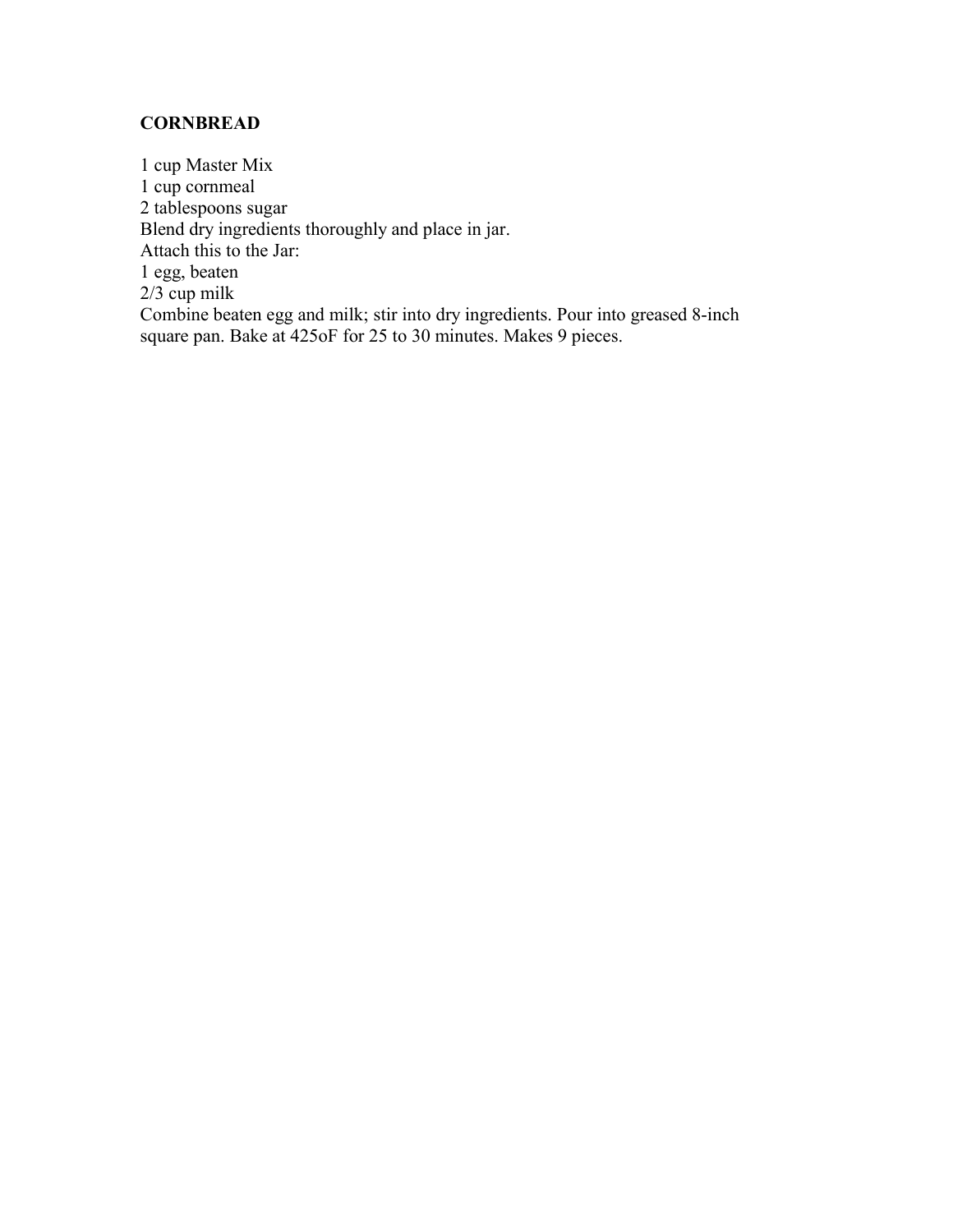### **CORN BREAD MIX**

1 cup yellow corn meal 1 cup flour 1/4 cup sugar (optional) 4 tsp. baking powder  $1/2$  tsp. salt Sift together all ingredients and store in a plastic bag, at room temperature. Makes 1 package. Attach this to the Jar: Pour package of mix into a bowl. Add 1 egg, 1 cup milk, and 4 Tbsp. softened shortening. Beat until smooth (about 1 minute with egg beater). Pour batter into a greased 8x8x2 inch baking pan. Bake at 425 degrees for 20-25 minutes or until knife inserted at the center comes out clean. Fill greased muffin cups 2/3 full with batter. Bake at 425 degrees for 15-20 minutes.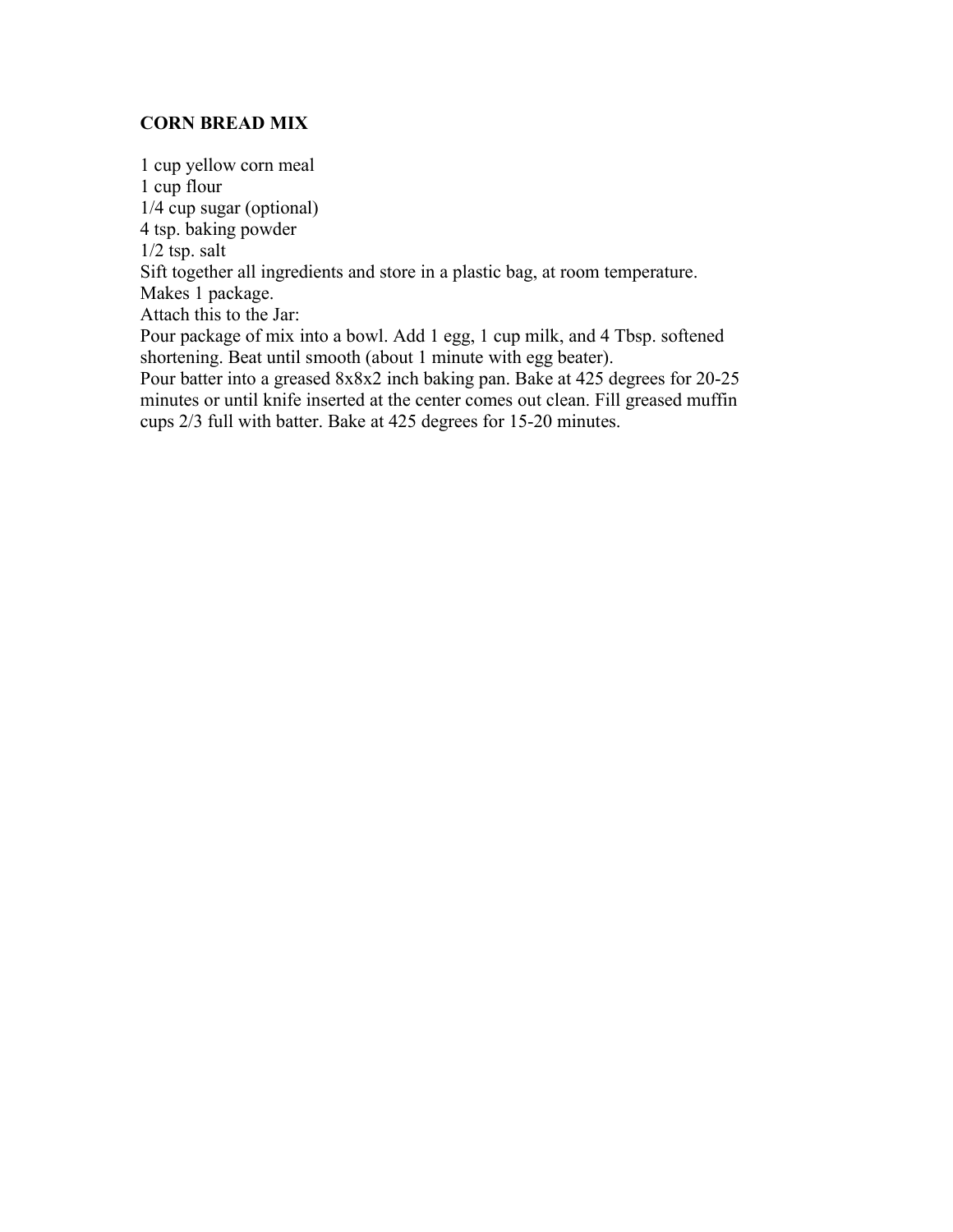# **COUNTRY OATMEAL COOKIES**

3/4 cup white sugar 3/4 cup packed brown sugar 1 cup rolled oats 1 1/2 cups all-purpose flour 1 1/2 teaspoons baking powder 1/2 teaspoon salt 1 cup semisweet chocolate chips 1 cup chopped walnuts (optional) Using a 1 quart or 1 liter jar, layer in the ingredients in the order given. Pack down the jar after each addition. Put the lid on, and cover with an 8 inch circle of fabric. Secure the fabric over the lid using a rubber band, then cover the rubber band by tying a nice piece of ribbon or raffia around the lid. Attach a tag to the ribbon with the following instructions: Preheat oven to 350 degrees F (175 degrees C). In a medium bowl, cream together 3/4 cup of softened butter, with 2 eggs and 1 teaspoon of vanilla. Add the entire

contents of the jar, and mix by hand until combined. Drop dough by heaping spoonfuls onto an unprepared cookie sheet. Bake for 12 to 15 minutes in the preheated oven. Makes 2 dozen.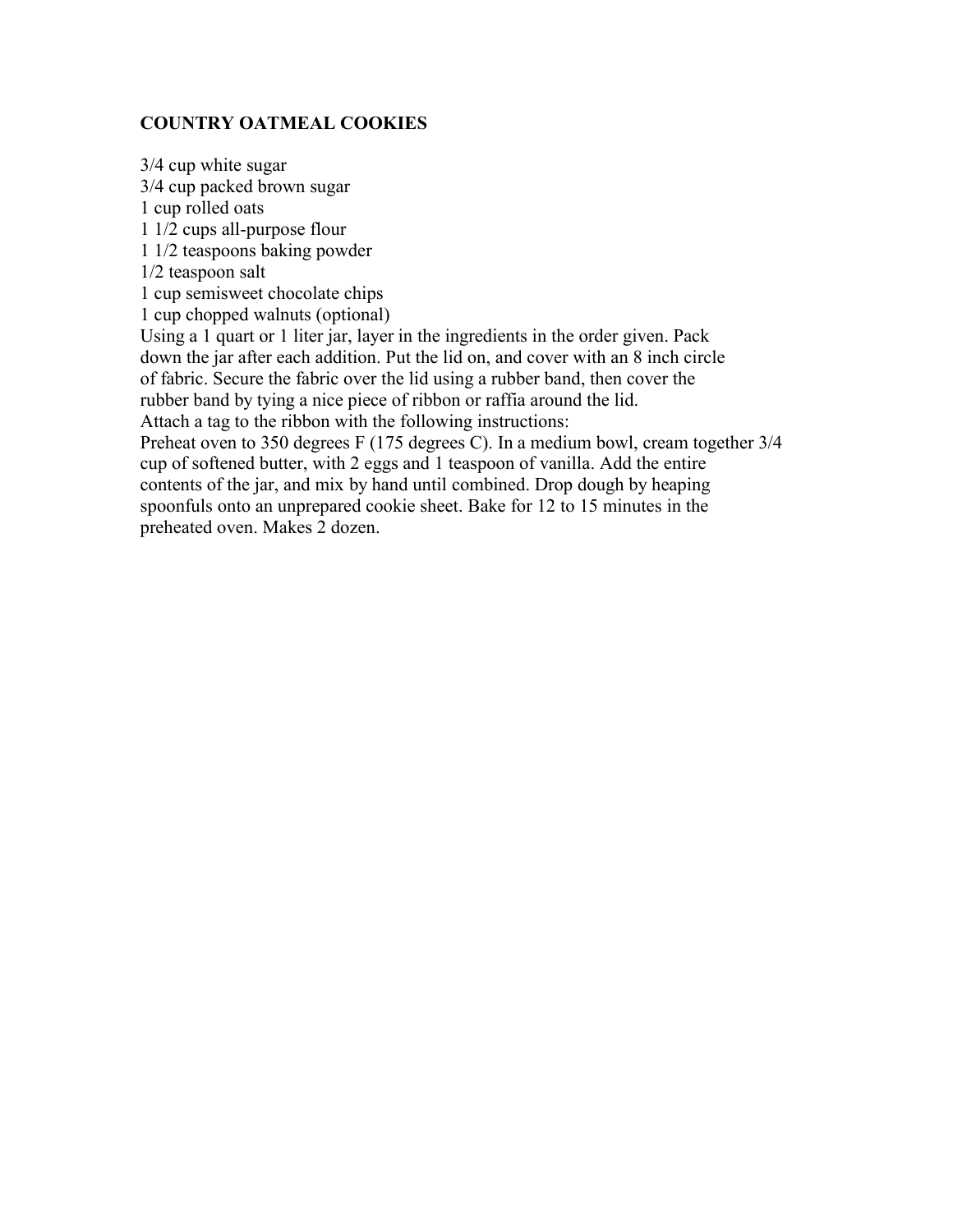# **COWBOY COOKIE MIX IN A JAR**

1/2 cup firmly packed brown sugar 1/2 cup sugar 1/2 cup chopped pecans 1 cup chocolate chips 1 1/3 cups flour mixed with 1 tsp baking powder, 1 tsp baking soda and 1/4 tsp salt Layer ingredients in order given in a 1 quart wide mouth caning jar. press each layer firmly in place before adding next ingredient. Attach instructions to the jar: 1. Empty jar of cookie mix into a large mixing bowl, blend mix together

2. Add:

1 stick butter melted

1 1/3 cups quick oats

1 egg slightly beaten

1 tsp vanilla

3. Mix until completely blended

4. Shape into balls the size of walnuts place 2 inches apart on sprayed baking sheets

5. Bake at 350 degrees for 11 to 13 minutes until edges are lightly browned . cool 5 minutes on baking sheet. remove cookies to racks to finish cooling. makes 3 dozen cookies.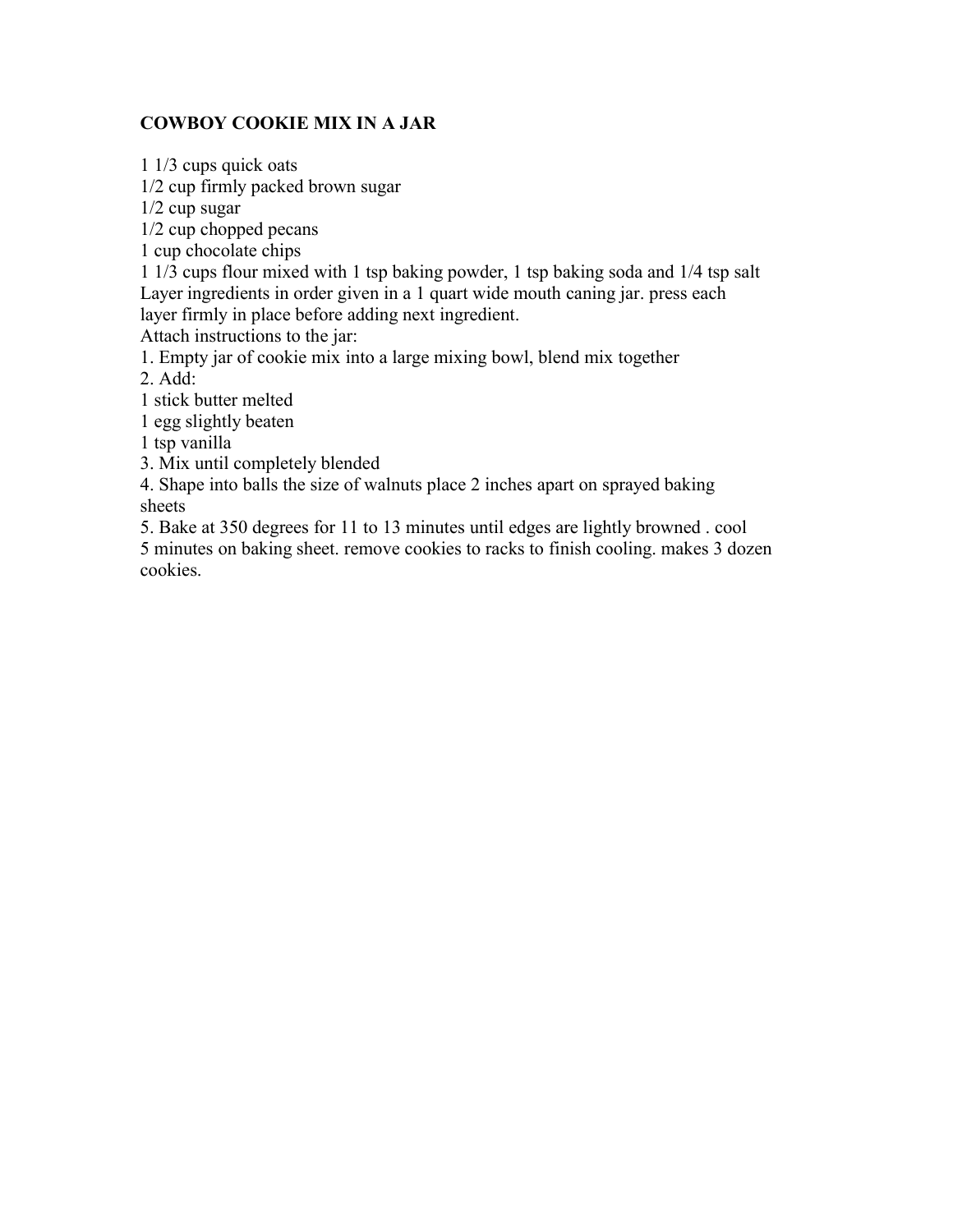### **CRANBERRY HOOTYCREEKS**

5/8 cup all-purpose flour 1/2 cup rolled oats 1/2 cup all-purpose flour 1/2 teaspoon baking soda 1/2 teaspoon salt 1/3 cup packed brown sugar 1/3 cup white sugar 1/2 cup dried cranberries 1/2 cup white chocolate chips 1/2 cup chopped pecans Layer the ingredients in a 1 quart or 1 liter jar, in the order listed.

Attach a tag with the following instructions:

Cranberry Hootycreeks

1. Preheat oven to 350 degrees F (175 degrees C). Grease a cookie sheet or line with parchment paper. 2. In a medium bowl, beat together 1/2 cup softened butter, 1 egg and 1 teaspoon of vanilla until fluffy. Add the entire jar of ingredients, and mix together by hand until well blended. Drop by heaping spoonfuls onto the prepared baking sheets. 3. Bake for 8 to 10 minutes, or until edges start to brown. Cool on baking sheets, or remove to cool on wire racks. Makes 18 cookies.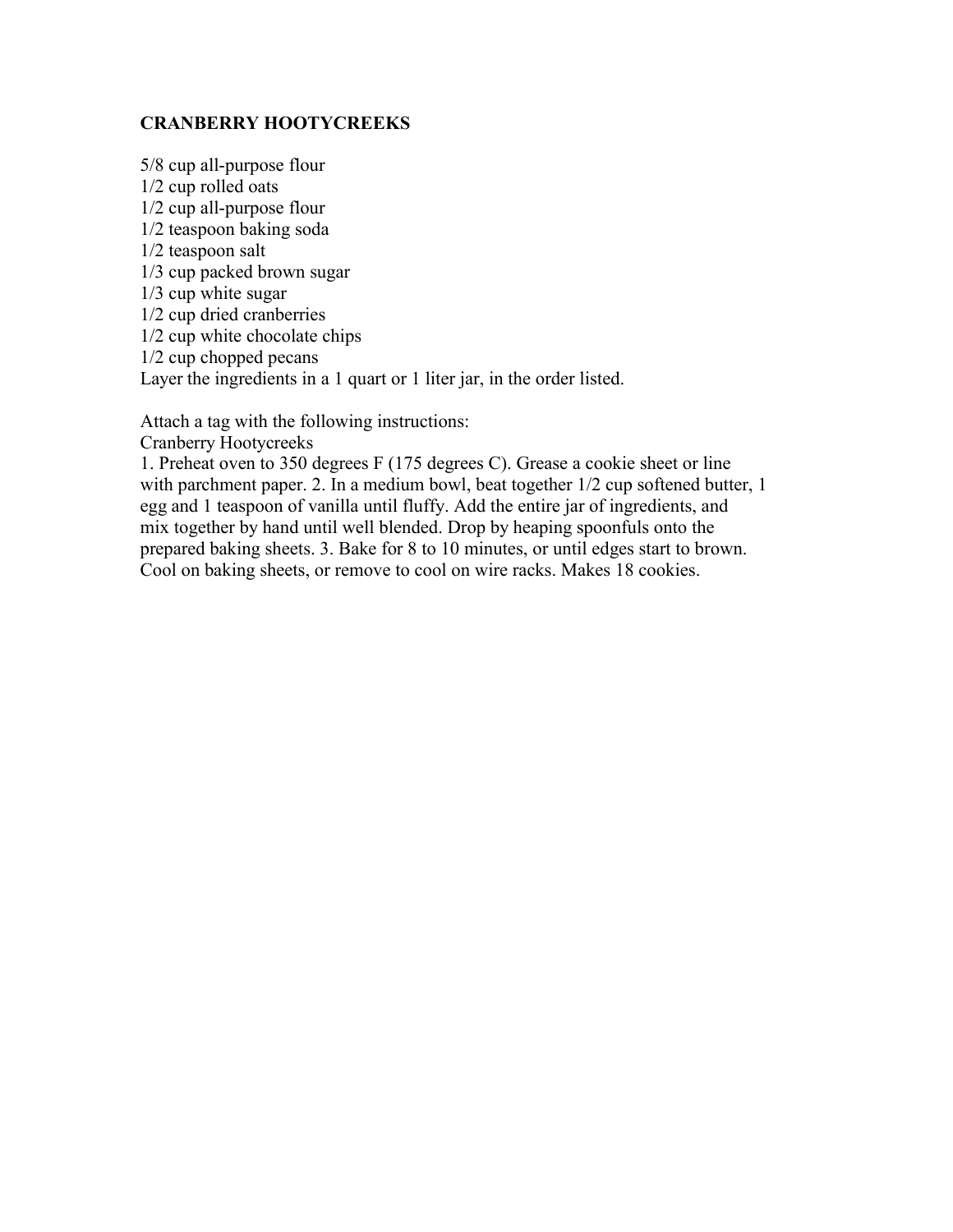### **CRAZY CAKE MIX IN A JAR**

2 cups flour 2/3 cup Cocoa Powder 3/4 tsp. Salt 1 1/2 tsp. Baking Powder 1 1/3 cups Sugar In a large bowl, combine flour, salt, cocoa powder & baking powder. Layer ingredients in jar in order given in a 1 quart canning jar. It is helpful to tap jar lightly on a padded surface (towel on counter) as you layer the ingredients to make all ingredients fit neatly. Use scissors to cut a 9 inch-diameter circle from fabric of your choice. Center fabric circle over lid and secure with a rubber band. Tie on a raffia or ribbon bow to cover the rubber band. Attach a card with the following directions: Attach to the jar: Ingredients for Crazy Cake: 3/4 cup Vegetable Oil 2 tsp. Vinegar 1 tsp. Vanilla 2 cups Water Stir cake ingredients together using a wire whisk or fork, making certain that all ingredients are completely mixed together. Bake at 350 degrees F for 35 minutes. Frost as desired or serve sprinkled with powdered sugar, with fresh fruit on the side.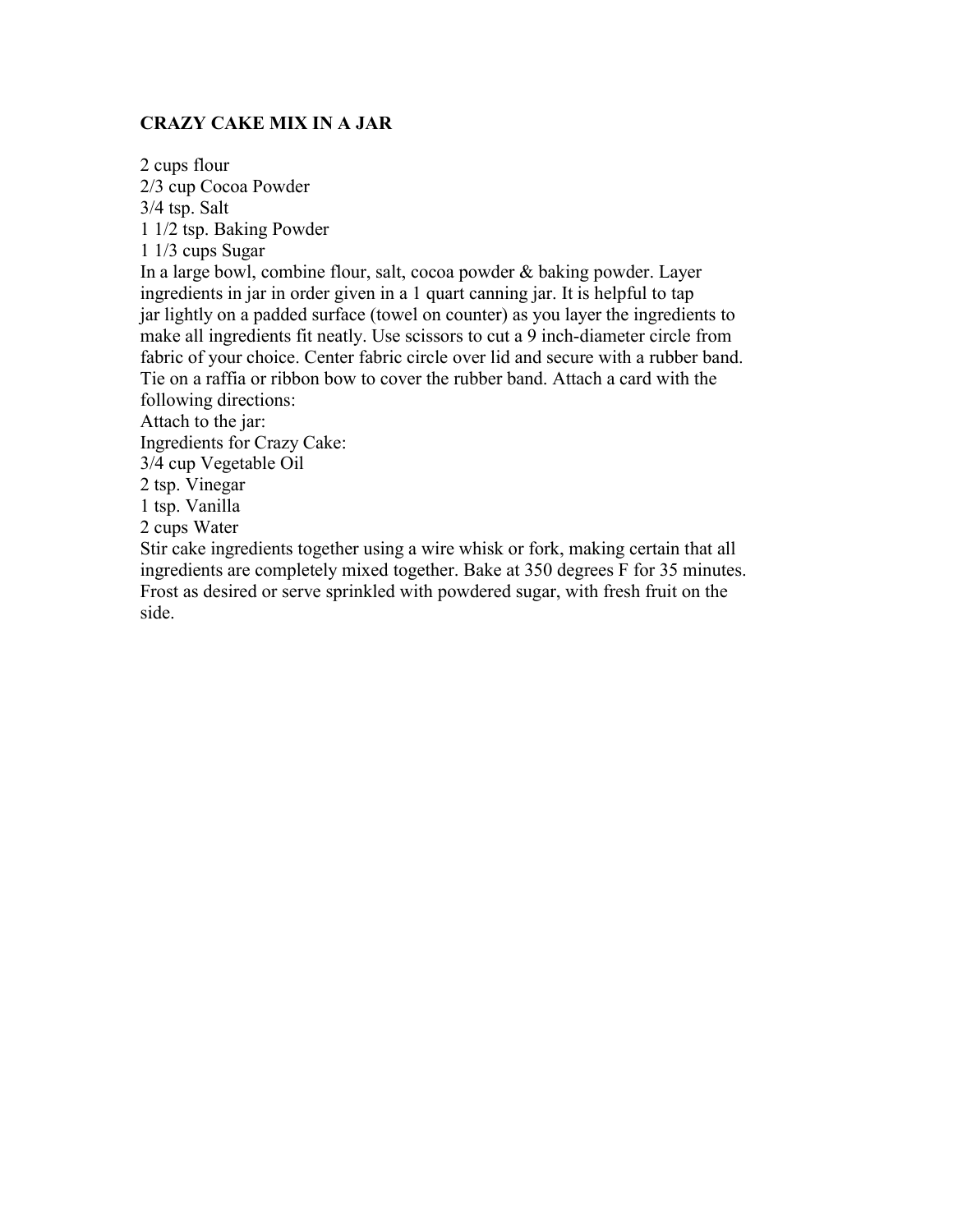## **CREAM CHEESE COOKIES**

1 cup sifted flour 2 teaspoons baking powder 1/8 teaspoon salt 1/2 cup sugar wheat cereal flakes, crushed pecan halves Place wheat cereal flakes and pecan halves in separate plastic wrap. Sift flour, baking powder, and salt. Pour in jar. Attach to the jar: 1/2 cup butter 1 package (3 oz) cream cheese, softened 1 teaspoon vanilla 1/4 teaspoon almond flavoring Cream sugar, butter, cream cheese, and flavorings. Stir in flour mixture. Chill dough. Form chilled dough into walnut-sized balls. Roll each ball in the crushed wheat flakes; place on ungreased baking sheets about 2 inches apart. Top each cookie with pecan. Bake at 350 degrees F. for about 12 to 15 minutes. Cool on rack. Makes about 3 dozen cookies.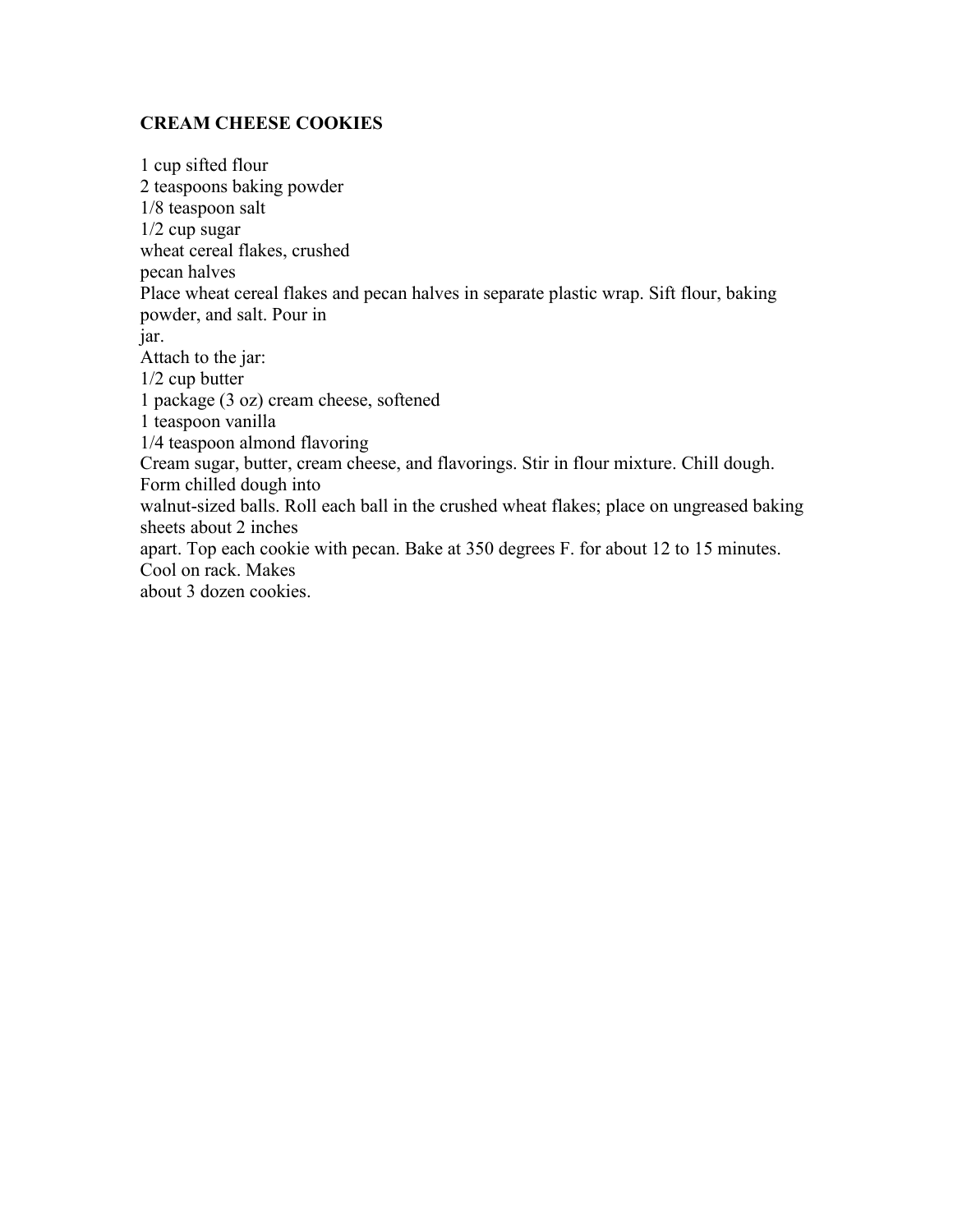# **CREOLE SEASONING MIX**

2 tablespoons plus 1-1/2 teaspoons paprika 2 tablespoons garlic powder 1 tablespoon salt 1 tablespoon onion powder 1 tablespoon dried oregano 1 tablespoon dried thyme 1 tablespoon cayenne pepper 1 tablespoon pepper Combine all ingredients. Yield: 1 gift ( about 1/2 cup ). Place in a pretty jar tied with a ribbon. Attach these instructions for use: Use to season chicken seafood, steak or vegetables.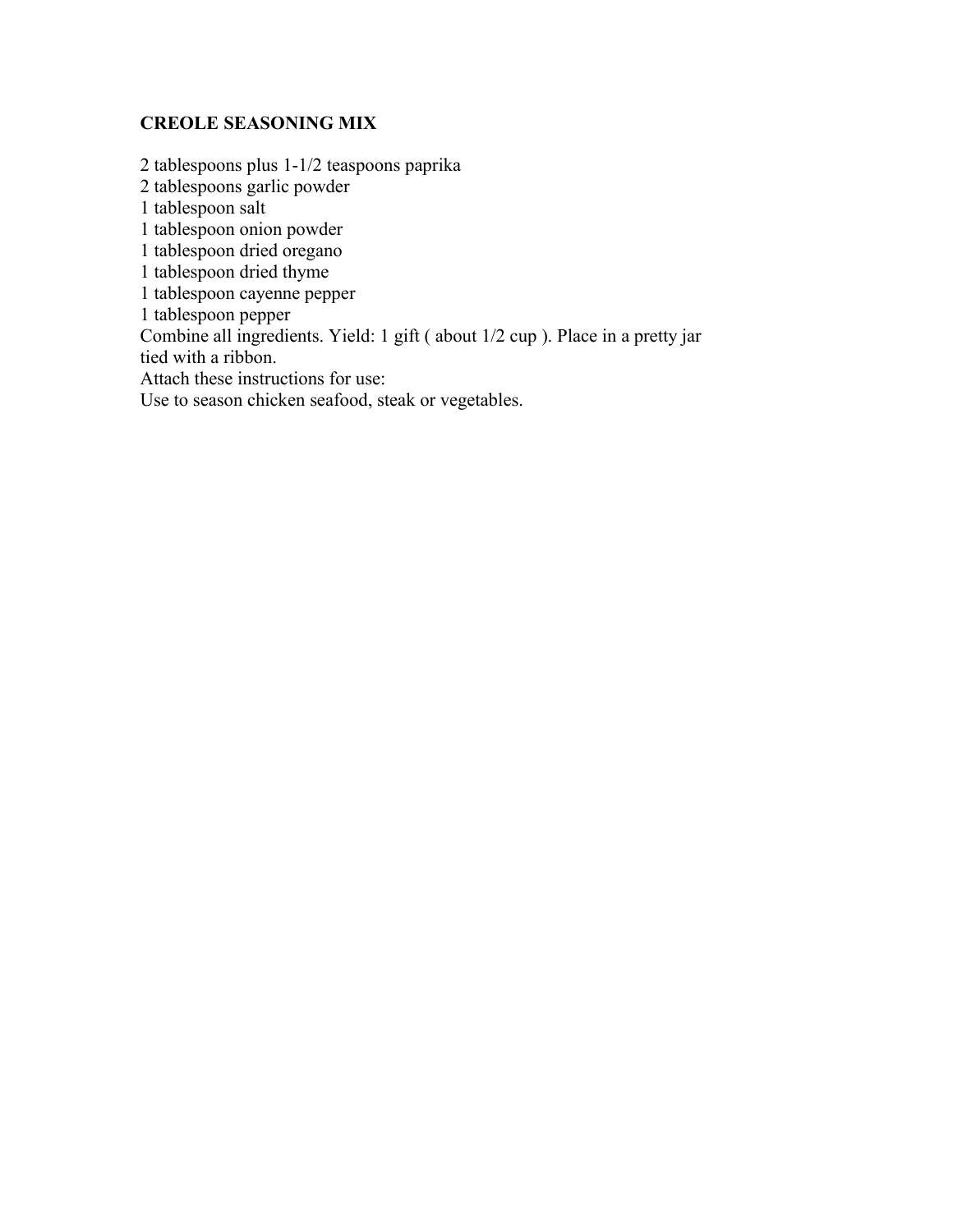# **CROCKPOT PUMPKIN BREAD IN JARS**

1 c Flour

1 1/2 ts Baking powder

1 ts Pumpkin pie spice

In small bowl combine flour, baking powder and pumpkin pie spice; place in jars. Attach this to the Jar:

1/2 c Brown sugar; firmly packed

2 tb Vegetable oil

2 Eggs

1/2 c Pumpkin (canned)

4 tb Raisins or dried currants;

In med. mixing bowl combine brown sugar and oil; beat till well combined. Beat in eggs. Add pumpkin; mix well. Add flour mixture. Beat just until combined. Stir in raisins.

Pour pumpkin mixture into 2 well-greased and floured 1/2-pint straight-sided canning jars. Cover jars tightly w/greased foil. Place a piece of crumpled foil in 3-1/2 or 4 qt. crockery cooker with liner in place. Place jars atop crumpled foil. Cover; cook on high setting for 1-1/2 to 1-3/4 hours or until a wooden toothpick

inserted near centers comes out clean.

Remove jars from cooker; cool 10 minutes in jars. Remove bread from jars. Cool thoroughly on wire rack. Makes 2 loaves.

FOR 3-1/2 to 4 QUART CROCKPOTS--Halve all ingredients.

This recipe doesn't say you can seal them up and store them in your pantry but my Kerr Canning book recipe says you can; here's how:

Remove jars from the oven one at a time, wipe rim of jar clean; put on lid and ring and screw on tightly.

Jars will seal as the cake cools. Store like canned goods.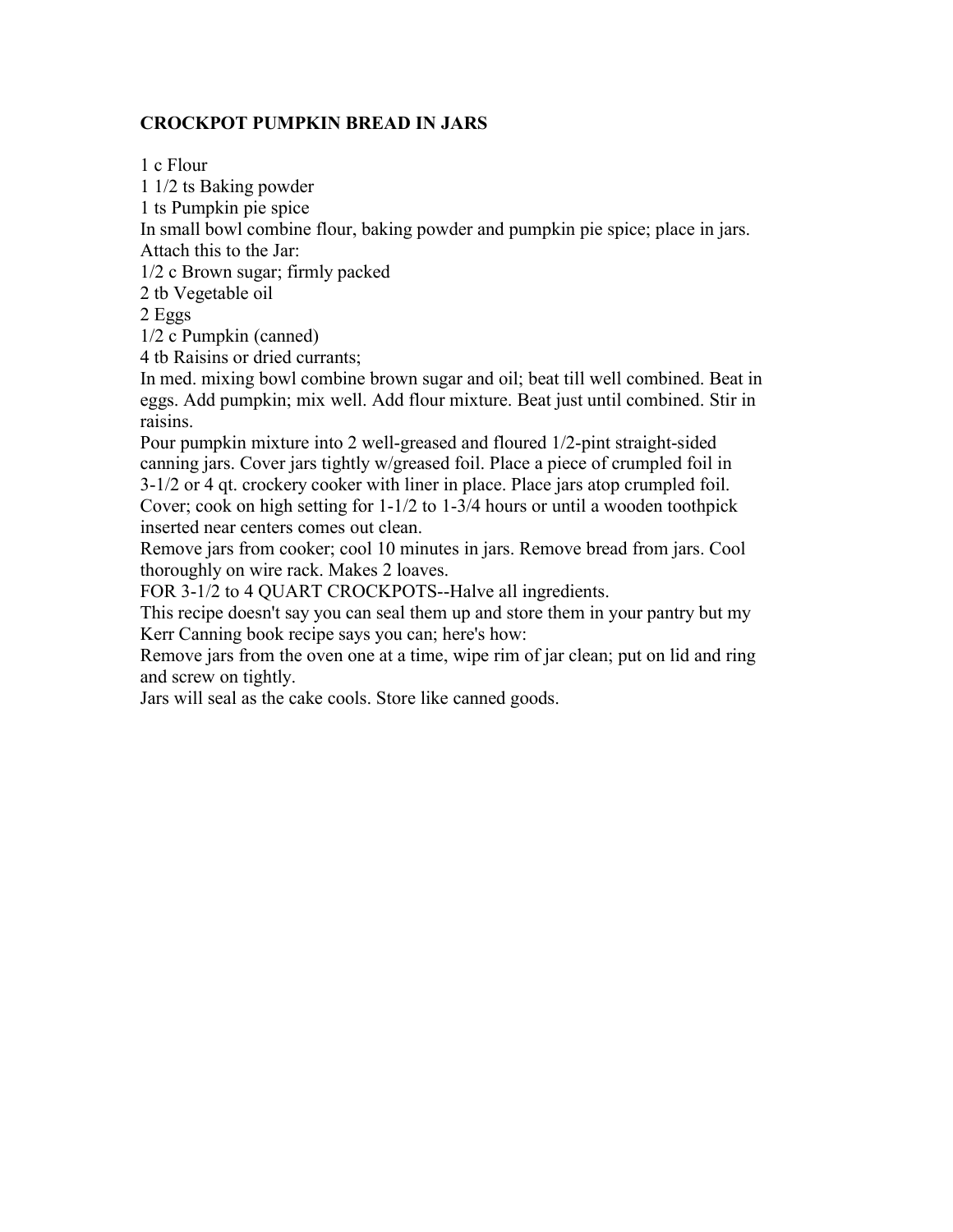# **CURRIED RICE MIX**

This curried rice mix is an interesting complement for plain chicken or pork. 1 cup long-grain rice 1 chicken bouillon cube, crumbled 2 Tbsp. dried minced onion 1/4 cup raisins 1/2 tsp. curry powder Layer the ingredients in the order given in a  $1 \& 1/2$ -cup jar Attach this to the Jar Curried Rice 2 1/2 cups water 1 package Curried Rice Mix In a medium saucepan bring the water to a boil. Add the rice mix. Cover and reduce the heat to a simmer for 20 minutes.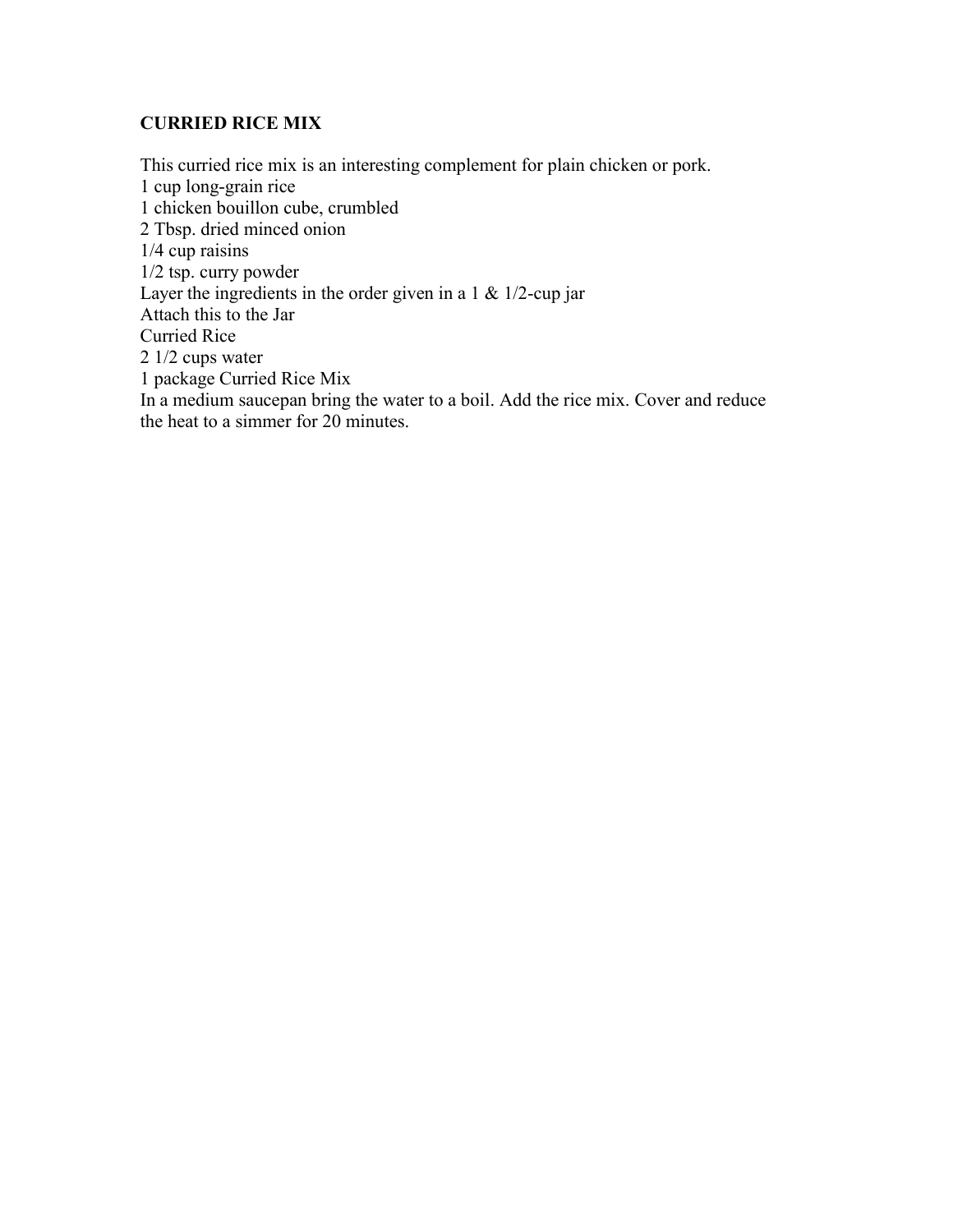# **DEVIL'S FOOD PEANUT BUTTER CHIP COOKIES**

1 (18.25 ounce) package devil's food cake mix 2 cups peanut butter chips Layer the cake mix and peanut butter chips in a jar and seal. Attach the following instructions to the jar: Devil's Foods Peanut Butter Chip Cookies 2 eggs 1 teaspoon vanilla extract 2/3 cup shortening Preheat oven to 375 degrees F (190 degrees C). In a medium bowl, beat the eggs, vanilla, and shortening with 1/2 of the cake mix until light and fluffy. Mix in the remaining cake mix and the peanut butter chips. Drop dough by rounded teaspoonfuls 2 inches apart onto ungreased cookie sheets. Bake for 10 to 12 minutes in preheated oven. Remove from cookie sheets to cool on wire racks. Makes 5 dozen.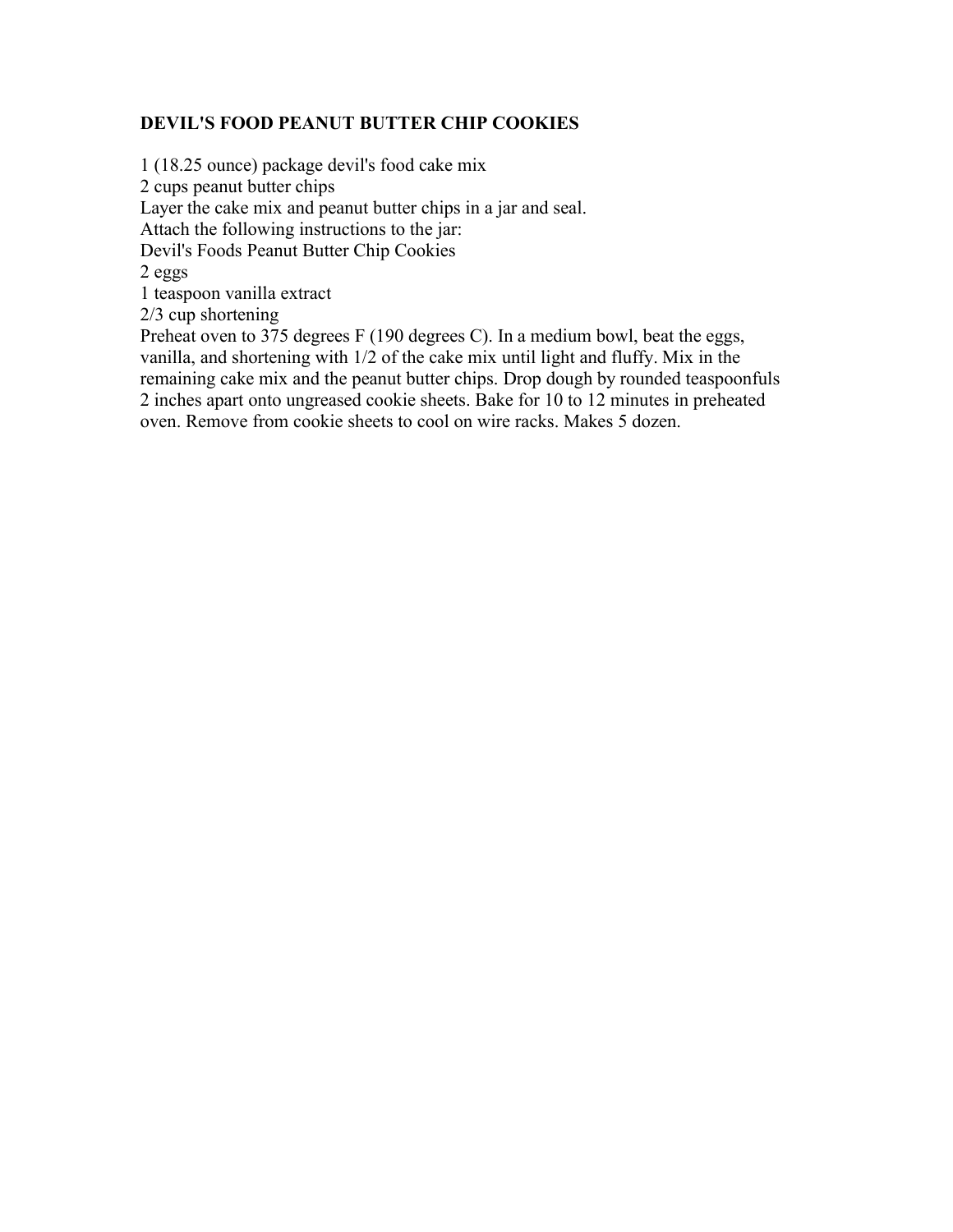# **DILLYBEANS**

4 pounds whole green beans 1/4 teaspoon per pt. jar of hot red pepper -- crushed 1/2 teaspoon per pt. jar of whole mustard seed 1/2 teaspoon per pt. jar of dill seed 1 clove per pt jar of garlic 5 cups vinegar 5 cups water 1/2 cup salt Wash beans thoroughly; drain and cut into lengths to fill pint jars. Pack beans into clean, hot jars; add pepper, mustard seed, dill seed and garlic. Combine vinegar, water and salt; heat to boiling. Pour boiling liquid over beans, filling to 1/2 inch of top of jar. Adjust jar lids. Process in boiling water for 5 minutes. (Start to count processing time as soon as water in canner returns to boiling.) Remove jars and complete seals if necessary. Set jars upright several inches apart

on a wire rack to cool. Store jars for 4 weeks to blend flavors.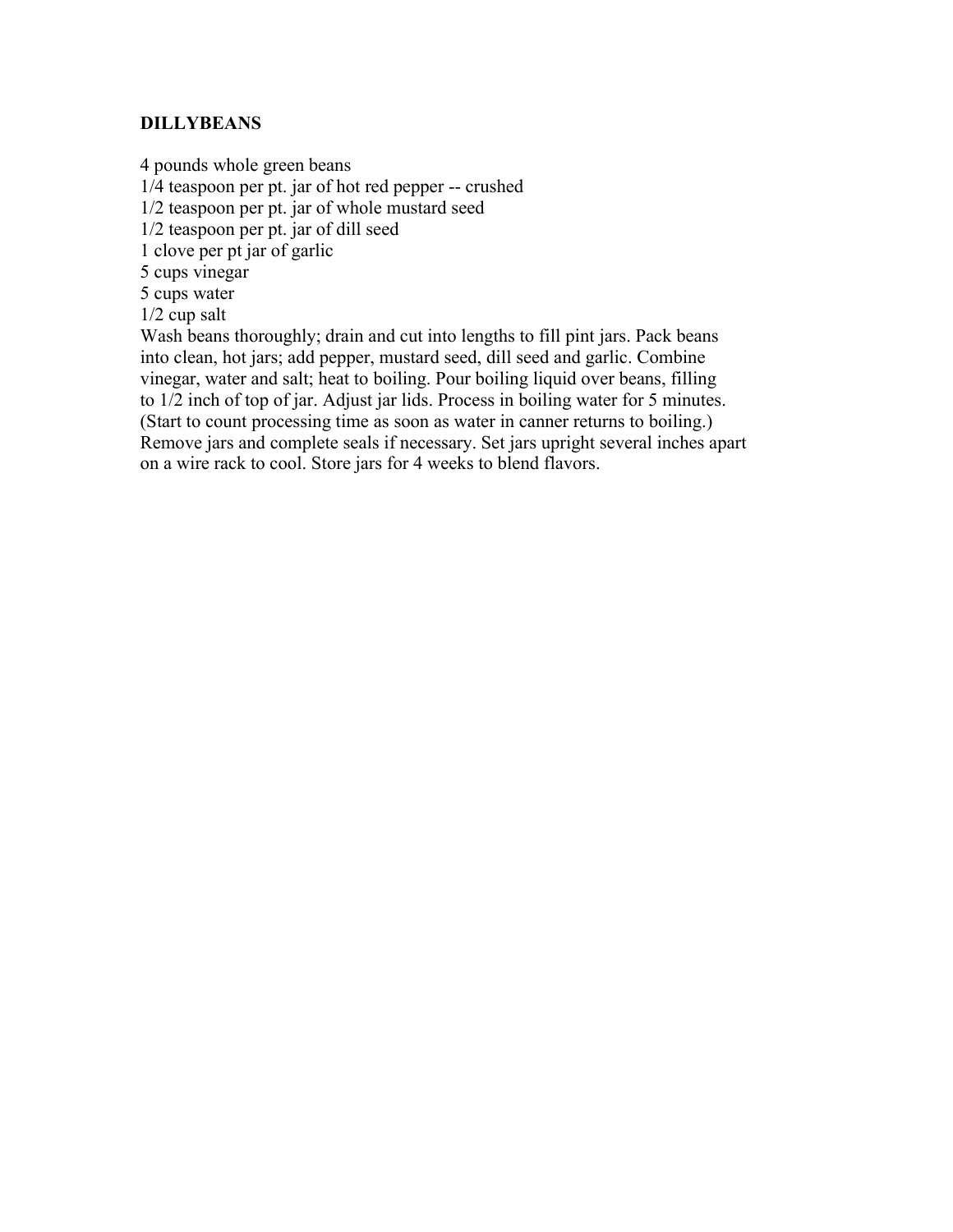# **DOUBLE DOUBLE CHOCOLATE CHIP COOKIES**

1 cup flour 1/2 cup unsweetened cocoa powder 1/2 tsp. baking soda 1 tsp. baking powder 1/2 cup sugar 1/2 cup brown sugar 1 cup semi-sweet chocolate chips 1 cup walnuts In a large bowl, mix flour, baking soda, and baking powder. Layer ingredients in a quart jar starting with flour mixture, cocoa powder, sugar, brown sugar, chocolate chips, and walnuts.

Put these directions on the outside of the gift jar:

Double Double Chocolate Chip Cookies:

2 eggs

3/4 cup unsalted butter

Preheat oven to 350 degrees F.

In a bowl whisk together flour, cocoa powder, baking soda, and baking powder. In another bowl with an electric mixer cream butter, and sugar until light and fluffy. Beat in eggs, 1 at a time, beating well after each addition. Beat in flour mixture and stir in chocolate chips.

Drop dough by level tablespoonfuls 2 inches apart onto buttered baking sheets and bake cookies in batches in the middle of oven for 15 minutes. Cool cookies on racks.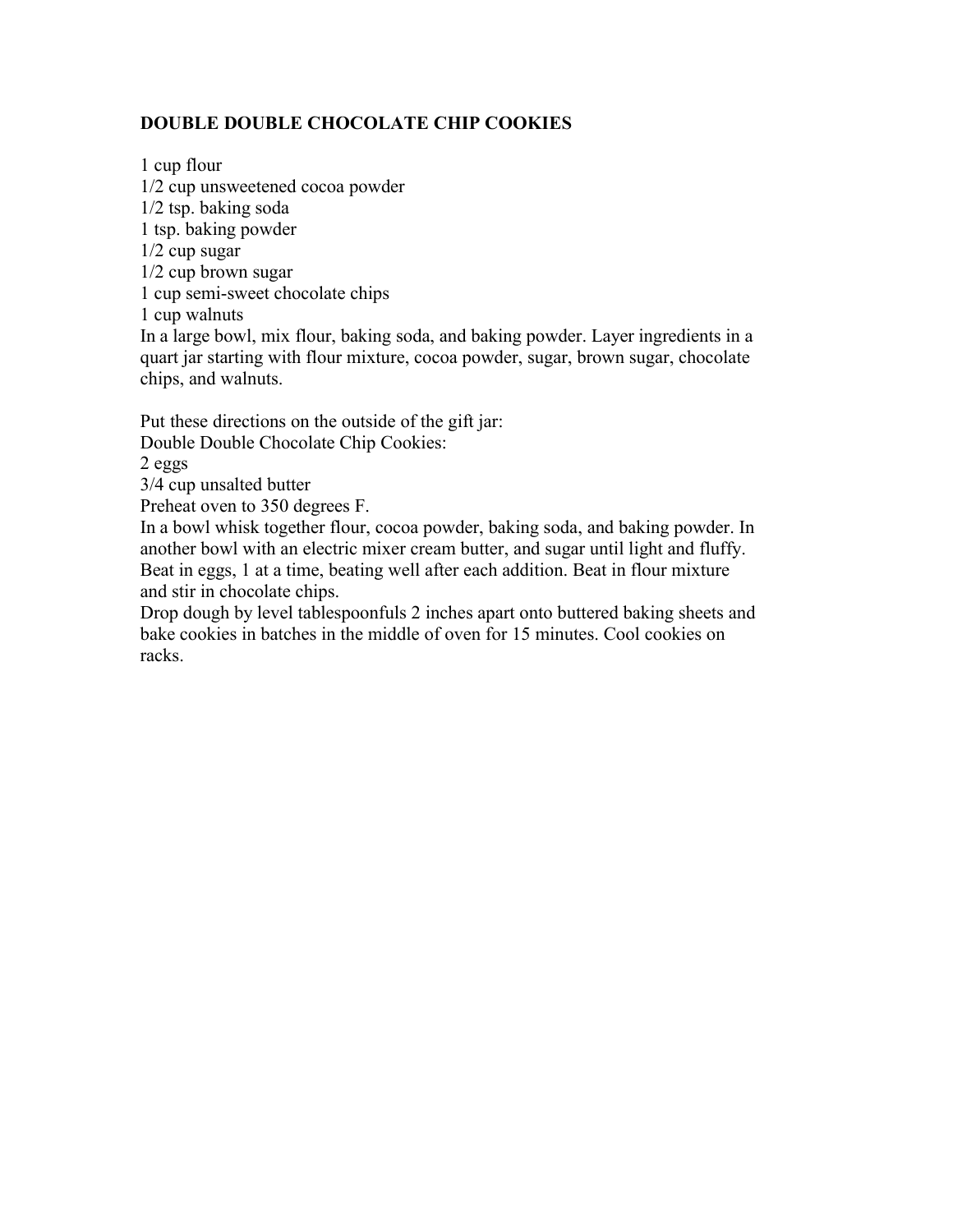## **DOUBLE-FUDGE BROWNIE MIX**

2 cups sugar 1 cup cocoa (not Dutch process) 1 cup all-purpose flour 1 cup chopped pecans 1 cup chocolate chips Mix all the ingredients together and store in an airtight container. Attach this to the Jar Double-Fudge Brownies 1 cup butter or margarine, softened 4 eggs 1 package Double-Fudge Brownie Mix Preheat the oven to 325 degrees F. Grease a 12 by 9 inch pan. In the large bowl of an electric mixer, cream the butter. Add the eggs, one at a time, beating well after each addition. Add the Double-Fudge Brownie Mix & continue to beat the mixture until it is smooth. Spread the mixture into the greased pan, & bake for 40 to 50 minutes.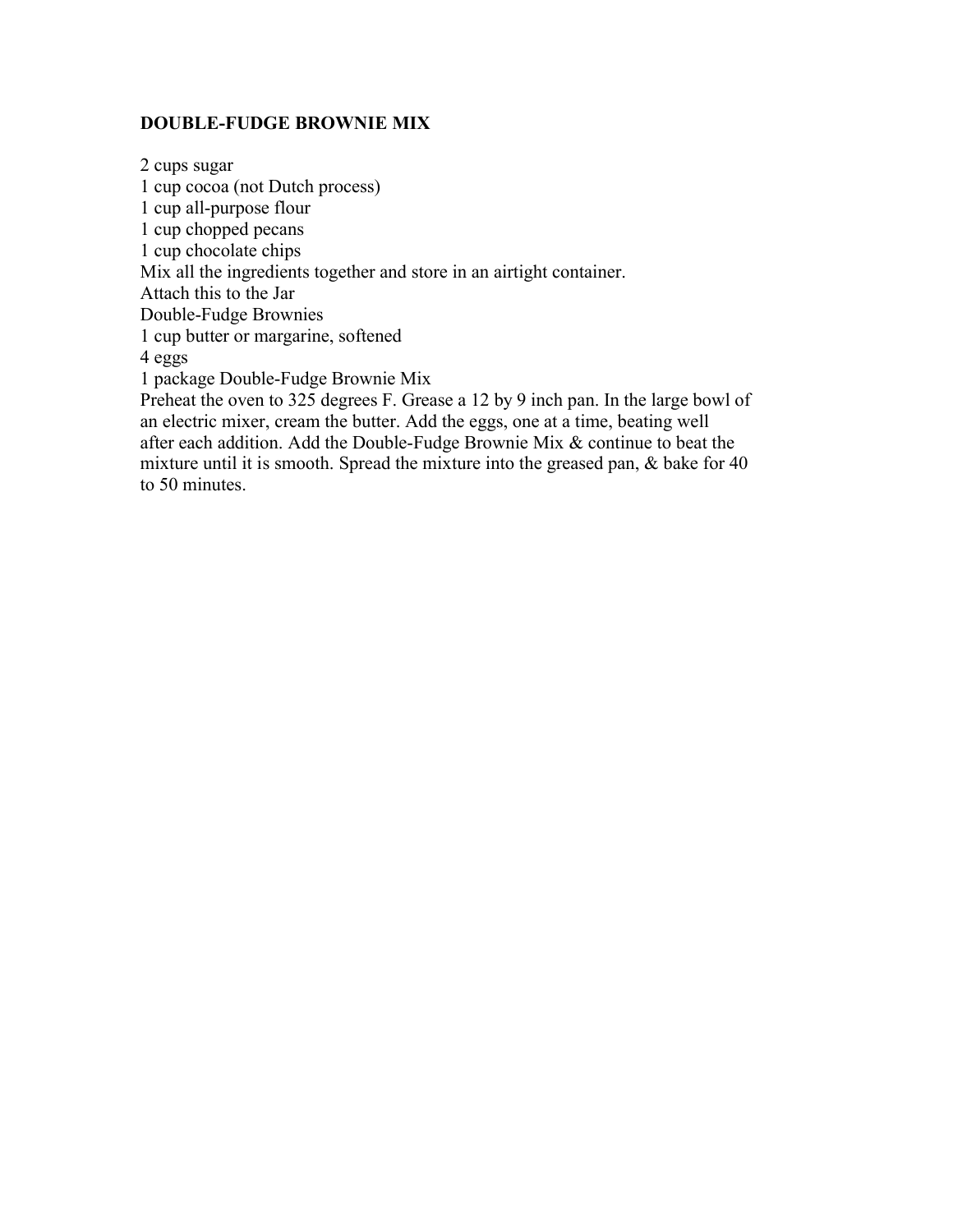# **DREAMSICLE COOKIE MIX**

1/2 cup orange-flavored drink mix (e.g. Tang)

3/4 cup white sugar

1 1/2 cups vanilla baking chips

1 3/4 cups all-purpose flour

1/2 teaspoon baking soda

1/2 teaspoon baking powder

Combine the flour with the baking soda and baking powder. Starting with the Tang, then sugar, vanilla chips and ending with the flour mixture. Layer the ingredients in a clean glass wide mouth quart sized jar. Press each layer firmly in place before adding the next ingredient.

Attach a recipe card with the following instructions to the jar:

Orange Cream Cookies

Yield 2 1/2 dozen

1. Preheat oven to 375 degrees F (190 degrees C).

2. Empty contents into a large mixing bowl. Add 1/2 cup softened butter, 1 egg slightly beaten and teaspoon vanilla extract. Mix until completely blended.

3. Roll heaping tablespoonfuls into balls. Place 2 inches apart on a lightly greased baking sheet.

4. Bake at 375 degrees F (190 degrees C) for 12 to 14 minutes or until tops are very lightly browned. Cool for 5 minutes on the sheet then remove cookies to wire racks to cool completely. Makes 30 cookies.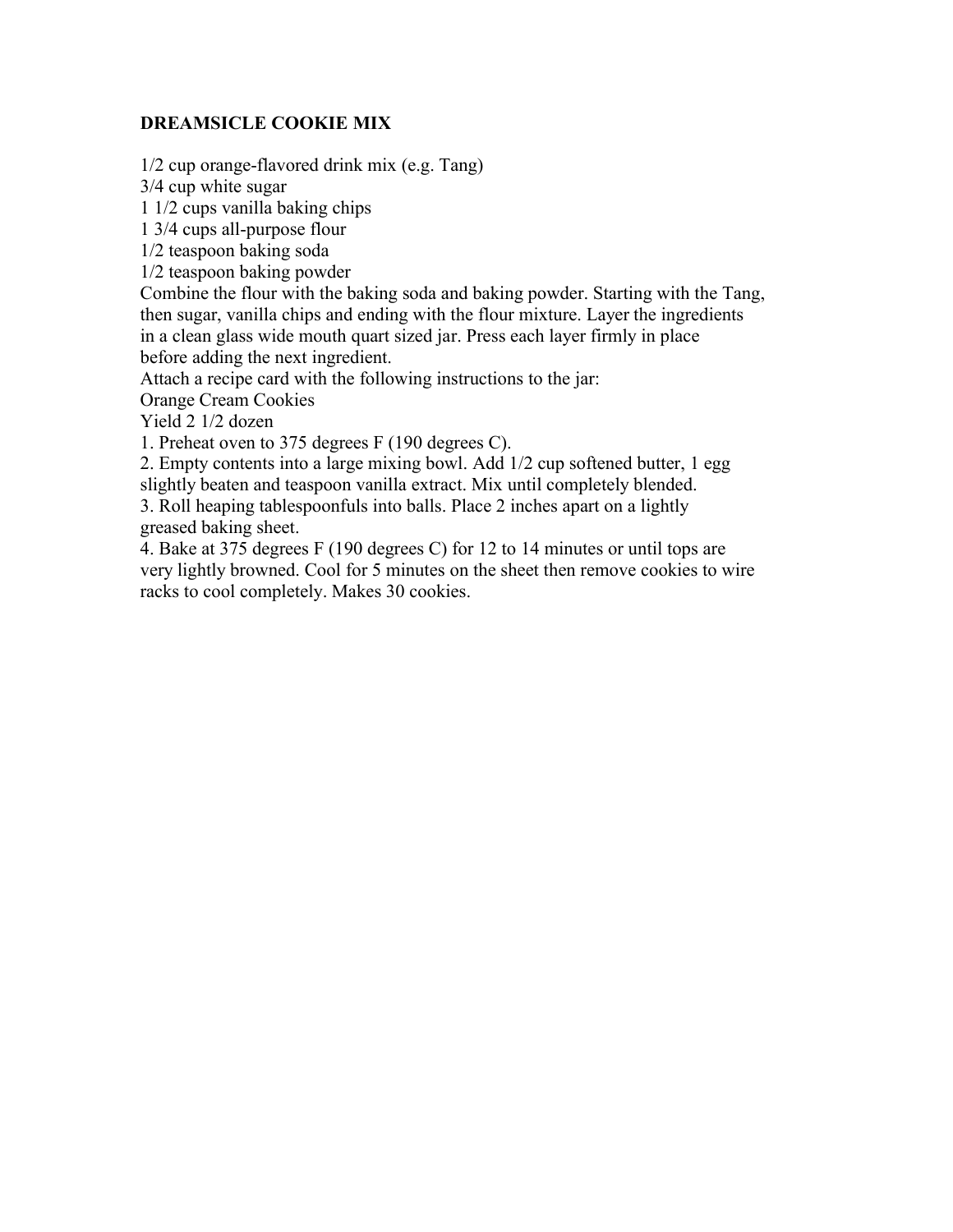# **DRESSING MIX**

2 tsp. instant minced onion 1/2 tsp. salt 1/8 tsp. garlic powder 1/2 tsp. monosodium glutamate 1 Tbsp. parsley flakes Combine all ingredients in a small bowl until evenly distributed. Put mixture in a foil packet or 1-pint glass jar. Label. Store in a cool, dry place. Use within 6 months.

Attach this to the Jar: HOME-STYLE DRESSING 1 recipe DRESSING MIX 1 C mayonnaise 1 C buttermilk (Can use regular milk) Combine ingredients in a glass jar. Shake until well-blended. Chill before serving. Makes about 2 cups Home-Style Dressing. Variation: Substitute 1 cup sour cream for buttermilk and use as a dip for fresh vegetables. DROP BISCUITS Attach this to the Jar: 2/3 cup water Stir water into 2 cups of Master Mix until all flour is moistened. Drop onto a greased cookie sheet by heaping tablespoons. Bake as above.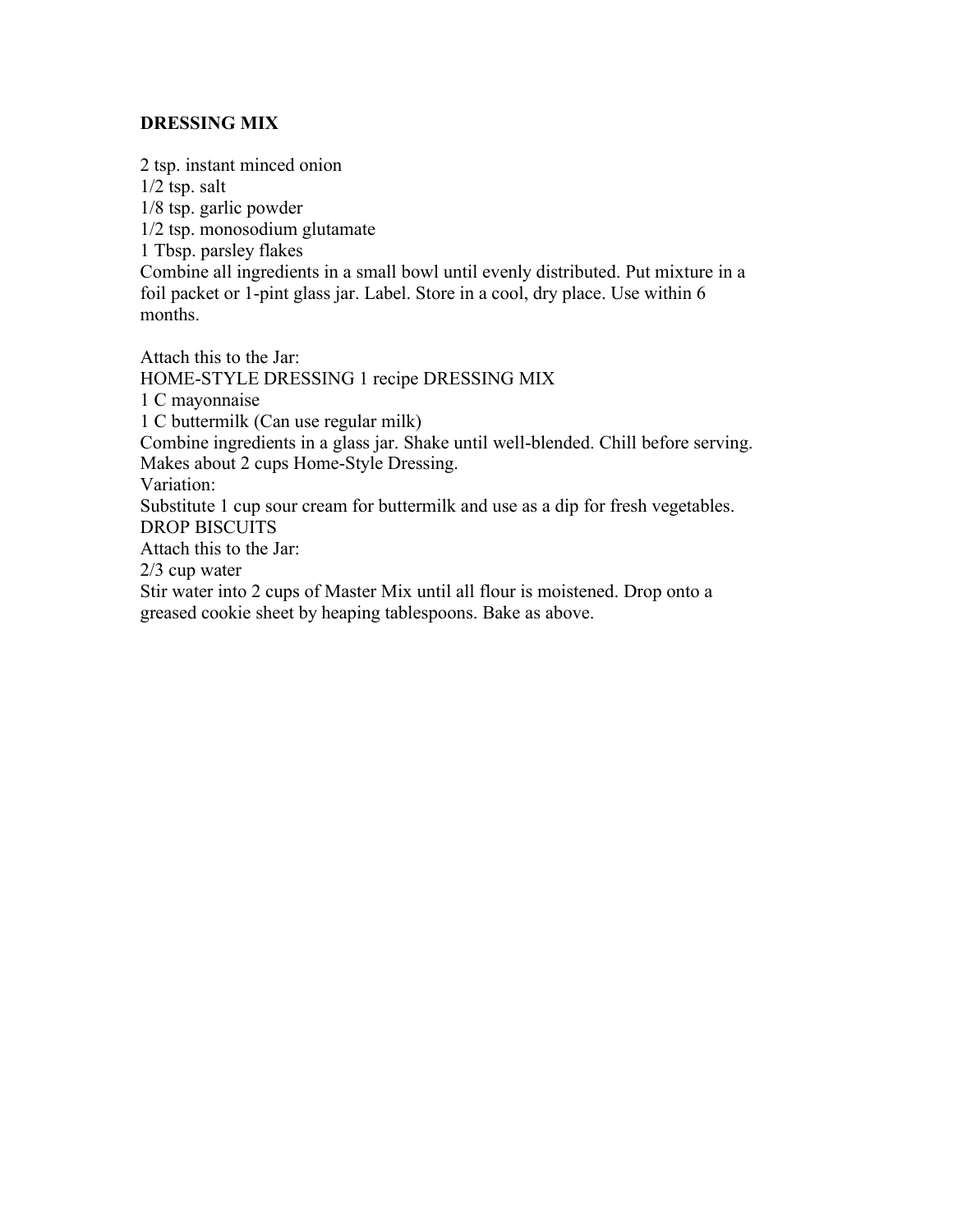# **EASY COCOA MIX**

1(2-lb.) box of Quik 1 (16 oz.) jar CoffeeMate 1(1 lb.) box powdered sugar  $1(8-\alpha z)$  box dry milk Mix all ingredients together well. Store in airtight container. Use 3 to 4 heaping tablespoons of mix per cup of boiling water.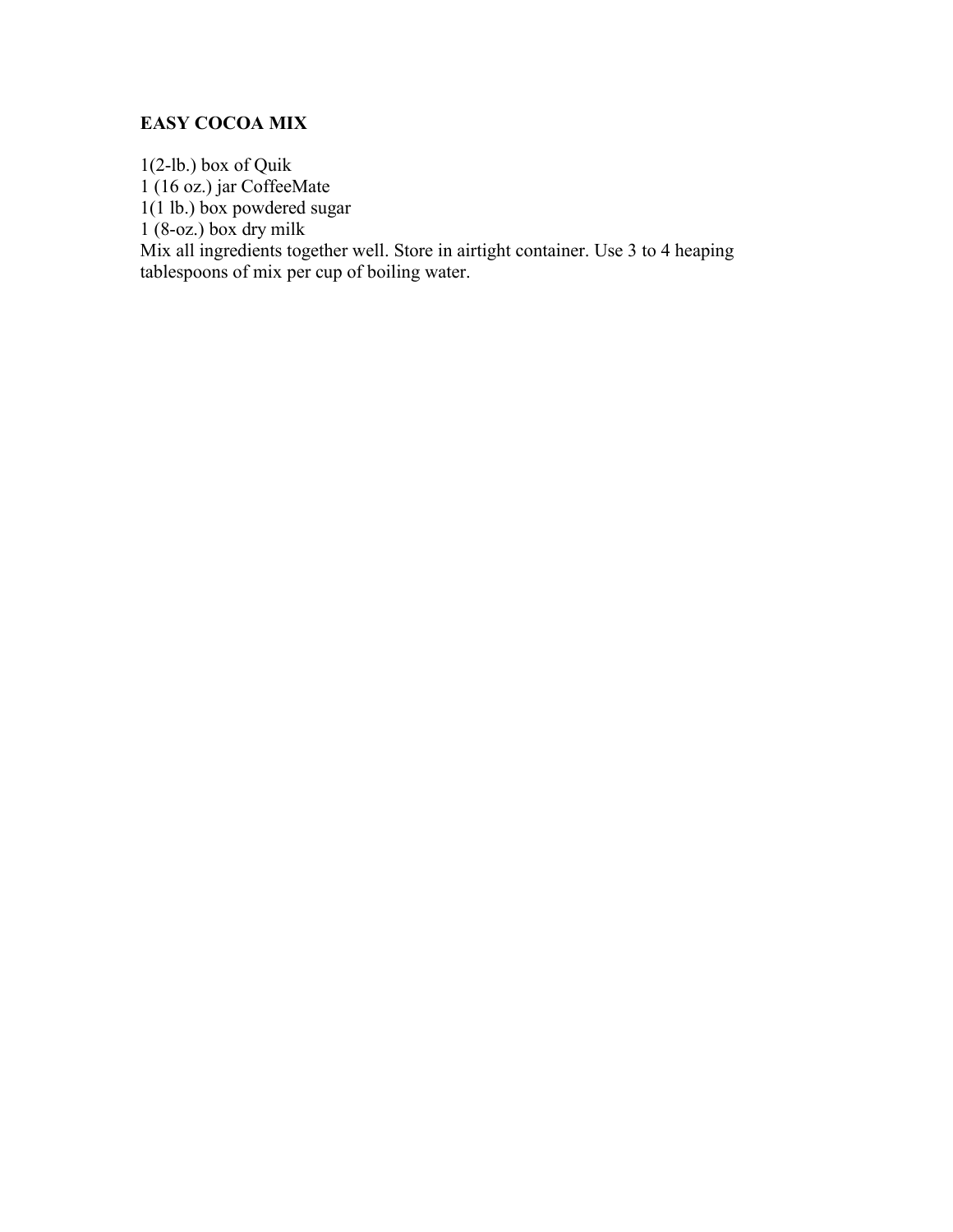# **FIRESIDE COFFEE MIX**

2 cups Non-dairy coffee creamer

1 1/2 cups Carnation hot cocoa mix

1 1/2 cups Instant coffee -- (reg or dec)

1 1/2 cups Sugar

1 teaspoon Ground cinnamon

1/2 teaspoon Ground nutmeg

Combine all ingredients in a large bowl, stirring well. Store in an airtight

container. To make 1 cup; spoon 2 tablespoons plus 1 teaspoon of mix in a coffee mug. Add 1 cup boiling water, stir until well blended.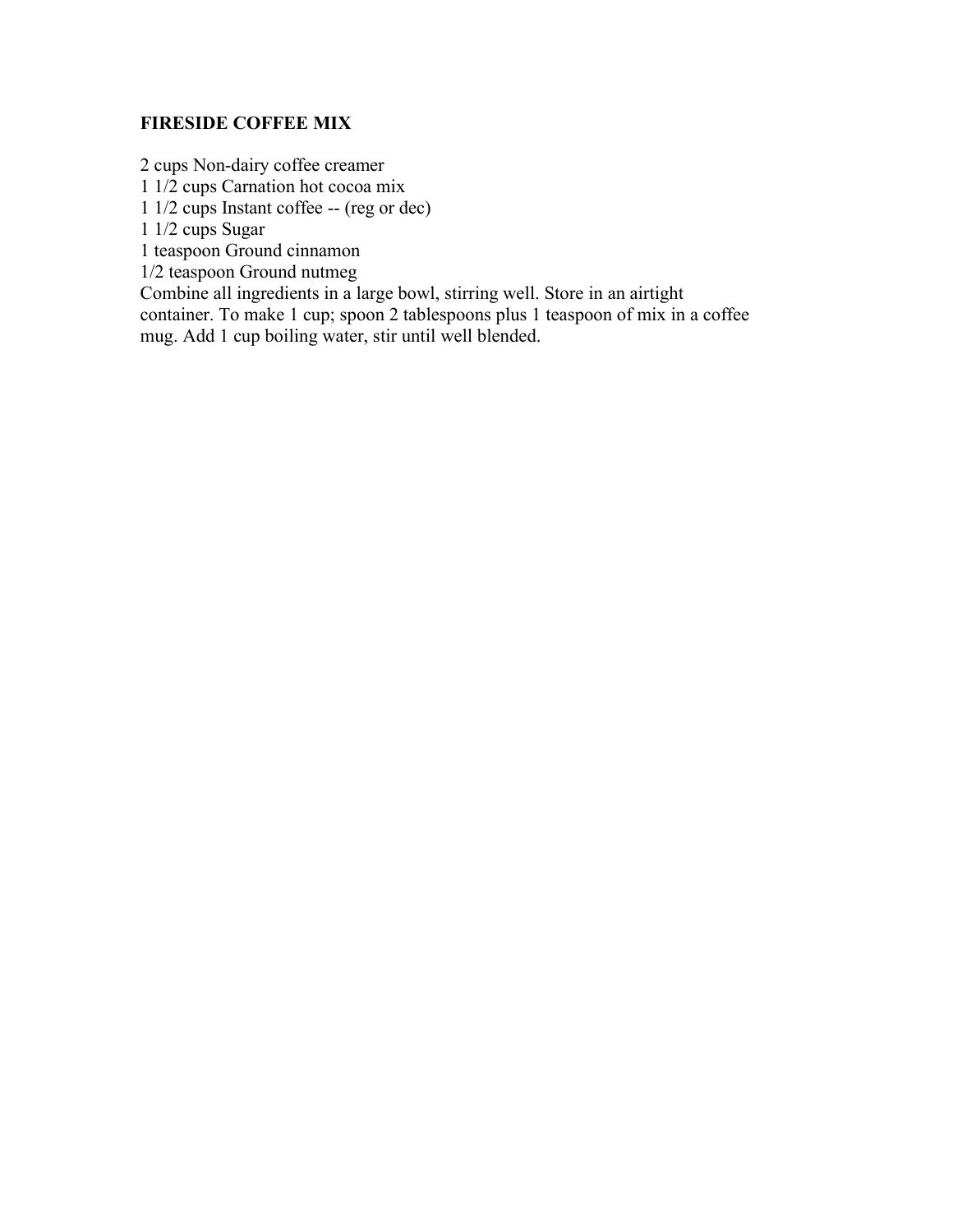# **FRUIT VINEGAR**

2 cups Frozen -- (no sugar added) Berries 3 tablespoons Sugar

4 cups Vinegar -- (white, cider or rice)

Berry Vinegar:

Put fruit into 6 cup GLASS jar. Sprinkle with sugar then pour on vinegar. Cover with lid and let stand for 2 weeks. Strain through double-thickness cheesecloth. Discard fruit. Pour vinegar through funnel into clean bottles and seal.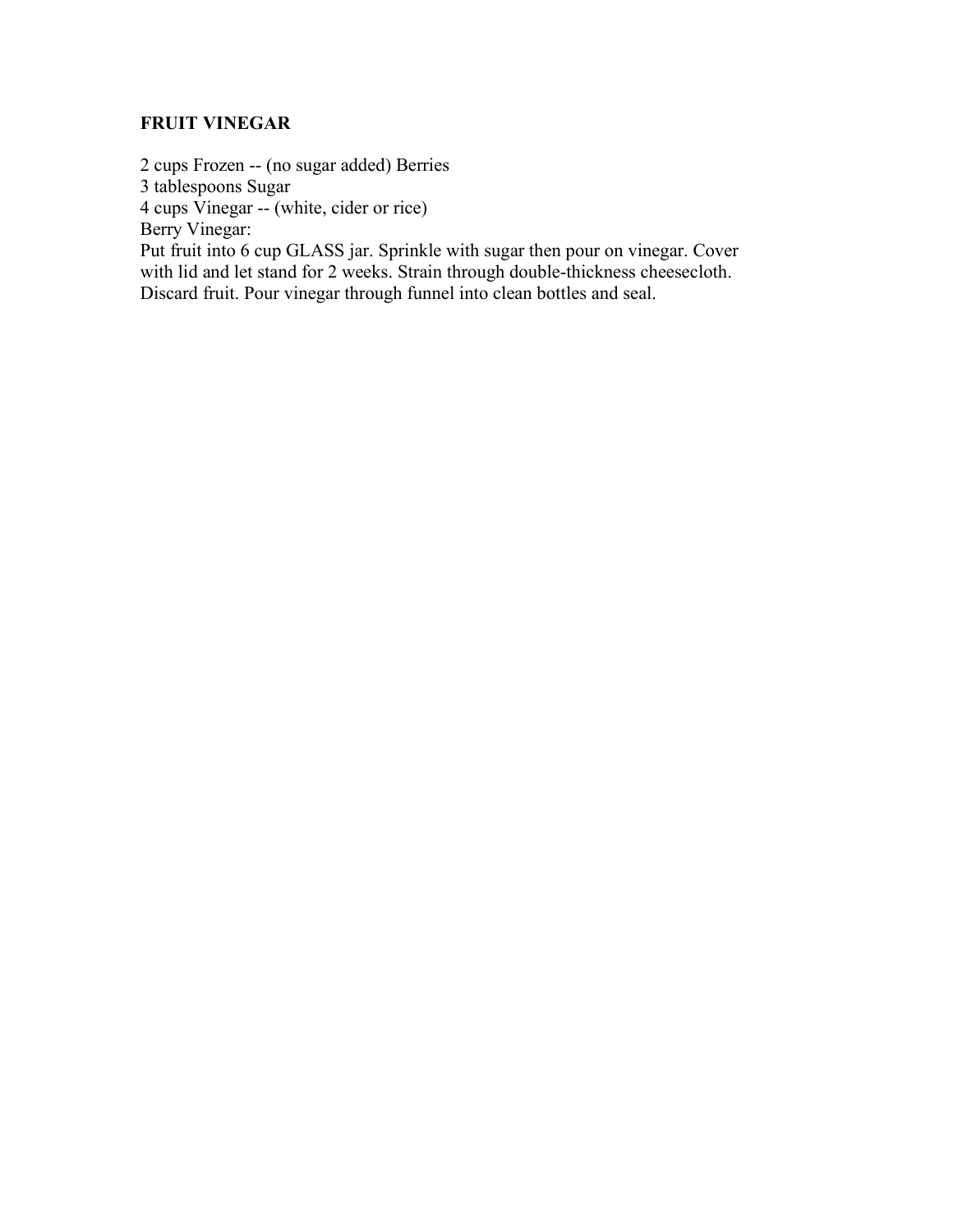# **FRUITY-NUT OATMEAL MIX**

1 package {7 oz.} dried fruit -- coarsely chopped 1 container {18 oz.} quick-cooking oats 1 jar {3 oz.} non-dairy powdered creamer 1/2 cup granulated sugar or firmly packed brown sugar 1/2 cup chopped pecans or walnuts 1 teaspoon salt Place dried fruit in a processor; process until finely chopped. Add remaining ingredients and process until well blended. Store in airtight container. Give with serving instructions. Makes 7 1/2 cups mix; about 15 servings.

# ATTACH TO JAR OR CONTAINER:

Stir 2/3 cup boiling water into 1/2 cup oatmeal mix until well blended. Let stand until thickened. Here are a couple of Oatmeal mix recipes to give as gifts for Christmas! Place the mix and recipe in a large mug, soup mug, or basket and attach the recipe and serving instructions. You can add a pretty spoon tied with a pretty red or green ribbon.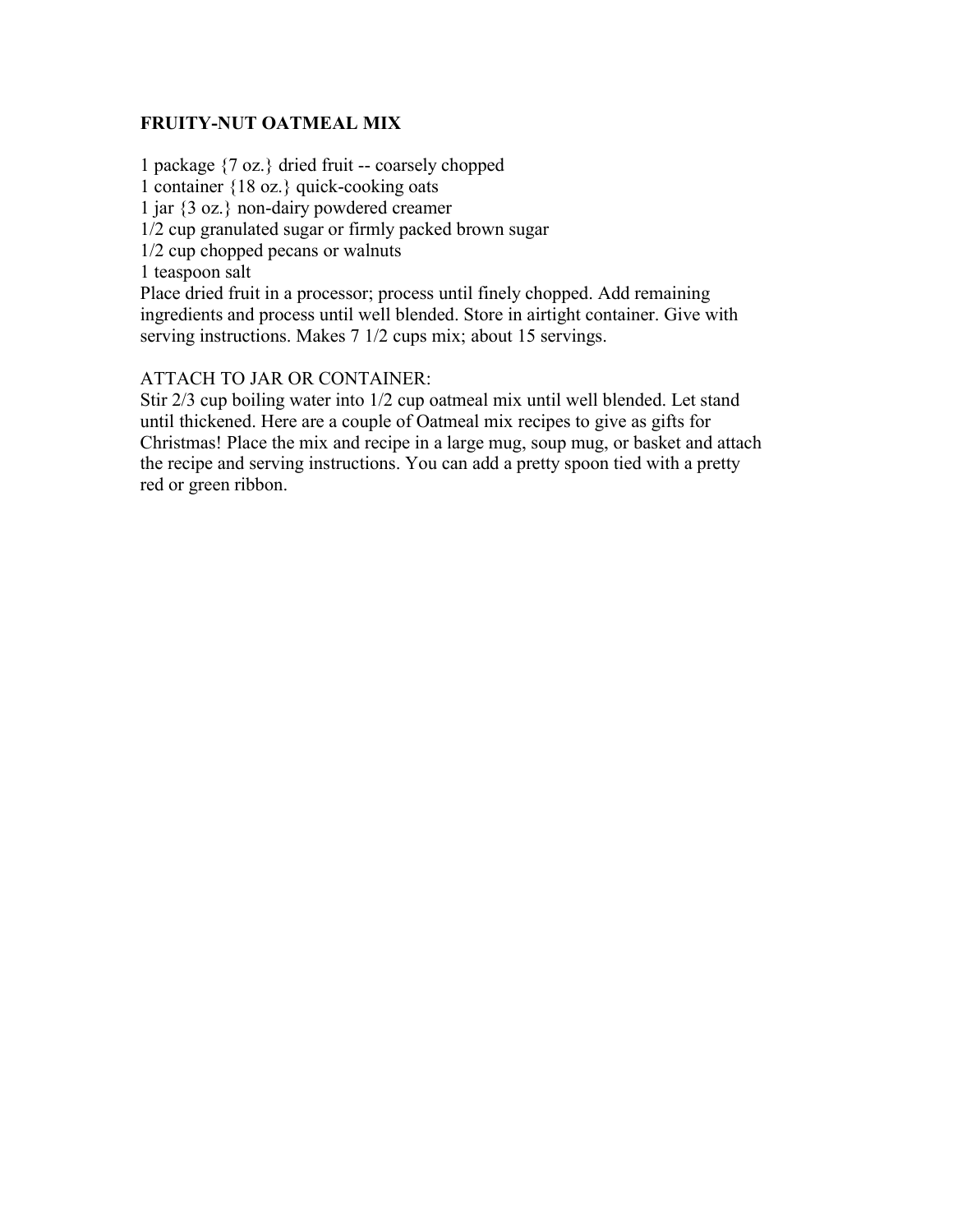# **FUDGE BROWNIE MIX**

2 cups sugar 1/2 cup cocoa 1 cup all-purpose flour 1 cup chopped pecans 1 cup chocolate chips Mix all the ingredients together and store in an air-tight container. Attached these directions to the jar: 1 cup butter or margarine, softened 4 eggs 1 package of the Double-Fudge Brownie Mix Preheat the oven to 325 degrees F. Grease a 12 by 9 inch pan. In the large bowl of an electric mixer, cream the butter. Add the eggs, one at a time, beating well after each addition. Add the Fudge Brownie Mix and continue to beat the mixture until it is smooth. Spread the mixture into the greased pan, and bake for 40 to 50 minutes.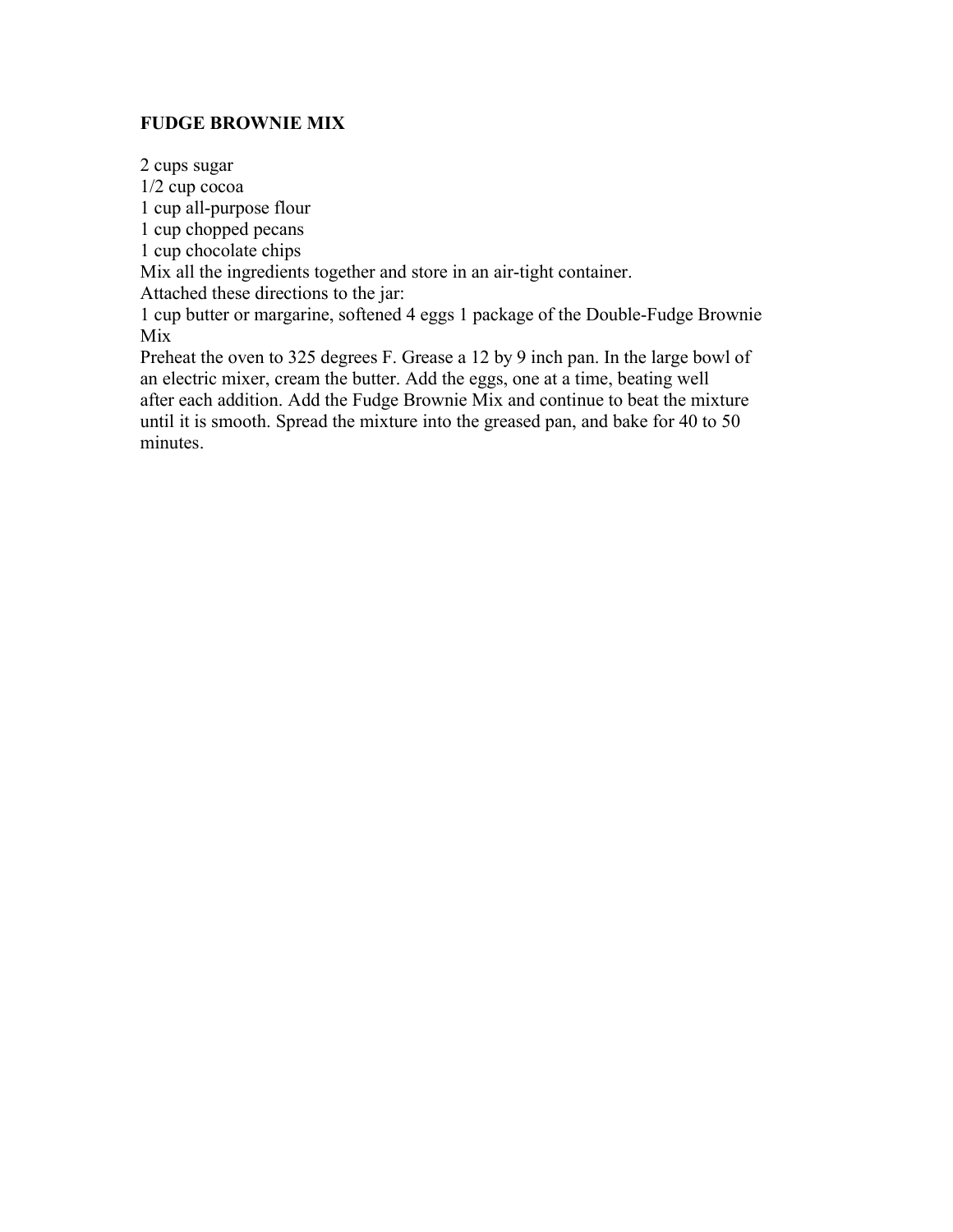### **FUNNEL CAKES**

1 cup all purpose flour 1 teaspoon baking powder 1/4 teaspoon salt 1/2 teaspoon ground cinnamon Combine all ingredients, stirring well. Store in an airtight container.

Attach a label to the jar with the following instructions:

Pour vegetable oil into a skillet to a depth of 1 inch. Heat oil to 360 degrees over medium high heat. In a small bowl, combine 1 egg with 3/4 cup milk. Add 1 cup funnel cake mix and beat with fork until smooth. Holding ginger under funnel opening, pour about 1/4 cup of batter into funnel. Allow batter to pour from funnel into hot oil, moving funnel in a circle to form a spiral shape. Fry 1 minute turn cake, and continue frying until golden brown. Remove to paper towel to drain. Sprinkle with confectioners sugar.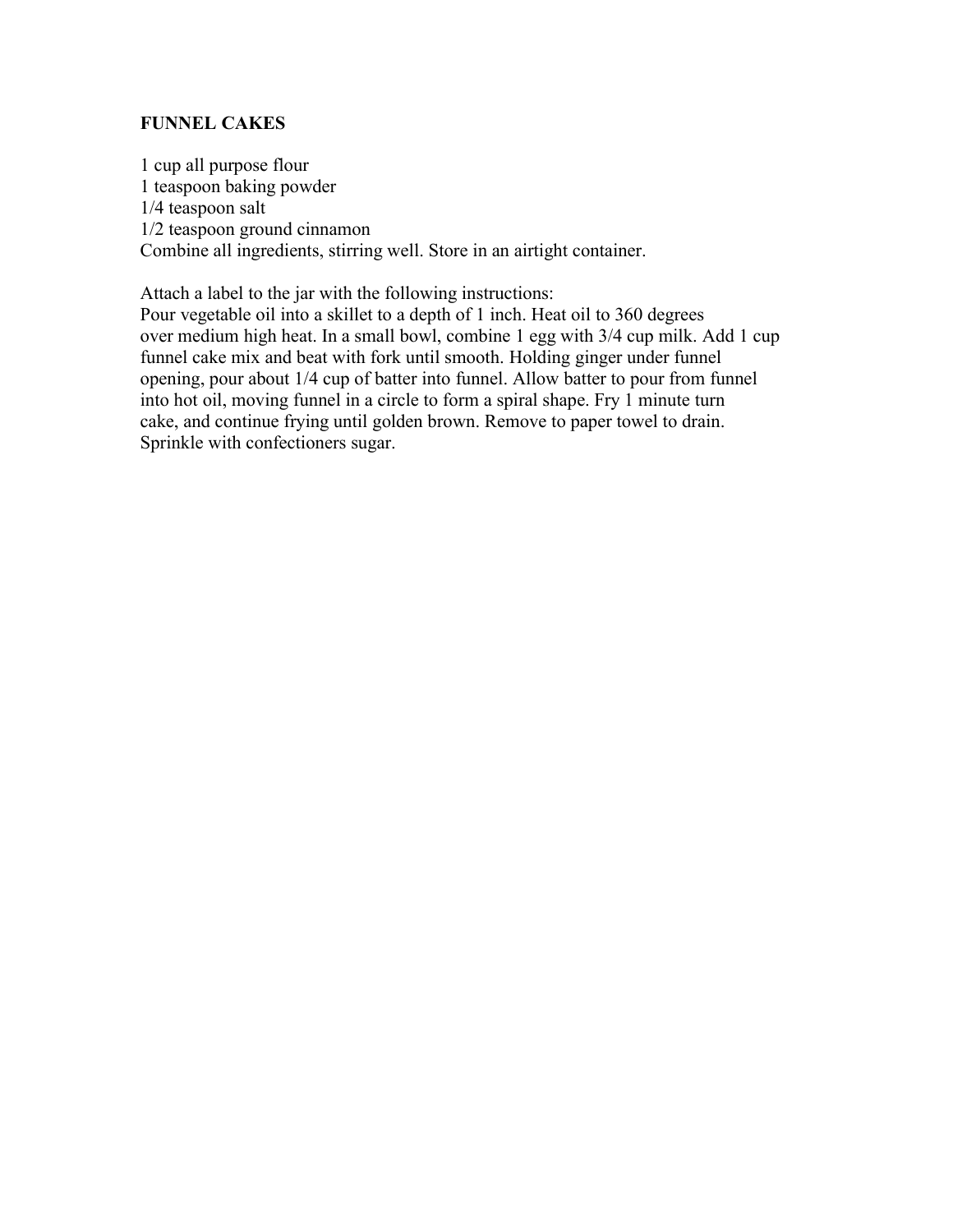# **GINGERBREAD BAKED IN JARS**

2 1/4 c Flour (all-purpose) 3/4 c Sugar 1 ts Baking soda 1/2 ts Baking powder

1/4 ts Salt

2 ts Ginger (ground)

1 ts Cinnamon (ground) 1/2 ts Cloves (ground)

3/4 c Margarine (softened)

3/4 c Water

1/2 c Molasses

Preheat oven to 325-degrees (NO higher).

Sterilize 5 (12 oz) Ball Quilted Crystal (#14400-81400) jam/jelly canning jars, lids and rings by boiling them for 15 minutes. Remove the jars from the water and allow them to air-dry on your counter top; leave the lids and rings in the hot water until you're ready to use them.

Once the jars are cool enough to handle, use a pastry brush to grease them with shortening (DO NOT use butter, margarine, PAM or Baker's Secret); set aside. In a large bowl, combine flour, sugar, baking soda, baking powder, salt, ginger, cinnamon and cloves. Stir in margarine, water and molasses until well blended. Divide batter among the 5 jars (they should be about 1/2 full). Place jars onto a cookie sheet or they'll tip over.

Bake in preheated 325-degree oven for 35 minutes or until cake tester inserted in center comes out clean. Move the jars around in the oven while they're baking, so they'll bake evenly.

Have your HOT lids ready. Using HEAVY-DUTY MITTS (the jars ARE HOT!) Take one jar

at a time from the oven and place a lid on, then the ring. Tightly screw on lids- do it FAST because the lid gets REAL hot! Allow jars to cool on your countertop. Once the jars are cool, decorate with round pieces of cloth. Unscrew the ring (the lid should be sealed by now) and place a few cotton balls or a wad of batting on top of the lid (makes it poof-y on top), then a piece of cloth (about 3" larger than the lid) on top and screw the ring back on.

Decorate as desired. I used pinking shears to cut the cloth rounds out, otherwise some material will start to unravel. A hot glue gun is INVALUABLE--glue on dried flowers, bows, ribbons, etc.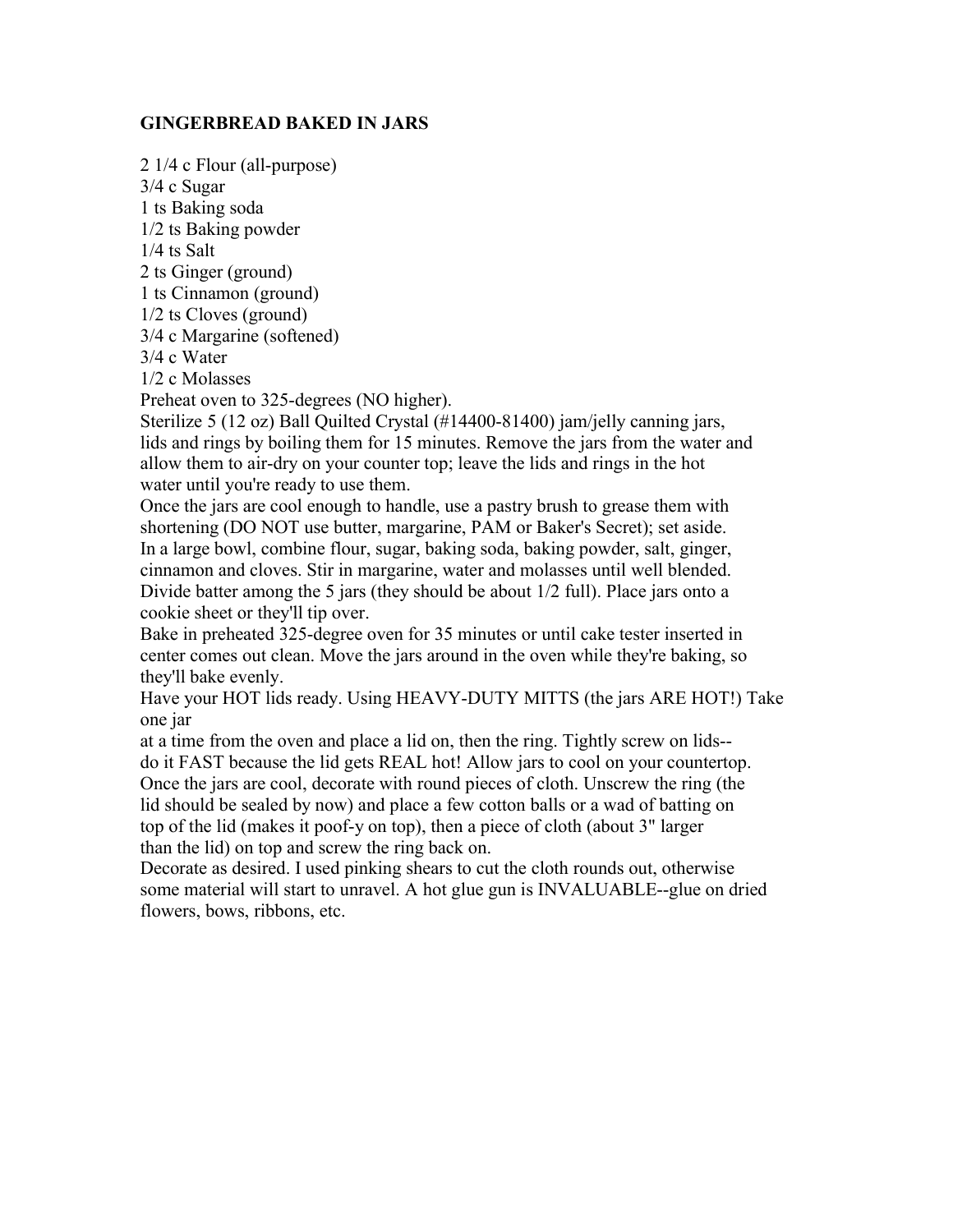### **GINGERBREAD COOKIES**

2 cups all-purpose flour 1 teaspoon baking powder

1 teaspoon baking soda

1 1/2 cups all-purpose flour

2 teaspoons ground ginger

1 teaspoon ground cloves

1 teaspoon ground cinnamon

1 teaspoon ground allspice

1 cup packed brown sugar

Mix 2 cups of the flour with the baking soda and baking powder. Mix the remaining 1 1/2 cups flour with the ginger, cloves, cinnamon, and allspice. In a 1 quart, wide mouth canning jar, layer the ingredients starting with the flour and baking powder mixture, then the brown sugar, and finally the flour and spice mixture. Pack firmly between layers.

Attach a card to the jar with the following directions:

Gingerbread Cookies

1. Empty contents of jar into a large mixing bowl. Stir to blend together. Mix in 1/2 cup softened butter or margarine, 3/4 cup molasses, and 1 slightly beaten egg. Dough will be very stiff, so you may need to use your hands. Cover, and refrigerate for 1 hour. 2. Preheat oven to 350 degrees F (175 degrees C). 3. Roll dough to 1/4 inch thick on a lightly floured surface. Cut into shapes with a cookie cutter. Place cookies on a lightly greased cookie sheet about 2 inches apart. 4. Bake for 10 to 12 minutes in preheated oven. Decorate as desired. Makes 1 1/2 dozen.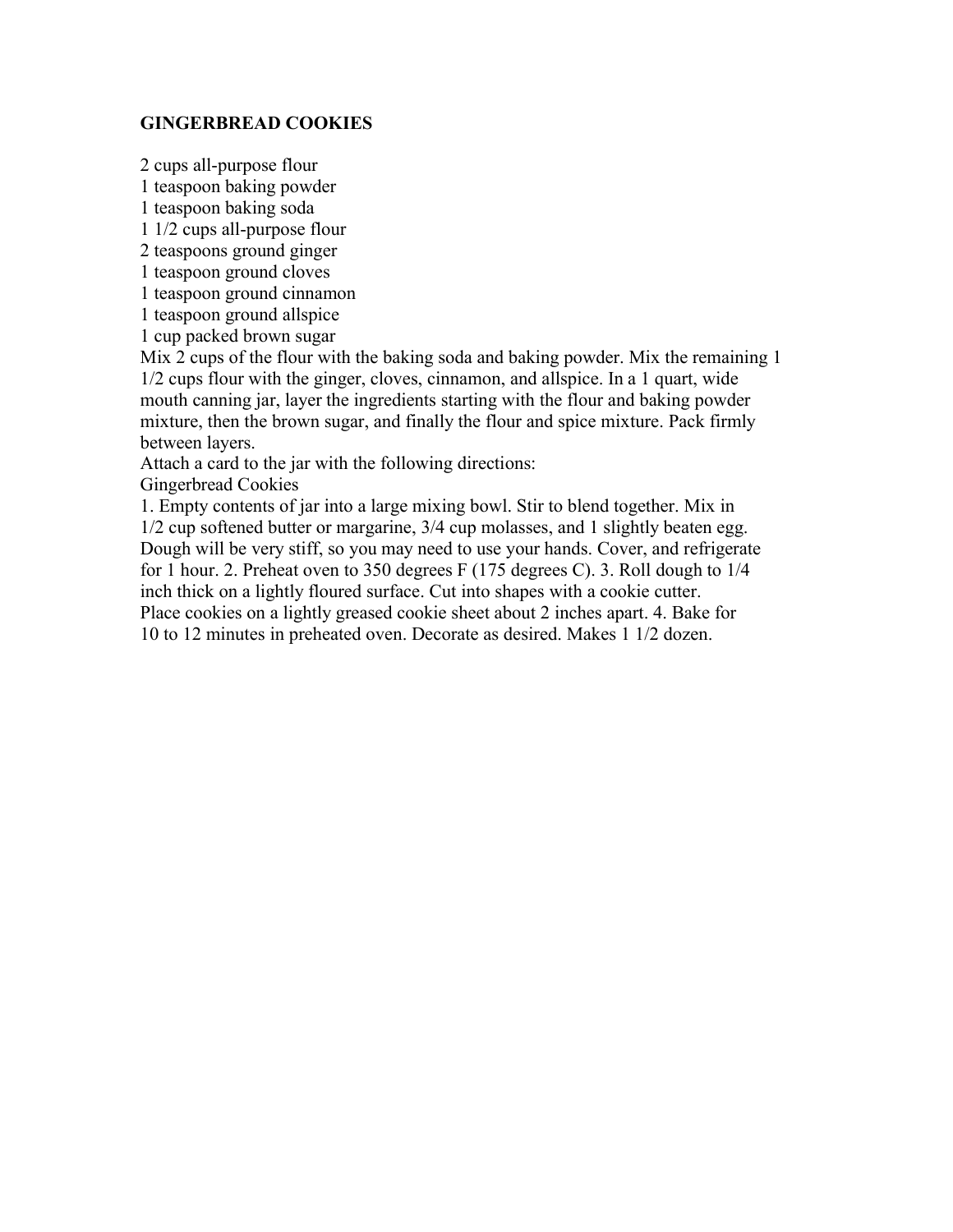#### **GINGER SPICE MUFFINS**

A great gift for people on the go!! 1 3/4 cups flour 2 Tbsp. sugar 3 tsp. baking powder 1/2 tsp. baking soda 1 tsp. ground cinnamon 1/2 tsp. ground nutmeg 1/4 tsp. ground ginger 1/4 tsp. ground cloves 1/2 tsp. salt Combine all the ingredients in a medium bowl. Store the mixture in an airtight container. Attach this to the Jar Ginger Spice Muffins Makes 1 dozen 1 pkg Ginger Spice Muffin Mix 1/4 cup butter or margarine, melted  $1$  egg 1 tsp. vanilla 1 cup milk Preheat the oven to 400 degrees F, and grease 12 muffin tins. In a large bowl, combine the muffin mix with the butter, egg, vanilla and milk Stir the mixture until the ingredients are blended. Do not over mix. The batter will be lumpy. Fill muffin tins 2/3 full, and bake for 15 minutes.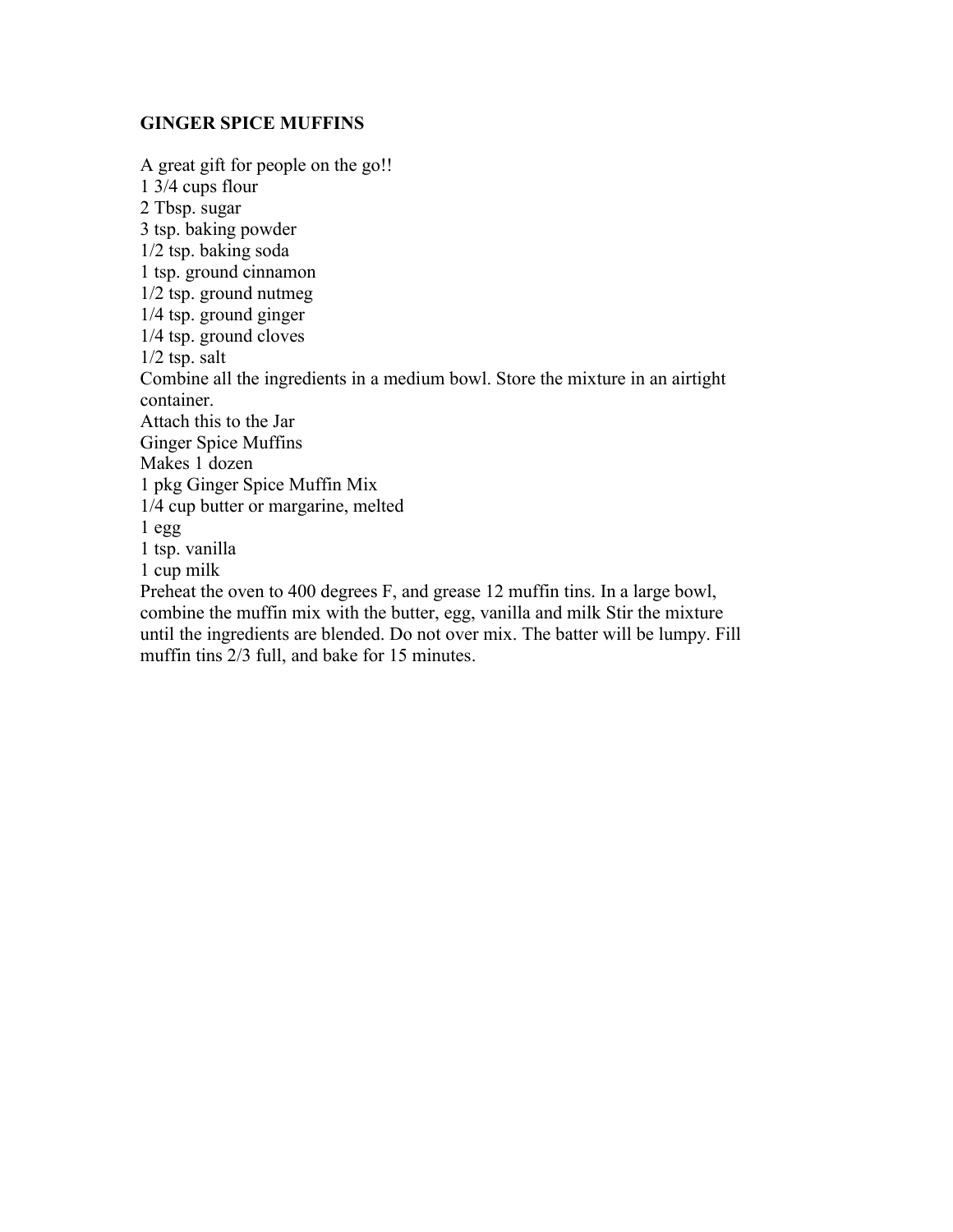# **GINGERED PEACH PICKLES**

8 pounds small peaches -- (about 3 1/2 quarts) 3 pounds light brown sugar 1 quart cider vinegar 1 1 inch piece ginger root -- peeled and crushed 2 tablespoons whole cloves -- crushed 3 cinnamon sticks -- broken up 1 whole clove per peach 1 cinnamon stick in each quart jar 1 tablespoon brandy in each quart jar -- optional These would be terrific served during the holidays or tucked into gift baskets: Peel peaches and put in bowl of water with lemon juice or powdered ascorbic acid (3 tablespoons to 2 quarts water) to prevent darkening. Combine sugar and vinegar in a large pot and bring to a boil over medium heat; boil 5 minutes. Tie ginger root, crushed cloves and broken cinnamon sticks loosely in cheesecloth bag and add to syrup; simmer for 5 minutes.

Stick a whole clove in each peeled peach. Add only enough peaches to the boiling syrup to fill a quart jar at one time. Cook until peaches are hot but not soft, about 2 minutes. Do not overcook. Remove peaches with slotted spoon and pack tightly in a clean hot quart jar with a stick of cinnamon. Repeat process until all the peaches are heated and packed into hot clean quart jars.

Bring syrup to a boil; remove spice bag. Pour the hot syrup over the peaches in the jars, leaving 1/2 inch head space. Add a tablespoon of brandy to each quart jar, if using. Seal jars.

Process in a boiling water bath for 15 minutes. Makes 3 to 4 quarts.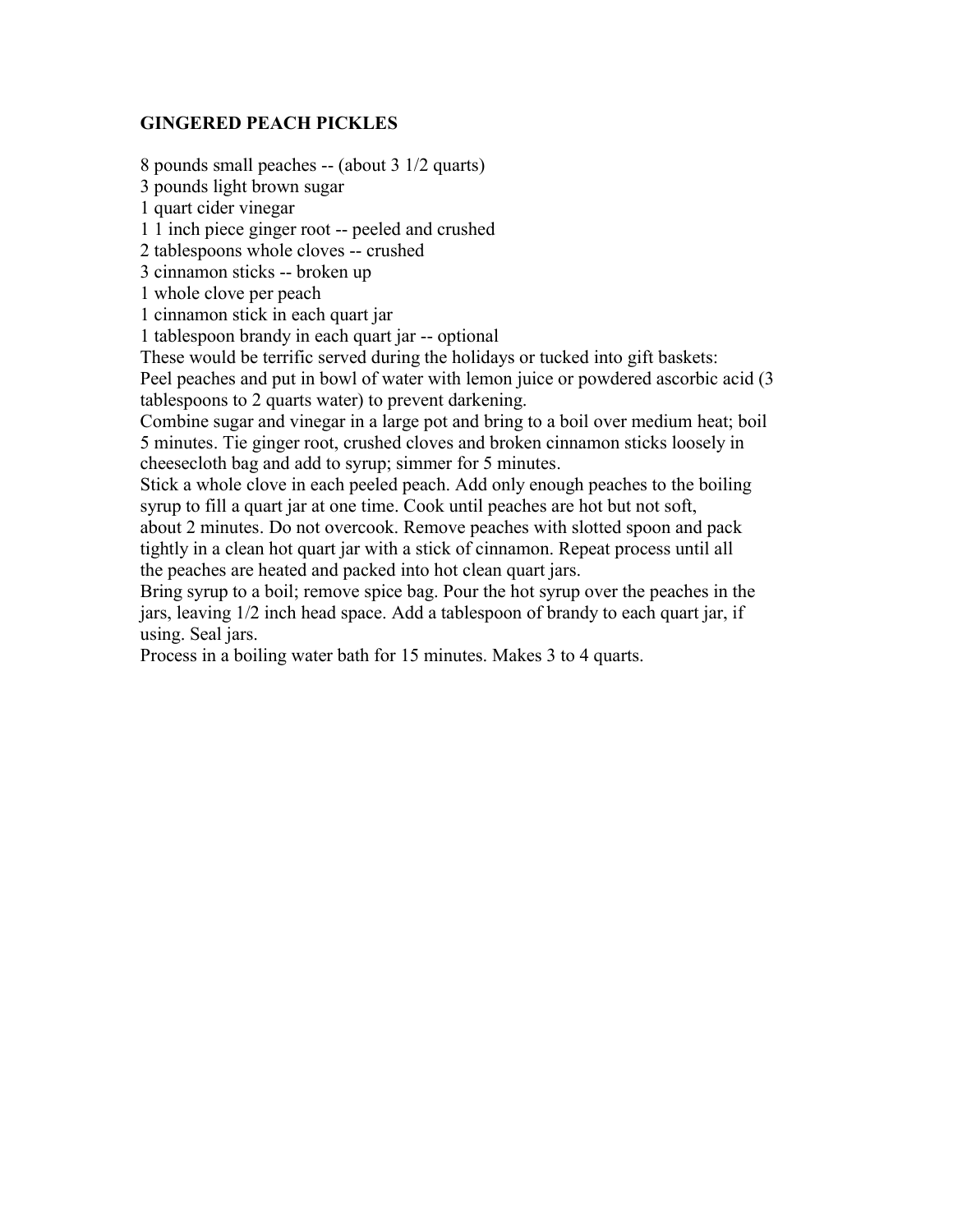# **GOURMET COOKIE MIX IN A JAR**

1 cup all-purpose Flour 1/2 teaspoon Baking Powder 1/2 teaspoon Baking Soda 1 1/4 cups Rolled Oats 1 Milk Chocolate Bar -- (5.5 ounce) 1/2 cup White Sugar 1/2 cup Brown Sugar 1/2 cup chopped Nuts -- your choice -- (optional) 1/2 cup Chocolate Chips

Here's a great Christmas Gift Idea! The cookie ingredients are placed in a clear or decorative jar, and the recipe is attached to the jar. Mix flour, baking powder, and baking soda. Pour into jar, pack down level with heavy object. Mix oatmeal in a blender. Grate chocolate bar and mix into the oatmeal. Pack on top of flour in jar. Add white sugar and pack down. Add brown sugar and pack down. Layer chopped nuts on top of brown sugar. Finish layering jar with chocolate chips until even with the top. Use scissors to cut a 9 inch-diameter circle from fabric of your choice. Center fabric circle over lid and secure with a rubber band. Tie on a raffia or ribbon bow to cover the rubber band.

Attach a card with the following directions:

\*Gourmet Cookies\*

Preheat oven to 375 degrees F. Spoon chocolate chips and nuts into small bowl, set aside. Spoon brown and white sugar into mixing bowl, add 1/2 cup margarine or butter, cream well. Add 1 egg and 1/2 teaspoon vanilla, mix well. Pour oatmeal and flour mixture from jar into bowl, mix thoroughly. Roll into walnut size balls, place on slightly greased cookie sheet 2 inches apart. Bake for 8 to 10 min.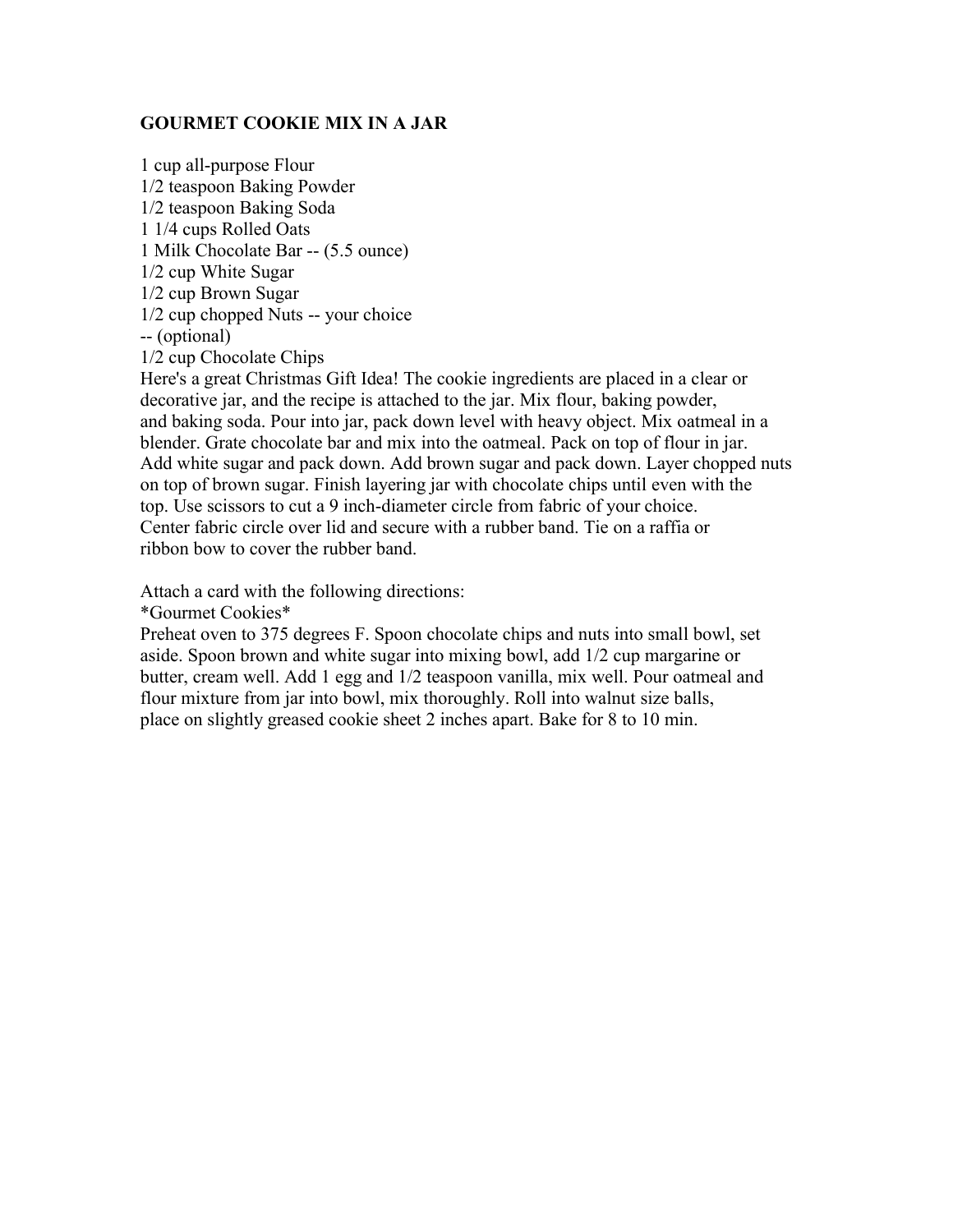# **GREEN TOMATO CHUTNEY**

20 medium green tomatoes -- chopped, not peeled 5 medium red apples -- chopped, not peeled 3 medium red peppers -- seeded, chopped 4 medium onions -- peeled and chopped 1 1/2 tablespoons salt 1 1/2 teaspoons black pepper 1 1/2 teaspoons cinnamon 3/4 teaspoon ground cloves 2 1/2 cups white sugar 2 cups apple cider vinegar

Instructions: Put all ingredients into a large pot. Bring to boil over medium heat (slowly). Simmer uncovered for 30 minutes, stirring occasionally. Pour into boiling hot jars and seal using hot pack method.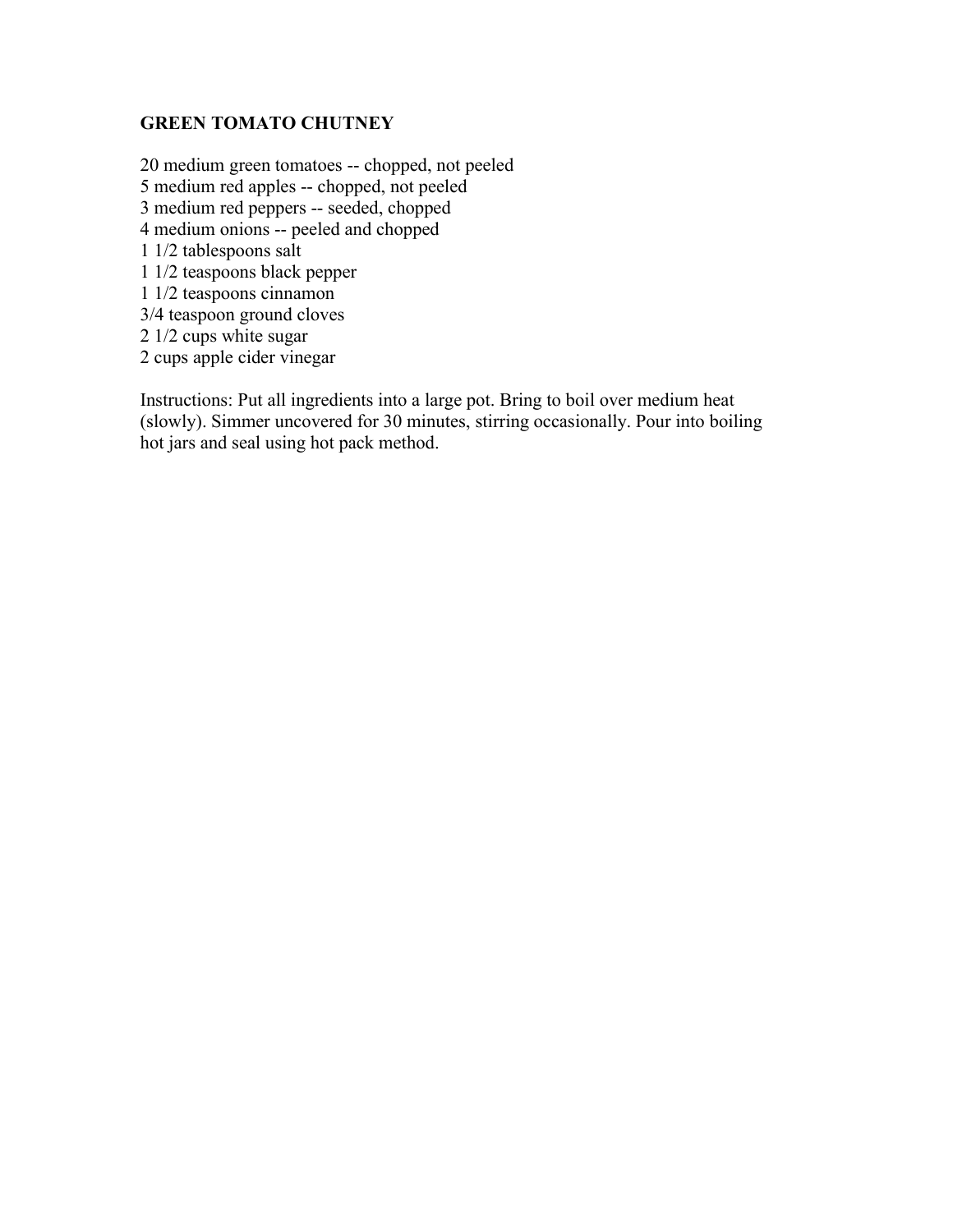## **GROUND BEEF MASTER MIX**

5 Tbsp. butter 5 lb. ground beef 2-1/2 c. chopped onions 1 c. chopped green pepper 5 c. chopped celery 5 cans tomato soup, undiluted 5 (15 oz.) cans tomato sauce 5 tsp. salt 1/2 tsp. black pepper Melt butter over low heat in 8-quart skillet or roaster. Crumble beef into container and increase heat. When red color disappears, add onions, green pepper and celery. Cook just until vegetables are tender. Add soup, tomato sauce, salt and pepper. Cover and bake in oven for 1/2 hour, stirring occasionally. Cool and divide into 5 freezer containers. May be thawed and used for a variety of family meals (chili, beefaroni, pizza, spaghetti, Sloppy Joes and Spanish rice).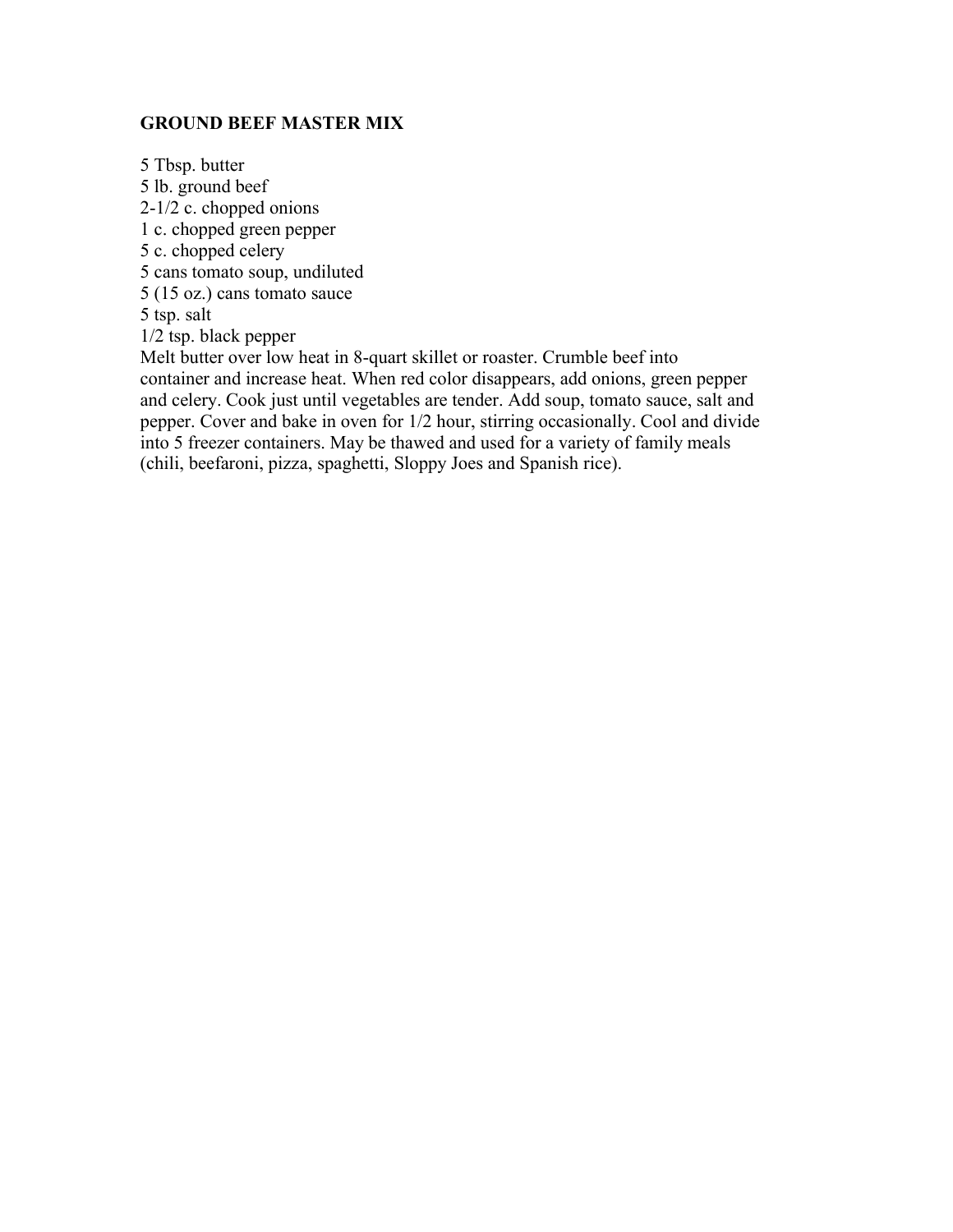# **HERB FRIED CHICKEN OR FISH COATING MIX**

You may use this seasoning mix for Southern style chicken, regular chicken, turkey or veal schnitzel, or fish. Use leftover to make a zesty, herbed gravy to accompany the dish. If you prefer to bake, coat the food then drizzle on a little melted butter or vegetable oil. Bake in a preheated 400 F. oven until done - about 45 minutes for chicken parts - 20 to 25 minutes for fish. 6 cups unbleached all-purpose flour 2/3 cup fine cornmeal, stone ground 8 teaspoons salt 1 tablespoon pepper 1 teaspoon paprika 2 teaspoons onion powder 1/2 teaspoon poultry seasoning 4 teaspoons garlic powder 1 tablespoon Old Bay seasoning Whisk together flour, cornmeal, salt, pepper, paprika, onion powder, poultry seasoning, garlic powder and Old Bay seasoning. ATTACH TO JAR: To make herb fried chicken: For several fish fillets or 2 1/2 - 3 pounds chicken parts Soak in: 1/2 cup water 1/2 cup milk

1 beaten egg Set aside 1-2 cups Herb Fried Chicken or Fish Coating Mix Whisk together water, milk and egg in a bowl. Place chicken or fish in a 'Ziplock' bag or covered dish and pour over water/milk mixture. Toss and refrigerate for a couple of hours. If you are pressed for time, simply dip fish or fowl in liquid then toss and coat well in flour mixture. Flour chicken a second time. Fry chicken until well browned and cooked through, over medium heat, about 25 minutes (12 minutes a side) using a combination of half shortening and half oil. For fish, fry in oil until done, 5-6 minutes, depending on size of fillets. White firm fillets work best.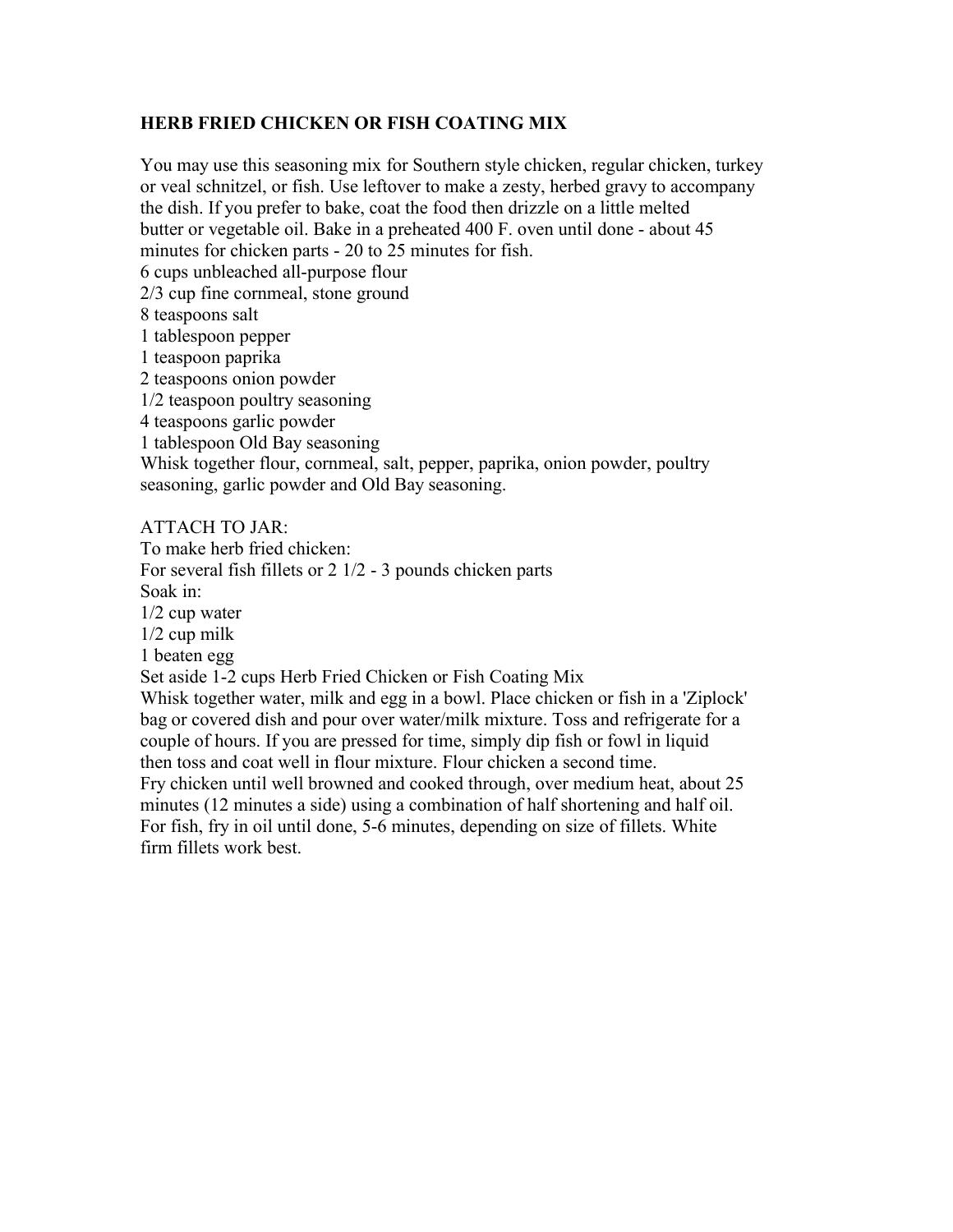### **HERBED RICE MIX**

1 package ( 3 pounds ) long grain rice 2 cups dried celery flakes 2/3 cup dried minced onion 1/2 cup dried parsley flakes 2 tablespoons dried chives 1 tablespoon dried tarragon 3 to 4 teaspoons salt 2 teaspoons pepper ADDITIONAL INGREDIENTS: 2/3 cup water 1 tablespoon butter or margarine Combine the first eight ingredients; mix well. If giving for gifts place two cups each in a jar: makes 40 batches ( 10 cups total ).

#### INSTRUCTIONS TO ATTACH TO JAR:

To prepare one serving of rice: In sauce pan over medium heat, bring water and butter to a boil. Add 1/4 cup rice mixture. Reduce heat; cover and simmer for 20 minutes. Remove from heat; let stand for 5 minutes or until liquid is absorbed. Fluff with a fork. Yield: 1 serving.

NOTE: To prepare more than 1 serving, multiply the rice mix, water and butter by the total number or desired servings and cook as directed.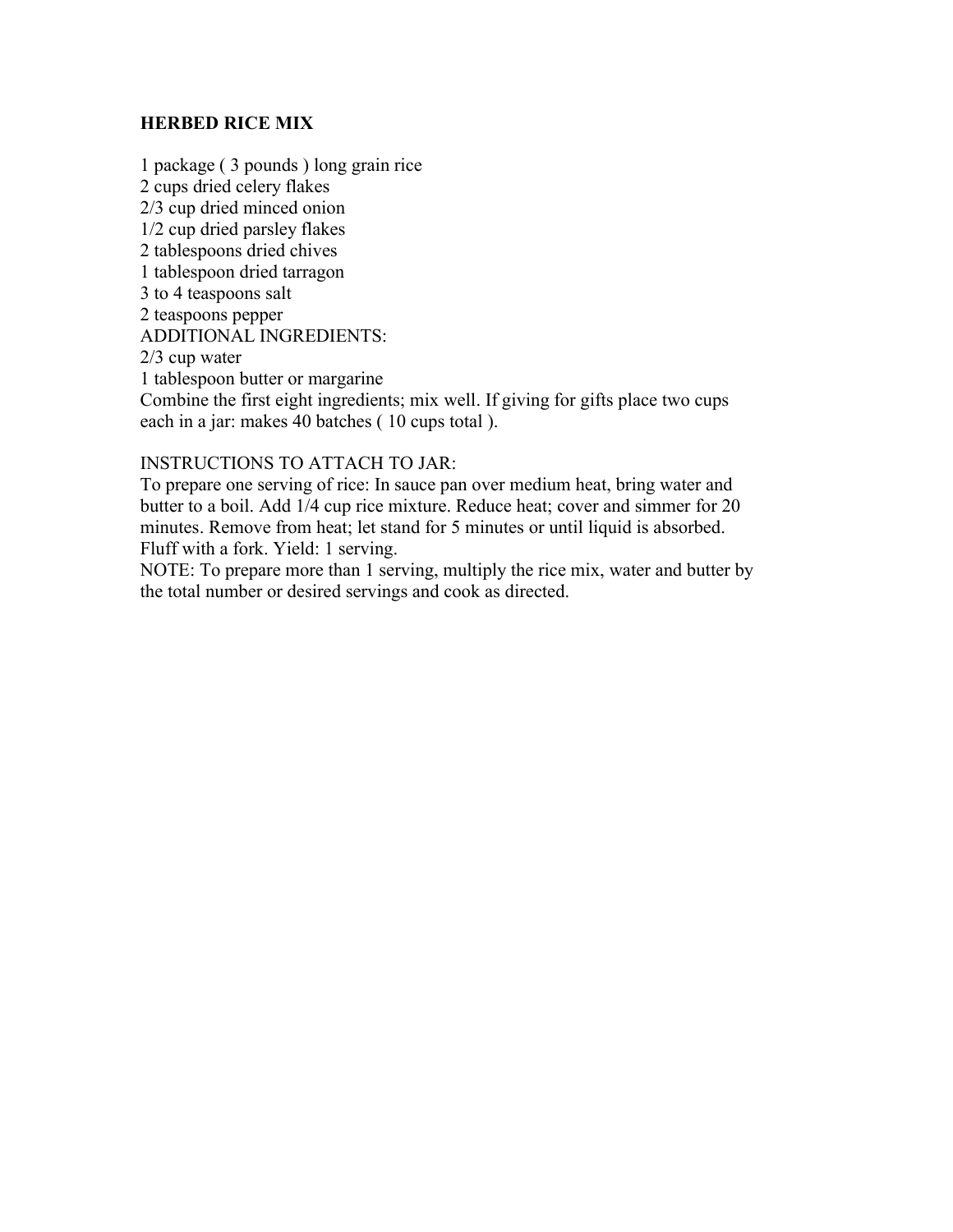# **HERB SALAD DRESSING MIX**

1/4 cup parsley flakes 2 tablespoons each dried oregano, basil and marjoram, crumbled 2 tablespoons sugar 1 tablespoon fennel seeds, crushed 1 tablespoons dry mustard 1 1/2 teaspoons black pepper Place all the ingredients in a 1 pint jar, cover tightly and shake well to mix. Store in a cool, dark, dry place. Makes 1 cup Attach instructions to jar: To Make Herbal Vinaigrette Dressing: In a small bowl, whisk together 1 tablespoons Herb Salad dressing mix, 3/4 cup warm water, 2 1/2 tablespoons tarragon vinegar or white wine vinegar, 1 tablespoons olive oil and 1 crushed clove garlic. Taste and add 1/4 to 1/2 teaspoon of the Herb Salad Dressing Mix if you want a stronger flavor. Let Stand at room temperature at least 30 minutes before using, then whisk again. Makes about 1 cup. NOTE: this low-sodium, low fat mix can be stored for up to six weeks. If you make salads often, double the recipe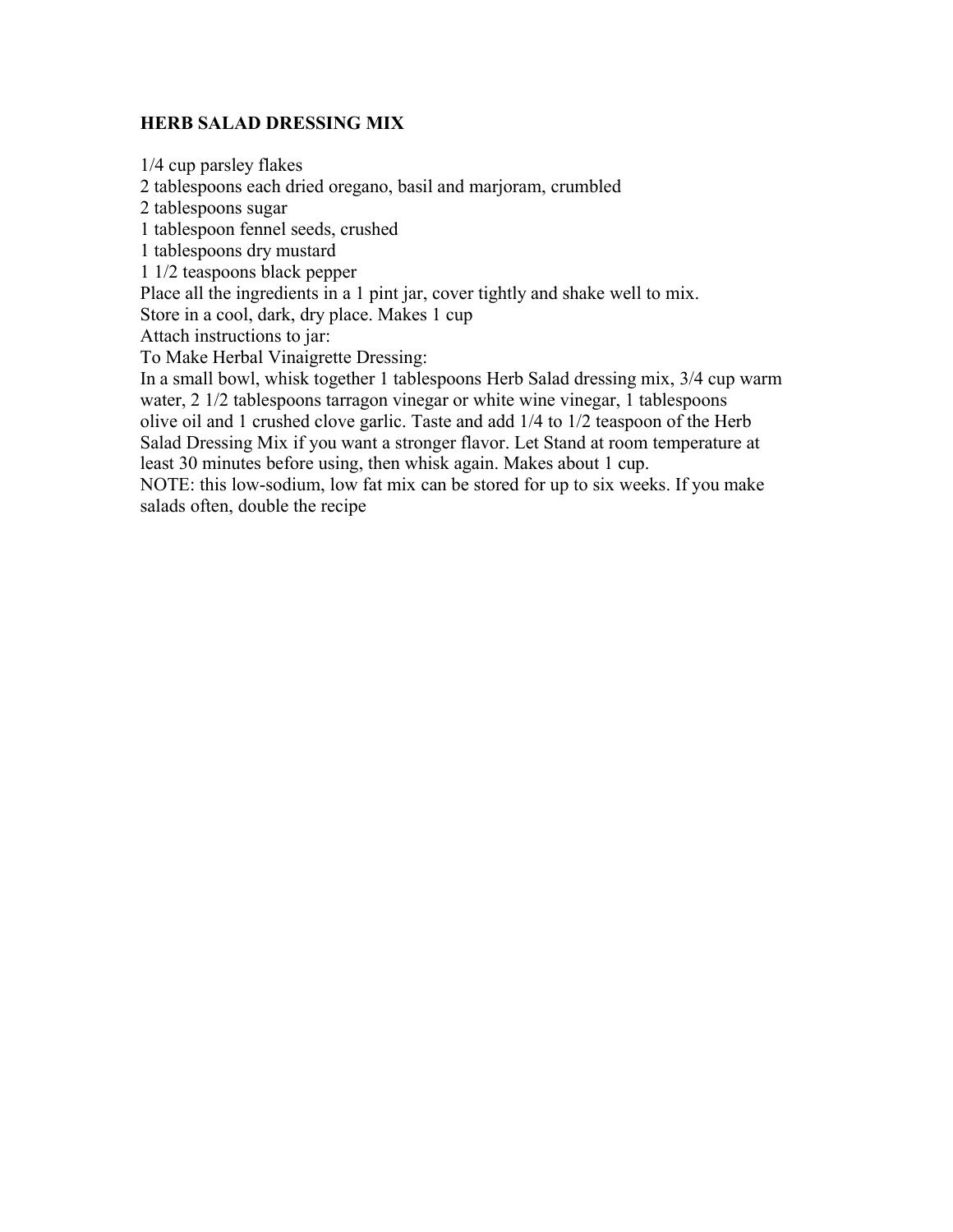#### **HOLIDAY BEAN SOUP MIX**

1 pound dried black beans 1 pound dried red beans 1 pound dried kidney beans 1 pound dried navy beans 1 pound dried great northern beans 1 pound dried baby lima beans 1 pound dried large lima beans 1 pound dried pinto beans 1 pound dried green split peas 1 pound dried yellow split peas 1 pound dried black-eyed peas 1 pound dried green lentils 1 pound dried brown lentils Combine beans in a very large bowl. Pour two cups of bean mix into pretty jars ( 16-oz.) jars holds two cups of bean mix. Give with the following recipe for holiday bean soup. You could also layer the beans in the jar for prettier effect. Just put a little of each of the beans in until you fill it to the top. Attach To Jar: Holiday Bean Soup beans from jar 1 smoked ham hock 2 cans ( 14.5 oz each ) stewed tomatoes 1 medium onion chopped 1 clove garlic minced 1 bay leaf 6 cups water 1/4 cup fresh parsley 1 tablespoon red wine vinegar 2 teaspoons salt 1 teaspoon chili powder 1 teaspoon cumin seed Cover beans with water and soak overnight. Drain beans and place in a stockpot. Add ham hock, tomatoes, onion, garlic, bay leaf and 6 cups of water, and remaining ingredients. Bring to a boil over medium-high heat, cover & simmer 1 hour or until beans are tender. Remove bay leaf before serving. Serve warm. Makes 11 cups of

soup.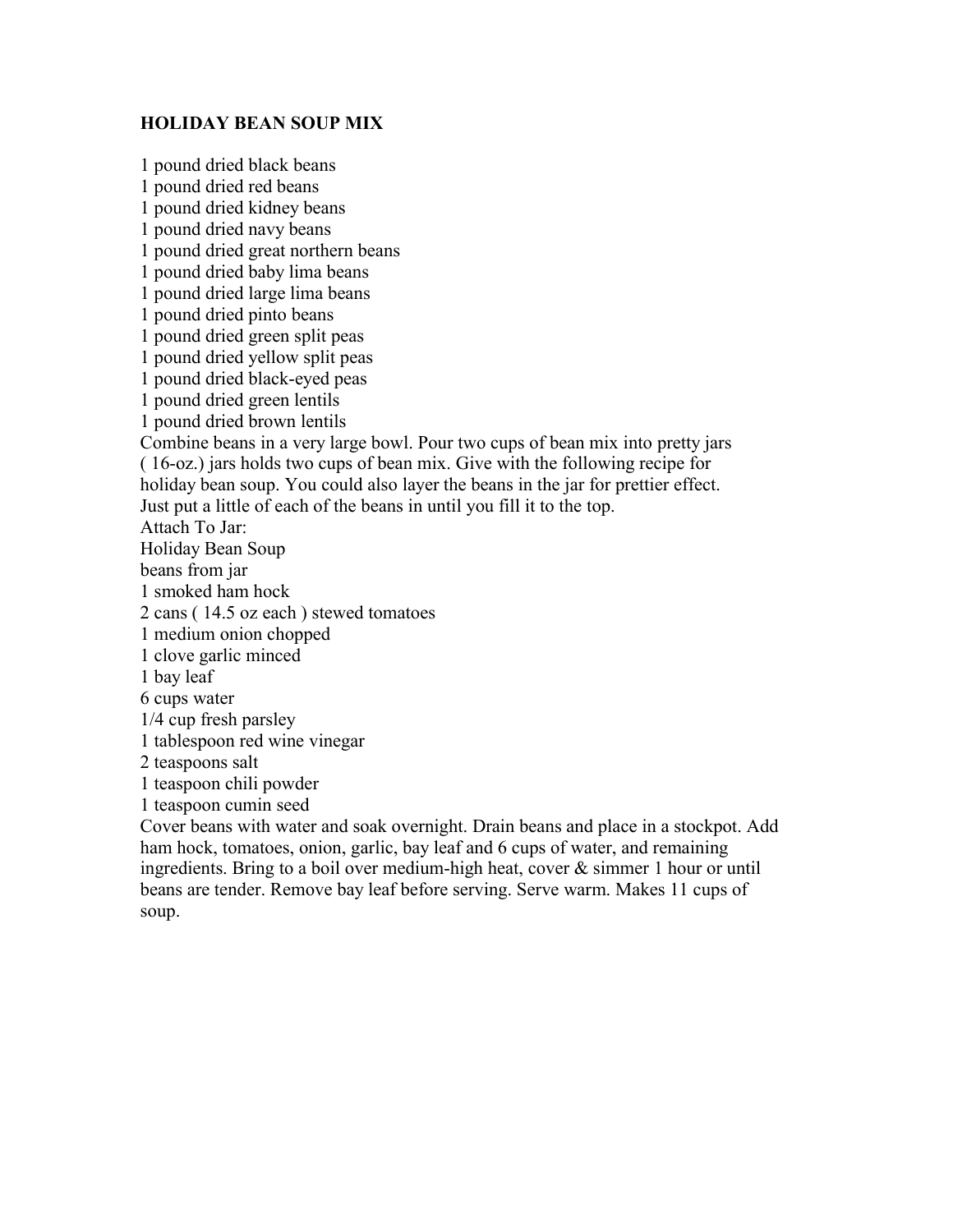### **HOME-STYLE DRESSING MIX**

2 tsp. instant minced onion 1/2 tsp. salt 1/8 tsp. garlic powder 1/2 tsp. monosodium glutamate, if desired 1 Tbsp. parsley flakes Combine all ingredients in a small bowl until evenly distributed. Put mixture in a foil packet or 1-pint glass jar. Label. Store in a cool, dry place. Use within 6 months. Makes about 2 tablespoons of HOME-STYLE DRESSING MIX, enough for 2 cups Home-Style Dressing. Attach this to the Jar: HOME-STYLE Ranch DRESSING 1 recipe HOME-STYLE DRESSING MIX (see above) 1 C mayonnaise 1 C buttermilk (Can use regular milk) Combine ingredients in a glass jar. Shake until well-blended. Chill before serving. Makes about 2 cups Home-Style Dressing. Variation: Substitute 1 cup sour cream for

buttermilk and use as a dip for fresh vegetables.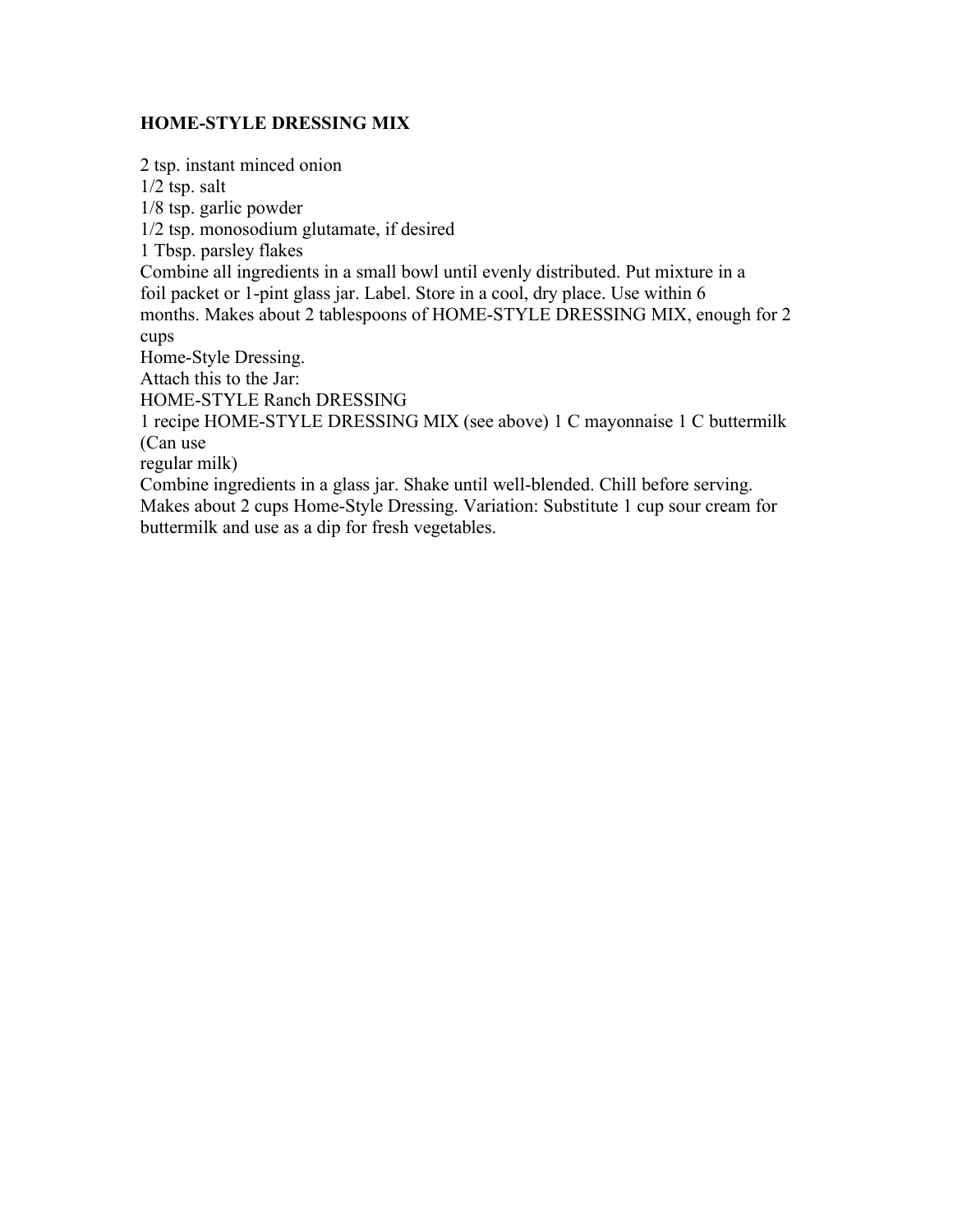# **HOMEMADE CAJUN SPICES**

**1 box salt 1 1/2 ounces black pepper 2 ounces ground red pepper 1 ounce garlic powder 1 ounce bottle chili powder 1 ounce accent Mix all ingredients together. Store in tightly closed jars in cool place.**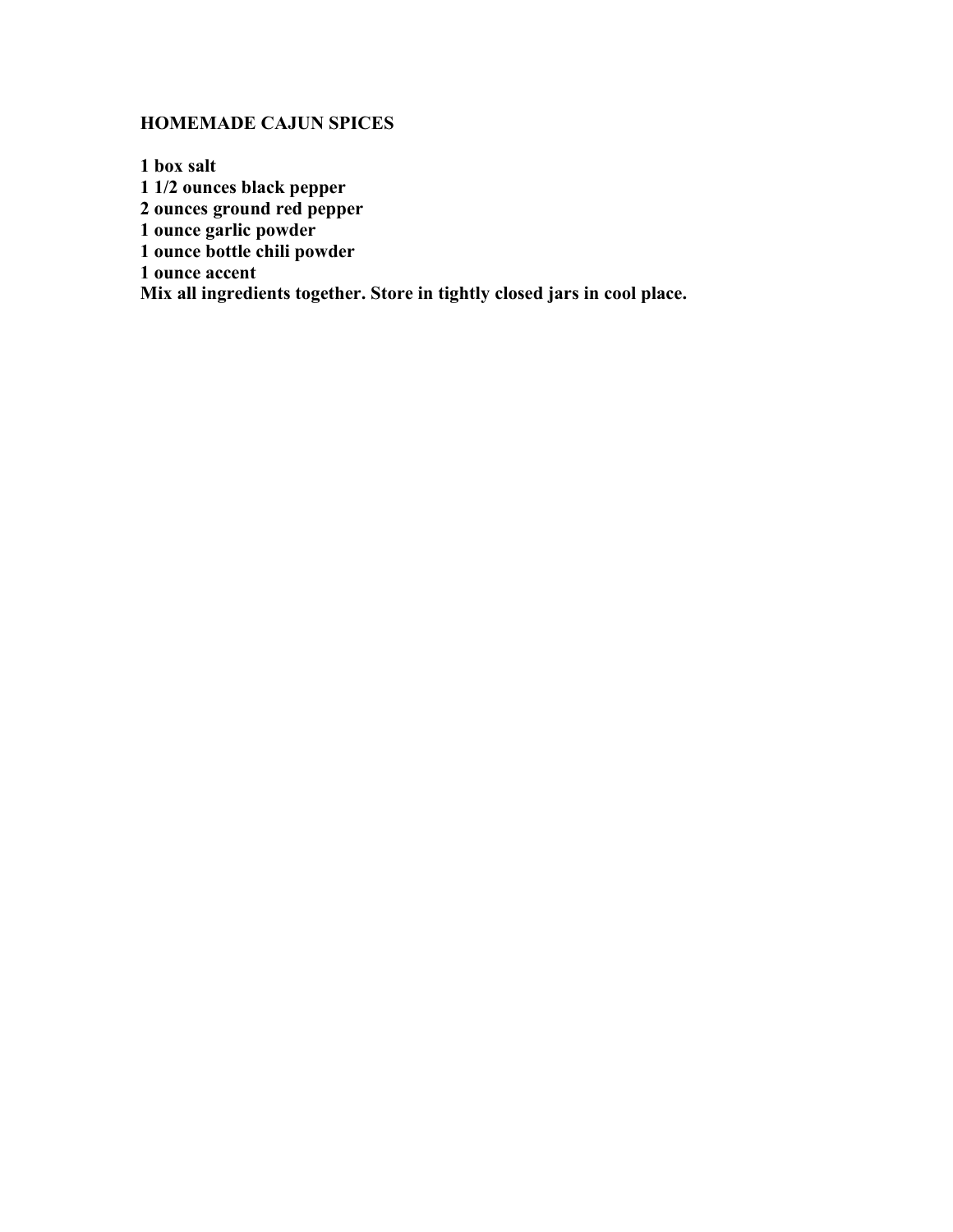## **HOMEMADE EXTRACTS**

\*\*\*FOR VANILLA EXTRACT\*\*\* 2 vanilla beans -- cut in half lengthwise and chopped 1/2 cup brandy 1/4 cup water \*\*\*FOR LEMON EXTRACT\*\*\* one lemon -- diced (you should have at least 2 tablespoons), Zest of 1/2 cup vodka 1/4 cup water \*\*\*FOR ORANGE EXTRACT\*\*\* 1/2 navel orange; cut into tiny chunks -- (about 1 1/2 tablespoons), Zest of 1/4 cup vodka 1/2 cup water 1.Combine ingredients for the extract of your choice in a half-pint canning jar. Cover and set aside to steep for 3 days. 2.If giving as a gift, strain a portion (for aesthetics) and transfer it to a little apothecary bottle or other attractive glass container. For vanilla extract,

add a piece of vanilla bean. For lemon or orange extract, add a spiral of peel. Yields 3/4 cup of each extract.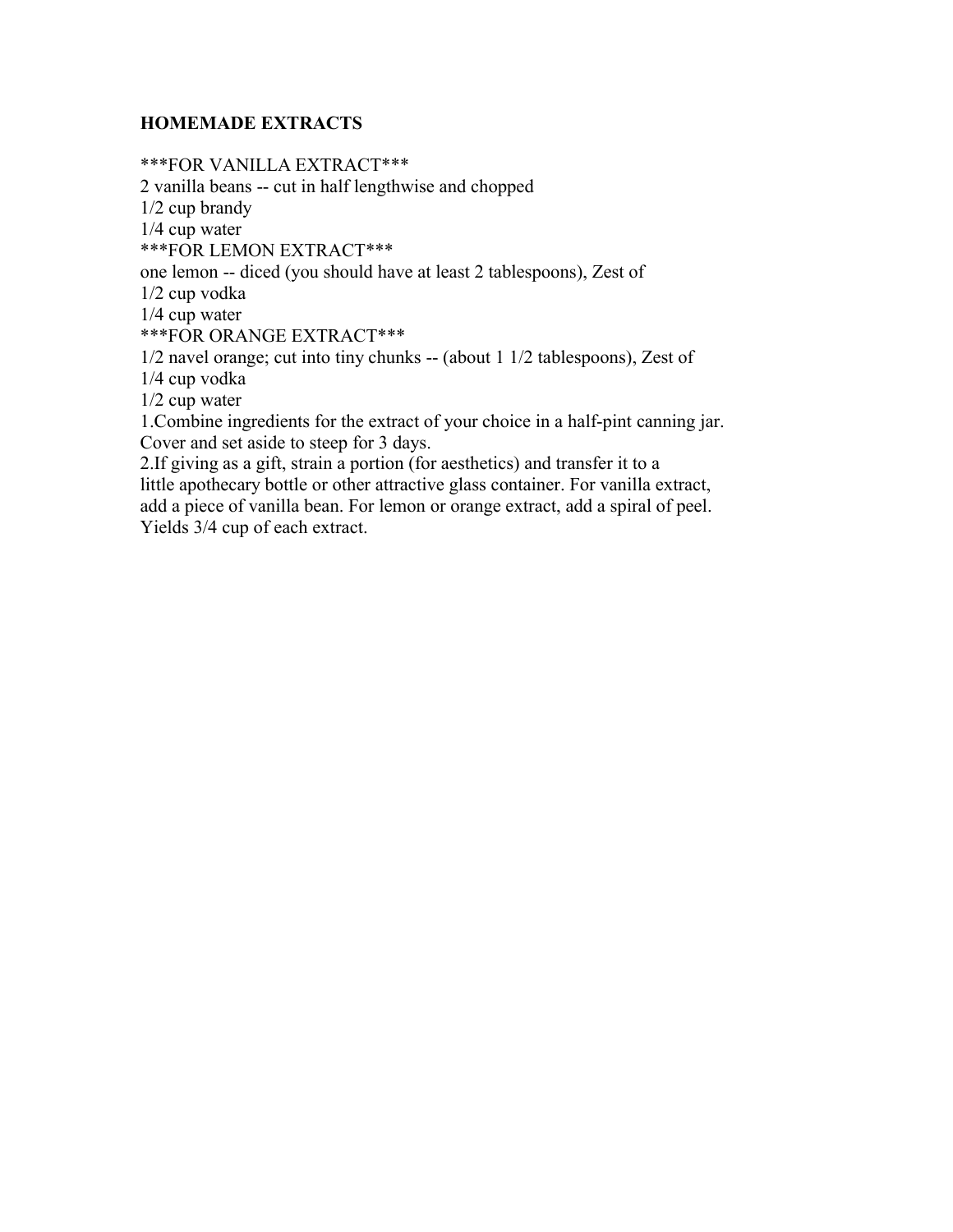#### **HOMEMADE MUSTARD**

1/2 cup Sugar =OR= Sugar substitute 1/4 cup Mustard -- dry, PLUS 1 tablespoon Mustard -- dry 1/2 teaspoon Salt 2 tablespoons Flour -- all-purpose 1 cup Milk 1 Egg yolk 1/2 cup Vinegar Combine sugar, mustard, salt, and flour in a small saucepan; stir well. Combine remaining ingredients; beat well. Gradually add milk mixture to mustard mixture; cook over low heat, stirring constantly, until thickened and bubbly. Cool thoroughly, and store in refrigerator.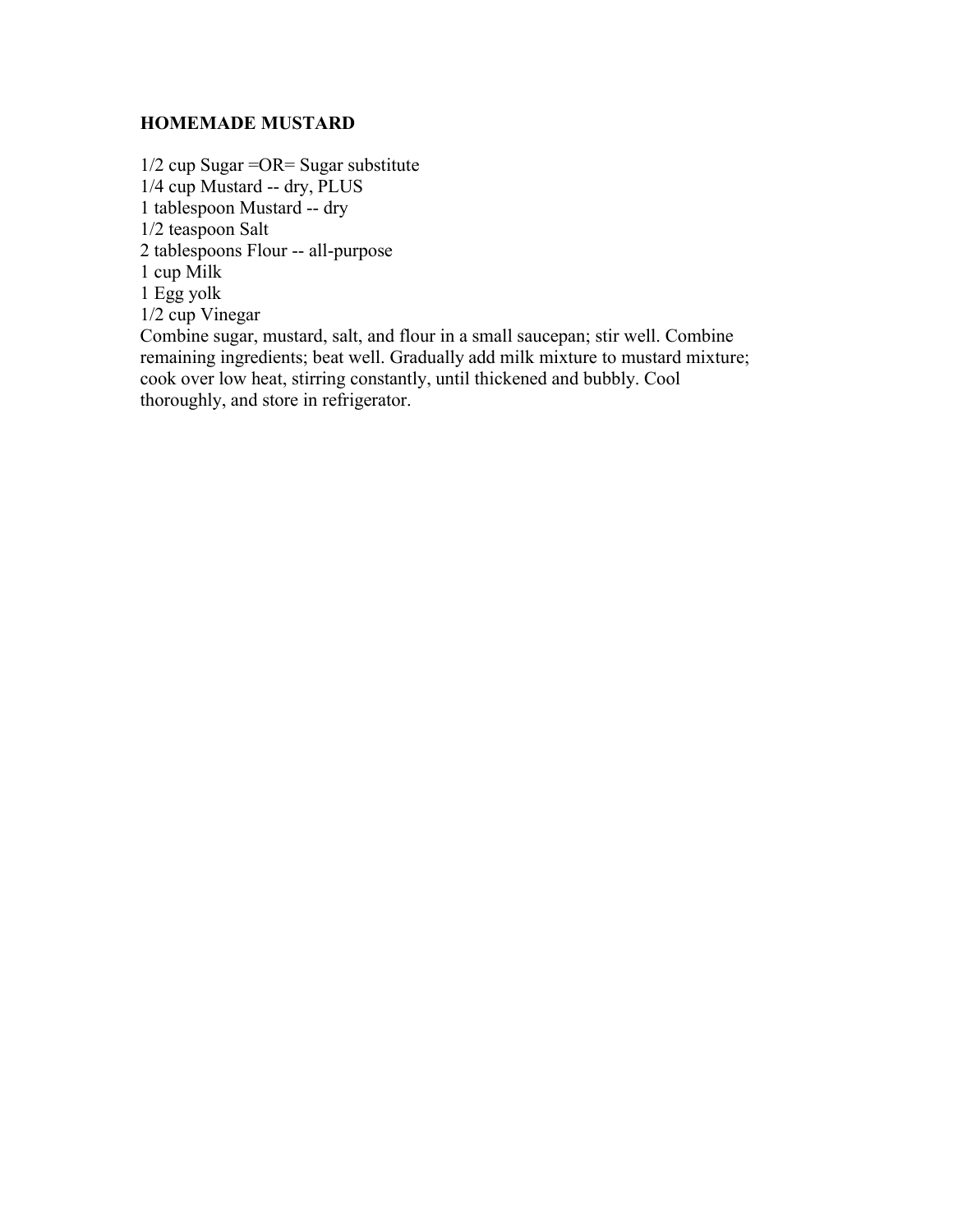# **HOMEMADE TACO SEASONING MIX**

2 Tsp. chili powder 1 1/2 Tsp. paprika 1 Tsp. onion powder  $1/2$  Tsp. salt 3/4 Tsp. garlic salt 1 Dash red pepper Mix all together. Makes 1 package of store bought mix.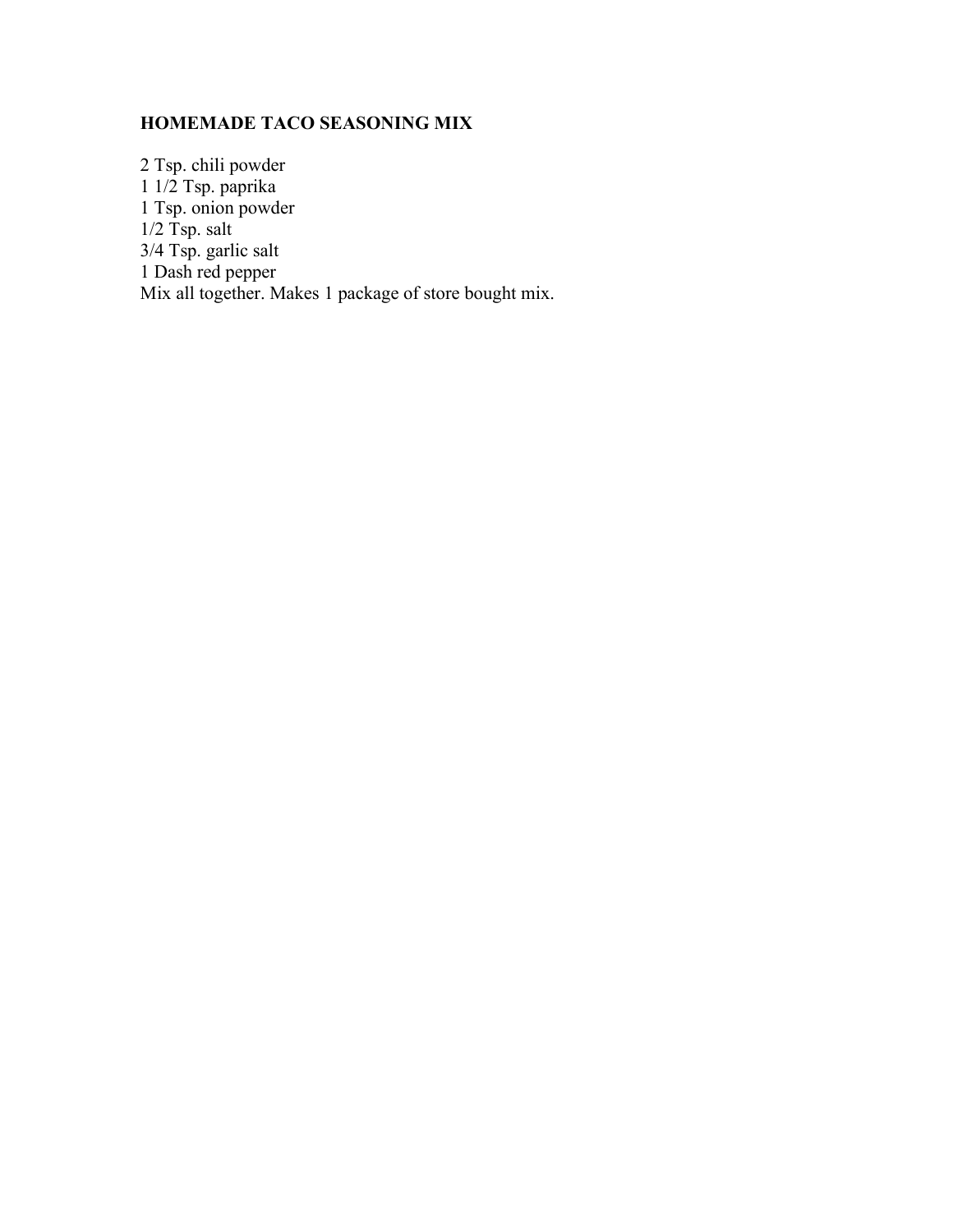## **HOME MADE VINEGARS**

#### \*\*\*INGREDIENTS\*\*\*

1 quart Vinegar - white wine -- white, or cider (depends on the taste you want) 2 tablespoons herbs -- etc, up to 3

Introduction I make these often for gifts, but use them myself. They're attractive and useful, as well as tasty. Great to give as a hostess gift, or as part of a gourmand's basket, along with dried tomatoes, home-dried herbs, flavored mustards and/or butters, etc.

Directions Heat vinegar on stove, but not to boiling. Add desired herbs (tarragon is great, so is basil, rosemary, thyme, or mix some together. Also - red chili peppers or lemons are wonderful.) Allow to simmer for about 30 min. Remove vinegar from heat. Remove herbs, chilis, etc. Allow vinegar to cool. In attractive sterilized bottles or jars, add fresh herbs, chilis, etc. (whatever you used to flavor vinegar). Pour vinegar over herbs. Seal bottle. It's also attractive to tie some raffia or ribbon around the neck of the bottle, and a pretty label identifying the vinegar, and some suggestions for use. I also add sometimes add lemon zest, a few different types (& colors) of peppercorns, and maybe a clove of garlic. (The more you stuff into the bottle, the prettier it is).

Serving Suggestions Herbed vinegars are always good with olive oil in salads, but they are also good on cooked greens.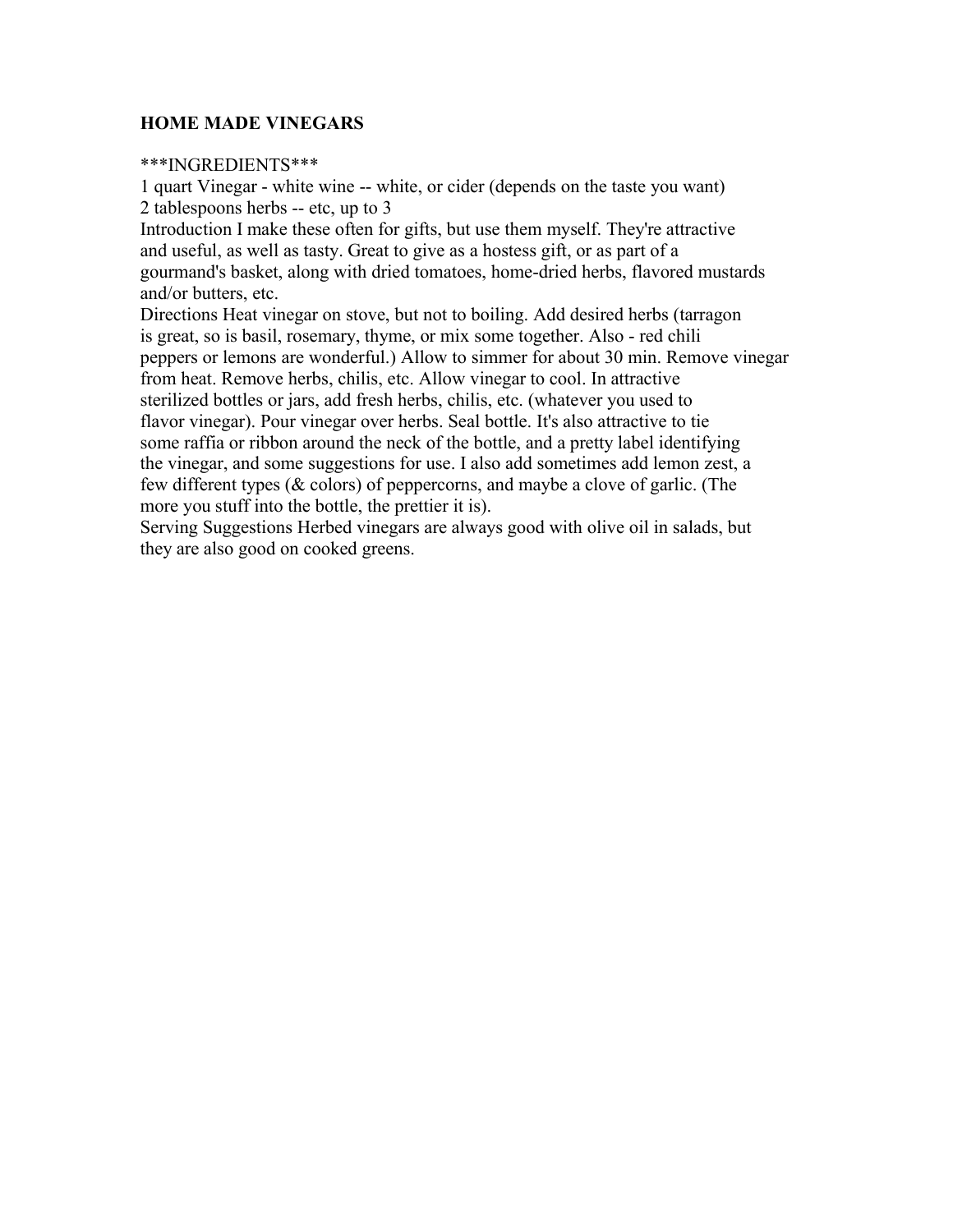# **HOT CHOCOLATE MIX**

4 cups dry milk 1 cup unsweetened cocoa 2 cups sugar 1/2 teaspoon salt 1 teaspoon instant decaffeinated coffee (optional) Mix the ingredients and put them into a plastic container or double plastic bags. Label the mix Hot Chocolate. Use 1/4 cup per cup of boiling water. Makes 20 cups. (Makes 80 servings)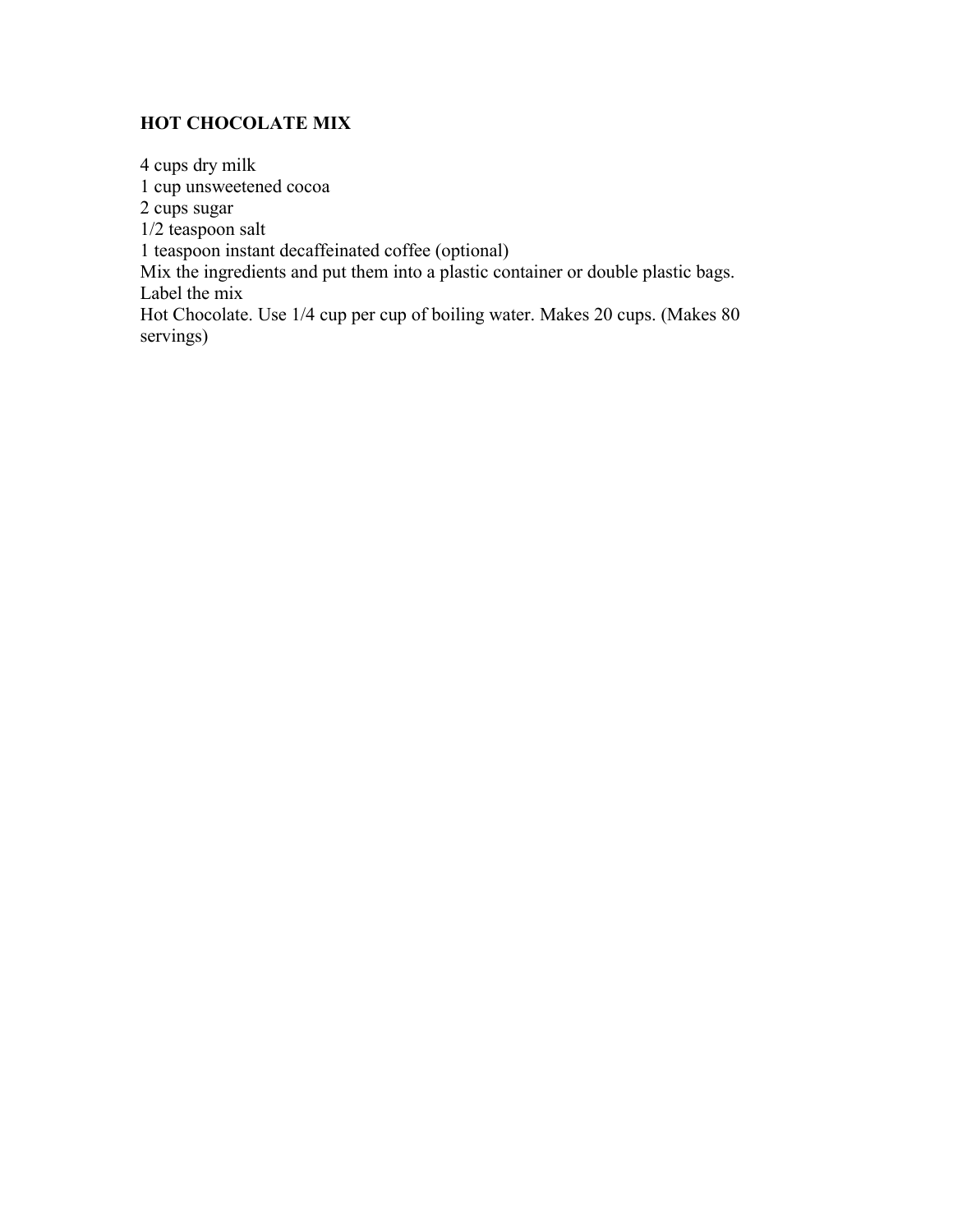# **HOT CHOCOLATE MIX WITH MARSHMALLOWS**

2 cups skim-milk powder 3/4 cup granulated sugar 1/2 cup unsweetened cocoa powder 1 tsp cinnamon (opt) 2 cups mini marshmallows Set sieve over large bowl; pour in skim-milk powder, sugar, cocoa, and cinnamon (if using). Stir to combine until mixture passes through sieve. Stir in mini marshmallows. Spoon into container. Cover with lid or plastic wrap. (Mix can be stored at room temp for up to 1 month.) Makes about 4 cups. Attach to the jar:

Add 1/4 cup to mug of very hot milk and stir well.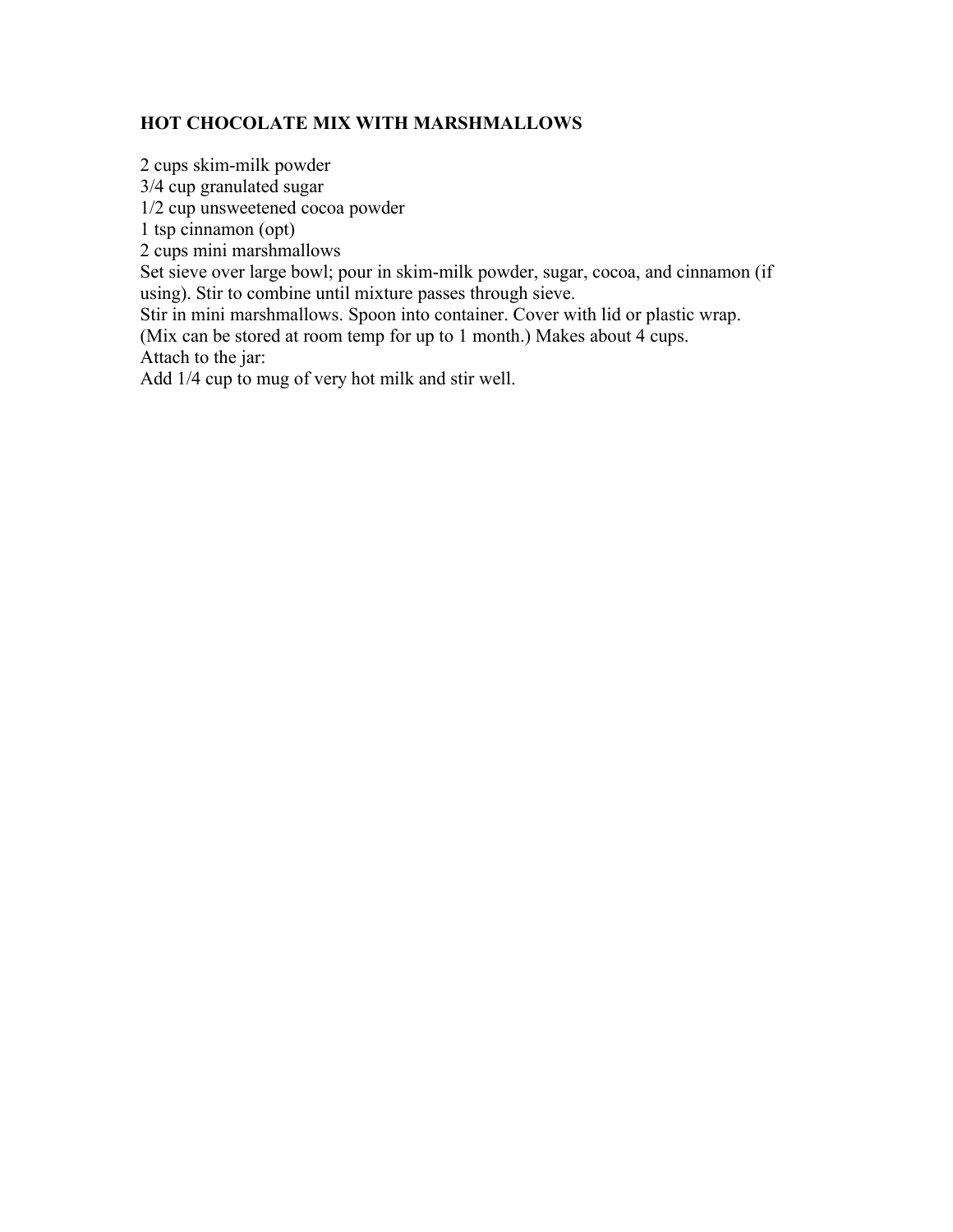# **HOT SPICED ORANGE DRINK**

1 (10 oz) jar of Tang

2 oz Lemonade mix (Country time)

2 C Sugar

2 tsp Cinnamon

1 tsp Cloves

Mix and store in a covered container. To make into a drink mix 2-1/2 teaspoons and 1 cup boiling water.

Here is a recipe to give as gifts. You can sew a bag or puttee mix in a canning jar. If you sew a bag, put the mix in a plastic bag before putting it into the cloth bag.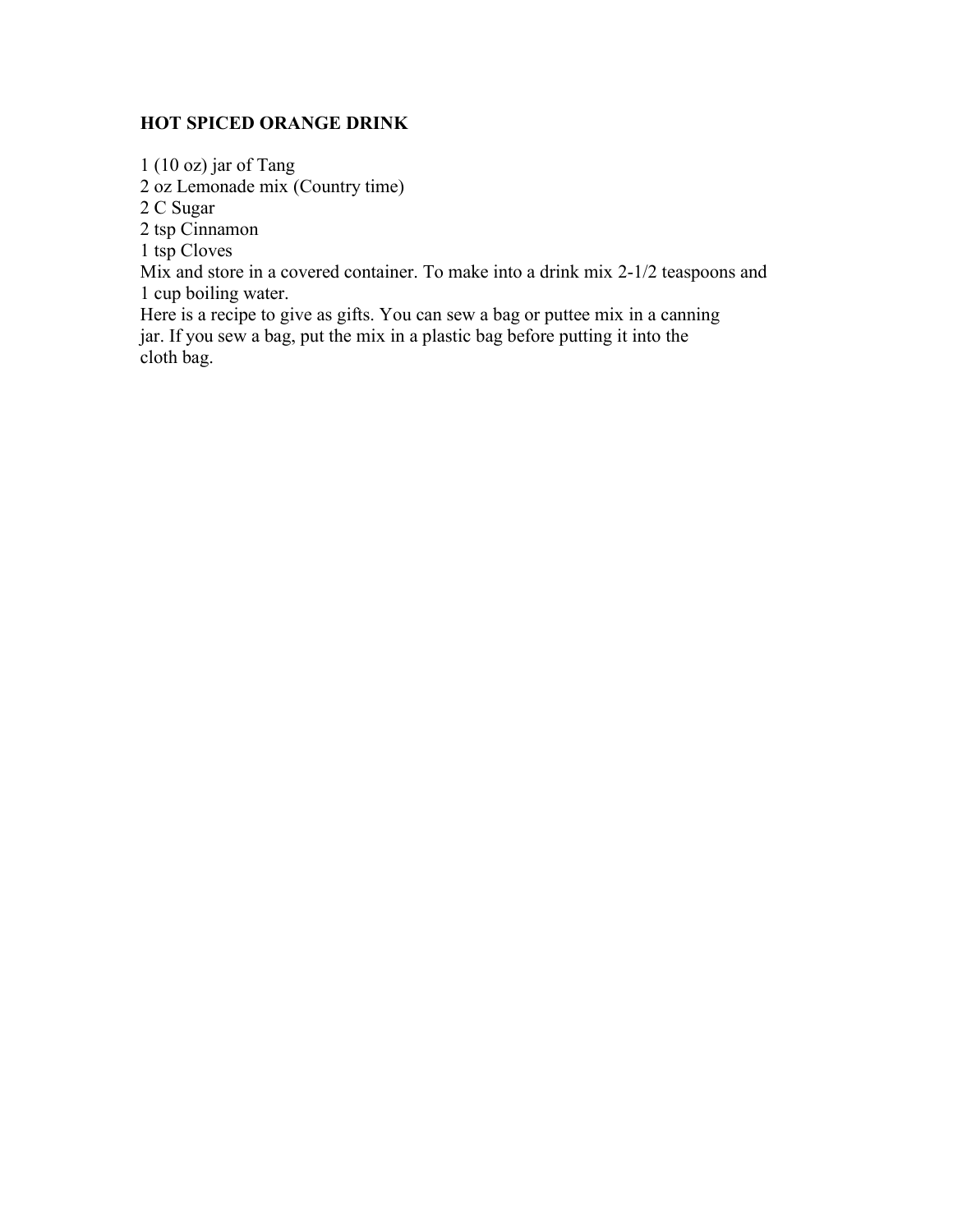#### **INDIAN FRY BREAD**

**1 cup Master Mix Attach this to the Jar: 1/3 cup water (about) 1/2 cup flour oil or shortening for frying 1/4 teaspoon salt Combine Master Mix , flour and salt. Stir in enough water to make soft dough. Knead 12 times in bowl or on floured surface. Form into two balls. Pat or roll each ball out to 1/4 inch thickness; cut into 6 wedges. Fry in hot fat (375oF) until brown on one side. Turn to brown second side. Drain on absorbent paper. Makes 1 dozen.**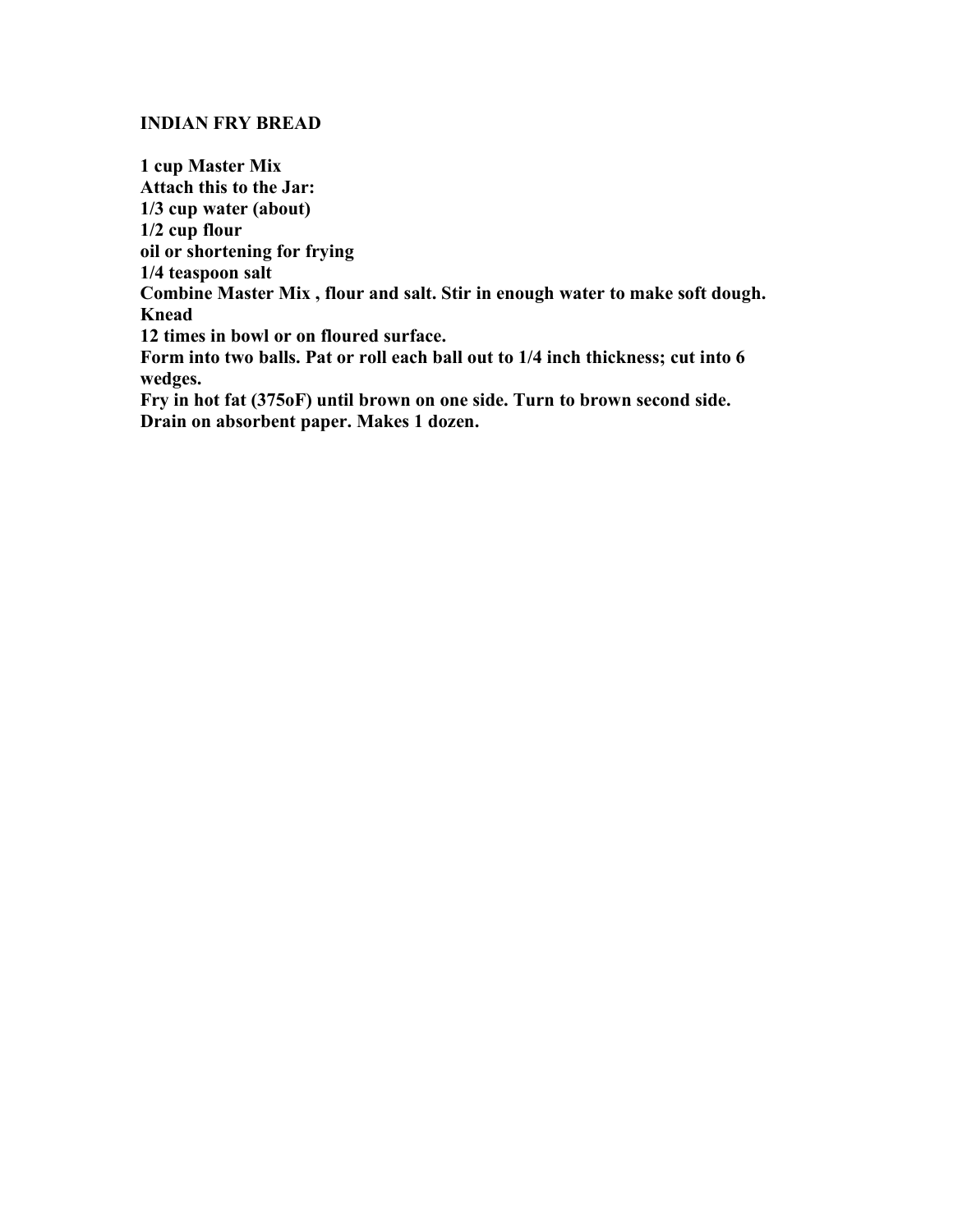#### **INDIAN SQUAW BREAD**

1 Tablespoon dry yeast 1 Tablespoon salt 1/2 cup dark brown sugar 4 cups whole wheat flour 8 cups all purpose flour Layer the above ingredients in a jar. Attach the following instructions to the jar: To make Indian Squaw Bread: Makes 2 round loaves 1 package ISB mix 3/4 cup unsulfured dark molasses 1 1/4 cups vegetable oil 3 cups lukewarm water all purpose flour (as needed) Place the bread mix in a glass or ceramic mixing bowl. Add the molasses, oil, and water and beat with a dough hook or wooded spoon until the dough holds together. Turn the dough out onto a floured board, and knead in enough all purpose flour to form a smooth elastic dough. Transfer the dough to an oiled bowl, turning the dough to coat it with the oil. Let the dough rise, covered, in a warm place for 3 to 4 hours, or until it has tripled in bulk. Punch the dough down, and divide it into 2 halves. Form each loaf into 2 rounds. Arrange the loaves on a buttered baking sheet. Let the dough rise again for 30 to 40 minutes or until it has doubled. Preheat the oven to 300 degrees. Bake the loaves for 1 hour 10 minutes. They will sound hollow when the bottom is tapped. Transfer the loaves to a rack and let them cool.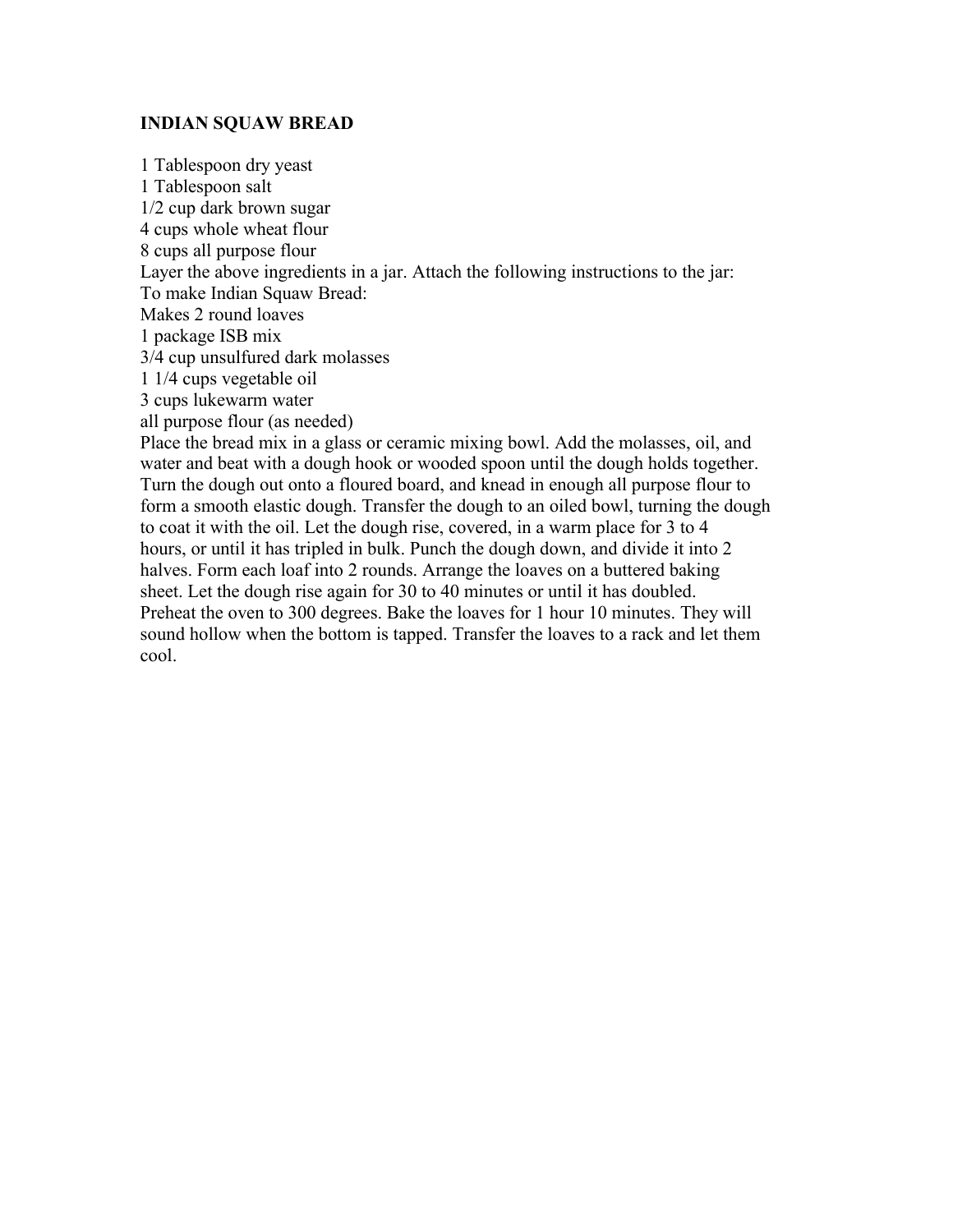# **INSTANT CAPPUCINO**

1 c. powdered creamer 1 c. powdered chocolate milk mix 2/3 c. instant coffee 1/2 c. sugar 1/2 tsp. cinnamon 1/2 tsp. nutmeg Mix all ingredients together. Use 1 heaping Tbls. per cup of boiling water. Store in airtight container.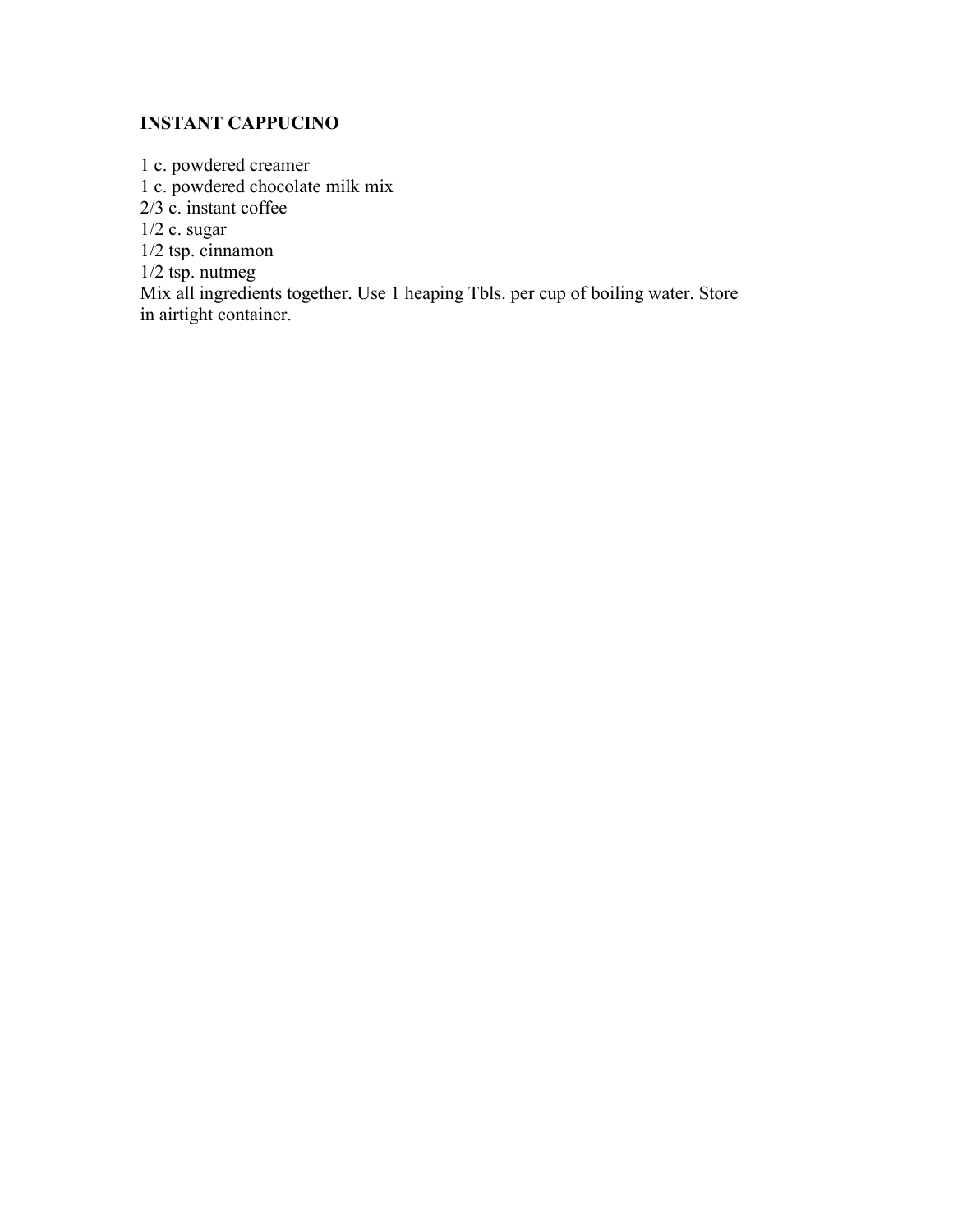# **INSTANT COCOA MIX**

9-1/3 C. nonfat dry milk 3 c. powdered sugar 1-3/4 C. cocoa 1-3/4 c. non-dairy coffee creamer (6 0Z.) Mix all together well. Use 1/4-1/3 cup mix per cup of very hot water. Store in airtight container.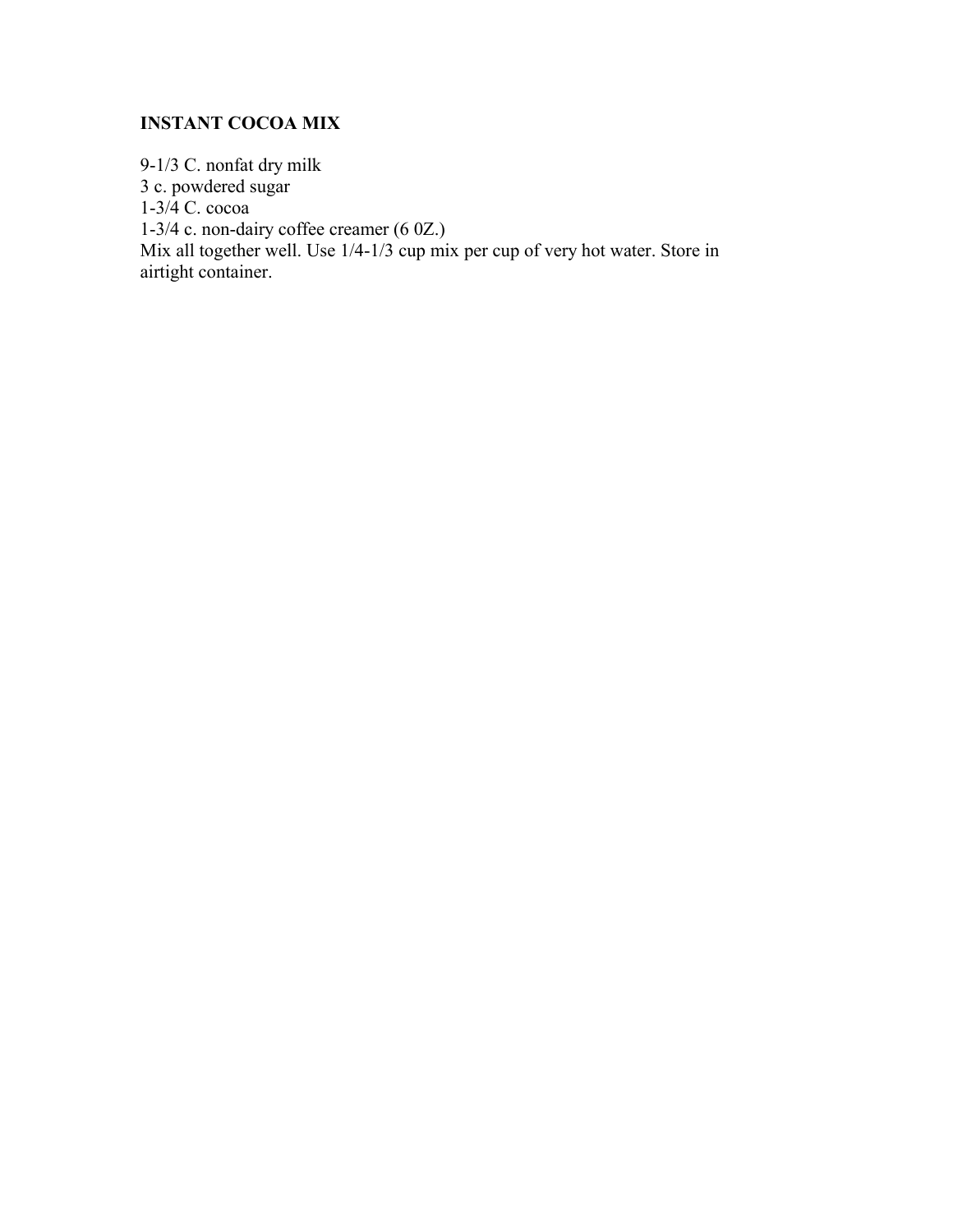## **INSTANT PEA SOUP MIX**

Mix and pour into jar: -- (makes one soup mix) 1 cup green split pea flour -- (dried split peas ground to a fine flour) 2 tablespoons chicken broth powder 2 tablespoons dried onions 1 teaspoon salt 2 cups non fat dry milk powder

Attach to the jar:

To make soup: In medium saucepan over medium high heat, whisk soup mix into 6 cups boiling water. Stir about 1 minute until mixture is incorporated. Turn heat to low, cover and cook 2-5 minutes. Note: if desired, add 2 cups frozen mixed vegetables (mixed, peas & carrots, or carrots), grated potatoes, minced celery, or ham to boiling water and proceed as above. This soup thickens upon cooling. To reheat, add a little milk or water to soup & heat.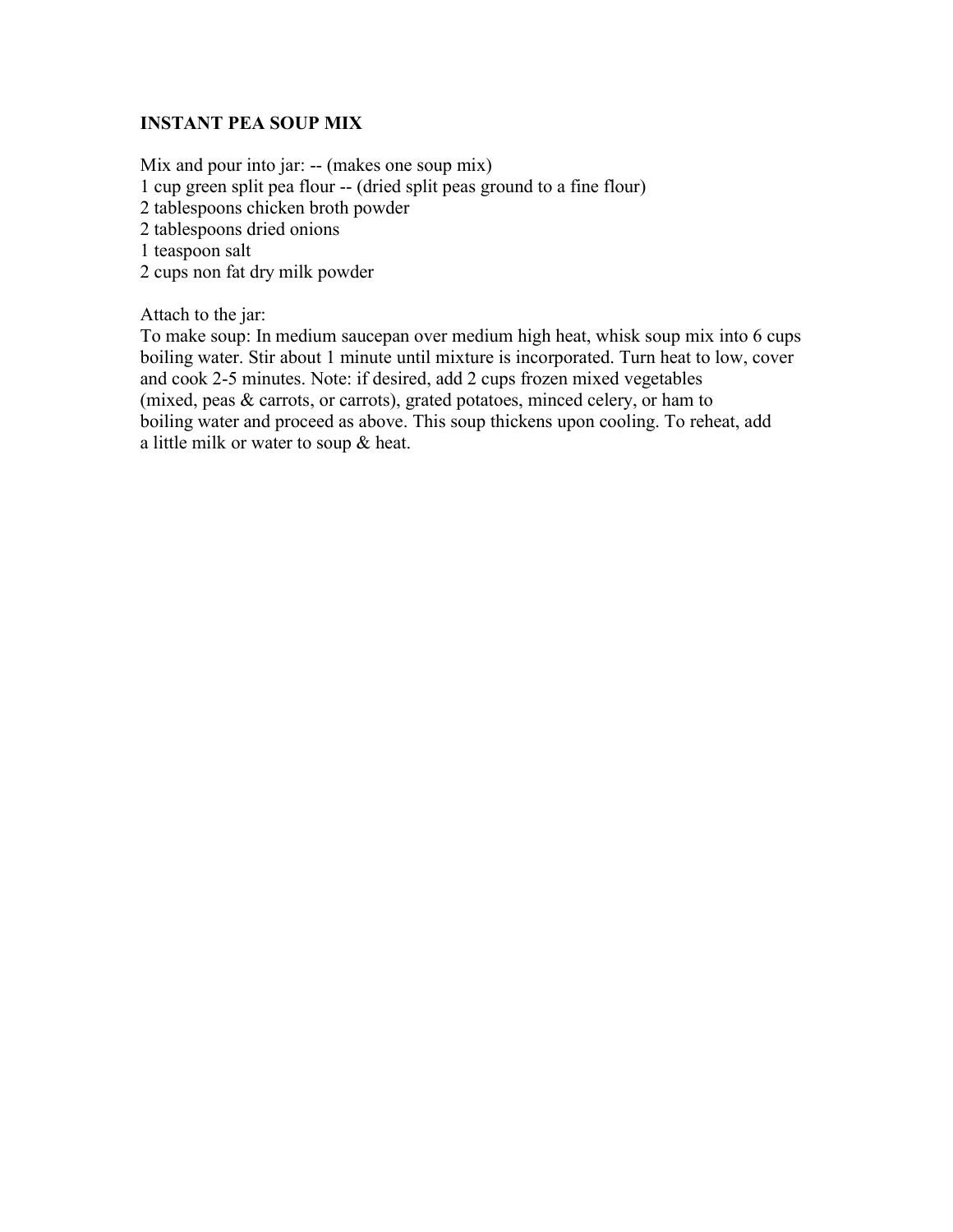## **INSTANT POTATO SOUP MIX**

1 3/4 cups instant mashed potatoes 1 1/2 cups dry milk 2 tablespoons instant chicken bouillon 2 tablespoons dried minced onion 1 teaspoon dried parsley 1/2 teaspoon ground white pepper 1/4 teaspoon dried thyme 1/8 teaspoon curry powder 1 teaspoon Soul seasoning or seasoning salt Optional: 1/4 cup cheese powder Combine all ingredients in a bowl and mix. Place in jar and seal. Attach To Jar: Place 1/2 cup mix in soup bowl and add 1 cup boiling water. Stir until smooth. Variations: add ham and/or cheese to soup as desired or sprinkle some imitation bacon bits over the top.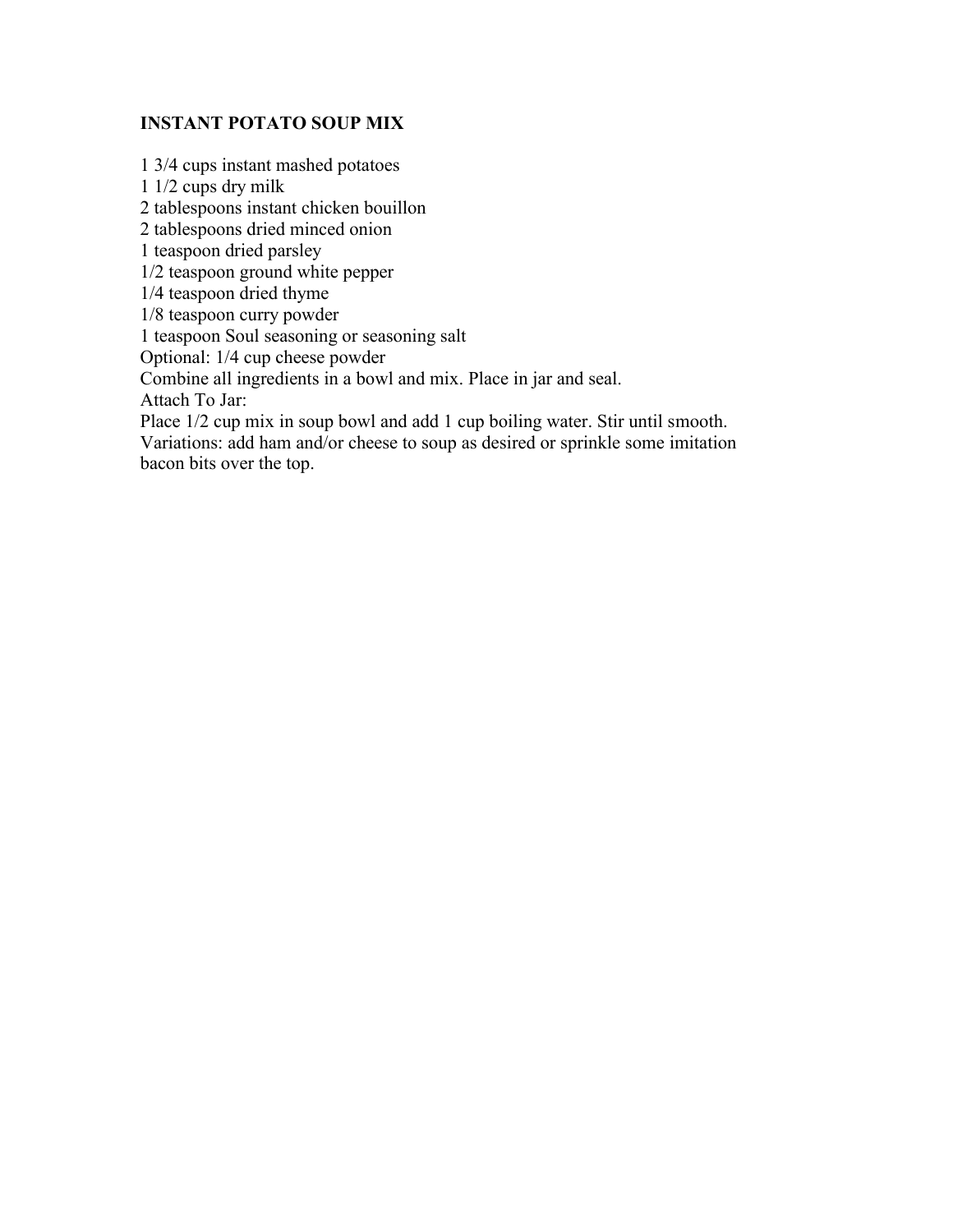# **INSTANT SPICED TEA**

2 cups powdered orange breakfast drink

 $1-1/2$  cups sugar

3/4 cup instant tea

2 packages unsweetened lemonade mix

1 teaspoon ground cloves

1 teaspoon ground cinnamon

Mix the ingredients and put them into a plastic container or double plastic bag. Label the mix Spiced Tea. Add 2 heaping teaspoons to 1 cup boiling water.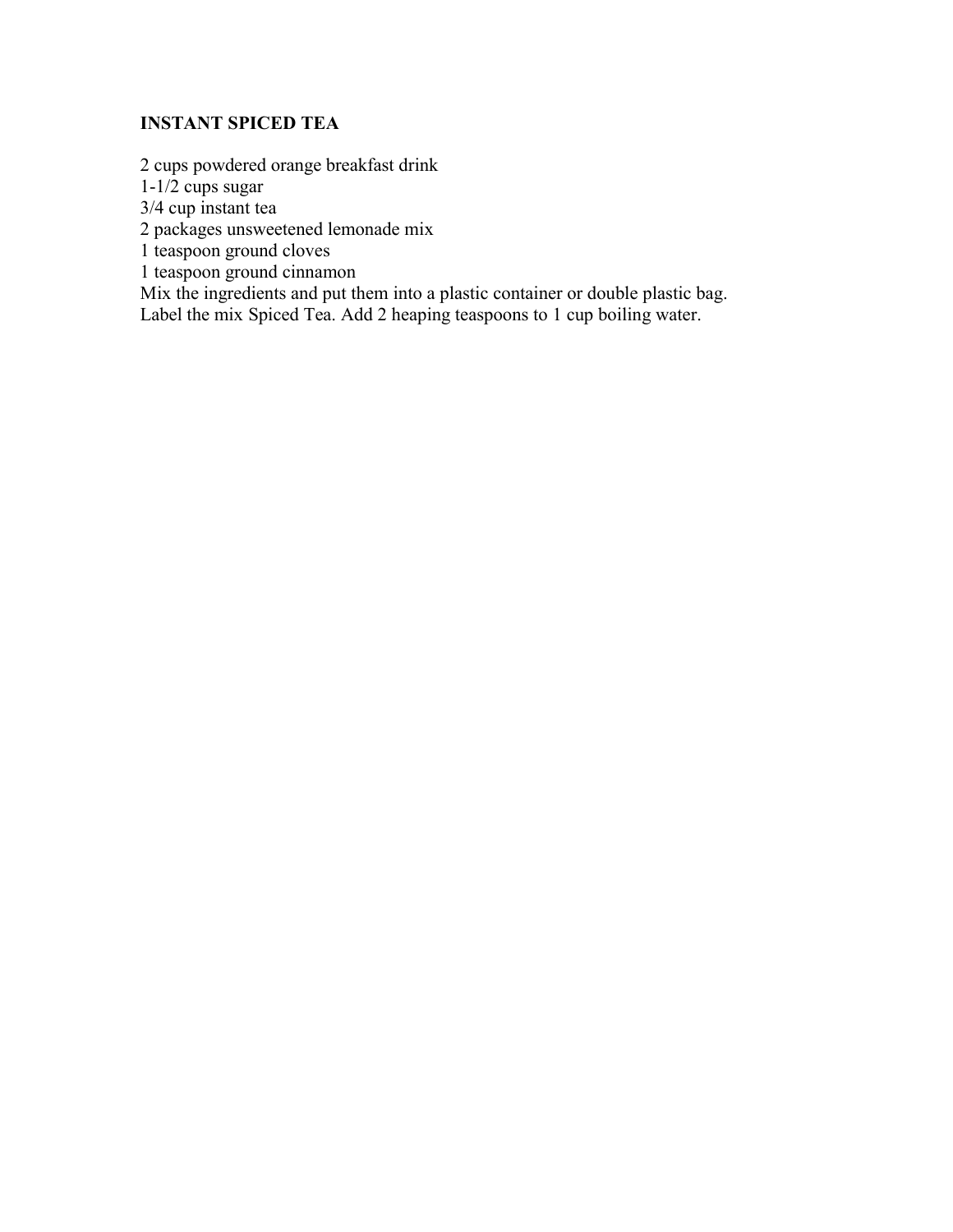## **INSTANT STUFFING MIX**

3-1/2 cups unseasoned bread cubes 3 tablespoons dried celery flakes 1 tablespoon dried parsley flakes 2 teaspoons dried minced onion 2 teaspoons chicken bouillon granules 1/4 teaspoon poultry seasoning 1/4 teaspoon sage Attach this to the Jar: 1 cup water 2 tablespoons butter or margarine Place bread cubes in a jar . In a small plastic bag, combine celery flakes, onion, bouillon, poultry seasoning,and sage;mix well Tie bag shut and attach to jar of bread cubes. Yield: 1 gift

Instructions To attach To Jar:

To prepare stuffing: In a sauce pan over medium heat, bring water, butter and contents of seasoning packet to a boil. Reduce heat; cover and simmer for 10 minutes. Remove from heat; add bread cubes and mix gently. Cover and let stand for 5 minutes. Toss with a fork before serving. Serving suggestions: add some sauteed mushrooms almonds and celery.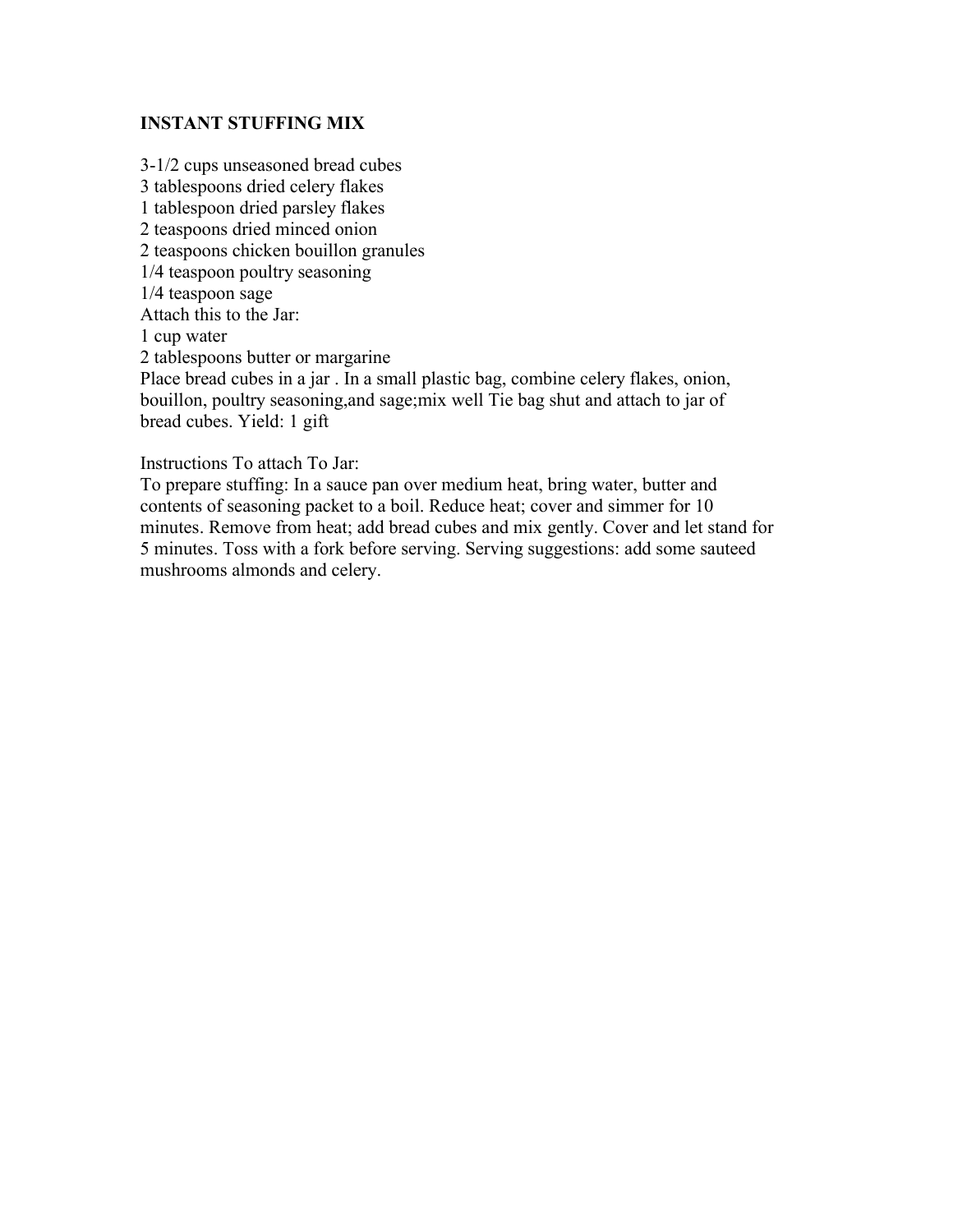#### **JALAPENO MUSTARD**

2 teaspoons Whole coriander seeds 1/4 cup Whole yellow mustard seeds 1/4 cup Whole black mustard seeds 1/4 cup Dry powdered mustard 3/4 cup Water -- cold 3 Garlic cloves - peeled and chopped 1 small Onion -- peeled & chopped 3 small Jalpeno peppers -- seeded 1/4 cup Cider vinegar 1/4 cup Dry white wine

Toast coriander seeds in a dry skillet or place them in a flat dish and microwave on High for 4 to 5 minutes. Crush the mustard and coriander seeds slightly in a mortar or blender, them mix them and the powdered mustard into the water and let stand for at least three hours. Mix the remaining ingredients and pulverize in a blender until smooth. Stir the puree into the mustard. Bring the mixture to a boil, then lower the heat and simmer 5 minutes or until as thick as you like, stirring occasionally. The mustard will thicken slightly on cooling. Refrigerate, covered. Makes about 1 pint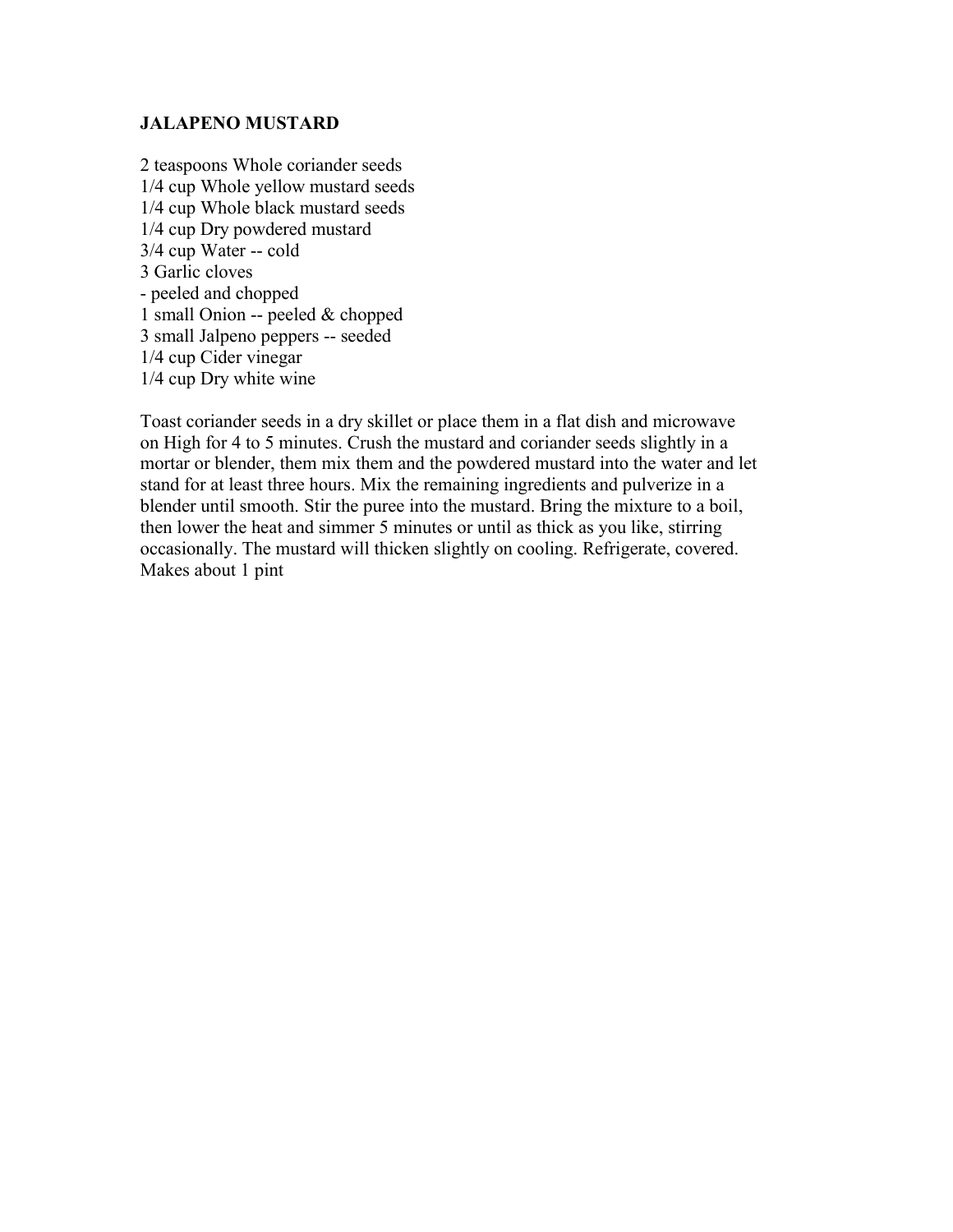## **LAYERED DRIED BEAN SOUP MIX IN A JAR**

DRIED BEAN MIX: 1/2 cup of each of the following: kidney beans split yellow peas black beans red lentils small red beans split green peas SEASONING MIX: 1 tablespoon dried sweet pepper flakes 2 teaspoons chicken bouillon granules 2 teaspoons dried minced onion 1-1/2 teaspoons salt 1 teaspoon dried parsley flakes 1/2 teaspoon black pepper 1/2 teaspoon garlic powder 1/2 teaspoon celery seed 4 tablespoons brown sugar For dried bean mix, layer each type of bean in a clear gift container. You will need a 24-oz jar. For seasoning mix, combine ingredients. Store in a resealable plastic bag. Attach to jar and give with recipe for Seasoned Bean Soup. Yield: about 3 cups dried bean mix and 1/4 cup seasoning mix. Attach To Jar: SEASONED BEAN SOUP Dried Bean Mix ( 3 cups) 2 cans ( 14 1/2 ounces each ) stewed tomatoes Seasoning Mix ( 1/4 cup ) 1 teaspoon liquid smoke ( optional ) Rinse beans and place in large Dutch oven or stock pot. Pour 4 cups boiling water over beans; cover and let soak overnight. Drain beans and return to stock pot. Add 6 cups water, cover, and bring to a boil over high heat. Reduce heat to low and

simmer 1 to 1/2 hours or until beans are almost tender. Add tomatoes and seasoning mix. Stirring occasionally, cover and simmer 30 minutes. Uncover beans and continue to simmer about 1 hour longer or until beans are tender and soup thickens. Serve warm. YIELD: about 10 cups soup.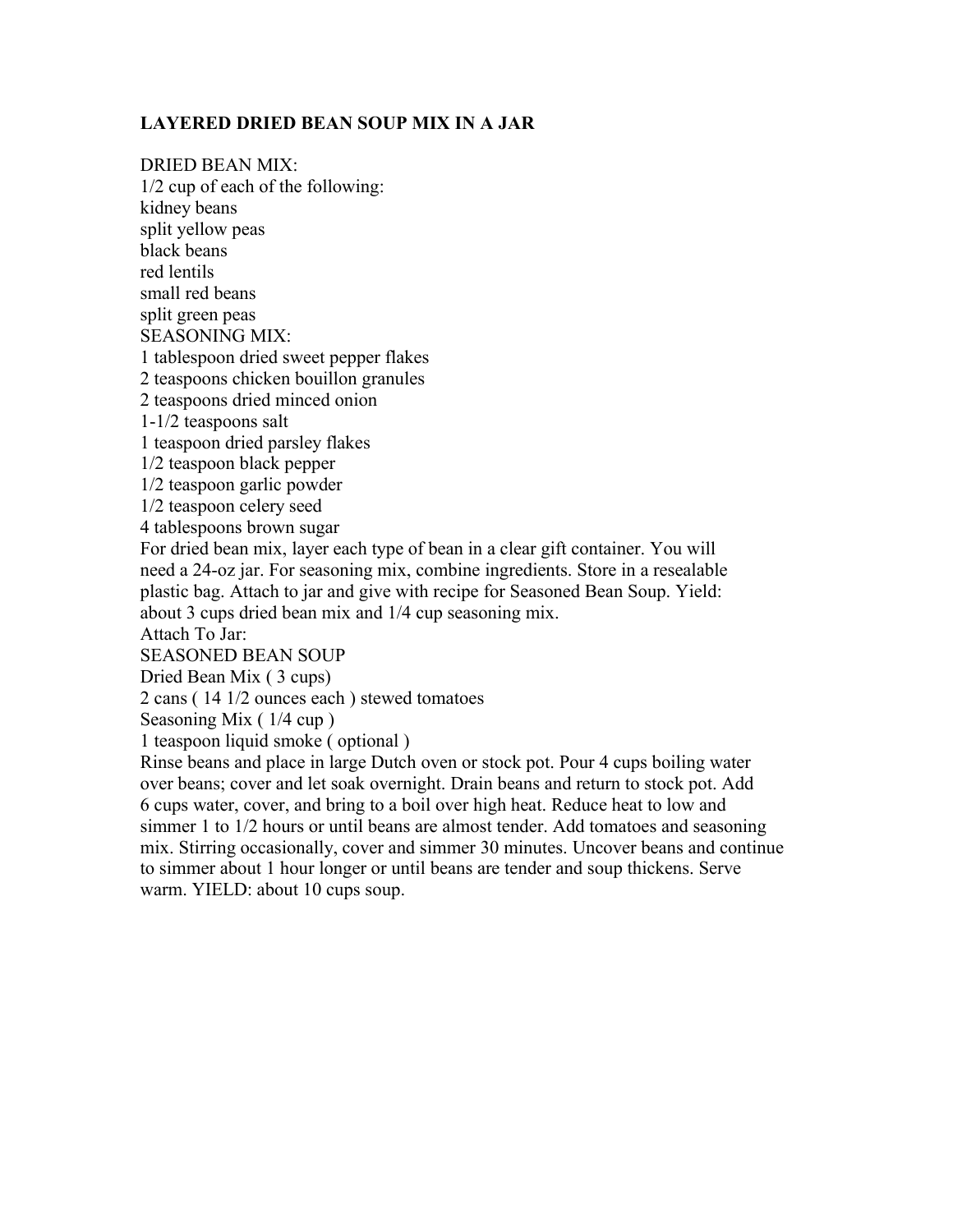# **LAYERED SOUP MIX IN A JAR FRIENDSHIP SOUP MIX**

1/2 cup dry split peas 1/3 cup beef bouillon granules 1/4 cup pearl barley 1/2 cup dry lentils 1/4 cup dried minced onion 2 teaspoons Italian seasoning 1/2 cup uncooked long grain rice 1/2 cup alphabet macaroni or other small macaroni ( can be put in a plastic sandwich bag to make it easier for the recipient to get out of jar ) ADDITIONAL INGREDIENTS: I pound ground beef 3 quarts water 1 can ( 28 ounces ) diced tomatoes, undrained In a 1-1/2-pint jar, layer the first eight ingredients in the order listed. Seal tightly. Yield: 1 batch. Instructions to attach to jar: Friendship Soup Mix: To prepare soup:Carefully remove macaroni from top of jar and set aside. In a large saucepan or Dutch oven, brown beef; drain. Add the water, tomatoes and soup mix; bring to a boil Reduce heat; cover and simmer for 45 minutes. Add reserved macaroni; cover and simmer for 15 to 20 minutes or until macaroni, peas, lentils and barley are tender. Yield: 16 servings ( 4 quarts)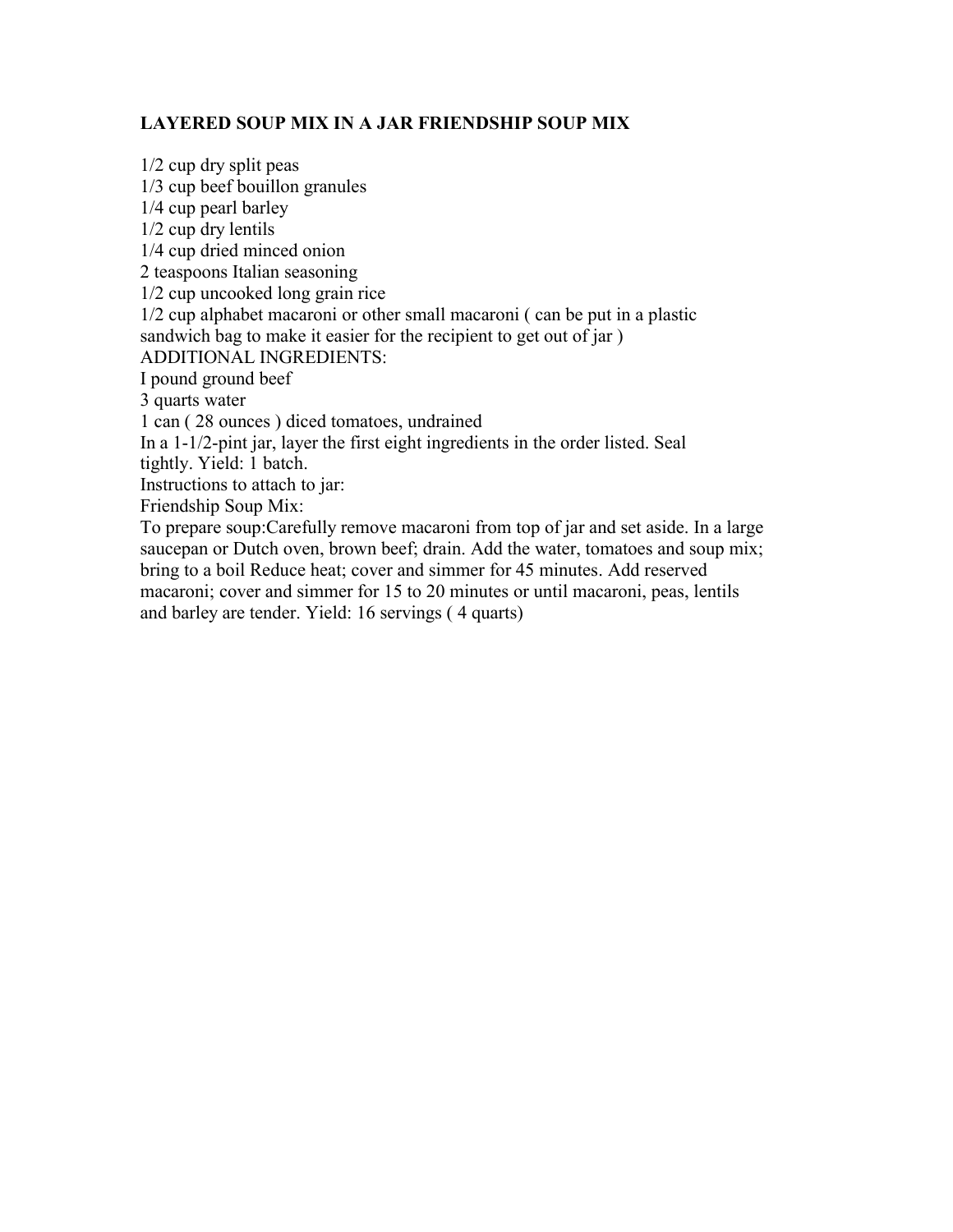## **LEMON CURD**

3 eggs

2 large lemons -- or 3 small (Grated rind and juice)

1/2 cup butter

1 cup sugar

1 pinch salt

Beat the eggs lightly and mix in lemon rind and juice, butter, and sugar. Place in the top of a double boiler (a bowl over hot water also works well) and heat gently, stirring occasionally until the sugar has dissolved and the curd thickens. Pour into small sterilized jars and cover with sterilized lids. Stores well in refrigerator for up to 3 months. This is a rich, lemony spread for holiday tea time scones, breakfast toast, biscuits, English muffins, etc. Makes approximately 1 pint. In an attractive bottle or glass, it is a nice gift idea. Can be served as a topping or sauce, as a filling for tarts or pies covered with meringue or whipped cream. Spoon over warm pound cake for a fast, delicious dessert.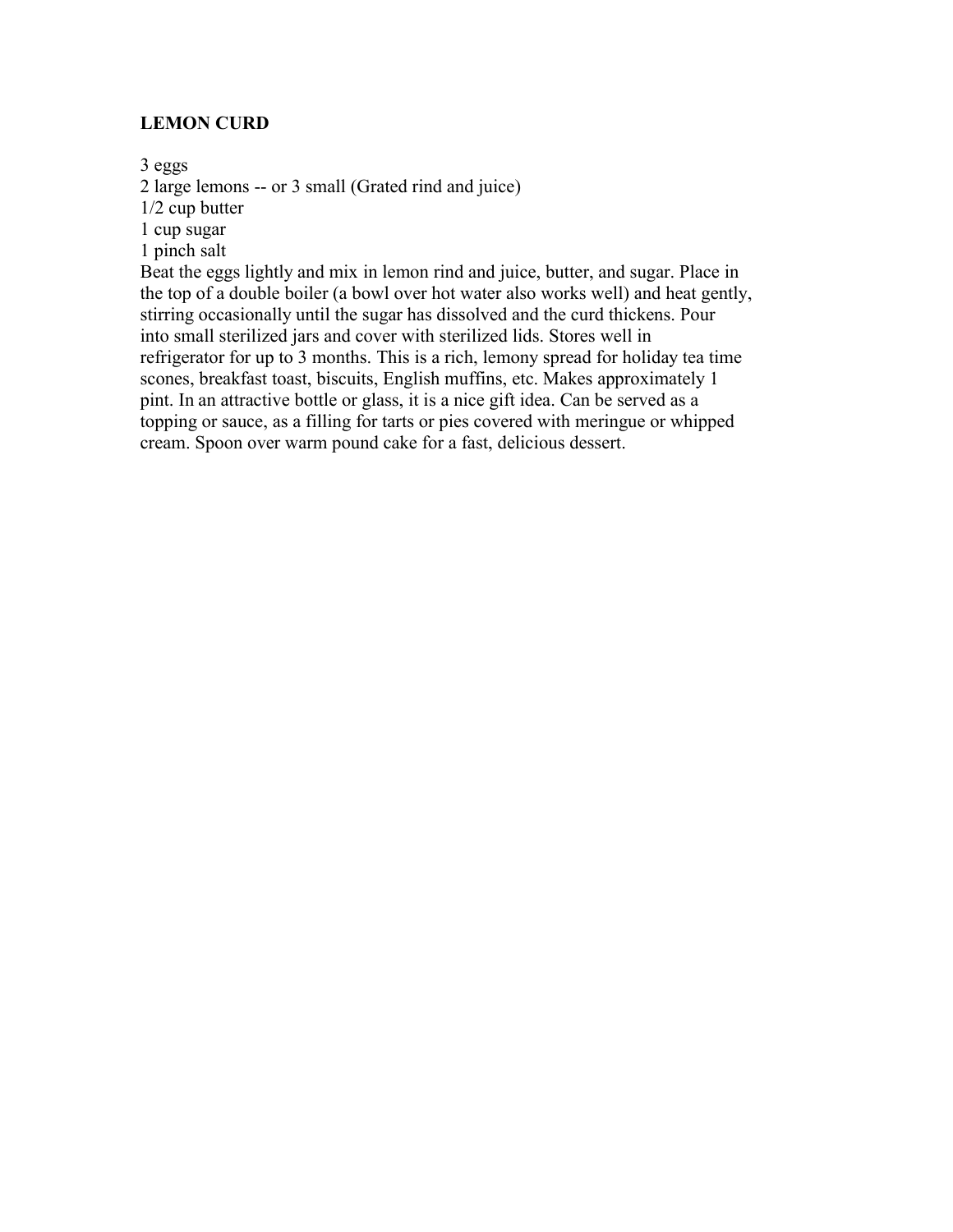#### **LEMON PEPPER SEASONING MIX**

Lemon pepper adds a piquant flavor when used on grilled meats. 1 cup ground black pepper 1/3 cup dried lemon peel 3 Tbsp. coriander seeds 1/4 cup dried minced onion 1/4 cup dried thyme leaves Stir all the ingredients together and store in airtight jars Attach this to the Jar Recipe for Grilled Lemon Chicken Serves 4 1/4 cup fresh lemon juice 1/4 cup extra virgin olive oil 2 tsp. Lemon Pepper Seasoning Mix 6 chicken cutlets Preheat the broiler or BBQ grill. In a low, flat dish stir together the lemon juice, oil and Lemon Pepper Seasoning Mix. Add the chicken breasts, and marinate in the refrigerator for 30 to 45 minutes. Grill over hot coals or broil for 4 minutes on each side, or until done. Serve hot or at room temperature.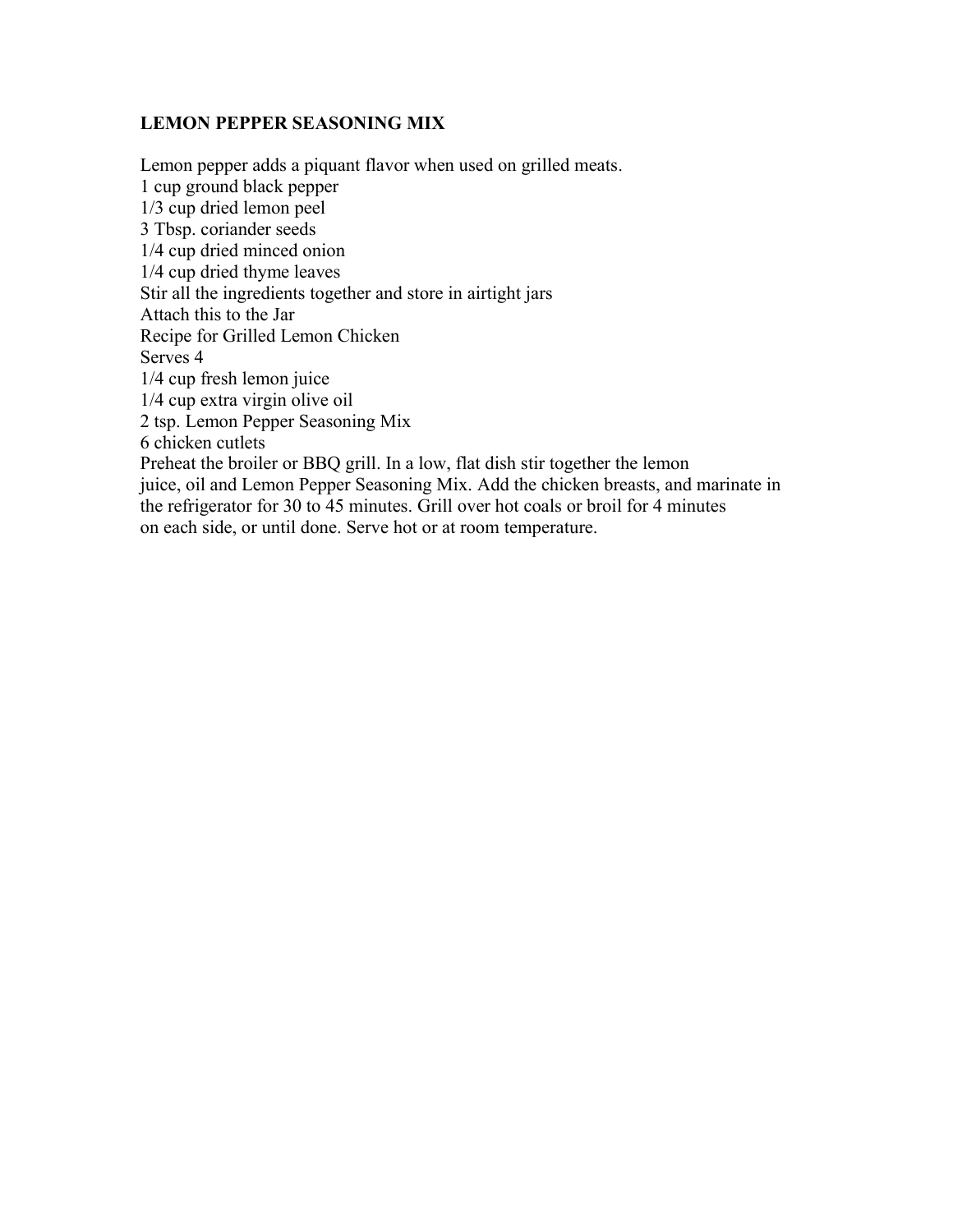#### **LEMON POPPY-SEED CAKE MIX**

This cake is delightful with its lemony flavor and the added crunch of poppy seeds. 1 1/2 cups sugar 3 cups cake flour 1 1/2 tsp. baking powder 1/4 cup poppy seeds Combine all the ingredients in a large mixing bowl. Blend with a wire whisk. Store the mix in an airtight container.

Attach this to the Jar Lemon Poppy-Seed Cake 3/4 cup butter 6 eggs 1/3 cup milk 1 tsp. vanilla extract 1 tsp. lemon extract (not lemon juice) Zest of 1 lemon 1 pkg. Lemon Poppy-Seed Cake Mix Glaze: 1/2 cup sugar 1/2 cup lemon juice Preheat oven to 350 degrees F. Butter an 8- to 9-cup Bundt pan. In the large bowl of an electric mixer, cream the butter. Add the eggs, one at a time, beating after each addition. Add the milk, extracts, and lemon zest. The mixture will look curdled. Add the Cake Mix, and continue to beat on medium speed for 3 to 4 minutes until mixture is smooth. Pour the batter into greased pan and bake for 45 to 55 minutes. Glaze: Combine sugar and lemon juice in a small saucepan over medium heat, and bring to boil for 3 minutes. When cake is removed from oven, poke cake all over with a wooden skewer and brush glaze over cake. Let the cake stand for 1 hour and remove from pan to cool on a wire rack. Wrap the cake in plastic wrap.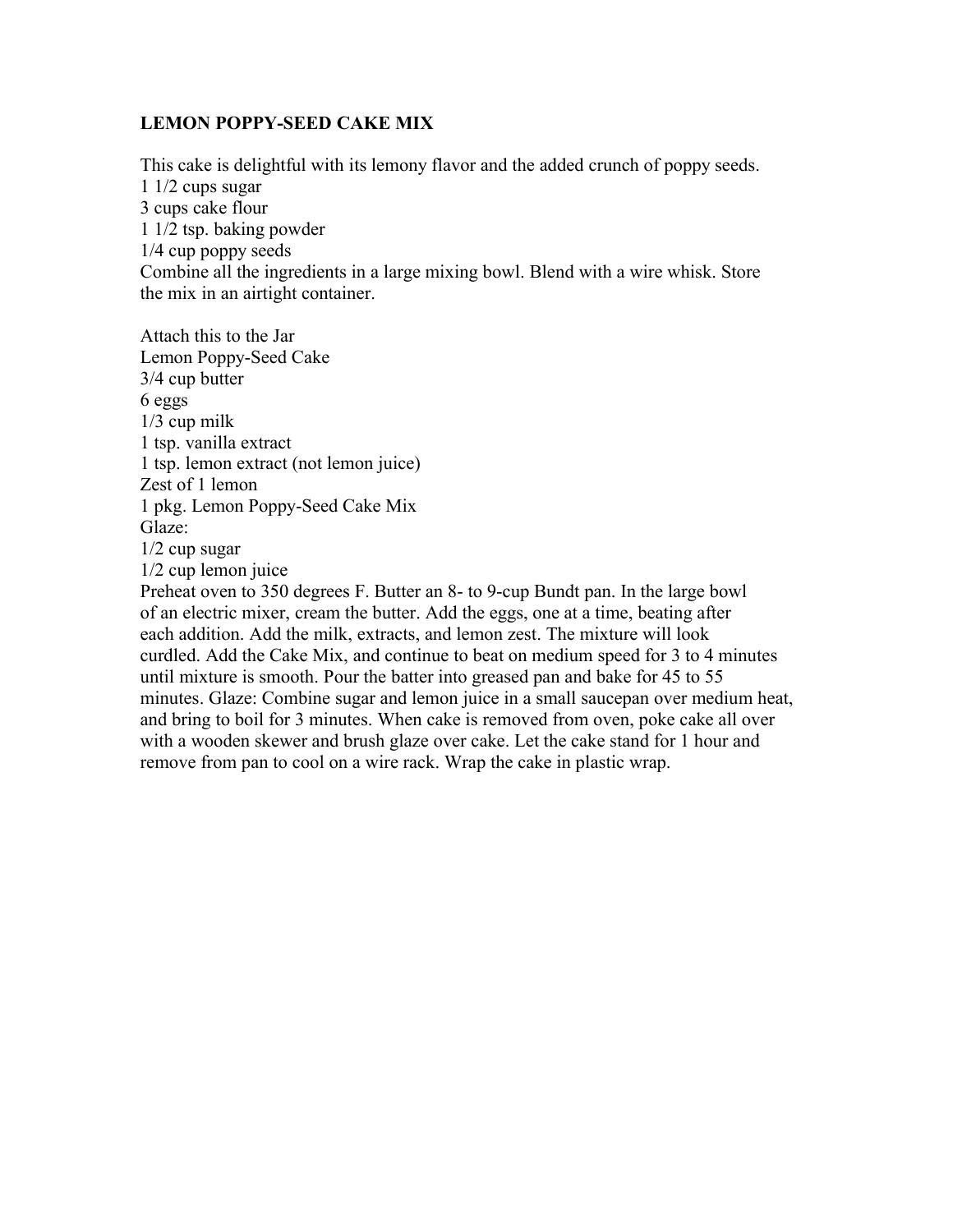# **LOW-CALORIE SPICED TEA MIX**

 $1/4$  cup  $+ 2$  tb orange flavored drink mix -- sugar-free 1/4 cup Lemonade flavored-drink mix sugar-free

3/4 cup Iced tea mix -- sugar free

1 teaspoon Ground cloves

2 tablespoons Ground cinnamon

1. Combine all ingredients, stirring until blended. Store mixture in an airtight

container. 2. For each serving, place 1 teaspoon mix in a cup. Add 1 cup hot water, stirring well. Serve hot.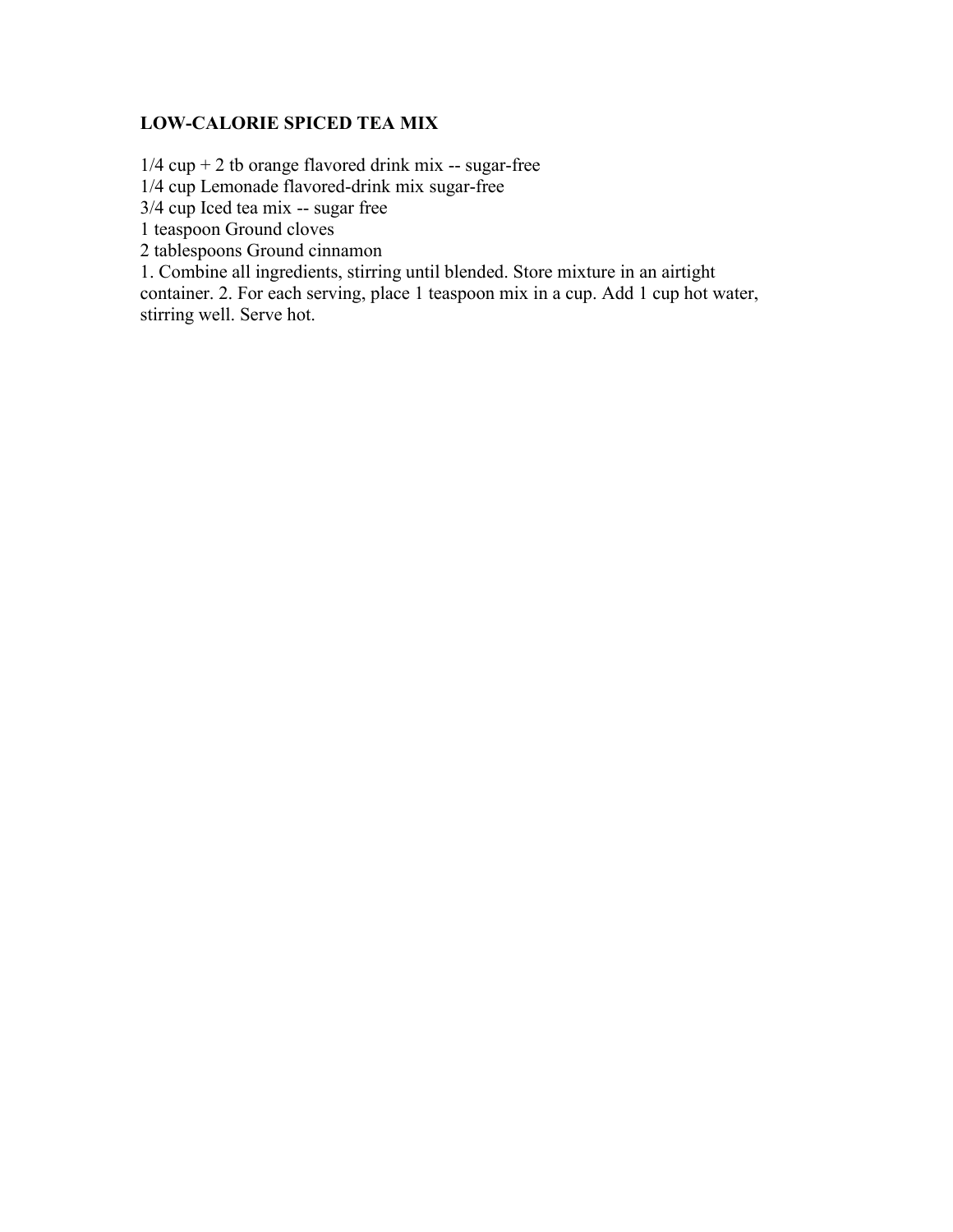## **LOW-CALORIE COCOA MIX**

3/4 cup Cocoa 1/2 teaspoon Salt 1 quart Instant dried milk Dry sugar substitute equal To  $1 \frac{1}{2}$  c sugar Mix ingredients well and store in an airtight container in a moderately cool place. Use 2 tbsp mix plus 6 ounces boiling water per serving of cocoa. variations: Mexican Cocoa: Add 2-3 teaspoons of cinnamon when mixing the total ingredients. or place a scant 1/8 tsp in a cup of cocoa. Mocha: Add 1/3 cup instant coffee when mixing the total ingredients; or place 1/2 teaspoon instant coffee in a cup of the cocoa.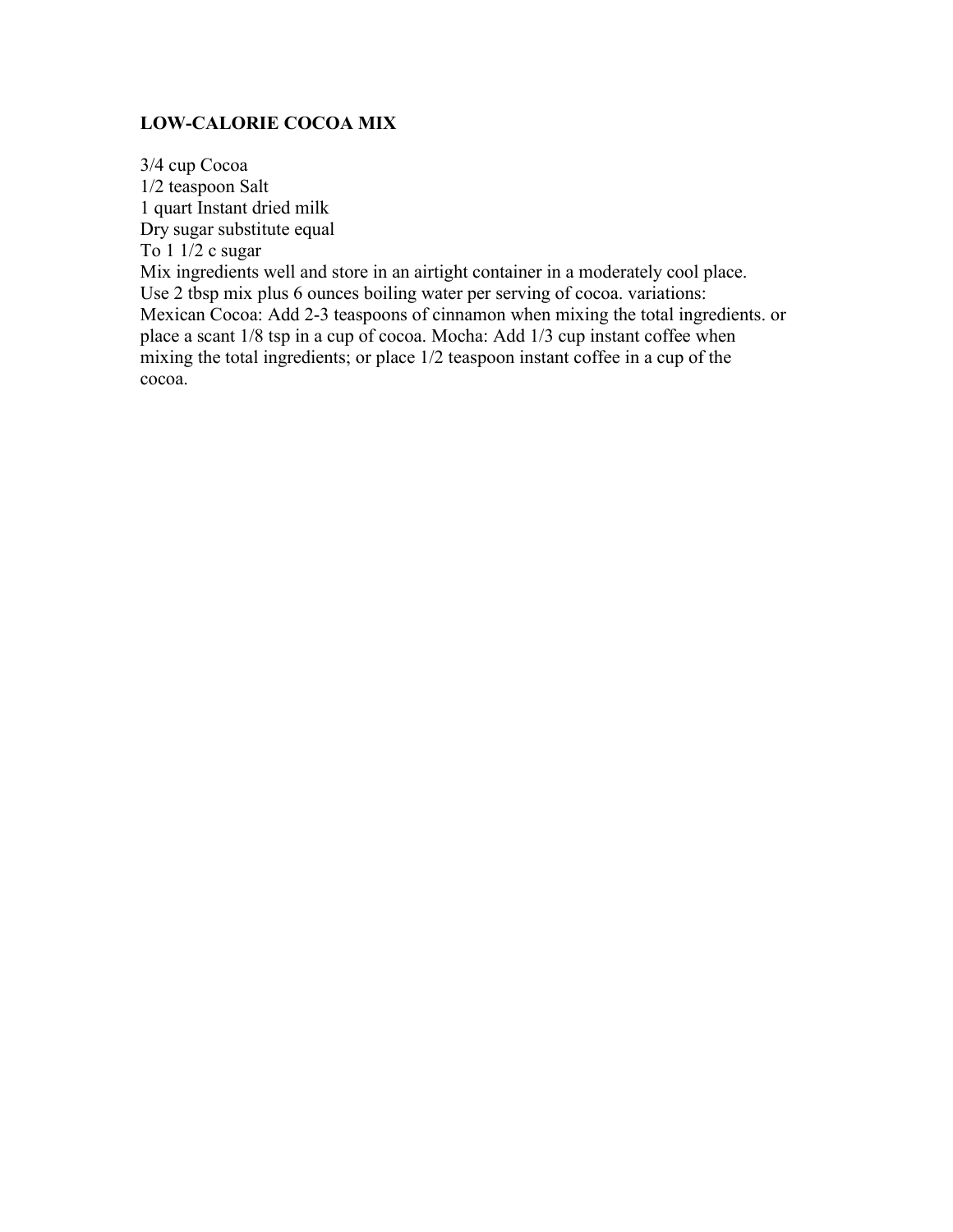## **M AND M'S COOKIE MIX IN A JAR**

1 1/4 cups sugar

1 1/4 cups M and M's candies

2 cups flour mixed with 1/2 tsp. baking soda, and 1/2 tsp. baking powder Layer ingredients in jar in order given in a 1 quart ''wide mouth'' canning jar. It will be a tight fit when you add the flour mixture so be sure to pack everything down firmly.

Instructions to attach to jar:

1.} Empty jar of cookie mix into a large mixing bowl. Use your hands to thoroughly blend mix.

2.} Add: 1 stick margarine or butter softened at room temp. DO NOT USE DIET MARGARINE

1 egg, slightly beaten

1 tsp. vanilla

3.} Mix until completely blended. You will need to finish mixing with your hands.

4.} Shape into balls the size of walnuts and place on a parchment lined cookie sheet 2'' inches apart. DO NOT USE WAXED PAPER.

5.} Bake at 375\* for 12 to 14 minutes until edges are slightly browned. Cool on cookie sheet for about 5 minutes then remove to wire racks to finish cooling. Makes 2 1/2 dozen cookies.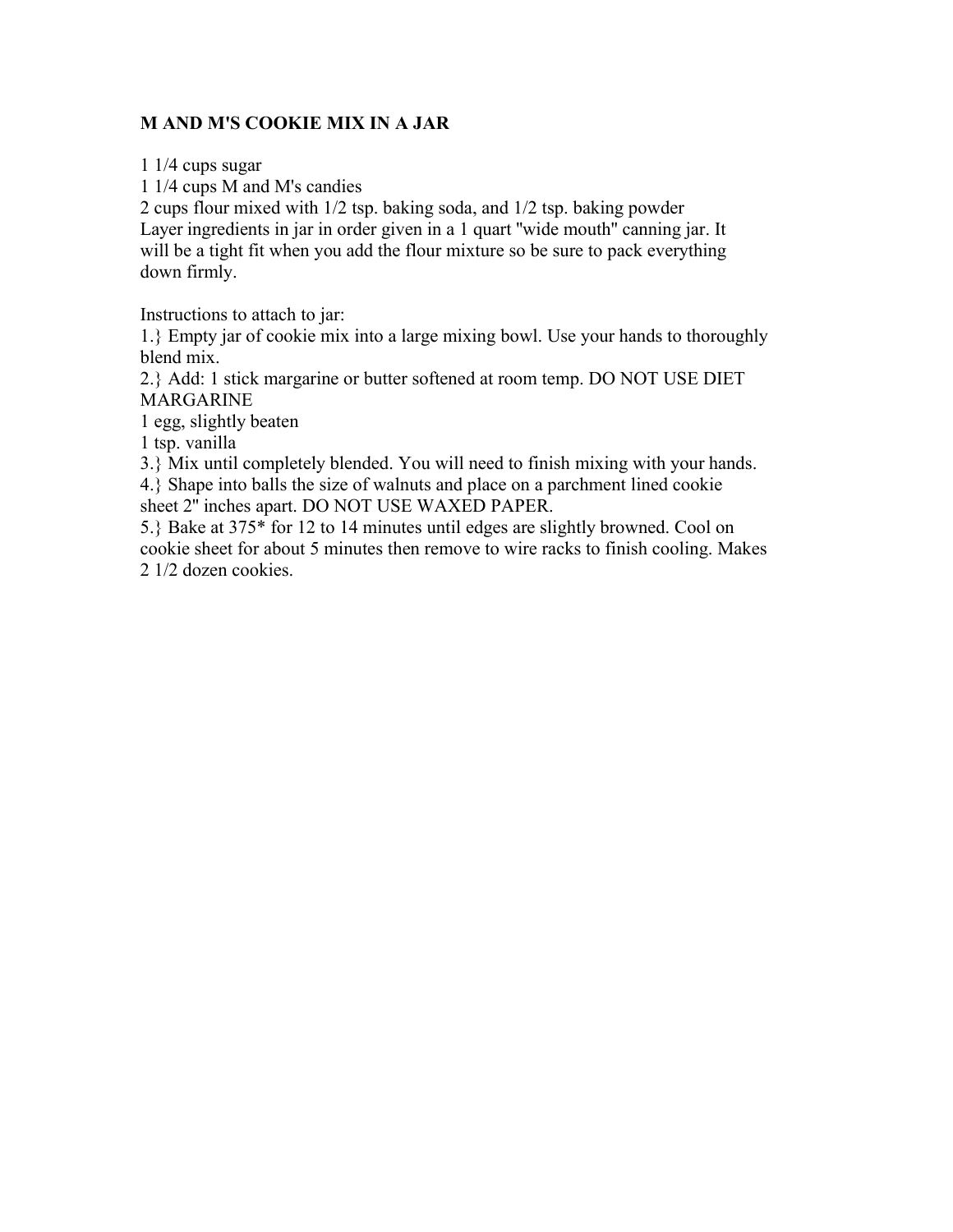#### **MAKE YOUR OWN CAKE MIX**

6 c. flour 3 Tbsp. baking powder 1-1/2 c. Crisco 4 c. sugar 2 tsp. salt Plain Cake: 2 c. cake mix 1 tsp. vanilla 1 egg, slightly beaten 1/2 c. milk

In large bowl combine flour, sugar, baking powder and salt. With pastry blender, cut in shortening until mixture resembles cornmeal. Store in airtight container in cool, dry place. Use within month if possible. It does keep quite well if stored for a longer period of time. This is a great alternative to packaged mixes. Plain Cake: Stir ingredients for plain cake until well blended. Pour into 8-inch square pan. Bake at 350 degrees for 25 to 30 minutes. For a 9 x 13-inch pan or layer cakes, double ingredients.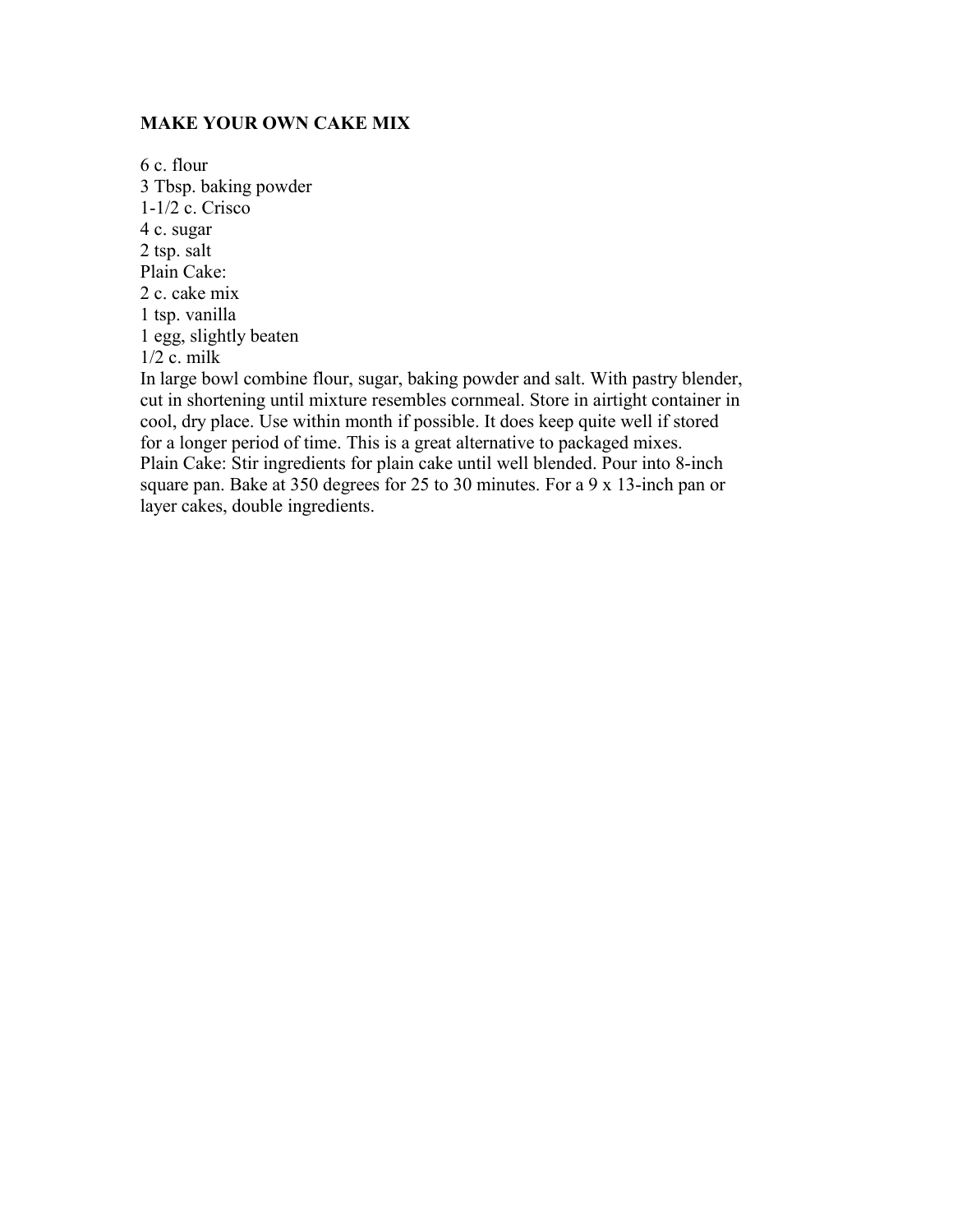# **MALTED HOT COCOA MIX**

25.6 ounce package nonfat dry milk powder 6 cups miniature marshmallows 16 ounce container instant chocolate milk mix 13 ounce jar malted milk powder 1 cup sifted confectioners sugar 6 ounce jar non-dairy creamer (powdered) 1/2 tsp. salt In large bowl, combine all ingredients and stir until well blended. Store in an airtight container. Keep in a cool place. Makes about 20 cups or 10 gifts.

Attach to the jar:

In mug, pour 6 ounces of hot water over 1/3 cup cocoa mix, and stir until well blended.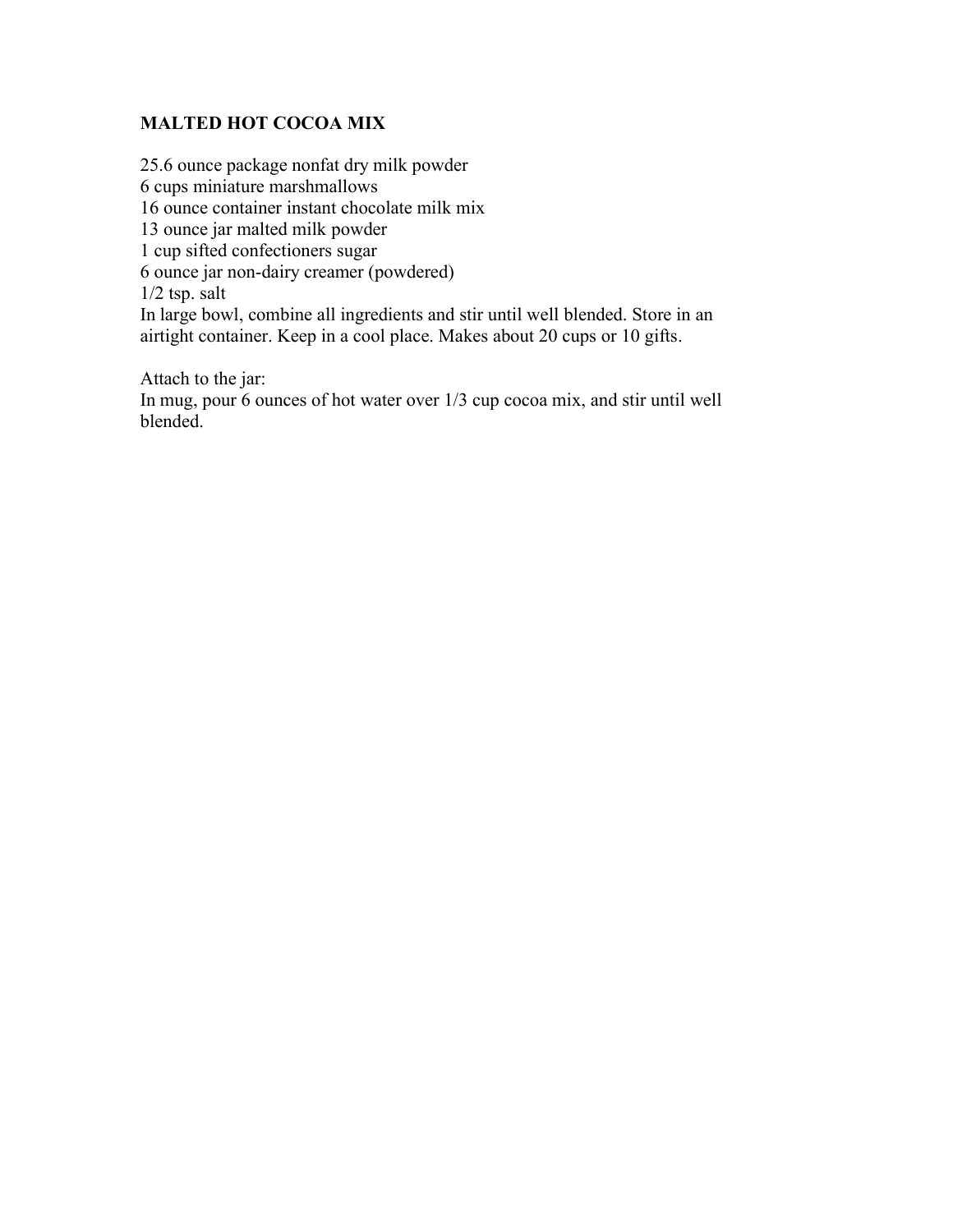### **MASTER COOKIE MIX**

9 cups all-purpose flour 4 teaspoons baking soda 2 teaspoons salt 3 cups packed brown sugar 3 cups white sugar 4 cups shortening 8 cups semisweet chocolate chips 4 cups butterscotch chips In your largest bowl, stir together the flour, baking soda, salt, brown sugar, and white sugar. Add the shortening and stir until mixture is mealy. Lightly stir in the chocolate chips and butterscotch chips until they are distributed evenly. Place 4 cups of the master mix into each 1 quart jar.

Attach the following directions to the jar:

Preheat oven to 375 degrees F (190 degrees C). In a medium bowl, beat 2 eggs and 1 teaspoon of vanilla until well blended. Add entire contents of the jar to the bowl, stir until combined. Drop by teaspoonfuls onto cookie sheet and bake in the preheated oven for 10 to 12 minutes. This recipe makes about 2 dozen.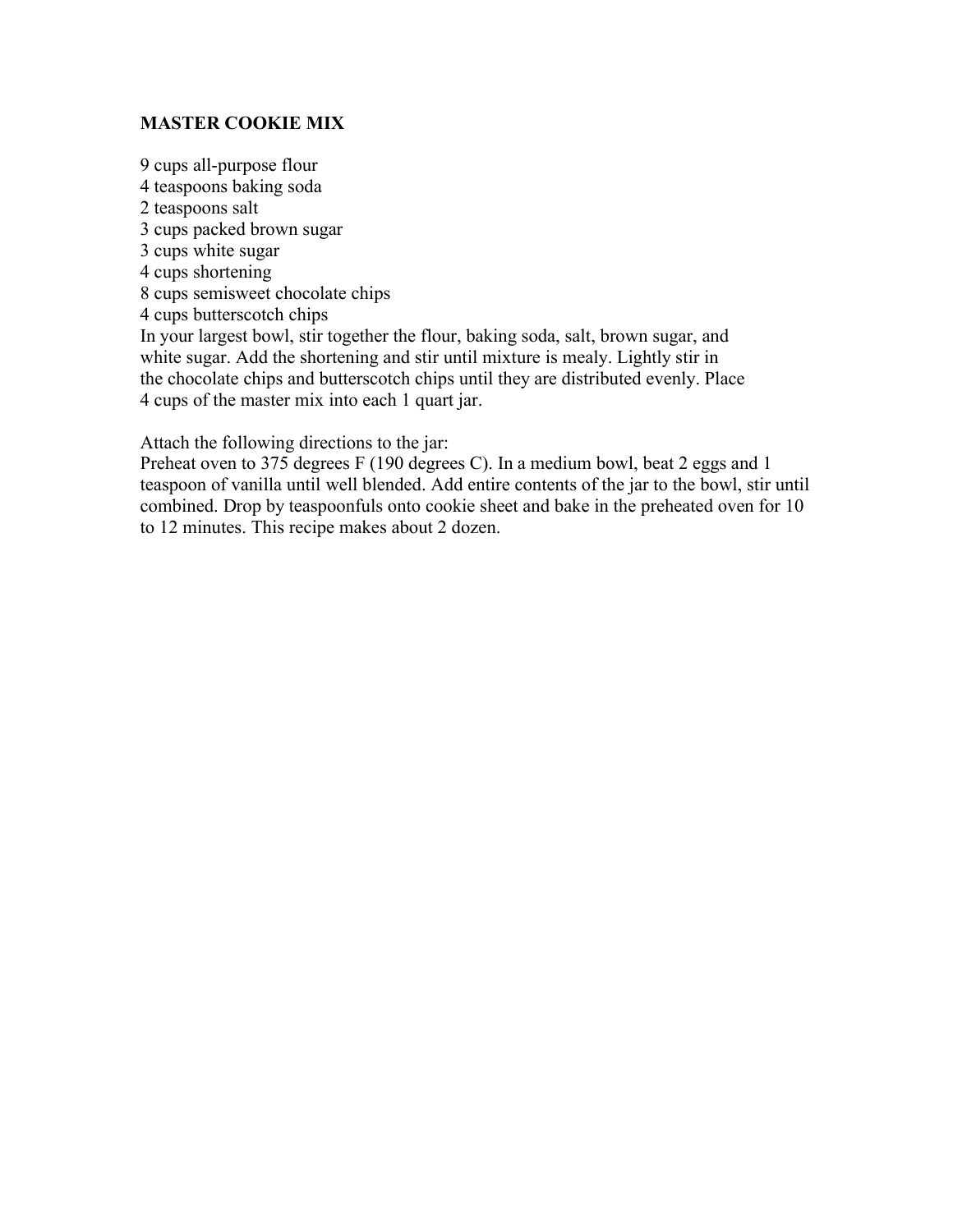## **MEXICAN FIESTA DIP MIX**

This is an unusual Southwestern dip mix that can be given in a small sombrero. 1/2 cup dried parsley 1/3 cup minced onion 1/4 cup dried chives 1/3 cup chili powder 1/4 cup ground cumin 1/4 cup salt In a large bowl, combine the spices and store in an airtight container.

Attach this to the Jar Mexican Fiesta Dip Makes 2 cups 3 Tbsp. Mexican Fiesta Dip Mix 1 cup mayonnaise or low-fat mayonnaise 1 cup sour cream or low-fat yogurt In a medium mixing bowl combine the Dip Mix with the mayonnaise and sour cream. Whisk the mixture until smooth. Refrigerate for 2 to 4 hours. Serve with tortilla chips or fresh vegetables.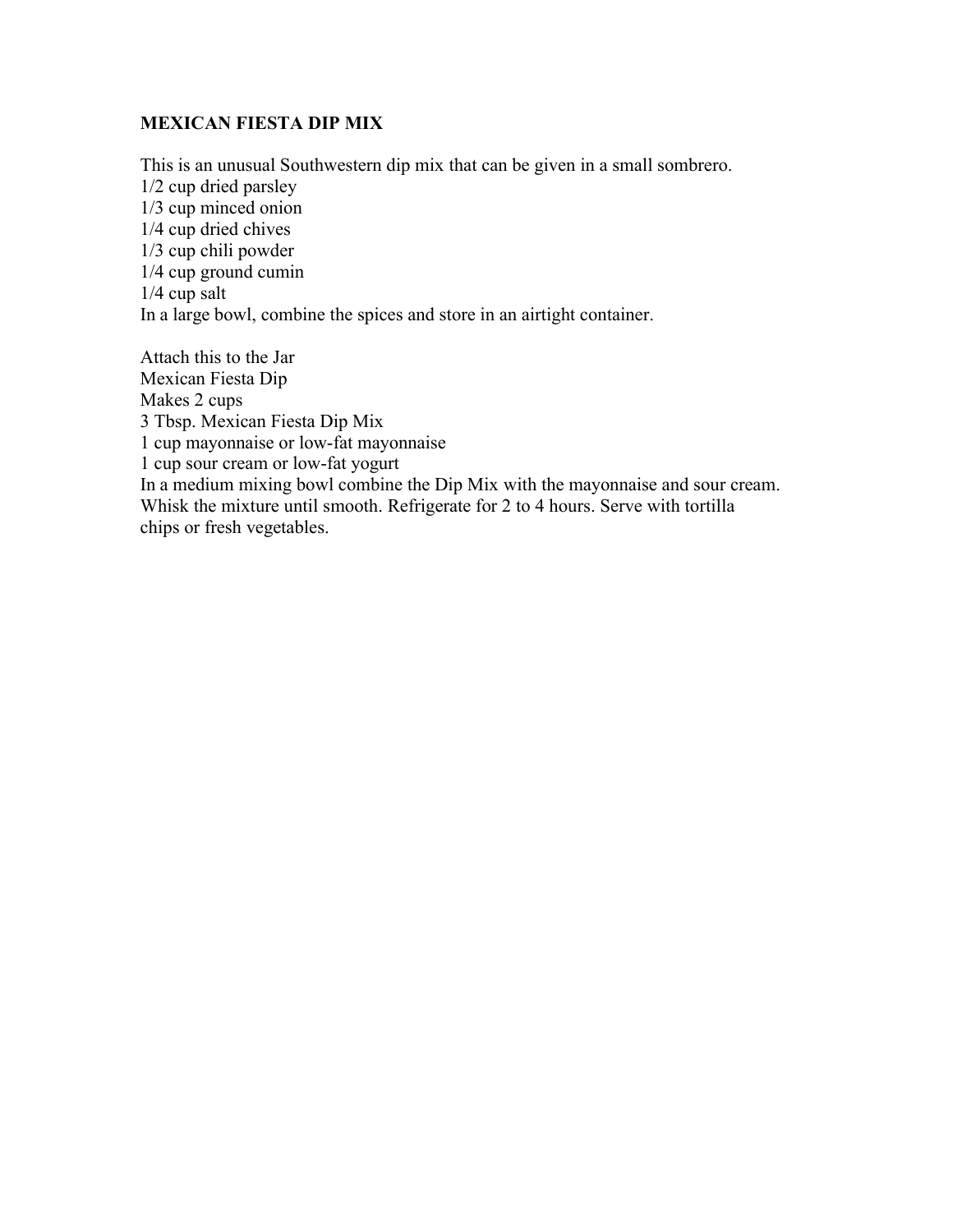### **MEXICAN HOT CHOCOLATE MIX**

1/3 cup light brown sugar 3/4 tsp. ground cinnamon 1 1/2 tsp. powdered vanilla 1/4 cup cocoa 2 1/2 cups powdered milk Combine and blend ingredients in a small bowl. Store in an airtight container. Attach this to the Jar Mexican Hot Chocolate 3 cups water Mexican Hot Chocolate Mix (to taste) Cinnamon sticks for garnish Heat the water to boiling and add the Mexican Hot Chocolate Mix. Stir with a whisk until the mixture is smooth. Garnish with cinnamon sticks. For a frothier hot chocolate, mix in a blender.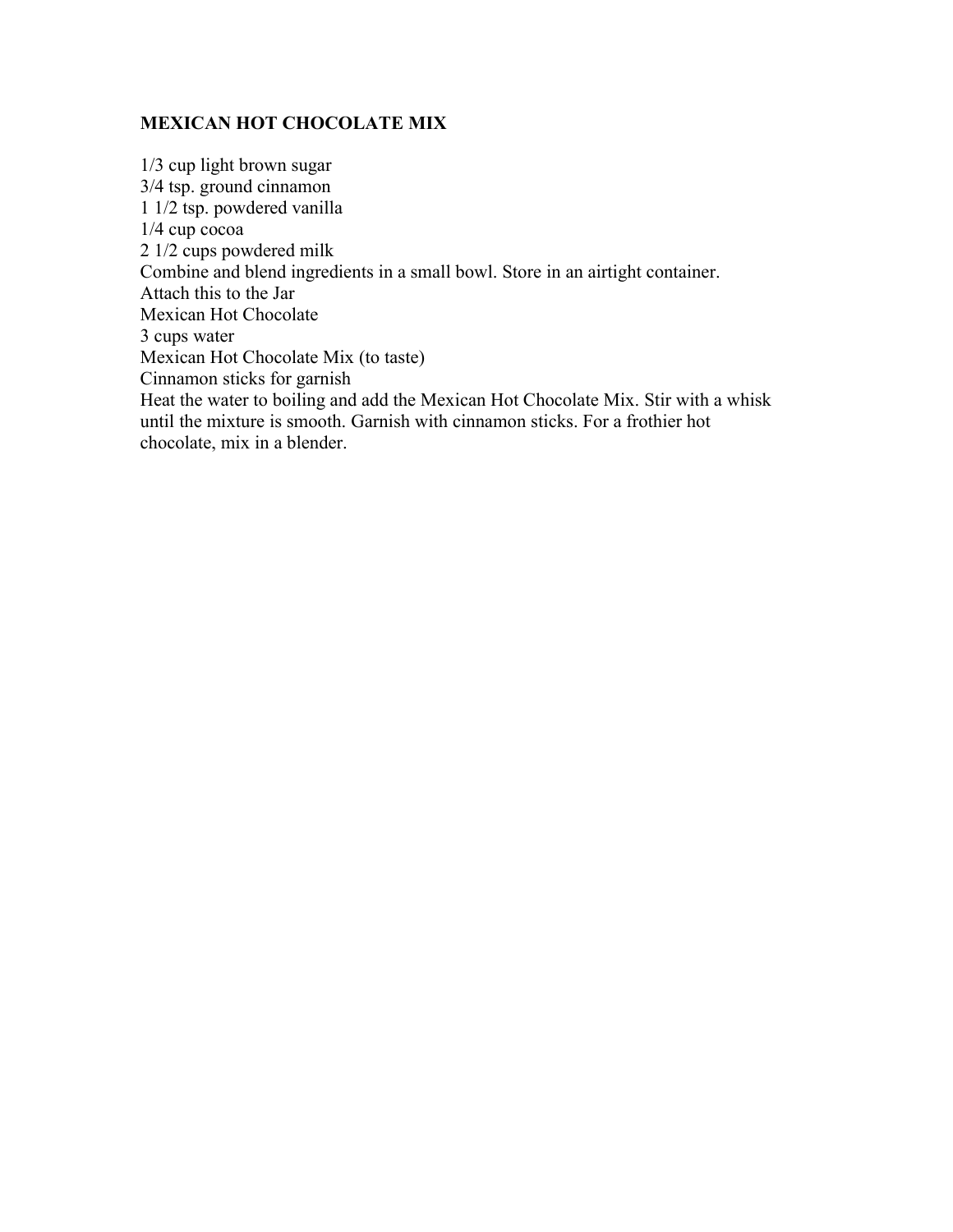#### **MICROWAVE FUDGE MOCHA MIX**

1 package powdered sugar -- sifted (16 oz.)

1/2 cup cocoa

1/4 teaspoon salt

1 1/2 teaspoons instant coffee granules

1/8 teaspoons ground cinnamon -- up to 1/4

Combine all ingredients; store in an airtight container until you want to make fudge. Great for gift giving. Place microwave mocha fudge mix in a 2 quart glass bowl; add 1/2 cup butter or margarine. Microwave on High, uncovered, 2 to 3 minutes; stir until smooth. Stir in 1/4 cup milk, 1 teaspoon vanilla extract and 1 cup chopped pecans. Pour mixture into an 8" square baking dish. Refrigerate until firm; cut into squares. Store in refrigerator. Yield: 1 1/2 pounds.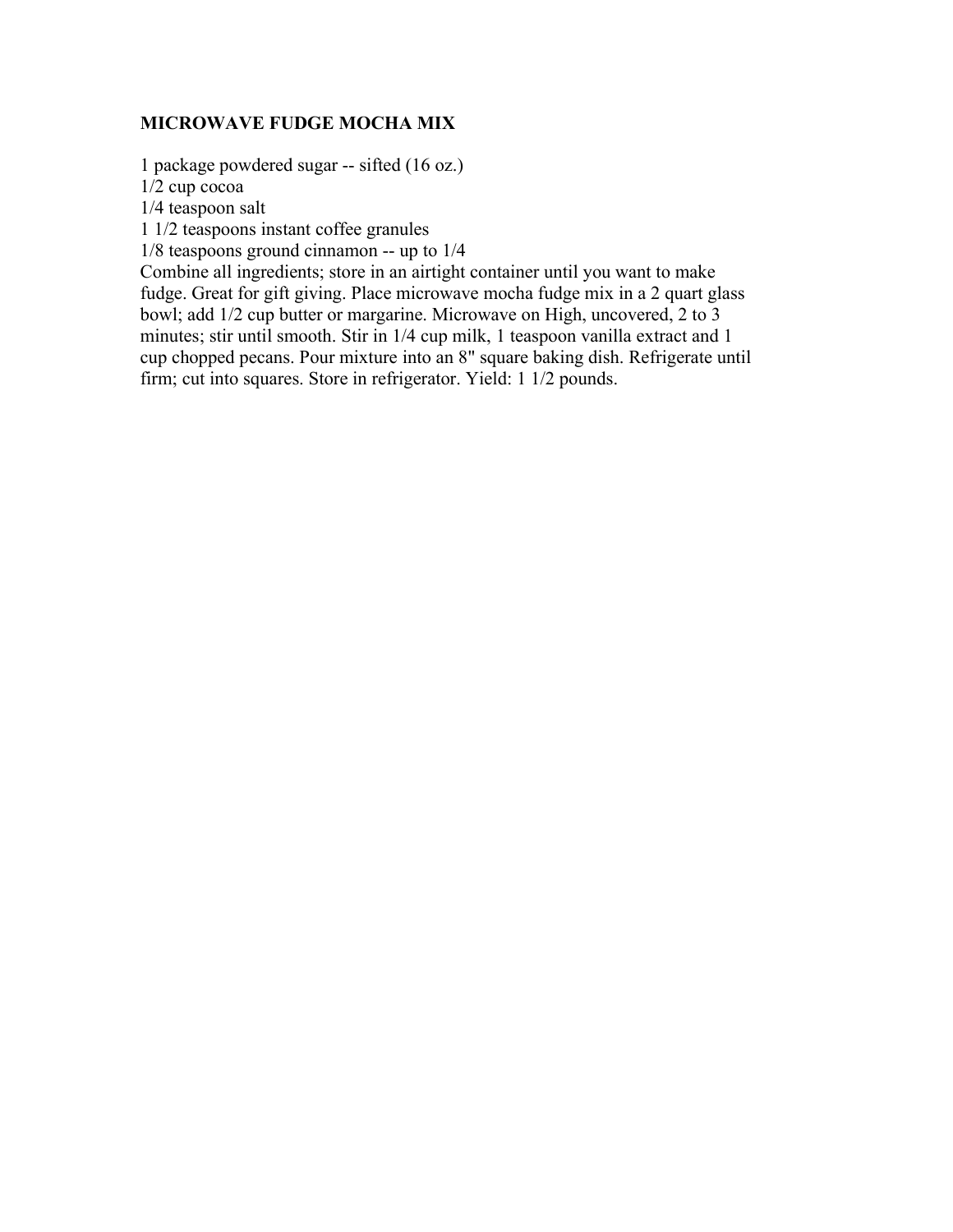#### **MINESTRONE SOUP MIX**

1/2 cup dried onion flakes 1/2 cup dried celery flakes 1/4 cup dried parsley flakes 2 tablespoons dried whole marjoram 1 teaspoon garlic powder 1 teaspoon freshly ground pepper 1/2 cup beef flavored bouillon granules 1 pound dried navy beans 1 pound dried kidney beans 2 cups elbow macaroni Combine first 6 ingredients; divide into 4 gift packages. Add 2 tablespoons bouillon granules to each package. Label and seal. Combine navy beans and kidney beans; divide into 4 gift packages. Label and seal. Place 1/2 cup macaroni into 4 gift packages. Label and seal. Present 1 package herb mix, 1 package bean mix and 1 package macaroni with recipe for minestrone soup. Yield: 4 gift packages.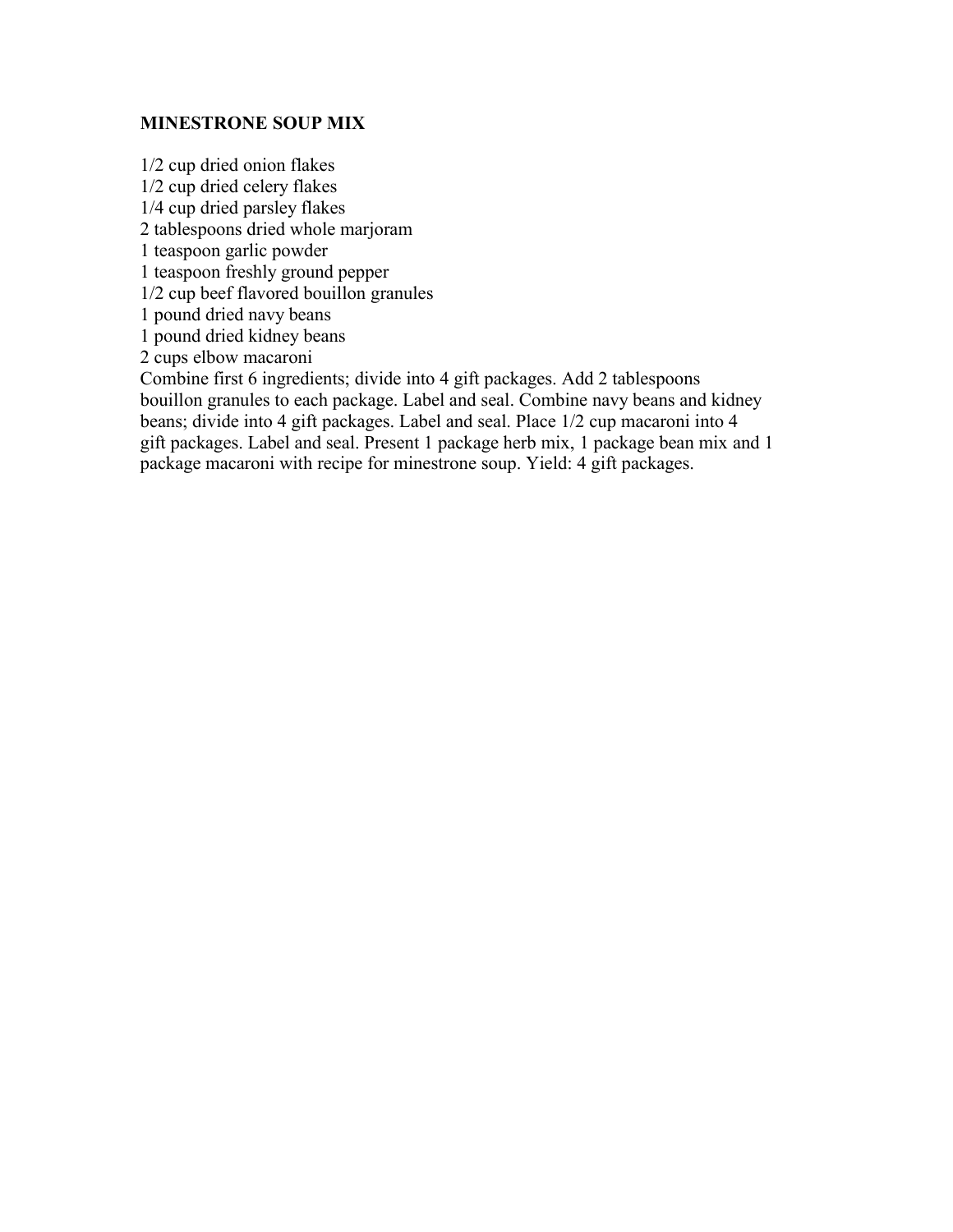## **MINESTRONE SOUP**

1 pkg. beans for minestrone soup mix 1 pkg. spices for minestrone soup mix

macaroni pkg for minestrone soup mix

2 cans whole tomatoes

3 lb. browned ground beef

Soak beans overnight in about 4 quarts of water. Cover, simmer 2 to 3 hours. Add spices, beef and tomatoes. Cook another 30 minutes. Add macaroni. Cook until tender. Season with salt to taste.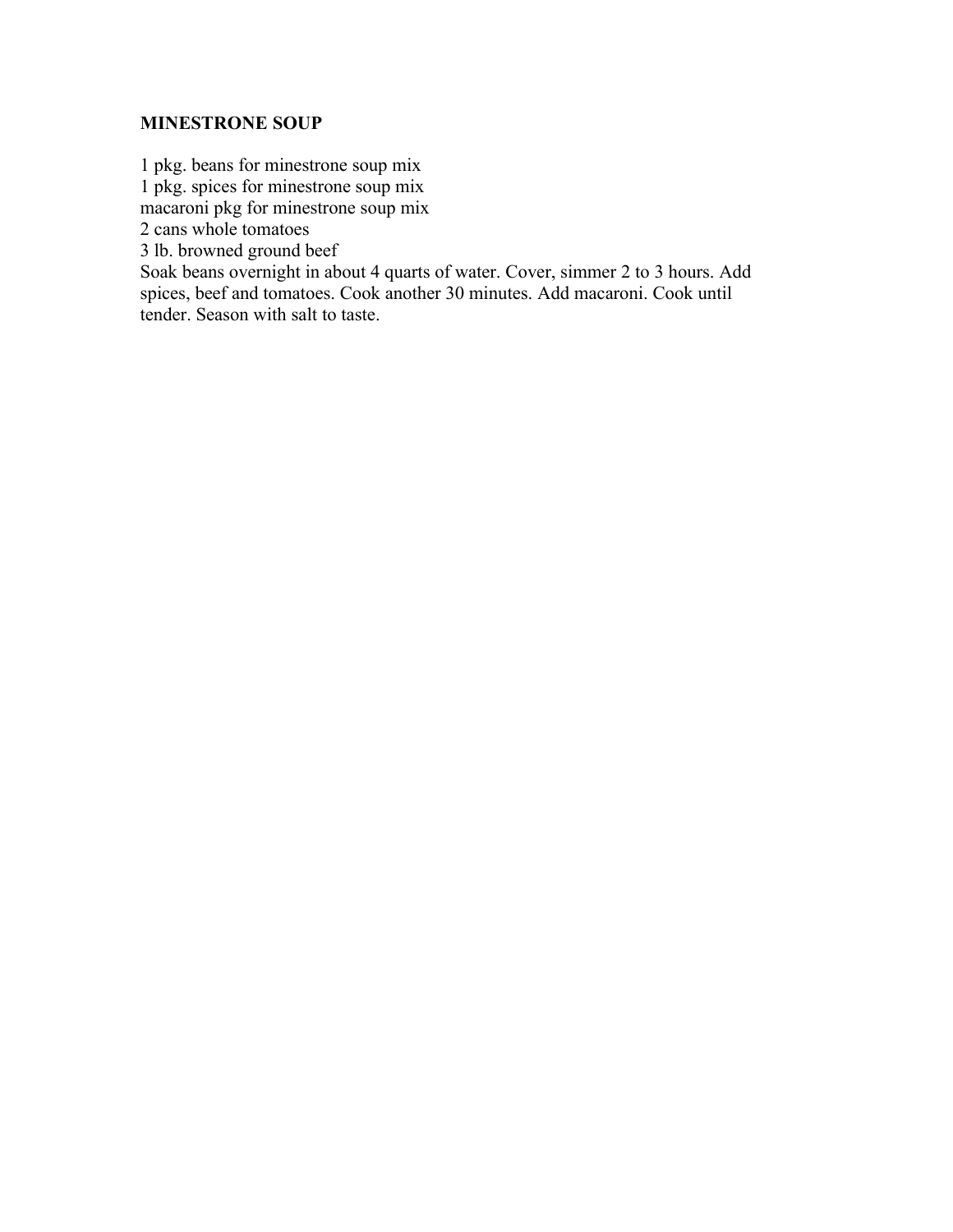#### **MOLASSES COOKIE MIX**

2 cups all-purpose flour 1 cup sugar 1 tsp. baking soda 1 tsp. baking powder 1 tsp. cinnamon 1/2 tsp. nutmeg 1/4 tsp. cloves 1/8 tsp. allspice 1 tsp. ginger In a large mixing bowl, combine all ingredients. Store the mix in an airtight container.

Attach this to the Jar Molasses Cookies Makes 4 dozen cookies 3/4 cup butter or margarine, softened 1 egg 1/4 cup sulfured molasses 1 package Molasses Cookie Mix Preheat oven to 375 degrees F. In large bowl, cream together the butter, egg, and molasses. Add the Molasses Cookie Mix and beat until smooth. Shape the dough into 1-inch balls; roll in granulated sugar & place 2 inches apart on ungreased cookie sheets. Bake for 9 to 11 minutes. Cool on wire racks.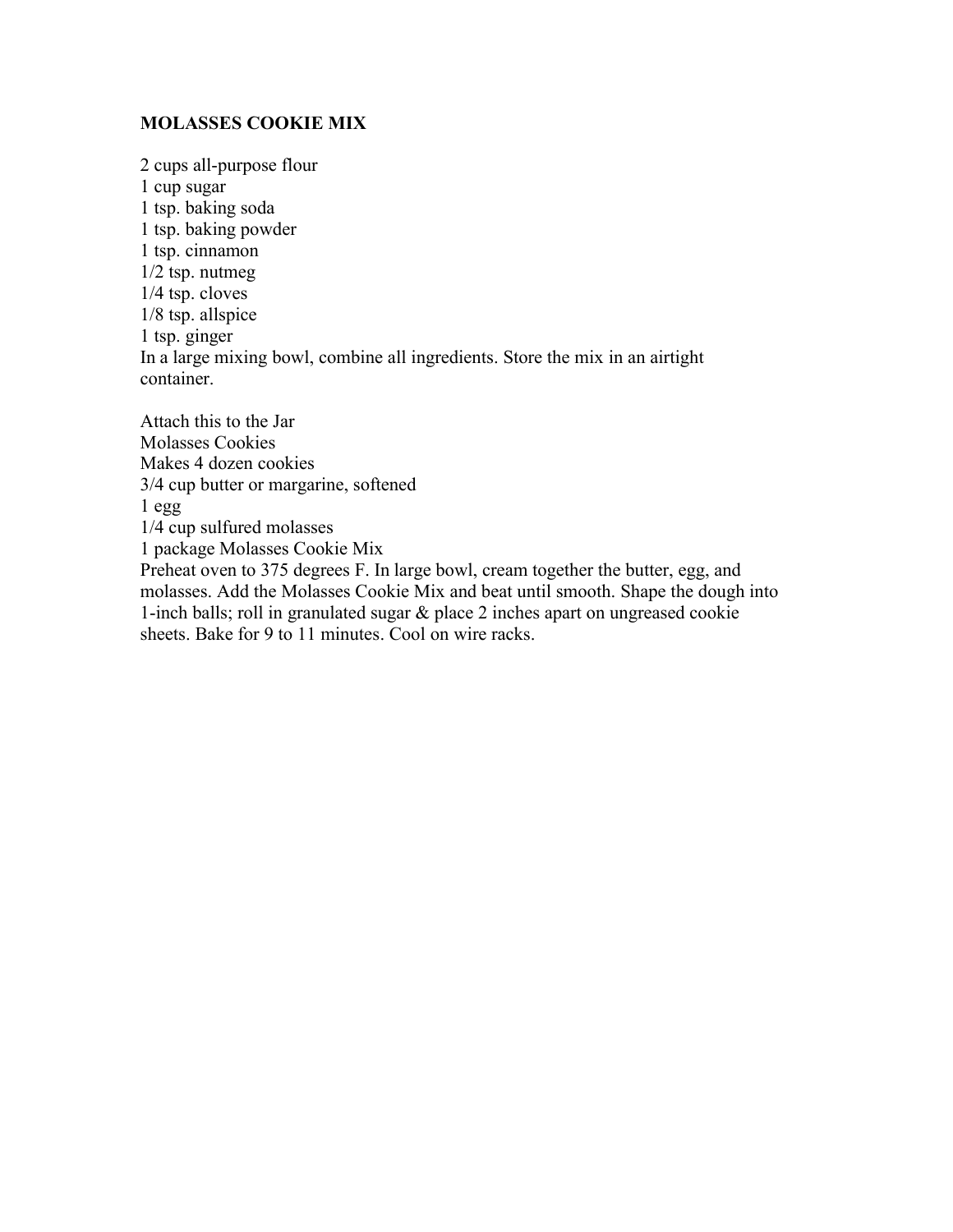## **MUFFINS**

3 cups Master Mix Attach this to the Jar: 1 egg, beaten 3 to 4 tablespoons sugar 1 cup water 1 teaspoon flavoring such as vanilla or lemon Combine Master Mix and sugar in a bowl. Blend egg and water; add to Master Mix and sugar. Stir gently, just until dry ingredients are moistened. Fill well greased 2 1/2" muffin pans 2/3 full. Bake in a 400oF oven for 20-25 minutes. Makes about one dozen muffins. To make six muffins, half ingredients, but use one whole egg. Variations: Apple: Add 3/4 cup chopped, peeled apples and 1/2 teaspoon cinnamon to muffin batter. Bran: Reduce to 2 1/2 cups and add 1/2 cup unprocessed bran flakes to dry ingredients. Blueberry:

Add 1/2 cup drained canned, fresh or frozen defrosted blueberries to batter.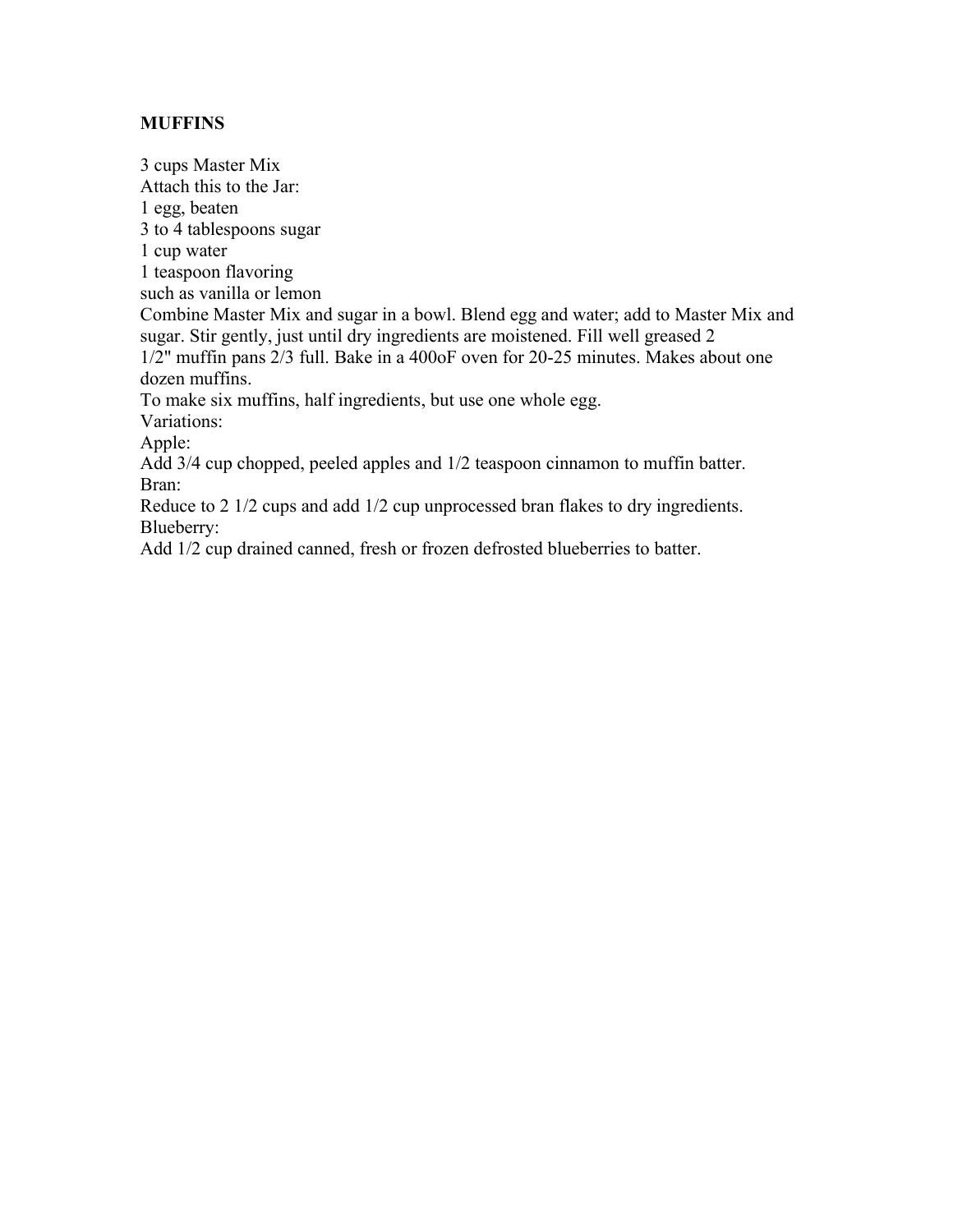# **MUFFIN MIX**

8 c Unbleached All-purpose Flour

1/3 c Baking Powder

1 c Vegetable Shortening

2/3 c Sugar

1 tb Salt

In a large bowl, combine flour, sugar, baking powder and salt. With a pastry blender, cut shortening into dry ingredients until evenly distributed. Put in a large airtight container. Label as MUFFIN MIX and store in a cool, dry place. Use within 10 to 12 weeks. Makes about 10 cups of MUFFIN MIX.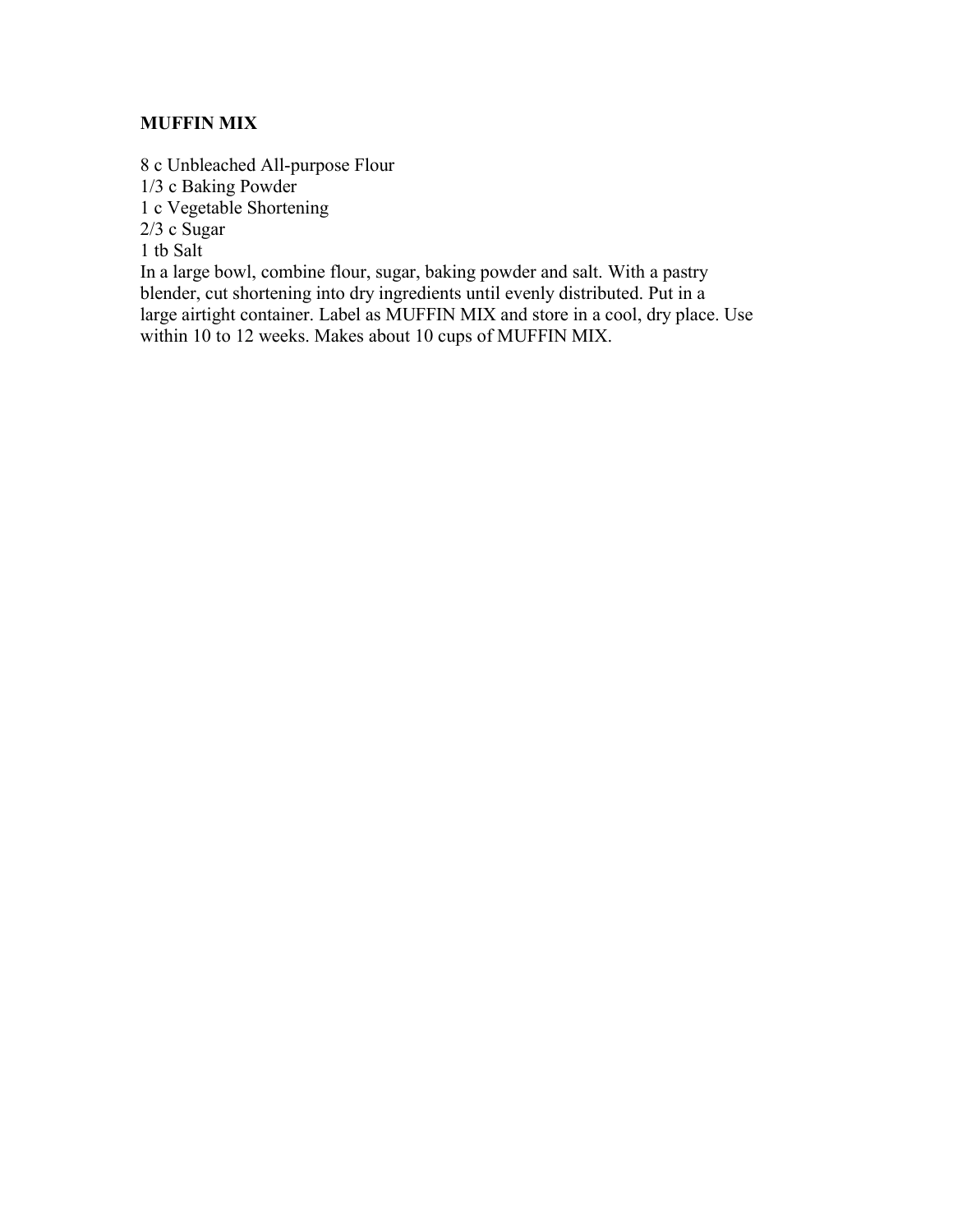#### **MUNCHY CRUNCHY COOKIES**

1 cup all-purpose flour 1/2 teaspoon baking powder 3/4 teaspoon baking soda 1/4 teaspoon salt 1/2 cup white sugar 3/4 cup packed brown sugar 1 cup cornflakes cereal 2 tablespoons flaked coconut 3/4 cup semisweet chocolate chips 1 cup rolled oats In a 1 liter jar, mix flour, baking powder, baking soda, and salt. Pack down, and add the remaining ingredients in the following order: sugar, brown sugar, cornflake cereal, coconut, chocolate chips, oatmeal. Pack down after each ingredient.

Decorate jar, and attach a label with the following:

Munchy Crunchy Cookies

1. Preheat oven to 350 degrees F (175 degrees C). 2. In a large bowl, stir together 1/2 cup melted butter, 1 egg, and 1/4 teaspoon of vanilla. Add entire contents of the jar, and mix well. Roll dough into 2 inch balls, and place onto an ungreased cookie sheet. 3. Bake for 10 to 12 minutes in preheated oven. Cool on wire racks. Makes 30 cookies.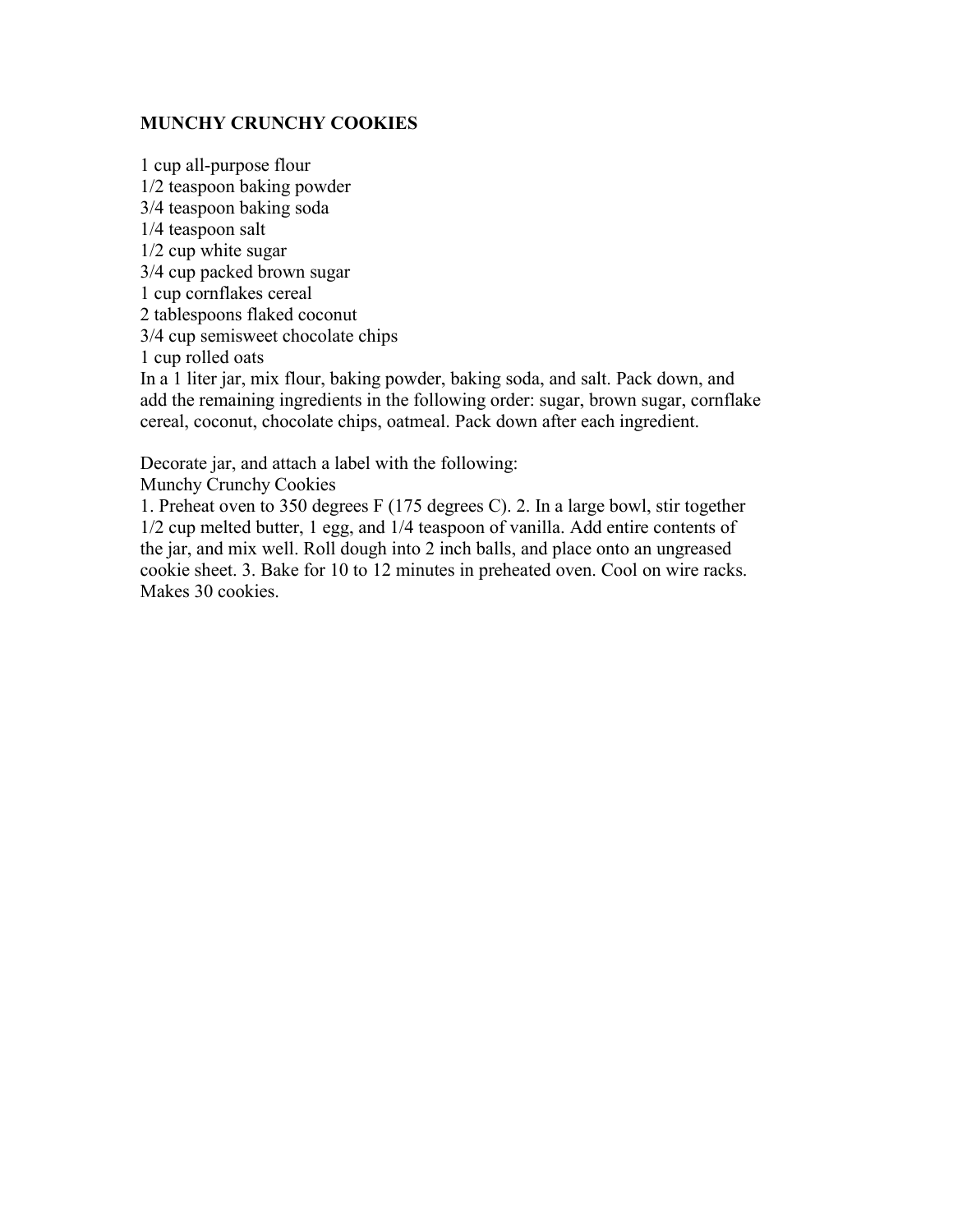#### **NORTH POLE CANDIED PECANS**

1 pound pecan halves 2 tablespoons water 1 egg white 1 tablespoon cinnamon 1 teaspoon salt Mix together in bowl: 2 tbsp. water and egg white Mix together in separate bowl: 1

tbsp. cinnamon 1 tsp. salt Wet the pecans with egg white and water with a slotted spoon; fill spoon with pecans - dip into dry mixture and shake off excess. Place pecans on cookie sheet. Bake at 250 degrees for 1 hour, making sure to check every 10 to 15 minutes. The pecans will stick unless you constantly check them and turn them. These make a great teacher gift during the holidays.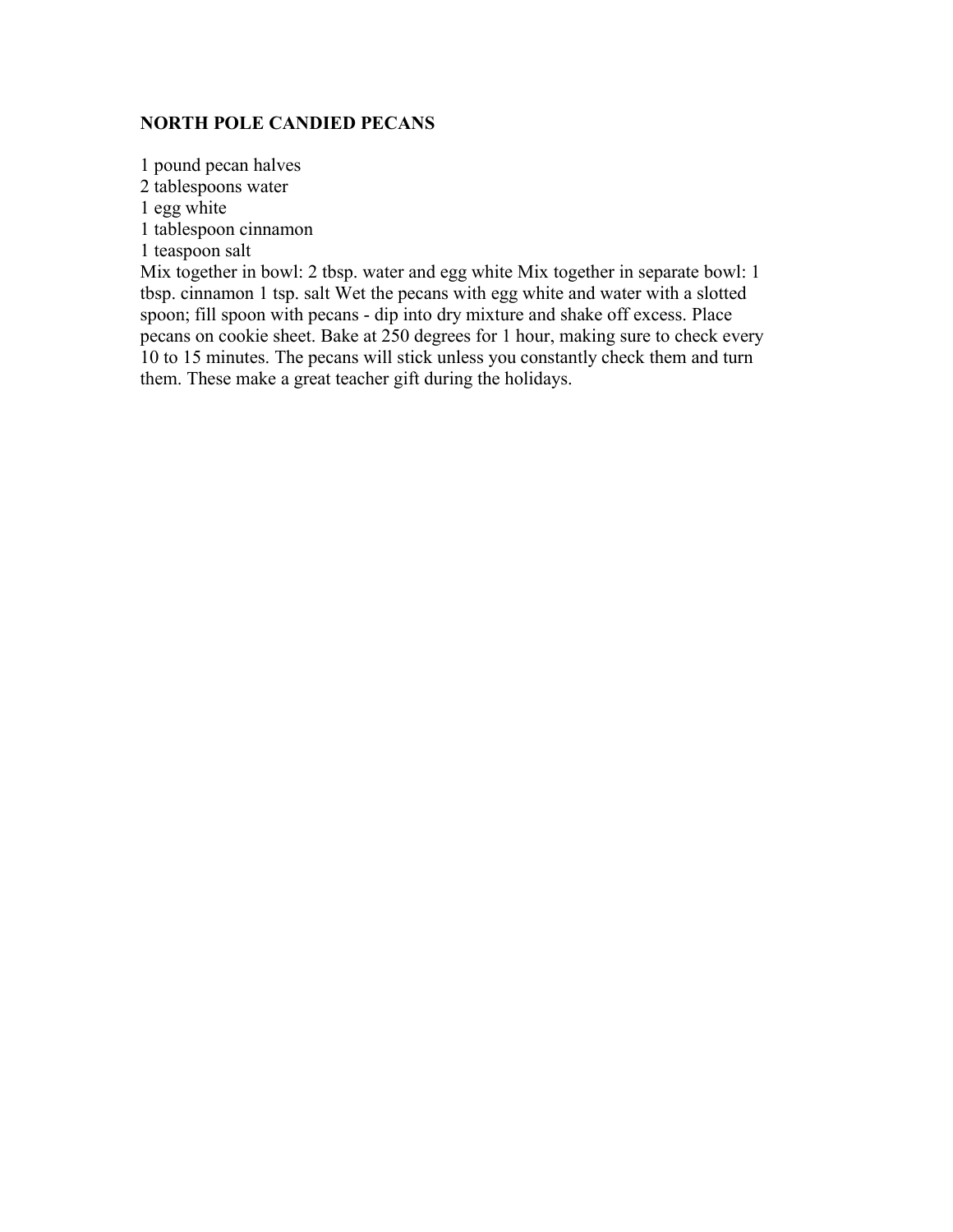# **OATMEAL CHOCOLATE CHIP COOKIES:**

1 cup all-purpose flour 1/2 teaspoon baking powder 1/2 teaspoon baking soda 1 1/4 cups rolled oats 1 chocolate bar, (5.5 ounce) 1/2 cup white sugar 1/2 cup brown sugar 1/2 cup chopped nuts 1/2 cup semisweet chocolate chips

(Use a funnel that has a 2-inch opening, to layer nicely in jar.) With wire whisk, mix flour, baking powder, and baking soda. Pour into jar, pack down level with heavy object.

Mix oatmeal in a blender. Grate chocolate bar and mix into the oatmeal. Pack on top of flour in jar. Add white sugar and pack down. Add brown sugar and pack down. Layer chopped nuts on top of brown sugar.

Finish layering jar with mini or regular chocolate chips until even with the top (no more than 1/2 cup).

Instructions to attach to jar:

Preheat oven to 375 degrees F (190 degrees C). Spoon chocolate chips and nuts into small bowl, set aside.

Spoon brown and white sugar into mixing bowl, add 1/2 cup margarine or butter, cream well. Add 1 egg and 1/2 teaspoon vanilla, mix well. Pour oatmeal and flour mixture from jar into bowl, mix thoroughly.

Roll into walnut size balls, place on slightly greased cookie sheet 2 inches apart. Bake for 8 to 10 min. Makes 3 dozen.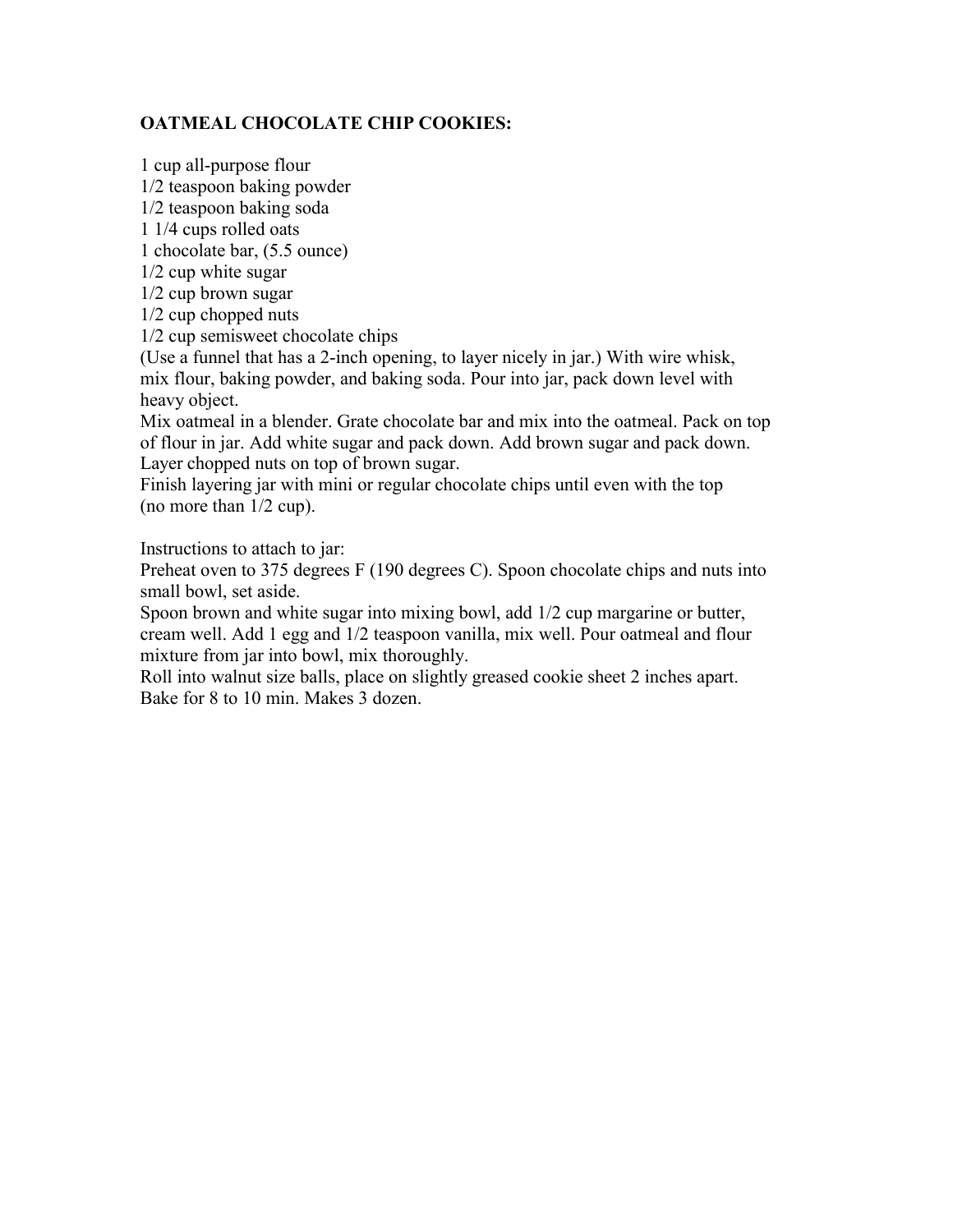#### **OATMEAL COOKIE MIX**

3 cups all-purpose flour 1 1/2 teaspoons baking powder 1 1/2 teaspoons salt 3 cups brown sugar 2 cups rolled oats 1 1/2 cups shortening

In a large bowl, stir together the flour, baking powder, salt, brown sugar and oats. Blend in the shortening so that it is fully absorbed. Store this mixture in an airtight container at room temperature for up to 8 weeks in a cool dry place. Prepare cookies from the mix using the following recipe. Use: 2 cups of cookie mix, 1 egg, beaten, 1 teaspoon vanilla and 1 cup of chocolate chips, coconut, raisins or nuts. Preheat the oven to 375 degrees F (190 degrees C). Grease cookie sheet. In a large bowl, stir together the cookie mix, egg, vanilla and the additions of your choice. Drop by rounded spoonfuls onto the prepared cookie sheet. Flatten slightly with a fork. Bake for 8 to 10 minutes in the preheated oven. Cool on wire racks. makes about 2 dozen.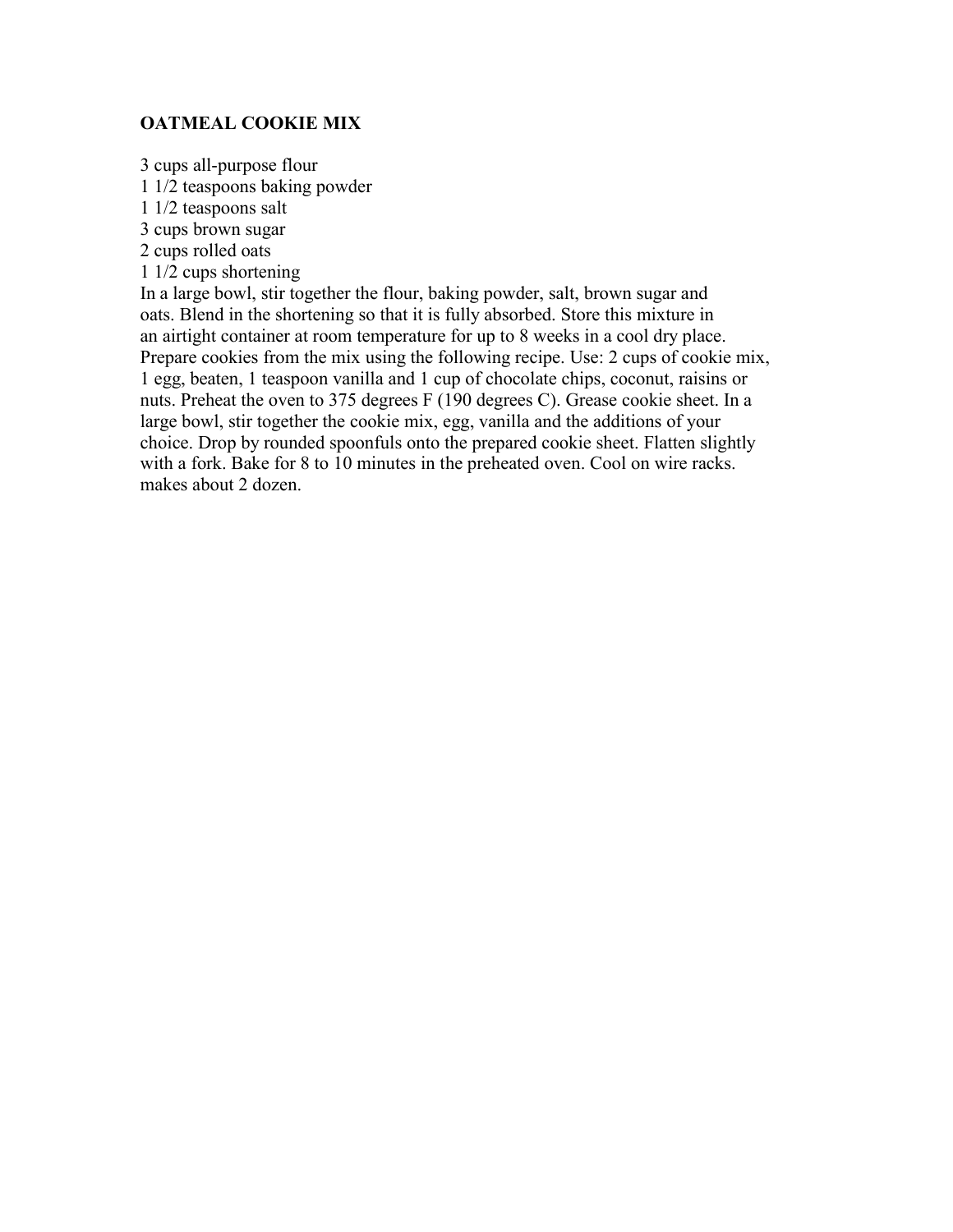#### **OATMEAL CINNAMON COOKIE MIX**

3 cups rolled oats 1 cup brown sugar 1 cup all-purpose flour 1/3 cup white sugar 1 teaspoon baking soda 1 teaspoon ground cinnamon In a 1 quart jar, layer the ingredients in the following order: half of the oats, half of the brown sugar, flour. Mix together the sugar, baking soda and cinnamon, put on top of flour, then remaining brown sugar and remaining oats. Screw on the lid and attach a tag with the following instructions: Preheat the oven to 375 degrees F (190 degrees C). Grease cookie sheets. In a large bowl, beat 1 1/4 cups of butter with 1 egg and 1 teaspoon of vanilla until fluffy. Stir in the contents of the jar. Drop cookies by rounded tablespoons 2 inches apart onto the prepared cookie sheets. Bake for 8 to 10 minutes in the preheated oven. Cool on cookie sheets for 1 minute before removing to wire racks to cool completely.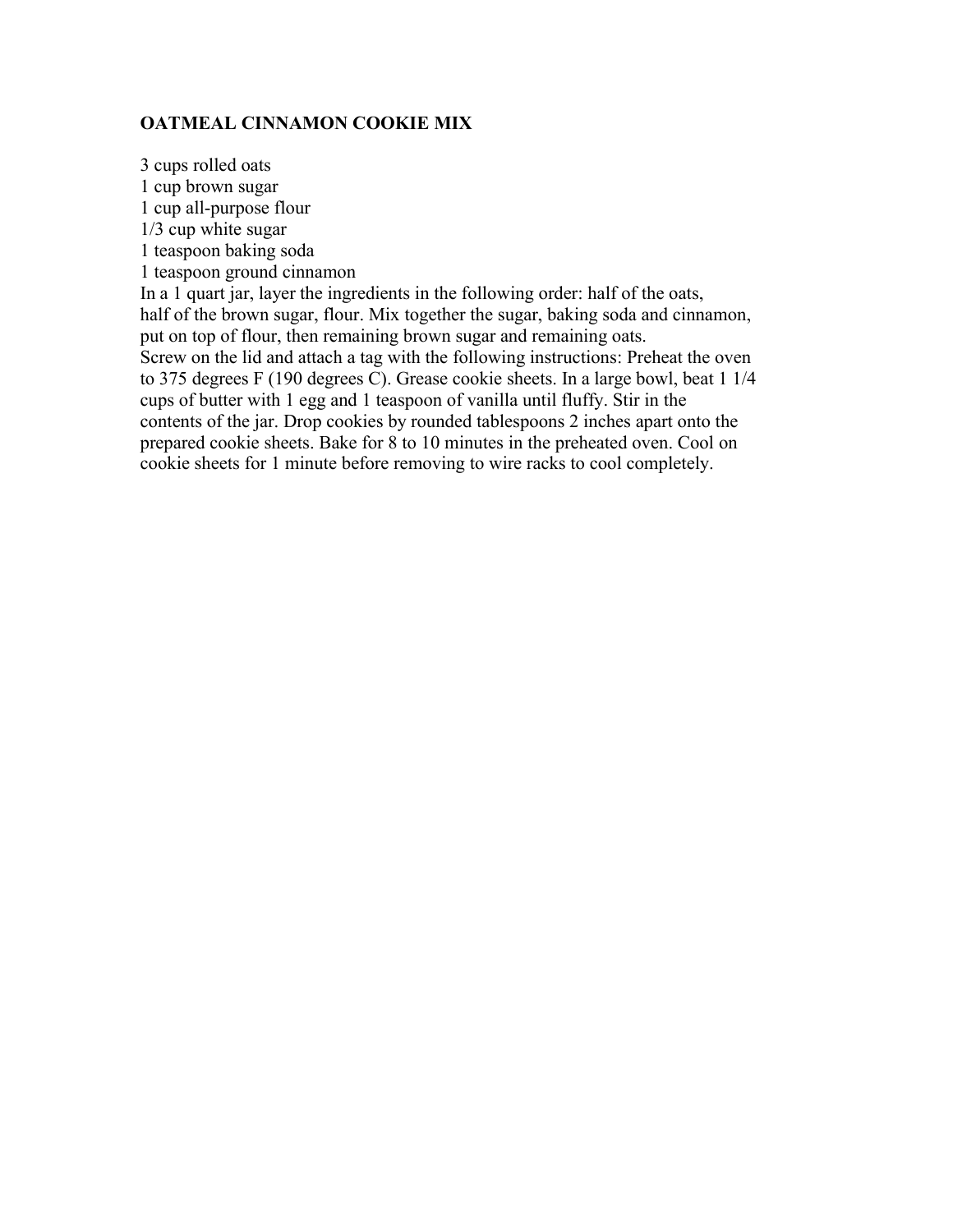# **OATMEAL CURRANT SPICE COOKIE MIX**

3/4 cup packed brown sugar 1/2 cup white sugar 3/4 cup currants 2 cups rolled oats 1 cup all-purpose flour 1 teaspoon ground cinnamon 1/2 teaspoon ground nutmeg 1 teaspoon baking soda 1/2 teaspoon salt Mix together flour, ground cinnamon, ground nutmeg, baking soda and salt. Set aside. Layer ingredients in order given in a 1 quart ''wide mouth'' canning jar. It will be a tight fit, make sure you firmly pack down each layer in place before adding the flour mixture. Store in a cool dry place away from a heat source so

condensation and clumping does not occur.

Instructions to attach to jar: Oatmeal Currant Spice Cookies 1. Empty jar of cookie mix into large mixing bowl. Use your hands to thoroughly blend mix. 2. Add: 3/4 cup butter or margarine softened at room temp. DO NOT USE DIET MARGARINE. Stir in one

egg, slightly beaten. Add in 1 teaspoon of vanilla. 3. Mix until completely blended. You will need to finish mixing with your hands. 4. Shape into balls the size of walnuts. Place on a parchment lined cookie sheets 2 inches apart. DO NOT USE WAXED PAPER. 5. Bake at 350 degrees F (175 degrees C) for 11 to 13 minutes until edges are lightly browned. Cool 5 minutes on baking sheet. Remove cookies to baking racks to finish cooling. Makes 3 dozen cookies.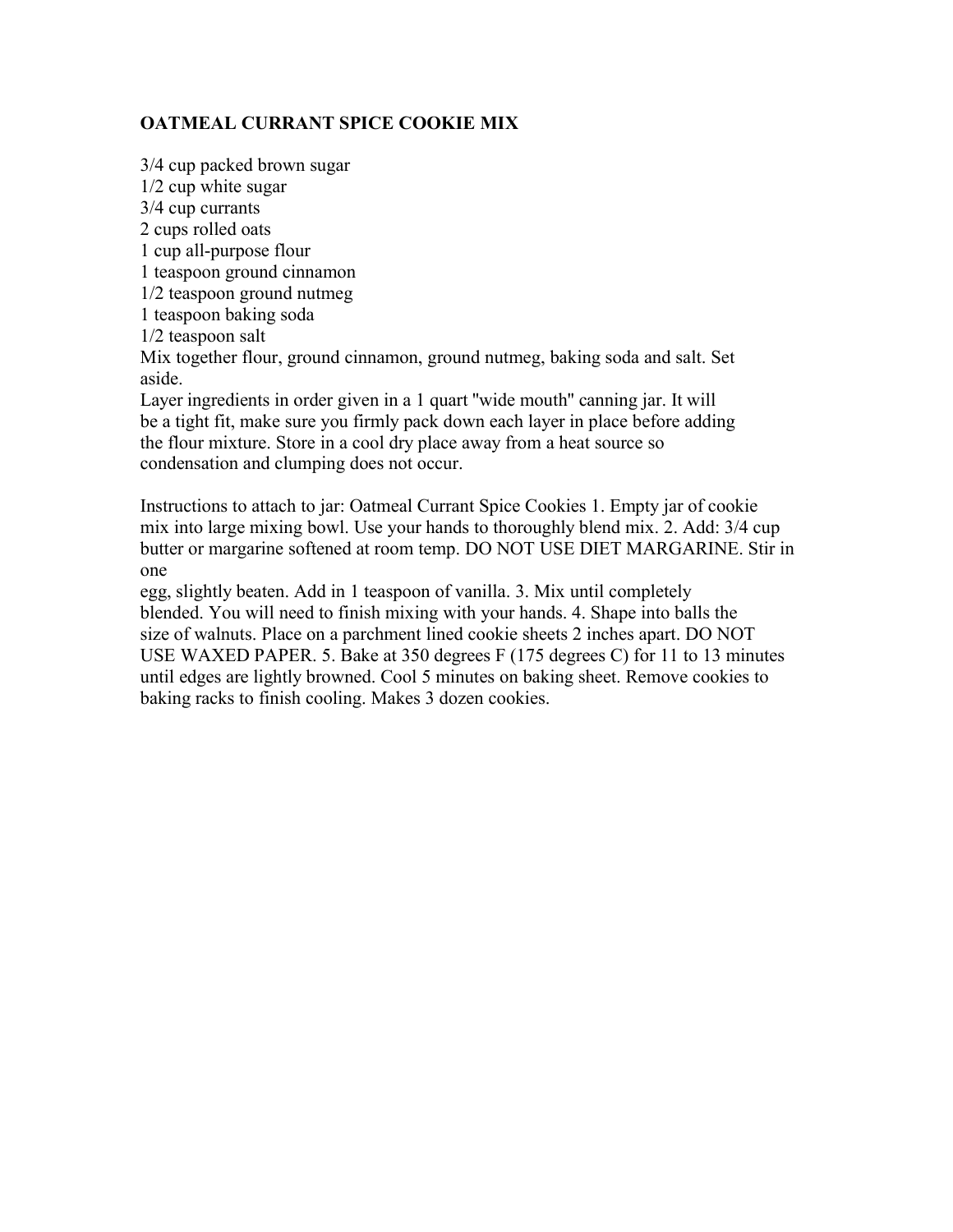# **OATMEAL FRUIT COOKIE MIX**

1/2 cup packed brown sugar

1/4 cup white sugar

3/4 cup wheat germ

1 cup quick cooking oats

1/2 cup dried cherries

1/2 cup golden raisins

2/3 cup flaked coconut

1 cup all-purpose flour

1/2 teaspoon baking soda

1/2 teaspoon salt

Mix the flour, baking soda and salt together. Starting with the brown sugar layer the ingredients in a 1 liter sized glass jar in the order given. Ending with the flour mixture.

Attach a card with the following directions:

Oatmeal Fruit Cookies

1. Preheat the oven to 350 degrees F (175 degrees C). Line one baking sheet with parchment paper.

2. Empty the contents of the jar into a large bowl. Using a wooden spoon blend the mixture until well combined.

3. Using you hands work in 1/2 cup softened butter or margarine until the mixture resembles coarse crumbs.

4. Beat 1 egg with 1 teaspoon vanilla and 1/4 cup milk. Still using your hands or a wooden spoon blend the egg mixture into the dough until well combined.

5. Drop teaspoon sized mounds 2 inches apart onto the prepared baking sheet. Bake at 350 degrees F (175 degrees C) for 10 to 14 minutes or until the edges are lightly browned. Place cookies on a rack to finish cooling. Makes approximately 2

dozen cookies.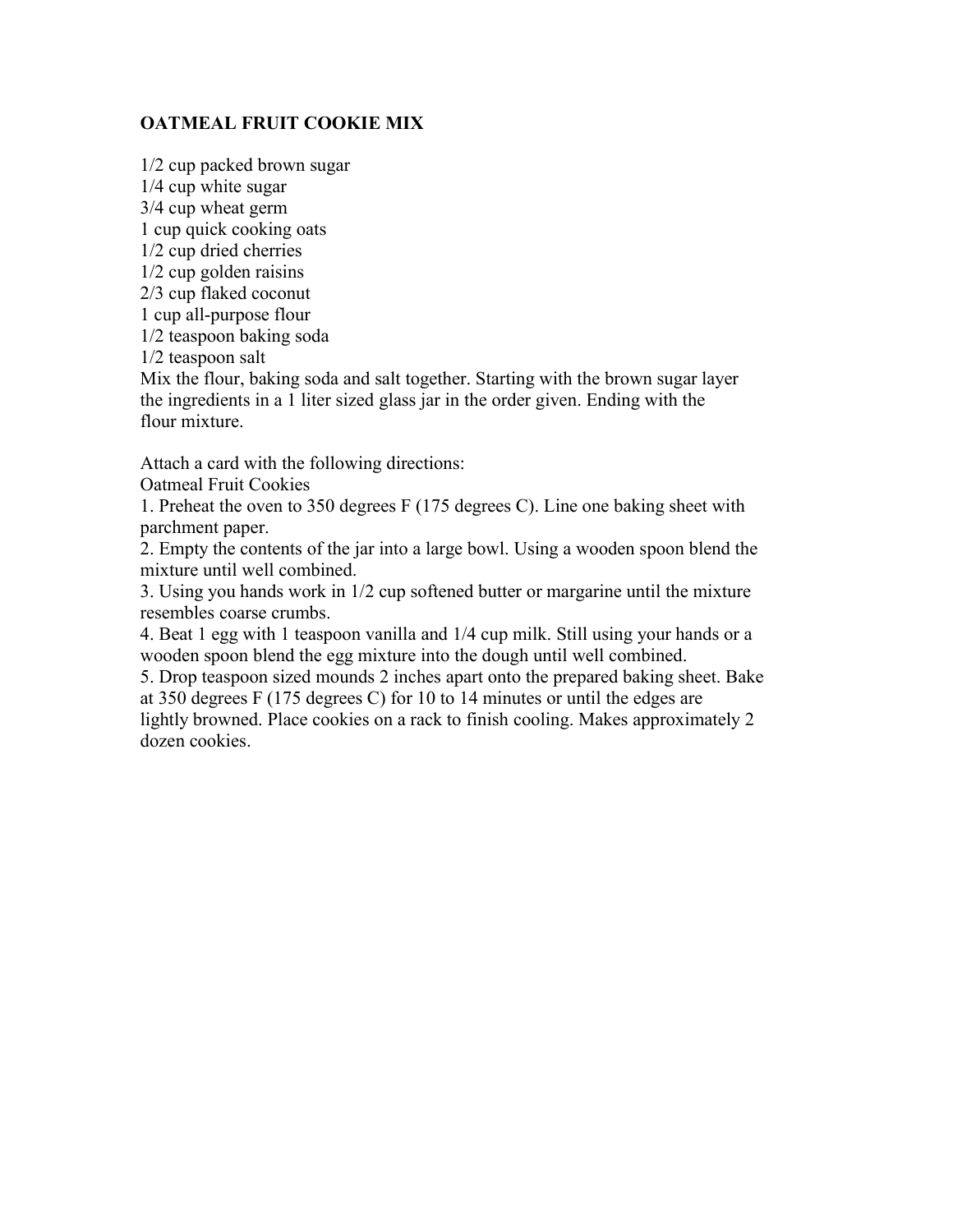# **OATMEAL RAISIN SPICE COOKIES**

3/4 cup firmly packed dark brown sugar 1/2 cup sugar 3/4 cup raisins 2 cups old fashioned oats 1 cup flour mixed with 1 tsp. cinnamon, 1/2 tsp nutmeg, 1 tsp. baking soda and 1/2 tsp salt Layer ingredients in order given in a 1 quart "wide mouth" canning jar. It will be a tight fit, make sure you firmly pack down each layer in place before adding the flour mixture.

Instructions to attach to jar:

1.} Empty jar of cookie mix into large mixing bowl. Use your hands to thoroughly blend mix.

2.} Add: 1 1/2 sticks butter or margarine softened at room temp.

1 egg, slightly beaten

1 tsp. vanilla

3.} Mix until completely blended. You will need to finish mixing with your hands.

4.} Shape into balls the size of walnuts. Place on a parchment lined cookie sheets

2'' inches apart DO NOT USE WAXED PAPER.

5.} Bake at 350% for 11 to 13 minutes until edges are lightly browned. Cool 5 minutes on baking sheet. remove cookies to baking racks to finish cooling. Makes 3 dozen cookies.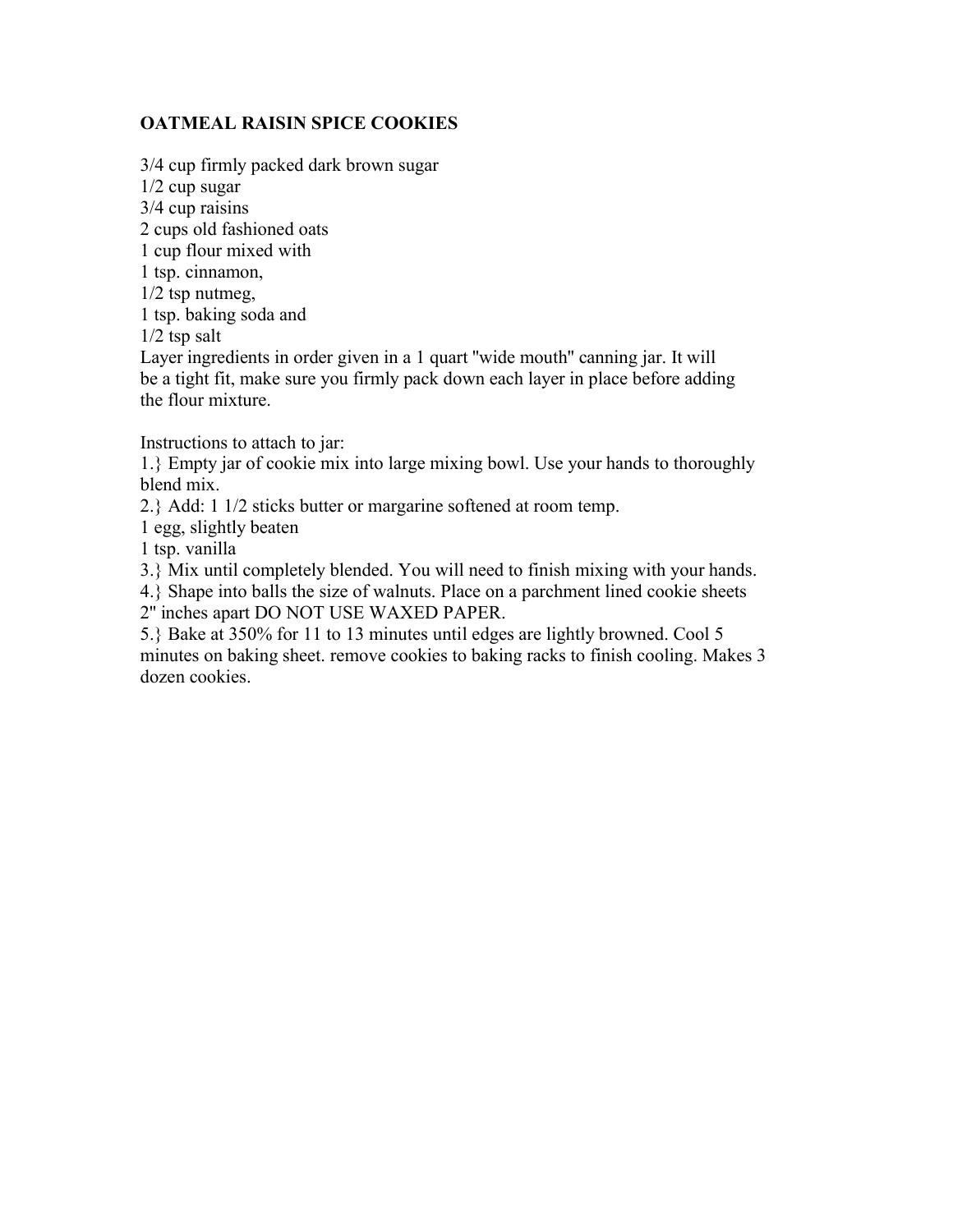#### **OLD BAY SEASONING**

1 tbsp ground bay leaves 2 1/2 tsp celery salt 1 1/2 tsp dry mustard 1 1/2 tsp black pepper 3/4 tsp ground nutmeg 1/2 tsp ground cloves 1/2 tsp ground ginger 1/2 tsp paprika 1/2 tsp red pepper 1/4 tsp ground mace (optional) 1/4 tsp ground cardamom (optional) Layer the ingredients in a jar. It's great also to season the flour for fried chicken, and on french fries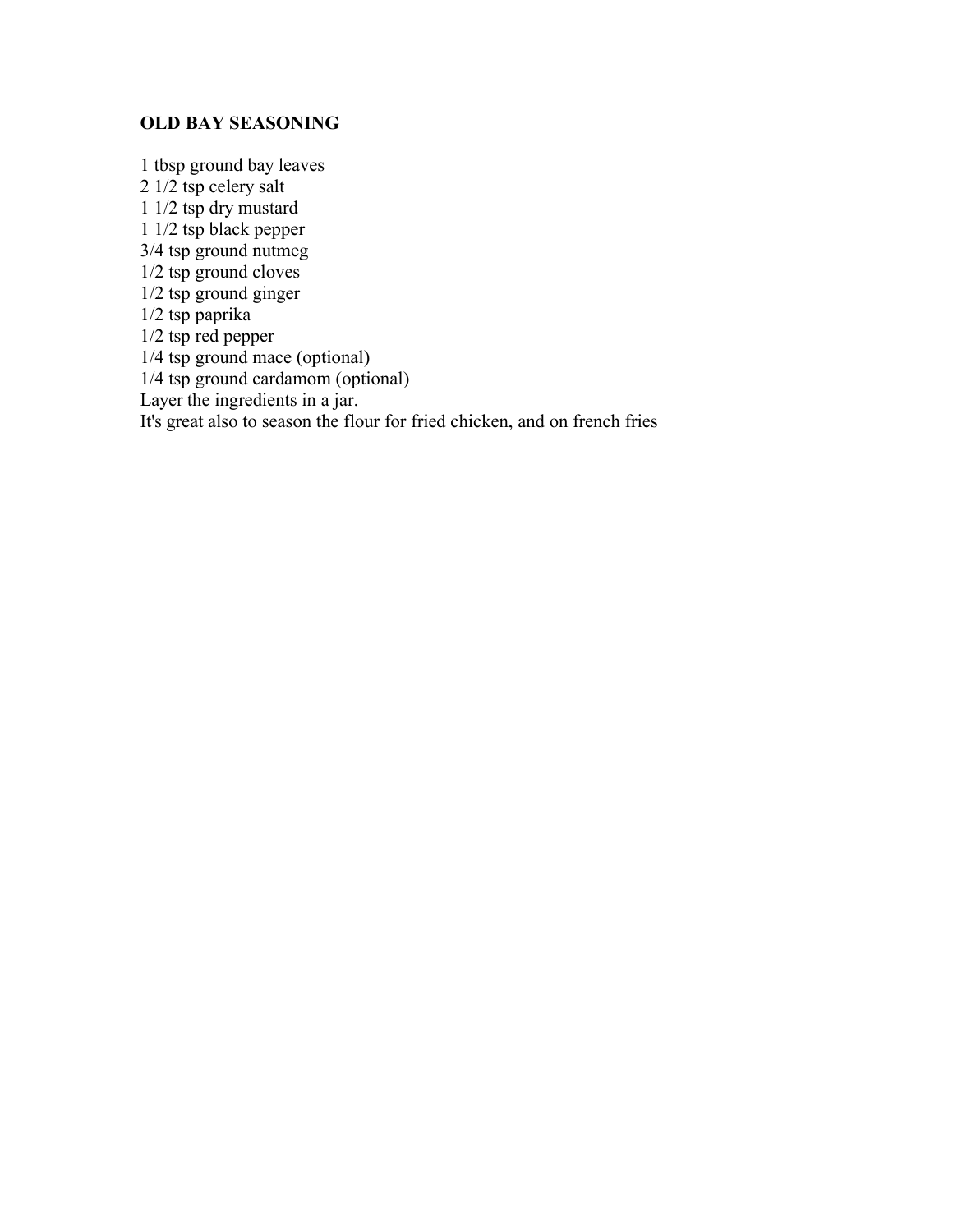#### **OLD FASHIONED SUGAR COOKIE MIX**

3 cups all-purpose flour 1 teaspoon baking powder 1 teaspoon baking soda 1/8 teaspoon salt 1 1/2 cups white sugar In a medium bowl, stir together the flour, baking powder, baking soda and salt; set aside. In a 1 quart large mouth jar, layer the sugar on the bottom and the flour mixture on top.

Attach a tag with the following instructions: Ingredients: 1 cup butter, softened, 2 eggs, 1 teaspoon vanilla extract, 1/2 teaspoon lemon extract. Empty the contents of the jar into a large bowl. Cut in 1 cup of softened butter until the mixture is crumbly. In a separate bowl, beat 2 eggs, 1 teaspoon vanilla and 1/2 teaspoon of lemon extract until light and fluffy. Pour into the dry ingredients and mix until well blended. Cover bowl and chill for 1 hour. Preheat oven to 350 degrees F (175) degrees C). On a lightly floured surface, roll the dough out to 1/4 inch in thickness. Cut into desired shapes with cookie cutters. Place cookies 1 1/2 inches apart onto cookie sheets. Bake for 10 to 12 minutes in the preheated oven, until edges begin to brown. You can decorate them with sugar before baking of frost after baking. Makes 2 dozen.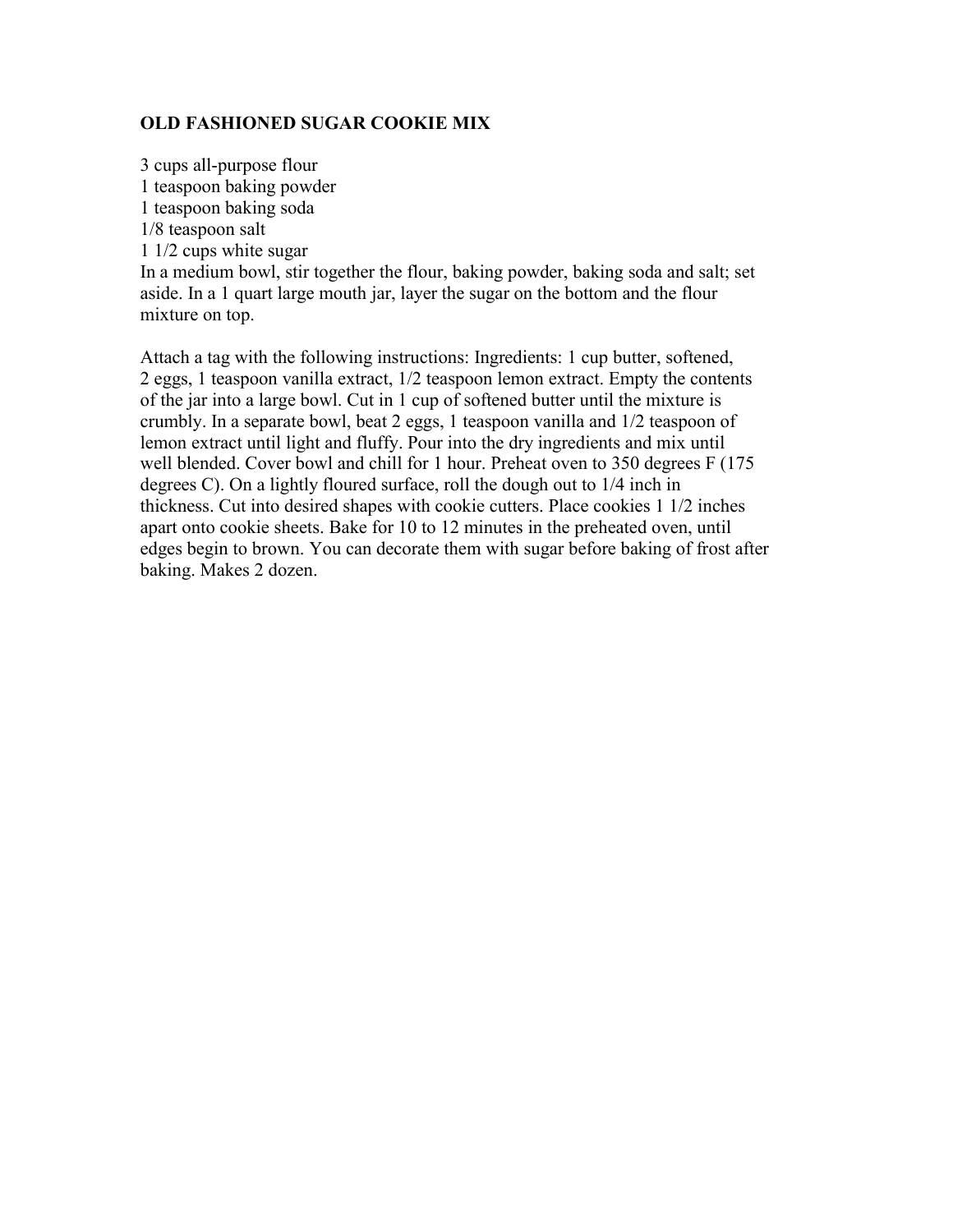#### **ONION SOUP MIX**

3 onion bouillon cubes, crushed 1 beef bouillon cube, crushed 2 tsp. cornstarch 1/3 cup instant onion flakes 2 dashes pepper Put all ingredients in a jar. Store in cool, dry place. Attach to jar: 1 Tbsp butter 4 cups cold water Provalone cheese Empty package into a pot and gradually stir in water and butter. Bring to boil, reduce heat and cover. Simmer 20 minutes. Ladle soup into oven proof bowls, sprinkle with croutons or toasted bread. Then add one slice provalone cheese. Briefly put bowls under a broiler to melt cheese. Serve. Makes 4 1-cup servings. Onion Dip:

Mix one package onion soup mix with 2 cups sour cream. Chill before serving.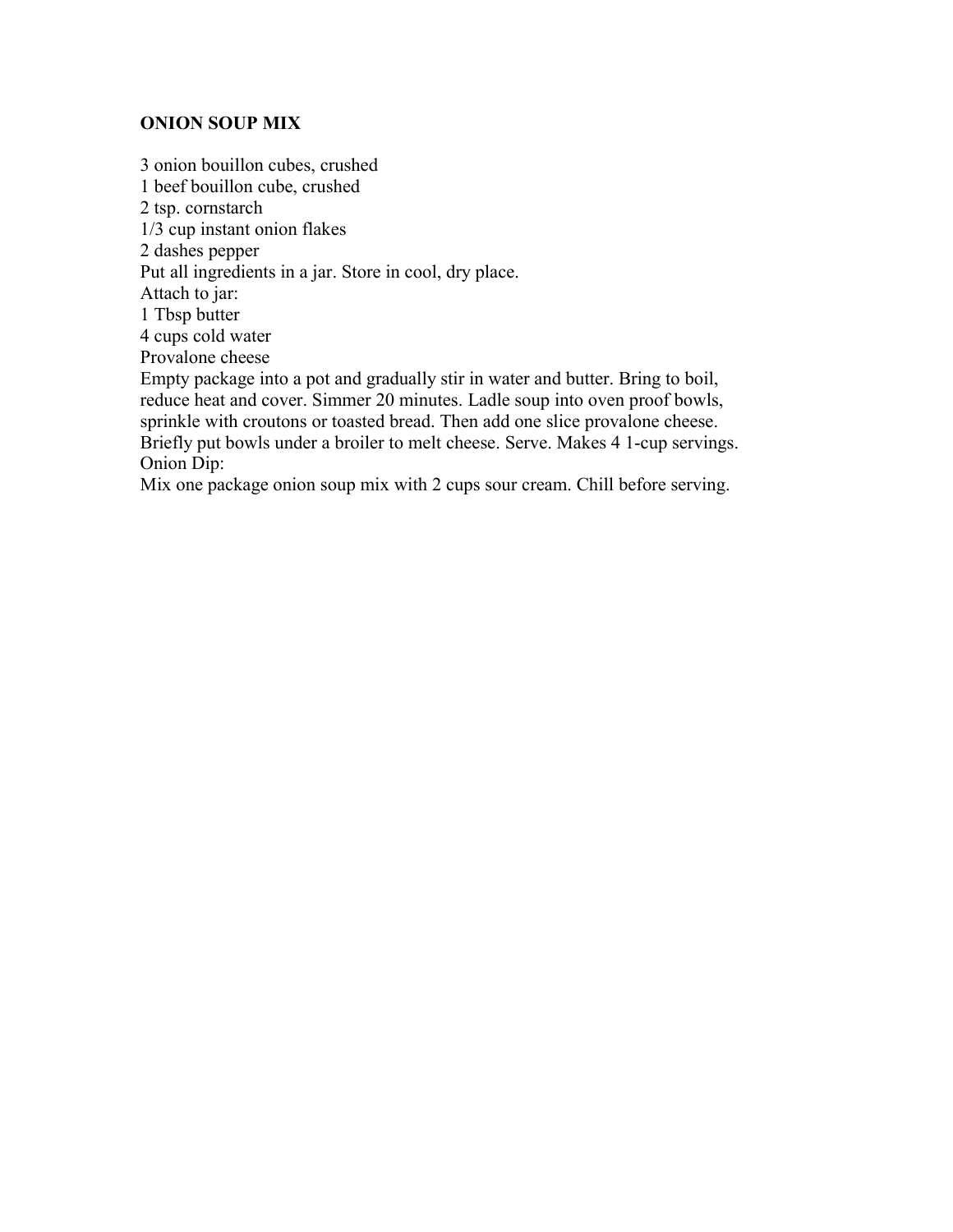#### **ORANGE SLICE COOKIE MIX**

3/4 cup white sugar 1/2 cup packed brown sugar

1 3/4 cups all-purpose flour

1 teaspoon baking powder

1/2 teaspoon baking soda

1 1/2 cups orange slice candies -- quartered (10 ounce package)

Mix together flour, baking powder and baking soda. Set aside. Layer ingredients in order given in a quart sized "wide mouth" canning jar. Press each layer firmly in place. Add the orange candies last. It will be a tight fit.

Attach these directions to jar:

Orange Slice Cookies

Remove orange slice candy from jar. Set aside. Empty remaining cookie mix into large mixing bowl. Use your hands to thoroughly blend mix.

ADD: 1/2 cup butter or margarine, softened at room temperature.

DO NOT USE DIET MARGARINE.

Add 1 egg slightly beaten and 1 teaspoon vanilla. Mix until completely blended. You may need to finish mixing with your hands. Mix in orange slice candy. Shape into large sized balls. Place 2 inches apart on sprayed baking sheets. Bake at 375 degrees F (190 degrees C) for 12 to 14 minutes until edges are lightly browned. Cool 5 minutes on baking sheet. Remove cookies to racks to finish cooling. Makes 2 1/2 dozen cookies.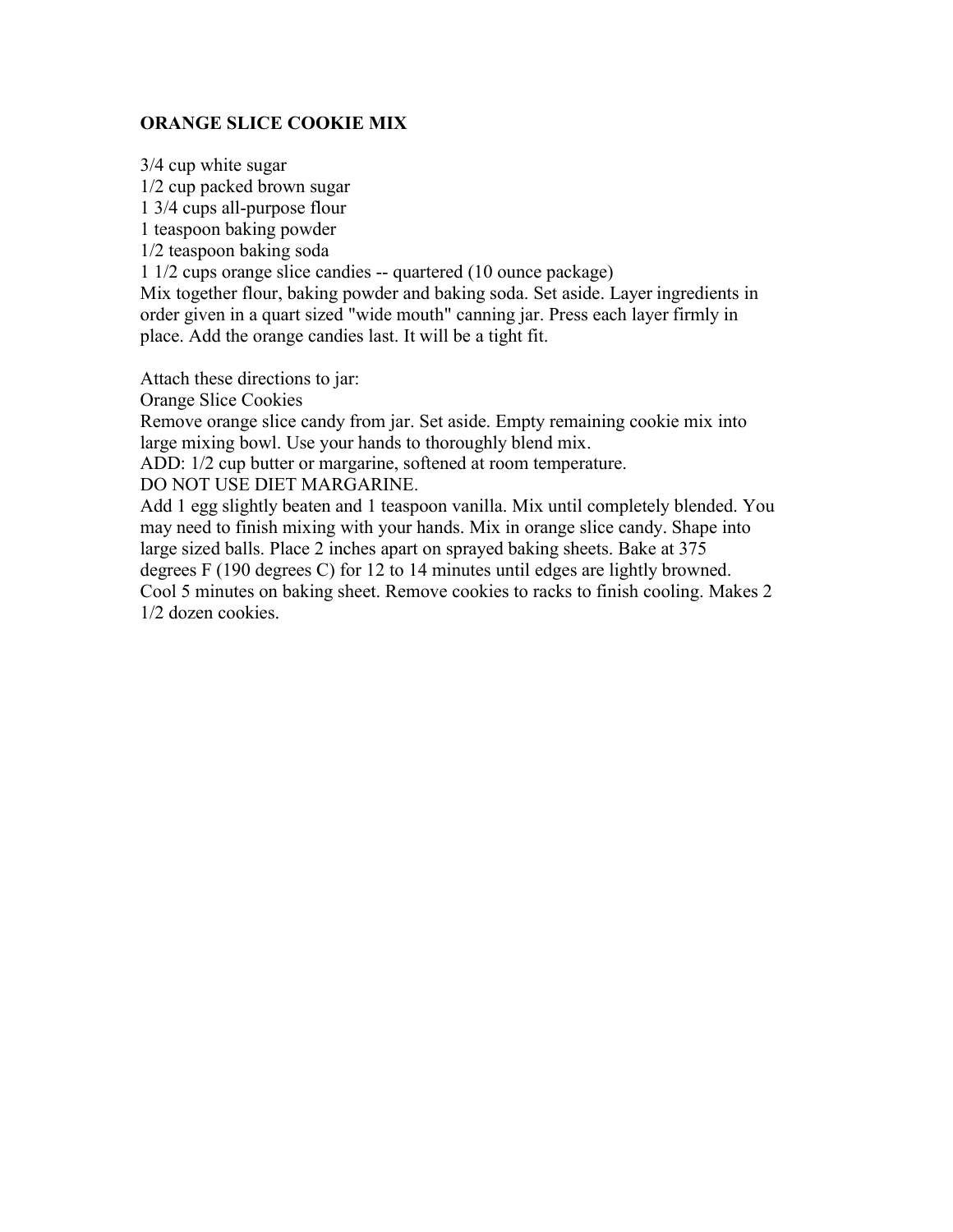#### **PALOUSE SOUP MIX**

 $2-1/2$  c. green split peas (16 oz. pkg.) 2-1/2 c. lentils (16 oz. pkg.)

 $2-1/2$  c. pearl barley  $(16 \text{ oz. } \text{pkg.})$ 

2 c. alphabet macaroni (8 oz. pkg.)--I use brown rice instead

1 c. dried onion flakes (2 3/8-oz. pkgs.)

1/2 c. celery flakes (1 3/8-oz. pkg.)

 $1/2$  c. parsley flakes  $(1 \frac{1}{4}$ -oz. pkg.)

Optional:

1-1/2 t. thyme

1-1/2 t. white pepper

Mix all ingredients together. Store in a jar with a tight- fitting lid. Stir before using. Makes 10 c. of mix.

TO COOK: Combine 1 c. of soup mix with 4 c. of water or seasoned stock in large pan. Add 1 c. of cooked chopped meat, if desired. Bring to a boil. Reduce heat to low and cover pan. Simmer gently for 45 to 60 minutes, or until peas are tender. Add 1/2 t. salt if desired.

MINESTRONE VARIATION: Combine 1 c. of soup mix with a 16-oz. can of stewed tomatoes, 2 to 3 c. water or stock, 1 chopped carrot, 1 to 2 chopped potatoes, and 1/2 t. basil. (Optional: 1 clove minced garlic). Bring to a boil. Reduce heat to low and cover pan. Simmer 45 to 60 minutes or until peas are tender. Add 1/2 t. salt, if desired.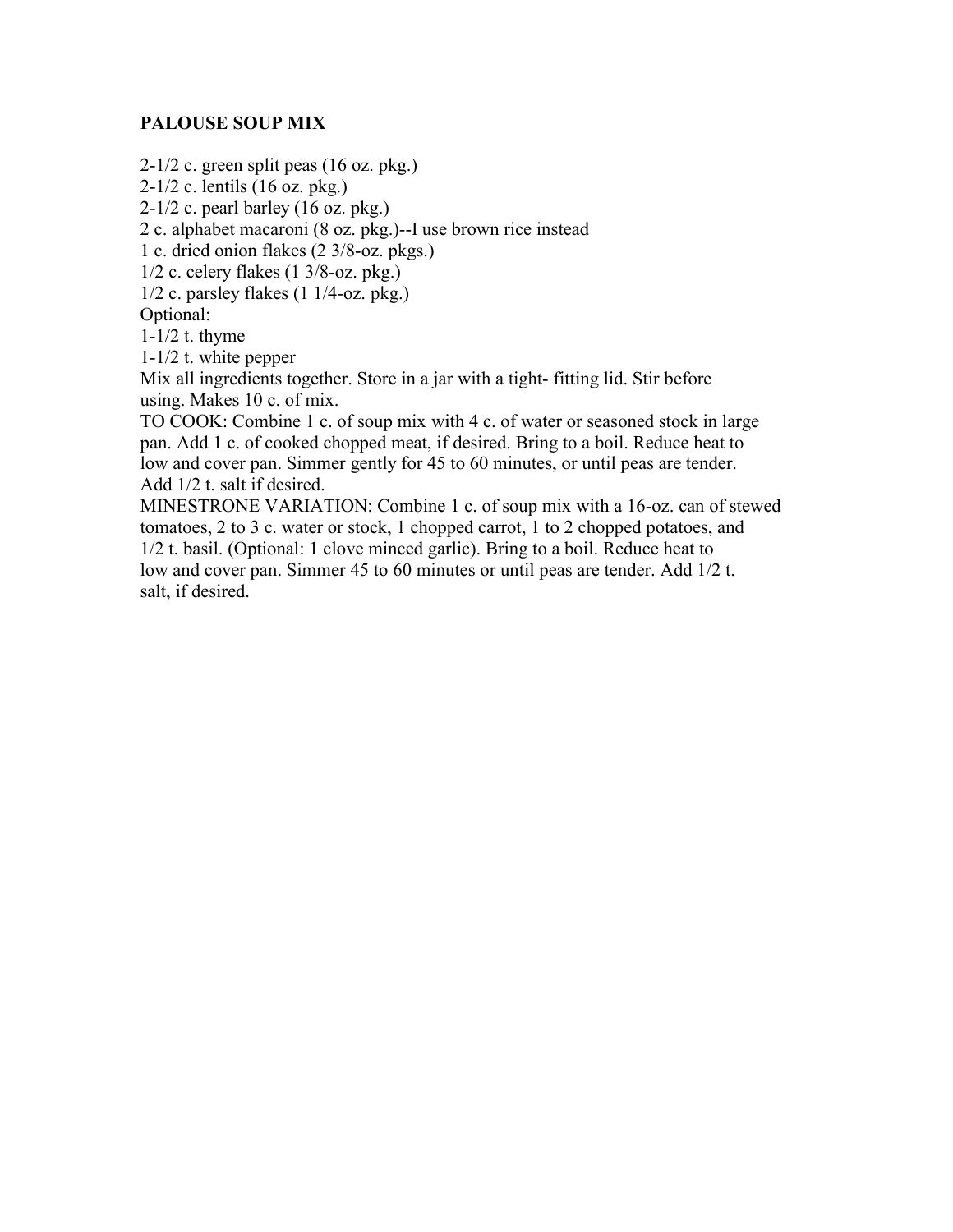# **PANCAKES**

2 cups Master Mix Attach this to the Jar: 1 egg, beaten 1 1/4 cups water or milk Combine all ingredients; stirring just enough to moisten dry ingredients. Drop by spoonfuls onto a hot non-stick or greased griddle or fry pan. Turn when bubbles appear on the surface of the cakes. Cook until well browned. Makes about 12 to 16 pancakes. For waffles add 1 tablespoon melted fat or oil to pancake mixture. Makes 4 small waffles.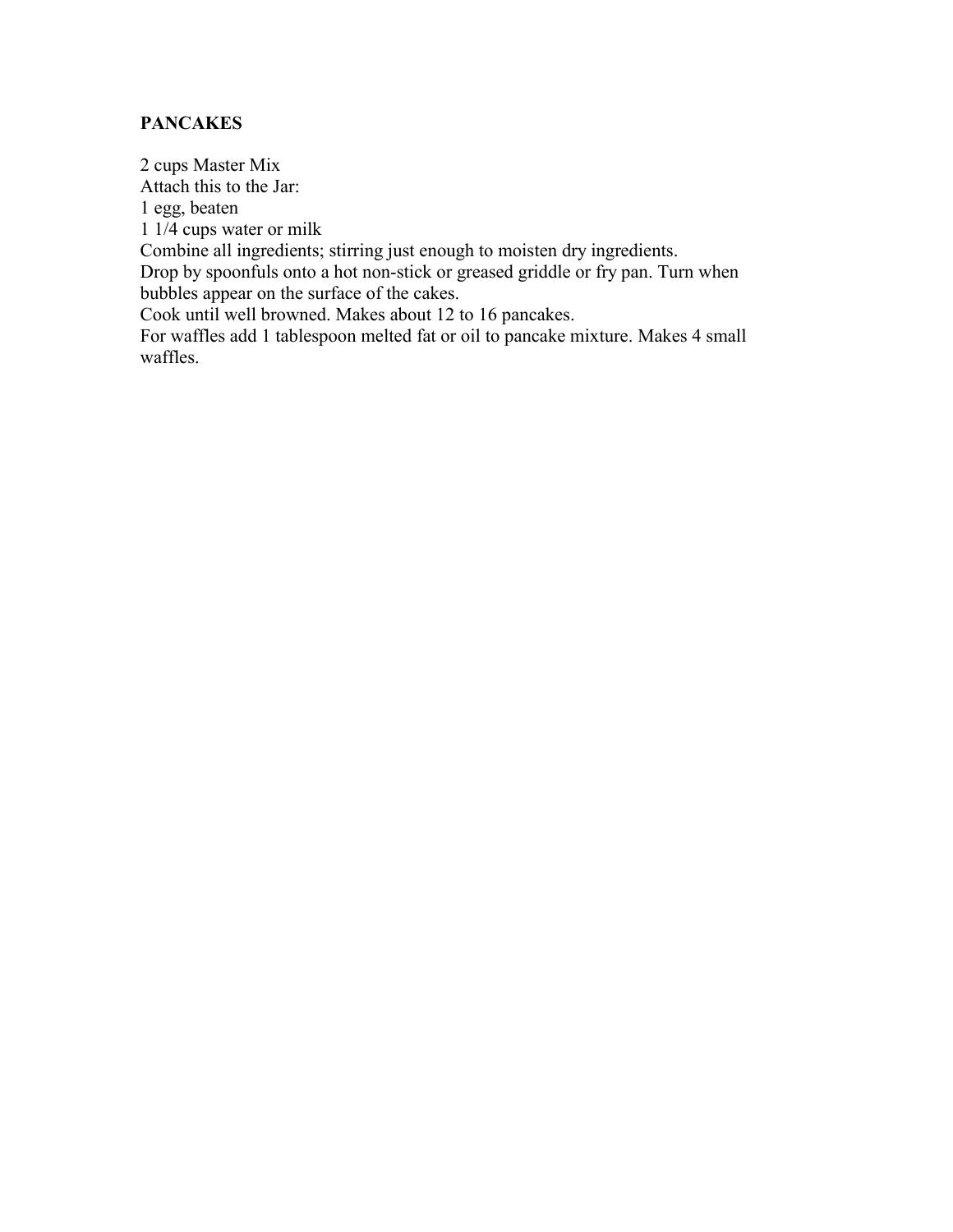#### **PASTA SOUP IN A JAR**

1/2 Cup Macaroni 1/4 Cup Lentils, dry 1/4 Cup Mushrooms, dried and chopped 2 Tbs. Parmesan Cheese, grated 1 Tbs. Onion Flakes 1 Tbs. Chicken Soup Base 1 tsp. dried Parsley 1/2 tsp. Oregano 1 Dash Garlic Powder Mix Parmesan cheese, onion flakes, soup base, parsley, oregano, and garlic powder

together in a small bowl. In a one pint jar, layer ingredients in this order, Spice mixture, macaroni, lentils, then mushrooms. Store with tightly sealed lid, until needed. Use the following recipe to make soup, or place recipe on a card and attach to your decorated soup mix jar to give as a gift:

#### Basic Pasta Soup

Combine contents of jar with 3 cups water, in a 2 quart saucepan. Bring to a boil, then reduce heat. Cover and simmer 40 minutes or until lentils are tender, stirring occasionally. Makes 4 servings.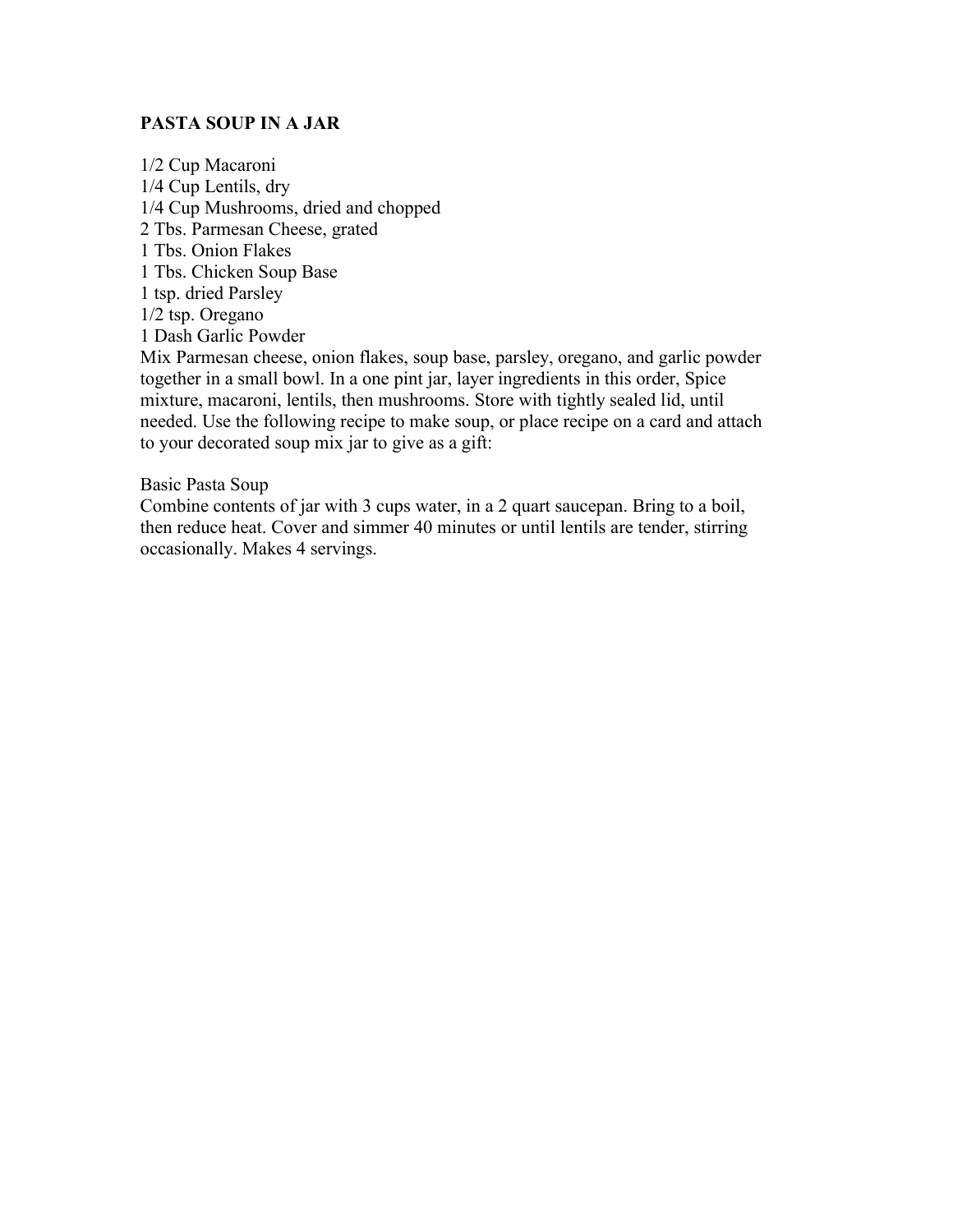# **PEANUT BUTTER AND CHOCOLATE CHIP COOKIE MIX**

3/4 cup sugar 1/2 cup brown sugar 1 3/4 cups flour 1 tsp. baking powder 1/2 tsp. baking soda 1/2 cup peanut butter chips\* 1/2 cup chocolate chips\* \*or you can use 8 peanut butter cups, cut into pieces Mix together the flour, baking powder and baking soda in a medium bowl. Set aside. Layer ingredients in order given in a one quart canning jar. Press each layer into place. It will be a tight. Attach these directions to Jar:

Peanut butter and Chocolate Cookies

Sift out the chips and set aside. Empty remaining cookie mix into large mixing bowl. Use your hands to thoroughly blend mix. Add 1/2 cup butter or margarine, softened at room temperature. Add in 1 egg, slightly beaten, and 1 teaspoon vanilla.

Mix until completely blended. Mix in chips or peanut butter cups.

Shape into walnut sized balls. Place 2 inches apart on greased cookie sheets. Bake at 375 degrees F for 12 to 14 minutes until edges are lightly browned. Cool 5 minutes on baking sheet. Remove cookies to racks to finish cooling. Makes 2 1/2 dozen cookies.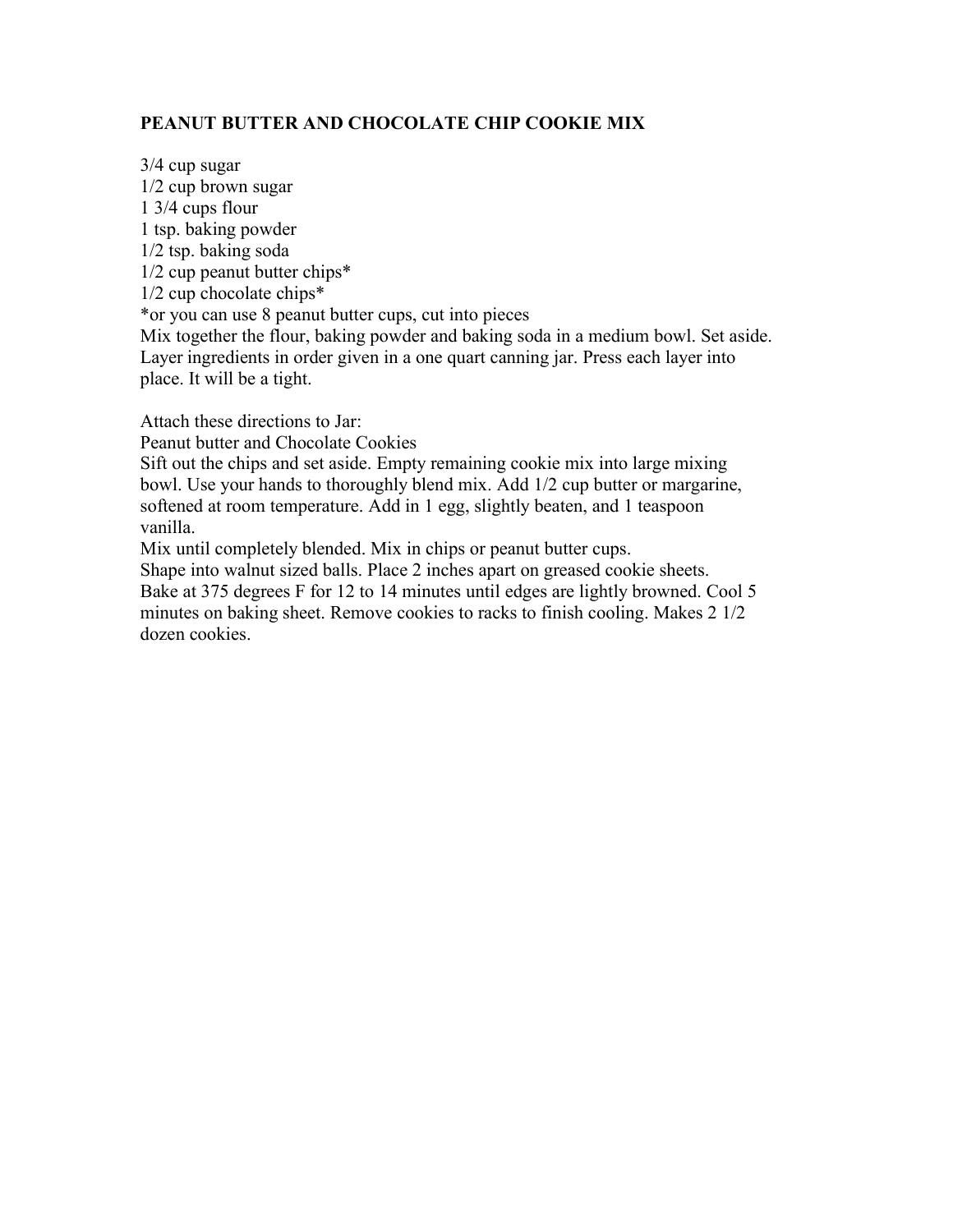# **PEANUT BUTTER CHOCOLATE COOKIE MIX**

1 cup packed brown sugar

1 1/2 cups packed confectioners' sugar

3/4 cup cocoa

1 1/2 cups all-purpose flour

1 teaspoon baking powder

1/4 teaspoon salt

In a separate bowl, mix together the flour, baking powder and salt.

Layer ingredients in order given in a 1 quart ''wide mouth'' canning jar. Clean the inside of the jar with a dry paper towel after adding the confectioners' sugar and after adding the cocoa powder. Be sure to pack everything down firmly before adding the flour mixture, it will be a tight fit. Store in a cool dry place away from a heat source so condensation and clumping does not occur.

Instructions to attach to Jar:

Peanut Butter Cookies 1. Empty jar of cookie mix into large mixing bowl. Use your hands to thoroughly blend mix. 2. Add:  $1/2$  cup butter or margarine, softened at room temperature. DO NOT USE DIET MARGARINE. Add 1/2 cup creamy peanut butter, 1

egg, slightly beaten, and 1 teaspoon of vanilla. 3. Mix until completely blended. You will need to use your hands to finish mixing. 4. Shape into walnut sized balls and place 2 inches apart on a parchment lined baking sheets. DO NOT USE WAXED PAPER. Press balls down with a fork. 5. Bake at 350 degrees F (175 degrees C) for 9 to 11 minutes until edges are browned. Cool 5 minutes on baking sheet then transfer to a cooling rack to finish cooling. Makes 3 dozen cookies.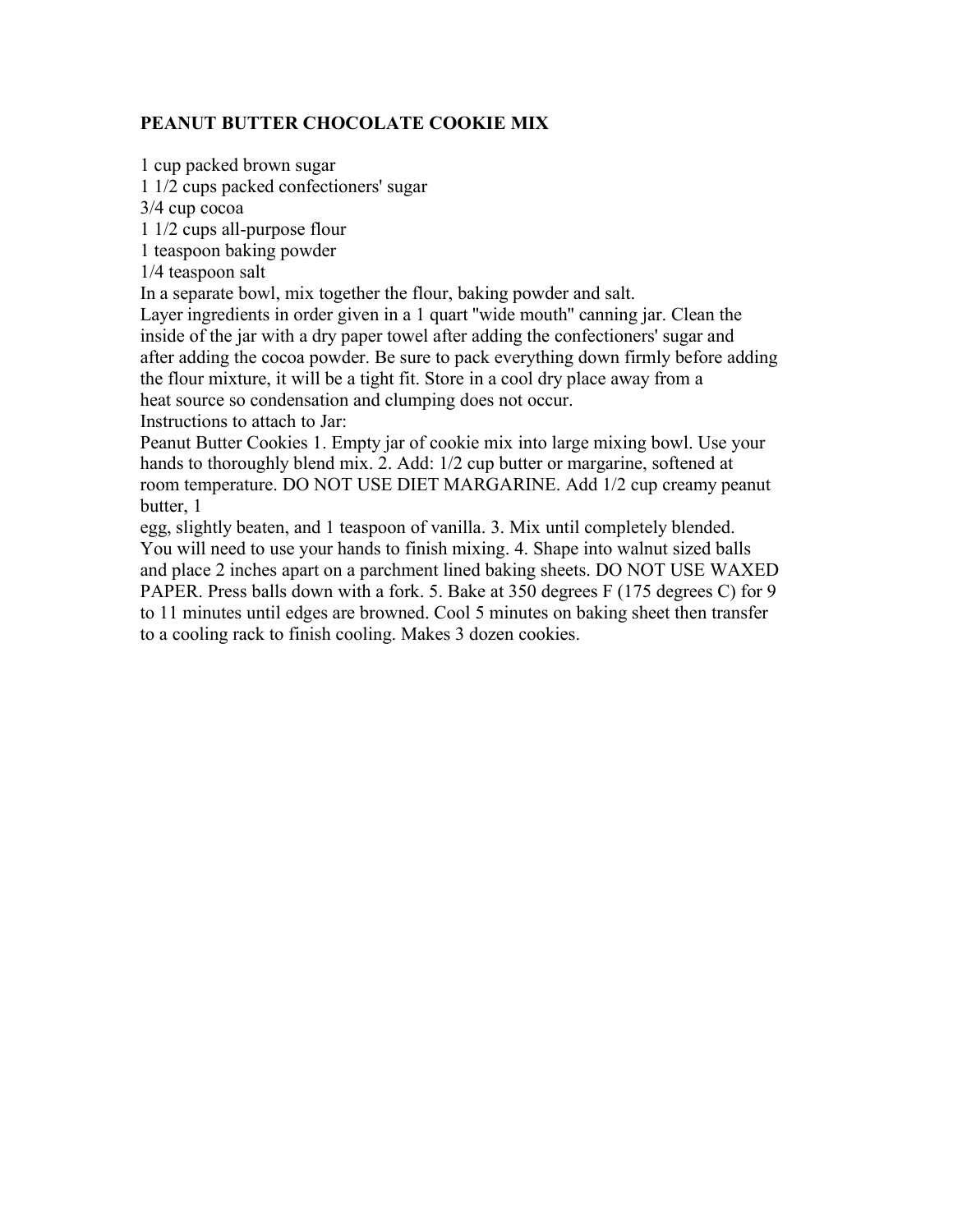# **PEANUT BUTTER COOKIE MIX IN A JAR**

1 cup firmly packed dark brown sugar

1 1/2 cups firmly packed powdered sugar {Clean inside of jar with a dry paper towel after this layer}

3/4 cup cocoa powder {Clean inside of jar with a dry paper towel after adding this layer}

1 1/2 cups flour mixed with 1 tsp. baking powder and 1/4 tsp. salt

Layer ingredients in order given in a 1 quart "wide mouth" canning jar. Be sure to pack everything down firmly before adding the flour mixture, it will be a tight fit.

Instructions to attach to Jar:

1. Empty jar of cookie mix into large mixing bowl. Use your hands to thoroughly blend mix.

2. Add: 1 stick butter or margarine, softened at room temp.

1/2 cup creamy peanut butter

1 egg, slightly beaten

1 tsp. vanilla

3. Mix until completely blended. You will need to use your hands to finish mixing.

4. Shape into walnut sized balls and place 2''inches apart on a parchment lined

baking sheets. DO NOT USE WAXED PAPER. press balls down with a fork.

5. Bake at 350\* for 9 to 11 minutes until edges are browned. Cool 5 minutes on baking sheet then transfer to a cooling rack to finish cooling. Makes 3 dozen cookies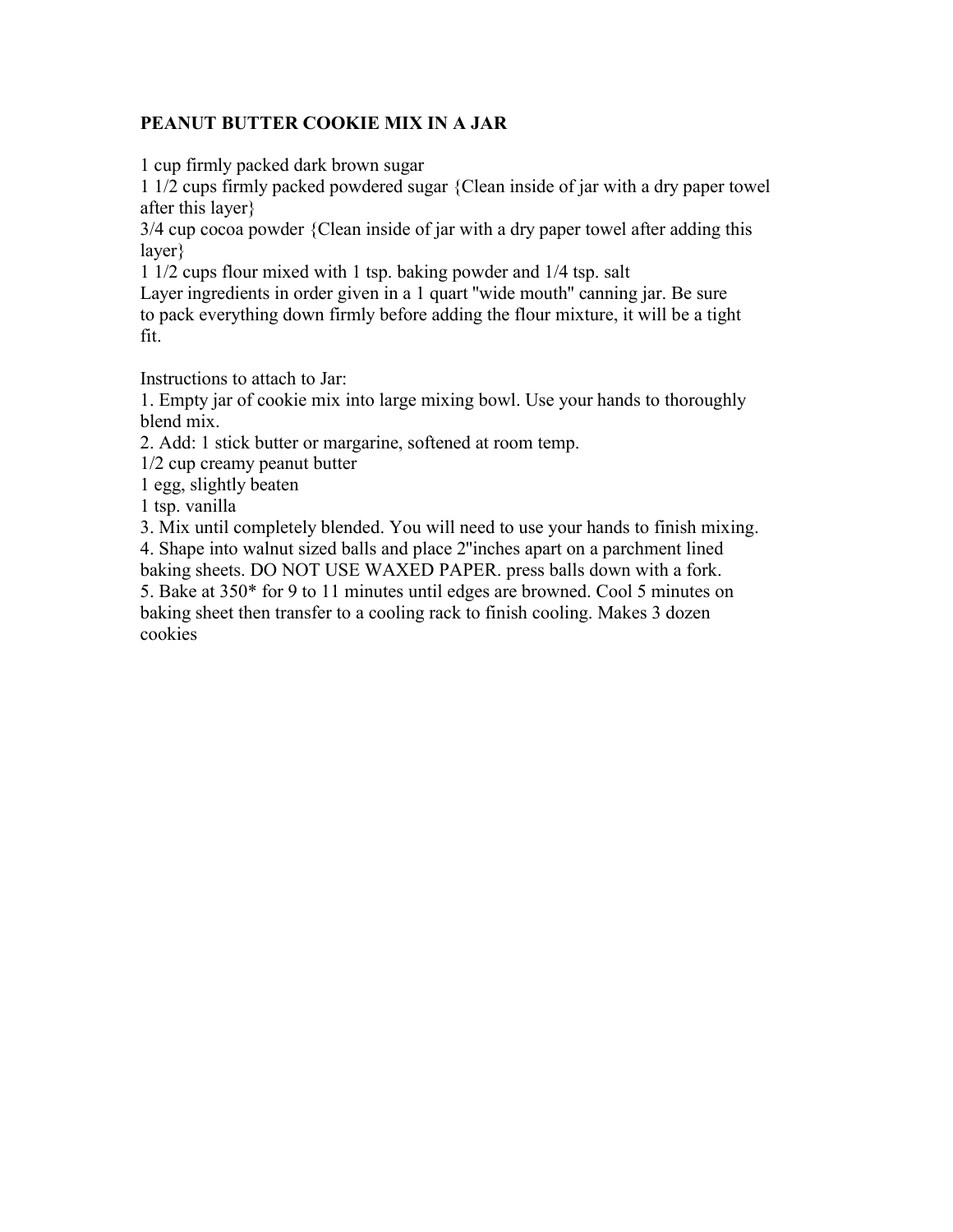# **PEANUT BUTTER CUP COOKIE MIX**

3/4 cup white sugar 1/2 cup packed brown sugar 1 1/3 cups all-purpose flour 1 teaspoon baking powder 1/2 teaspoon baking soda 8 peanut butter cup candy -- (0.7 ounce) cut into 1/2 inch pieces Mix together the flour, baking powder and baking soda. Set aside. Layer ingredients in order given in a 1 quart ''wide mouth'' canning jar. Press each layer firmly in place. It will be a tight fit. Add chopped peanut butter cups last.

Attach these directions to Jar:

Reese's Peanut Butter Cup Cookies

Remove peanut butter cups from jar. Set aside. Empty remaining cookie mix into large mixing bowl. Use your hands to thoroughly blend mix. Add 1/2 cup butter or margarine, softened at room temperature.

DO NOT USE DIET MARGARINE.

Add in 1 egg, slightly beaten, and 1 teaspoon vanilla. Mix until completely blended. You will need to finish mixing with your hands. Mix in peanut butter cups. Shape into walnut sized balls. Place 2 inches apart on greased cookie sheets. Bake at 375 degrees F (190 degrees C) for 12 to 14 minutes until edges are lightly browned. Cool 5 minutes on baking sheet. Remove cookies to racks to finish cooling. Makes 2 1/2 dozen cookies.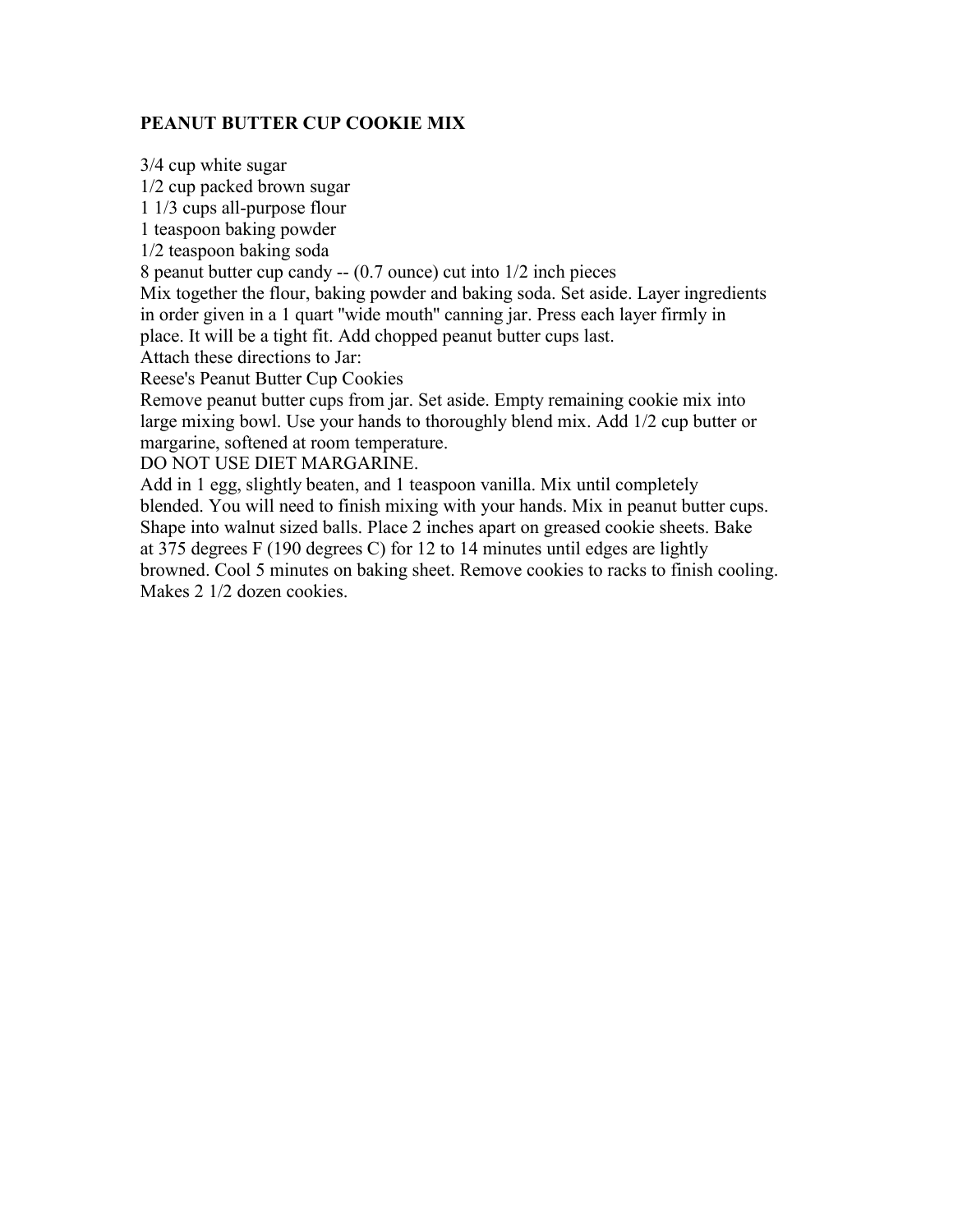# **PEANUT BUTTER REFRIGERATOR COOKIES**

2 cups Master Mix 1 egg, beaten 2/3 cup sugar 1/2 teaspoon vanilla 1 1/4 cups peanut butter Combine Master Mix and sugar. With a fork blend in rest of ingredients. Shape into rolls about 1 1/2" thick. Wrap in waxed paper and refrigerate until firm or until needed. Slice 1/4" thick and place on ungreased cookie sheet. Bake in moderate over (375oF) for 10 to 12 minutes. Makes 3 to 4 dozen.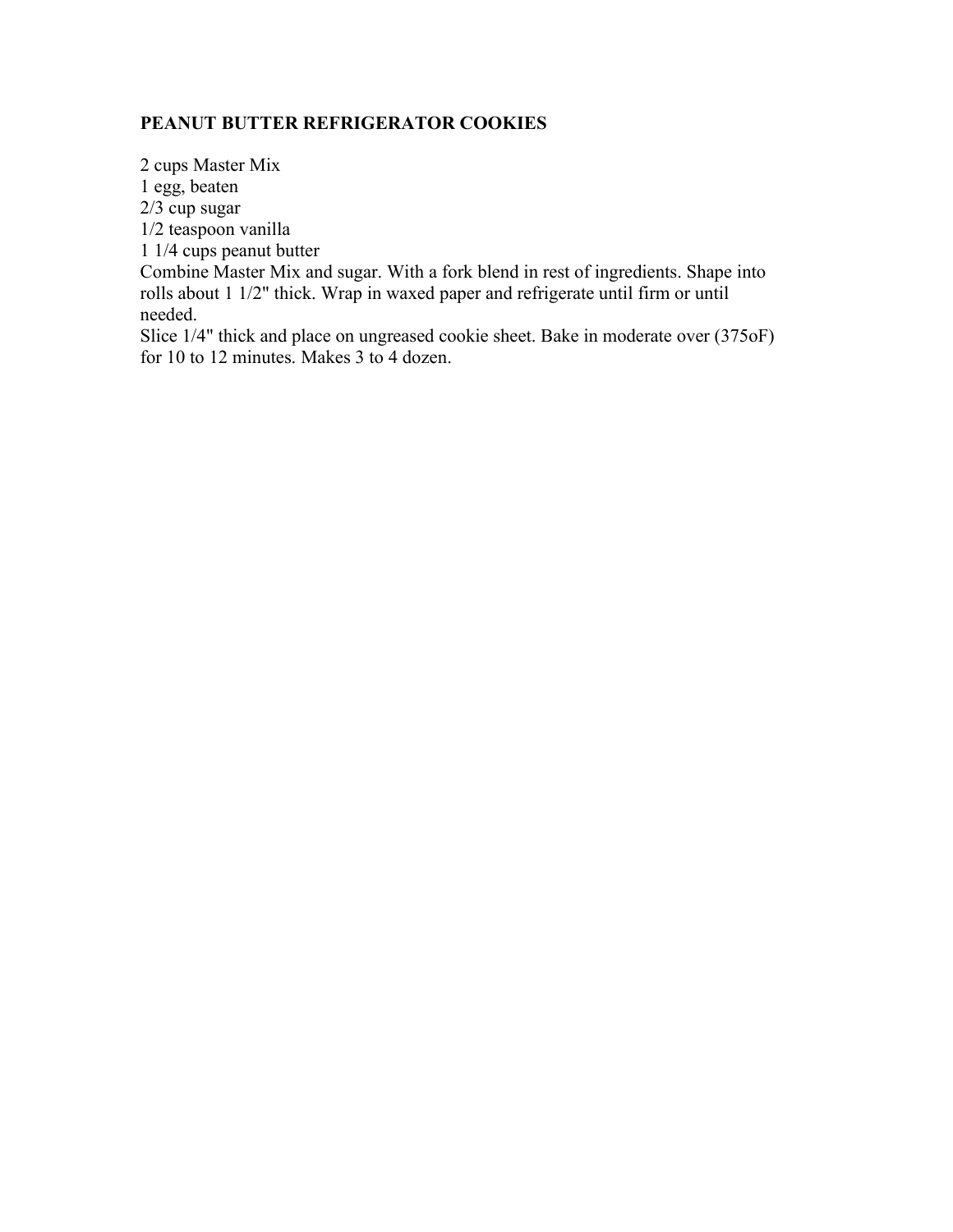# **PECAN PIE MINI MUFFINS**

1 cup packed brown sugar

1/2 cup plain flour

1 cup chopped pecans

Layer the above ingredients in a jar. Attach the following ingredients to the jar:

2/3 cup butter -- melted

2 eggs -- beaten

In a bowl, combine butter and eggs; stir in mix. Fill greased and floured miniature muffin tins about 2/3 full. Bake at 350 degrees F for 20-25 minutes, or until muffins test done. Remove muffins from tins immediately and cool on wire racks. Makes 2 1/2 dozen.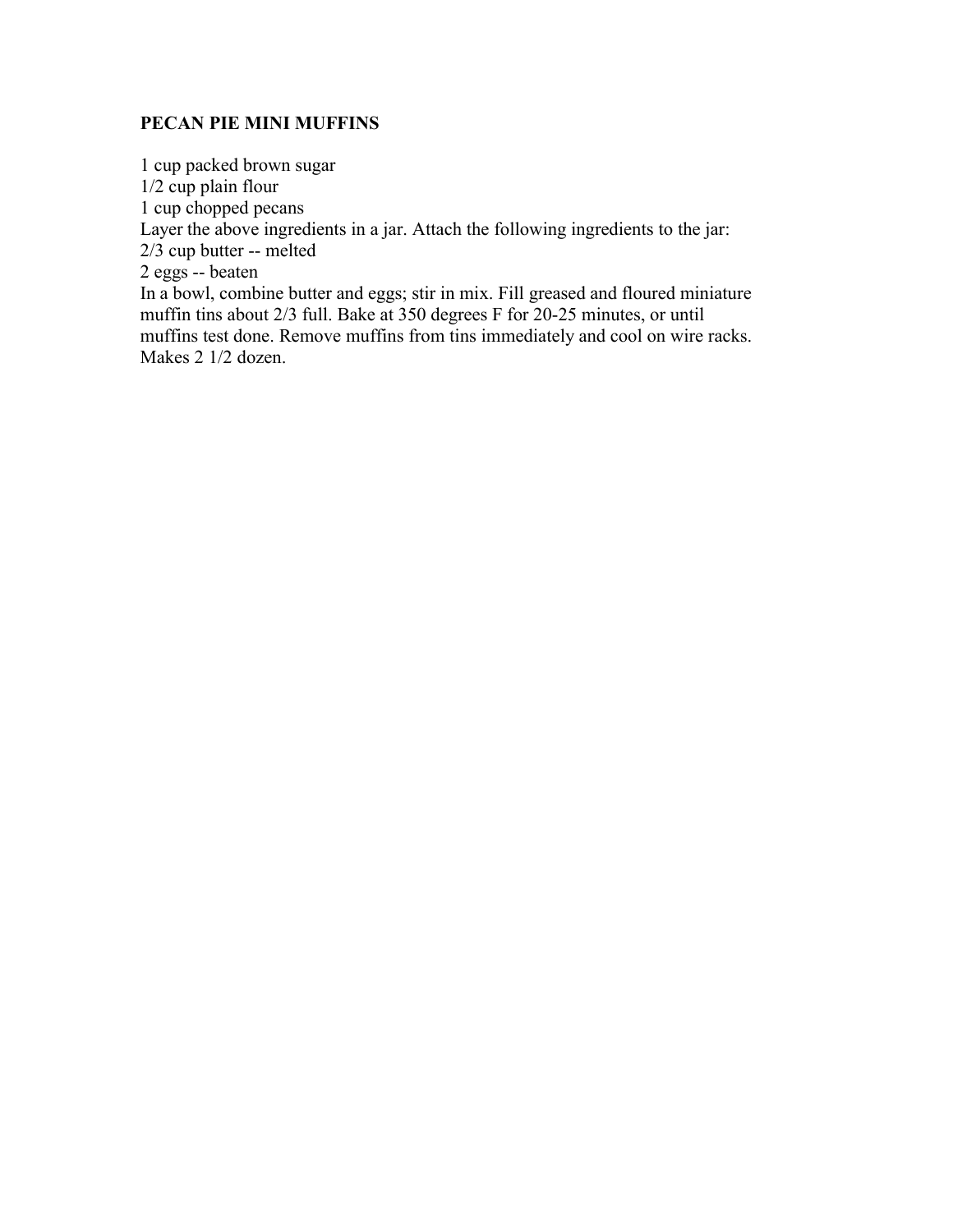# **PIZZA CRUST**

1 1/3 cups Master Mix 2 tablespoons cornmeal Attach this to the Jar: 1/3 cup water (about) Combine Master Mix and cornmeal with enough water to make soft dough. Knead in bowl 12 times. Roll or pat out thin on a greased cookie sheet into an 11-or 12-inch circle or into a rectangle. Turn up edges of dough. Bake in a 425oF oven for 8 to 10 minutes or until partially baked and starting to brown.

#### Filling

1 cup homemade or canned spaghetti sauce

4 ounces cubed or shredded mozzarella cheese or process cheese food Grated parmesan or romano cheese (optional)

Spread spaghetti sauce over partially baked biscuit crust. Sprinkle with mozzarella and then with some parmesan. Bake in a 375oF oven for 15 to 20 minutes or until filling is hot and crust is brown. One-half pound of cooked seasoned ground beef, drained, and 1 cup diced, raw or cooked vegetables may be added before the cheese is sprinkled on if desired.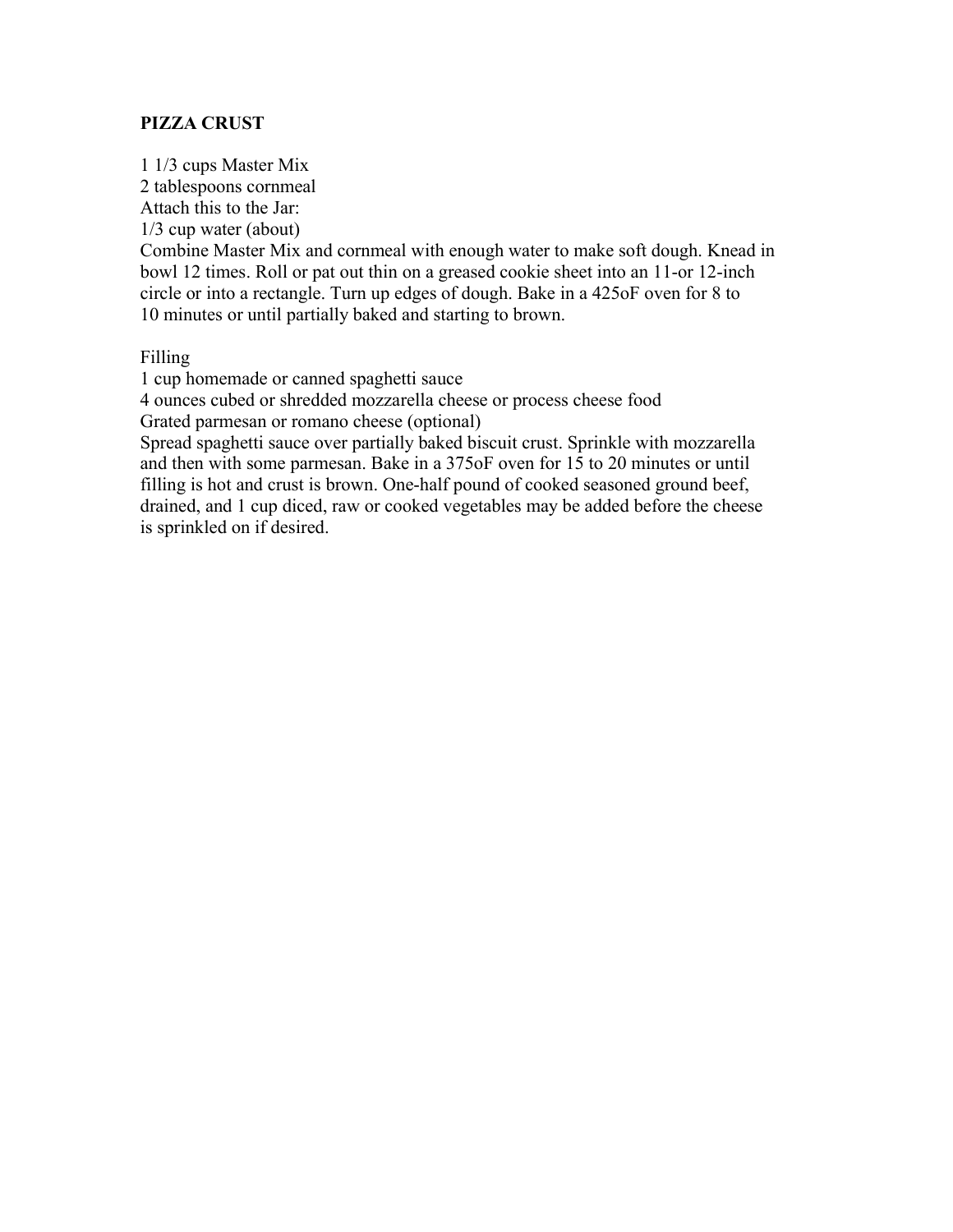# **PIZZA DOUGH MIX**

This is a gift for friends of all ages, whether a starving college student or a senior citizen--everyone loves pizza.

2 3/4 cups bread flour

1 package (1 Tbsp.) active dry yeast

2 tsp. salt

In a medium bowl, combine all the ingredients. Place the mix in an airtight container.

Attach this to the Jar Pizza Makes 2 12-inch pizzas 1 package Pizza Dough Mix 2 Tbsp. olive oil 1 cup warm water 1 cup tomato sauce 1/2 cup grated mozzarella cheese 1/3 cup freshly grated Parmesan 1 tsp. crushed oregano

Place the Pizza Dough Mix in a large bowl  $\&$  add the oil and water. Beat with a wooden spoon or dough hook until mixture forms a ball. Turn out onto a floured board and knead for 5 minutes. Transfer to a greased bowl and let the dough rise for 90 minutes. Divide the dough in half and pat into two 12-inch circles. For thin crust, fill and bake the pizzas now.

For thicker crust, let pizzas rise 30 to 45 minutes. Top the pizza dough with tomato sauce, cheeses of your choice, crushed oregano, and olive oil drizzled over the pizzas. Preheat the oven and bake at 425 degrees F for 20 to 25 minutes. Let stand 5 minutes.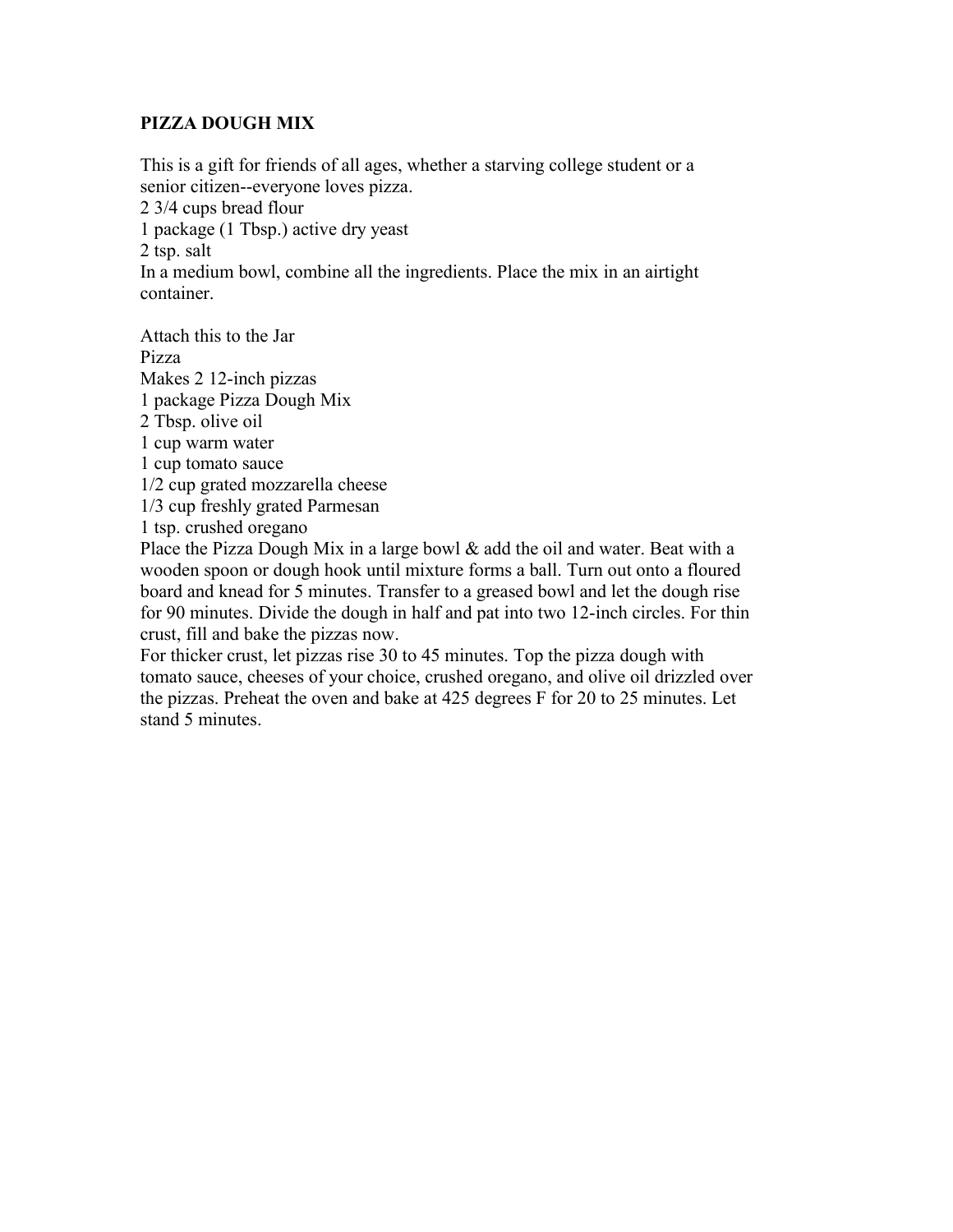# **'PIZZA HUT' STYLE DOUGH MIX**

The secret ingredient here is baking powder. Extensive testing has revealed that baking powder plus yeast in a pizza dough yields a chewy, tender crust. Baking powder also produces a near-instant oven rise.

8 cups unbleached bread flour 4 cups unbleached all purpose flour 1 cup stone ground cornmeal 1/4 cup sugar 3 tablespoons salt 3 tablespoons baking powder In a large bowl, whisk together bread flour, all purpose flour, cornmeal, sugar, salt and baking powder very well. Store in jar.

# INSTRUCTIONS TO ATTACH TO JAR:

To make pizza dough:

1 cup water

1 to 1 1/2 teaspoons fast-rise yeast

3 cups dough mix

2 tablespoons olive oil

Each batch makes 1 16-20 inch round pizza, or a 17 by 11 inch rectangle, or a variety of smaller, free form individual pizzas.

If you like your pizza crisp, use the lesser amount of yeast. For a fluffier, bready-like pizza, use the larger amount (and do not roll out too thin). Depending on the yeast you choose (i.e. brands differ in performance as do fast or active dry varieties), the fermentation may vary somewhat.

This dough can be kneaded by hand, in a mixer with a dough hook or in a bread machine (on dough cycle, following manufacturer instructions). For the mixer, place water in a bowl with yeast. Mix a moment and allow mixture to sit about five minutes, to allow yeast to expand. Add pizza mix and oil, then knead, until smooth and elastic on slow speed - about 5-7 minutes. Once dough is made, cover well with oiled plastic (or refrigerate) and allow to rest one hour. Deflate before proceeding.

Add sauce and toppings and bake until ready.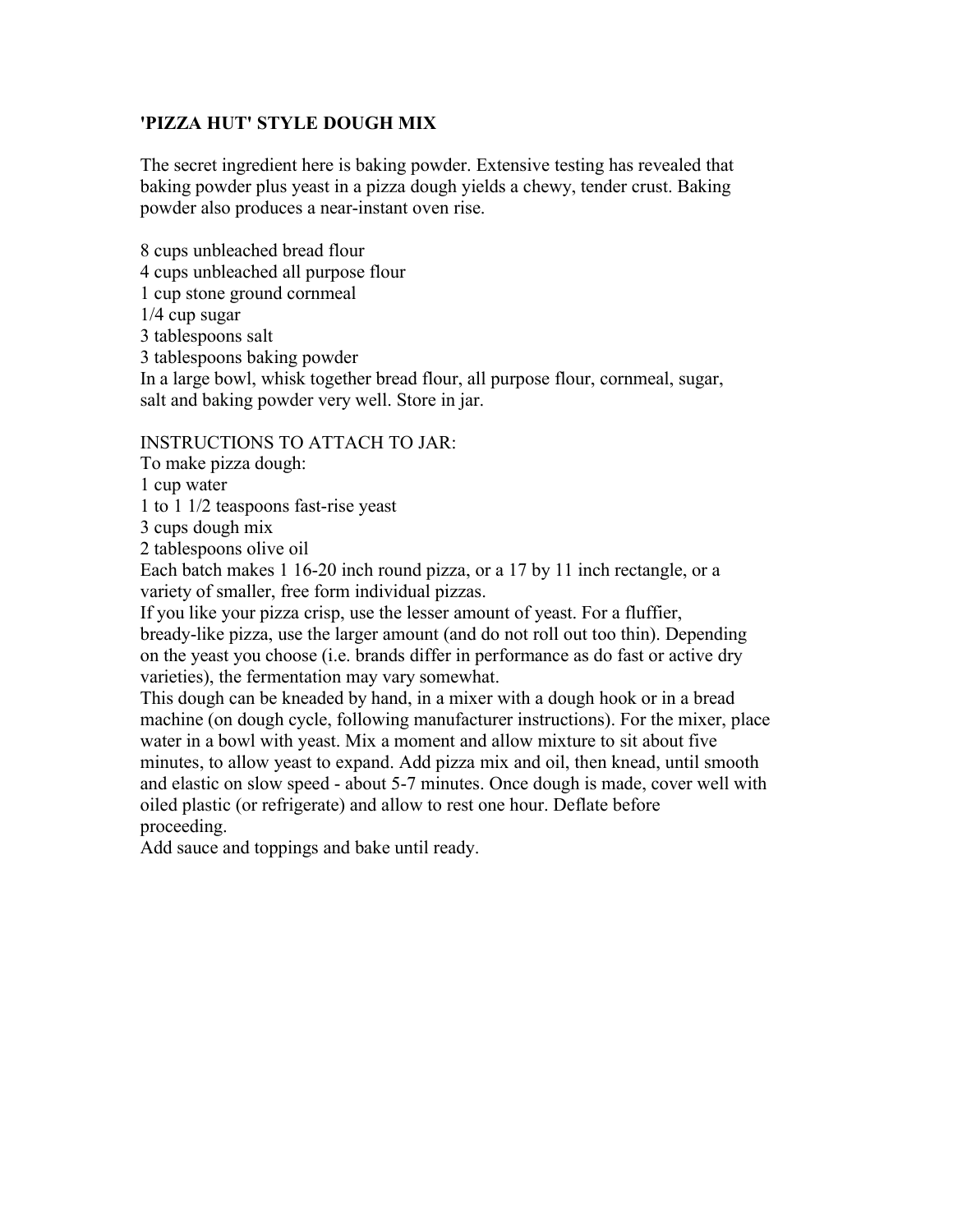### **POTATO CHIP COOKIE MIX IN A JAR**

1 cup white sugar

1 1/2 cups crushed potato chips

2/3 cup chopped pecans

2 1/2 cups all-purpose flour

1 teaspoon baking powder

In a small bowl, stir together the flour and baking powder. Layer ingredients in order given in a 1 quart "wide mouth" canning jar. It will be a tight fit. Press each layer firmly in place before adding next ingredient.

Decorate the jar and attach a tag with the following directions: Empty jar of cookie mix into large mixing bowl. Mix thoroughly. Add: 2 sticks butter, softened and 1 teaspoon vanilla. Mix until blended completely. Shape into balls the size of walnuts. Flatten. Bake at 350 degrees F (175 degrees C) for 14 to 18 minutes until edges are very lightly browned. Cool 5 minutes on the cookie sheets. Remove cookies to wire racks to cool completely. Makes 2 1/2 dozen.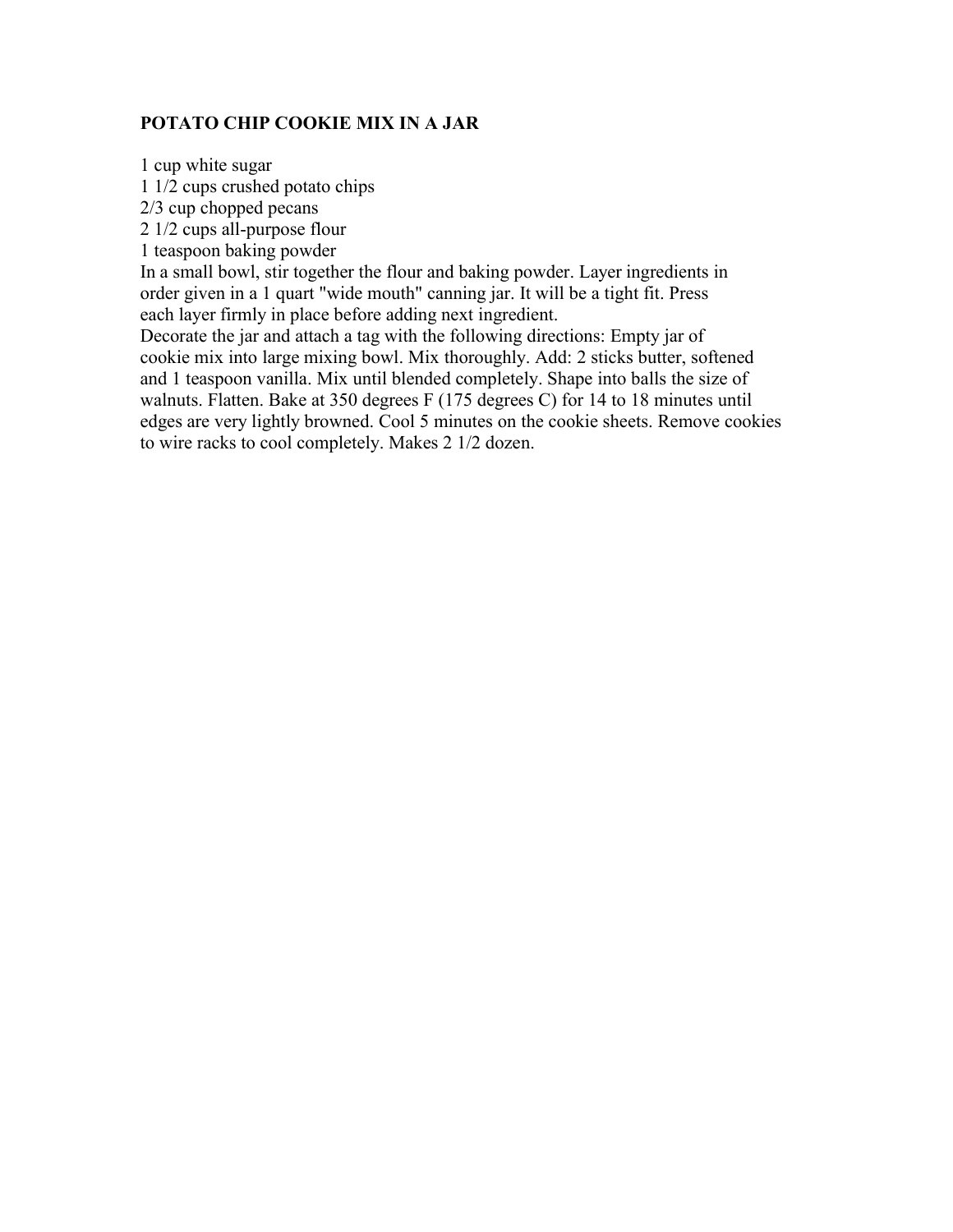# **POTATO SOUP MIX**

1-3/4 cups instant mashed potatoes 1-1/2 cups dry milk 2 Tb. instant chicken bullion 2 tsp. dried minced onion 1 tsp. dried parsley 1/4 tsp. ground white pepper 1/4 tsp. dried thyme 1/8 tsp. turmeric 1-1/2 tsp. seasoning salt Combine all ingredients. in a bowl and mix. Makes 6 servings. Place in 1 quart canning jars to store. Instructions to attach to jar: To serve: place 1/2 cup mix in soup bowl and add 1 cup boiling water. Stir until smooth.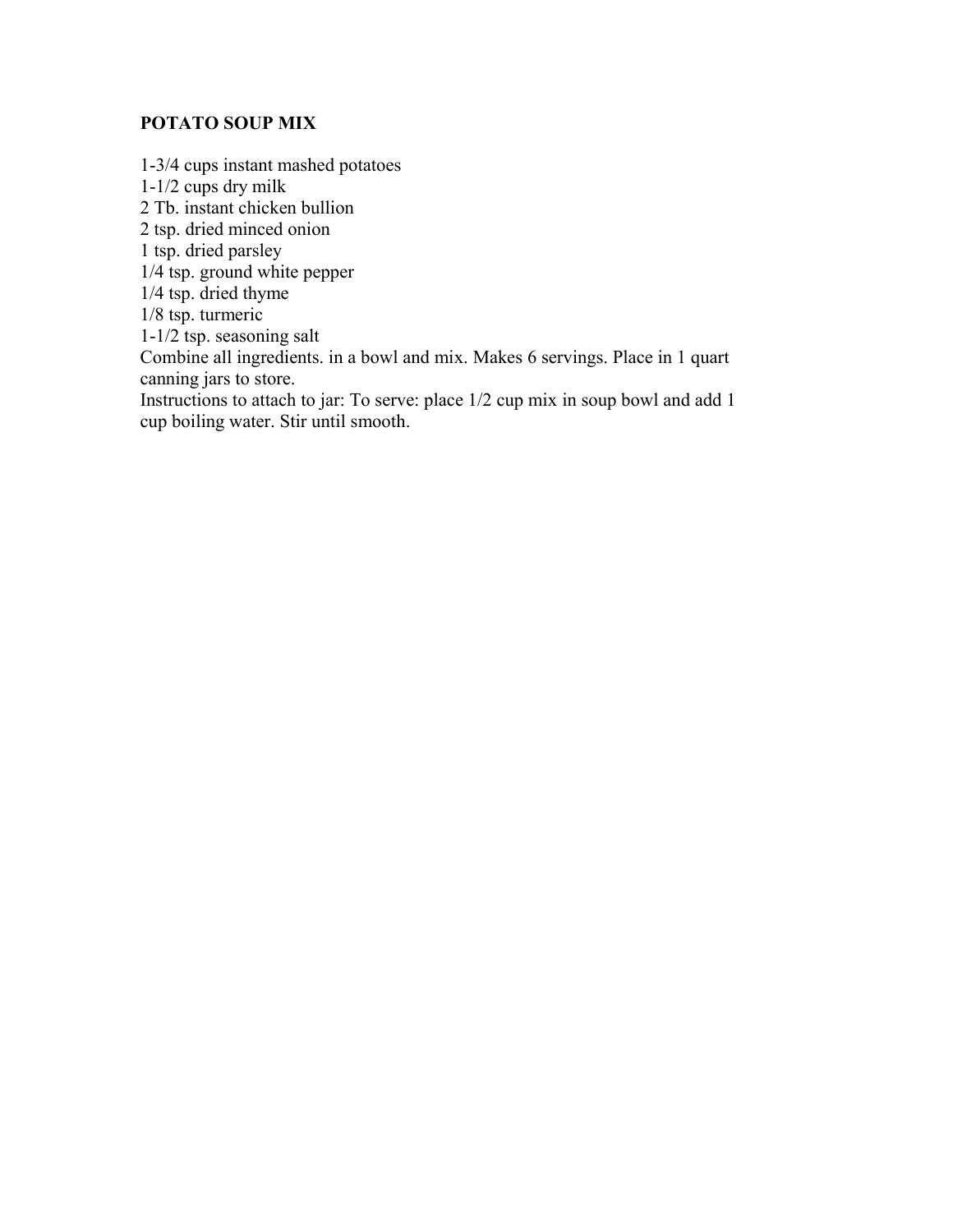#### **POUND CAKE BROWNIES**

1 c Sugar 2 oz Unsweetened Chocolate; \* 1 1/4 c Flour; Unbleached 1/2 t Baking Powder 1/2 c Nuts; Chopped 1/4 t Salt

Attach this to the jar: 3/4 c Butter Or Margarine;Softened 3 ea Eggs; Large 1 t Vanilla Chocolate should be melted and cooled. Cream butter and sugar; beat in eggs. Blend in chocolate and vanilla. Stir flour with baking powder and salt. Add to creamed mixture; mix well. Stir in nuts. Spread in greased 9 X 9 X 2-inch baking pan. Bake at 350 degrees F for 25 to 30 minutes. Cool. If desired, sift powdered sugar over top. Cut into bars. Makes 24 brownies.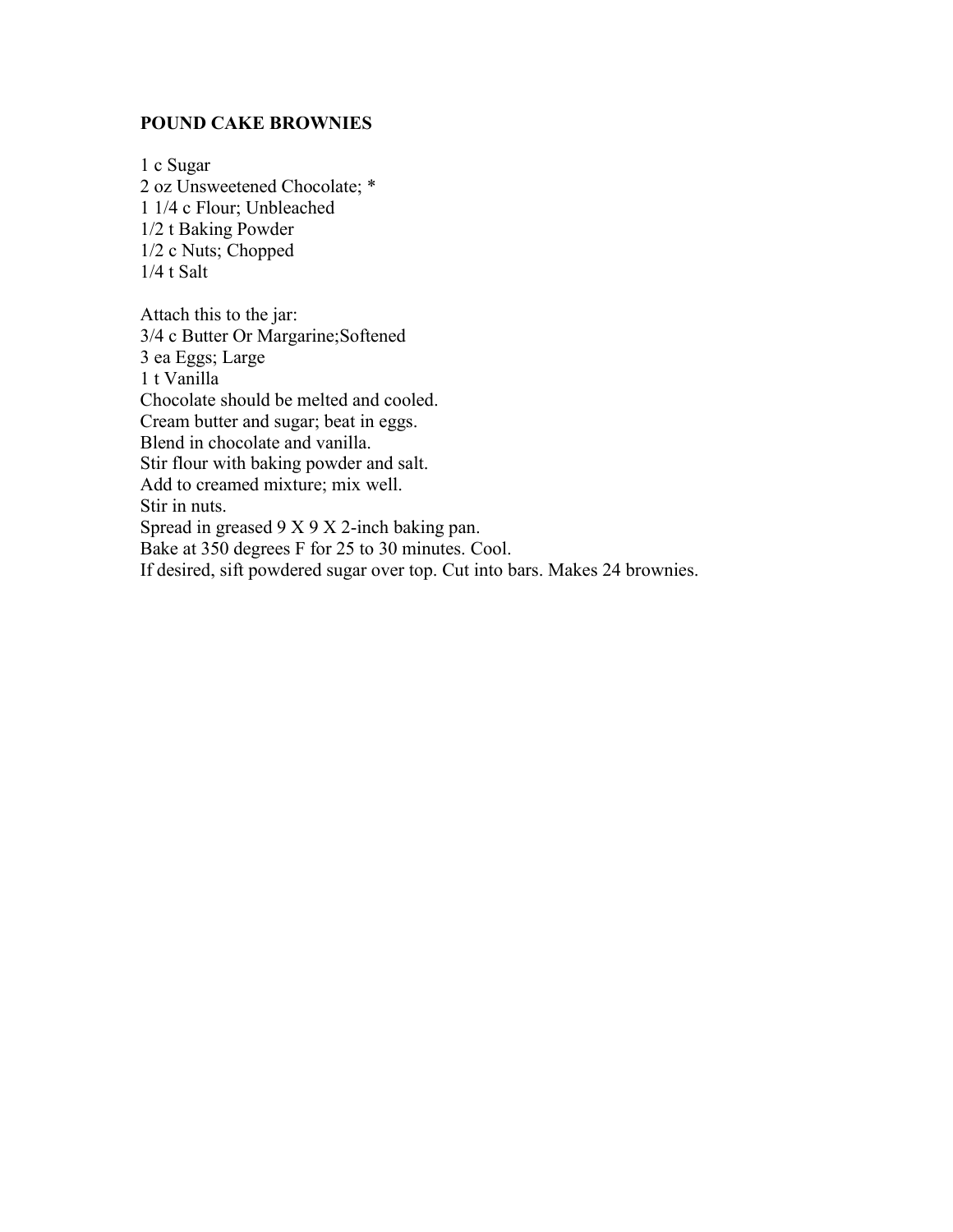# **PUMPKIN BREAD**

1/2 teaspoon baking soda 1/2 teaspoon cinnamon 1/4 teaspoon nutmeg 2 1/2 cup Master Mix 1/4 teaspoon ginger

Attach this to the Jar:

2 eggs

1/4 cup water

1/2 cup sugar

1 cup canned pumpkin or cooked, mashed pumpkin or squash

Beat eggs and sugar together in a bowl until well blended. Mix in soda, spices, water and pumpkin. Add Master Mix and stir until dry ingredients are coated. Pour into a greased 9x5x3-inch loaf pan. Bake in 350oF for 45-55 minutes or until brown.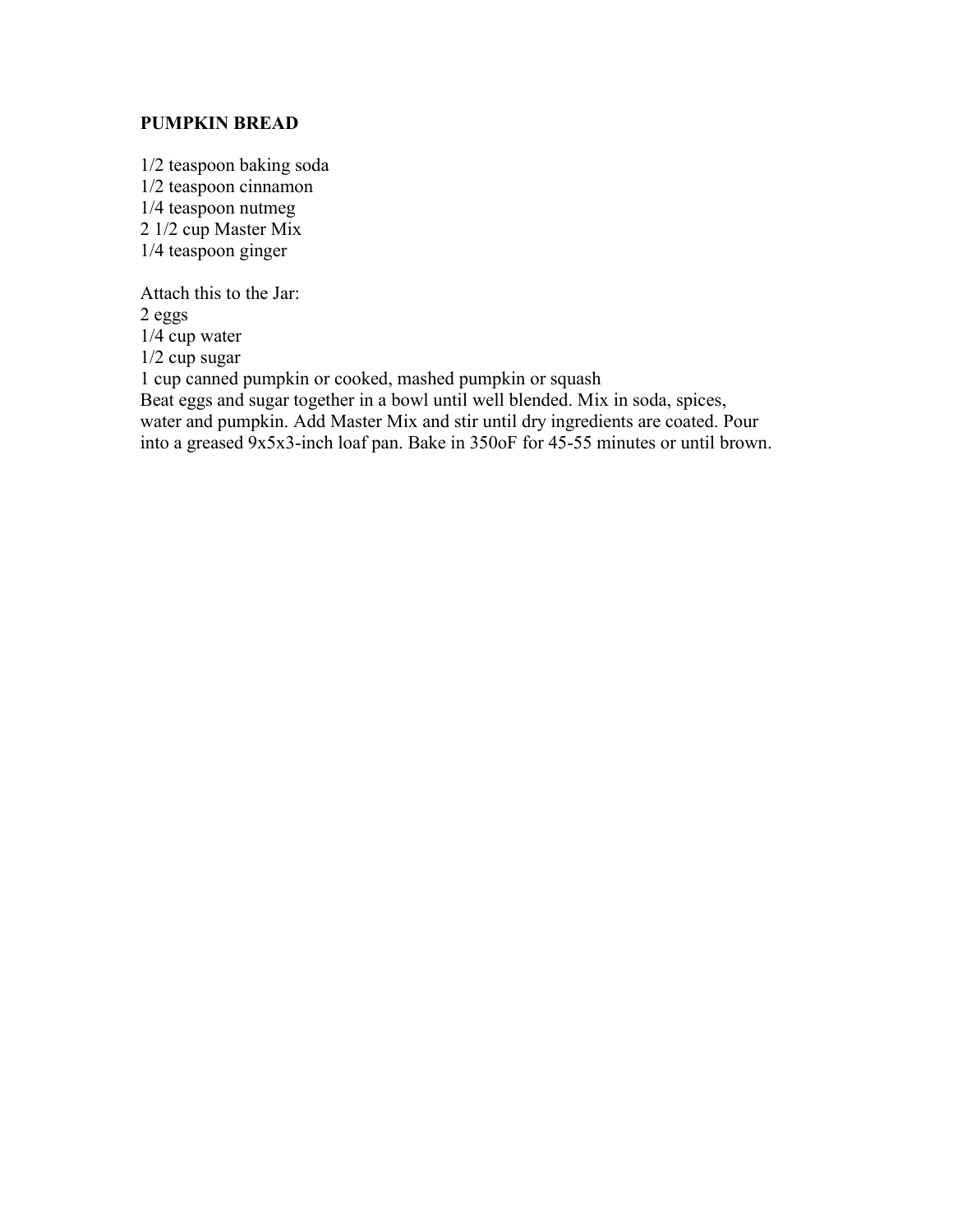# **PUMPKIN PIE SPICE**

1/4 cup ground cinnamon 1/8 cup ground ginger 1 Tablespoon nutmeg 1 Tablespoon ground cloves Mix all ingredients together, and store in cool, dry place.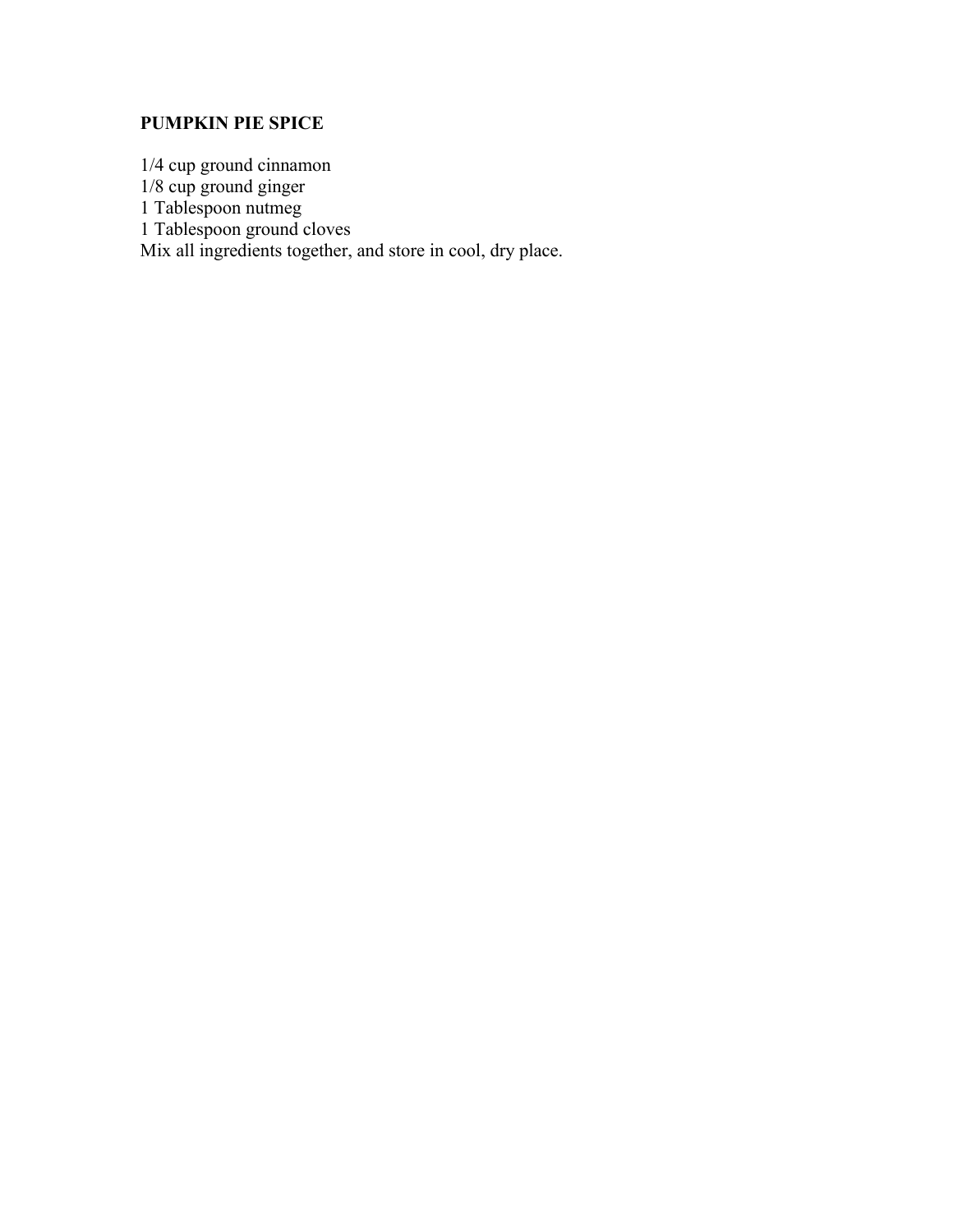#### **PUMPKIN SPICE CAKE IN JARS**

1 c Seedless Raisins 1 c Walnuts 2 c All-Purpose Flour 2 ts Baking Soda 1/4 ts Baking Powder 1/2 ts Salt 2 ts Ground Cloves 2 ts Ground Cinnamon 1 ts Ground Ginger 4 Eggs 2 c Granulated Sugar 1 c Salad Oil 16 oz Canned Pumpkin Preheat oven to 325-degrees.

Sterilize 8 (12 oz) Ball Quilted Crystal Canning Jars (14400-81400), lids and rings by boiling them for 10 minutes. Leave the lids and rings in the hot water until you're ready to use them; remove jars and allow the jars to air-dry and cool. Prepare the batter in the meantime.

Using a pastry brush, brush the inside of the cooled jars with shortening (DO NOT use Pam or Baker's Secret); set aside.

Coarsely chop the raisins and walnuts; set aside. Sift together the flour, baking soda, baking powder, salt, cloves, cinnamon and ginger in a large bowl. Add raisins and walnuts; toss to lightly combine.

In another large bowl, beat eggs at high speed until thick and yellow (2-3 minutes). Gradually beat in the sugar until thick and light. At low speed, beat in the oil and pumpkin; blend well. Gradually stir in the flour mixture until well blended.

Divide among the 8 canning jars (should be slightly less than 1/2 full. Wipe the sides of the jar off (inside/ outside) in case you slop or it'll burn. Place jars onto a cookie sheet or they'll tip over.

Bake 35 to 40 minutes or until a pick inserted into the center of each jar comes out clean. Have your lids and rings ready. Take one jar at a time from the oven; place a lid and ring on and screw down tightly. Use HEAVY-DUTY mitts--the jars are HOT! Place the jars onto your counter top too cool. You'll know when they've sealed, you'll hear a plinking sound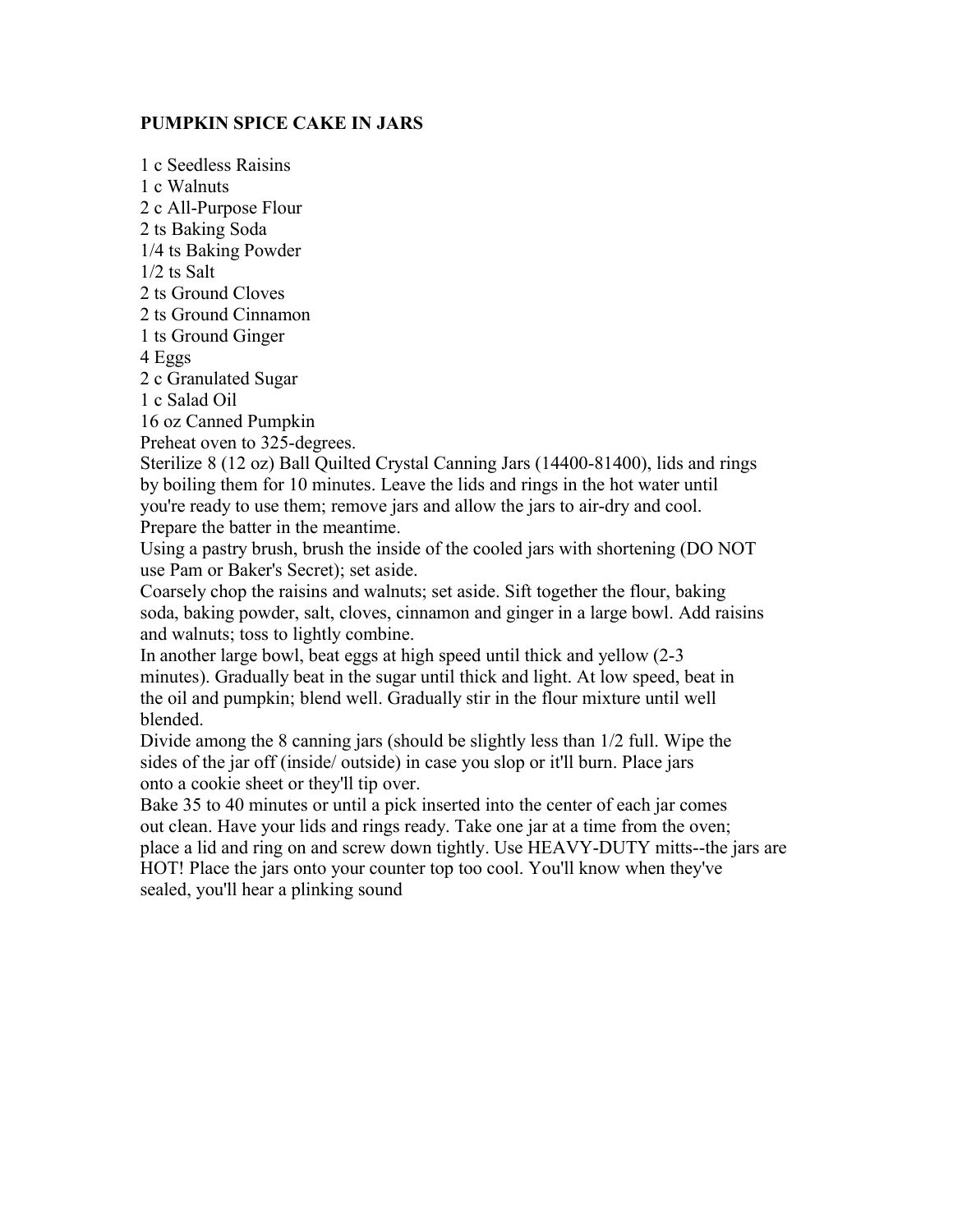# **QUICK MUFFIN MIX**

2 1/2 cups all-purpose flour

2 1/2 cups whole wheat flour

1 cup wheat bran cereal

1 cup quick-cooking oats

 $1/2$  cups sugar

2 tablespoons baking powder

2 teaspoons salt

Combine all ingredients in a large airtight container. Store at room temperature until ready to use. Stir well before measuring for the muffin recipe. Yield:about 6 cups.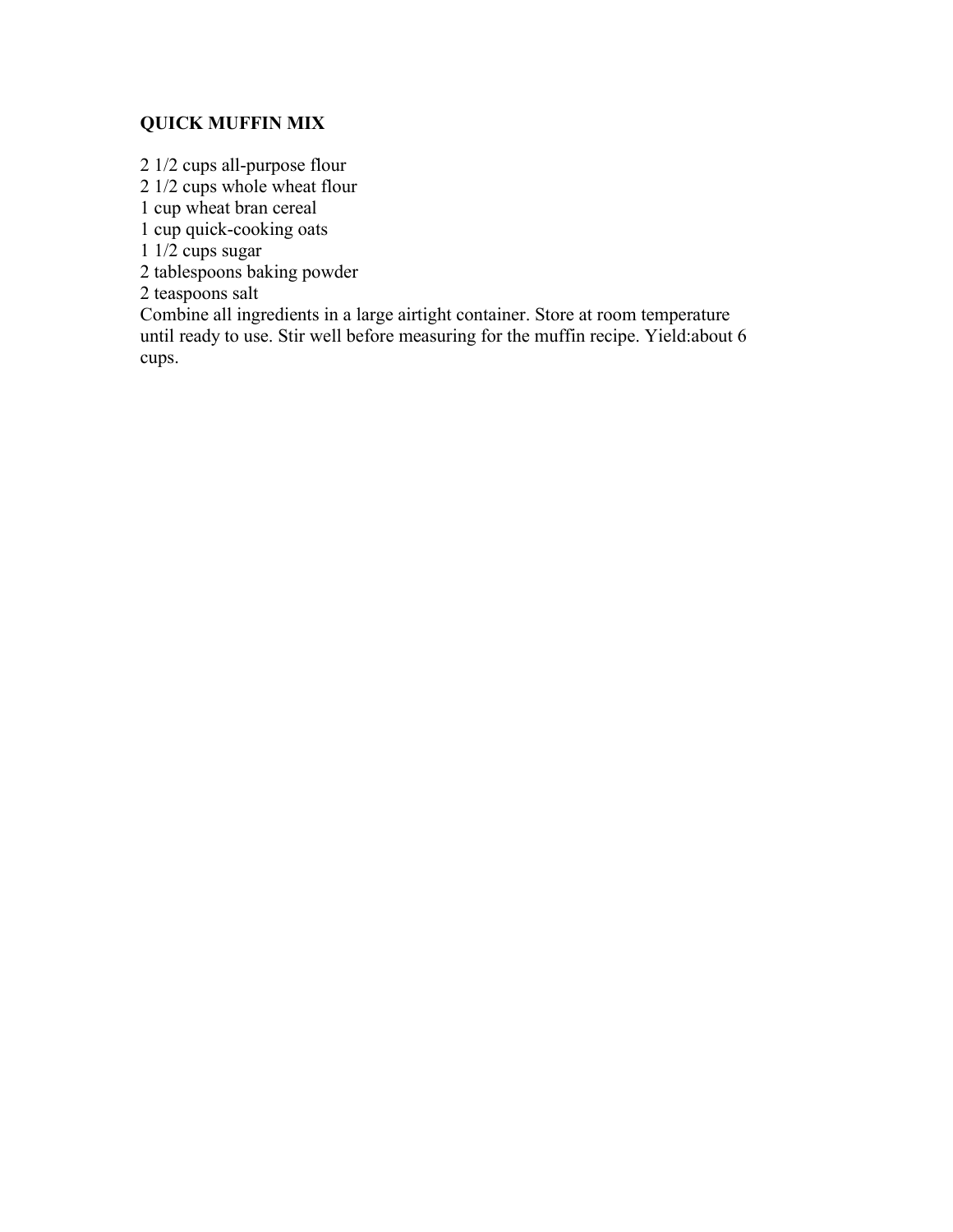# **QUICKIE MIX & MUFFIN RECIPE**

2 Teaspoons Cream of tartar

3 1/2 Cups All purpose flour

1 Teaspoon Baking soda

1 Tablespoon Baking powder

1 1/2 Cups Instant nonfat dry milk

1 Tablespoon Salt

2 1/4 Cups Vegetable shortening

In large bowl, sift together all the dry ingredients. Mix well. Cut in shortening until evenly mixed. Mixture will look like cornmeal. Put in a large airtight container. Make 13 cups of mix. Use within 10 - 12 weeks.

Whole Wheat Mix:

4 1/4 c all purpose flour and 4 1/4 c. whole wheat flour instead of 8 1/2 c all purpose flour.

Increase baking powder to 5 tablespoons.

Recipe for "Quickie Mix" Raisin Muffins

2 1/2 Cups "Quickie Mix" (see recipe)

1 Tablespoon Sugar

2 Tablespoons Margarine -- softened

1/2 Cup Raisins

1/2 Cup Water

1 Egg

Preheat oven to 400~F. Combine "Quickie Mix" and sugar in a medium-size bowl; cut in margarine with pastry blender until mixture is crumbly. Add raisins.

Beat water with egg in a 1 cup measure. Stir into "Quickie Mix" with fork just until mixture is moistened. Batter will be lumpy. Spoon batter into greased medium size muffin pan cups, filling each 3/4 full.

Bake in a preheated hot oven (400~F) for 20 minutes, or until lightly golden. Serve warm. Yield: 8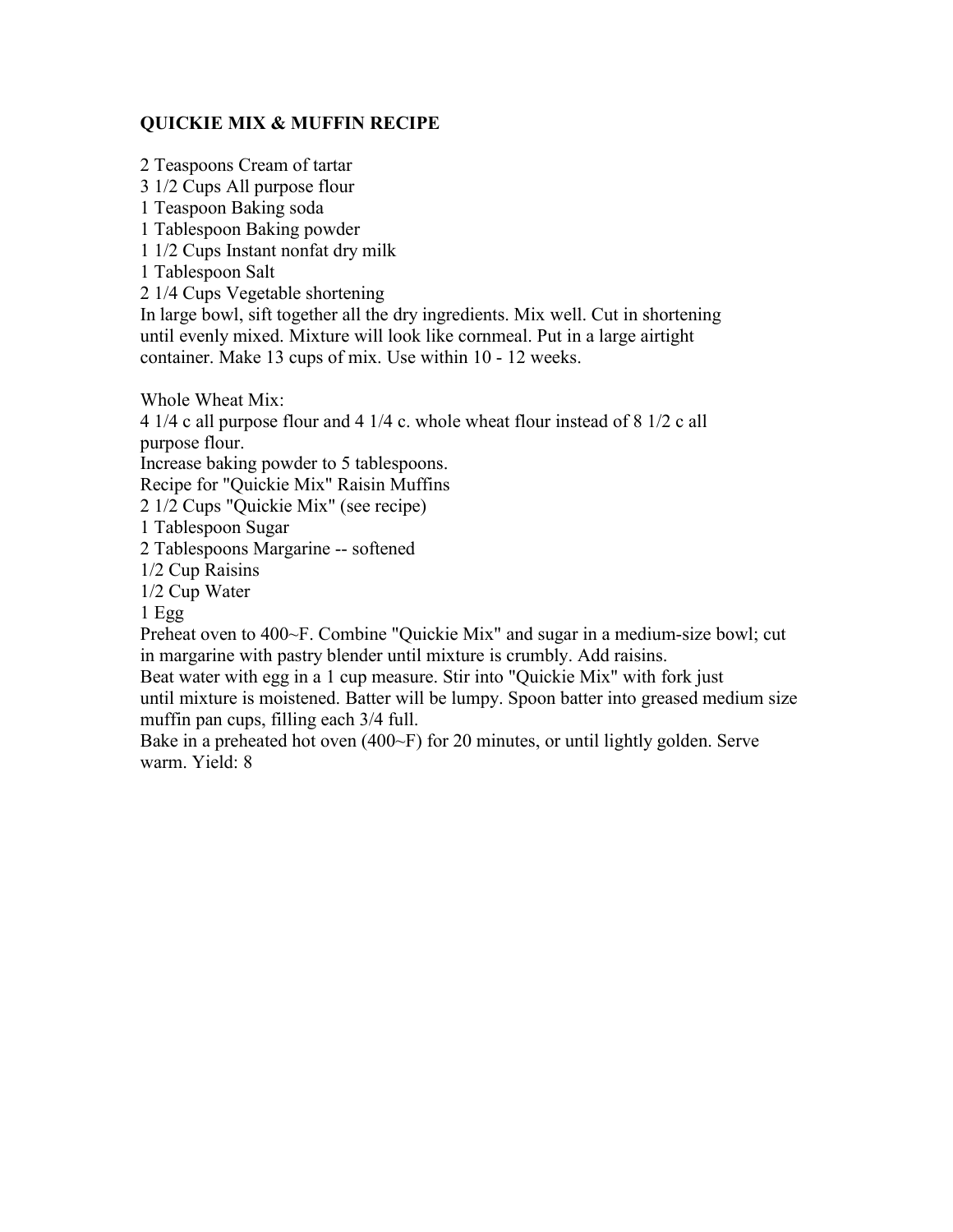# **RAISIN CRUNCH COOKIE MIX IN A JAR**

1/2 cup white sugar 1/2 cup raisins 1 1/4 cups flaked coconut 1 cup cornflakes cereal, crumbled 3/4 cup packed brown sugar 1/2 cup quick-cooking oats 1 1/4 cups all-purpose flour mixed with: 1 teaspoon baking soda 1 teaspoon baking powder Layer the ingredients into a 1 quart canning jar in the order they are listed. Press each layer firmly in place before adding next ingredients. it will be a tight fit. Attach a label with the following instructions: Preheat oven to 350 degrees F (175 degrees C). Empty the contents of the jar into a large bowl and use your hands to blend thoroughly. Stir in 1/2 cup butter, 1 egg and 1 teaspoon of vanilla. Mix until completely blended. You may need to use your hands. Roll dough into walnut

sized balls and place them 2 inches apart onto greased cookie sheets. Bake for 8 to 10 minutes in the preheated oven. Allow cookies to cool on baking sheet for 5 minutes before removing to a wire rack to cool completely.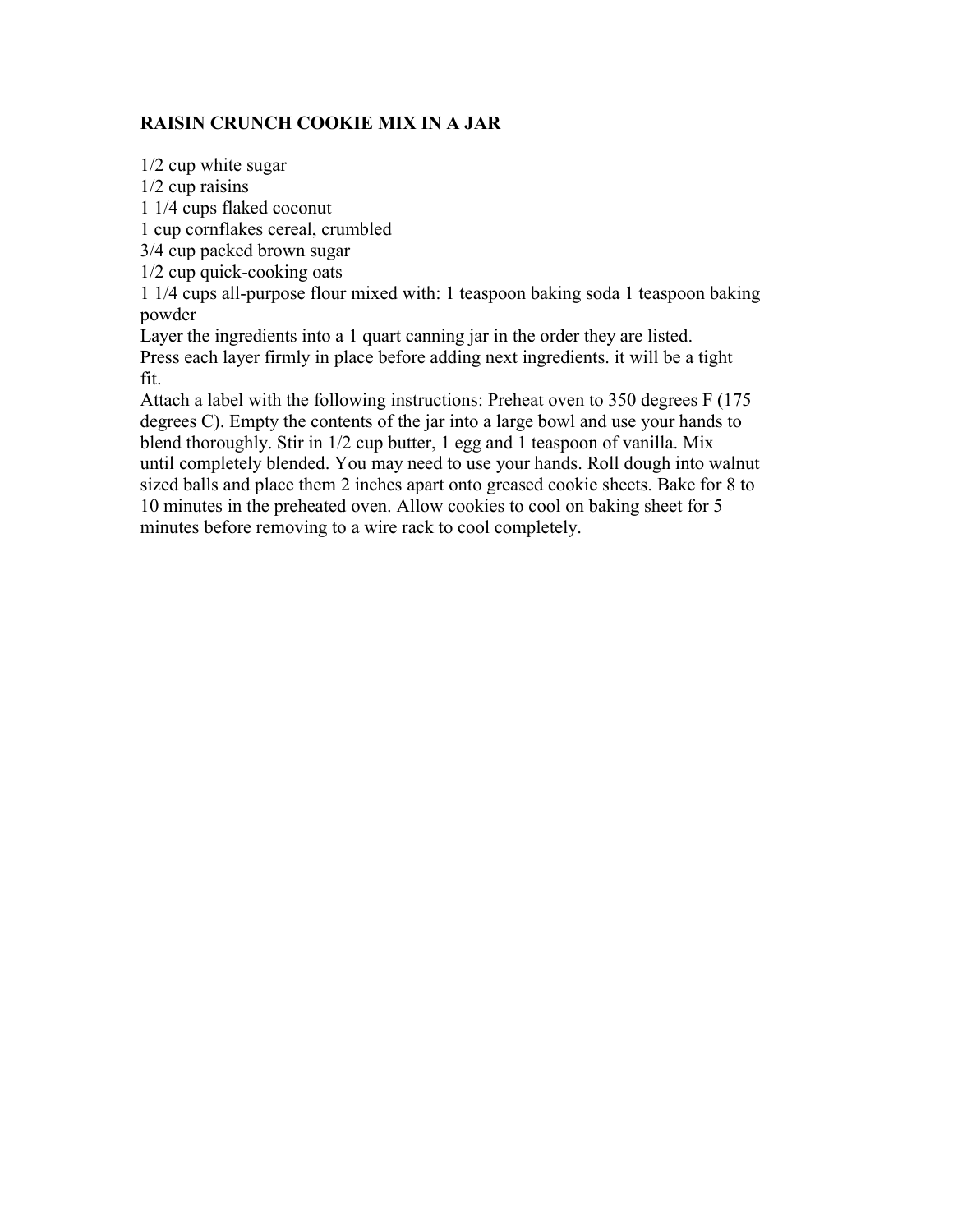#### **RANCH DRESSING AND DIP MIX**

This versatile mix can be used to make a dressing for salads, a dip for fresh veggies, or topping for baked potatoes. 1 1/2 Tbsp. dried parsley 1/2 Tbsp. dried chives 1/4 Tbsp. dried tarragon 1/2 Tbsp. lemon pepper 1 Tbsp. salt 1/4 Tbsp. oregano 1/2 Tbsp. garlic powder In a medium bowl, combine all the ingredients. Store in an airtight container

Attach this to the Jar Ranch Dressing Makes 1 cup 1/2 cup mayonnaise 1/2 cup buttermilk 1 Tbsp. Ranch Dressing & Dip Mix In a large bowl whisk together the mayonnaise, buttermilk and dressing & dip mix. Refrigerate for one hour before serving.

Ranch Dip Makes 2 cups 2 Tbsp. Ranch Dressing & Dip Mix 1 cup mayonnaise or low-fat mayo 1 cup sour cream or low-fat yogurt Combine the Ranch Dressing and Dip Mix with mayonnaise and sour cream. Refrigerate for 2 hours before serving with raw vegetables, or as a topping for baked potatoes.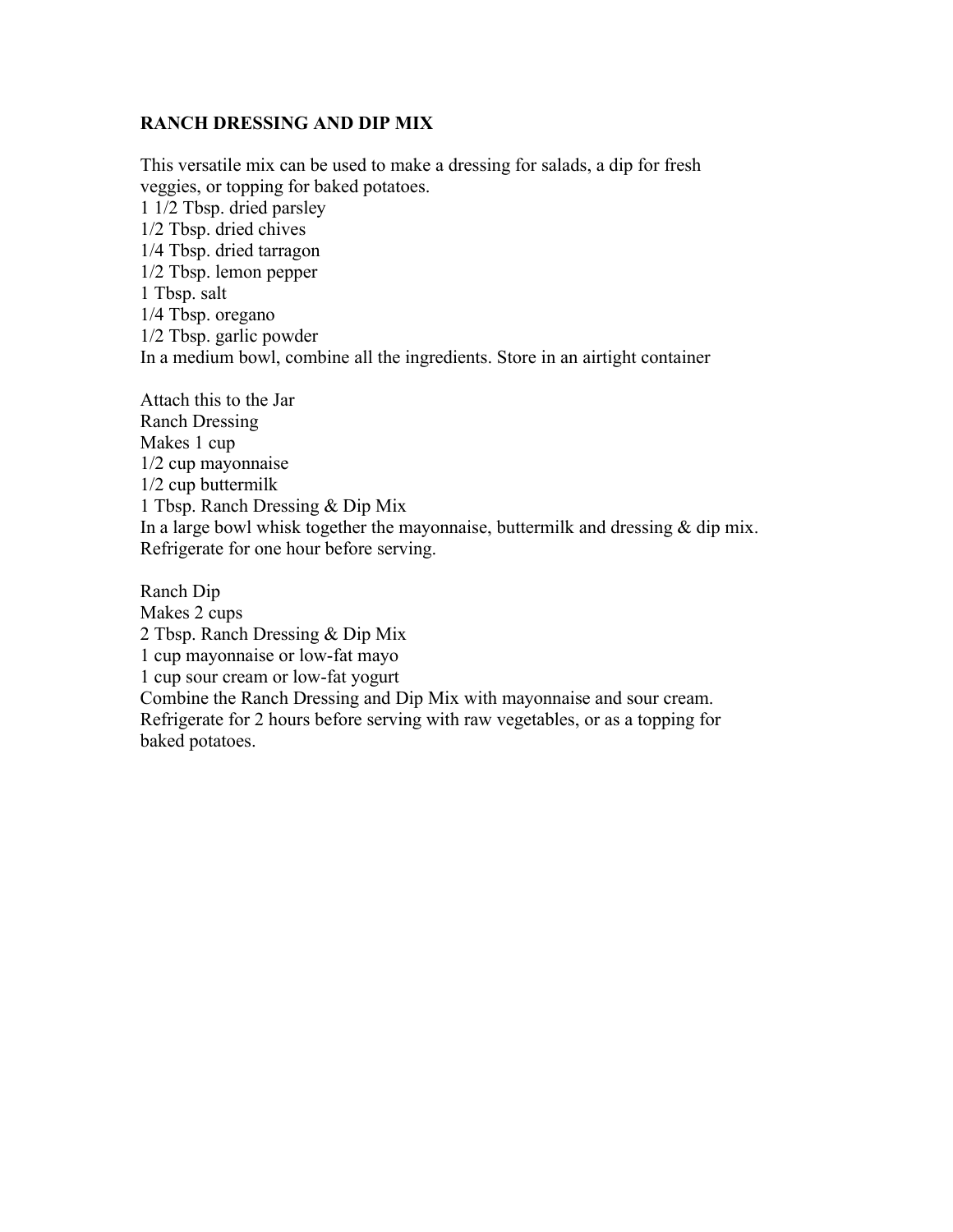#### **RANCH DRESSING MIX**

15 Saltines 2 cups Dry minced parsley flakes 1/2 cup Dry minced onion 2 tablespoons Dry dill weed 1/4 cup Onion salt 1/4 cup Garlic salt 1/4 cup Onion powder 1/4 cup Garlic powder Put crackers through blender on high speed until powdered. Add parsley, minced

onions, and dill weed. Blend again until powdered. Dump into bowl. Stir in onion salt, garlic salt, onion powder, and garlic powder. Put into container with tight fitting lid. Store dry mix at room temperature for 1 year. Makes 42 1 tablespoon servings.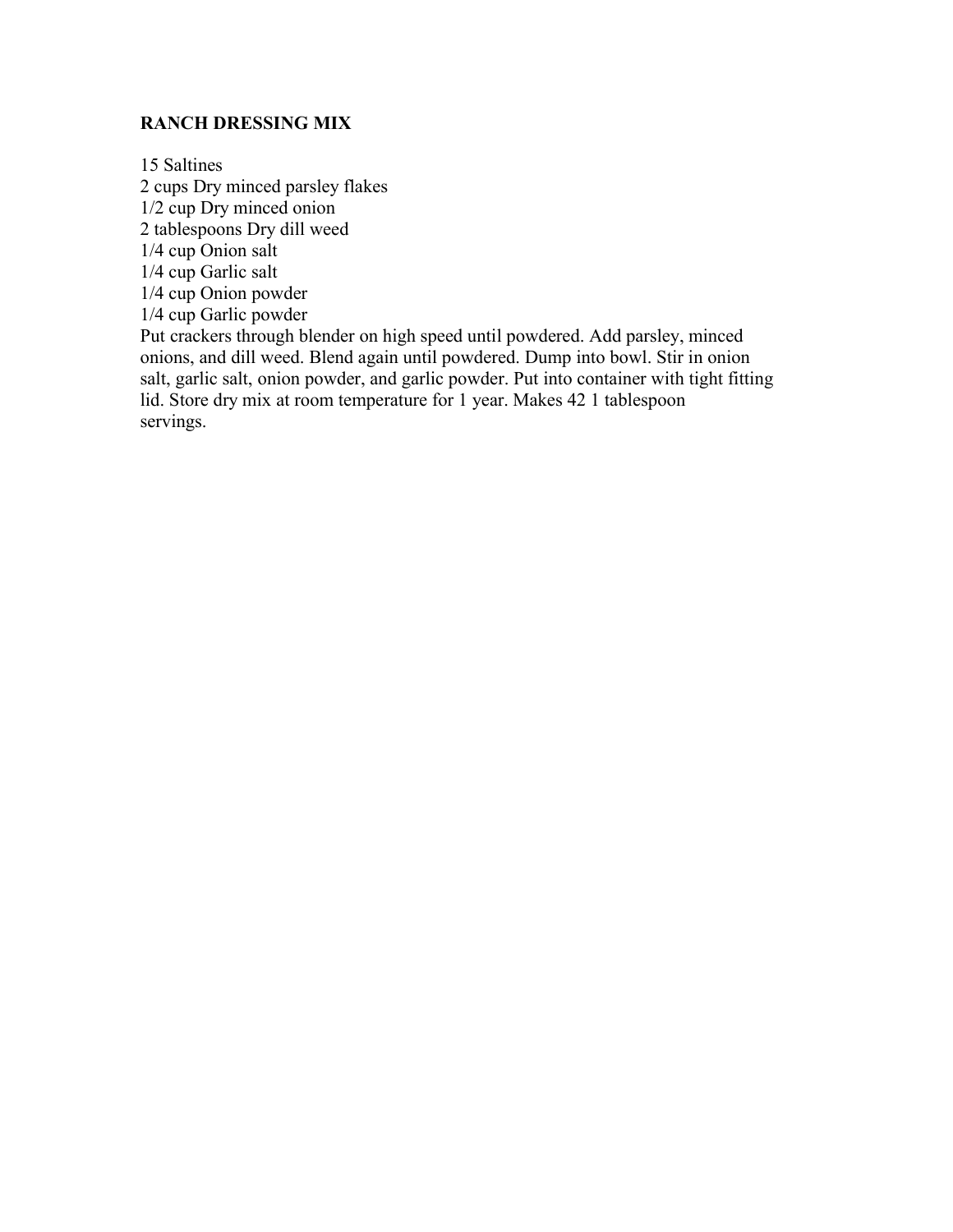#### **RASPBERRY VINEGAR**

4 cups white wine vinegar 1/2 cup sugar 2 cups ripe -- fresh raspberries

In a medium saucepan, combine vinegar and sugar; bring almost to a boil over low heat, stirring constantly until sugar dissolves. Do not boil. Place the raspberries in two 1 quart sterilized glass bottles and pour hot vinegar over them. Seal bottles and shake slightly. Let stand at room temperature 48 hours. Strain through several layers of cheese cloth into a clean jar. Seal tightly. Store for 2 to 3 weeks in a cool, dark place (do not refrigerate).

Pour this vinegar into a decorative decanter or bottle to make an attractive gift for any occasion. Or enjoy it yourself with your favorite fruit salads and green salads. To make an herb vinegar, follow the recipe but replace the raspberries with your favorite fresh herb and omit the sugar.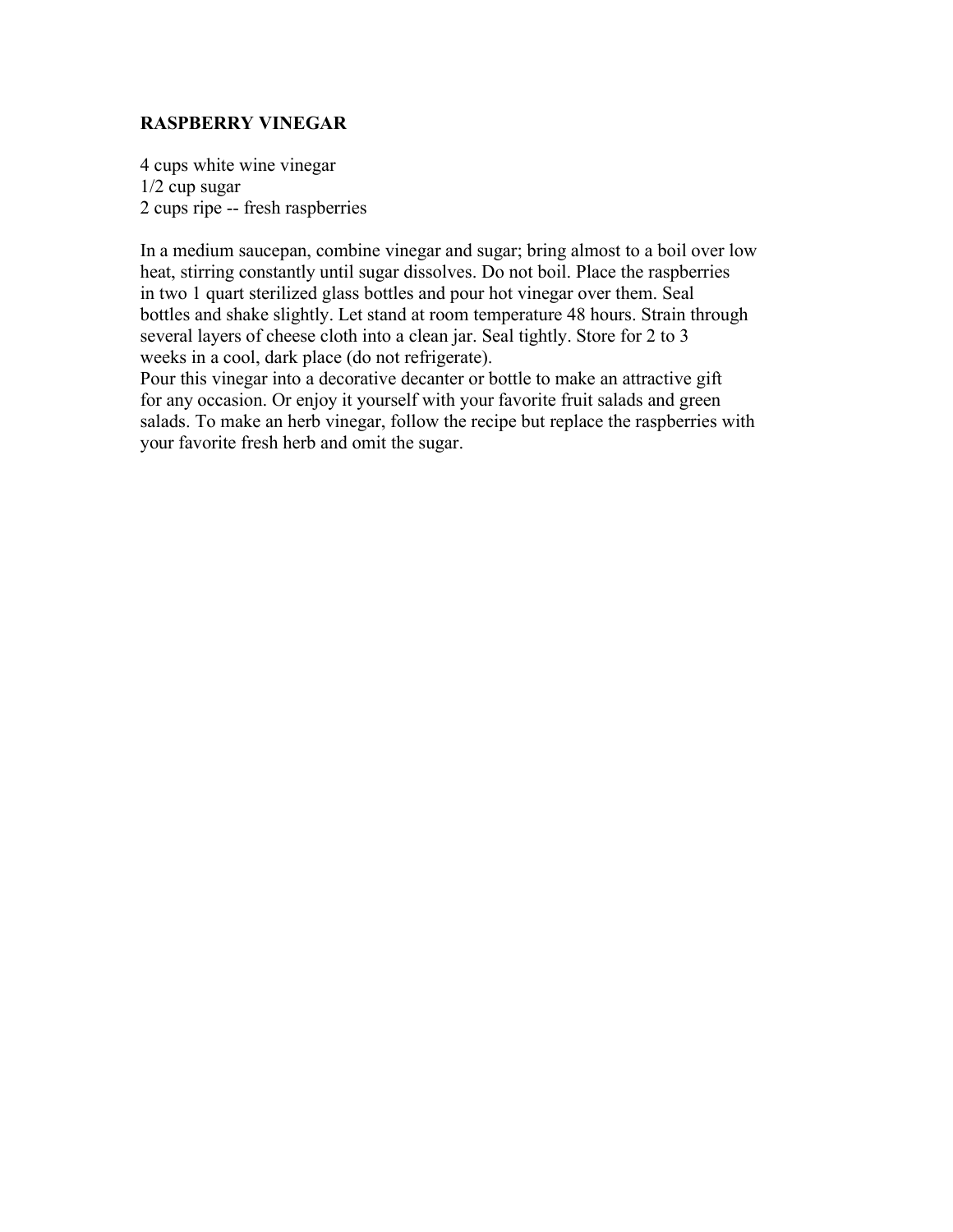# **RASPBERRY COCOA MIX**

3 cups instant hot cocoa powder 1 pkg. unsweetened raspberry Kool-Aid

Blend well. Use 2 heaping Tbsp. to 1-cup hot water.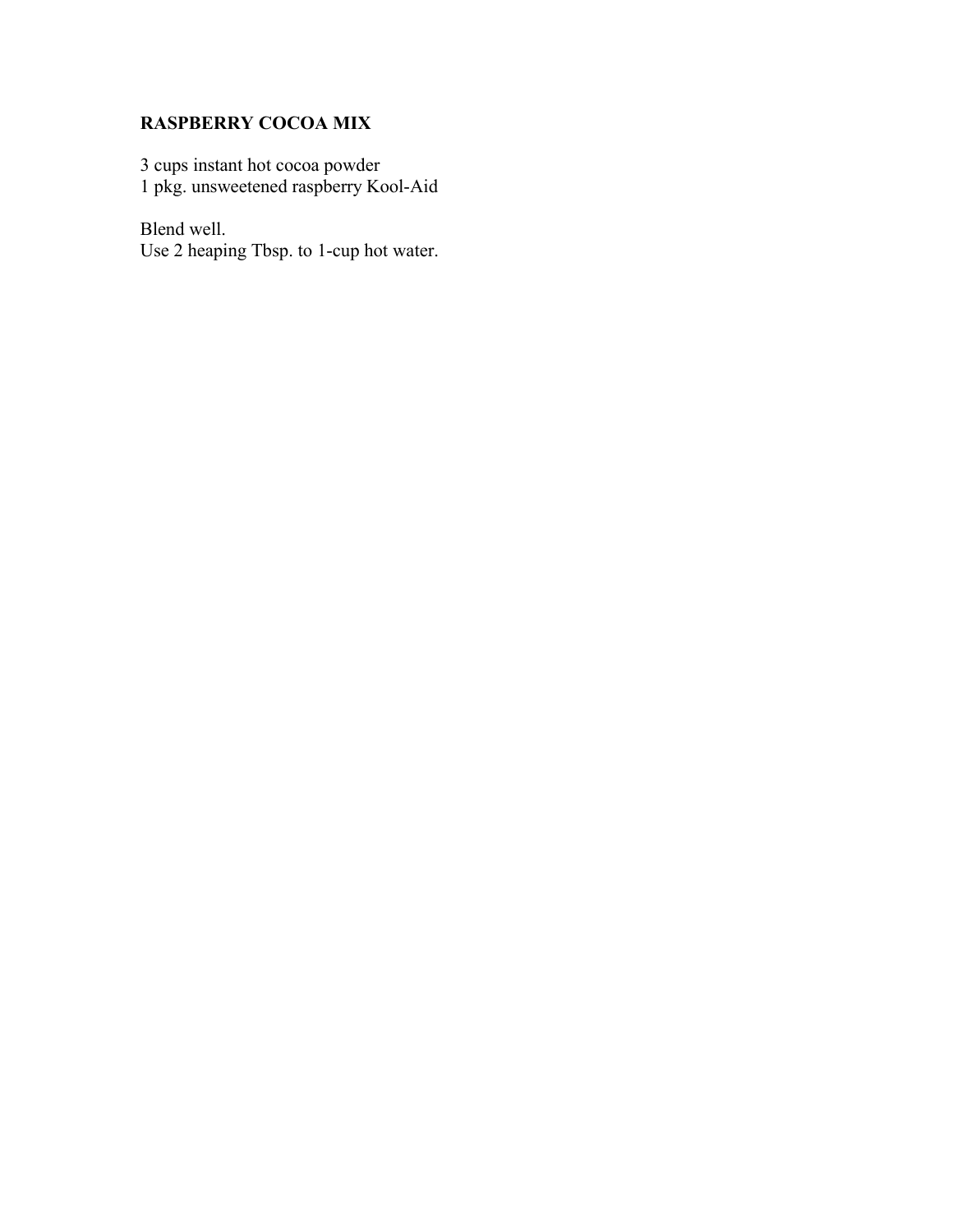# **RED HOT SPICED TEA**

1 large jar Tang 2 cups sugar 1 package lemonade mix 1 cup instant tea 1 teaspoon ground cinnamon 1 teaspoon cloves 1/4 teaspoon ginger 1 small bag red hots Mix all ingredients thoroughly. Store in airtight container. Add 1 rounded spoonful to boiling water and stir. This recipe can easily be doubled, tripled, quadrupled, etc.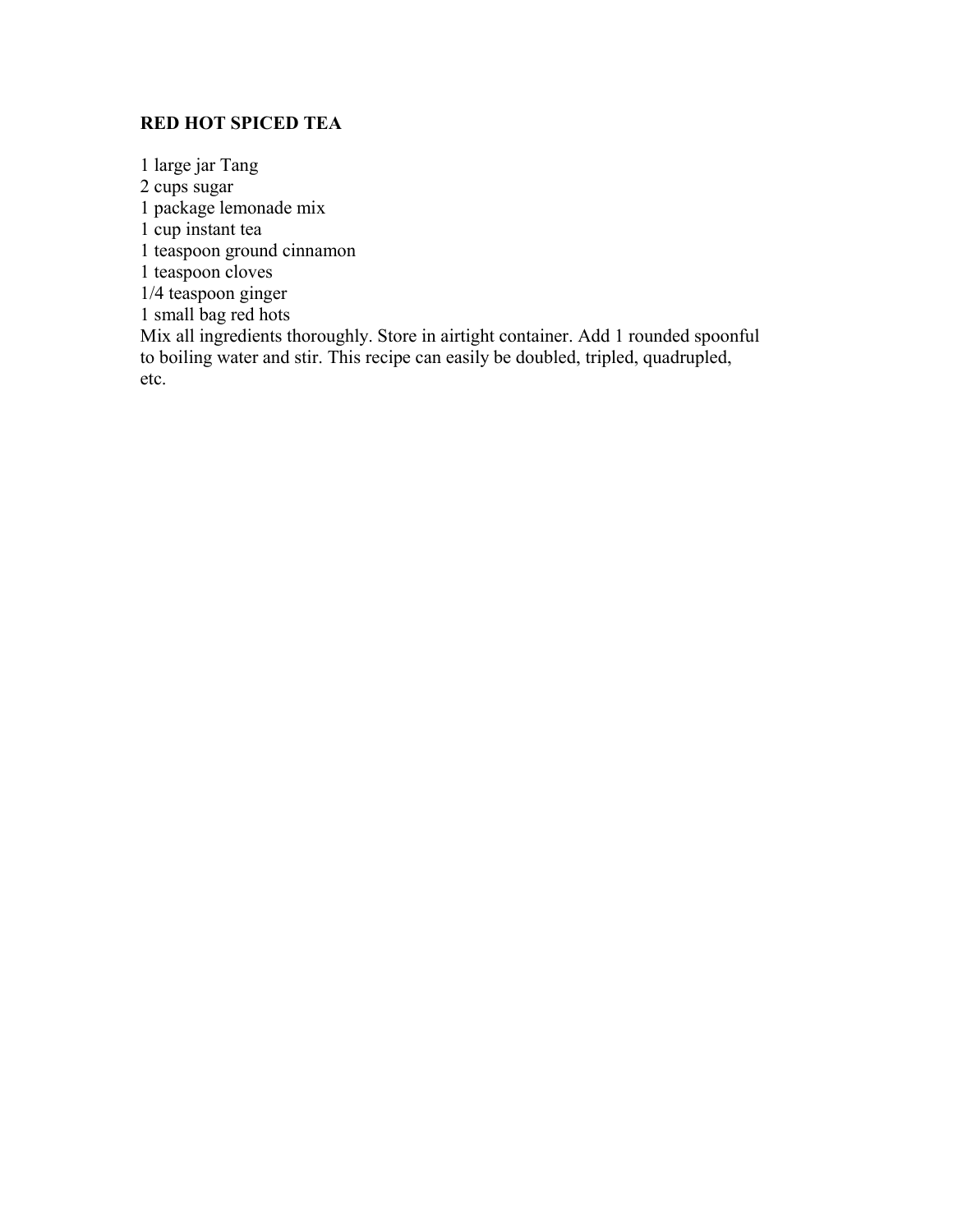#### **RICE PILAF MIX**

1 cup long-grain, converted rice Flavor Packet 2 tablespoons butter 2 1/2 cups hot water

Melt the butter in a heavy saucepan over medium heat. Saute the rice, stirring constantly, until it takes on a translucent quality; do not let the kernels pop. Slowly stir in the water, then the Flavor Packet; bring to a full boil; cover and lower heat. Simmer 20 to 25 minutes, or until nearly all of liquid is absorbed and the rice looks just a bit too moist to serve. Turn off heat and let stand for 10 minutes before uncovering and serving.

Each recipe makes one flavor packet. Also, these recipes are meant for bouillon cubes that mix with 8 oz. of water. If you prefer to substitute bouillon cubes that mix with 6 oz. of water, or powder, you will need to figure the differences accordingly. Three 8 oz. cubes equal four 6 oz. cubes.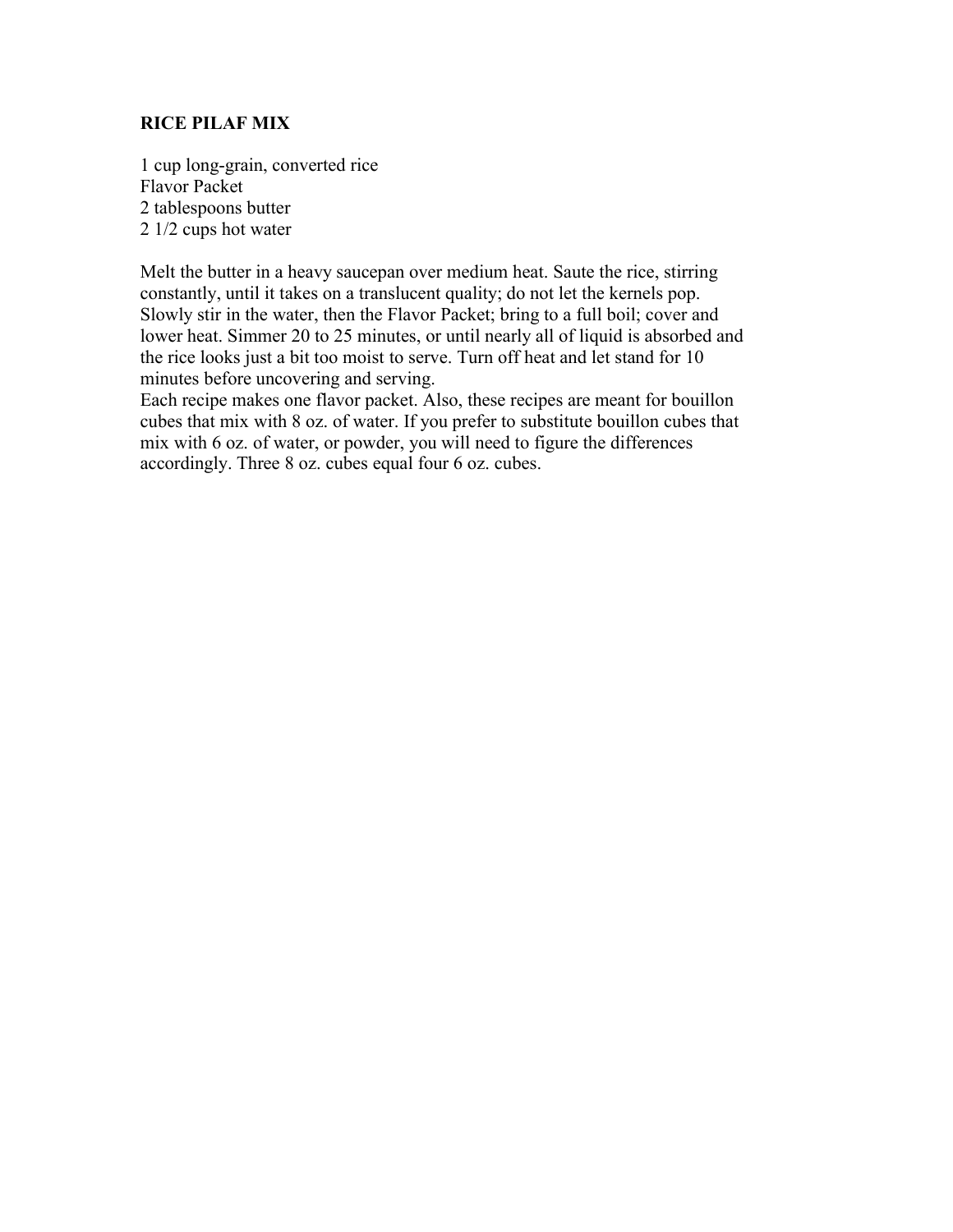# **RUSSIAN TEA MIX**

27oz. Tang 6oz. sweetened lemonade mix 1 cup sugar 1 cup instant tea 1/2 teaspoon cloves 1/2 teaspoon cinnamon

Note: I use whole cloves and stick cinnamon instead of the ground forms listed in the recipe. Also the whole spices can be removed from the cup. Ground spices tend to not dissolve.

Mix and store in an air-tight container. Use 1 teaspoon of mixture for a small cup of hot tea. Remember to pour hot water in the cup!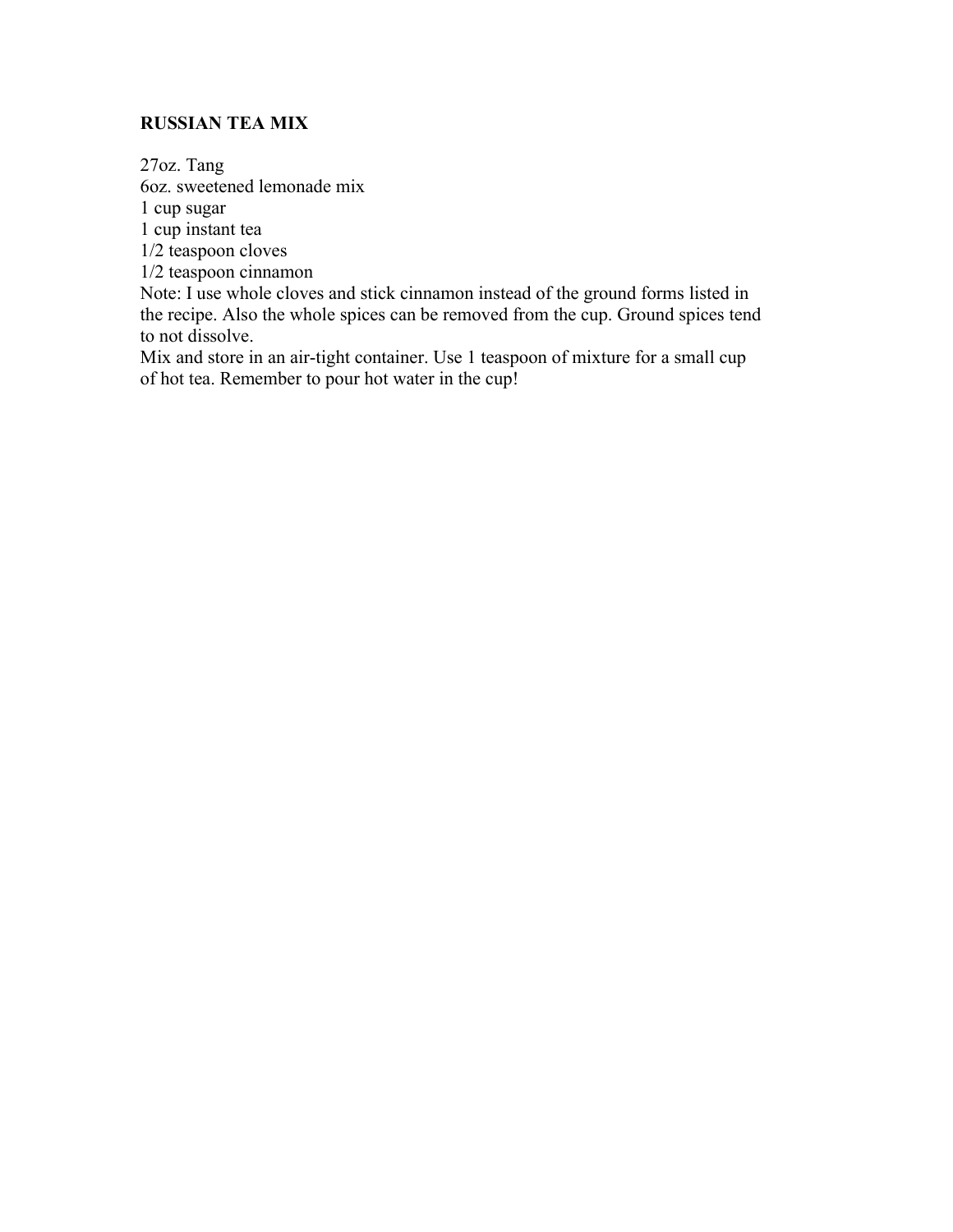#### **SALAD VINEGAR**

1 bottle cider vinegar 1 bottle wine vinegar 1 cup balsamic vinegar 1 cup fresh thyme 1 cup fresh basil 1 cup fresh parsley 1 cup fresh oregano 5 cloves peeled garlic -- crushed, up to 6

Wash and sterilize a one-quart jar. Pack in washed herbs tightly Add crushed garlic. Pour in vinegars to fill. Seal top with Sarah wrap with heavy rubber band. Stand in the sun for 4 to 6 weeks. Strain through cheese cloth. Discard herbs and garlic. In washed and sterile bottle pour in vinegar. Add a sprig of fresh herb of your choice: dill, thyme, basil, parsley, etc. Give as gift. Remember to keep one for yourself.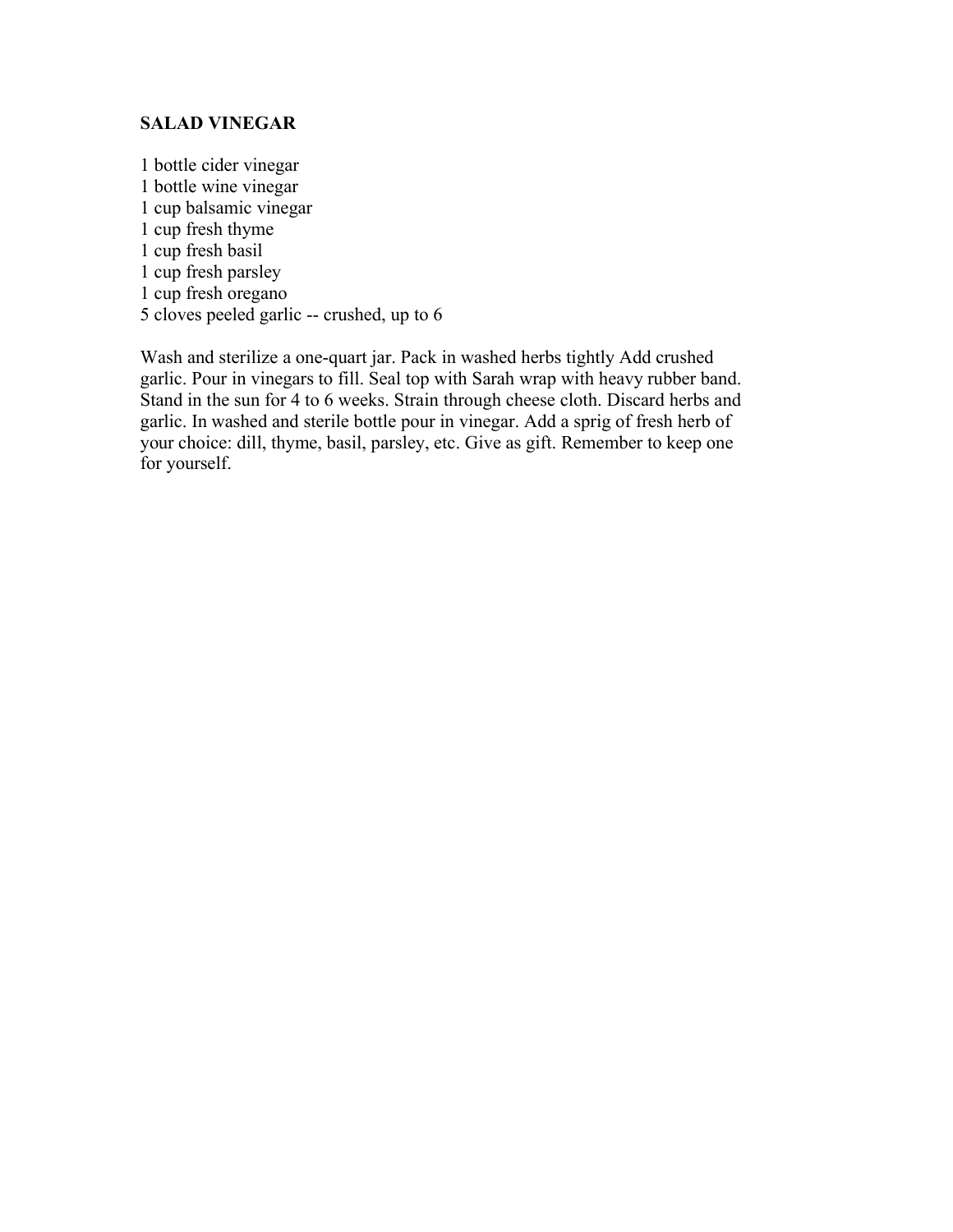# **SAND ART BROWNIES**

1 teaspoon soda 1/2 teaspoon salt  $1/2$  cup flour -- (plus  $1/8$  cup for high altitudes) 1/3 cup cocoa 1/2 cup flour 2/3 cup brown sugar 2/3 cup white sugar 1/2 cup semi sweet chocolate chips 1/2 cup vanilla chips 1/2 cup walnuts

Decorate jar and present with this gift tag: Sand Art Brownies Combine contents of jar with: 3 eggs 1 tsp vanilla 2/3 cup vegetable oil Pour in to greased pan and Bake at 350 degrees 7x11 pan 32-37 minutes 9x9 pan 27-32 minutes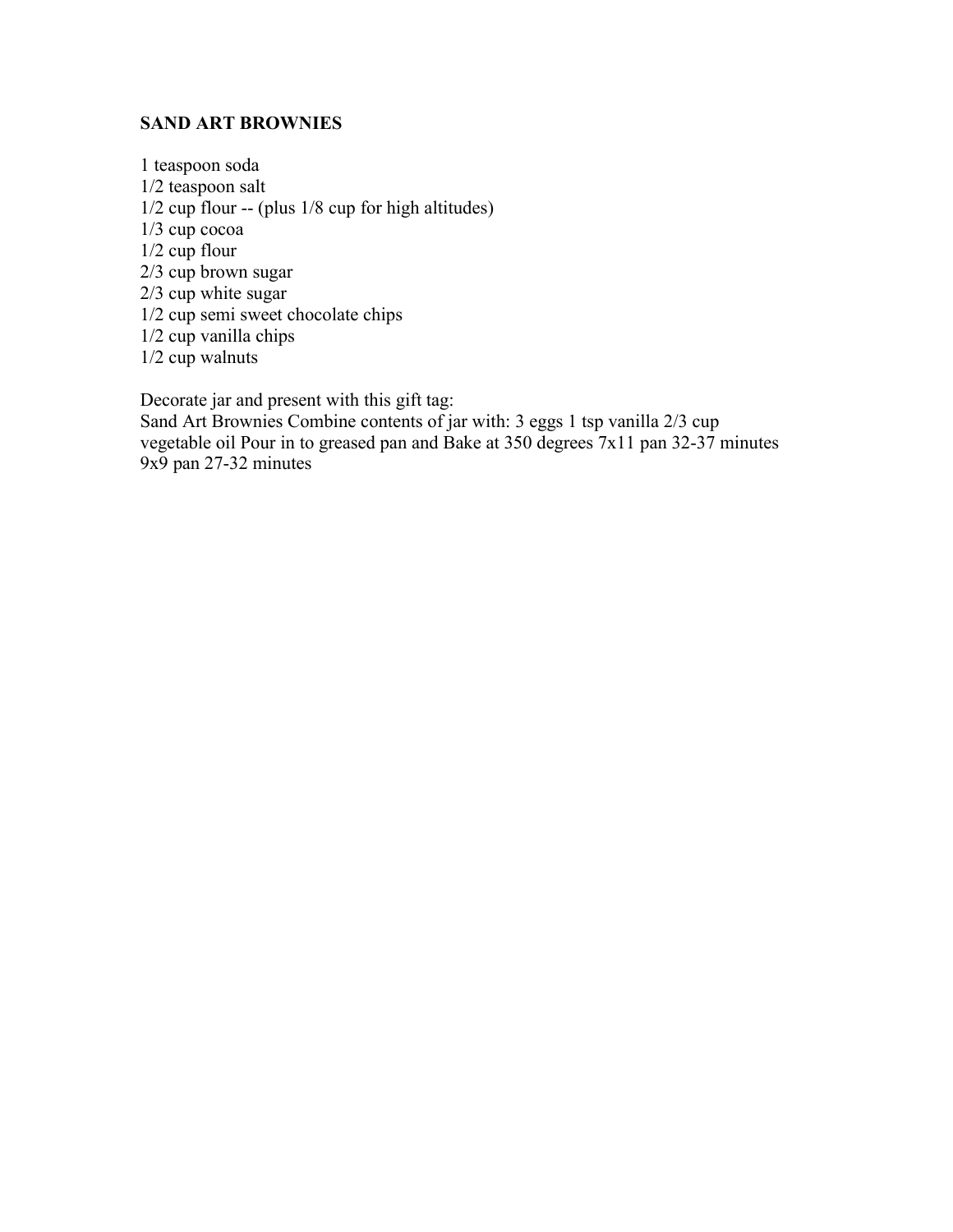# **SANTA'S SPICED WALNUTS**

1/4 cup water 1 cup sugar 1/4 teaspoon nutmeg 1/4 teaspoon ginger 1 teaspoon cinnamon 1 pound bag walnuts In a large skillet put water, sugar and spices. Allow to boil and thicken. Put walnuts in pan and coat them with mixture. Spread out on a flat surface, separate and let them cool. Great for a holiday gift.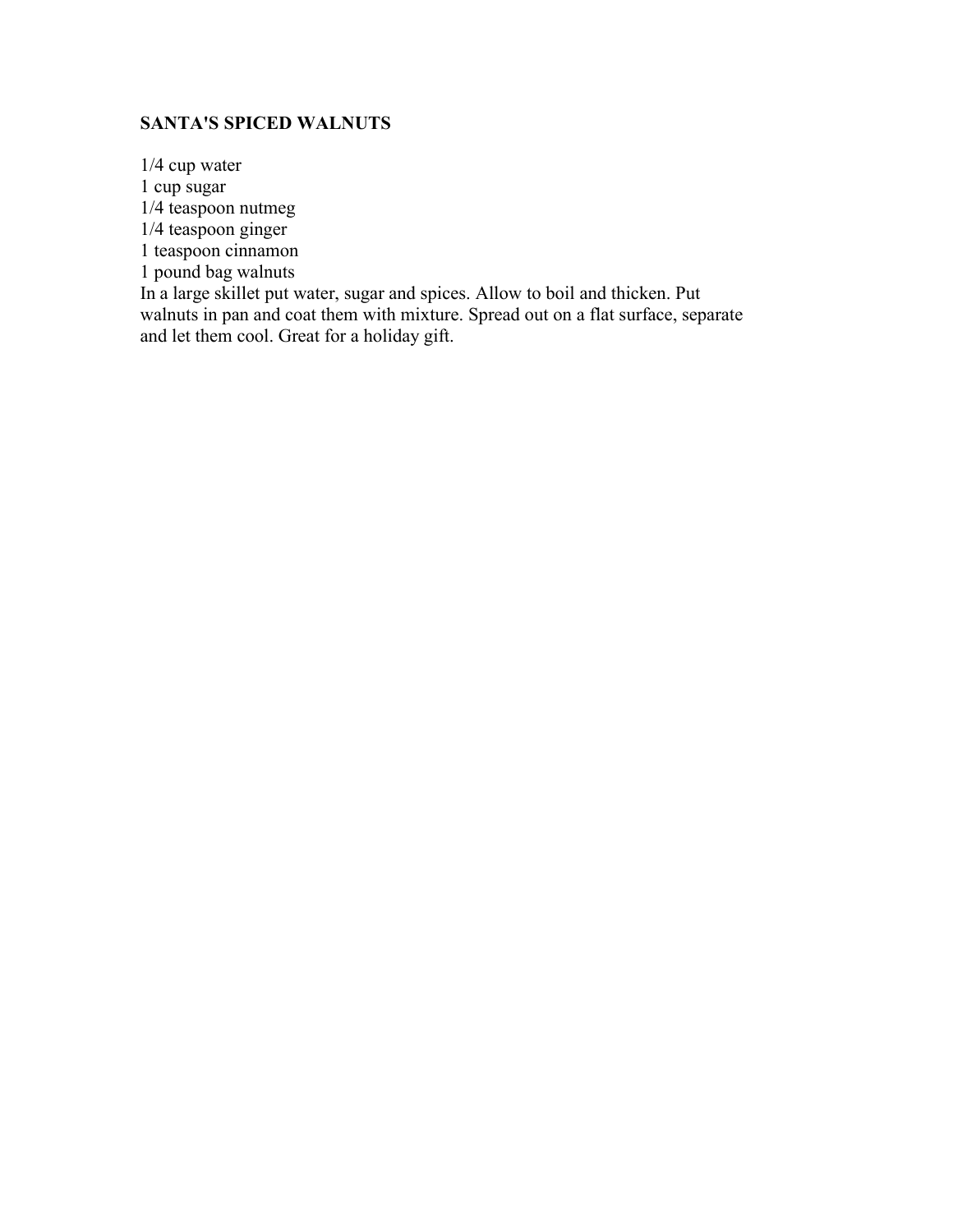## **SCOTTISH SHORTBREAD MIX**

1 1/2 cups all-purpose flour 3/4 cup powdered sugar 1/4 tsp. salt In a medium bowl, combine all the ingredients, blending well. Store in an airtight container.

Attach this to the Jar Scottish Shortbread Makes 16 pieces 1 cup butter, softened 1 package Scottish Shortbread Mix Preheat the oven to 300 degrees F. Knead the butter into the shortbread mix and press the mixture firmly into an 8-inch pie plate, or shortbread mold. Bake for 1 hour. The shortbread should be pale in color, not browned. Cut into wedges while still warm.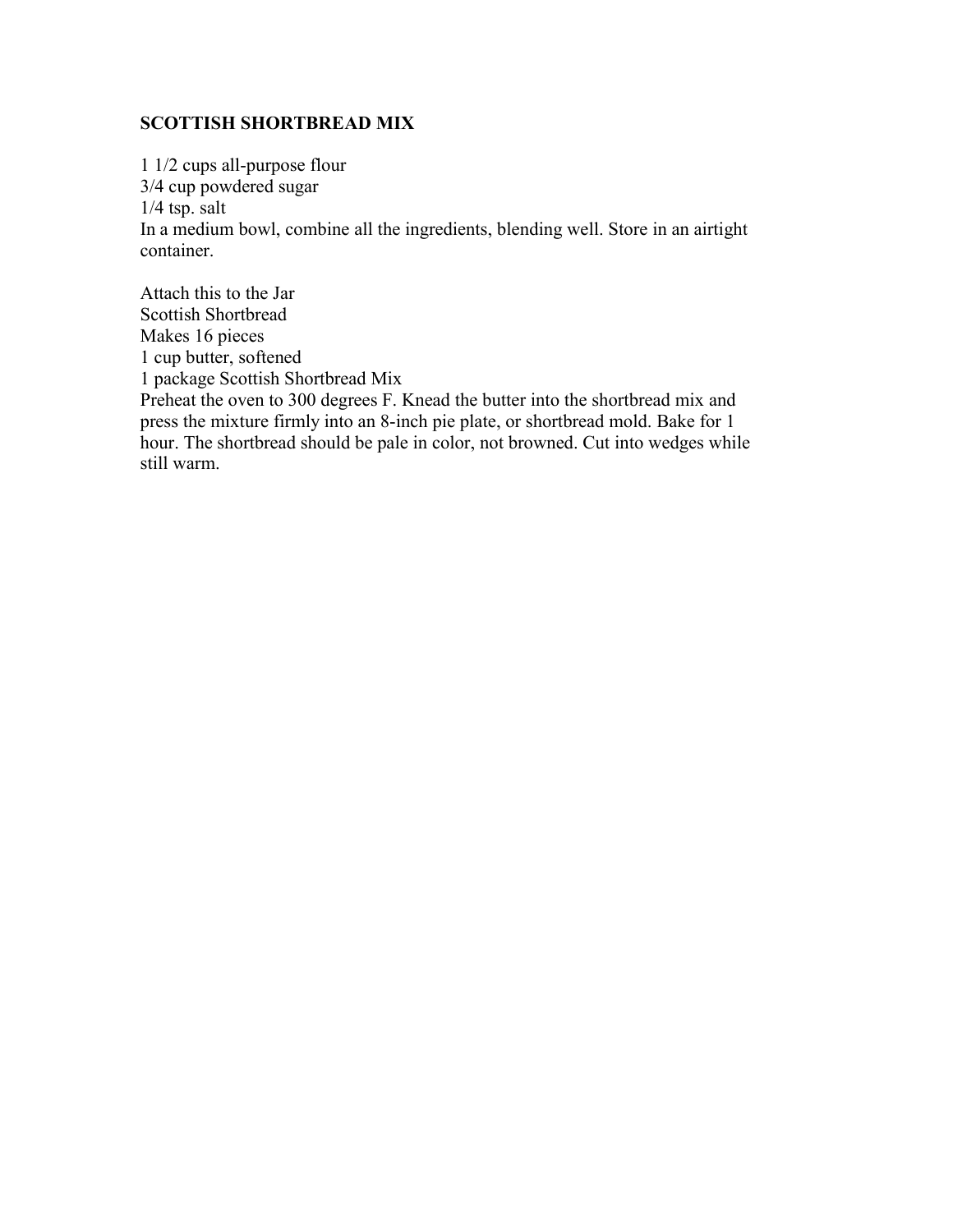#### **SEASONED SALT**

2 tablespoons pepper 1 tablespoon chicken bouillon powder 1 teaspoon onion salt 1 teaspoon onion powder 1 tablespoon garlic salt 1 teaspoon cumin powder 1 teaspoon dry marjoram leaves 1 tablespoon minced parsley 1 teaspoon paprika 1/2 teaspoon curry powder 1 tablespoon chili powder 1/3 cup salt Mix all ingredients together thoroughly, or put all ingredients in 1 quart mayonnaise jar with tight fitting lid, shaking until well blended Keep at room temperature. Use within 3 months . Makes about 1 cup.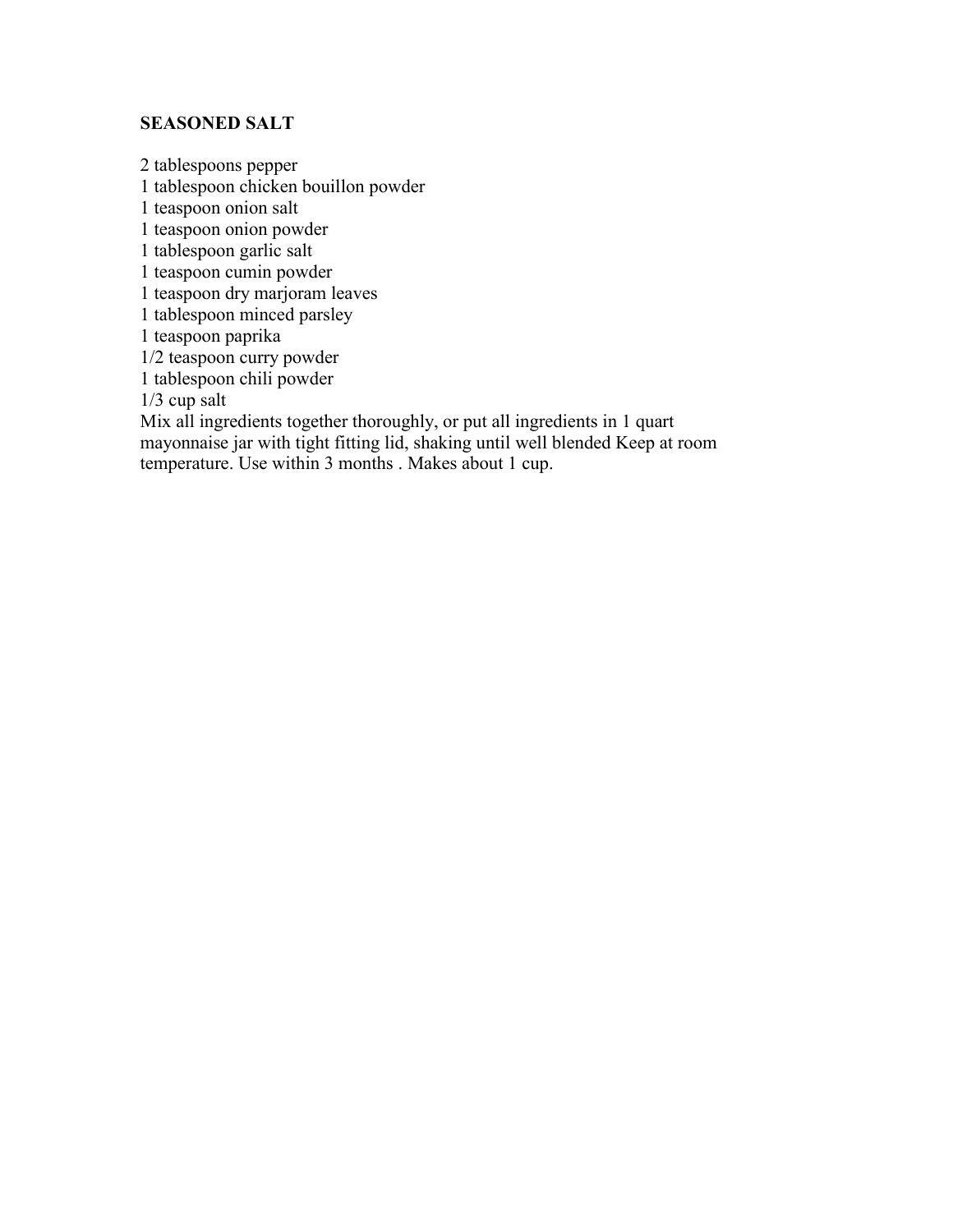# **SEASONING BOUQUET**

1 teaspoon thyme 1 1/2 teaspoons oregano 2 teaspoons paprika 2 teaspoons dry mustard 1/4 teaspoon dill weed 1 teaspoon coarse salt 1 1/2 teaspoons garlic powder 1 teaspoon curry powder 1/2 teaspoon onion powder Mix well and store in airtight jar. Shake well before using. This is good in vegetable soups and salads. Mix with mayonnaise for a sandwich spread. Good in deviled eggs. Great gift idea.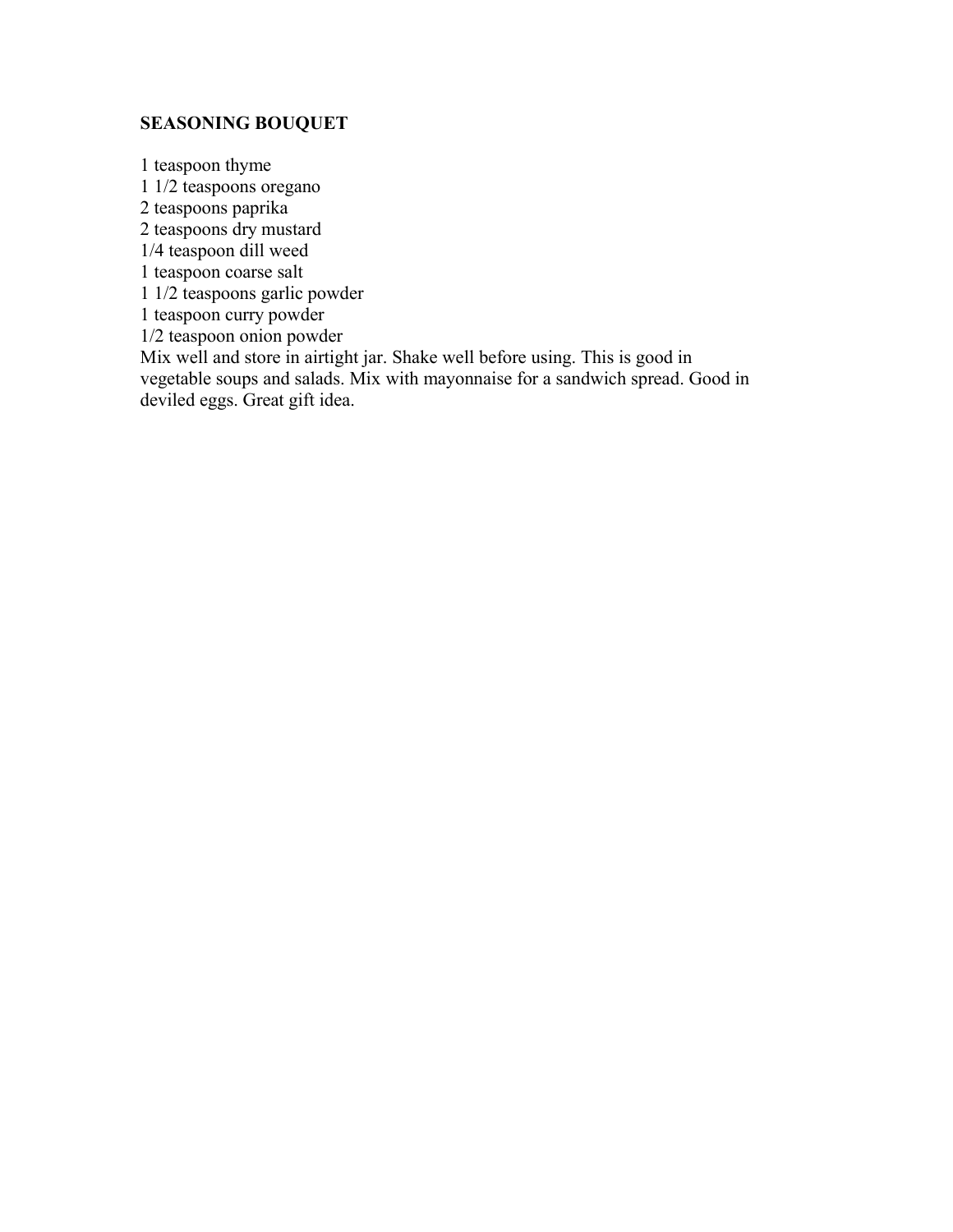### **SELF-CRUST SPINACH-CHEESE PIE**

Paprika

1 1/2 cups lowfat cottage cheese

3 eggs

1/2 teaspoon salt

1 (10 ounce) pkg frozen, chopped spinach, defrosted

1/4 teaspoon nutmeg

3 tablespoons grated onion or 1 tablespoon onion powder

2/3 cup Master Mix

Grease well a 9" pie plate; sprinkle paprika on bottom and sides. The paprika helps the soft, self crust to brown.

In a bowl, beat with a fork the eggs, salt, nutmeg and onion until blended. Stir in cottage cheese and spinach. Blend in the Master Mix.

Pour batter into prepared pie plate. Bake in preheated 350oF oven for about 45 minutes until a knife inserted 1" from center comes out clean. Remove from oven and let stand for 10 minutes before cutting. Makes 6 servings.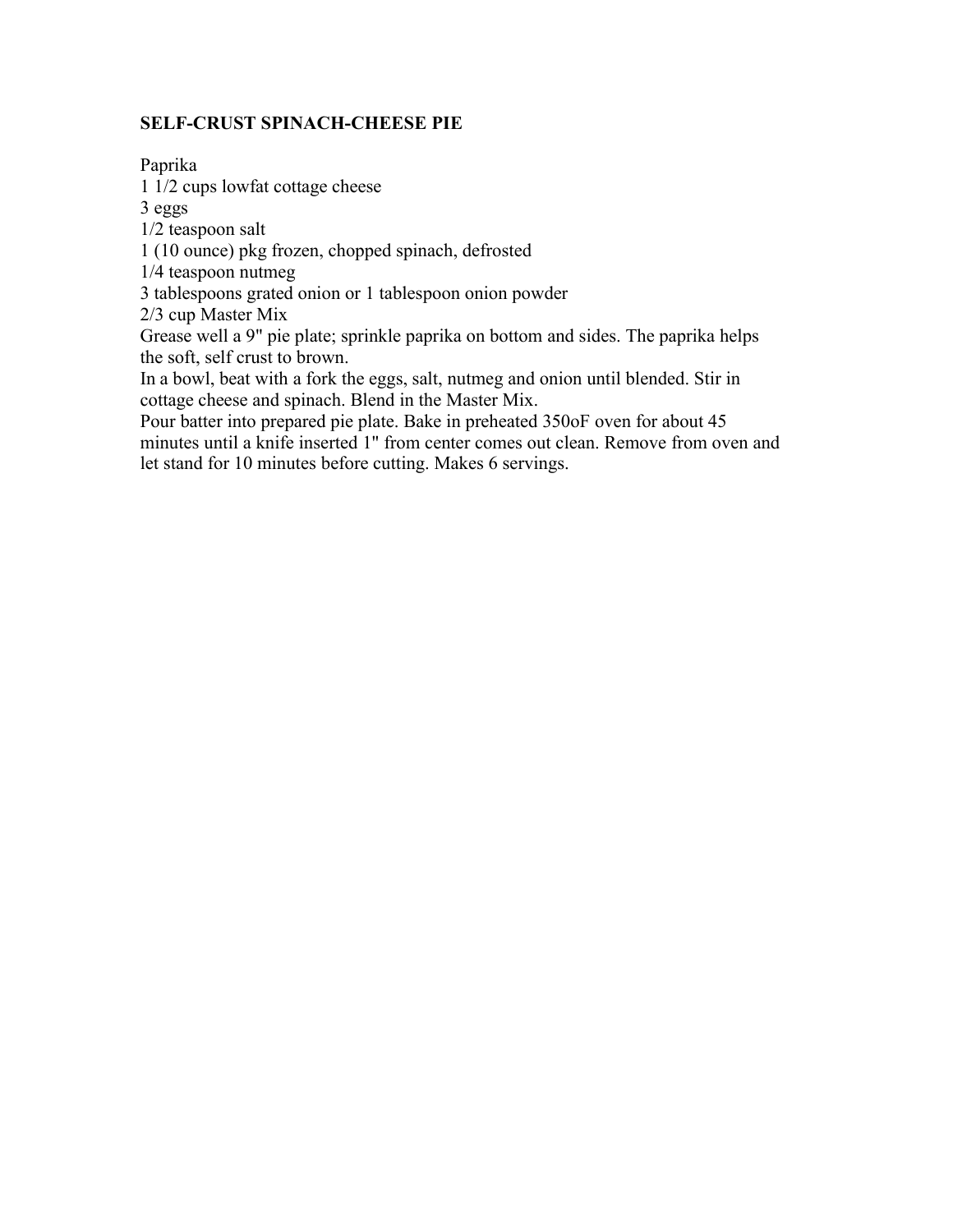# **SKILLET COOKIES**

1 c. chopped dates (I used 10 ounces) 1 c. sugar 2 c. Rice Krispies 3/4 c. pecans 1 c. coconut Add sugar and dates to jar. Place rice krispies and pecans in separate plastic wrap and place in jar on top of sugar and dates. Attach to the jar: 3 tbsp. butter 1 egg, well beaten 1/2 tsp vanilla Mix sugar, dates, butter and egg in heavy skillet. Melt over low heat - cook for about 5 minutes on low, until bubbly. Turn off fire and add vanilla, Krispies and pecans. When cool enough to handle, roll into small balls and roll in coconut.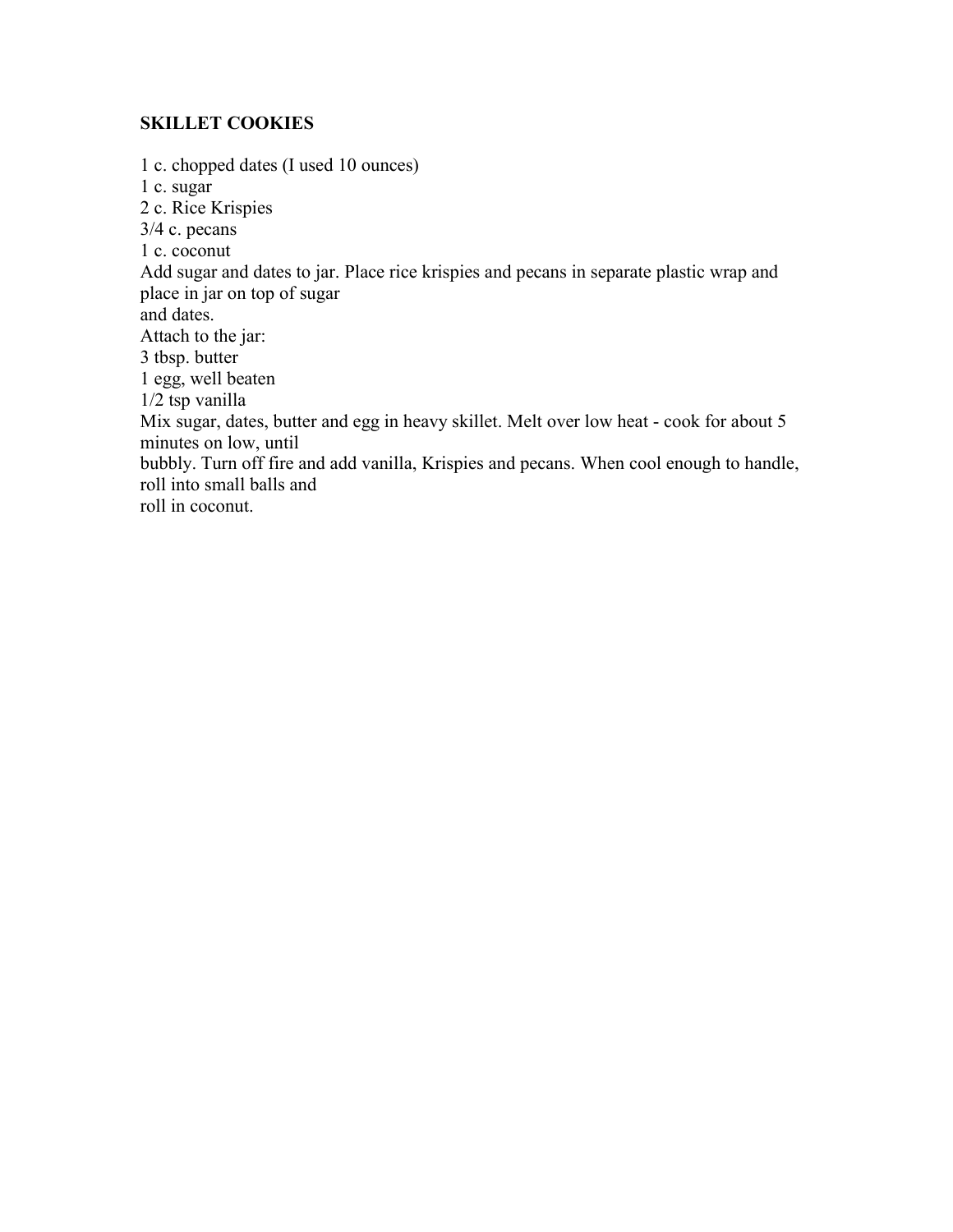### **SNICKERDOODLE MIX**

2 3/4 cups all purpose flour 1/4 tsp. salt 1 tsp. baking soda 2 tsp. cream of tartar 1 1/2 cups sugar In a large bowl, combine the ingredients with a whisk. Store the mix in an airtight container.

Attach this to the jar Snickerdoodles Makes about 5 dozen cookies 1 cup butter or margarine, softened 2 eggs 1 package Snickerdoodle Mix 1/2 cup sugar 1 Tbsp. cinnamon Preheat oven to 350 degrees F. In the large bowl of an electric mixer, cream the

butter until light; add the eggs  $\&$  beat on low speed until the mixture is smooth. Add the Snickerdoodle Mix & continue to beat on low speed until the dough begins to form. Combine the sugar & cinnamon in a small bowl.

Shape the dough into 1-inch balls  $\&$  roll in the cinnamon-sugar blend. Arrange on ungreased baking sheets 2 inches apart & bake for 16 to 19 minutes, or until light tan. Transfer to wire racks to cool.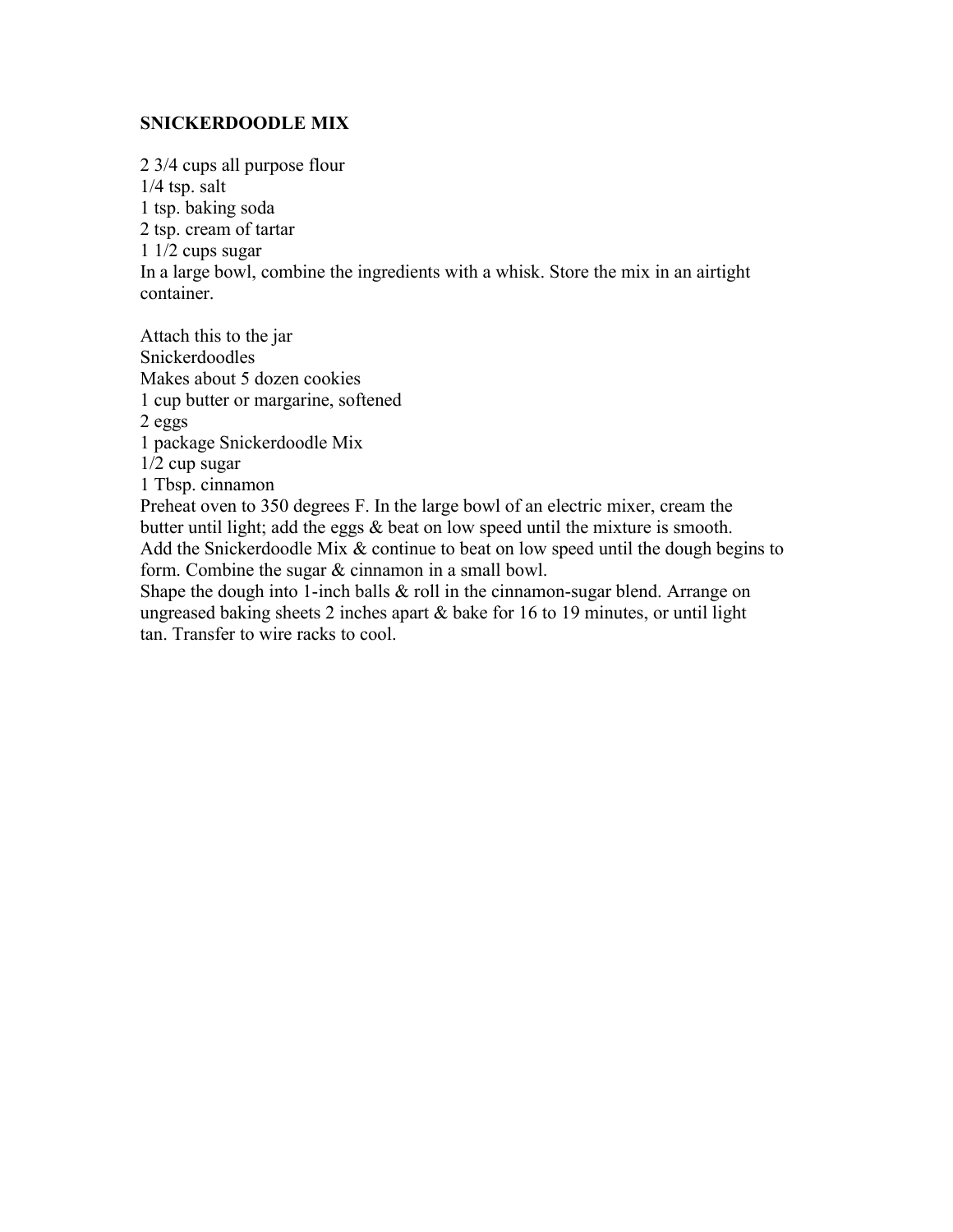#### **SNOW BALLS IN A JAR**

1/2 cup confectioners' sugar

2 cups all-purpose flour

1 cup chopped pecans

In a medium bowl, combine the confectioners' sugar and flour. Place into a 1 quart canning jar. Put the chopped pecans on top and close the lid.

Attach a tag with the following instructions: Snow Balls, Makes 4 dozen. Preheat the oven to 325 degrees F (165 degrees C). Grease cookie sheets. In a medium bowl, cream together 3/4 cup of shortening and 1/4 cup of margarine. Stir in 2 teaspoons of vanilla. Add the entire contents of the jar, and mix well. Roll dough into 1 inch balls and place them on the prepared cookie sheet. Bake for 20 to 25 minutes, until lightly browned. Cool, and roll in confectioners' sugar.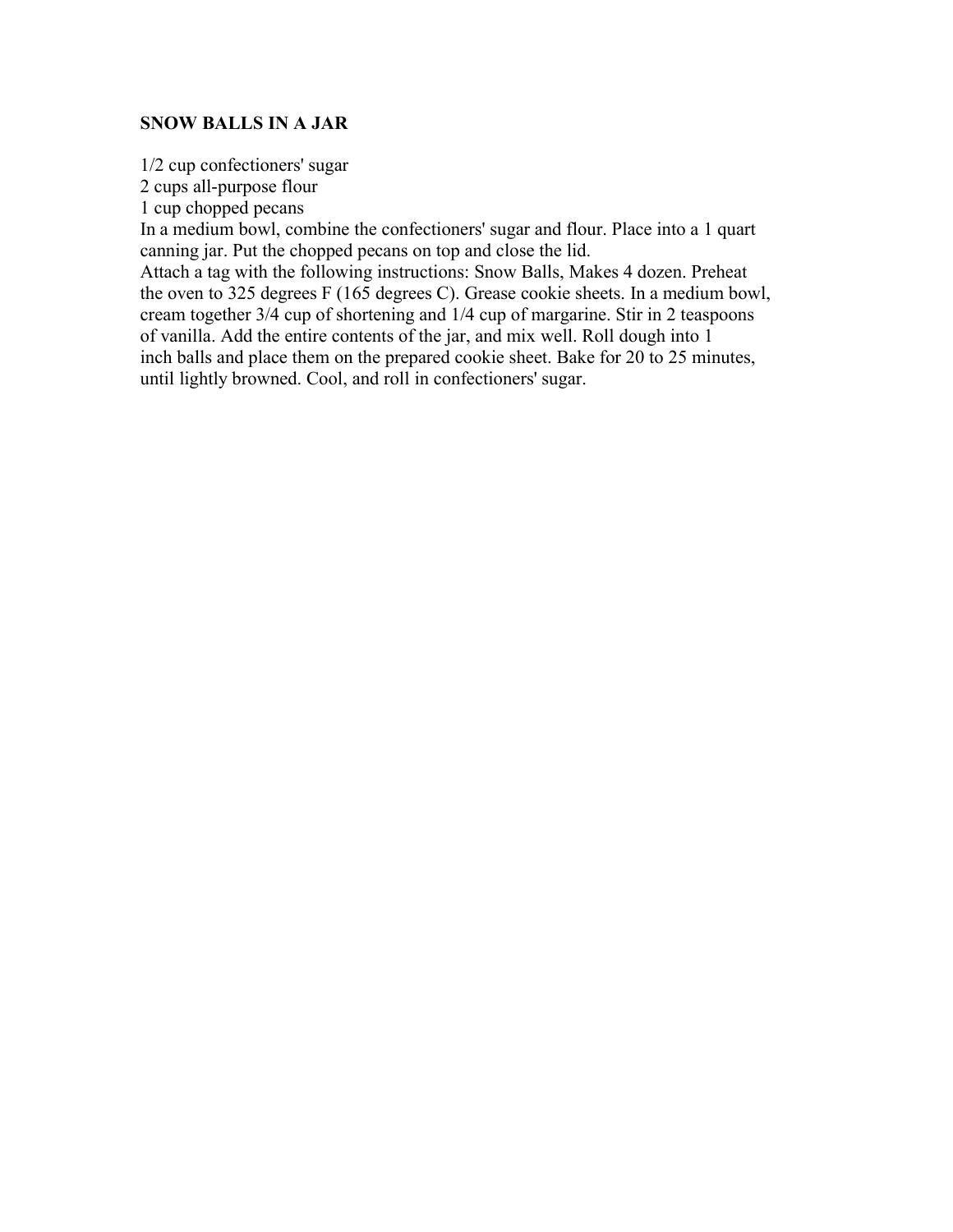#### **SNOW CAPS**

Snow caps 1 c. all-purpose flour 1 1/2 tsp. baking powder  $1/2$  c. sugar Combine flour and baking powder. Mix in sugar. Pour in jar.

Attach to the jar: 1 (3 oz.) pkg. light cream cheese 1/4 tsp. lemon flavoring 1 c. powdered sugar 1/2 c. margarine Beat margarine and cream cheese together with mixer; add flavoring and beat until fluffy. Add flour mixture from jar and beat until well mixed. Chill overnight. Shape into 1 inch balls; place on an ungreased cookie sheet. Bake in a 350 degree oven for 12-15 minutes. Remove and cool slightly. In a plastic bag pour powdered sugar and shake

a few cookies at a time. Makes about 36. Recipe can be doubled.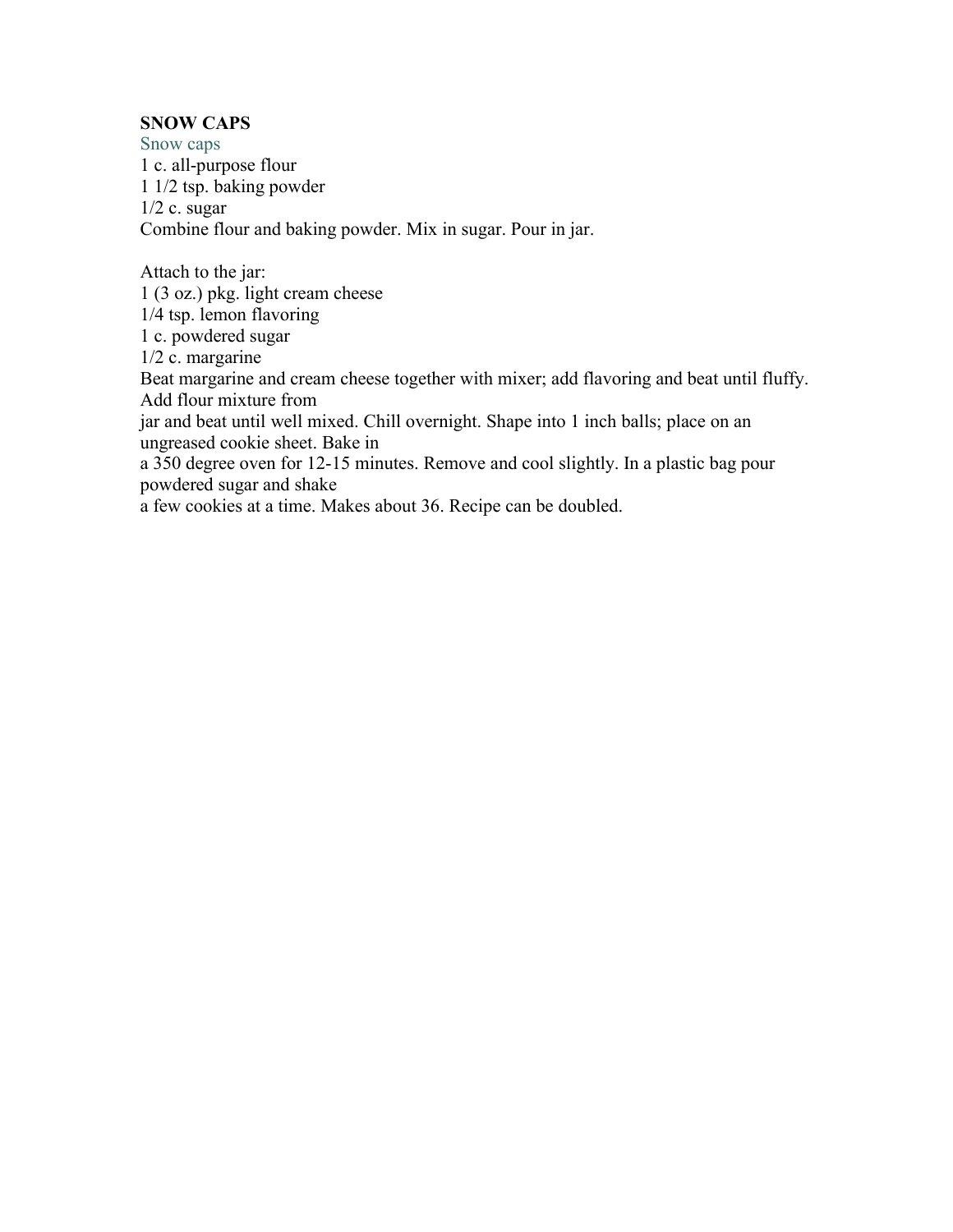### **SPECIAL BUTTERSCOTCH CHIP COOKIES**

1 1/8 cups all-purpose flour 1/2 teaspoon baking soda 1/4 teaspoon salt 1/4 teaspoon baking powder 1/2 cup packed brown sugar 1/2 cup white sugar 1 cup flaked coconut 1 cup high protein crisp rice and wheat cereal 3/4 cup butterscotch chips 1/2 cup chopped pecans Layer the ingredients in the order given in a one quart wide mouth canning jar. Firmly pack each ingredient in place. It will be a tight fit, but all ingredients will fit in the jar. Use pinking shears to cut an 8 or 9 inch circle from gingham, calico, or a seasonal fabric. Place the fabric over the wide mouth lid and rim and secure with a rubber band. Tie on a raffia or ribbon bow to cover the rubber band. Attach a card to the ribbon or raffia with the following mixing and baking directions: Empty jar of cookie mix into a large mixing bowl. Add 1/2 cup of butter or margarine, 1 egg, and 1/2 teaspoon of vanilla. Use hands to mix the wet and dry ingredients together. When completely blended, roll into large walnut sized balls. Place on unprepared cookie sheets and use the palm of your hand to flatten each cookie ball. Bake at 350 in a preheated oven for 8-10 minutes. Makes 2 dozen.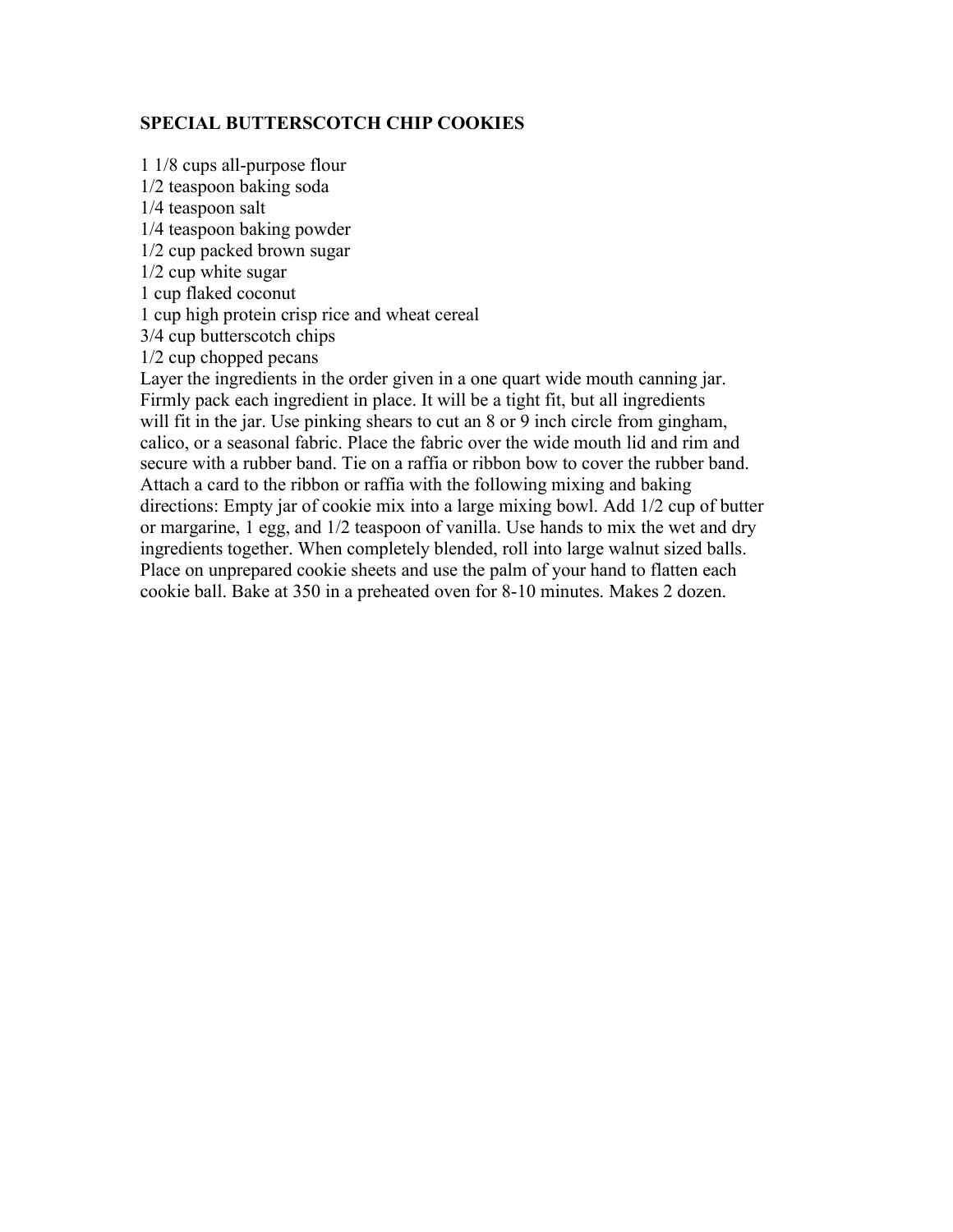#### **SPICED ALMONDS**

sugar garlic salt hot shot pepper blend ground cumin chili powder 1 whole almonds with skins Layer the ingredients in a jar. Attach to the jar: Egg white Beat 1 egg white in small bowl until frothy. Add 4 tsp. sugar, 3 tsp. Garlic Salt, 2 tsp. Hot Shot! Pepper Blend, 2 tsp. ground Cumin, 1 tsp. Chili Powder, and 1 pound whole almonds with skins. Stir to coat almonds evenly and place almonds in single layer in greased, shallow baking pan. Bake in 275øF oven 40 minutes, stirring every 10 minutes. Remove from oven and set aside to cool. Store in airtight container up to 3 weeks.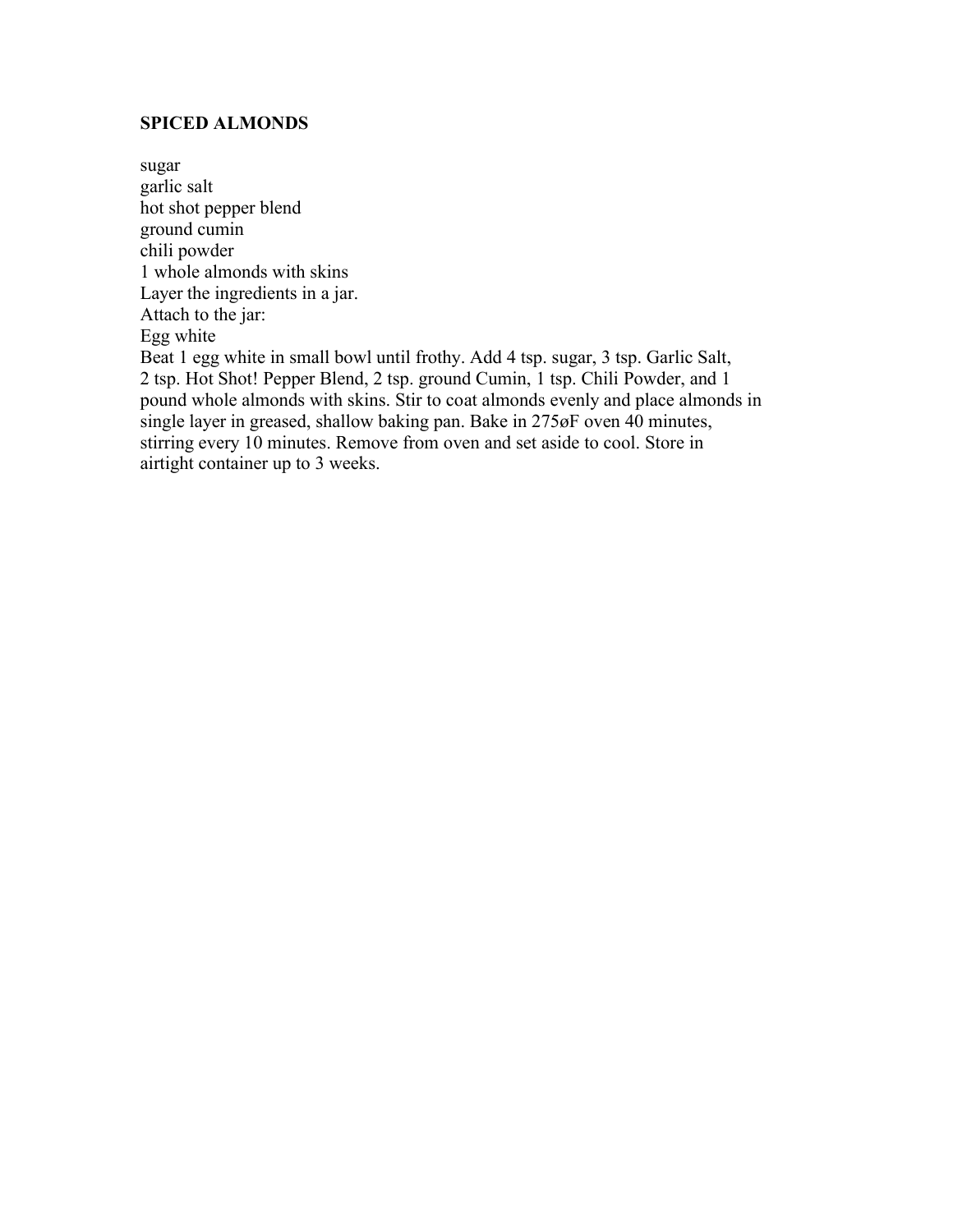#### **SPICED APPLE CAKE MIX**

3 cups all-purpose flour 1 1/2 cups sugar 1 1/2 tsp. baking soda 1 tsp. powdered vanilla 1 1/2 tsp. cinnamon 1/4 tsp. ground nutmeg 1 cup chopped nuts 1/2 cup golden raisins Combine and blend ingredients in a medium bowl. Store in an airtight container.

Attach this to the Jar Spiced Apple Cake Serves 8 to 10 1 package Spiced Apple Cake Mix 1 1/2 cups canola oil 3 large eggs 3 cups chopped apples Preheat the oven to 350 degrees F & grease a tube or Bundt pan. Place the Spiced Apple Cake Mix into a large mixing bowl. Make a well in the center of the Mix; add the oil, eggs, and apples. Stir until mixture is smooth. Pour into the prepared pan and bake for 1 hour & 10 minutes, or until a toothpick inserted into the center comes out clean. Cool; remove from the cake pan.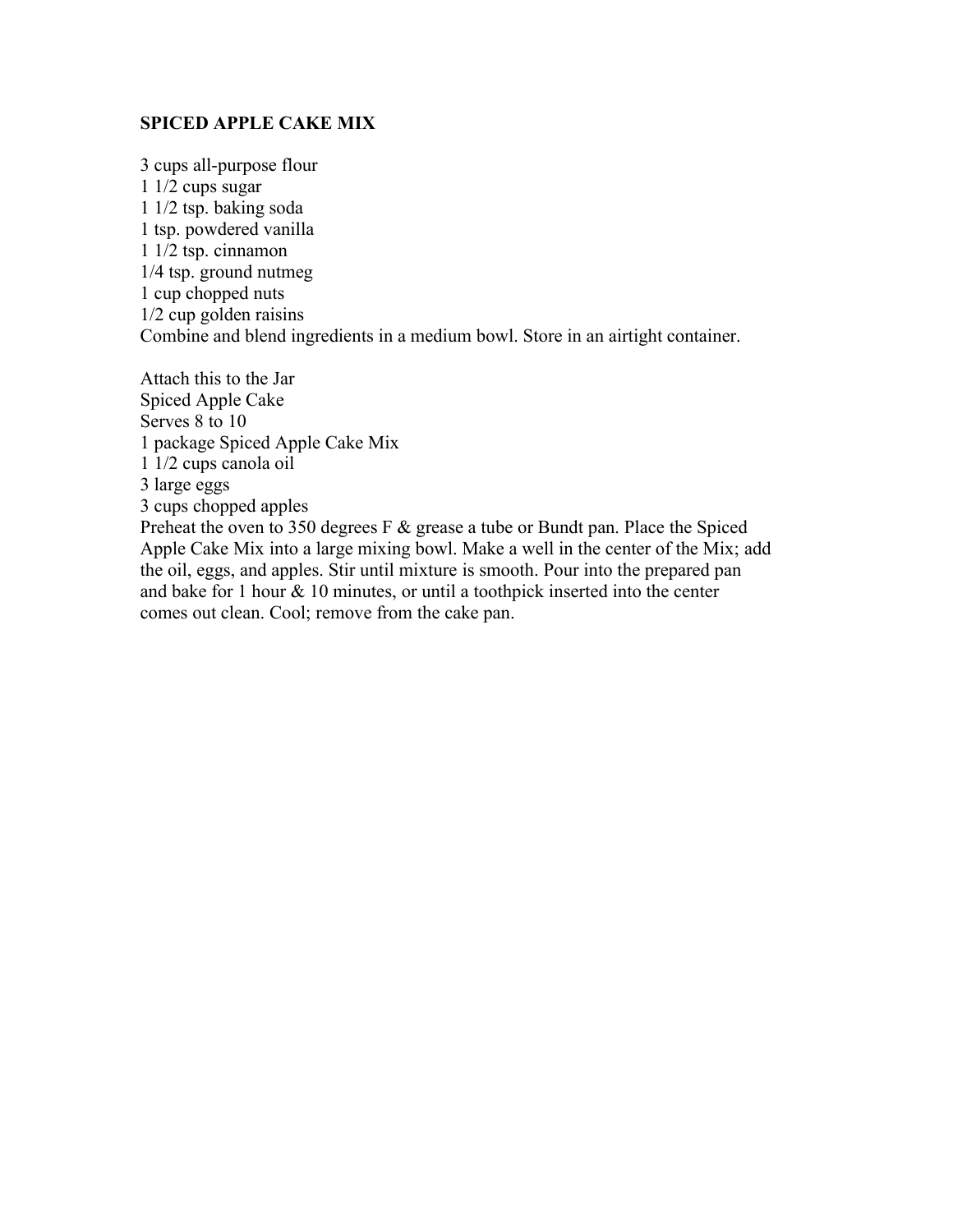#### **SPICED CIDER**

2 quarts apple cider 1 teaspoon whole cloves 1 teaspoon allspice 3 sticks cinnamon Unpeeled lemon -- thinly sliced Sugar

Simmer all ingredients together. Serve hot. Remove all spices and refrigerate any leftovers. Delicious reheated. Give a basket, lined with artificial spruce cuttings, and the ingredients for making this cider, along with two Christmas mugs. Tie a big bow around the cinnamon sticks and tie them to the handle, put a piece of ribbon through a copy of this recipe and tie it to the handle. An orange pomander ball and a couple wooden apples could also be added. If this gift is going to someone extra special, use napkins, placemats or both to replace all or part of the spruce cuttings. Your friends will remember you all year, each time they use them!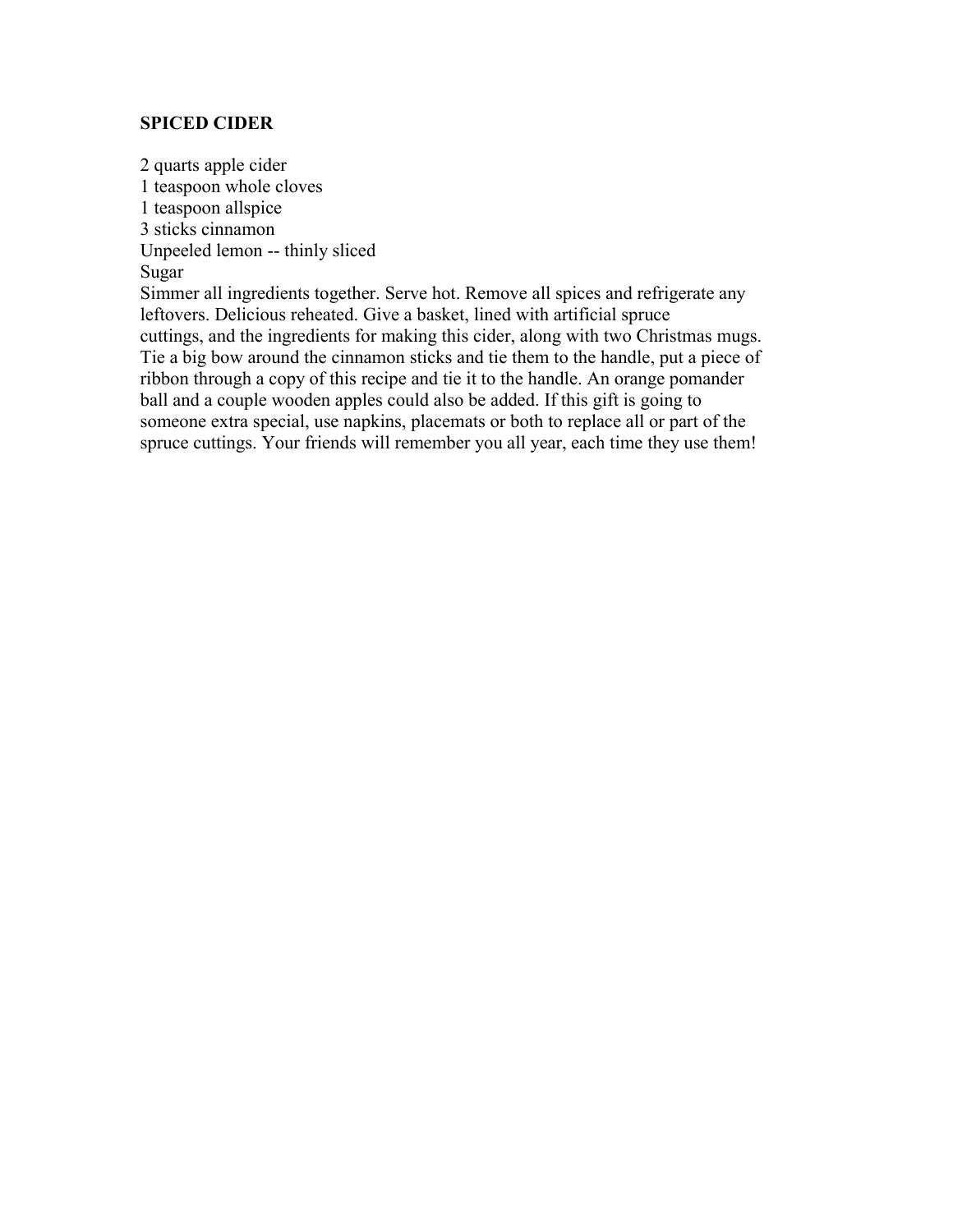#### **SPICED CRANBERRY CIDER MIX**

1/2 cup dried cranberries 12 cinnamon sticks 1/2 tsp. crushed whole cloves 2 Tbsp. whole allspice In a small bowl, stir the cranberries and spices together. Store in an airtight container.

Attach this to the Jar Spiced Cranberry Cider 2 quarts apple cider 1 quart water 1 package Spiced Cranberry Cider Mix 2 oranges, sliced In a large saucepan combine the cider, water, and Spiced Cranberry Cider Mix. Heat through but do not boil. Add most of the orange slices. Serve warm, garnished with the remaining orange slices.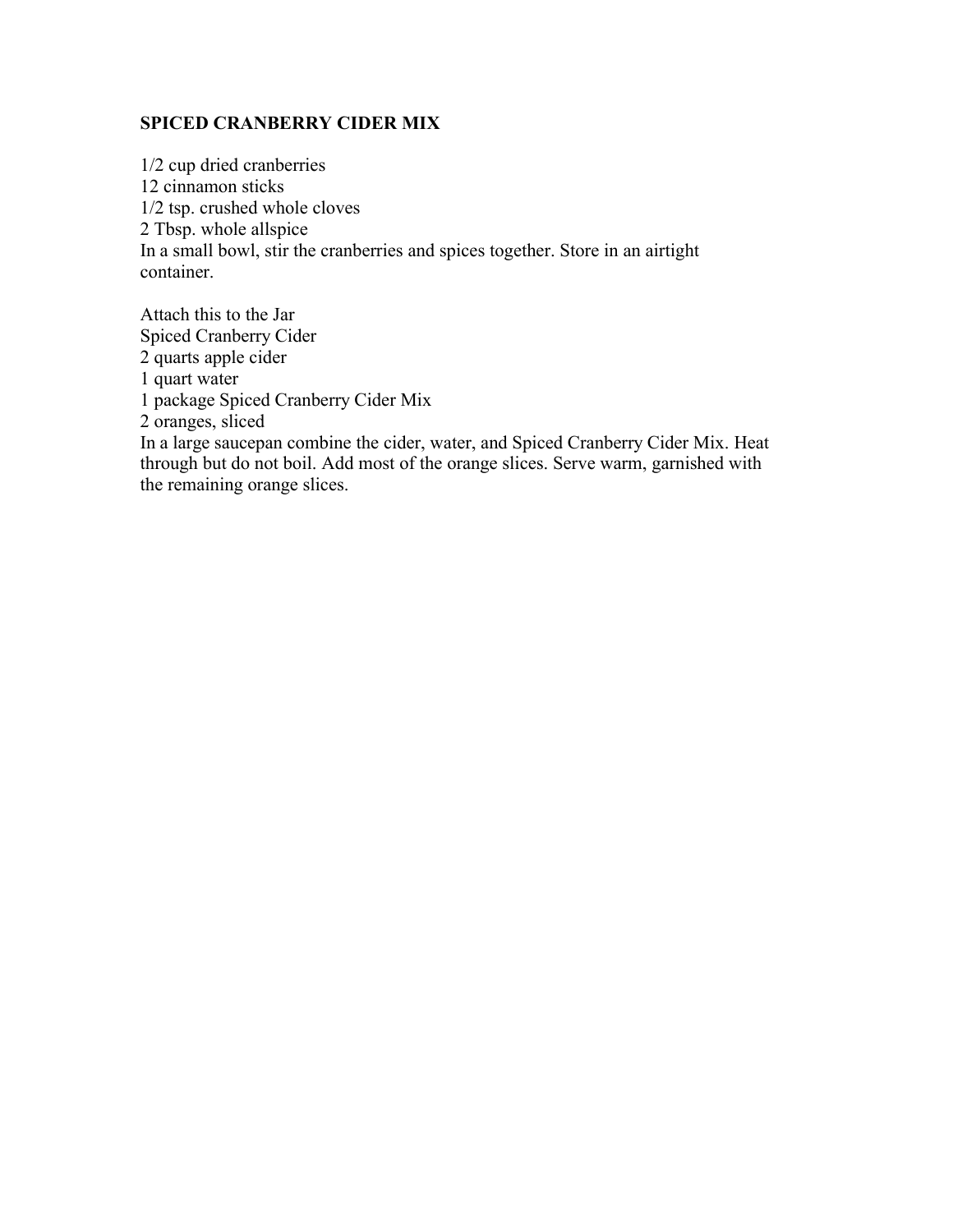#### **SPICED PECANS**

2 tablespoons brown sugar 1 cup less 2 tbsp. sugar 1/2 teaspoon cinnamon 1/4 teaspoon cloves 1/8 teaspoon salt 1/2 cup water 1 tablespoon white Karo syrup 1 tablespoon butter 2 cups pecan halves In pot mix together sugars, spices, water and Karo syrup. Heat on medium-low to soft ball stage (236 degrees). Add butter and pecan halves and cook 1 minute longer. Remove from heat. Stir until mixture loses its shininess. Pour onto waxed paper before mixture becomes sugary. With 2 forks separate the pecan halves while still warm. Cool. Enjoy!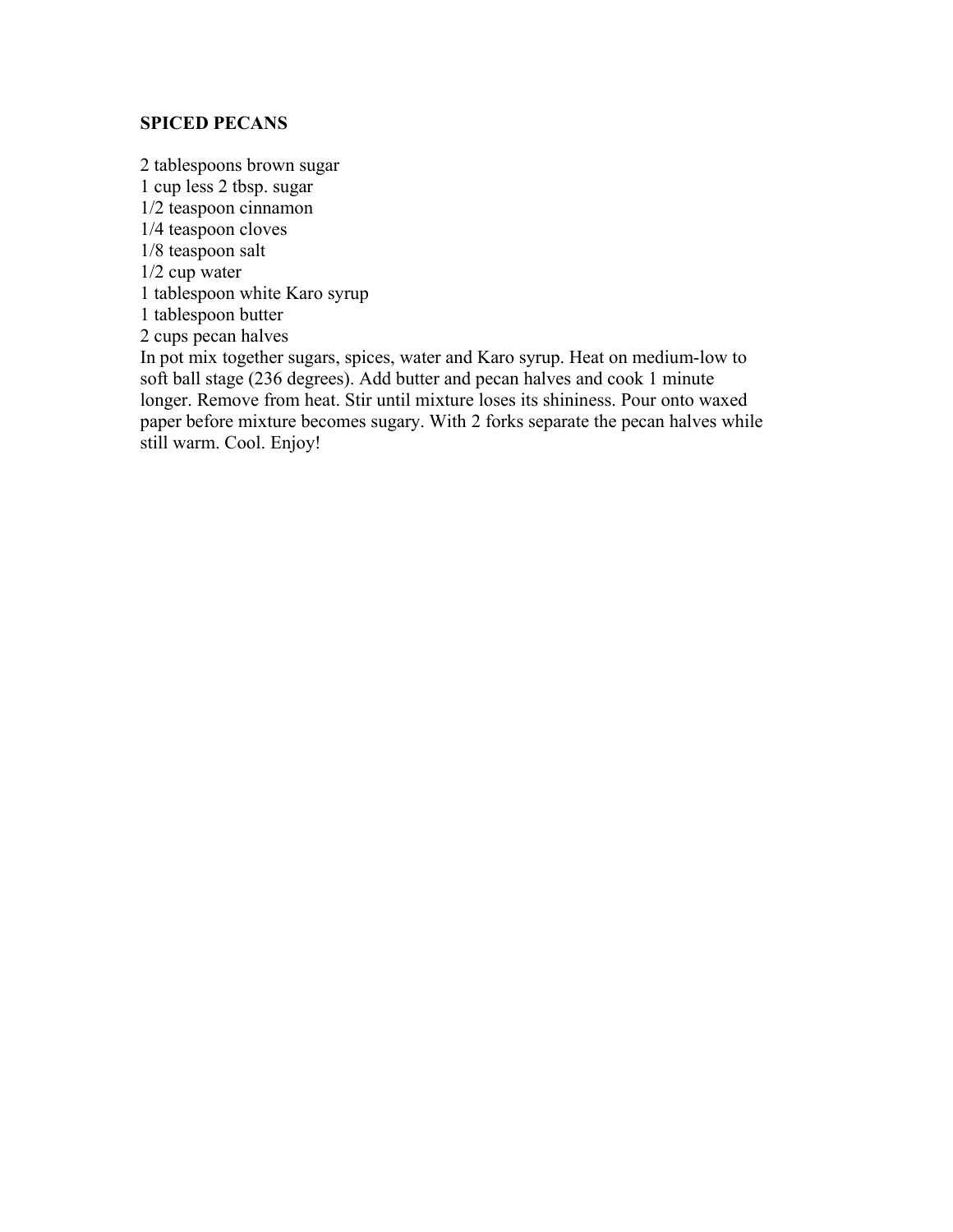# **SPICED TEA**

1 c instant tea 1 c sugar 1 c Tang 2 T cinnamon 1 T clove 1 t nutmeg 1-2 t red pepper 1 scoop lemonade drink mix Layer ingredients in jar. The red (cyan) pepper REALLY helps break up chest congestion. You can omit it if you'd like. Attach to the jar: Combine mix and hot water and enjoy!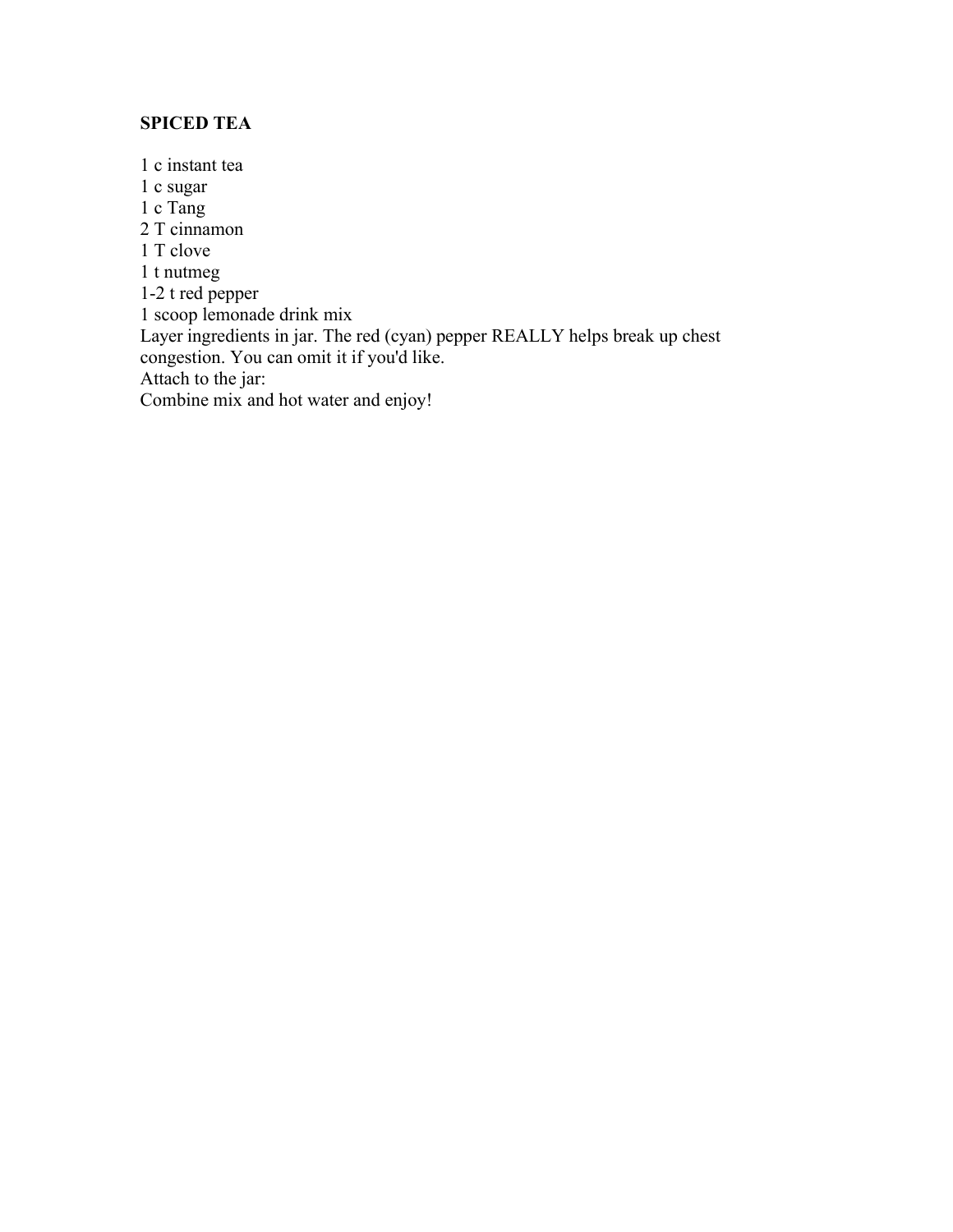# **SPICED TEA MIX**

1 (9 oz.) jar powdered orange breakfast drink mix

1 (4 oz.) jar lemon flavored ice tea mix

1-1/2 c. sugar

2 tsp. cinnamon

2 tsp. ground cloves

1 tsp. ground ginger

Mix drink mix, sugar and spices. Label and store in tightly covered container at room temperature, no longer than 6 months.

Attach to the jar:

For each serving mix 3 teaspoons spiced tea mix and 1 cup boiling water in mix until mix is dissolved. Garnish each with a twist of lemon or orange peel and a cinnamon stick if desired. Makes about 5-1/4 cups mix.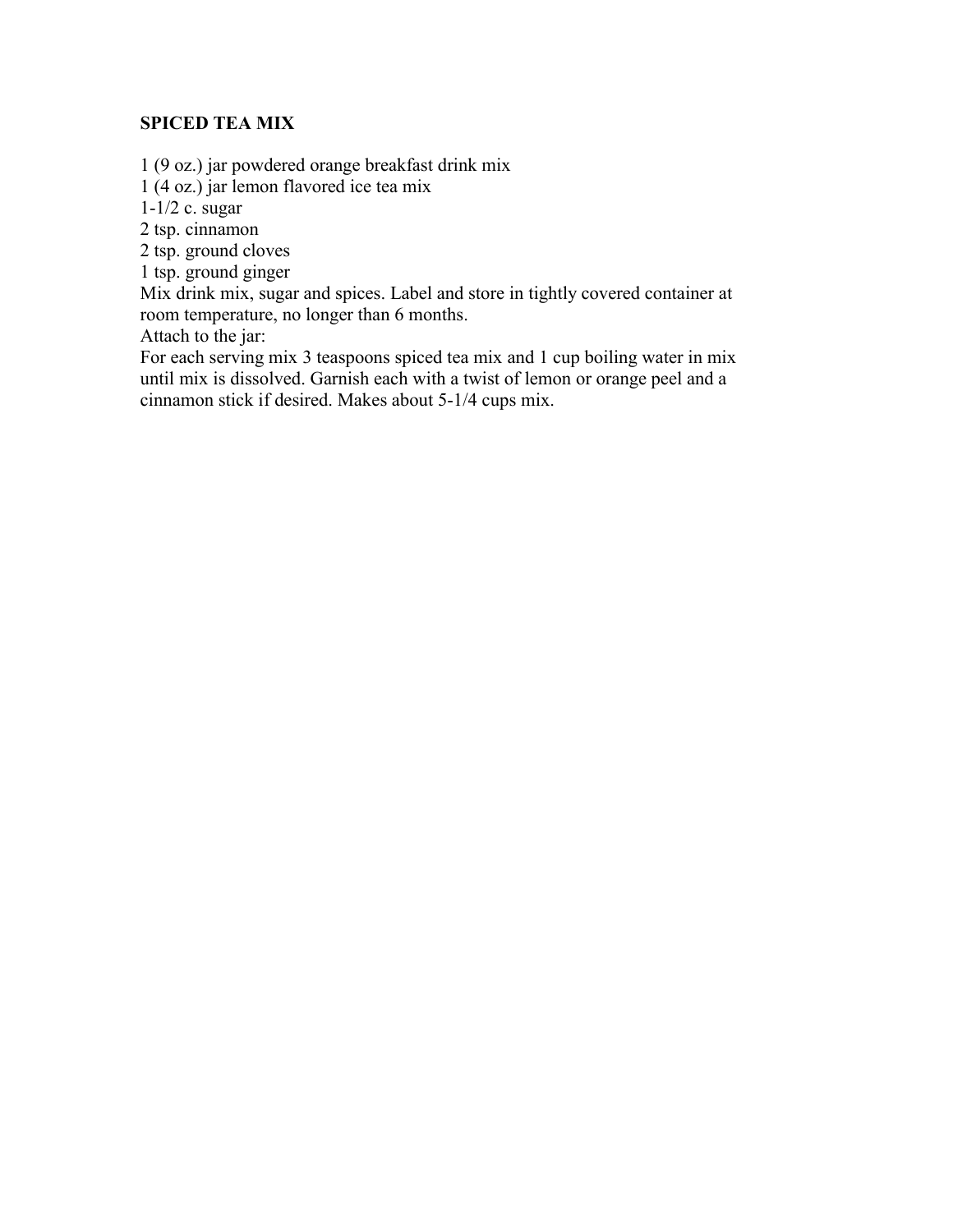# **SPICED TEA SACHET**

Cheesecloth 1 tea bag 1 cinnamon stick, crushed 6 whole cloves, crushed 1 strip (4 inches) fresh orange rind (or 1/2 tsp dried) string Cut two 4-inch squares of cheesecloth; place 1 on top of other. Place tea bag, cinnamon, cloves and orange rind on top. Pull up corners and tie into bundle with string. Place in mug, jar or basket. Makes 1 sachet, enough for 1 cup tea. If you use fresh orange rind, let the sachets air-dry for two days before sealing them in containers.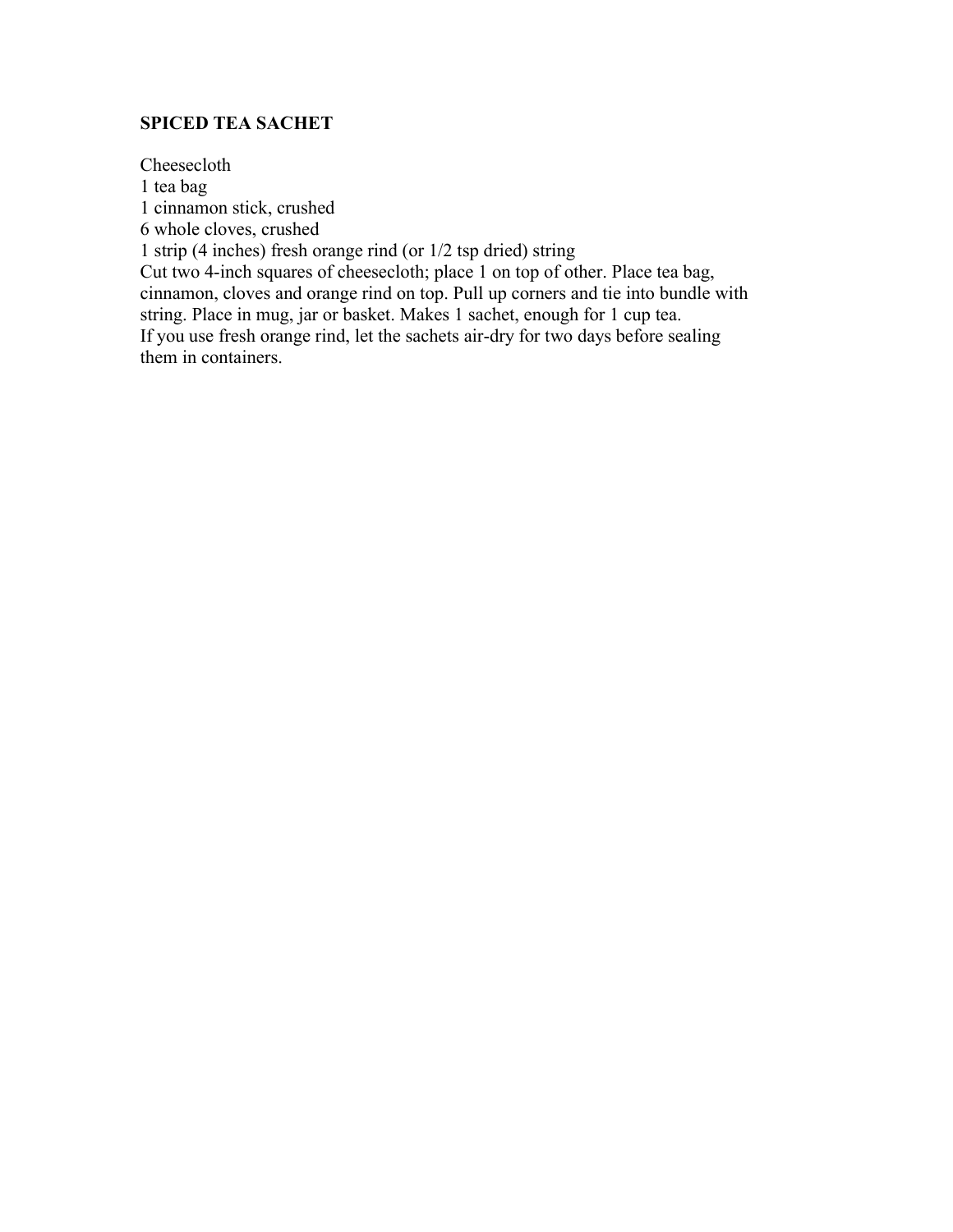### **SUGAR COOKIE MIX**

1 cup butter softened 1/2 cup shortening 6 cups all-purpose flour 1 Tablespoon baking powder 1 Tablespoon salt

In a small mixing bowl combine butter and shortening. In a large bowl combine remaining cookie ingredients. Using a pastry blender, two knives or a food processor cut shortening mixture into flour mixture until like fine meal. Store in air tight container in fridge until time to use.

Attach instructions to jar: Sugar cookies: combine 2 cups of mix with 2/3 cups sugar 1 teaspoon of vanilla 2 Tablespoons of milk  $1$  egg. Roll on floured surface with floured pin to 1/8" thickness. Cut shapes and bake at 400 degrees on a lightly greased cookie sheet for 5-8 minutes, or until lightly browned on edges. Sprinkle with colored sugar before baking if desired or frost and decorate when cooled. 3 1/2 dozen cookies. Colored sugars: 1/4 cup sugar 2 drops food coloring -- any shade

in a jar combine sugar with 2-3 drops of color. Cover tightly and shake till blended**.**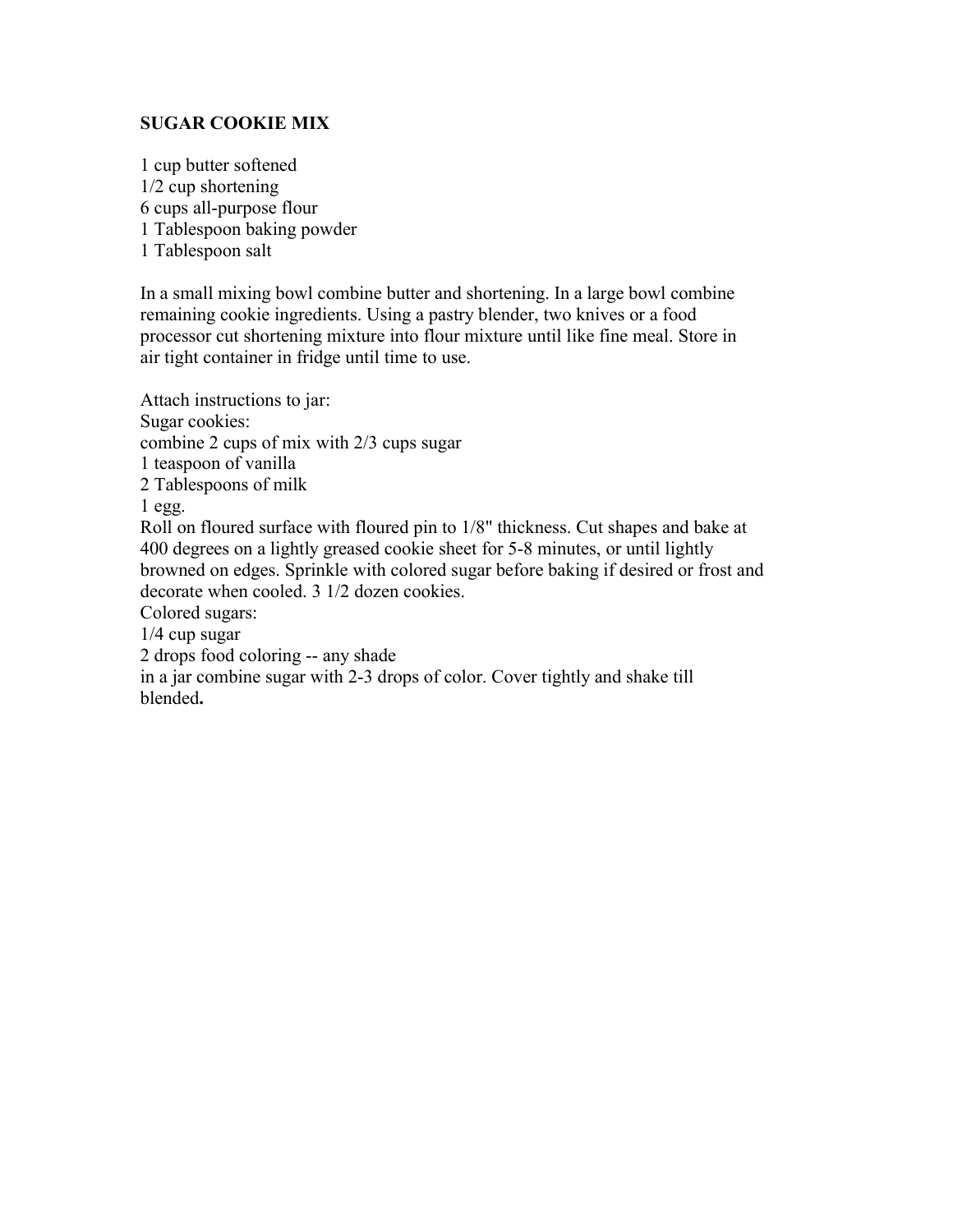## **SUGAR AND SPICE MIXED NUTS**

1 egg white 1 tbsp water 1/2 cup granulated sugar 1 tsp each cinnamon and ginger 1/2 tsp nutmeg 1/2 tsp salt 3 cups mixed nuts Line baking sheet with parchment paper or lightly greased foil; set aside. In bowl and using fork, beat egg white with water until foamy. In small bowl, combine sugar, cinnamon, ginger, nutmeg and salt. Add nuts to egg white mixture; stir to coat. Sprinkle with sugar mixture; stir to coat. Spread in single layer on prepared baking sheet. Bake in 275 F (140 C) oven for about 1 hour or until nuts are toasted. Using wooden

spoon, break up clumps. Let stand on sheet on rack for 15 to 30 minutes or until cooled completely; transfer to airtight container. (Nuts can be stored at room temp for up to 5 days.)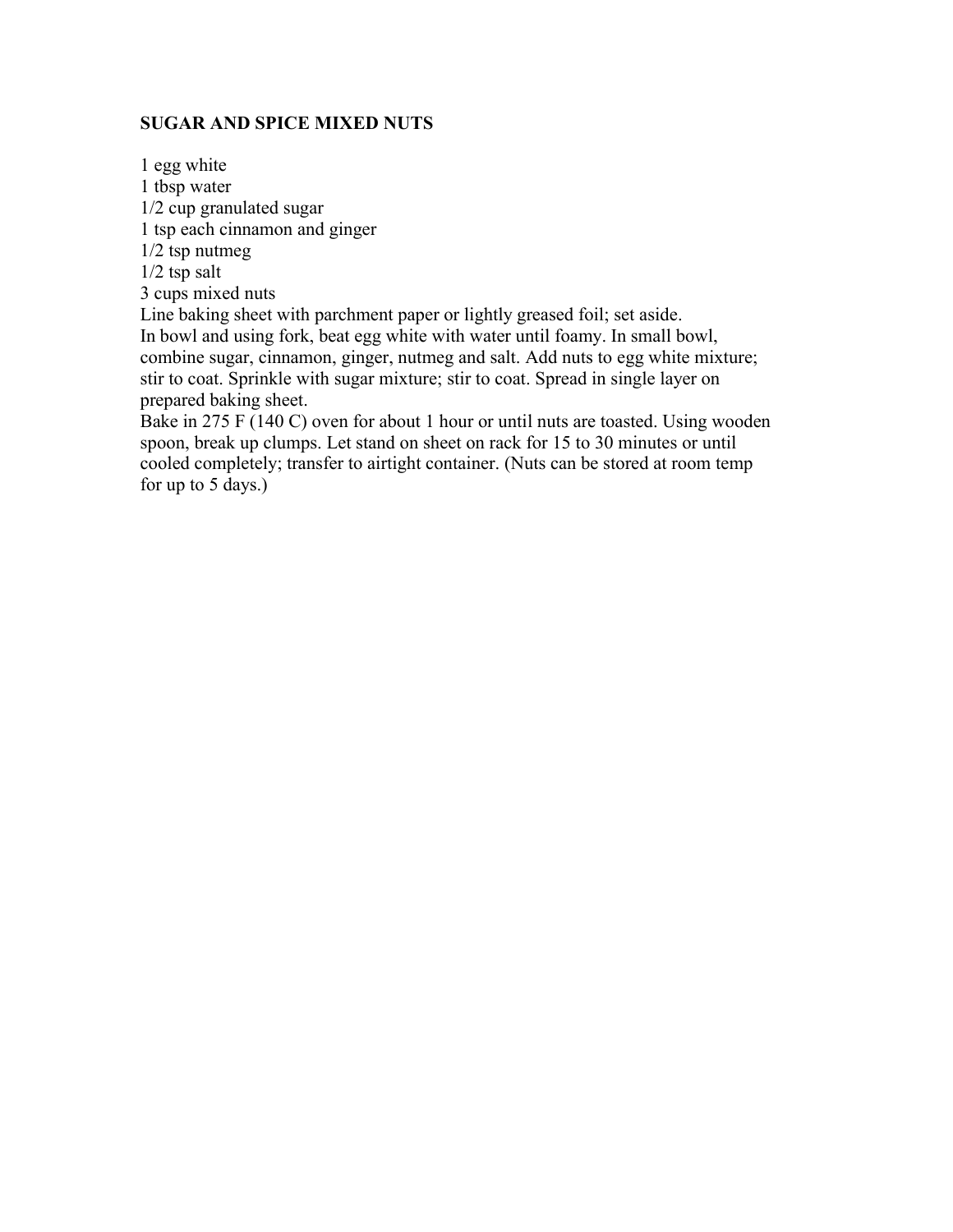#### **SUGARED GOOBERS**

2 cups raw peanuts 1 cup granulated sugar 1/2 cup water

In heavy saucepan or fry pan combine nuts, sugar and water. Place over medium heat; cook and stir until mixture crystallizes and coats nuts. (Crystallization occurs suddenly after it reaches a particular turning point so be prepared.) Spread coated nuts on buttered cookie sheet and sprinkle lightly with salt. (Transfer nuts with slotted spoon or turner to avoid loose granules.) Bake at 300 degrees for 15 minutes; turn or stir nuts and bake for an additional 15 minutes. Cool and store in covered container or Ziplock bags. I include gift containers of these nuts in my Christmas baskets.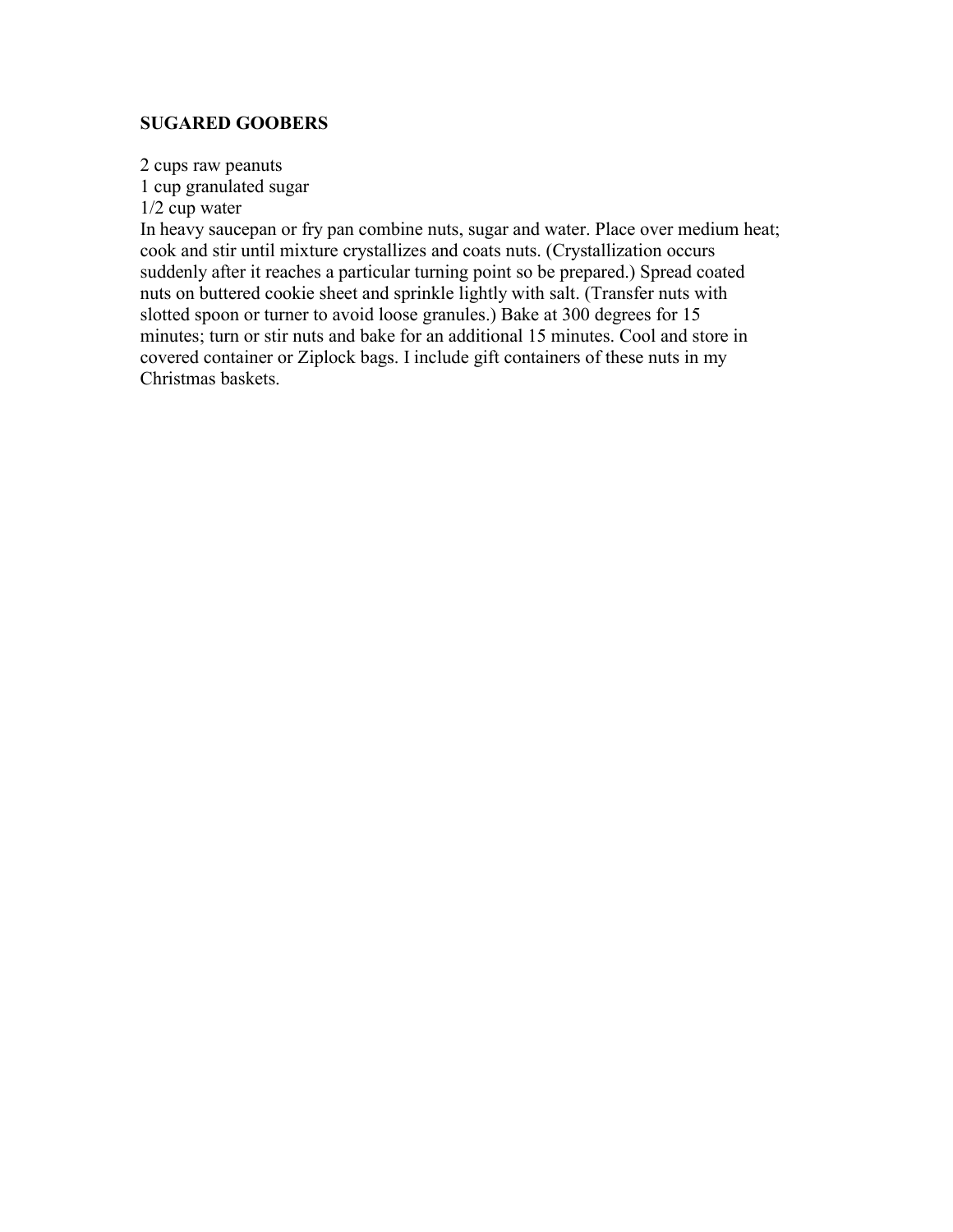# **SUPER SPICED PECANS**

3 tablespoons butter 3 tablespoons Worcestershire sauce 1 teaspoon salt 1/2 teaspoon ground cinnamon 1/4 teaspoon garlic powder 1/4 teaspoon cayenne 1 dash bottled pepper sauce 1 pound pecan halves In heavy skillet, melt butter. Stir in seasonings. Add pecans; toss until nuts are well coated. Place at 300 degrees for 20 to 25 minutes, stirring often until nuts are brown and crisp. Yields: 4 cups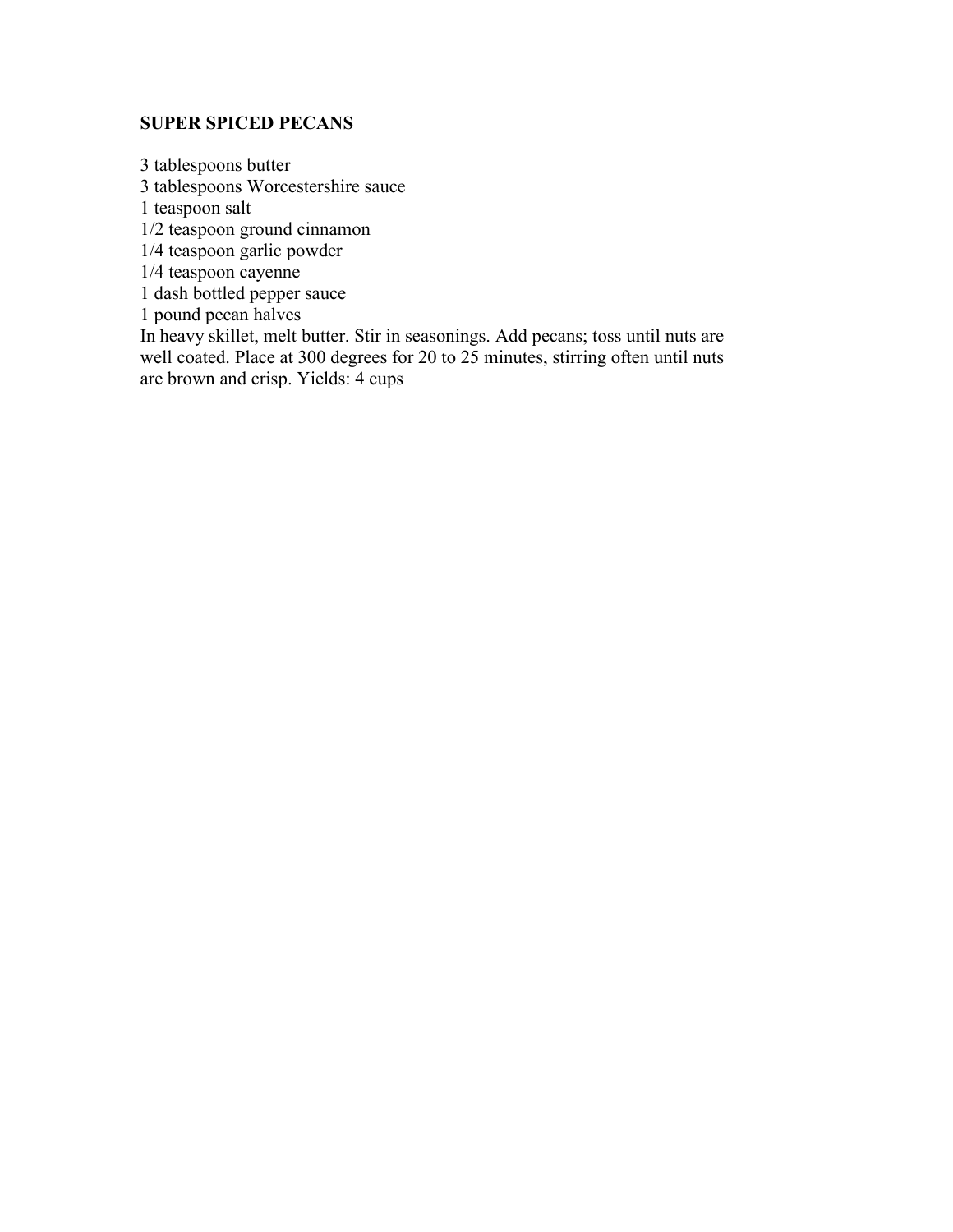#### **SWEDISH NUTS**

1 cup sugar 1 cup pecans 1 cup cashews 1 cup walnuts 1/2 cup whole almonds 1/2 cup butter 2 egg whites 1/2 teaspoon salt Add sugar and salt to egg whites. Beat till stiff peaks form and very stiff and thick. Fold nuts into meringue. Melt butter in 13X9X2-inch pan. Stir mixture into melted butter. Bake at 325 degrees F for at least 30 minutes. Stir every 10 minutes during baking, until no butter remains in pan and nuts are dark and crisp. Remove from pan immediately. This sounds like a lot to do, but these are so tasty, you'll wonder why you didn't fix them sooner. Warning, they won't last long!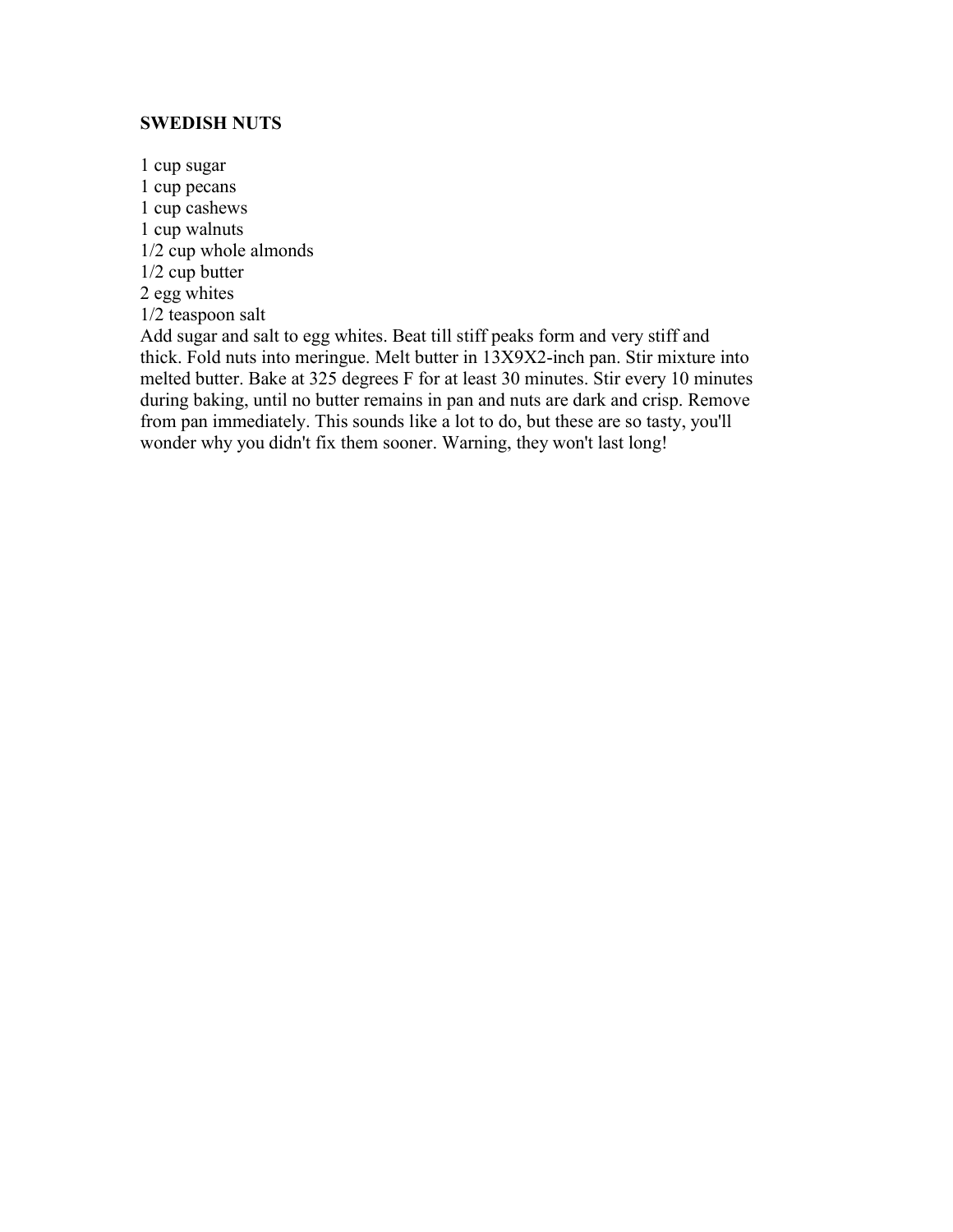#### **SWEET PICKLED CARROTS**

2 pounds Carrots -- peeled

1 cup Sugar

2 cups Vinegar

1 1/2 cups Water

1 teaspoon Salt

1 Cinnamon stick

1 tablespoon Mixed pickling spice

Serve these sweet-and-sour nibbles as cocktail food or give jars of them to friends. Cook carrots in boiling water until crisp-tender. Drain. Cut carrots into 3-inch-long sticks and pack upright in small hot sterilized jars. Combine sugar, vinegar, water and salt in saucepan. Tie cinnamon stick and pickling spice in cheesecloth bag and add to vinegar mixture. Boil 5 to 8 minutes. Fill jars with boiling syrup, leaving 1/2-inch head space. Adjust lids and process in boiling water bath 30 minutes.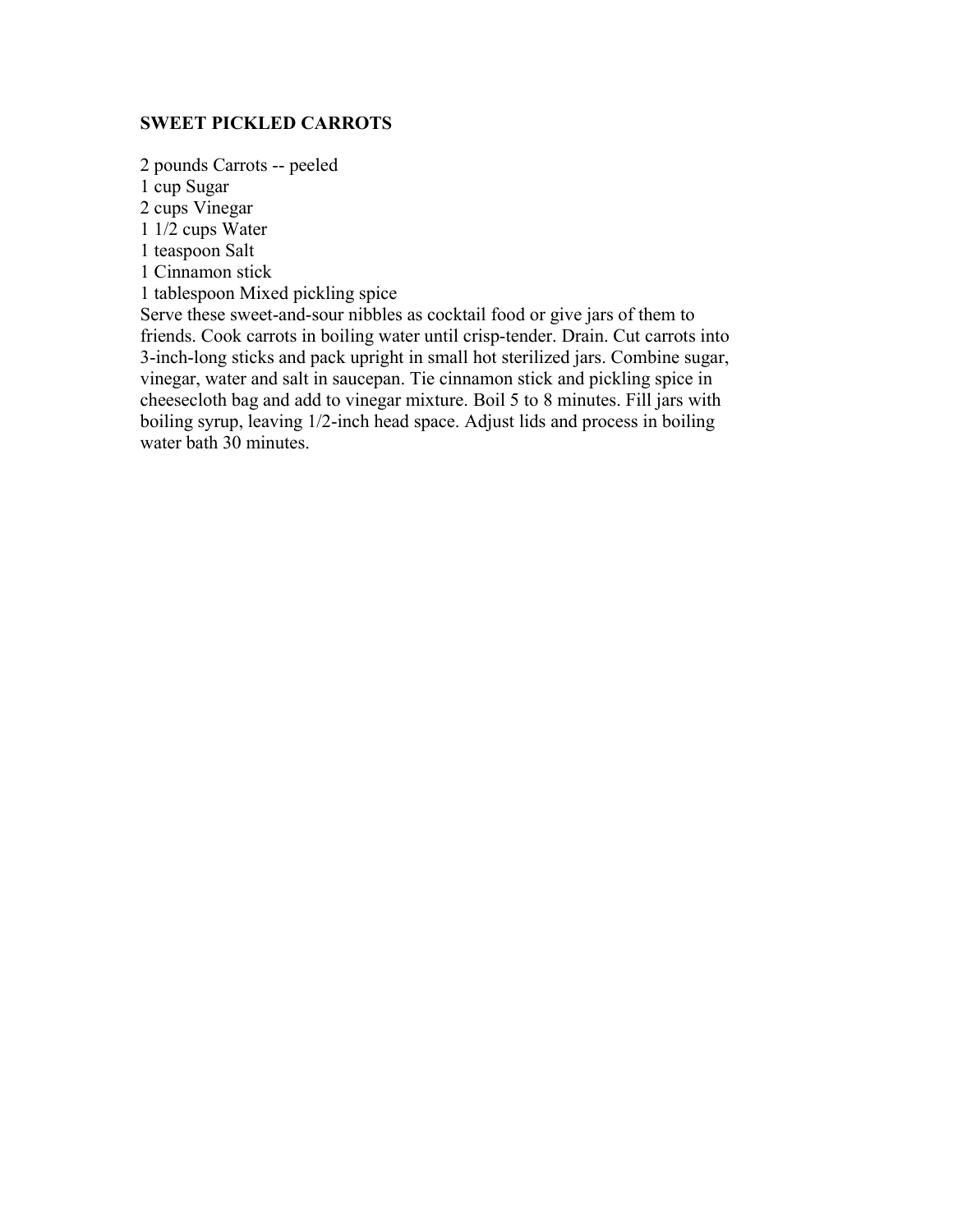# **TACO MIX**

2 tsp. instant minced onion

1 tsp chili powder

1/2 tsp. cornstarch

1/2 tsp. crushed red pepper

1/2 tsp. instant minced garlic

1/4 tsp. dried oregano leaves

Combine all ingredients. Place on six-inch square aluminum foil and fold to seal. repeat recipe to make as many packages as you need. One recipe is enough seasoning for 1lb. of hamburger. When you're ready to make tacos, brown one pound of hamburger with the taco seasoning mix. Serve with taco shells, lettuce and tomato.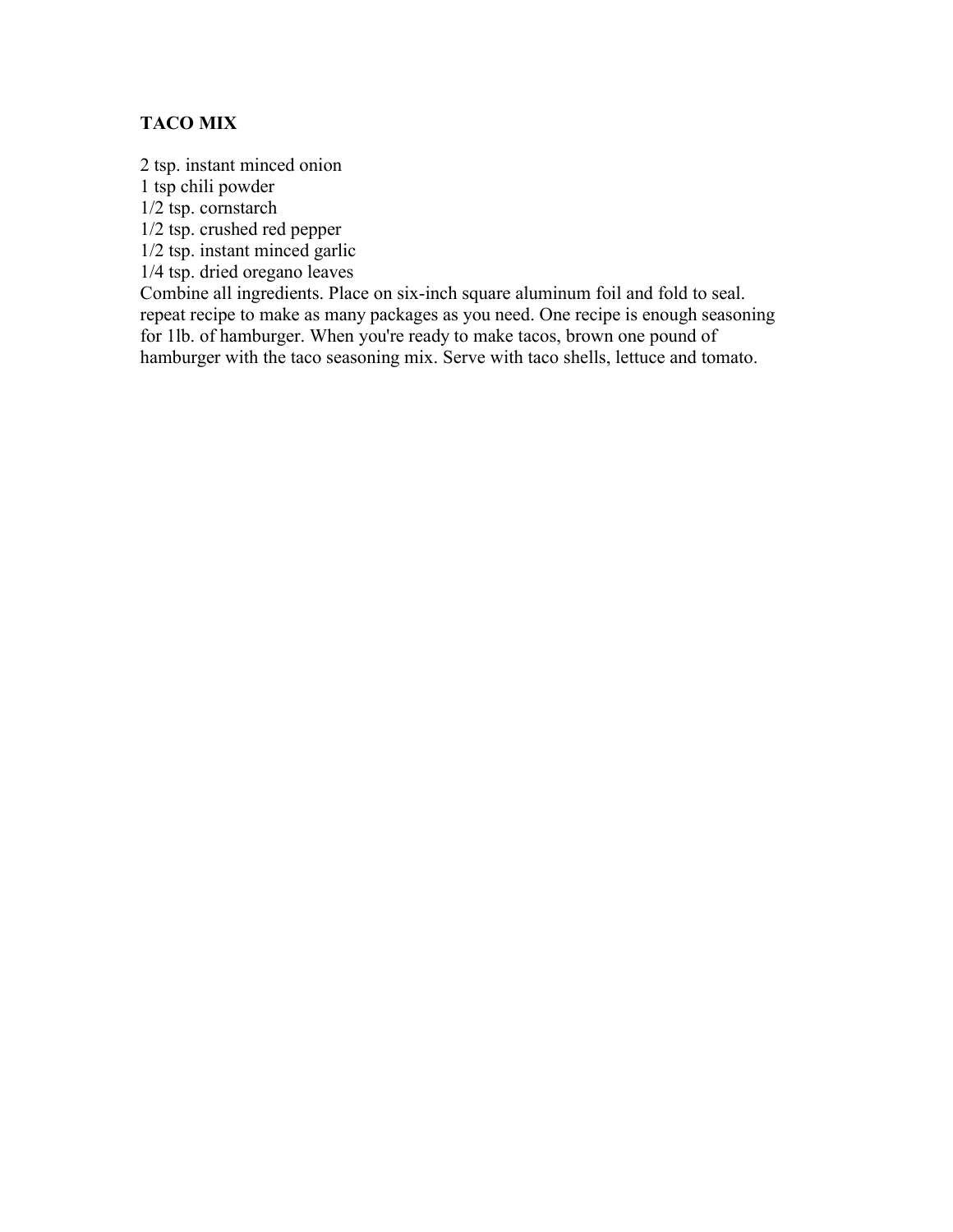# **THAT MUSTARD**

1 1/2 ounces dry mustard 1/2 cup white vinegar 1/2 teaspoon turmeric 3/4 teaspoon salt 1/4 teaspoon mixed Italian spices 1 cup sugar 2 eggs Mix first 5 ingredients and put in small saucepan. Add sugar and eggs and cook over low heat until thickened. Cool. Keep in refrigerator. (Serve this hot, sweet

mustard with cocktail franks or cubes of cheese. Also good on sandwiches.)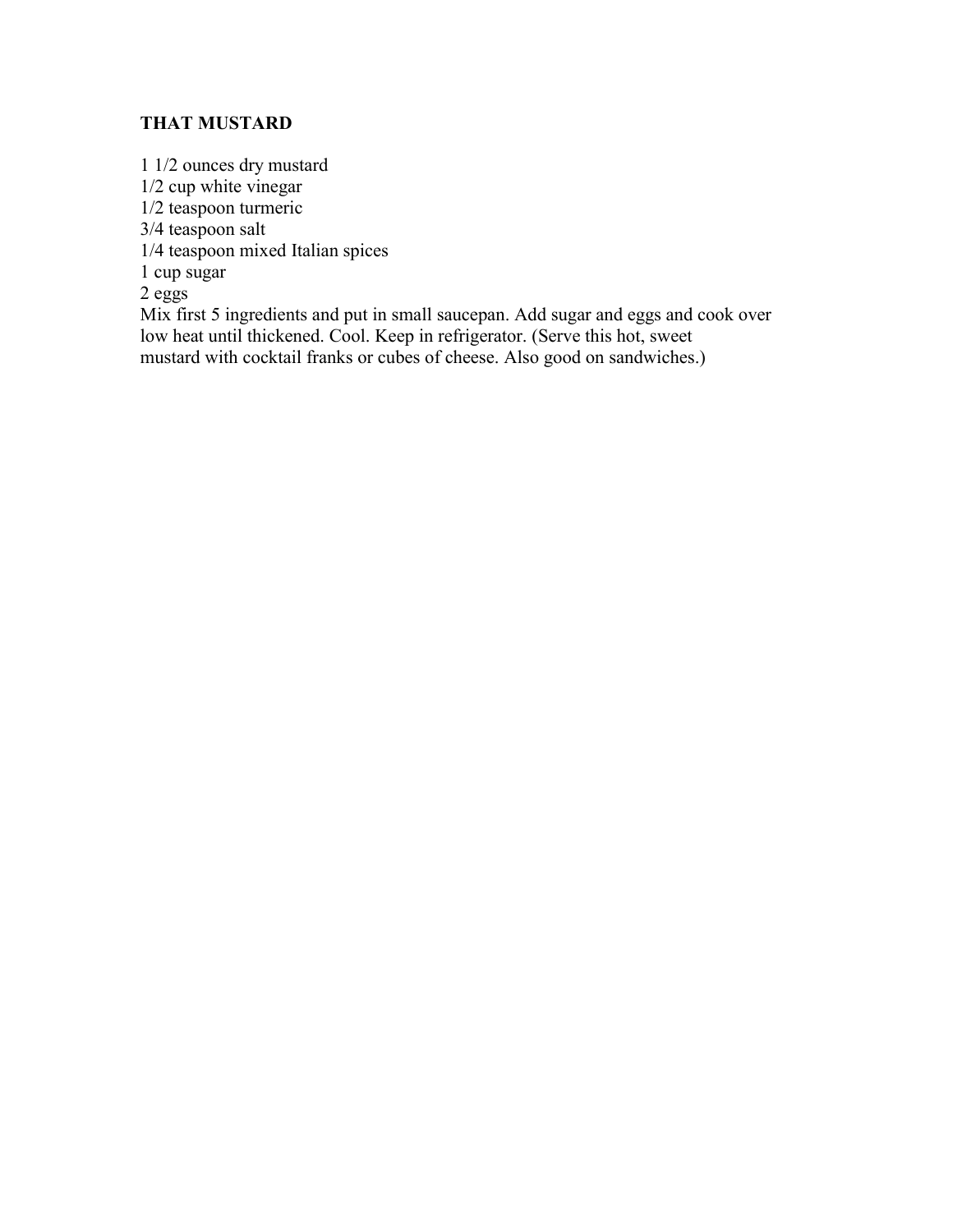# **"TO DIE FOR" HOT CHOCOLATE MIX**

3 cups instant nonfat dry milk

2 cups semi-sweet chocolate chips (12 oz.)

Put 1 1/2 cups dry milk and 1 cup chips in food processor or blender, whirl until finely ground. If using a blender, stop motor once to scrape mixture away from blades; do not continue mixing after finely ground or the mixture may clump. Pour into bag or jar, repeat with remaining half of milk and chips. Cover tightly. Use, or store airtight up to 6 months. For each serving of hot chocolate, place 3 heaping tbsp. mix into a mug. Add 3/4 cup boiling water and stir until well combined. Makes 4-5 cups mix, enough for 12-15 servings. VARIATIONS:

Hot Mocha Mix: Add 1/2 instant coffee powder with the dry milk.

Orange-Cinnamon Mix: Thoroughly stir in with marshmallows 1 tbsp. grated orange peel and 2 tsp. cinnamon.

Butterscotch or Peanut Butter Mix: Decrease chocolate chips to 1 cup and add 1 cup peanut butter or butterscotch chips.

Malted Milk Hot Chocolate: Instead of using all dry nonfat milk, substitute 1/2 of the nonfat dry milk with malted milk powder.

Mint Chocolate: substitute mint chocolate chips

Raspberry Chocolate: substitute raspberry chocolate chips

Milk chocolate: substitute milk chocolate chips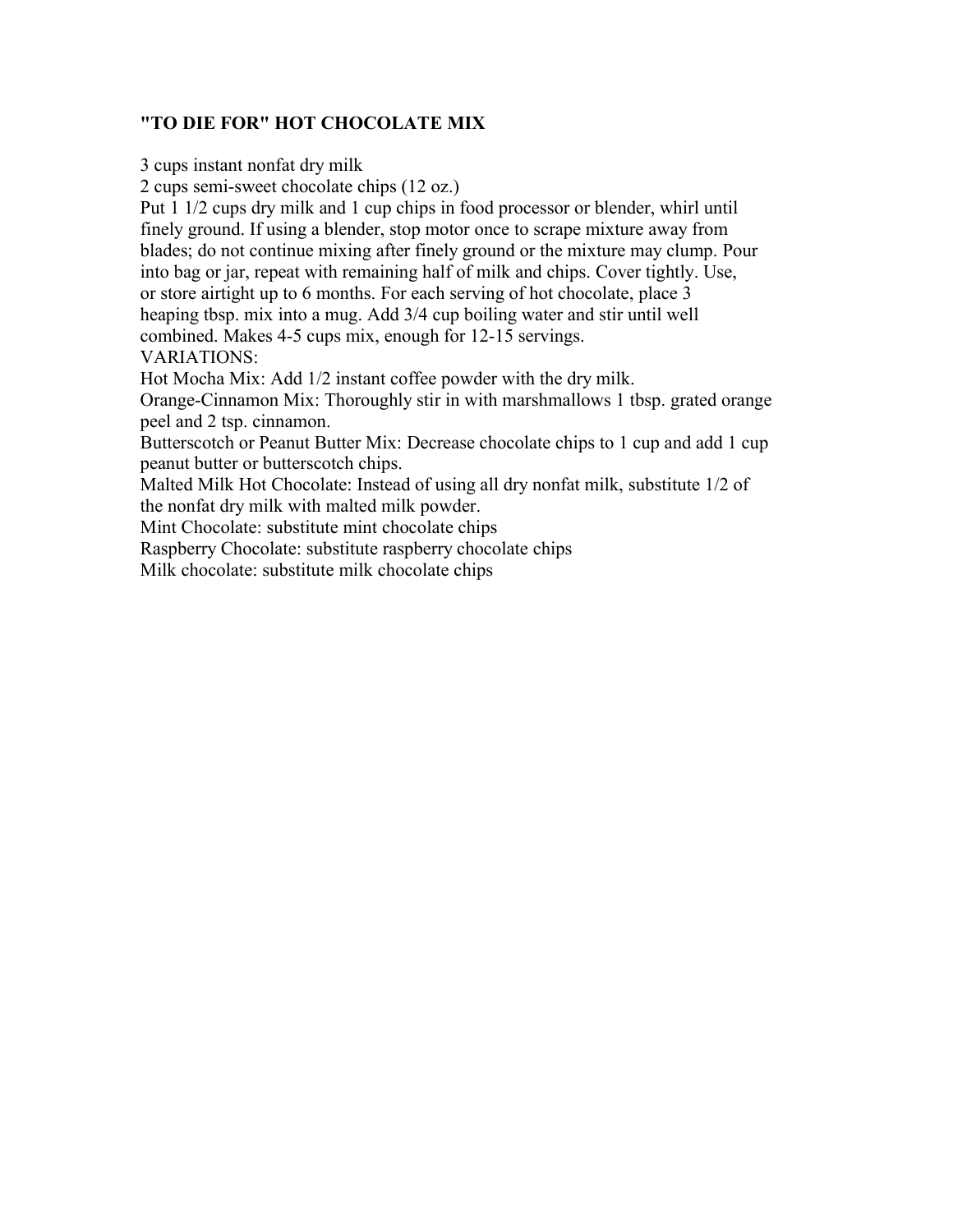# **TORTILLAS**

1 cup Master Mix 1/2 cup warm water (about)

1 cup flour

Combine and flour. Add enough warm water to make a soft dough. Knead in the bowl or on a floured surface for 2 to 3 minutes or until smooth and elastic.

Form into 1" balls. Cover balls and let rest for 10 minutes.

Roll each ball out between plastic wrap or on a floured surface to form 5" circles.

Bake on a moderately hot non-stick or lightly greased griddle or frying pan.

Cook each tortilla on one side for 15 seconds; turn and bake on second side until lightly browned.

Turn again to brown first side. Makes 8 tortillas.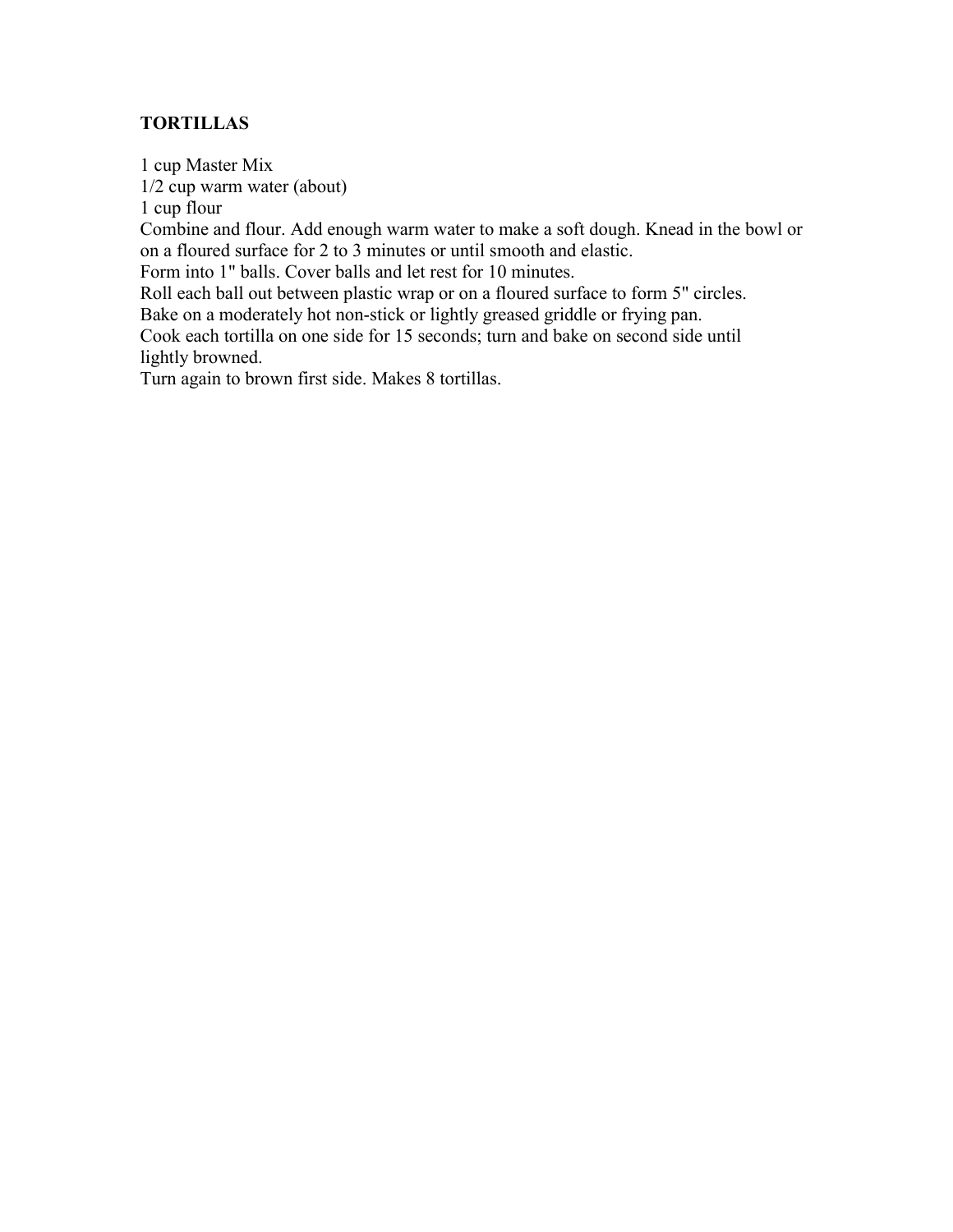## **TRAIL MIX COOKIE MIX**

1/2 cup packed brown sugar 1/2 cup white sugar 3/4 cup wheat germ 1/3 cup quick cooking oats 1 cup raisins 1/3 cup packed flaked coconut 1/2 cup all-purpose flour 1 teaspoon baking powder Layer ingredients in order given in a quart wide mouth canning jar. Mix the flour together with the baking powder. Press each layer firmly in place, it will be a tight fit.

Attach directions to jar:

Trail Mix Cookies

Empty jar of cookie mix into large mixing bowl. Use your hands to thoroughly blend mix. Add: 1/2 cup butter or margarine, softened at room temperature.

DO NOT USE DIET MARGARINE.

Mix in 1 egg, slightly beaten and 1 teaspoon vanilla. Mix until completely blended. You will need to finish mixing with your hands. Shape into walnut sized balls and place 2 inches apart on a sprayed cookie sheets. Bake at 350 degrees F (175 degrees C) for 12 to 14 minutes until edges are lightly browned. Cool 5 minutes on baking sheet. Remove cookies to racks to finish cooling.

Makes 2 1/2 dozen cookies.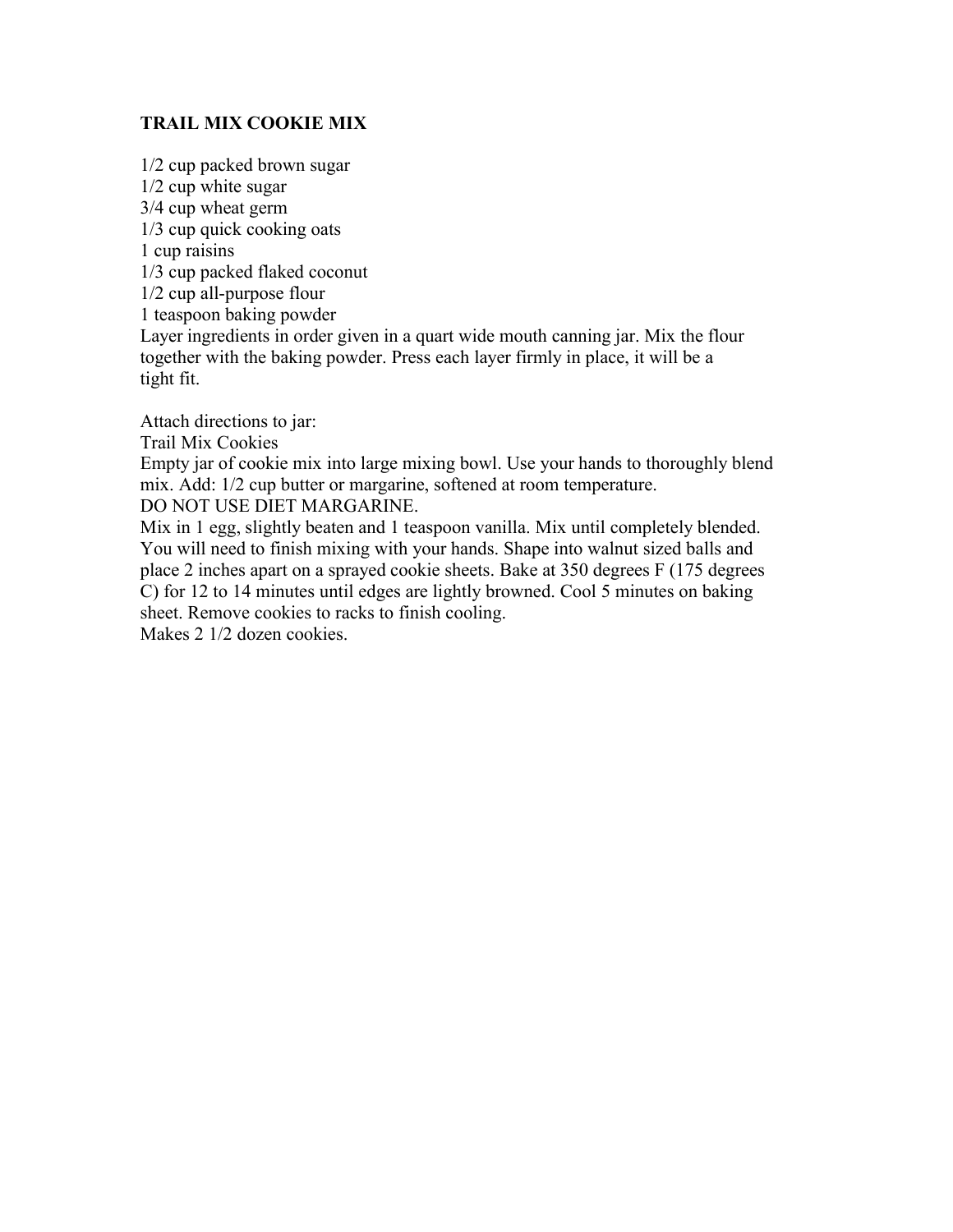#### **TURKEY NOODLE SOUP MIX**

This is a great way to use leftover turkey. 1 cup uncooked fine egg noodles 1 1/2 Tbsp. chicken-flavored bouillon 1/2 tsp. ground black pepper 1/4 tsp. dried whole thyme 1/8 tsp. celery seeds 1/8 tsp. garlic powder 1 bay leaf Combine all ingredients in a medium bowl. Store in an airtight container.

Attach this to the Jar Turkey Noodle Soup 1 package Turkey Noodle Soup Mix 8 cups water 2 carrots, diced 2 stalks celery, diced 1/4 cup minced onion 3 cups cooked diced turkey Combine the Turkey Noodle Soup Mix and the water in a large stockpot. Add the carrots, celery, and onion and bring to a boil. Cover the soup and reduce the heat to a simmer. Simmer for 15 minutes. Discard the bay leaf. Stir in the turkey and

simmer an additional 5 minutes.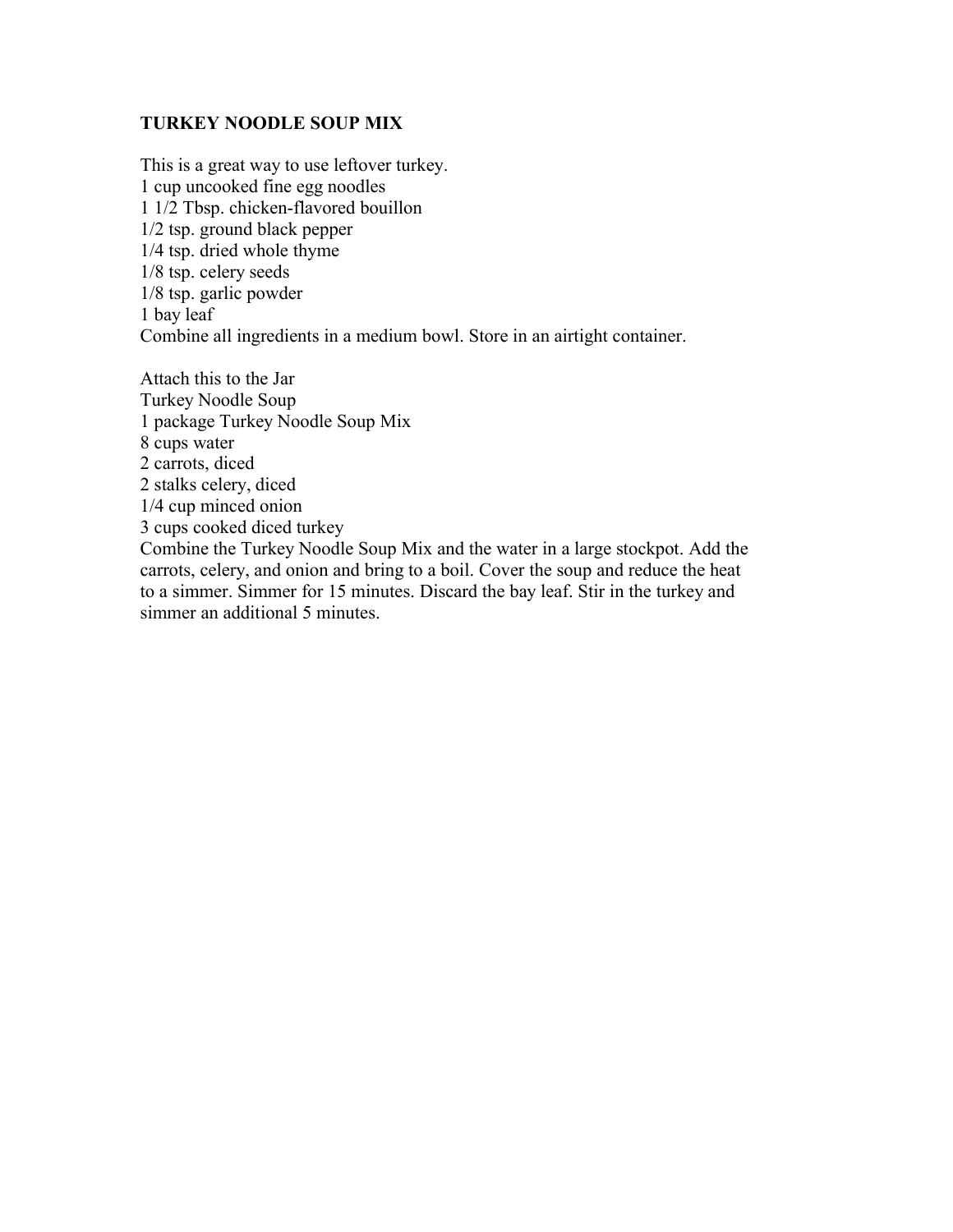# **VANILLA PUDDING MIX**

3 c Instant nonfat dry milk

1 ts Salt

3 c Cornstarch

1 Vanilla bean

Mix the dry milk, sugar, salt and cornstarch until the ingredients are will blended. Cut the vanilla bean into several large pieces and stir them into the mix, seeds and all. Store mix in an airtight canister or tightly covered jar.

Attach instructions to jar: Vanilla Pudding

2 c Milk

1/2 c Pudding mix

Stir the mix in the canister before measuring out 1/2 cup mix into a saucepan. Add 2 cups milk and cook over low heat, stirring, until mixture thickens and comes to a boil. continue stirring for 1 minute, remove from heat, and pour into individual serving dishes. Pudding will thicken further as it cools.

VARIATION:

For a richer tasting pudding, try cooking as directed after taking the pudding off the heat, stir in an egg lightly beaten with 1/2 teaspoon Vanilla Bean Extract, and 1 Tablespoon sweet butter into the pudding. Cover and let sit for a minute or two, uncover and stir, and then pour into the individual serving dishes.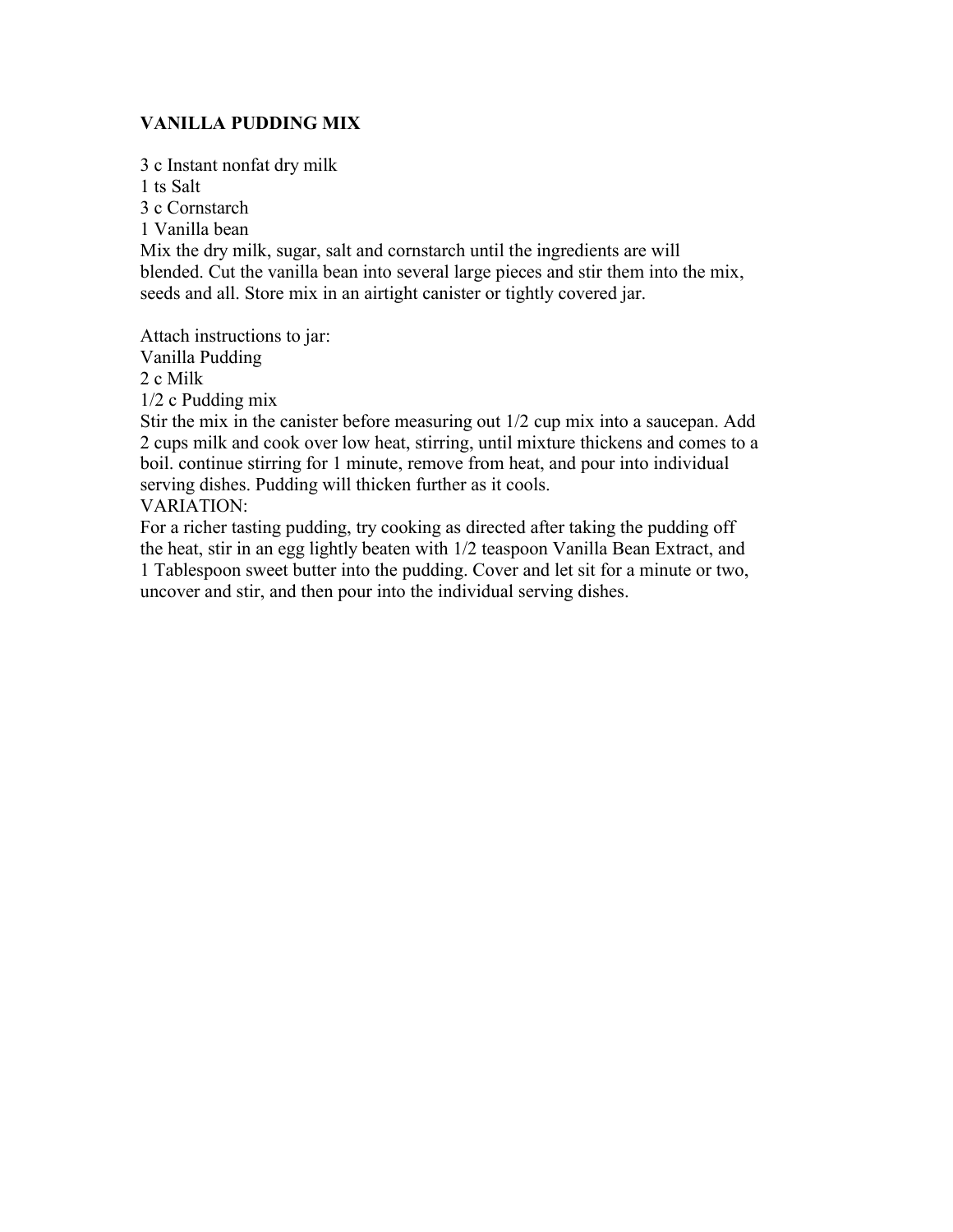#### **VEGGIE RICE MIX:**

4 cups uncooked long-grain rice 2 Tbsp instant vegetarian bouillon 2 tsp salt 4 tsp celery flakes 4 tsp onion flakes 4 tsp green pepper flakes 4 tsp red pepper flakes Combine all ingredients in a large bowl. Stir until evenly distributed. Put about 1 1/2 cups mixture each into three 1 pint airtight containers. Label. Store in a cool, dry place. Use within 6-8 months. Makes about 4 1/2 cups of Veggie Rice Mix. Instructions to attach to jar:

Vegetarian Rice 1 1/2 cups Veggie Rice Mix 2 cups cold water 1 tbsp butter or margarine Combine ingredients in a medium saucepan. Bring to a boil over high heat. Cover, reduce heat and cook 15 minutes, until liquid is absorbed. Makes 4-6 servings.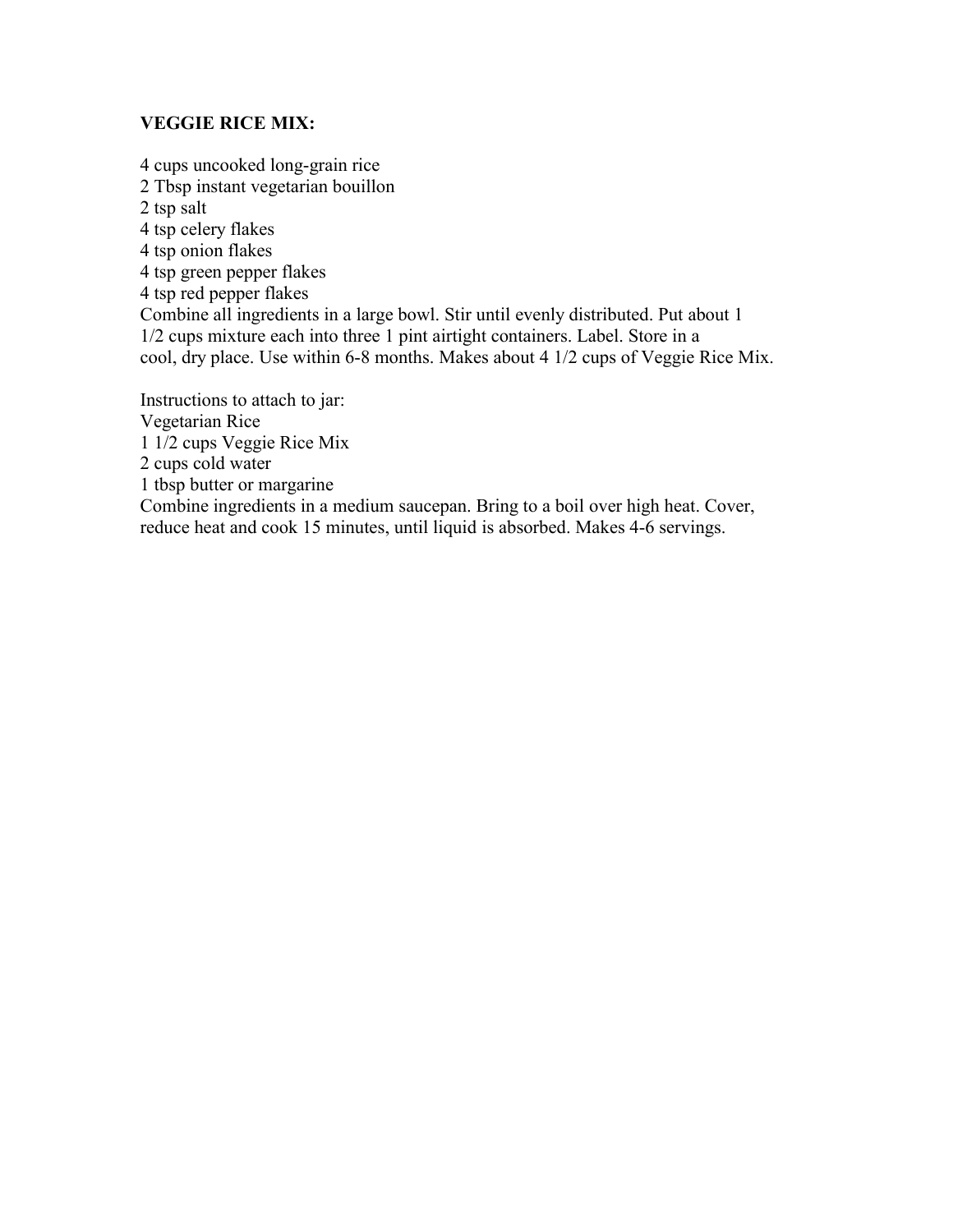# **VERY RICH HOT CHOCOLATE MIX**

8 cups dry milk 1 pound instant chocolate drink, like Swiss Miss or Nestle's Quick 1 cup Cremora, Coffeemate, or Pream 4 heaping tablespoons powdered sugar Mix the ingredients and put them into a plastic container or double plastic bag.

Attach to the jar: Rich Hot Chocolate Add 1/2 cup mix per cup of boiling water. Makes 24 cups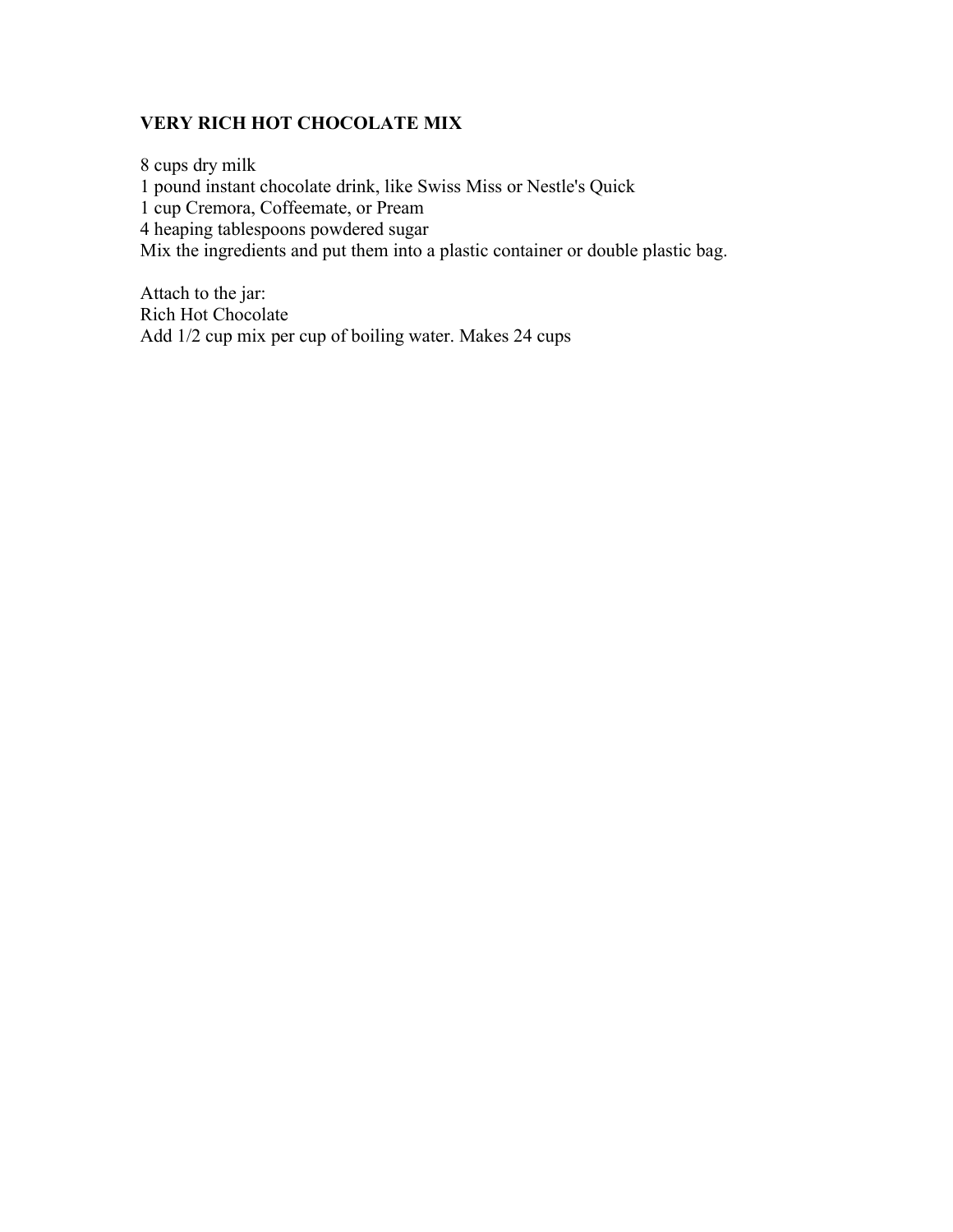#### **WARM SPICED CRANBERRY CIDER MIX**

1/2 cup dried cranberries 12 cinnamon sticks 1/2 teaspoon crushed whole cloves 2 tablespoons whole allspice In a small bowl, stir the cranberries and spices together. Store the ingredients in a jar.

Attach to the jar: Warm Spiced Cranberry Cider Serves 12 to 14 2 quarts apple cider 1 quart water 1 package spiced cider mix 2 oranges 1/2 pint dark rum (optional) In a large saucepan, combine the cider, water, and mix. Heat through but do not boil. Add most of the orange slices, and rum (if using). Serve warm, garnished with the remaining orange slices.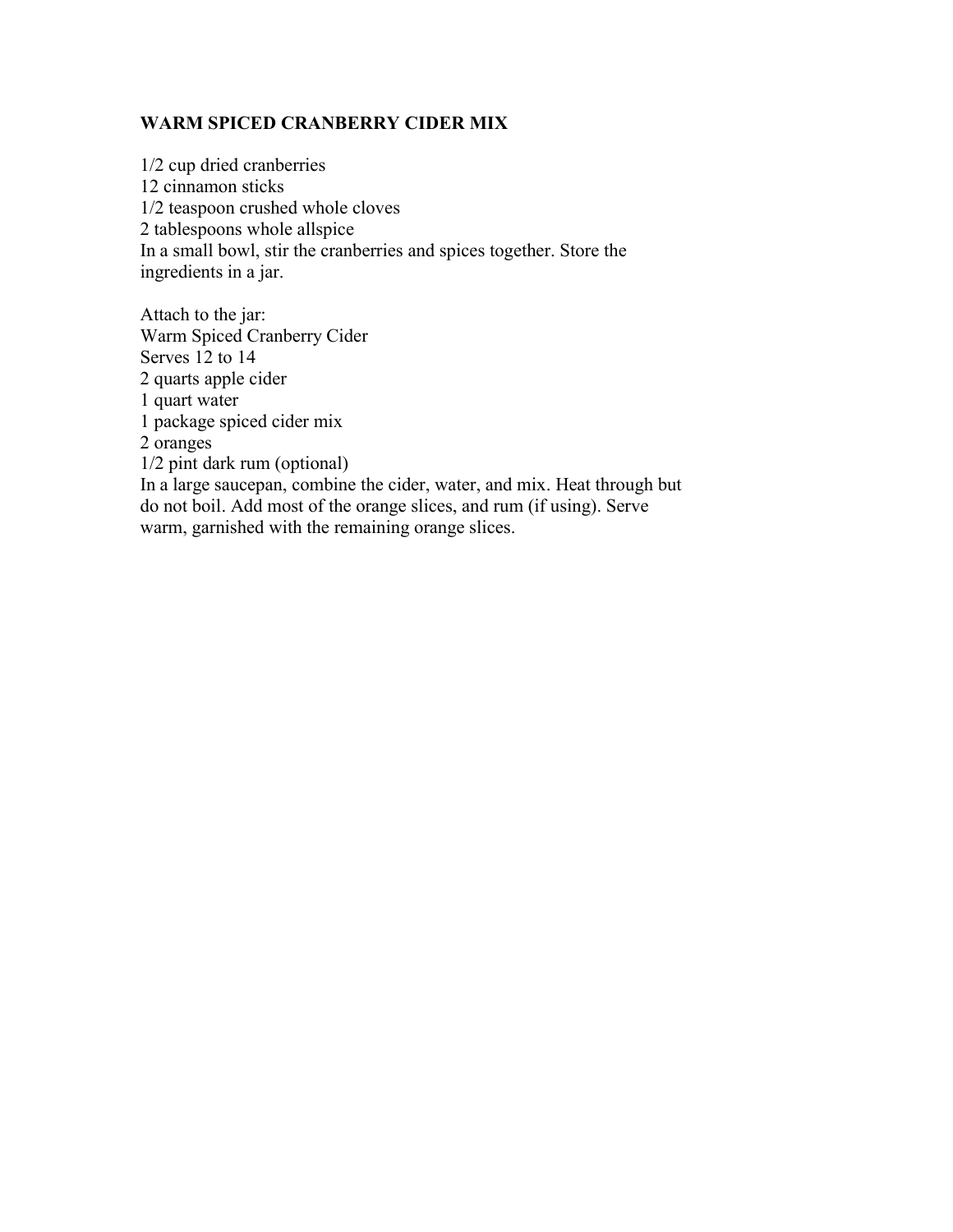# **WHITE CHOCOLATE MACADAMIA COOKIE MIX:**

1 1/4 cups white sugar

1/2 cup chopped macadamia nuts

3 1.4-ounce white chocolate candy, coarsely chopped

2 cups all-purpose flour

1/2 teaspoon baking soda

1/2 teaspoon baking powder

Mix together flour, baking soda and baking powder. Set aside. Layer ingredients in order given in a quart sized wide mouth canning jar. Press each layer down firmly in place. Add the flour mixture last.

Attach these directions to jar:

White Chocolate Macadamia Nut Cookies

Empty cookie mix into large mixing bowl. Use you hands to thoroughly blend mix. Add: 1 stick butter or margarine, softened at room temp.

DO NOT USE DIET MARGARINE.

Add in 1 egg slightly beaten and 1 teaspoon of vanilla. Mix until completely blended. You will need to finish mixing with your hands. It will take a while to mix into a smooth dough. Shape into walnut sized balls and place 2 inches apart on sprayed cookie sheets. Bake at 375 degrees F (190 degrees C) for 12 to 14 minutes until tops are very lightly browned. Cool 5 minutes on baking sheet. Remove to racks to finish cooling.

Makes 2 1/2 dozen cookies.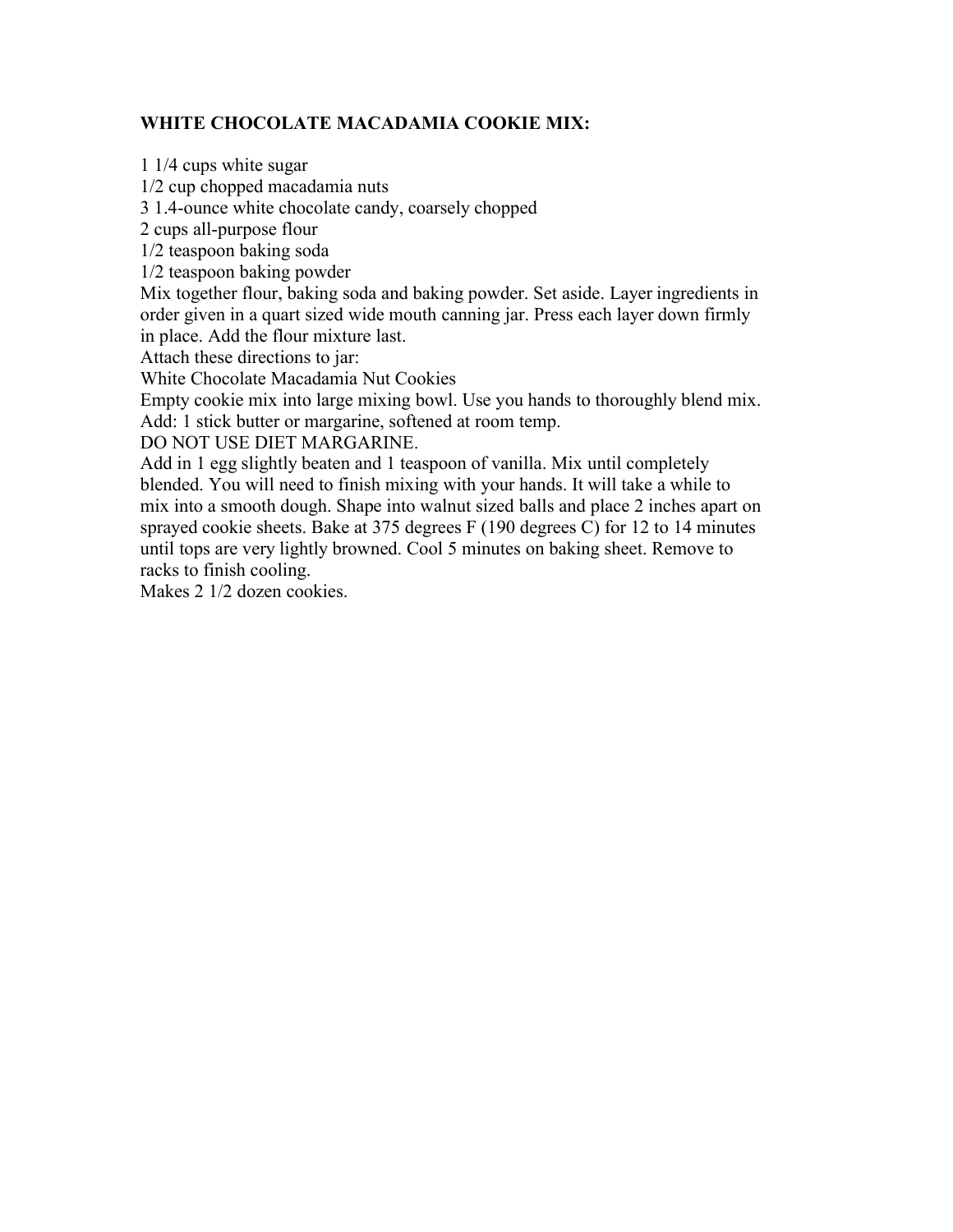## **WHITE CHOCOLATE OATMEAL COOKIES**

1/2 cup white chocolate chips 1/2 cup crispy rice cereal 1 1/2 cups all-purpose flour 3/4 teaspoon baking soda 1/4 teaspoon baking powder 1/2 cup packed brown sugar 1/2 cup semisweet chocolate chips 1/2 cup rolled oats 1/2 cup white sugar In a 1 quart jar, layer the ingredients in the order listed. Pack down firmly after each addition.

Attach a tag with the following instructions:

White Chocolate Oatmeal Cookies

1. Preheat the oven to 350 degrees F (175 degrees C). 2. In a large bowl, cream 1/2 cup margarine until light and fluffy. Mix in 1 egg and 2 tablespoons water. Add the entire contents of the jar, and stir until well blended. Drop by rounded spoonfuls onto an ungreased cookie sheet. 3. Bake for 10 to 12 minutes in preheated oven. Remove from baking sheets to cool on wire racks. Makes 2 1/2 dozen.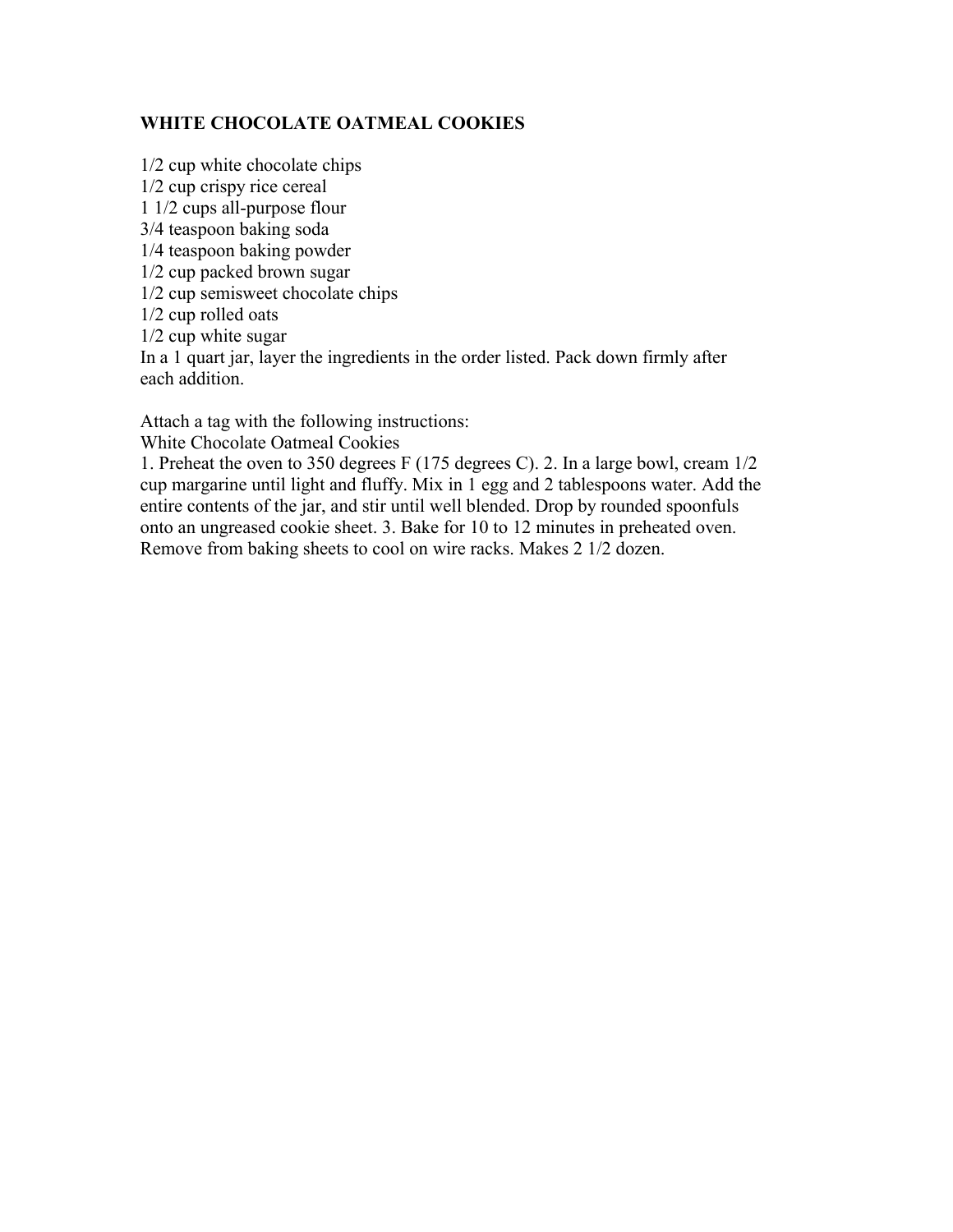### **WHITE CHOCOLATE-RAISIN COOKIE MIX**

3/4 cup white sugar 1/2 cup packed brown sugar 1 cup Raisins 1/2 cup white chocolate chips 1 3/4 cups flour 1 teaspoon baking powder 1/2 teaspoon baking soda Mix together the flour, baking powder and baking soda. Layer ingredients in order given in a quart size '' wide mouth '' canning jar. Press each layer firmly in place making sure you really pack it down before you add the flour mixture, it will be a tight fit but it will work. Store in a cool dry

place away from a heat source so condensation and clumping does not occur.

- Attach instructions to the jar:
- White Chocolate-Raisin Cookies

Empty cookie mix into large mixing bowl. Use your hands to thoroughly blend mix. 2. Add 1/2 cup butter or margarine, softened at room temperature. DO NOT USE DIET MARGARINE Add 1 egg, slightly beaten and 1 teaspoon vanilla 3. Mix until completely blended. You will need to finish mixing with your hands. 4. Shape into walnut sized balls. Place 2 inches apart on a parchment lined cookie sheet. DO NOT USE WAXED PAPER. 5. Bake at 375 degrees F (190 degrees C) 13 to 15 minutes until tops are very lightly browned. Cool 5 minutes on baking sheet. Remove cookies to racks to finish cooling. Makes 2 1/2 dozen cookies.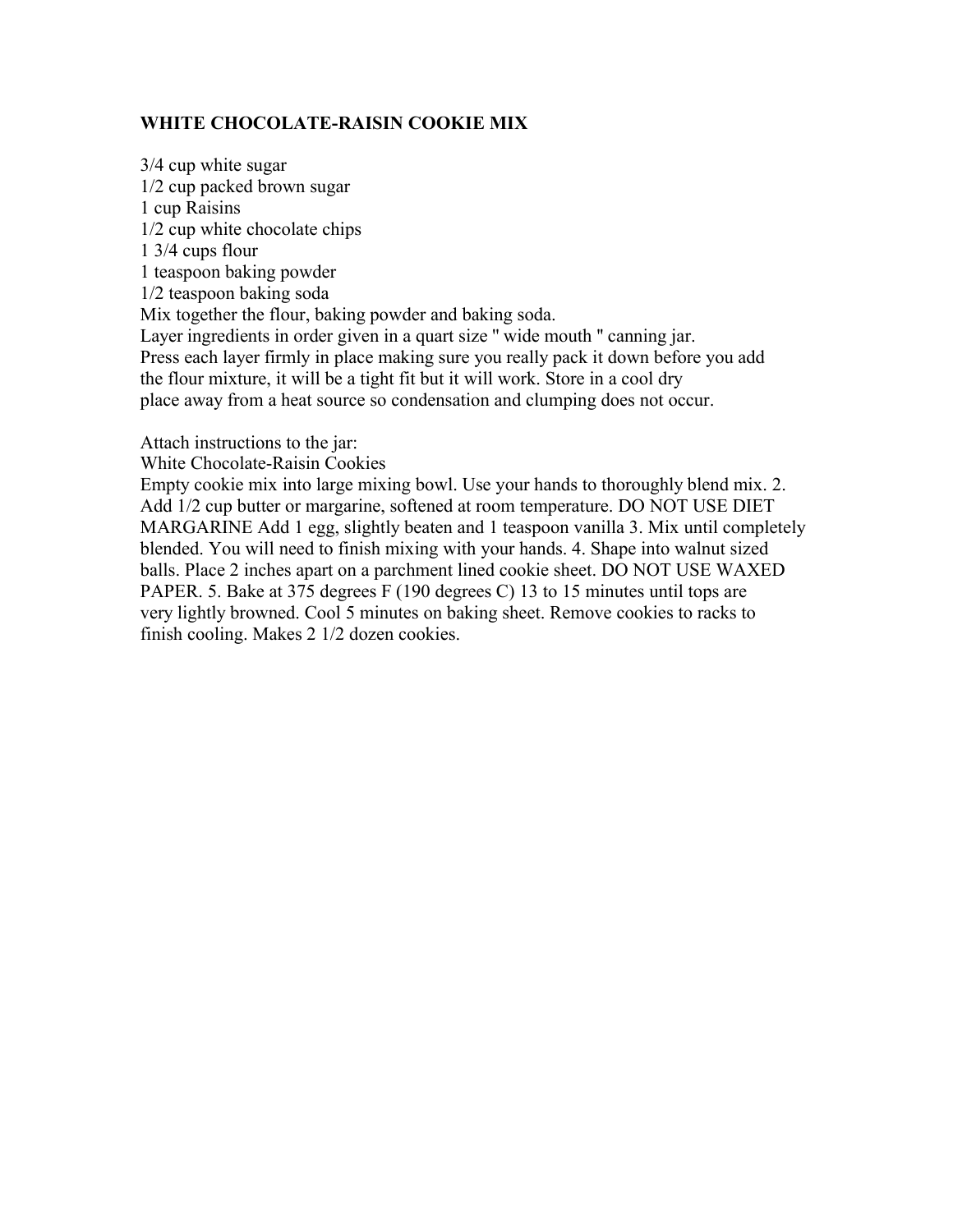# **WHITE HOT CHOCOLATE MIX**

A great idea for a major chocoholic 1 tsp. vanilla powder 1 tsp. dried orange peel 1/2 cup grated white chocolate or white chocolate chips Combine and blend the ingredients in a small bowl. Store in an airtight container. Attach this to the Jar White Hot Chocolate Serves 2 1 and 1/2 cups milk 1/4 cup White Hot Chocolate Mix In a small saucepan, heat the milk until bubbles form around the outside. Add the White Hot Chocolate Mix and whisk until the chocolate is melted. Continue to whisk until the mixture is hot.